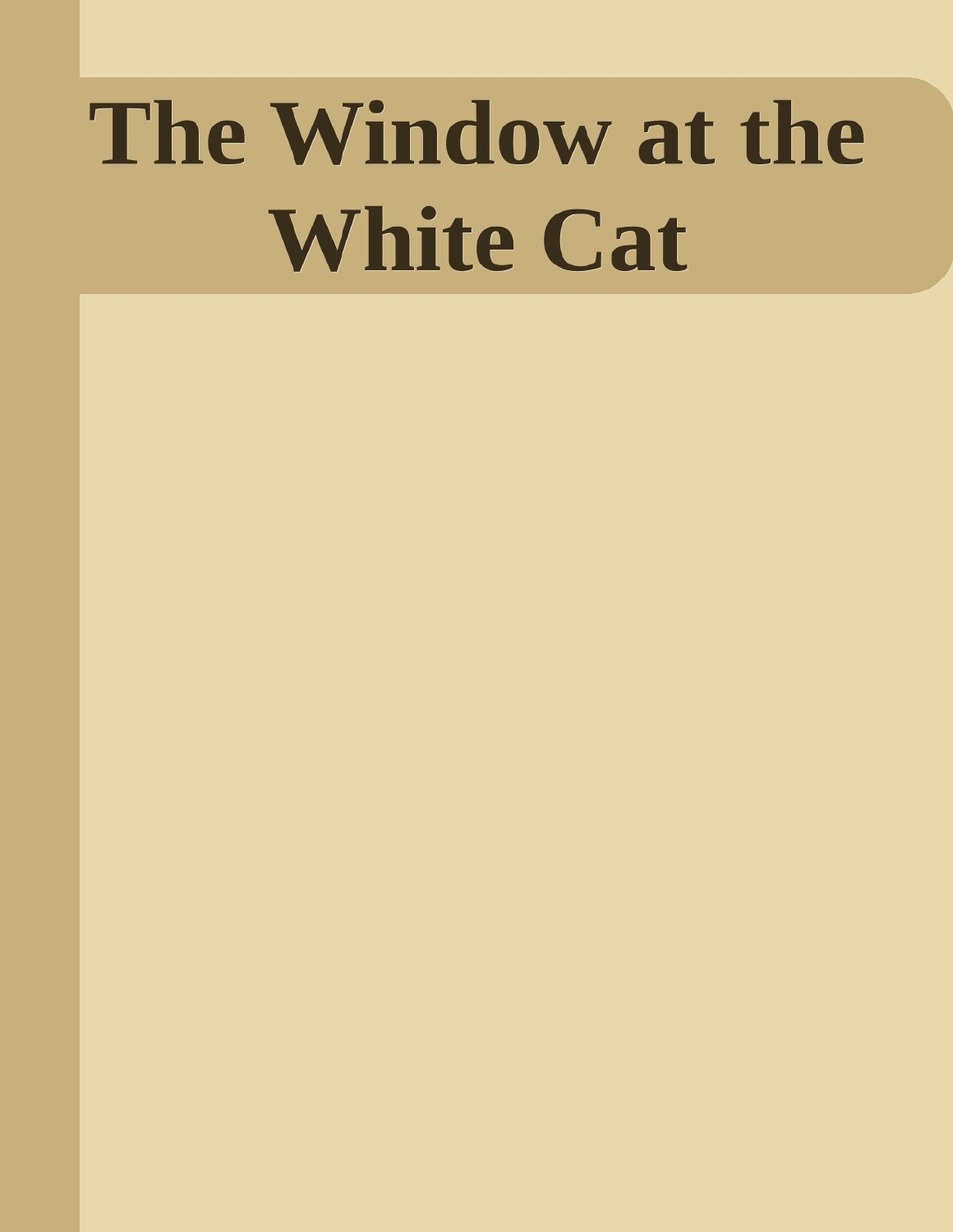The Window at the White Cat

*By* Mary Roberts Rinehart

*Author of* "The Circular Staircase," "The Man in Lower Ten," "When a Man Marries"

With Four Illustrations

by Arthur I. Keller

A. L. BURT COMPANY

### PUBLISHERS NEW YORK

#### COPYRIGHT 1910

### THE BOBBS-MERRILL COMPANY

### TABLE OF CONTENTS

- \* Chapter I Sentiment and Clues
- \* Chapter II Uneasy Apprehensions
- \* Chapter III Ninety-eight Pearls
- \* Chapter IV A Thief in the Night
- \* Chapter V Little Miss Jane
- \* Chapter VI A Fountain Pen
- \* Chapter VII Concerning Margery
- \* Chapter VIII Too Late
- \* Chapter IX Only One Eye Closed
- \* Chapter X Breaking the News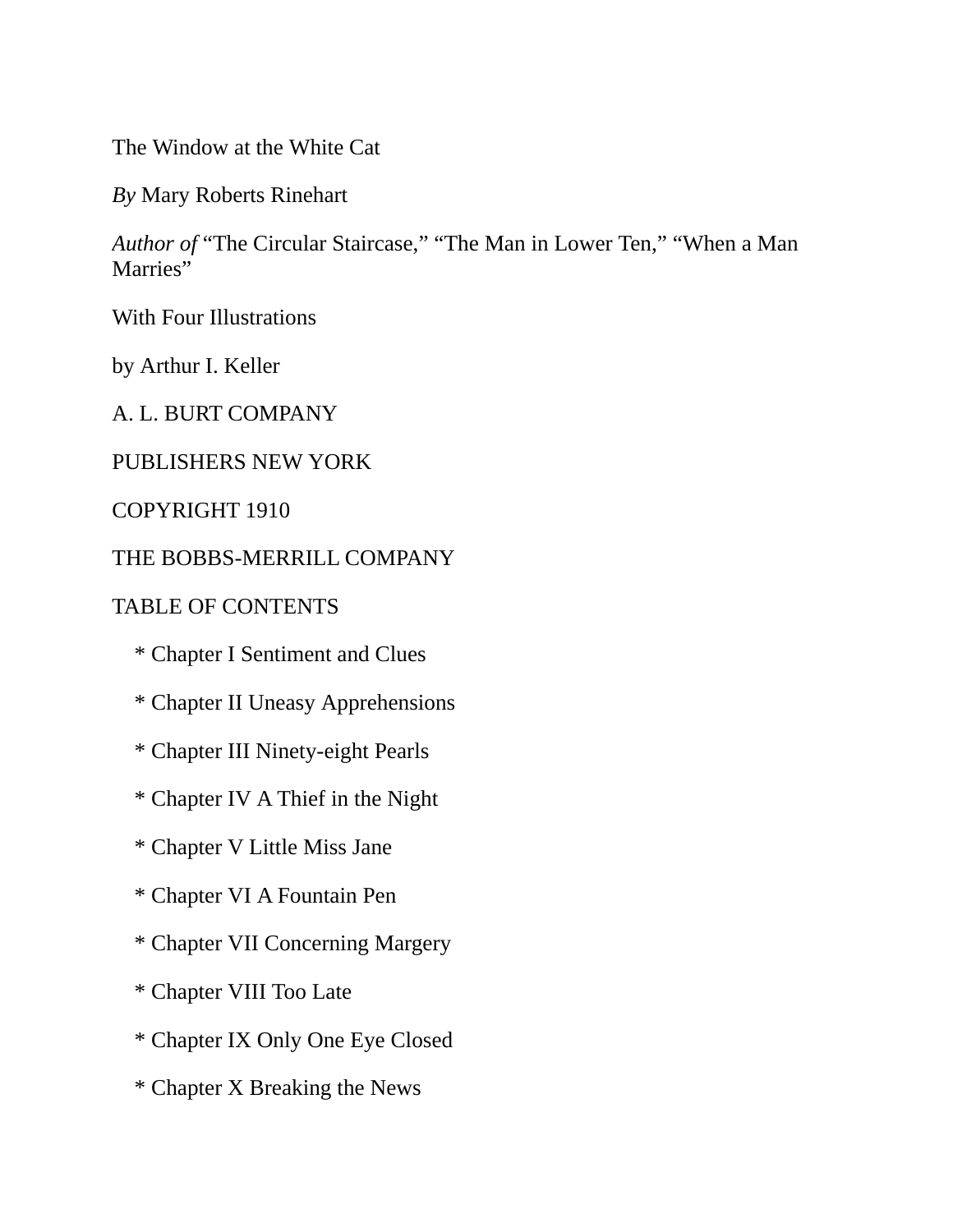- \* Chapter XI A Night in the Fleming Home
- \* Chapter XII My Commission
- \* Chapter XIII Sizzling Metal
- \* Chapter XIV A Walk in the Park
- \* Chapter XV Find the Woman
- \* Chapter XVI Eleven Twenty-Two Again
- \* Chapter XVII His Second Wife
- \* Chapter XVIII Edith's Cousin
- \* Chapter XIX Back to Bellwood
- \* Chapter XX Association of Ideas
- \* Chapter XXI A Proscenium Box
- \* Chapter XXII In the Room Over the Way
- \* Chapter XXIII A Box of Crown Derby
- \* Chapter XXIV Wardrop's Story
- \* Chapter XXV Measure for Measure
- \* Chapter XXVI Lovers and a Letter

### LIST OF ILLUSTRATIONS \*

He stopped his nervous pacing and looked down at her *Frontispiece*

"She's gone! She's been run off with!" 78

We three stood staring at the prostrate figure 126

As he struck her hand aside the explosion came 330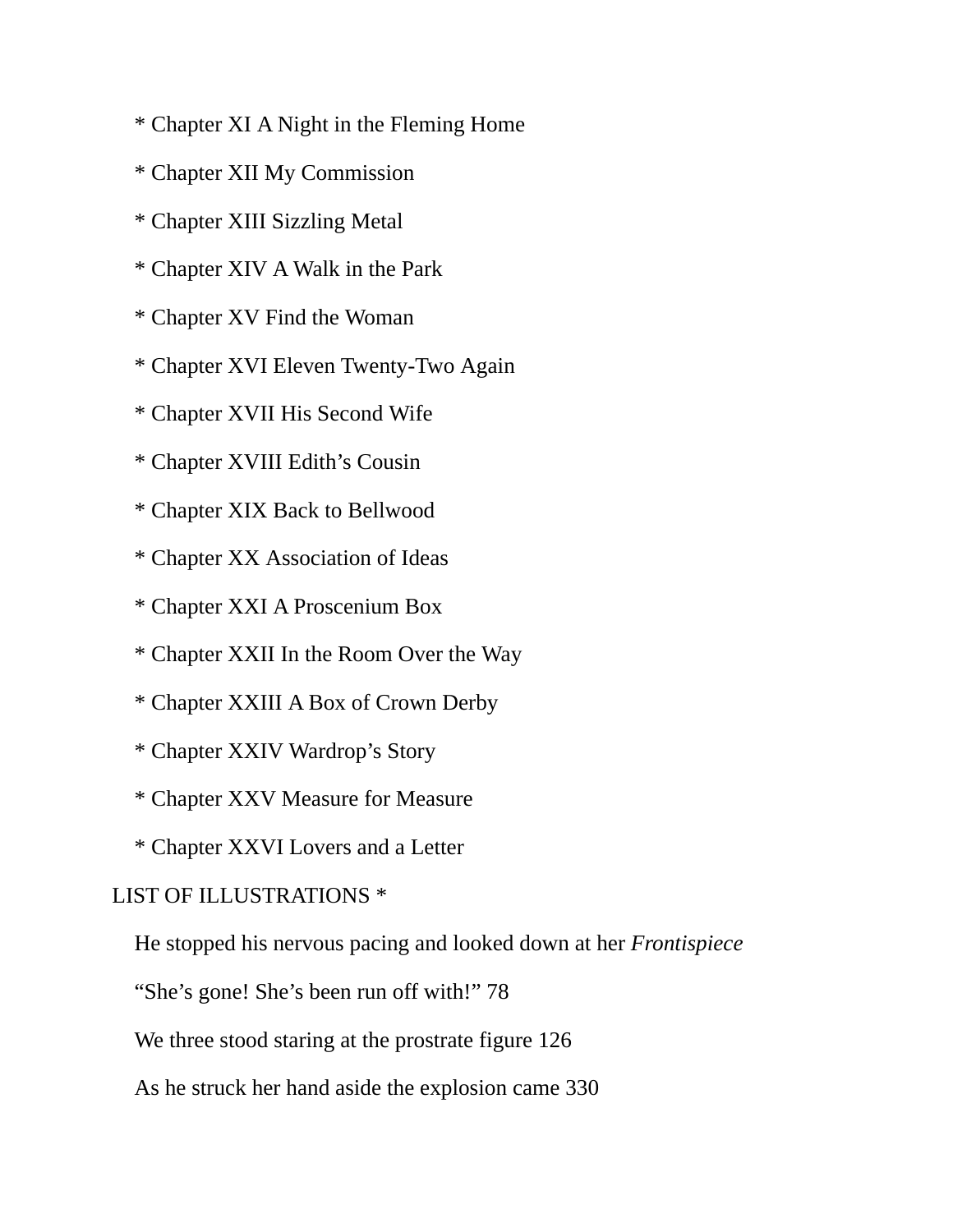# **CHAPTER I**

## **SENTIMENT AND CLUES**

IN my criminal work anything that wears skirts is a lady, until the law proves her otherwise. From the frayed and slovenly petticoats of the woman who owns a poultry stand in the market and who has grown wealthy by selling chickens at twelve ounces to the pound, or the silk sweep of Mamie Tracy, whose diamonds have been stolen down on the avenue, or the staidly respectable black and middle-aged skirt of the client whose husband has found an affinity partial to laces and fripperies, and has run off with her—all the wearers are ladies, and as such announced by Hawes. In fact, he carries it to excess. He speaks of his wash lady, with a husband who is an ash merchant, and he announced one day in some excitement, that the lady who had just gone out had appropriated all the loose change out of the pocket of his overcoat.

So when Hawes announced a lady, I took my feet off my desk, put down the brief I had been reading, and rose perfunctorily. With my first glance at my visitor, however, I threw away my cigar, and I have heard since, settled my tie. That this client was different was borne in on me at once by the way she entered the room. She had poise in spite of embarrassment, and her face when she raised her veil was white, refined, and young.

"I did not send in my name," she said, when she saw me glancing down for the card Hawes usually puts on my table. "It was advice I wanted, and I—I did not think the name would matter."

She was more composed, I think, when she found me considerably older than herself. I saw her looking furtively at the graying places over my ears. I am only thirty-five, as far as that goes, but my family, although it keeps its hair, turns gray early—a business asset but a social handicap.

"Won't you sit down?" I asked, pushing out a chair, so that she would face the light, while I remained in shadow. Every doctor and every lawyer knows that trick. "As far as the name goes, perhaps you would better tell me the trouble first. Then, if I think it indispensable, you can tell me."

She acquiesced to this and sat for a moment silent, her gaze absently on the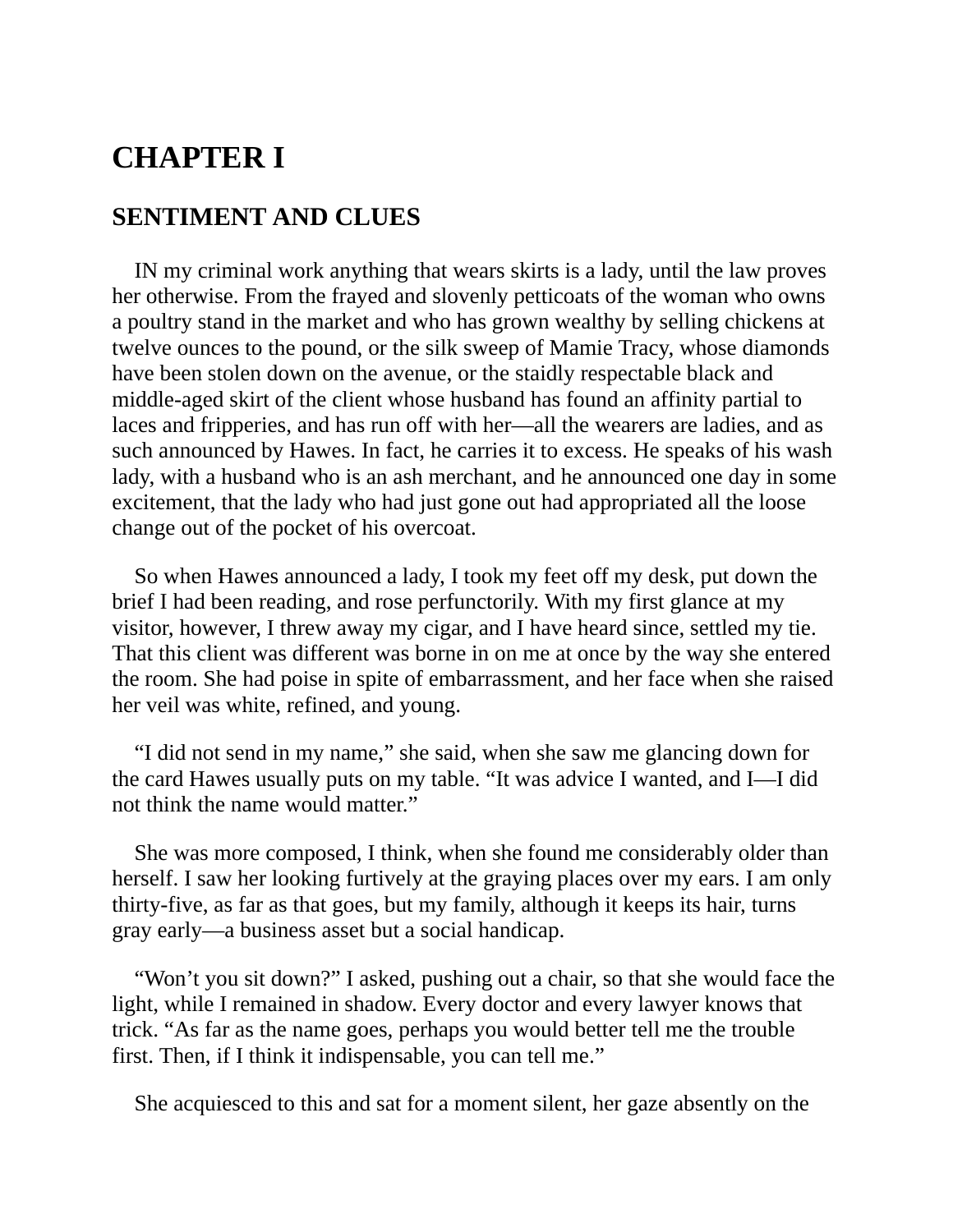windows of the building across. In the morning light my first impression was verified. Only too often the raising of a woman's veil in my office reveals the ravages of tears, or rouge, or dissipation. My new client turned fearlessly to the window an unlined face, with a clear skin, healthily pale. From where I sat, her profile was beautiful, in spite of its drooping suggestion of trouble; her first embarrassment gone, she had forgotten herself and was intent on her errand.

"I hardly know how to begin," she said, "but suppose"—slowly—"suppose that a man, a well-known man, should leave home without warning, not taking any clothes except those he wore, and saying he was coming home to dinner, and he—he—"

She stopped as if her voice had failed her.

"And he does not come?" I prompted.

She nodded, fumbling for her handkerchief in her bag.

"How long has he been gone?" I asked. I had heard exactly the same thing before, but to leave a woman like that, hardly more than a girl, and lovely!

"Ten days."

"I should think it ought to be looked into," I said decisively, and got up. Somehow I couldn't sit quietly. A lawyer who is worth anything is always a partisan, I suppose, and I never hear of a man deserting his wife that I am not indignant, the virtuous scorn of the unmarried man, perhaps. "But you will have to tell me more than that. Did this gentleman have any bad habits? That is, did he —er—drink?"

"Not to excess. He had been forbidden anything of that sort by his physician. He played bridge for money, but I—believe he was rather lucky." She colored uncomfortably.

"Married, I suppose?" I asked casually.

"He had been. His wife died when I—" She stopped and bit her lip. Then it was not her husband, after all! Oddly enough, the sun came out just at that moment, spilling a pool of sunlight at her feet, on the dusty rug with its tobaccobitten scars.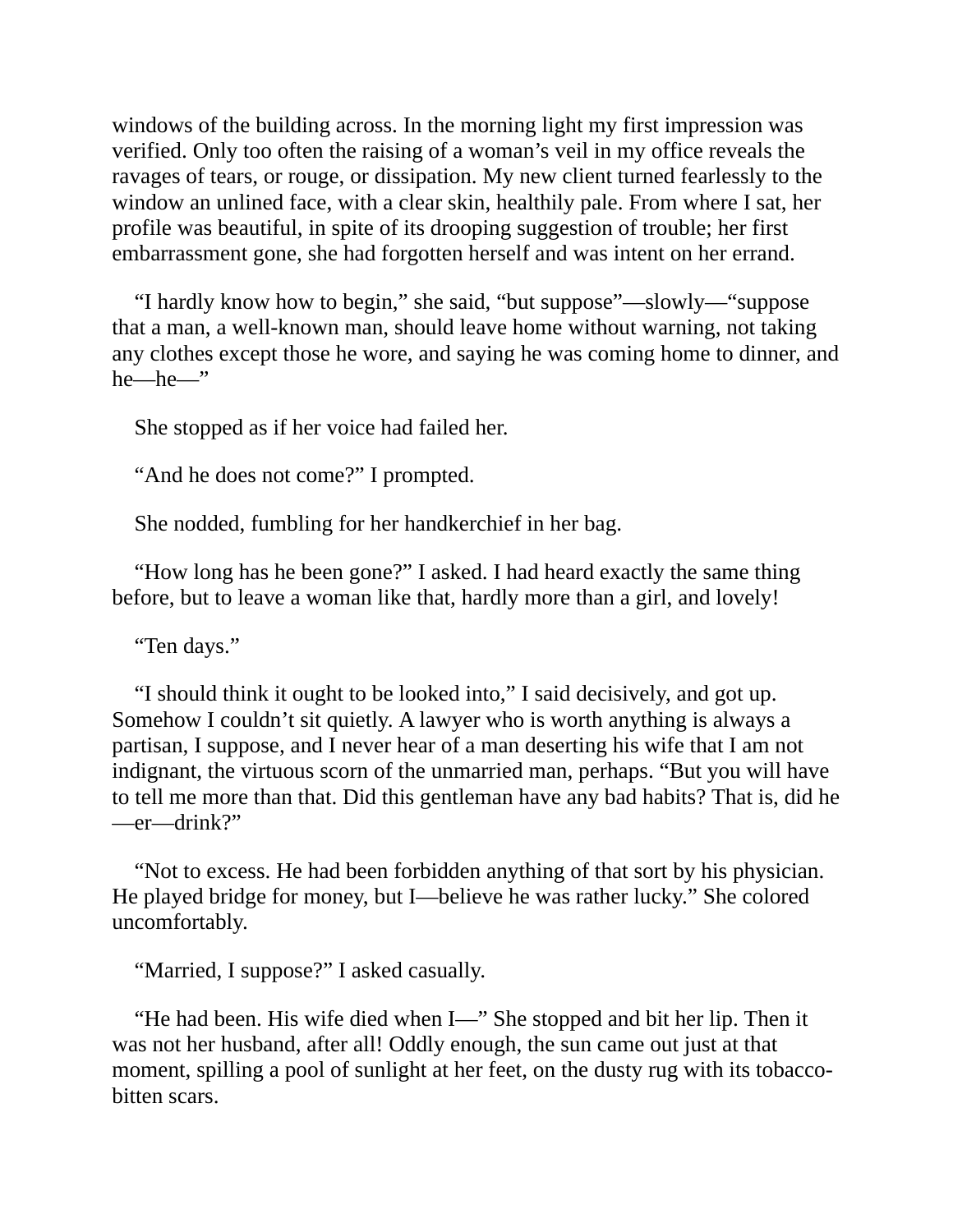"It is my father," she said simply. I was absurdly relieved.

But with the realization that I had not a case of desertion on my hands, I had to view the situation from a new angle.

"You are absolutely at a loss to account for his disappearance?"

"Absolutely."

"You have had no word from him?"

"None."

"He never went away before for any length of time, without telling you?"

"No. Never. He was away a great deal, but I always knew where to find him." Her voice broke again and her chin quivered. I thought it wise to reassure her.

"Don't let us worry about this until we are sure it is serious," I said. "Sometimes the things that seem most mysterious have the simplest explanations. He may have written and the letter have miscarried or—even a slight accident would account—" I saw I was blundering; she grew white and wide-eyed. "But, of course, that's unlikely too. He would have papers to identify him."

"His pockets were always full of envelopes and things like that," she assented eagerly.

"Don't you think I ought to know his name?" I asked. "It need not be known outside of the office, and this is a sort of confessional anyhow, or worse. People tell things to their lawyer that they wouldn't think of telling the priest."

Her color was slowly coming back, and she smiled.

"My name is Fleming, Margery Fleming," she said after a second's hesitation, "and my father, Mr. Allan Fleming, is the man. Oh, Mr. Knox, what are we going to do? He has been gone for more than a week!"

No wonder she had wished to conceal the identity of the missing man. So Allan Fleming was lost! A good many highly respectable citizens would hope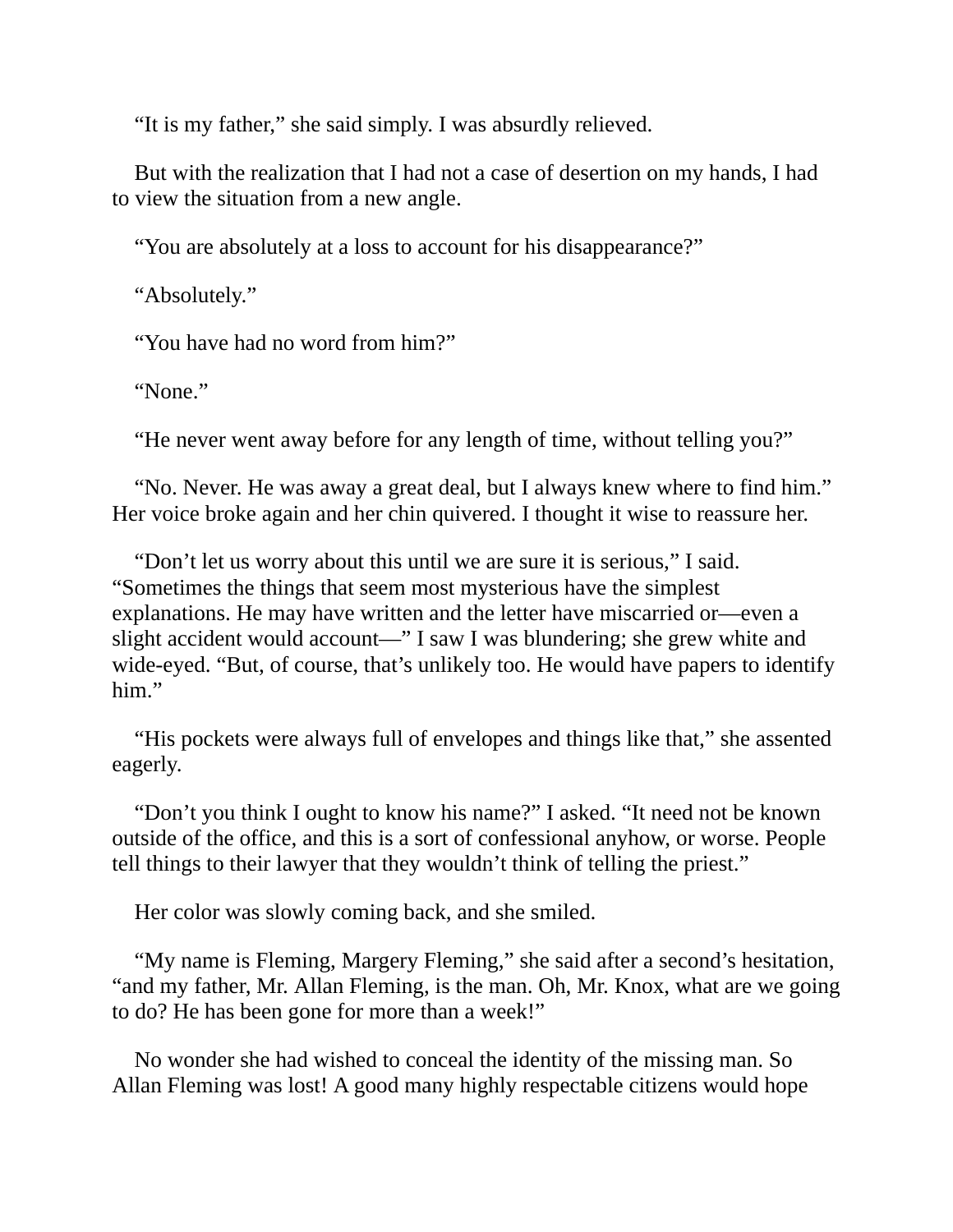that he might never be found. Fleming, state treasurer, delightful companion, polished gentleman and successful politician of the criminal type. Outside in the corridor the office boy was singing under his breath. "Oh once there was a miller," he sang, "who lived in a mill." It brought back to my mind instantly the reform meeting at the city hall a year before, where for a few hours we had blown the feeble spark of protest against machine domination to a flame. We had sung a song to that very tune, and with this white-faced girl across from me, its words came hack with revolting truth. It had been printed and circulated through the hall.

"Oh, once there was a capitol

That sat on a hill,

As it's too big to steal away

It's probably there still.

The ring's hand in the treasury

And Fleming with a sack.

They take it out in wagon loads

And never bring it back."

I put the song out of my mind with a shudder.

"I am more than sorry," I said. I was, too; whatever he may have been, he was *her* father. "And of course there are a number of reasons why this ought not to be known, for a time at least. After all, as I say, there may be a dozen simple explanations, and—there are exigencies in politics—"

"I hate politics!" she broke in suddenly. "The very name makes me ill. When I read of women wanting to—to vote and all that, I wonder if they know what it means to have to be polite to dreadful people, people who have even been convicts, and all that. Why, our last butler had been a prize fighter!" She sat upright with her hands on the arms of the chair. "That's another thing, too, Mr. Knox. The day after father went away, Carter left. And he has not come back."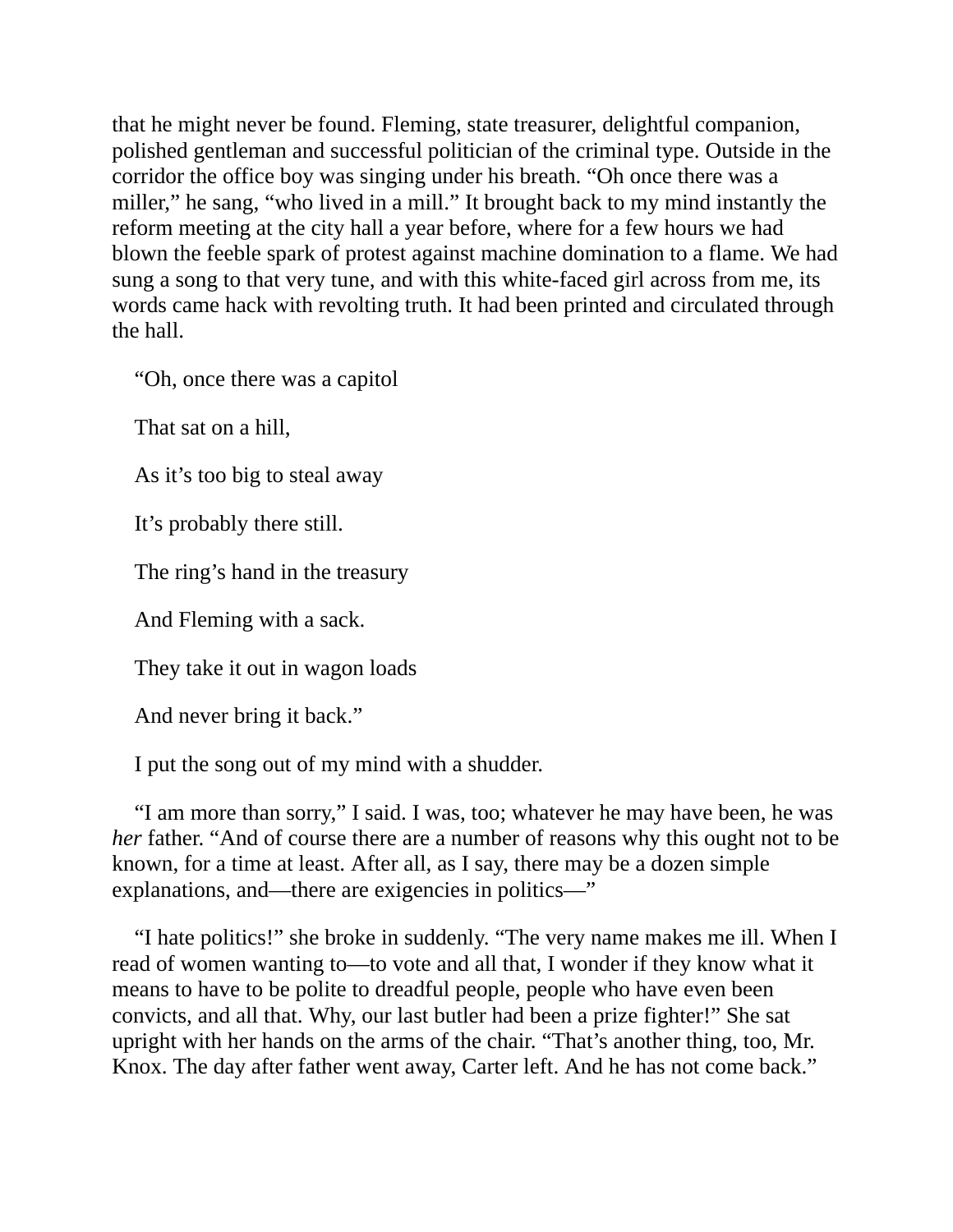"Carter was the butler?"

"Yes."

"A white man?"

"Oh, yes."

"And he left without giving you any warning?"

"Yes. He served luncheon the day after father went away, and the maids say he went away immediately after. He was not there that evening to serve dinner, but —he came back late that night, and got into the house, using his key to the servants' entrance. He slept there, the maids said, but he was gone before the servants were up and we have not seen him since."

I made a mental note of the butler.

"We'll go back to Carter again," I said. "Your father has not been ill, has he? I mean recently."

She considered.

"I can not think of anything except that he had a tooth pulled." She was quick to resent my smile. "Oh, I know I'm not helping you," she exclaimed, "but I have thought over everything until I can not think any more. I always end where I begin."

"You have not noticed any mental symptoms—any lack of memory?"

Her eyes filled.

"He forgot my birthday, two weeks ago," she said. "It was the first one he had ever forgotten, in nineteen of them."

Nineteen! Nineteen from thirty-five leaves sixteen!

"What I meant was this," I explained. "People sometimes have sudden and unaccountable lapses of memory and at those times they are apt to stray away from home. Has your father been worried lately?"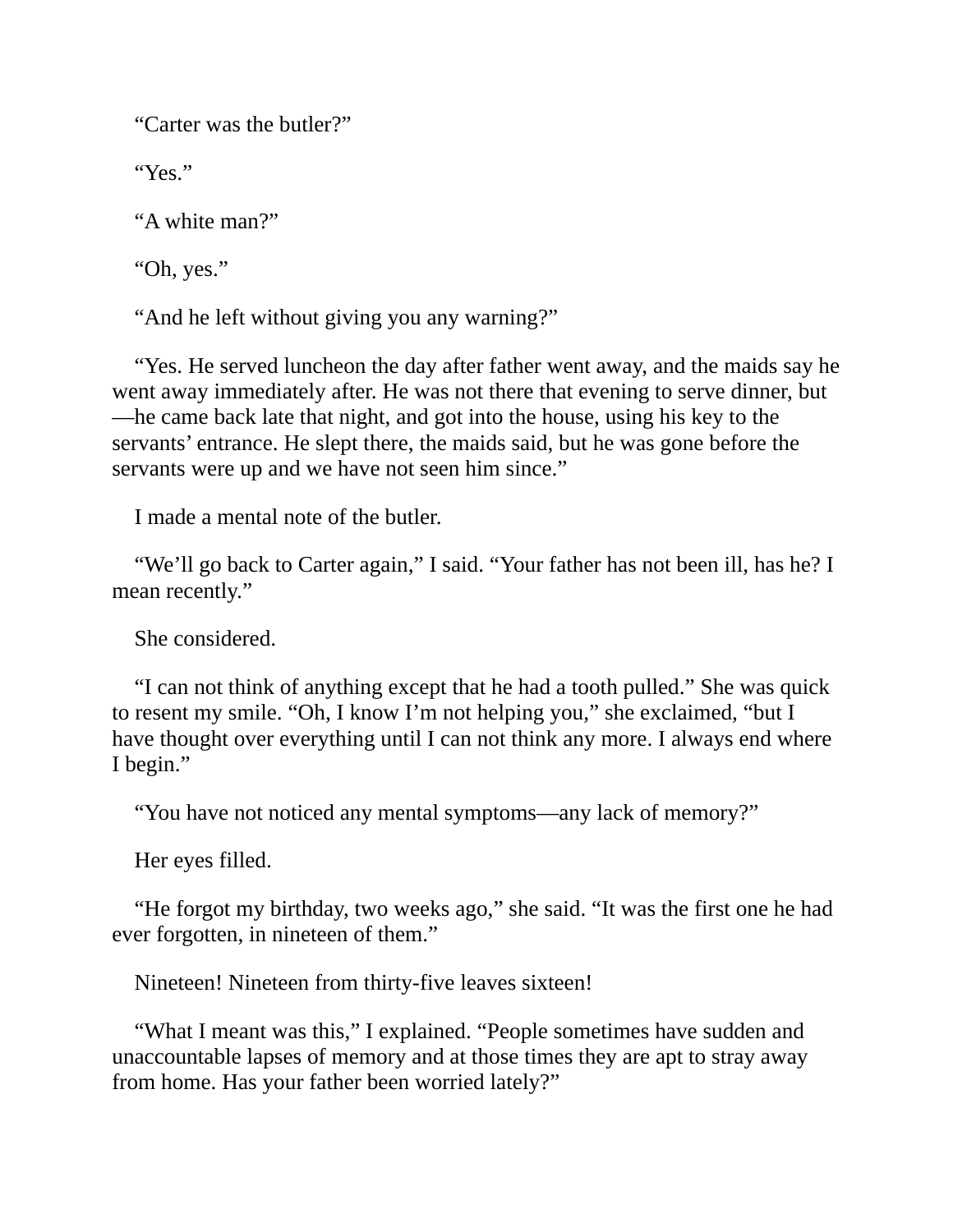"He has not been himself at all. He has been irritable, even to me, and terrible to the servants. Only to Carter—he was never ugly to Carter. But I do not think it was a lapse of memory. When I remember how he looked that morning, I believe that he meant then to go away. It shows how he had changed, when he could think of going away without a word, and leaving me there alone."

"Then you have no brothers or sisters?"

"None. I came to you—" there she stopped.

"Please tell me how you happened to come to me," I urged. "I think you know that I am both honored and pleased."

"I didn't know where to go," she confessed, "so I took the telephone directory, the classified part under 'Attorneys,' and after I shut my eyes, I put my finger haphazard on the page. It pointed to your name."

I am afraid I flushed at this, but it was a wholesome douche. In a moment I laughed.

"We will take it as an omen," I said, "and I will do all that I can. But I am not a detective, Miss Fleming. Don't you think we ought to have one?"

"Not the police!" she shuddered. "I thought you could do something without calling a detective."

"Suppose you tell me what happened the day your father left, and how he went away. Tell me the little things too. They may be straws that will point in a certain direction."

"In the first place," she began, "we live on Monmouth Avenue. There are just the two of us, and the servants: a cook, two housemaids, a laundress, a butler and a chauffeur. My father spends much of his time at the capital, and in the last two years, since my old governess went back to Germany, at those times I usually go to mother's sisters at Bellwood—Miss Letitia and Miss Jane Maitland."

I nodded: I knew the Maitland ladies well. I had drawn four different wills for Miss Letitia in the last year.

"My father went way on the tenth of May. You say to tell you all about his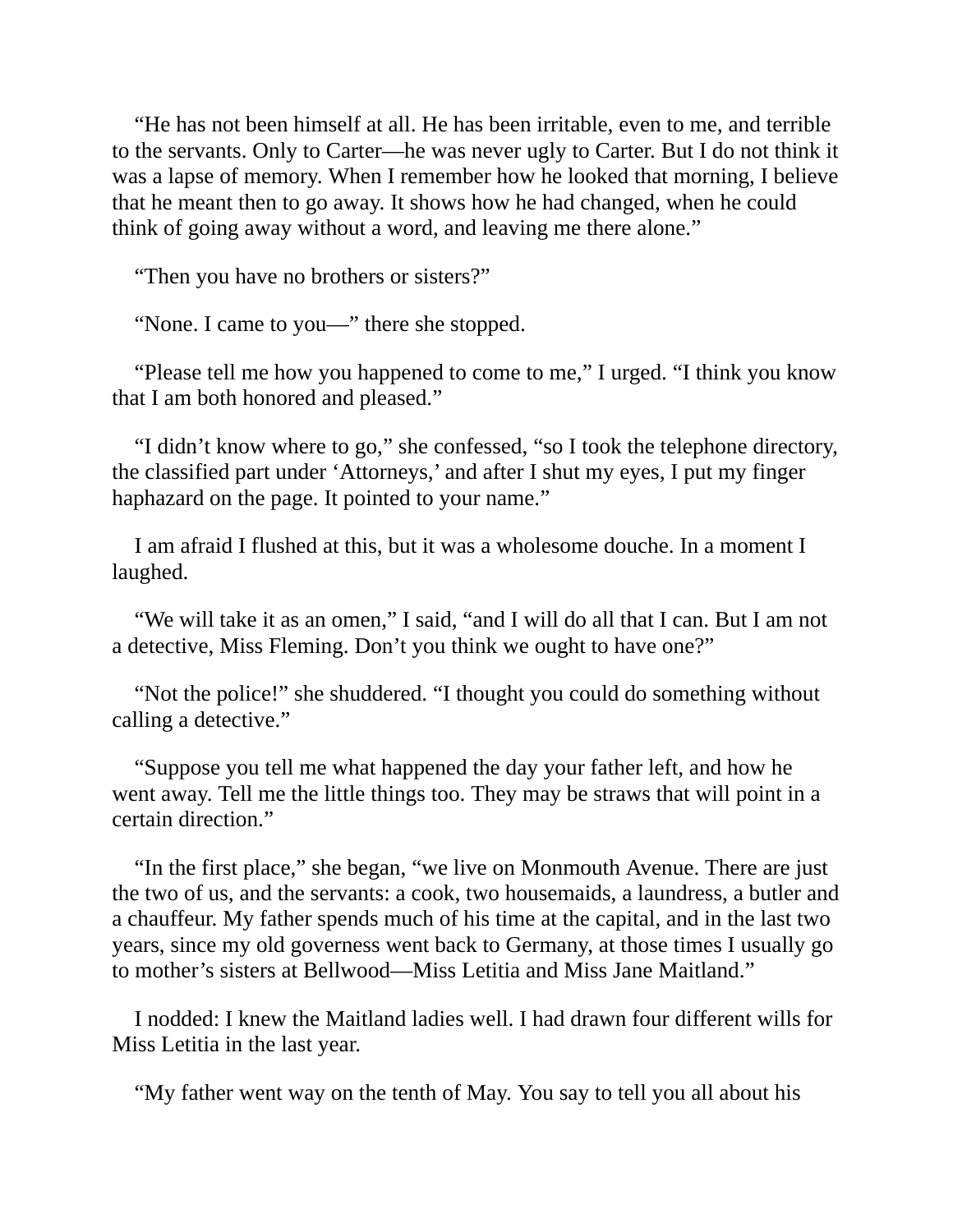going, but there is nothing to tell. We have a machine, but it was being repaired. Father got up from breakfast, picked up his hat and walked out of the house. He was irritated at a letter he had read at the table—"

"Could you find that letter?" I asked quickly.

"He took it with him. I knew he was disturbed, for he did not even say he was going. He took a car, and I thought he was on his way to his office. He did not come home that night and I went to the office the next morning. The stenographer said he had not been there. He is not at Plattsburg, because they have been trying to call him from there on the long distance telephone every day."

In spite of her candid face I was sure she was holding something back.

"Why don't you tell me everything?" I asked, "You may be keeping back the one essential point."

She flushed. Then she opened her pocket-book and gave me a slip of rough paper, On it, in careless figures, was the number "eleven twenty-two." That was all.

"I was afraid you would think it silly," she said. "It was such a meaningless thing. You see, the second night after father left, I was nervous and could not sleep. I expected him home at any time and I kept listening for his step downstairs. About three o'clock I was sure I heard some one in the room below mine—there was a creaking as if the person were walking carefully. I felt relieved, for I thought he had come back. But I did not hear the door into his bedroom close, and I got more and more wakeful. Finally I got up and slipped along the hall to his room. The door was open a few inches and I reached in and switched on the electric lights. I had a queer feeling before I turned on the light that there was some one standing close to me, but the room was empty, and the hall, too."

"And the paper?"

"When I saw the room was empty I went in. The paper had been pinned to a pillow on the bed. At first I thought it had been dropped or had blown there. When I saw the pin I was startled. I went back to my room and rang for Annie, the second housemaid, who is also a sort of personal maid of mine. It was half-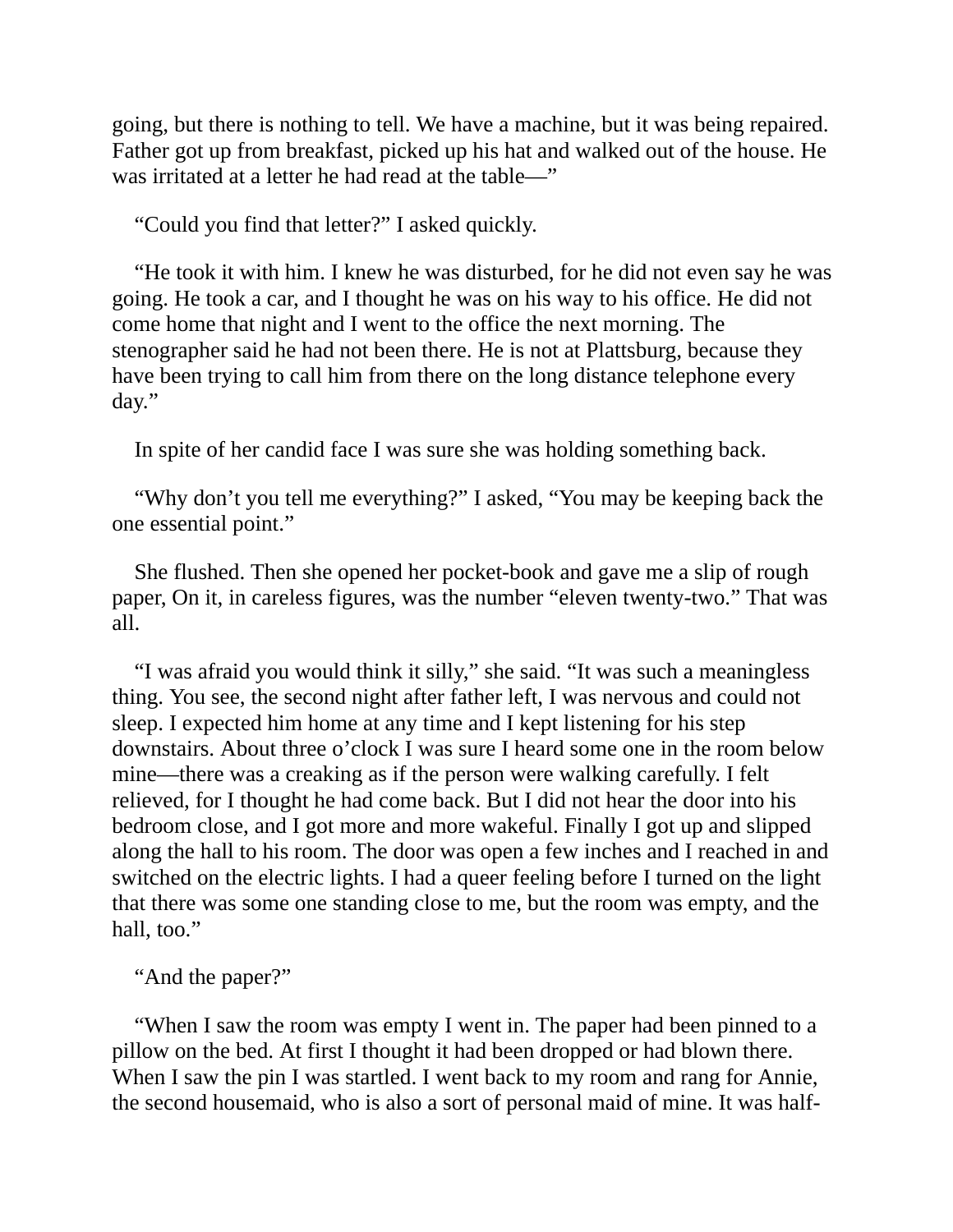past three o'clock when Annie came down. I took her into father's room and showed her the paper. She was sure it was not there when she folded back the bed clothes for the night at nine o'clock."

"Eleven twenty-two," I repeated. "Twice eleven is twenty-two. But that isn't very enlightening."

"No," she admitted. "I thought it might be a telephone number, and I called up all the eleven twenty-twos in the city."

In spite of myself, I laughed, and after a moment she smiled in sympathy.

"We are not brilliant, certainly," I said at last. "In the first place, Miss Fleming, if I thought the thing was very serious I would not laugh—but no doubt a day or two will see everything straight. But, to go back to this eleven twentytwo—did you rouse the servants and have the house searched?"

"Yes, Annie said Carter had come back and she went to waken him, but although his door was locked inside, he did not answer. Annie and I switched on all the lights on the lower floor from the top of the stairs. Then we went down together and looked around. Every window and door was locked, but in father's study, on the first floor, two drawers of his desk were standing open. And in the library, the little compartment in my writing-table, where I keep my house money, had been broken open and the money taken."

"Nothing else was gone?"

"Nothing. The silver on the sideboard in the dining-room, plenty of valuable things in the cabinet in the drawing room—nothing was disturbed."

"It might have been Carter," I reflected, "Did he know where you kept your house money?"

"It is possible, but I hardly think so. Besides, if he was going to steal, there were so many more valuable things in the house. My mother's jewels as well as my own were in my dressing-room, and the door was not locked."

"They were not disturbed?"

She hesitated.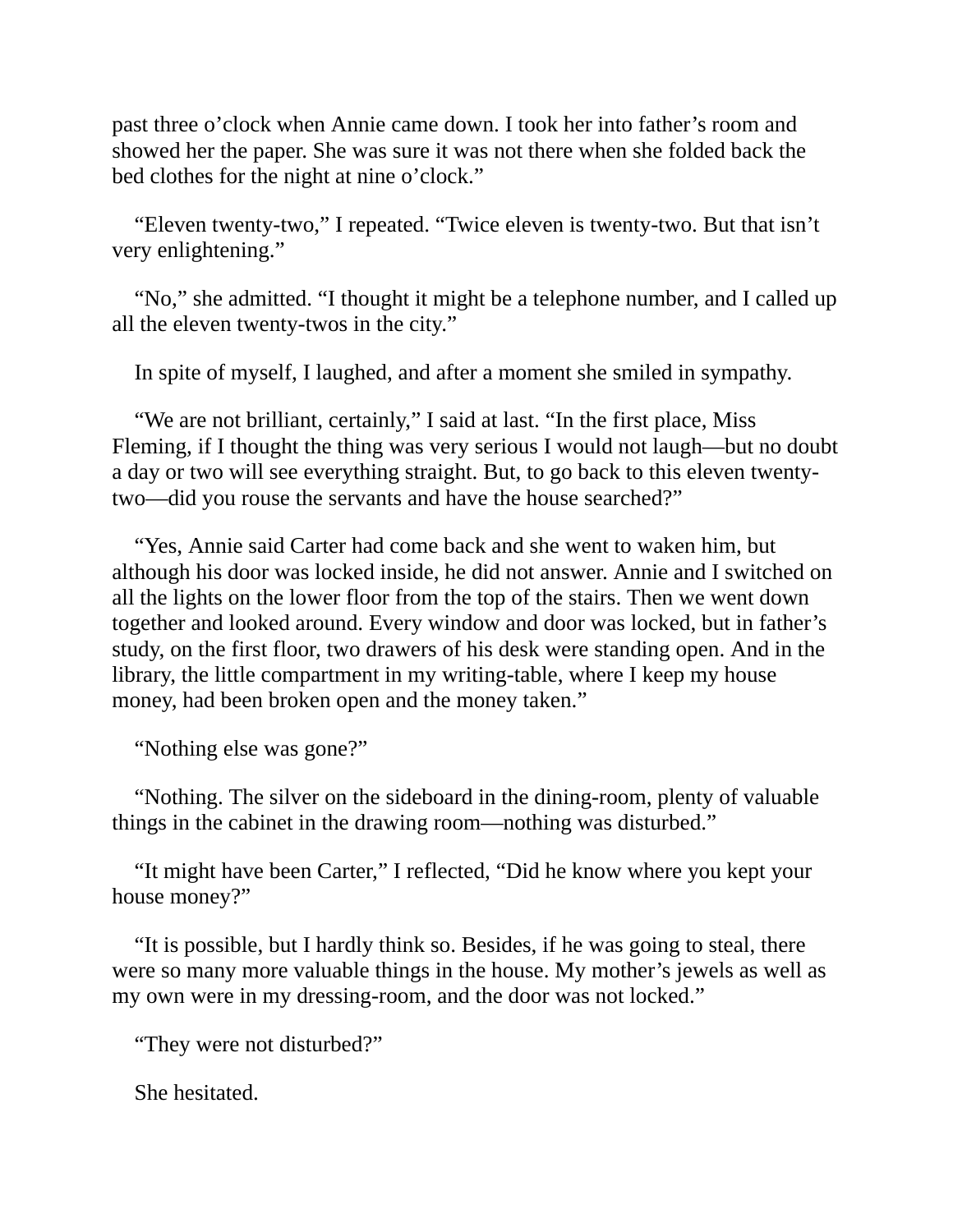"They had been disturbed," she admitted. "My grandmother left each of her children some unstrung pearls. They were a hobby with her. Aunt Jane and Aunt Letitia never had theirs strung, but my mother's were made into different things, all old-fashioned. I left them locked in a drawer in my sitting-room, where I have always kept them. The following morning the drawer was unlocked and partly open, but nothing was missing."

"All your jewelry was there?"

"All but one ring, which I rarely remove from my finger." I followed her eyes. Under her glove was the outline of a ring, a solitaire stone.

"Nineteen from—" I shook myself together and got up.

"It does not sound like an ordinary burglary," I reflected. "But I am afraid I have no imagination. No doubt what you have told me would be meat and drink to a person with an analytical turn of mind. I can't deduct. Nineteen from thirtyfive leaves sixteen, according to my mental process, although I know men who could make the difference nothing."

I believe she thought I was a little mad, for her face took on again its despairing look.

"We *must* find him, Mr. Knox," she insisted as she got up. "If you know of a detective that you can trust, please get him. But you can understand that the unexplained absence of the state treasurer must be kept secret. One thing I am sure of: He is being kept away. You don't know what enemies he has! Men like Mr. Schwartz, who have no scruples, no principle."

"Schwartz!" I repeated in surprise. Henry Schwartz was the boss of his party in the state; the man of whom one of his adversaries had said, with the distinct approval of the voting public, that he was so low in the scale of humanity that it would require a special dispensation of Heaven to raise him to the level of total degradation. But he and Fleming were generally supposed to be captain and first mate of the pirate craft that passed with us for the ship of state.

"Mr. Schwartz and my father are allies politically," the girl explained with heightened color, "but they are not friends. My father is a gentleman."

The inference I allowed to pass unnoticed, and as if she feared she had said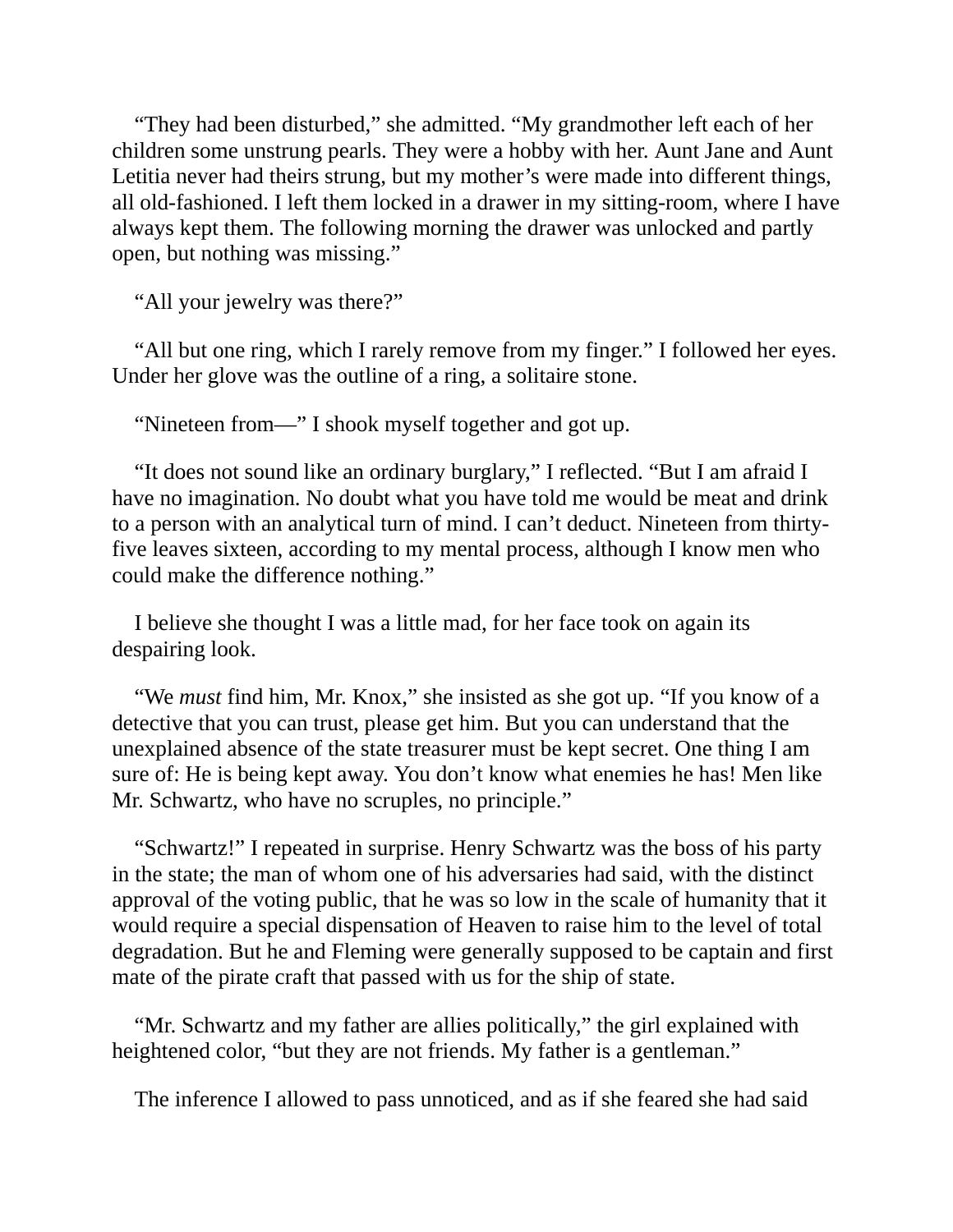too much, the girl rose. When she left, a few minutes later, it was with the promise that she would close the Monmouth Avenue house and go to her aunts at Bellwood, at once. For myself, I pledged a thorough search for her father, and began it by watching the scarlet wing on her hat through the top of the elevator cage until it had descended out of sight.

I am afraid it was a queer hodgepodge of clues and sentiment that I poured out to Hunter, the detective, when he came up late that afternoon.

Hunter was quiet when I finished my story.

"They're rotten clear through," he reflected. "This administration is worse than the last, and *it* was a peach. There have been more suicides than I could count on my two hands, in the last ten years. I warn you—you'd be better out of this mess."

"What do you think about the eleven twenty-two?" I asked as he got up and buttoned his coat.

"Well, it might mean almost anything. It might be that many dollars, or the time a train starts, or it might be the eleventh and the twenty-second letters of the alphabet—k—v."

"K—v!" I repeated. "Why that would be the latin *cave*—beware."

Hunter smiled cheerfully.

"You'd better stick to the law, Mr. Knox," he said from the door. "We don't use Latin in the detective business."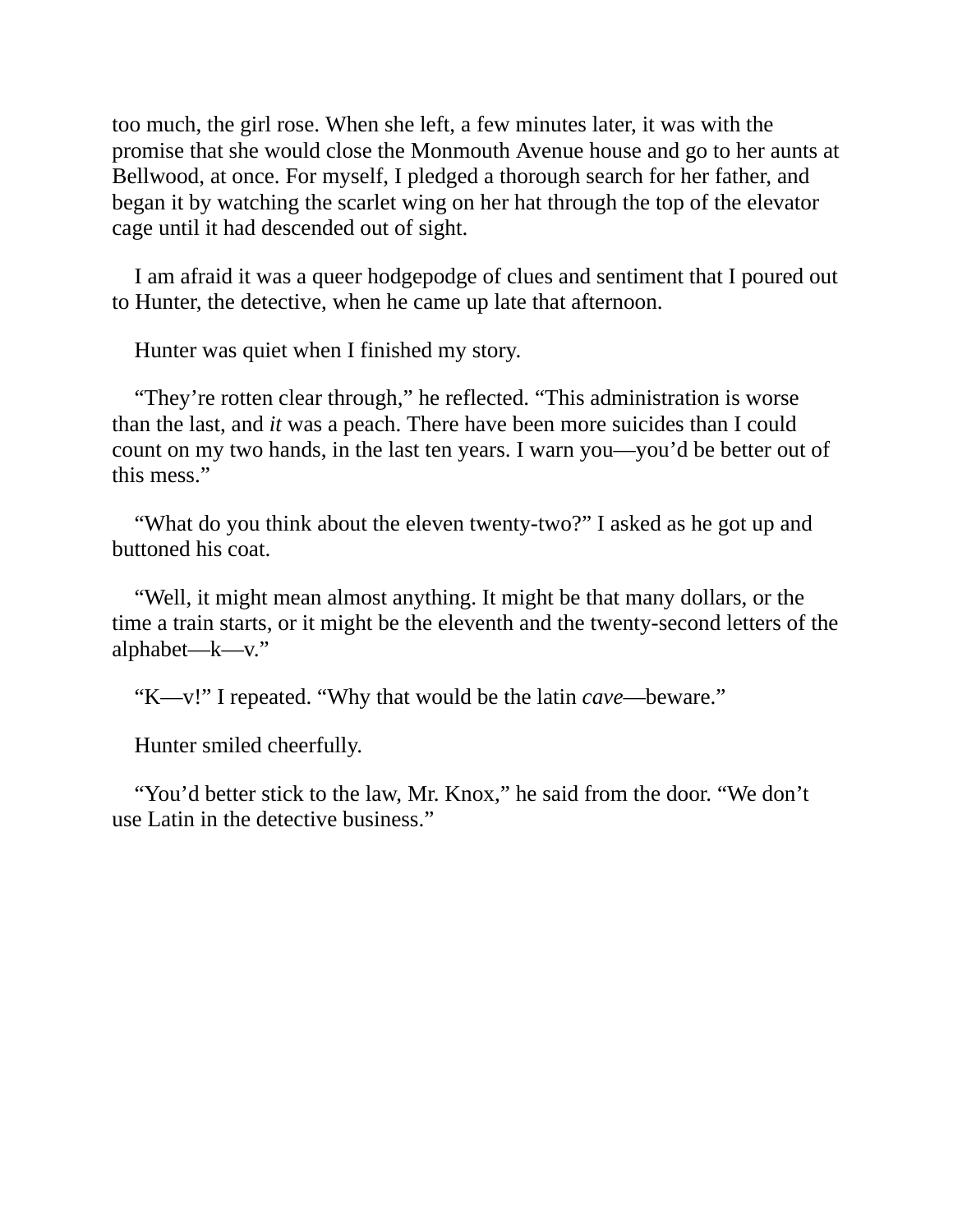# **CHAPTER II**

## **UNEASY APPREHENSIONS**

PLATTSBURG was not the name of the capital, but it will do for this story. The state doesn't matter either. You may take your choice, like the story Mark Twain wrote, with all kinds of weather at the beginning, so the reader could take his pick.

We will say that my home city is Manchester. I live with my married brother, his wife and two boys. Fred is older than I am, and he is an exceptional brother. On the day he came home from his wedding trip, I went down with my traps on a hansom, in accordance with a prearranged schedule. Fred and Edith met me inside the door.

"Here's your latch-key, Jack," Fred said, as he shook hands. "Only one stipulation—remember we are strangers in the vicinity and try to get home before the neighbors are up. We have our reputations to think of."

"There is no hour for breakfast," Edith said, as she kissed me. "You have a bath of your own, and don't smoke in the drawing-room."

Fred was always a lucky devil.

I had been there now for six years. I had helped to raise two young Knoxes bully youngsters, too: the oldest one could use boxing-gloves when he was four —and the finest collie pup in our end of the state. I wanted to raise other things —the boys liked pets—but Edith was like all women, she didn't care for animals.

I had a rabbit-hutch built and stocked in the laundry, and a dove-cote on the roof. I used the general bath, and gave up my tub to a younger alligator I got in Florida, and every Sunday the youngsters and I had a great time trying to teach it to do tricks. I have always taken it a little hard that Edith took advantage of my getting the measles from Billy, to clear out every animal in the house. She broke the news to me gently, the day the rash began to fade, maintaining that, having lost one cook through the alligator escaping from his tub and being mistaken, in the gloom of the back-stairs, for a rubber boot, and picked up under the same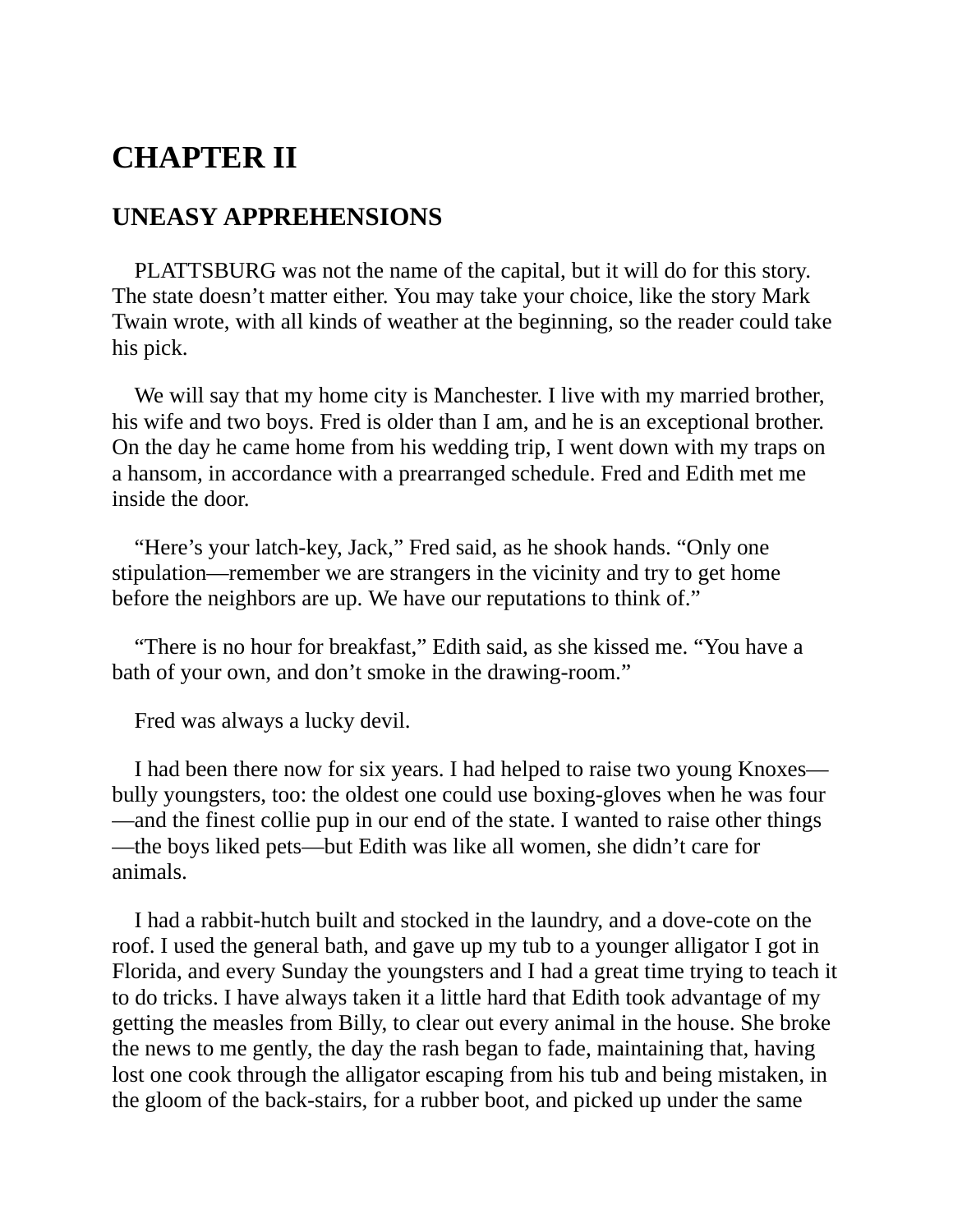misapprehension, she could not risk another cook.

On the day that Margery Fleming came to me about her father, I went home in a state of mixed emotion. Dinner was not a quiet meal: Fred and I talked politics, generally, and as Fred was on one side and I on the other, there was always an argument on.

"What about Fleming?" I asked at last, when Fred had declared that in these days of corruption, no matter what the government was, be was "forninst" it. "Hasn't he been frightened into reform?"

"Bad egg," he said, jabbing his potato as if it had been a politician, "and there's no way to improve a bad egg except to hold your nose. That's what the public is doing; holding its nose."

"Hasn't he a daughter?" I asked casually.

"Yes—a lovely girl, too," Edith assented. "It is his only redeeming quality."

"Fleming is a rascal, daughter or no daughter," Fred persisted. "Ever since he and his gang got poor Butler into trouble and then left him to kill himself as the only way out, I have felt that there was something coming to all of them— Hansen, Schwartz and the rest. I saw Fleming on the street to-day."

"What!" I exclaimed, almost jumping out of my chair.

Fred surveyed me quizzically over his coffee cup.

" 'Hasn't he a daughter!' " he quoted. "Yes, I saw him, Jack, this very day, in an unromantic four-wheeler, and he was swearing at a policeman."

"Where was it?"

"Chestnut and Union. His cab had been struck by a car, and badly damaged, but the gentleman refused to get out. No doubt you could get the details from the corner-man."

"Look here, Fred," I said earnestly. "Keep that to yourself, will you? And you too, Edith? It's a queer story, and I'll tell you sometime."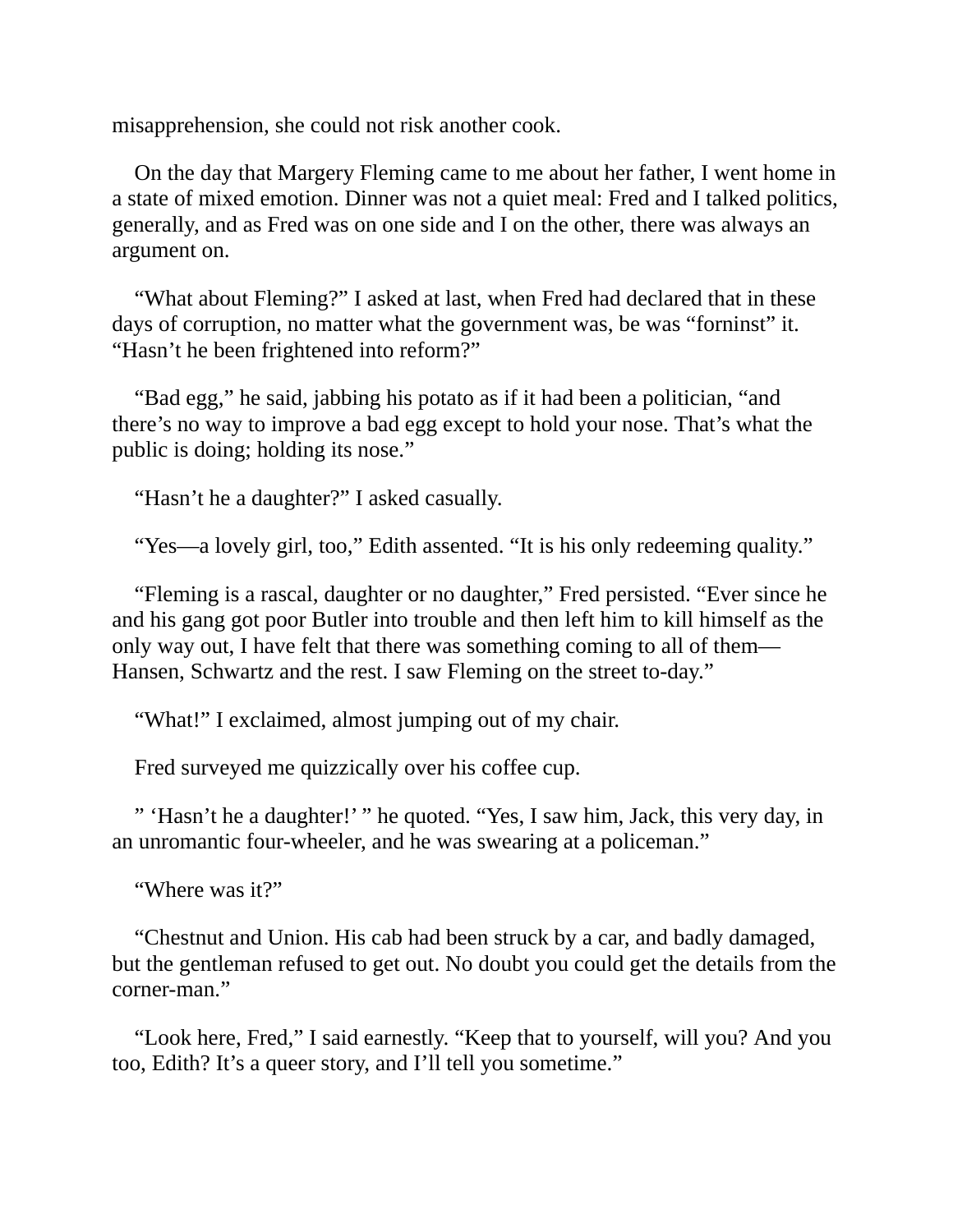As we left the dining-room Edith put her hand on my shoulder.

"Don't get mixed up with those people, Jack," she advised. "Margery's a dear girl but her father practically killed Henry Butler, and Henry Butler married my cousin."

"You needn't make it a family affair," I protested. "I have only seen the girl once."

But Edith smiled. "I know what I know," she said. "How extravagant of you to send Bobby that enormous hobby-horse!"

"The boy has to learn to ride sometime. In four years he can have a pony, and I'm going to see that he has it. He'll be eight by that time."

Edith laughed.

"In four years!" she said, "Why, in four years you'll—" then she stopped.

"I'll what?" I demanded, blocking the door to the library.

"You'll be forty, Jack, and it's a mighty unattractive man who gets past forty without being sought and won by some woman. You'll be buying—"

"I will be thirty-nine," I said with dignity, "and as far as being sought and won goes, I am so overwhelmed by Fred's misery that I don't intend to marry at all. If I do— if I do  $\frac{1}{\sqrt{2}}$  —it will be to some girl who turns and runs the other way every time she sees me."

"The oldest trick in the box," Edith scoffed. "What's that thing Fred's always quoting: 'A woman is like a shadow; follow her, she flies; fly from her, she follows.'"

"Upon my word!" I said indignantly. "And you are a woman!"

"I'm different," she retorted. "I'm only a wife and mother."

In the library Fred got up from his desk and gathered up his papers. "I can't think with you two whispering there," he said, "I'm going to the den."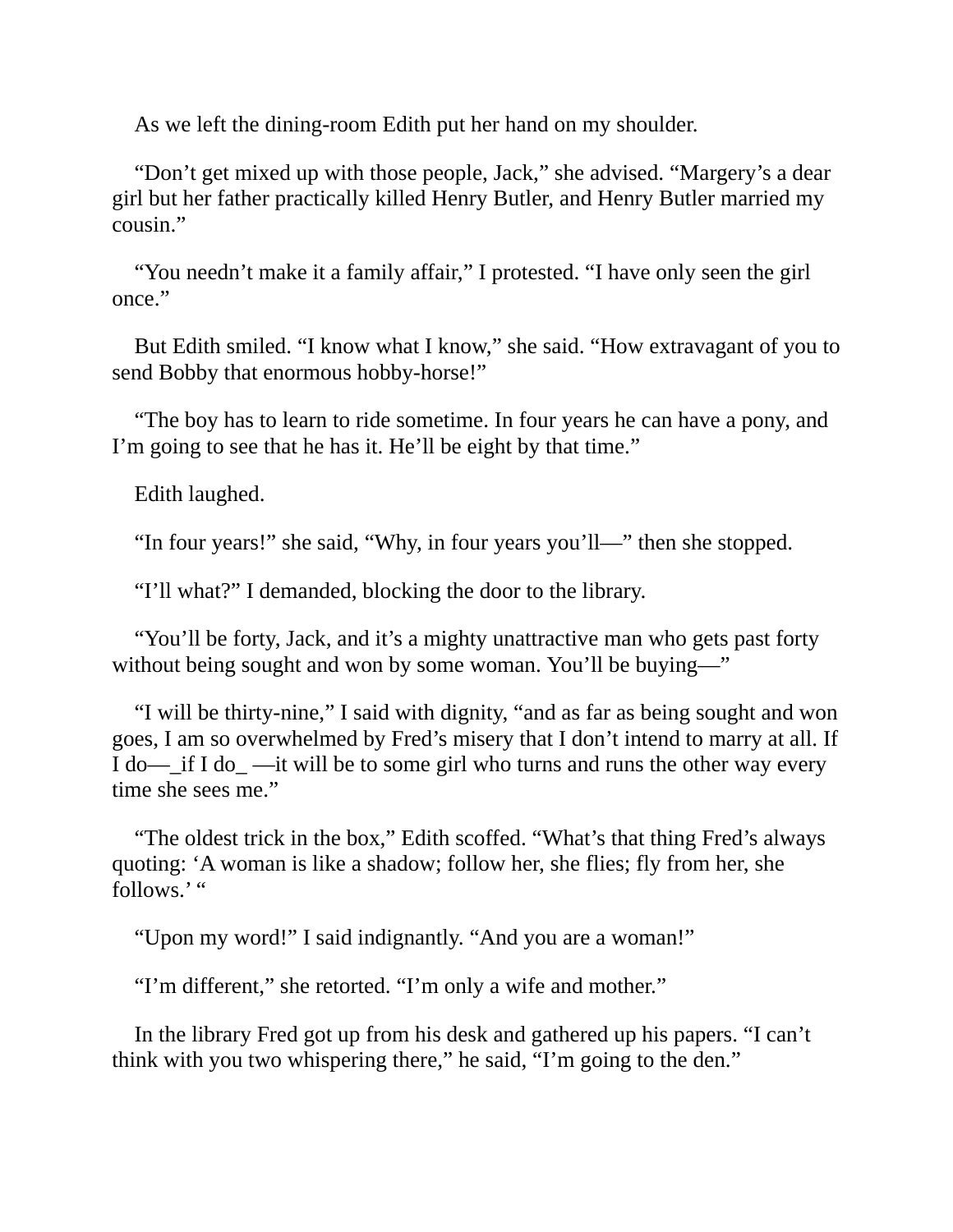As he slammed the door into his workroom Edith picked up her skirts and scuttled after him.

"How dare you run away like that?" she called. "You promised me—" The door closed behind her.

I went over and spoke through the panels.

"'Follow her, she flies; fly from her, she follows'—oh, wife and mother!" I called.

"For heaven's sake, Edith," Fred's voice rose irritably. "If you and Jack are going to talk all evening, go and sit on *his* knee and let me alone. The way you two flirt under my nose is a scandal. Do you hear that, Jack?"

"Good night, Edith," I called, "I have left you a kiss on the upper left hand panel of the door. And I want to ask you one more question: what if I fly from the woman and she doesn't follow?"

"Thank your lucky stars," Fred called in a muffled voice, and I left them to themselves.

I had some work to do at the office, work that the interview with Hunter had interrupted, and half past eight hat night found me at my desk. But my mind strayed from the papers before me. After a useless effort to concentrate, I gave it up as useless, and by ten o'clock I was on the street again, my evening wasted, the papers in the libel case of the *Star* against the *Eagle* untouched on my desk, and I the victim of an uneasy apprehension that took me, almost without volition, to the neighborhood of the Fleming house on Monmouth Avenue. For it had occurred to me that Miss Fleming might not have left the house that day as she had promised, might still be there, liable to another intrusion by the mysterious individual who had a key to the house.

It was a relief, consequently, when I reached its corner, to find no lights in the building. The girl had kept her word. Assured of that, I looked at the house curiously. It was one of the largest in the city, not wide, but running far back along the side street; a small yard with a low iron fence and a garage, completed the property. The street lights left the back of the house in shadow, and as I stopped in the shelter of the garage, I was positive that I heard some one working with a rear window of the empty house. A moment later the sounds ceased and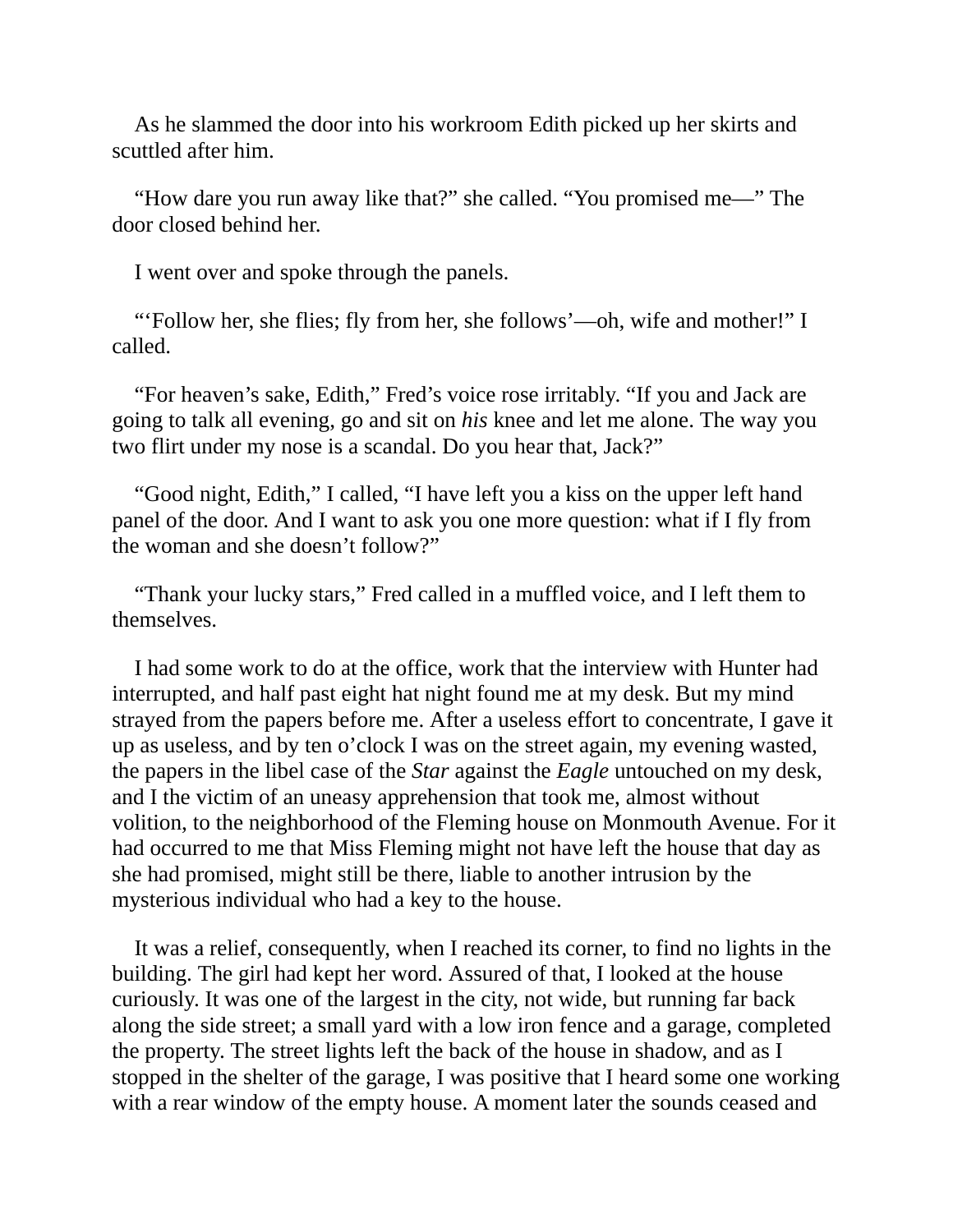muffled footsteps came down the cement walk. The intruder made no attempt to open the iron gate; against the light I saw him put a leg over the low fence, follow it up with the other, and start up the street, still with peculiar noiselessness of stride. He was a short, heavy-shouldered fellow in a cap, and his silhouette showed a prodigious length of arm.

I followed, I don't mind saying in some excitement. I had a vision of grabbing him from behind and leading him—or pushing him, under the circumstances, in triumph to the police station, and another mental picture, not so pleasant, of being found on the pavement by some passer-by, with a small punctuation mark ending my sentence of life. But I was not apprehensive. I even remember wondering humorously if I should overtake him and press the cold end of my silver mounted fountain pen into the nape of his neck, if he would throw up his hands and surrender. I had read somewhere of a burglar held up in a similar way with a shoe-horn.

Our pace was easy. Once the man just ahead stopped and lighted a cigarette, and the odor of a very fair Turkish tobacco came back to me. He glanced back over his shoulder at me and went on without quickening his pace. We met no policemen, and after perhaps five minutes walking, when the strain was growing tense, my gentleman of the rubber-soled shoes swung abruptly to the left, and entered the police station!

I had occasion to see Davidson many times after that, during the strange development of the Fleming case; I had the peculiar experience later of having him follow me as I had trailed him that night, and I had occasion once to test the strength of his long arms when he helped to thrust me through the transom at the White Cat, but I never met him without a recurrence of the sheepish feeling with which I watched him swagger up to the night sergeant and fall into easy conversation with the man behind the desk. Standing in the glare from the open window, I had much the lost pride and self contempt of a wet cat sitting in the sun.

Two or three roundsmen were sitting against the wall, lazily, helmets off and coats open against the warmth of the early spring night. In a back room others were playing checkers and disputing noisily. Davidson's voice came distinctly through the open windows.

"The house is closed," he reported. "But one of the basement windows isn't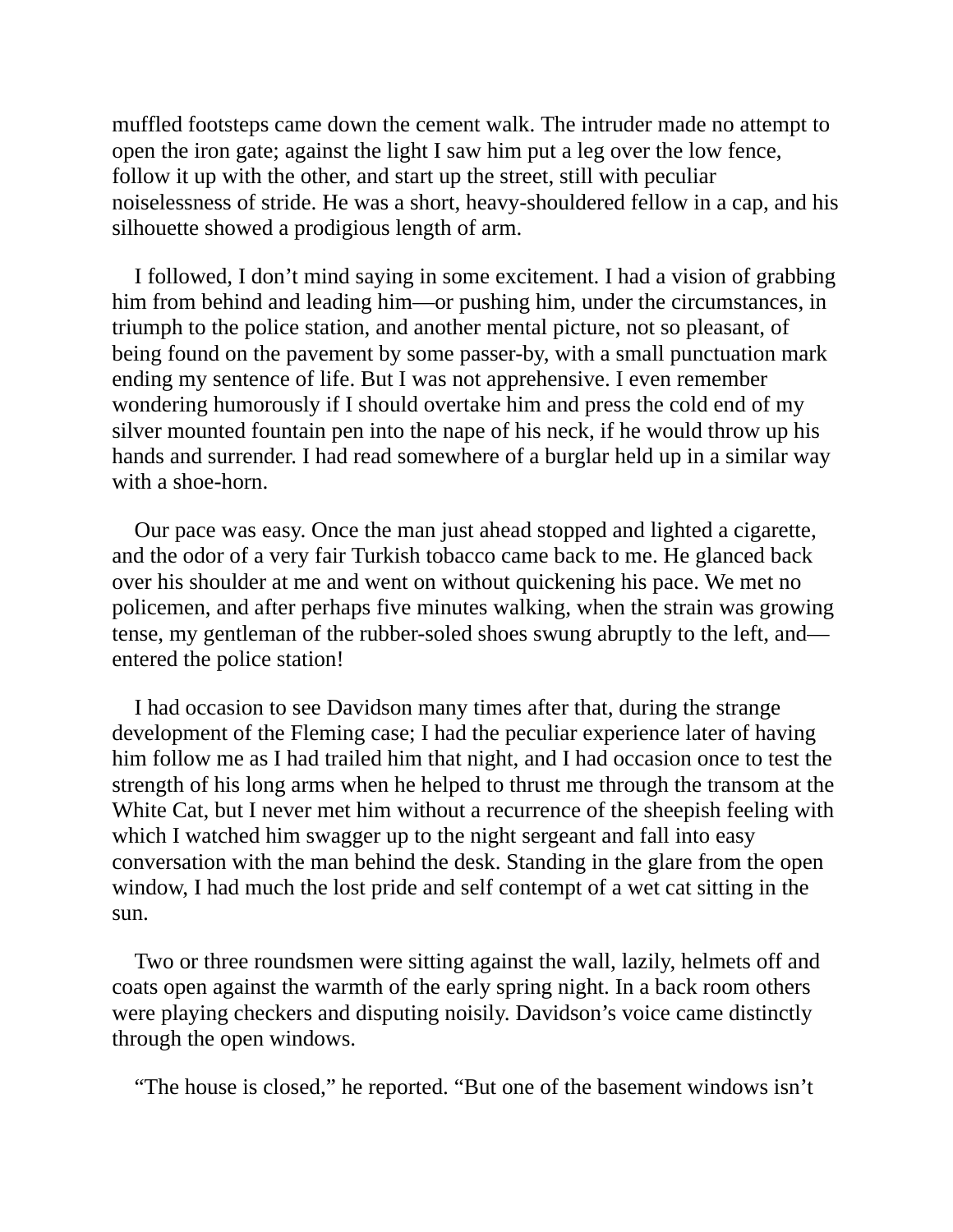shuttered and the lock is bad. I couldn't find Shields. He'd better keep an eye on it." He stopped and fished in his pockets with a grin. "This was tied to the knob of the kitchen door," he said, raising his voice for the benefit of the room, and holding aloft a piece of paper. "For Shields!" he explained, "and signed 'Delia.""

The men gathered around him, even the sergeant got up and leaned forward, his elbows on his desk.

"Read it," he said lazily. "Shields has got a wife, and her name ain't Delia."

"Dear Tim," Davidson read, in a mincing falsetto, "We are closing up unexpected, so I won't be here tonight. I am going to Mamie Brennan's and if you want to talk to me you can get me by calling up Anderson's drugstore. The clerk is a gentleman friend of mine. Mr. Carter, the butler, told me before he left he would get me a place as parlor maid, so I'll have another situation soon. Delia."

The sergeant scowled. "I'm goin' to talk to Tom," he said, reaching out for the note. "He's got a nice family, and things like that're bad for the force."

I lighted the cigar, which had been my excuse for loitering on the pavement, and went on. It sounded involved for a novice, but if I could find Anderson's drugstore I could find Mamie Brennan; through Mamie Brennan I would get Delia; and through Delia I might find Carter. I was vague from that point, but what Miss Fleming had said of Carter had made me suspicious of him. Under an arc light I made the first note in my new business of manhunter and it was something like this:

Anderson's drugstore.

Ask for Mamie Brennan.

Find Delia.

Advise Delia that a policeman with a family is a bad bet.

Locate Carter.

It was late when I reached the corner of Chestnut and Union Streets, where Fred had said Allan Fleming had come to grief in a cab. But the corner-man had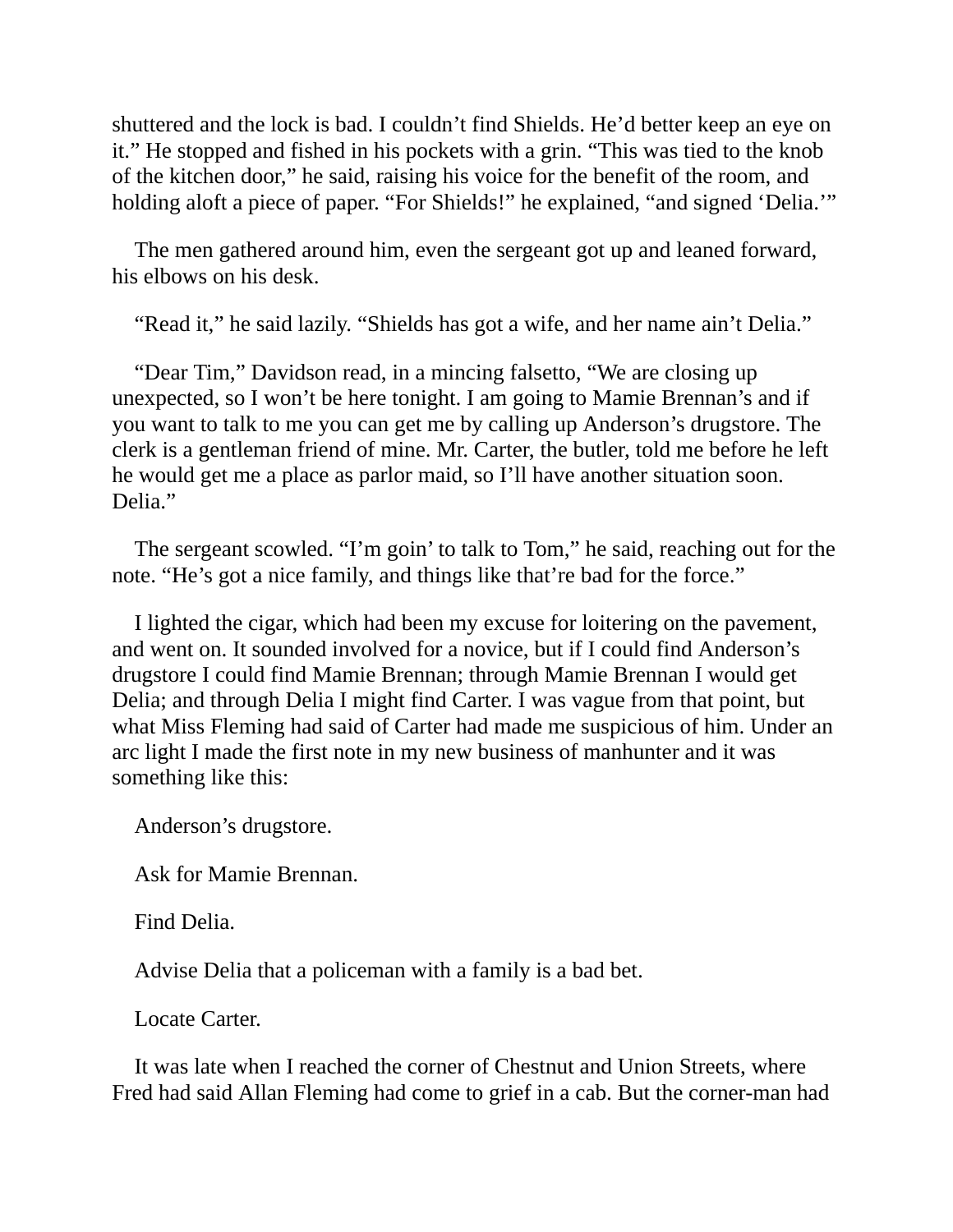gone, and the night man on the beat knew nothing, of course, of any particular collision.

"There's plinty of 'em every day at this corner," he said cheerfully. "The department sends a wagon here every night to gather up the pieces, automobiles mainly. That trolley pole over there has been sliced off clean three times in the last month. They say a fellow ain't a graduate of the automobile school till he can go around it on the sidewalk without hittin' it!"

I left him looking reminiscently at the pole, and went home to bed. I had made no headway, I had lost conceit with myself and a day and evening at the office, and I had gained the certainty that Margery Fleming was safe in Bellwood and the uncertain address of a servant who *might* know something about Mr. Fleming.

I was still awake at one o'clock and I got up impatiently and consulted the telephone directory. There were twelve Andersons in the city who conducted drugstores.

When I finally went to sleep, I dreamed that I was driving Margery Fleming along a street in a broken taxicab, and that all the buildings were pharmacies and numbered eleven twenty-two.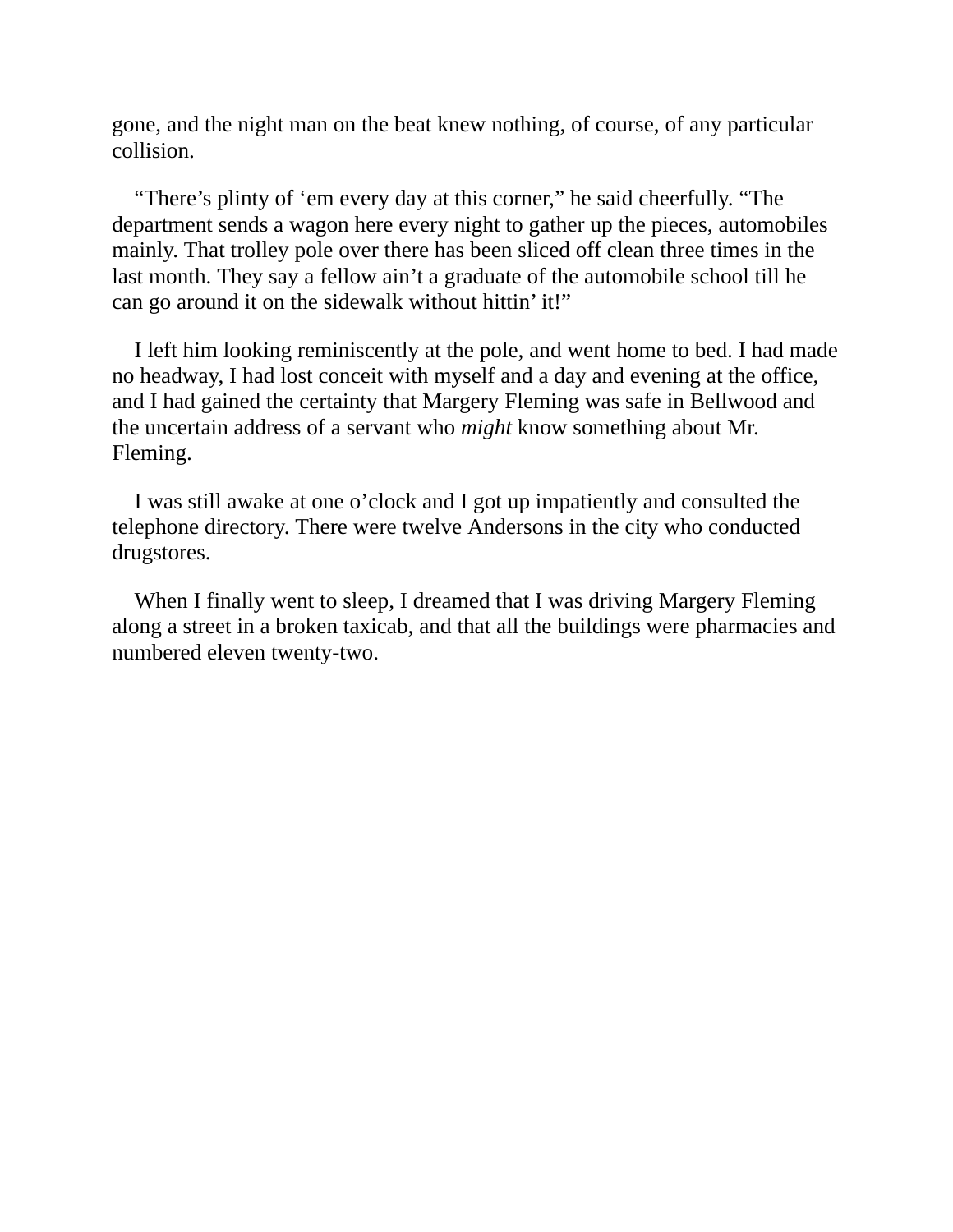# **CHAPTER III**

## **NINETY-EIGHT PEARLS**

AFTER such a night I slept late. Edith still kept her honeymoon promise of no breakfast hour and she had gone out with Fred when I came downstairs.

I have great admiration for Edith, for her tolerance with my uncertain hours, for her cheery breakfast-room, and the smiling good nature of the servants she engages. I have a theory that, show me a sullen servant and I will show you a sullen mistress, although Edith herself disclaims all responsibility and lays credit for the smile with which Katie brings in my eggs and coffee, to largess on my part. Be that as it may, Katie is a smiling and personable young woman, and I am convinced that had she picked up the alligator on the back-stairs and lost part of the end of her thumb, she would have told Edith that she cut it off with the bread knife, and thus have saved to us Bessie the Beloved and her fascinating trick of taking the end of her tail in her mouth and spinning.

On that particular morning, Katie also brought me a letter, and I recognized the cramped and rather uncertain writing of Miss Jane Maitland.

"DEAR MR. KNOX:

"Sister Letitia wishes me to ask you if you can dine with us tonight, informally. She has changed her mind in regard to the Colored Orphans' Home, and would like to consult you about it.

"Very truly yours,

"SUSAN JANE MAITLAND."

It was a very commonplace note; I had had one like it after every boardmeeting of the orphans' home, Miss Maitland being on principle an aggressive minority. Also, having considerable mind, changing it became almost as ponderous an operation as moving a barn, although not nearly so stable.

(Fred accuses me here of a very bad pun, and reminds me, quite undeservedly, that the pun is the lowest form of humor.)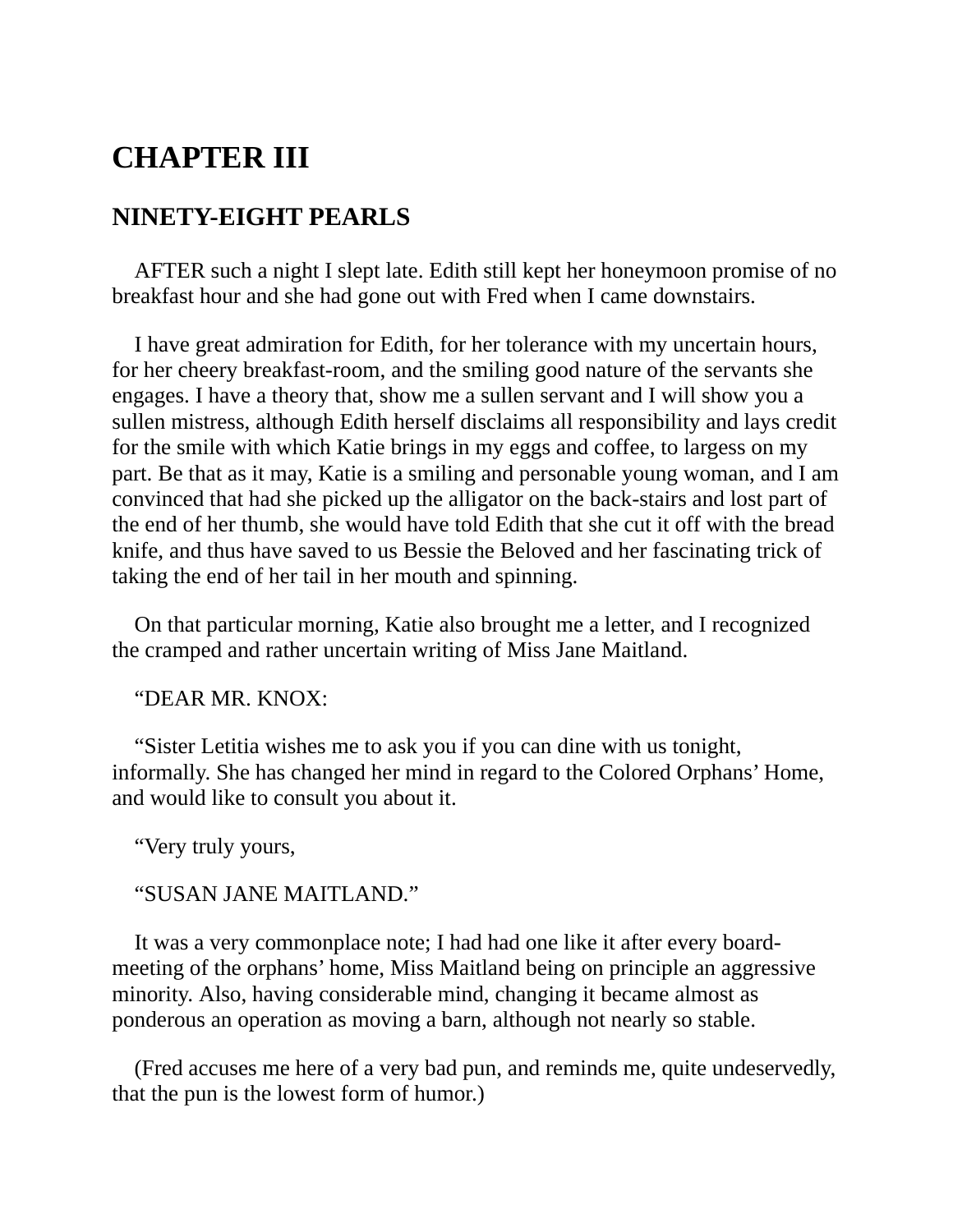I came across Miss Jane's letter the other day, when I was gathering the material for this narrative, and I sat for a time with it in my hand thinking over again the chain of events in which it had been the first link, a series of strange happenings that began with my acceptance of the invitation, and that led through ways as dark and tricks as vain as Bret Harte's Heathen Chinese ever dreamed of, to the final scene at the White Cat. With the letter I had filed away a half dozen articles and I ranged them all on the desk in front of me: the letter, the bit of paper with eleven twenty-two on it, that Margery gave me the first time I saw her; a notebook filled with jerky characters that looked like Arabic and were newspaper shorthand; a railroad schedule; a bullet, the latter slightly flattened; a cube-shaped piece of chalk which I put back in its box with a shudder, and labeled 'poison', and a small gold buckle from a slipper, which I—at which I did not shudder.

I did not need to make the climaxes of my story. They lay before me.

I walked to the office that morning, and on the way I found and interviewed the corner-man at Chestnut and Union. But he was of small assistance. He remembered the incident, but the gentleman in the taxicab had not been hurt and refused to give his name, saying he was merely passing through the city from one railroad station to another, and did not wish any notoriety.

At eleven o'clock Hunter called up; he said he was going after the affair himself, but that it was hard to stick a dip net into the political puddle without pulling out a lot more than you went after, or than it was healthy to get. He was inclined to be facetious, and wanted to know if I had come across any more k. v's. Whereupon I put away the notes I had made about Delia and Mamie Brennan and I heard him chuckle as I rang off.

I went to Bellwood that evening. It was a suburban town a dozen miles from the city, with a picturesque station, surrounded by lawns and cement walks. Streetcars had so far failed to spoil its tree-bordered streets, and it was exclusive to the point of stagnation. The Maitland place was at the head of the main street, which had at one time been its drive. Miss Letitia, who was seventy, had had sufficient commercial instinct, some years before, to cut her ancestral acres— \_their\_ ancestral acres, although Miss Jane hardly counted—into building lots, except perhaps an acre which surrounded the house. Thus, the Maitland ladies were reputed to be extremely wealthy. And as they never spent any money, no doubt they were.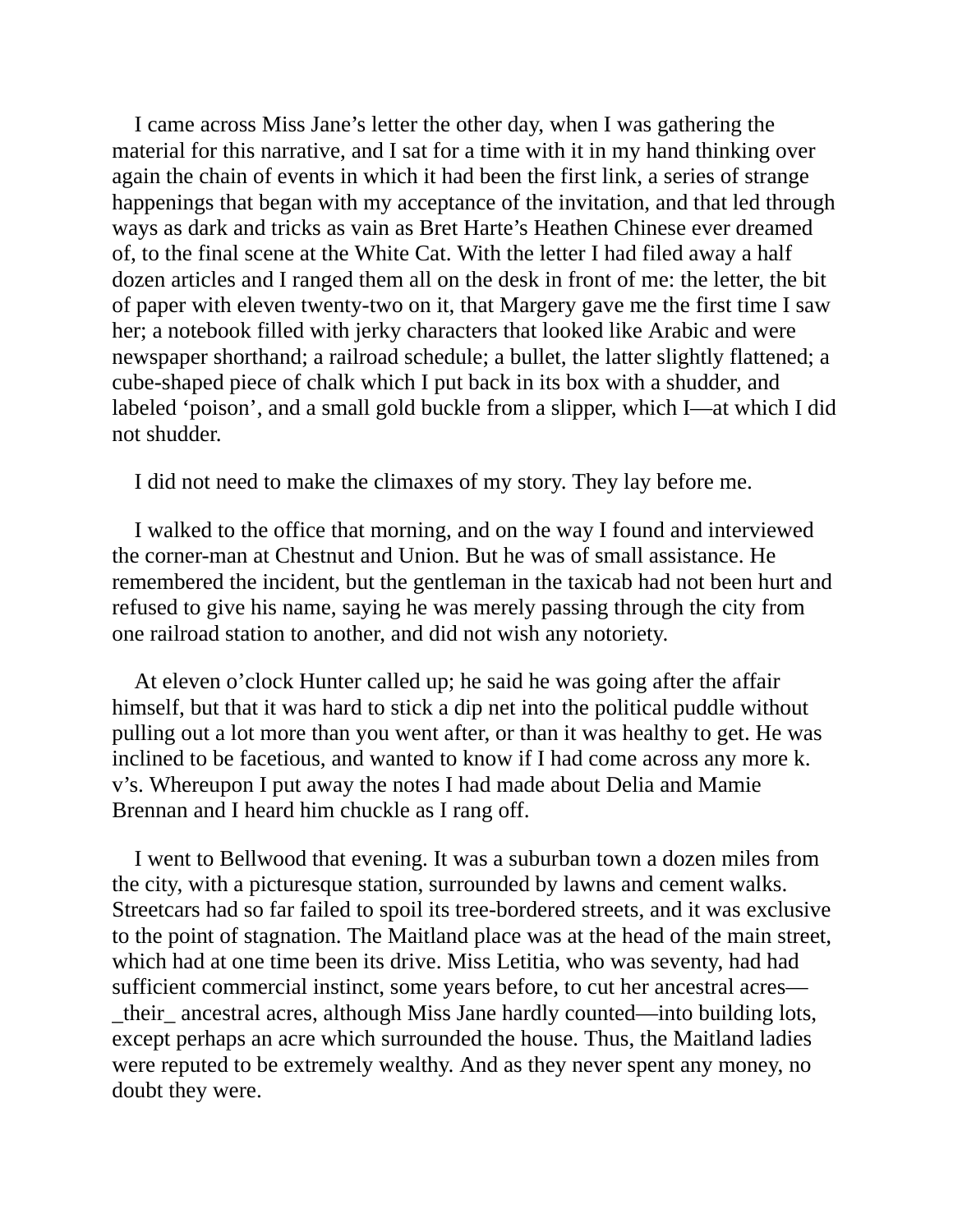The homestead as I knew it, was one of impeccable housekeeping and unmitigated gloom. There was a chill that rushed from the old-fashioned center hall to greet the new-comer on the porch, and that seemed to freeze up whatever in him was spontaneous and cheerful.

I had taken dinner at Bellwood before, and the memory was not hilarious. Miss Letitia was deaf, but chose to ignore the fact. With superb indifference she would break into the conversation with some wholly alien remark that necessitated a reassembling of one's ideas, making the meal a series of mental gymnastics. Miss Jane, through long practice, and because she only skimmed the surface of conversation, took her cerebral flights easily, but I am more unwieldy of mind.

Nor was Miss Letitia's dominance wholly conversational. Her sister Jane was her creature, alternately snubbed and bullied. To Miss Letitia, Jane, in spite of her sixty-five years, was still a child, and sometimes a bad one. Indeed many a child of ten is more sophisticated. Miss Letitia gave her expurgated books to read, and forbade her to read divorce court proceedings in the newspapers. Once, a recreant housemaid presenting the establishment with a healthy male infant, Jane was sent to the country for a month, and was only brought back when the house had been fumigated throughout.

Poor Miss Jane! She met me with fluttering cordiality in the hall that night, safe in being herself for once, with the knowledge that Miss Letitia always received me from a throne-like horsehair sofa in the back parlor. She wore a new lace cap, and was twitteringly excited.

"Our niece is here," she explained, as I took off my coat—everything was "ours" with Jane; "mine" with Letitia—"and we are having an ice at dinner. Please say that ices are not injurious, Mr. Knox. My sister is so opposed to them and I had to beg for this."

"On the contrary, the doctors have ordered ices for my young nephews," I said gravely, "and I dote on them myself."

Miss Jane beamed. Indeed, there was something almost unnaturally gay about the little old lady all that evening. Perhaps it was the new lace cap. Later, I tried to analyze her manner, to recall exactly what she had said, to remember anything that could possibly help. But I could find no clue to what followed.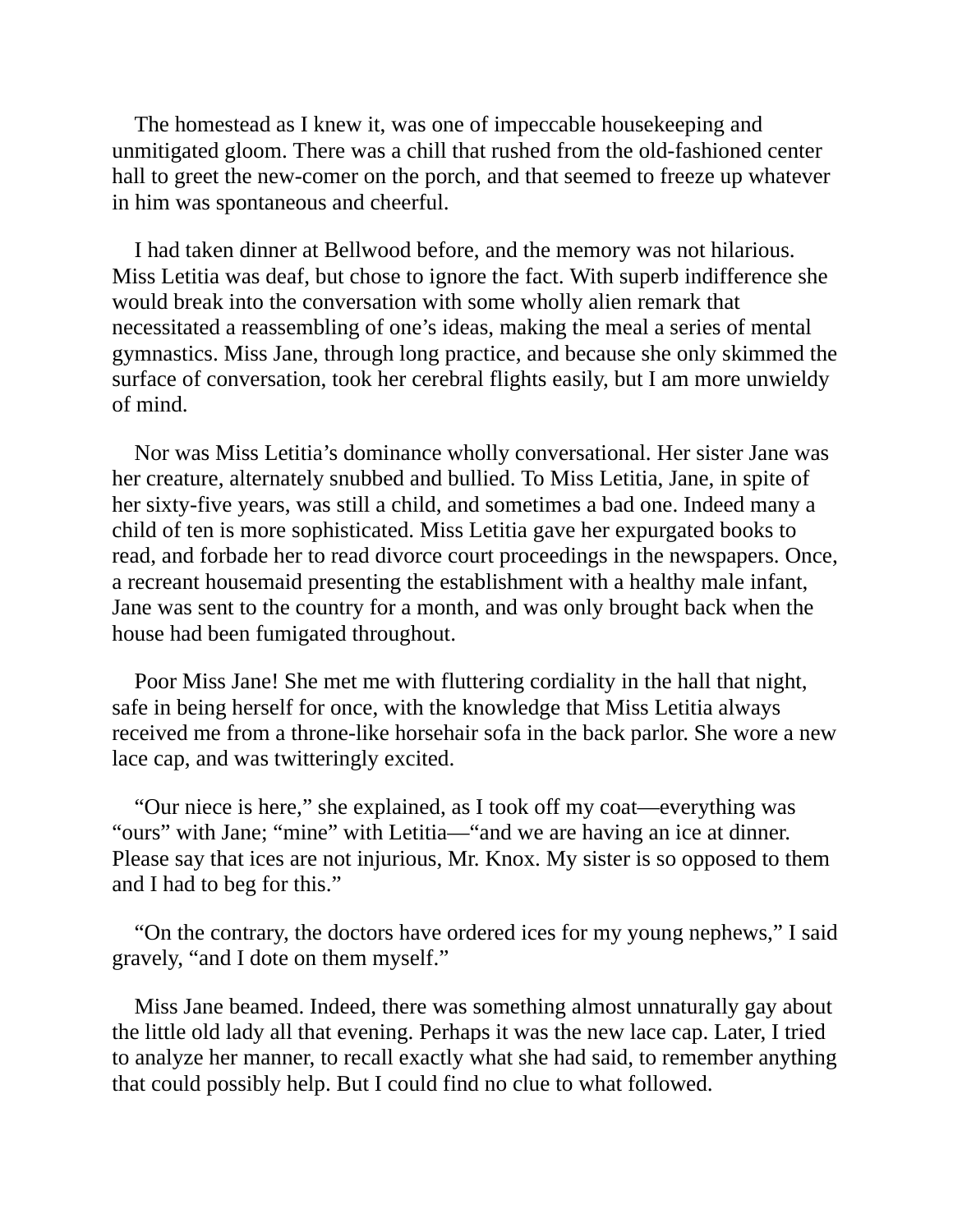Miss Letitia received me as usual, in the back parlor. Miss Fleming was there also, sewing by a window, and in her strait white dress with her hair drawn back and braided around her head, she looked even younger than before. There was no time for conversation. Miss Letitia launched at once into the extravagance of both molasses and butter on the colored orphans' bread and after a glance at me, and a quick comprehension from my face that I had no news for her, the girl at the window bent over her sewing again.

"Molasses breeds worms," Miss Letitia said decisively. "So does pork. And yet those children think Heaven means ham and molasses three times a day."

"You have had no news at all?" Miss Fleming said cautiously, her head bent over her work.

"None," I returned, under cover of the table linen to which Miss Letitia's mind had veered. "I have a good man working on it." As she glanced at me questioningly, "It needed a detective, Miss Fleming." Evidently another day without news had lessened her distrust of the police, for she nodded acquiescence and went on with her sewing. Miss Letitia's monotonous monologue went on, and I gave it such attention as I might. For the lamps had been lighted, and with every movement of the girl across, I could see the gleaming of a diamond on her engagement finger.

"If I didn't watch her, Jane would ruin them," said Miss Letitia. "She gives 'em apples when they keep their faces clean, and the bills for soap have gone up double. Soap once a day's enough for a colored child. Do you smell anything burning, Knox?"

I sniffed and lied, whereupon Miss Letitia swept her black silk, her colored orphans and her majestic presence out of the room. As the door closed, Miss Fleming put down her sewing and rose. For the first time I saw how weary she looked.

"I do not dare to tell them, Mr. Knox," she said. "They are old, and they hate him anyhow. I couldn't sleep last night. Suppose he should have gone back, and found the house closed!"

"He would telephone here at once, wouldn't he?" I suggested.

"I suppose so, yes." She took up her sewing from the chair with a sigh. "But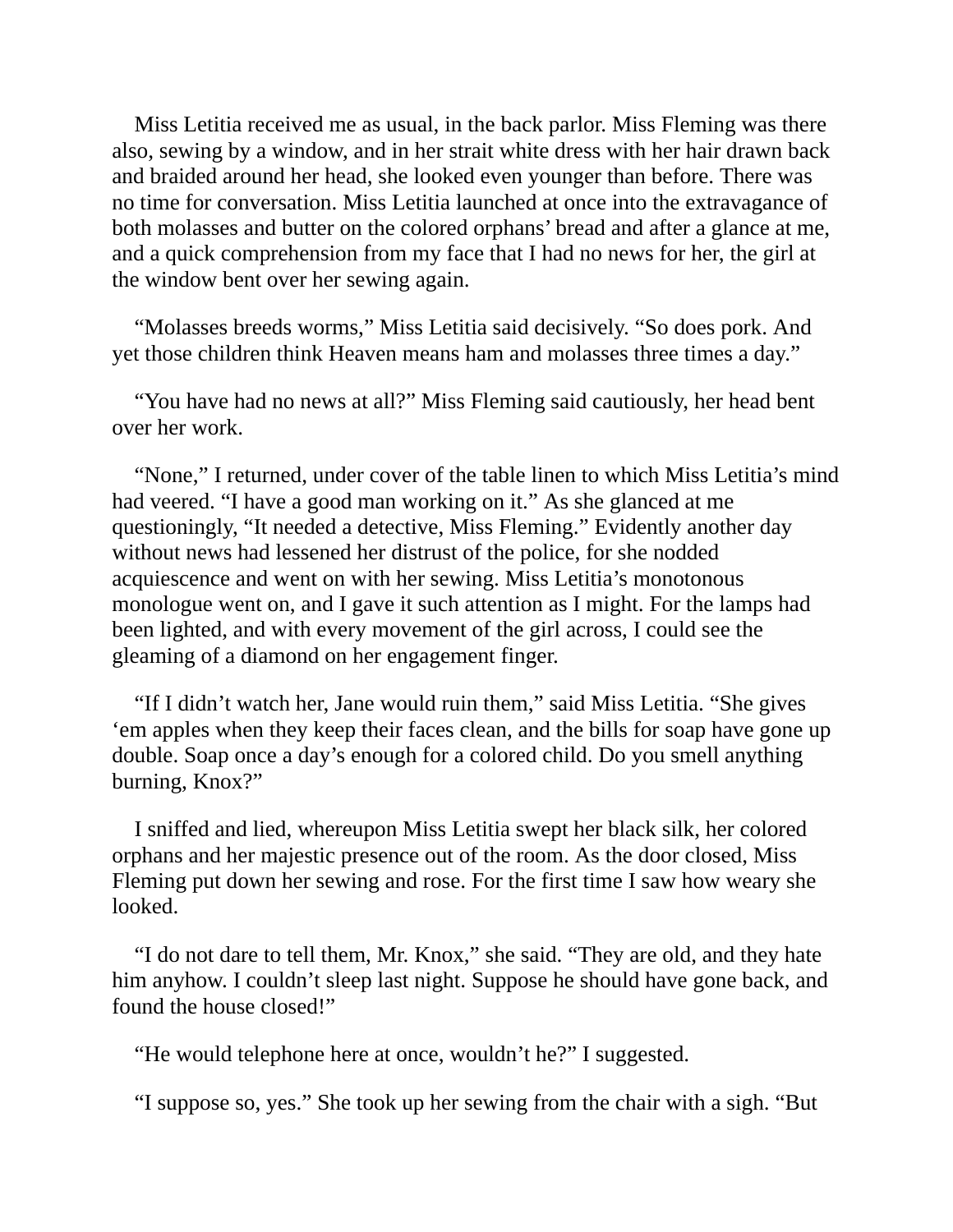I'm afraid he won't come—not soon. I have hemmed tea towels for Aunt Letitia to-day until I am frantic, and all day I have been wondering over something you said yesterday. You said, you remember, that you were not a detective, that some men could take nineteen from thirty-five and leave nothing. What did you mean?"

I was speechless for a moment.

"The fact is—I—you see," I blundered, "it was a—merely a figure of speech, a—speech of figures is more accurate,—" And then dinner was announced and I was saved. But although she said little or nothing during the meal, I caught her looking across at me once or twice in a bewildered, puzzled fashion. I could fairly see her revolving my detestable figures in her mind.

Miss Letitia presided over the table in garrulous majesty. The two old ladies picked at their food, and Miss Jane had a spot of pink in each withered cheek. Margery Fleming made a brave pretense, but left her plate almost untouched. As for me, I ate a substantial masculine meal and half apologized for my appetite, but Letitia did not hear. She tore the board of managers to shreds with the roast, and denounced them with the salad. But Jane was all anxious hospitality.

"Please *do* eat your dinner," she whispered. "I made the salad myself. And I know what it takes to keep a big man going. Harry eats more than Letitia and I together. Doesn't he, Margery?"

"Harry?" I asked.

"Mrs. Stevens is an unmitigated fool. I said if they elected her president I'd not leave a penny to the home. That's why I sent for you, Knox." And to the maid, "Tell Heppie to wash those cups in luke-warm water. They're the best ones. And not to drink her coffee out of them. She let her teeth slip and bit a piece out of one the last time."

Miss Jane leaned forward to me after a smiling glance at her niece across.

"Harry Wardrop, a cousin's son, and—" she patted Margery's hand with its ring—"soon to be something closer."

The girl's face colored, but she returned Miss Jane's gentle pressure.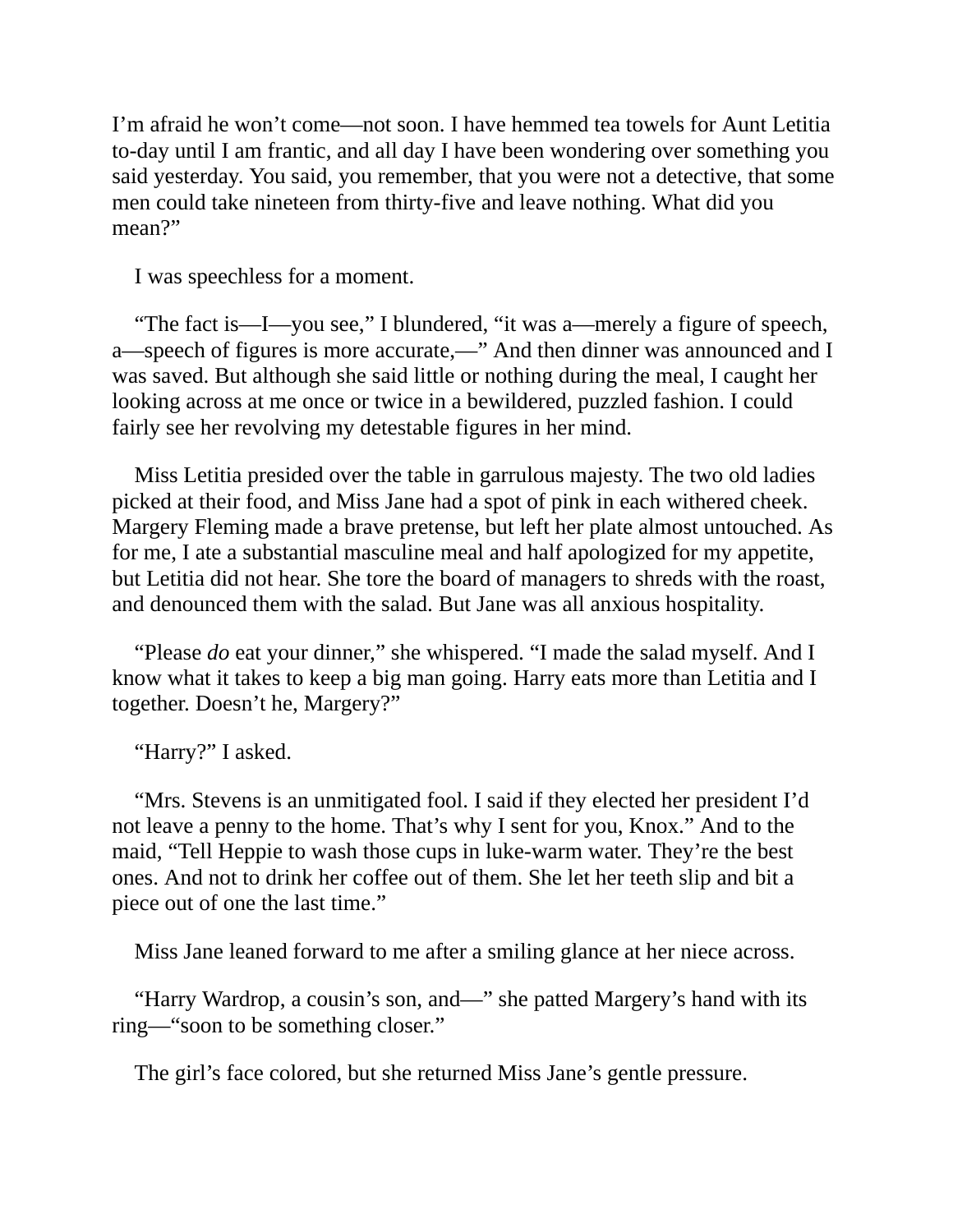"They've put up an iron fence," Miss Letitia reverted somberly to her grievance, "when a wooden one would have done. It was extravagance, ruinous extravagance."

"Harry stays with us when he is in Manchester," Miss Jane went on, nodding brightly across at Letitia as if she, too, were damning the executive board. "Lately, he has been almost all the time in Plattsburg. He is secretary to Margery's father. It is a position of considerable responsibility, and we are very proud of him."

I had expected something of the sort, but the remainder of the meal had somehow lost its savor. There was a lull in the conversation while dessert was being brought in. Miss Jane sat quivering, watching her sister's face for signs of trouble; the latter had subsided into muttered grumbling, and Miss Fleming sat, one hand on the table, staring absently at her engagement ring.

"You look like a fool in that cap, Jane," volunteered Letitia, while the plates were being brought in. "What's for dessert?"

"Ice-cream," called Miss Jane, over the table.

"Well, you needn't," snapped Letitia, "I can hear you well enough. You told me it was junket."

"I said ice-cream, and you said it would be all right," poor Jane shrieked. "If you drink a cup of hot water after it, it won't hurt you."

"Fiddle," Letitia snapped unpleasantly. "I'm not going to freeze my stomach and then thaw it out like a drain pipe. Tell Heppie to put my ice-cream on the stove."

So we waited until Miss Letitia's had been heated, and was brought in, sicklied over with pale hues, not of thought, but of confectioners' dyes. Miss Letitia ate it resignedly. "Like as not I'll break out, I did the last time," she said gloomily. "I only hope I don't break out in colors."

The meal was over finally, but if I had hoped for another word alone with Margery Fleming that evening, I was foredoomed to disappointment. Letitia sent the girl, not ungently, to bed, and ordered Jane out of the room with a single curt gesture toward the door.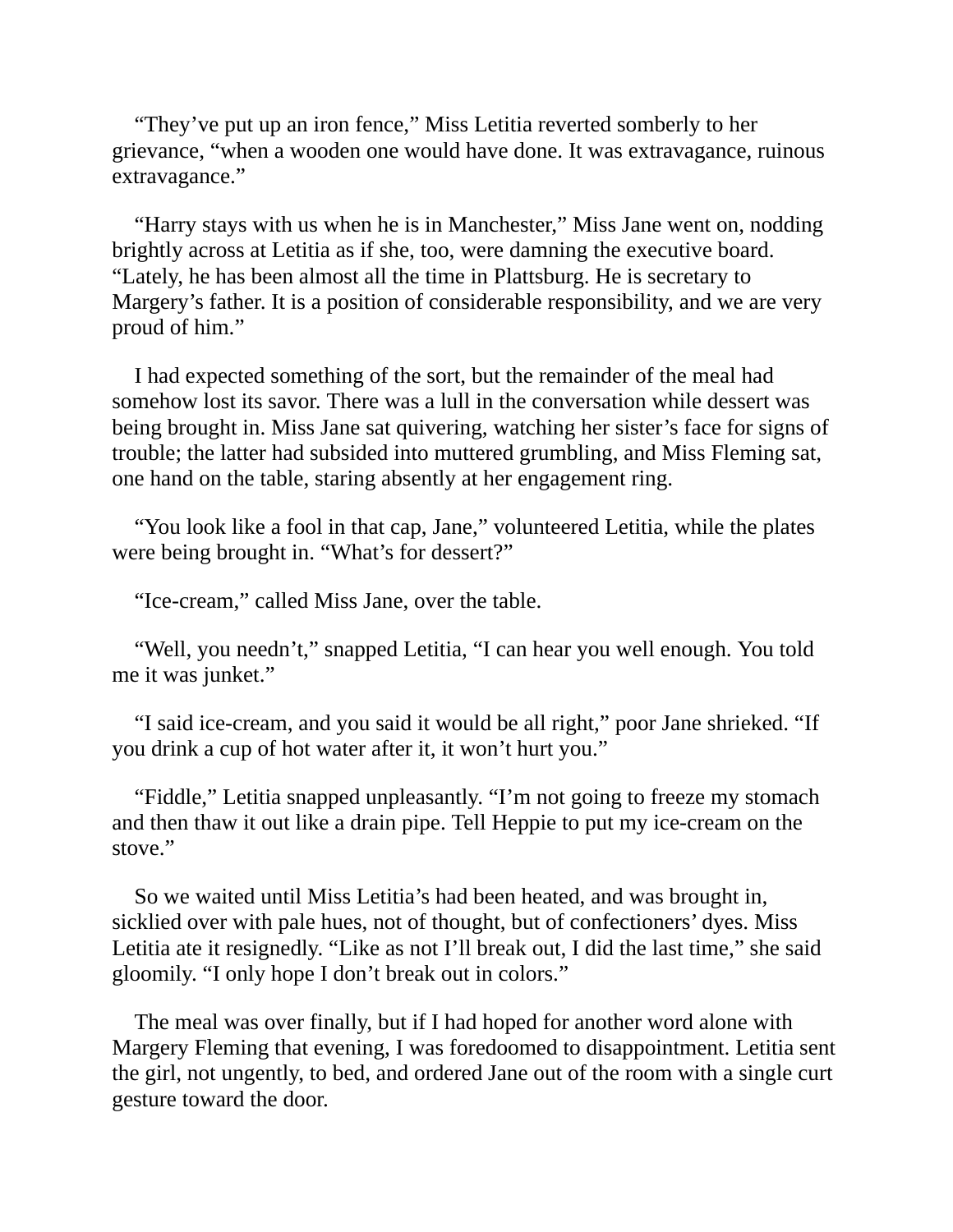"You'd better wash those cups yourself, Jane," she said. "I don't see any sense anyhow in getting out the best china unless there's real company. Besides, I'm going to talk business."

Poor, meek, spiritless Miss Jane! The situation was absurd in spite of its pathos. She confided to me once that never in her sixty-five years of life had she bought herself a gown, or chosen the dinner. She was snubbed with painstaking perseverance, and sent out of the room when subjects requiring frank handling were under discussion. She was as unsophisticated as a baby, as—well, poor Miss Jane, again.

When the door had closed behind her, Miss Letitia listened for a moment, got up suddenly and crossing the room with amazing swiftness for her years, pounced on the knob and threw it open again. But the passage was empty; Miss Jane's slim little figure was disappearing into the kitchen. The older sister watched her out of sight, and then returned to her sofa without deigning explanation.

"I didn't want to see you about the will, Mr. Knox," she began without prelude. "The will can wait. I ain't going to die just yet—not if I know anything. But although I think you'd look a heap better and more responsible if you wore some hair on your face, still in most things I think you're a man of sense. And you're not too young. That's why I didn't send for Harry Wardrop; he's too young."

I winced at that. Miss Letitia leaned forward and put her bony hand on my knee.

"I've been robbed," she announced in a half whisper, and straightened to watch the effect of her words.

"Indeed!" I said, properly thunderstruck. I *was* surprised. I had always believed that only the use of the fourth dimension in space would enable any one, not desired, to gain access to the Maitland house. "Of money?"

"Not money, although I had a good bit in the house." This I also knew. It was said of Miss Letitia that when money came into her possession it went out of circulation.

"Not—the pearls?" I asked.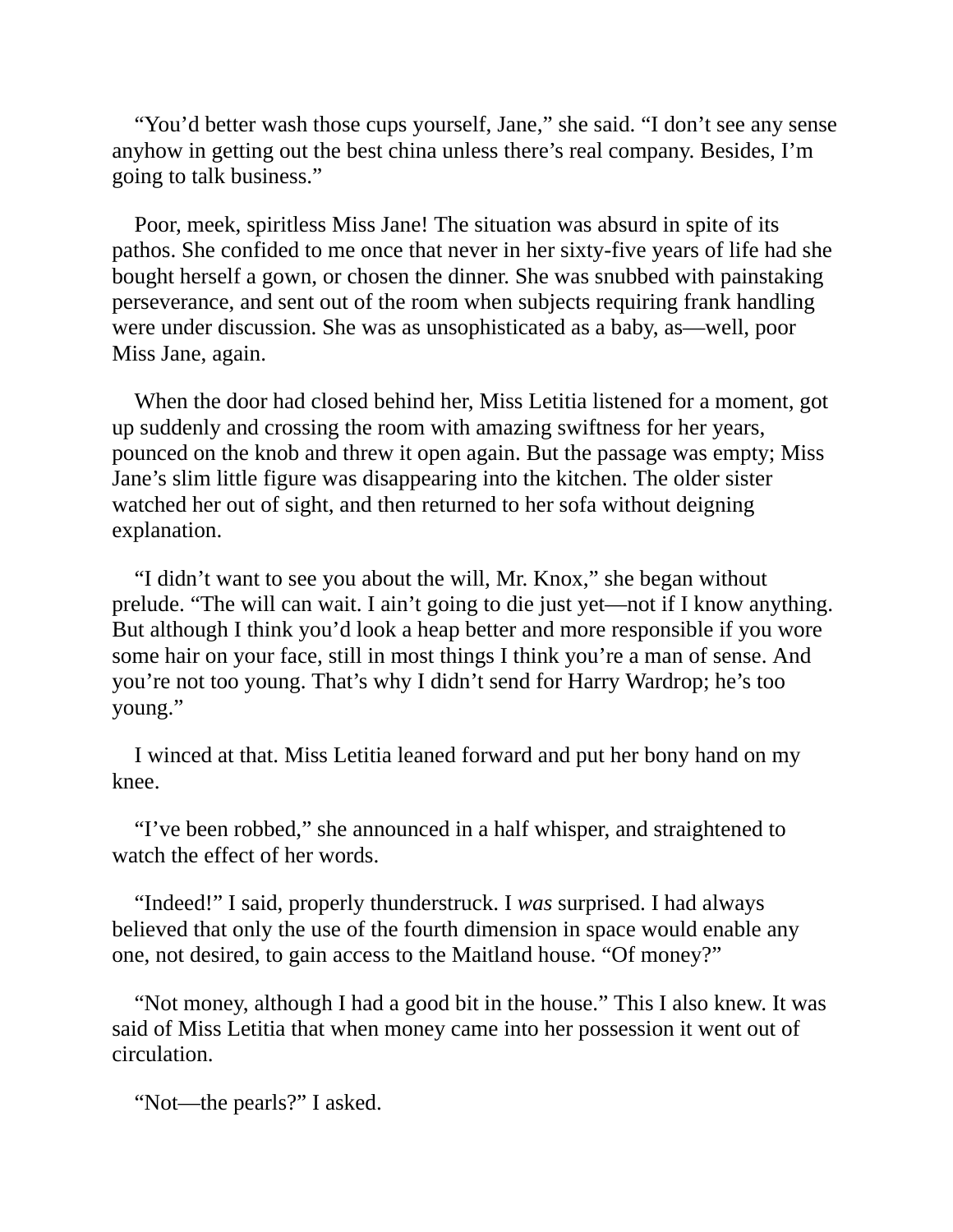She answered my question with another.

"When you had those pearls appraised for me at the jewelers last year, how many were there?"

"Not quite one hundred. I think—yes, ninety-eight."

"Exactly," she corroborated, in triumph. "They belonged to my mother. Margery's mother got some of them. That's a good many years ago, young man. They are worth more than they were then—a great deal more."

"Twenty-two thousand dollars," I repeated. "You remember, Miss Letitia, that I protested vigorously at the time against your keeping them in the house."

Miss Letitia ignored this, but before she went on she repeated again her catlike pouncing at the door, only to find the hall empty as before. This time when she sat down it was knee to knee with me.

"Yesterday morning," she said gravely, "I got down the box; they have always been kept in the small safe at the top of my closet. When Jane found a picture of my niece, Margery Fleming, in Harry's room, I thought it likely there was some truth in the gossip Jane heard about the two, and—if there was going to be a wedding—why, the pearls were to go to Margery anyhow. But—I found the door of the safe unlocked and a little bit open—and ten of the pearls were gone!"

"Gone!" I echoed. "Ten of them! Why, it's ridiculous! If ten, why not the whole ninety-eight?"

"How do I know?" she replied with asperity. "That's what I keep a lawyer for: that's why I sent for you."

For the second time in two days I protested the same thing.

"But you need a detective," I cried. "If you can find the thief I will be glad to send him where he ought to be, but I couldn't find him."

"I will not have the police," she persisted inflexibly. "They will come around asking impertinent questions, and telling the newspapers that a foolish old woman had got what she deserved."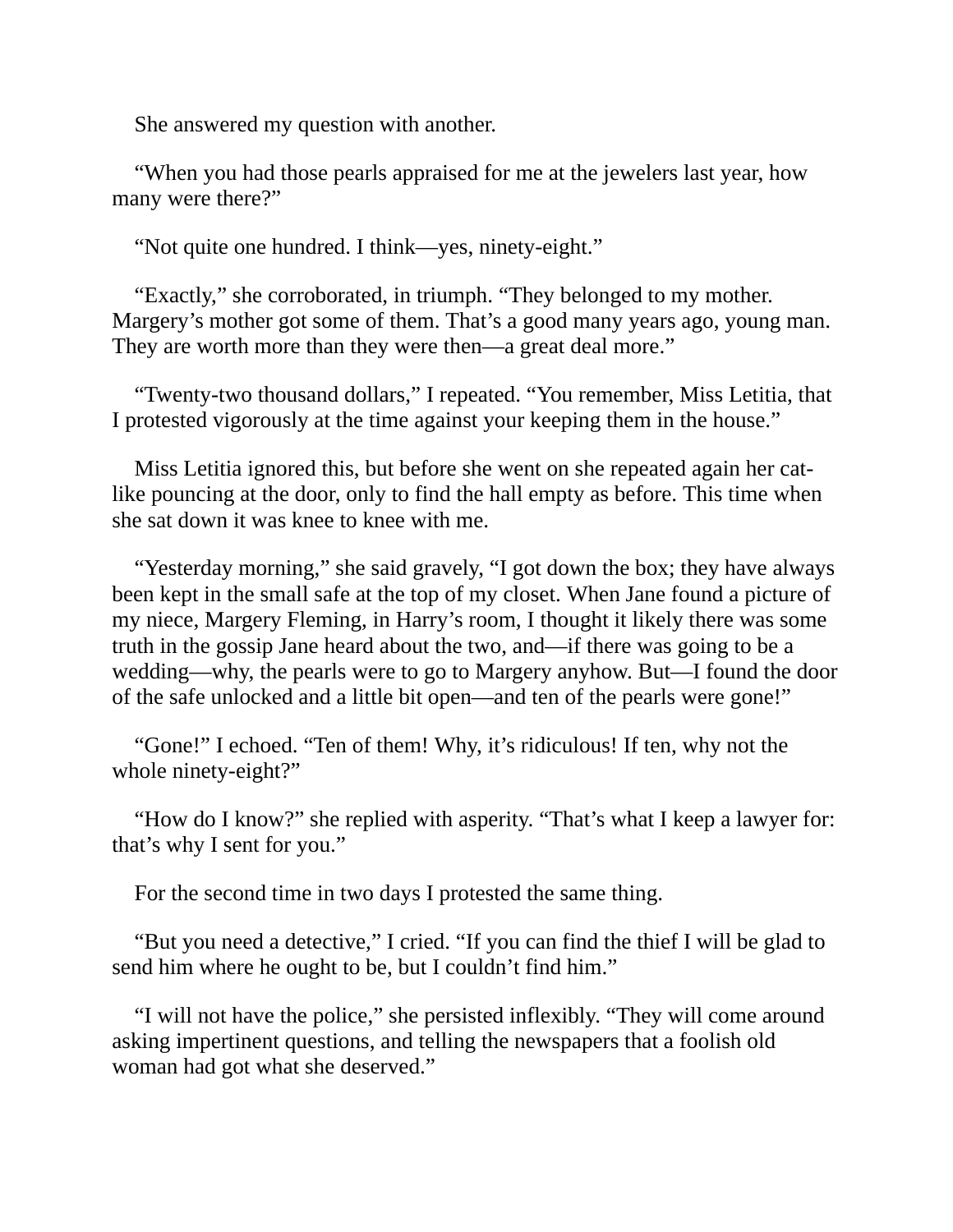"Then you are going to send them to a bank?"

"You have less sense than I thought," she snapped. "I am going to leave them where they are, and watch. Whoever took the ten will be back for more, mark my words."

"I don't advise it," I said decidedly. "You have most of them now, and you might easily lose them all; not only that, but it is not safe for you or your sister."

"Stuff and nonsense!" the old lady said, with spirit. "As for Jane, she doesn't even know they are gone. I know who did it. It was the new housemaid, Bella MacKenzie. Nobody else could get in. I lock up the house myself at night, and I'm in the habit of doing a pretty thorough job of it. They went in the last three weeks, for I counted them Saturday three weeks ago myself. The only persons in the house in that time, except ourselves, were Harry, Bella and Hepsibah, who's been here for forty years and wouldn't know a pearl from a pickled onion."

"Then—what do you want me to do?" I asked. "Have Bella arrested and her trunk searched?"

I felt myself shrinking in the old lady's esteem every minute.

"Her trunk!" she said scornfully. "I turned it inside out this morning, pretending I thought she was stealing the laundry soap. Like as not she has them buried in the vegetable garden. What I want you to do is stay here for three or four nights, to be on hand. When I catch the thief, I want my lawyer right by."

It ended by my consenting, of course. Miss Letitia was seldom refused. I telephoned to Fred that I would not be home, listened for voices and decided Margery Fleming had gone to bed. Miss Jane lighted me to the door of the guest room, and saw that everything was comfortable. Her thin gray curls bobbed as she examined the water pitcher, saw to the towels, and felt the bed linen for dampness. At the door she stopped and turned around timidly.

"Has—has anything happened to disturb my sister?" she asked. "She—has been almost irritable all day."

Almost!

"She is worried about her colored orphans," I evaded. "She does not approve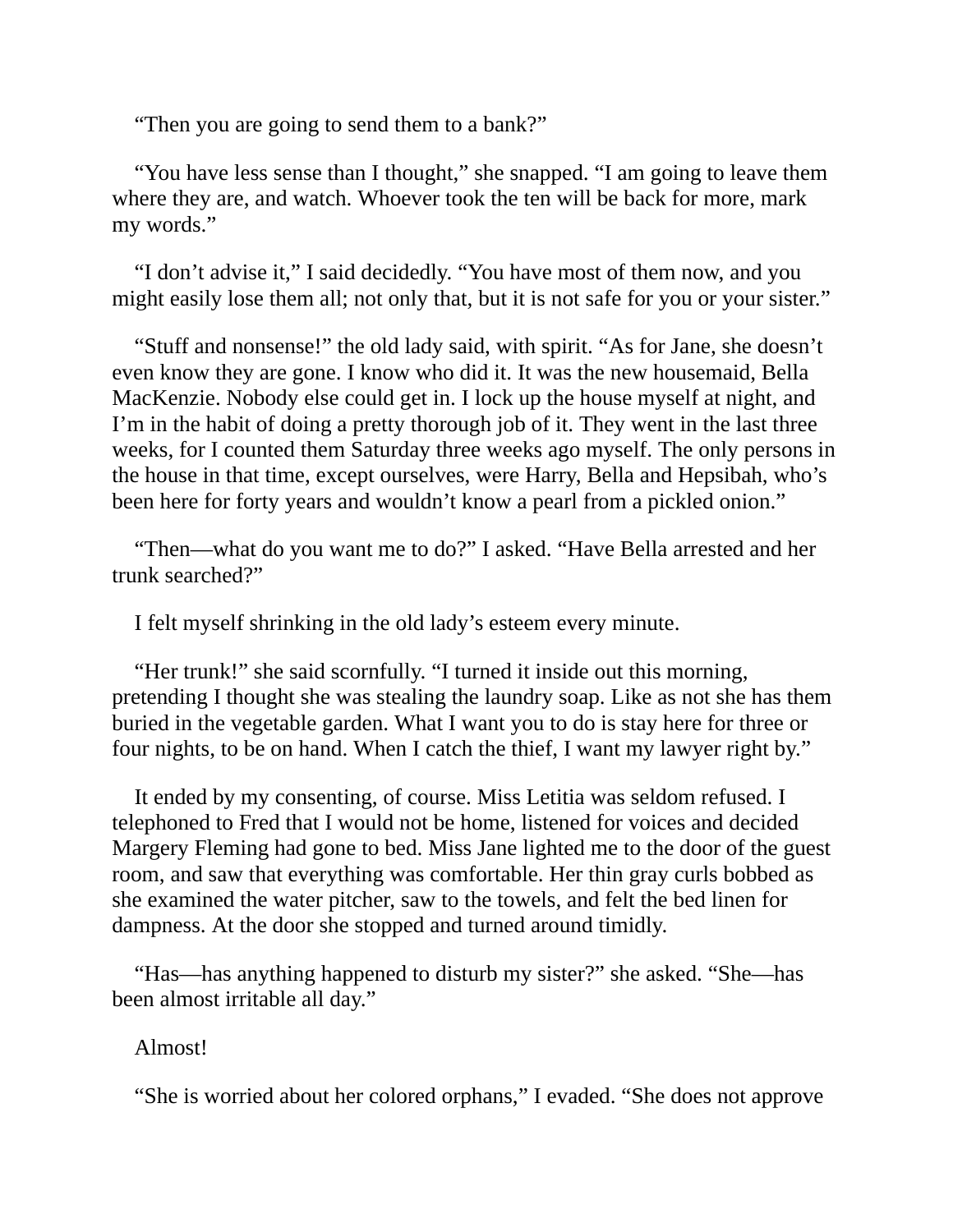of fireworks for them on the fourth of July."

Miss Jane was satisfied. I watched her little, old, black-robed figure go lightly down the hall. Then I bolted the door, opened all the windows, and proceeded to a surreptitious smoke.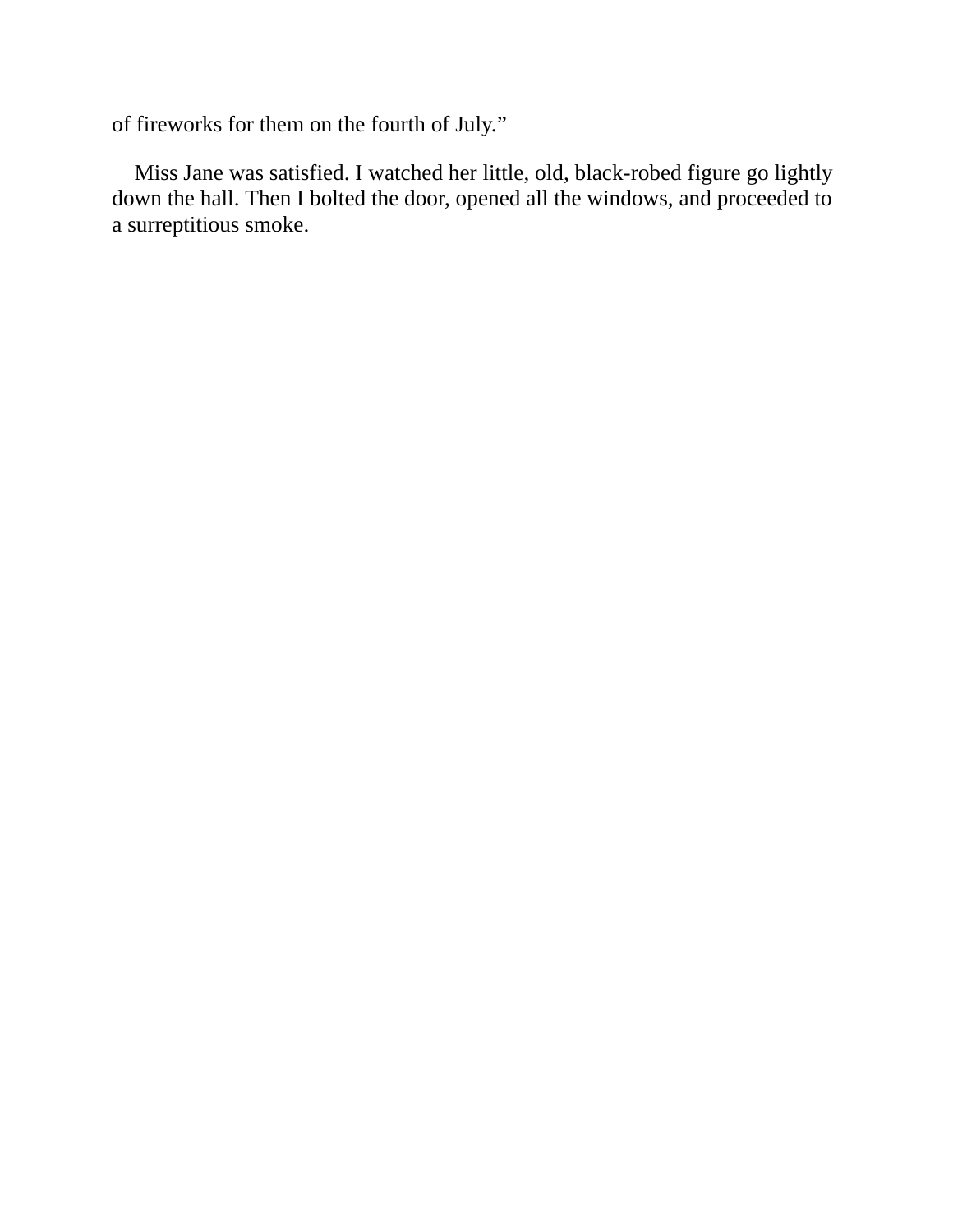# **CHAPTER IV**

## **A THIEF IN THE NIGHT**

THE windows being wide open, it was not long before a great moth came whirring in. He hurled himself at the light and then, dazzled and singed, began to beat with noisy thumps against the barrier of the ceiling. Finding no egress there, he was back at the lamp again, whirling in dizzy circles until at last, worn out, he dropped to the table, where he lay on his back, kicking impotently.

The room began to fill with tiny winged creatures that flung themselves headlong to destruction, so I put out the light and sat down near the window, with my cigar and my thoughts.

Miss Letitia's troubles I dismissed shortly. While it was odd that only ten pearls should have been taken, still—in every other way it bore the marks of an ordinary theft. The thief might have thought that by leaving the majority of the gems he could postpone discovery indefinitely. But the Fleming case was of a different order. Taken by itself, Fleming's disappearance could have been easily accounted for. There must be times in the lives of all unscrupulous individuals when they feel the need of retiring temporarily from the public eye. But the intrusion into the Fleming home, the ransacked desk and the broken money drawer—most of all, the bit of paper with eleven twenty-two on it—here was a hurdle my legal mind refused to take.

I had finished my second cigar, and was growing more and more wakeful, when I heard a footstep on the path around the house. It was black outside; when I looked out, as I did cautiously, I could not see even the gray-white of the cement walk. The steps had ceased, but there was a sound of fumbling at one of the shutters below. The catch clicked twice, as if some thin instrument was being slipped underneath to raise it, and once I caught a muttered exclamation.

I drew in my head and, puffing my cigar until it was glowing, managed by its light to see that it was a quarter to two. When I listened again, the housebreaker had moved to another window, and was shaking it cautiously.

With Miss Letitia's story of the pearls fresh in my mind, I felt at once that the thief, finding his ten a prize, had come back for more. My first impulse was to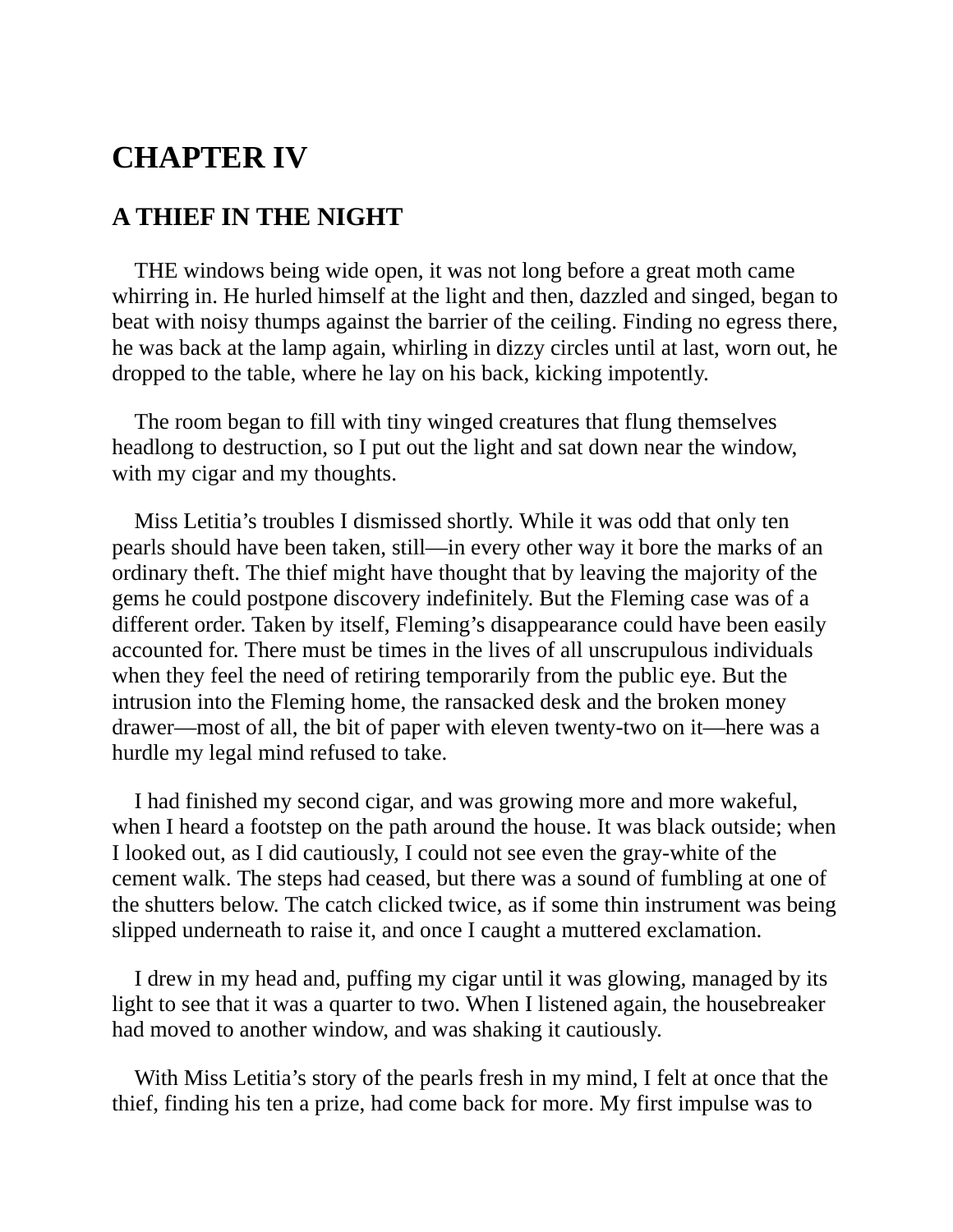go to the head of my bed, where I am accustomed to keep a revolver. With the touch of the tall corner post, however, I remembered that I was not at home, and that it was not likely there was a weapon in the house.

Finally, after knocking over an ornament that shattered on the hearth and sounded like the crash of doom, I found on the mantel a heavy brass candlestick, and with it in my hand I stepped into the gloom of the hallway and felt my way to the stairs.

There were no night lights; the darkness was total. I found the stairs before I expected to, and came within an ace of pitching down, headlong. I had kicked off my shoes—a fact which I regretted later. Once down the stairs I was on more familiar territory. I went at once into the library, which was beneath my room, but the sounds at the window had ceased. I thought I heard steps on the walk, going toward the front of the house. I wheeled quickly and started for the door, when something struck me a terrific blow on the nose. I reeled back and sat down, dizzy and shocked. It was only when no second blow followed the first that I realized what had occurred.

With my two hands out before me in the blackness I had groped, one hand on either side of the open door, which of course I had struck violently with my nose. Afterward I found it had bled considerably, and my collar and tie must have added to my ghastly appearance.

My candlestick had rolled under the table, and after crawling around on my hands and knees, I found it. I had lost, I suppose, three or four minutes, and I was raging at my awkwardness and stupidity. No one, however, seemed to have heard the noise. For all her boasted watchfulness, Miss Letitia must have been asleep. I got back into the hand from there to the dining-room. Some one was fumbling at the shutters there, and as I looked they swung open. It was so dark outside, with the trees and the distance from the street, that only the creaking of the shutter told it had opened. I stood in the middle of the room, with one hand firmly clutching my candlestick.

But the window refused to move. The burglar seemed to have no proper tools; he got something under the sash, but it snapped, and through the heavy plateglass I could hear him swearing. Then he abruptly left the window and made for the front of the house.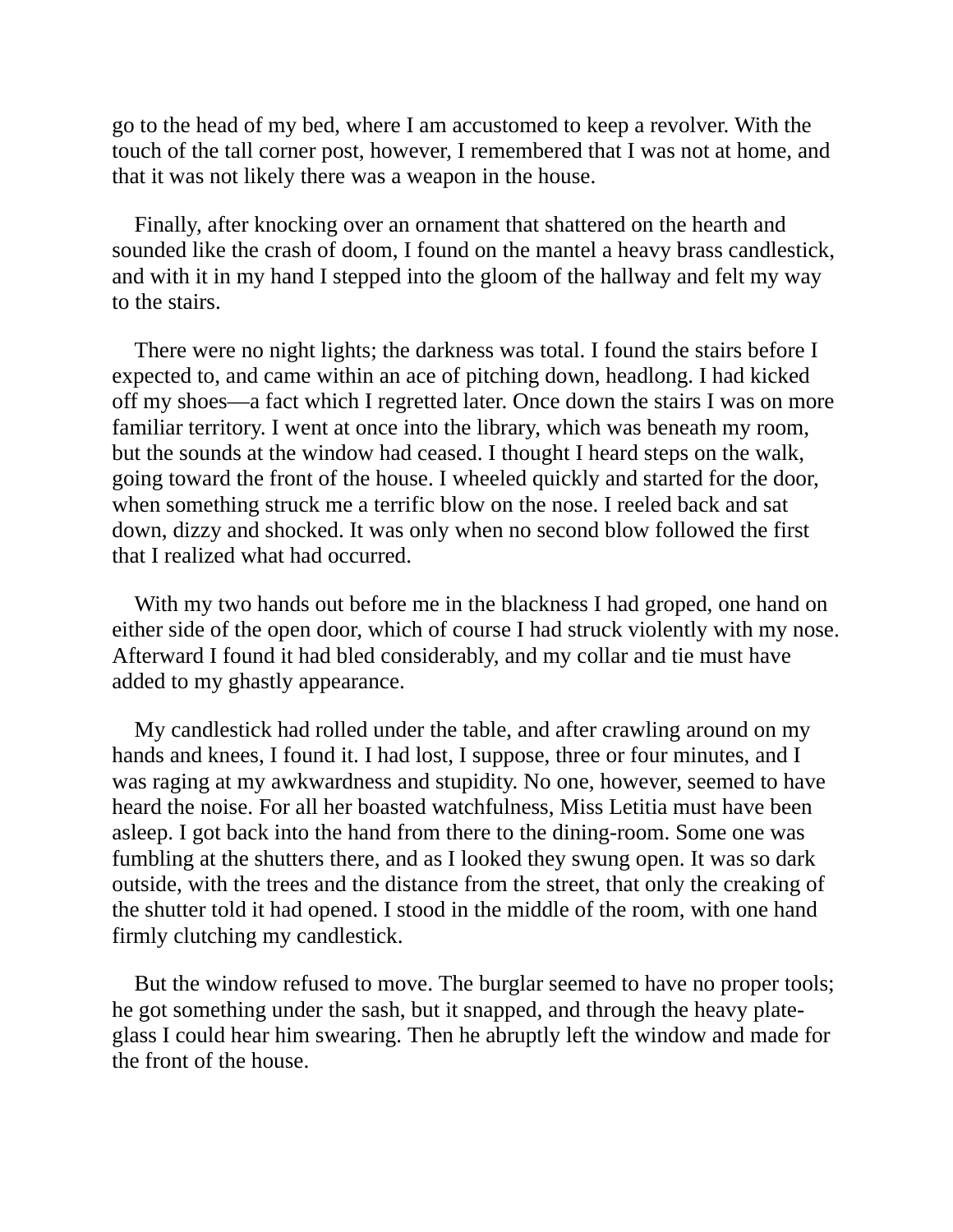I blundered in the same direction, my unshod feet striking on projecting furniture and causing me agonies, even through my excitement. When I reached the front door, however, I was amazed to find it unlocked, and standing open perhaps an inch. I stopped uncertainly. I was in a peculiar position; not even the most ardent admirers of antique brass candlesticks endorse them as weapons of offense or defense. But, there seeming to be nothing else to do, I opened the door quietly and stepped out into the darkness.

The next instant I was flung heavily to the porch floor. I am not a small man by any means, but under the fury of that onslaught I was a child. It was a porch chair, I think, that knocked me senseless; I know I folded up like a jack-knife, and that was all I did know for a few minutes.

While I came to 1 was lying where I had fallen, and a candle was burning beside me on the porch floor. It took me a minute to remember, and another minute to realize that I was looking into the barrel of a revolver. It occurred to me that I had never seen a more villainous face than that of the man who held it —which shows my state of mind—and that my position was the reverse of comfortable. Then the man behind the gun spoke.

"What did you do with that bag?" he demanded, and I felt his knee on my chest.

"What bag?" I inquired feebly. My head was jumping, and the candle was a volcanic eruption of sparks and smoke.

"Don't be a fool," the gentleman with the revolver persisted. "If I don't get that bag within five minutes, I'll fill you as full of holes as a cheese."

"I haven't seen any bag," I said stupidly. "What sort of bag?" I heard my own voice, drunk from the shock. "Paper bag, laundry bag—"

"You've hidden it in the house," he said, bringing the revolver a little closer with every word. My senses came back with a jerk and I struggled to free myself.

"Go in and look," I responded. "Let me up from here, and I'll take you in myself.

The man's face was a study in amazement and anger.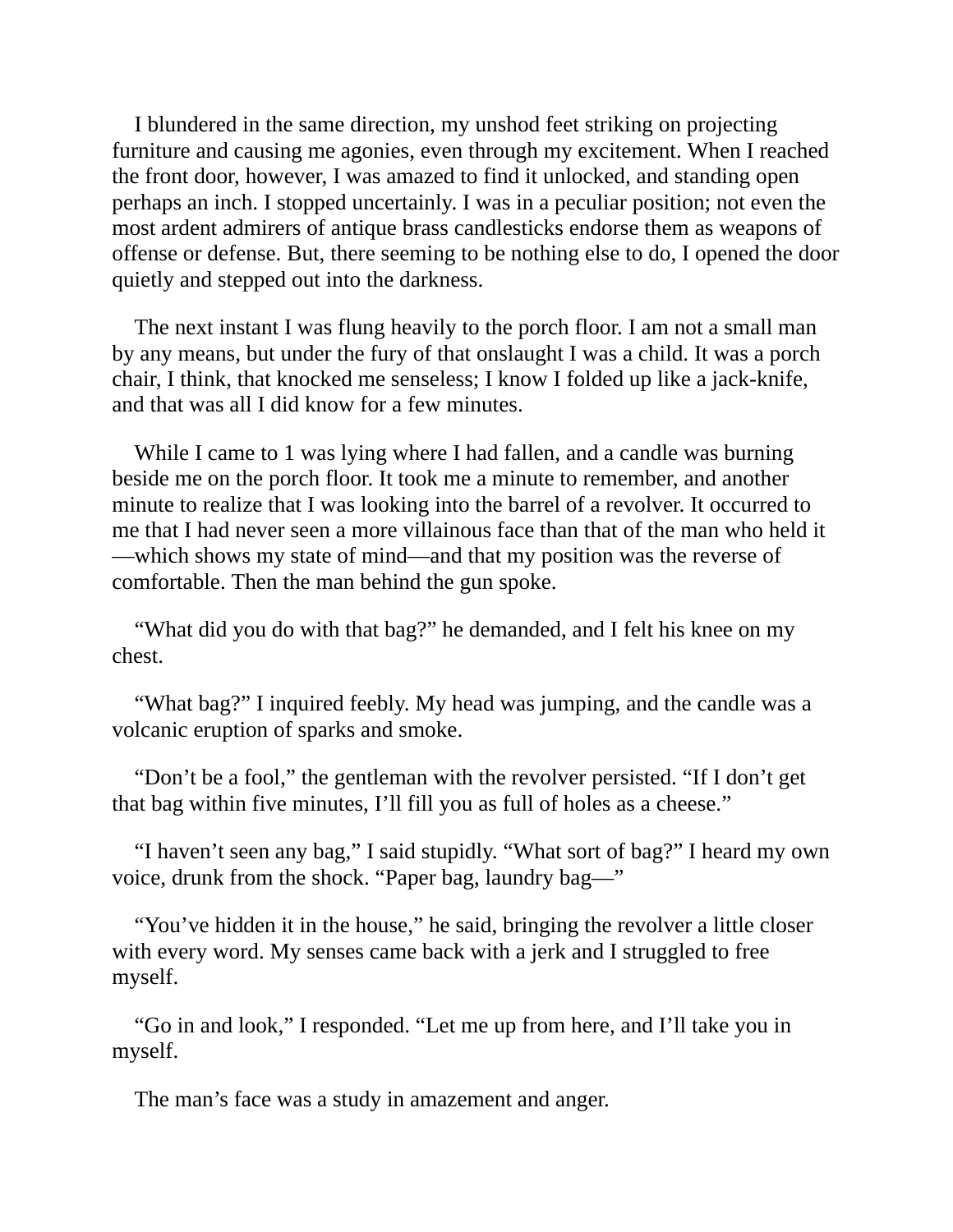"You'll take me in! You!" He got up without changing the menacing position of the gun. "You walk in there—here, carry the candle—and take me to that bag. Quick, do you hear?"

I was too bewildered to struggle. I got up dizzily, but when I tried to stoop for the candle I almost fell on it. My head cleared after a moment, and when I had picked up the candle I had a good chance to look at my assailant. He was staring at me, too. He was a young fellow, well dressed, and haggard beyond belief.

"I don't know anything about a bag," I persisted, "but if you will give me your word there was nothing in it belonging to this house, I will take you in and let you look for it."

The next moment he had lowered the revolver and clutched my arm.

"Who in the devil's name *are* you?" he asked wildly.

I think the thing dawned on us both at the same moment.

"My name is Knox," I said coolly, feeling for my handkerchief—my head was bleeding from a cut over the ear—"John Knox."

"Knox!" Instead of showing relief, his manner showed greater consternation than ever. He snatched the candle from me and, holding it up, searched my face. "Then—good God—where is my traveling-bag?"

"I have something in my head where you hit me," I said. "Perhaps that is it."

But my sarcasm was lost on him.

"I am Harry Wardrop," he said, "and I have been robbed, Mr. Knox. I was trying to get in the house without waking the family, and when I came back here to the front door, where I had left my valise, it was gone. I thought you were the thief when you came out, and—we've lost all this time. Somebody has followed me and robbed me!"

"What was in the bag?" I asked, stepping to the edge of the porch and looking around, with the help of the candle.

"Valuable papers," he said shortly. He seemed to be dazed and at a loss what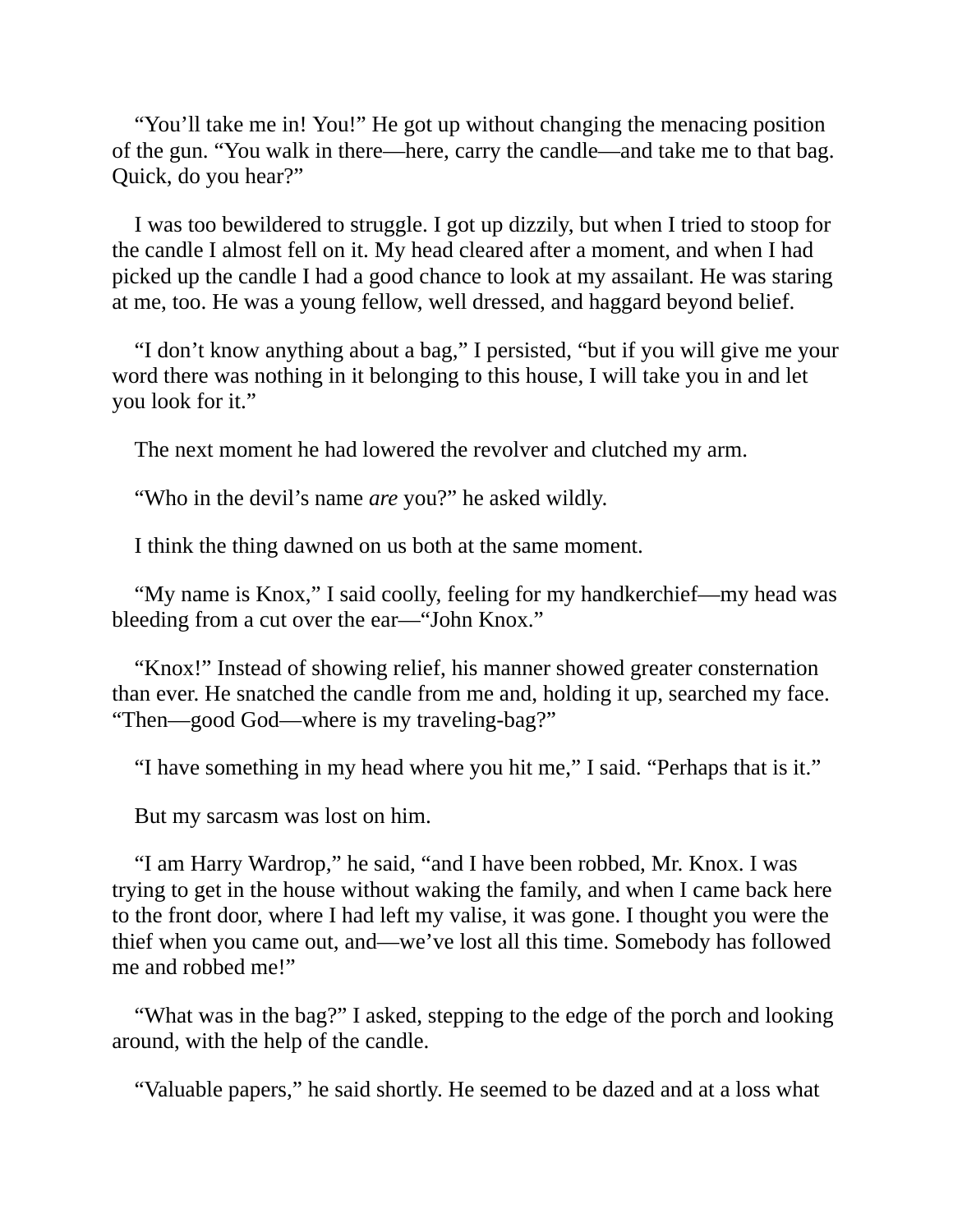to do next. We had both instinctively kept our voices low.

"You are certain you left it here?" I asked. The thing seemed incredible in the quiet and peace of that neighborhood.

"Where you are standing."

Once more I began a desultory search, going down the steps and looking among the cannas that bordered the porch. Something glistened beside the step, and stooping down I discovered a small brown leather traveling-bag, apparently quite new.

"Here it is," I said, not so gracious as I might have been; I had suffered considerably for that traveling-bag. The sight of it restored Wardrop's poise at once. His twitching features relaxed."By Jove, I'm glad to see it," he said. "I can't explain, but—tremendous things were depending on that bag, Mr. Knox. I don't know how to apologize to you; I must have nearly brained you."

"You did," I said grimly, and gave him the bag. The moment he took it I knew there was something wrong; he hurried into the house and lighted the library lamp. Then he opened the traveling-bag with shaking fingers. It was empty!

He stood for a moment, staring incredulously into it. Then he hurled it down on the table and turned on me, as I stood beside him.

"It's a trick!" he said furiously. "You've hidden it somewhere. This is not my bag. You've substituted one just like it."

"Don't be a fool," I retorted. "How could I substitute an empty satchel for yours when up to fifteen minutes ago I had never seen you or your grip either? Use a little common sense. Some place tonight you have put down that bag, and some clever thief has substituted a similar one. It's an old trick."

He dropped into a chair and buried his face in his hands.

"It's impossible," he said after a pause, while he seemed to be going over, minute by minute, the events of the night. "I was followed, as far as that goes, in Plattsburg. Two men watched me from the minute I got there, on Tuesday; I changed my hotel, and for all of yesterday—Wednesday, that is—I felt secure enough. But on my way to the train I felt that I was under surveillance again, and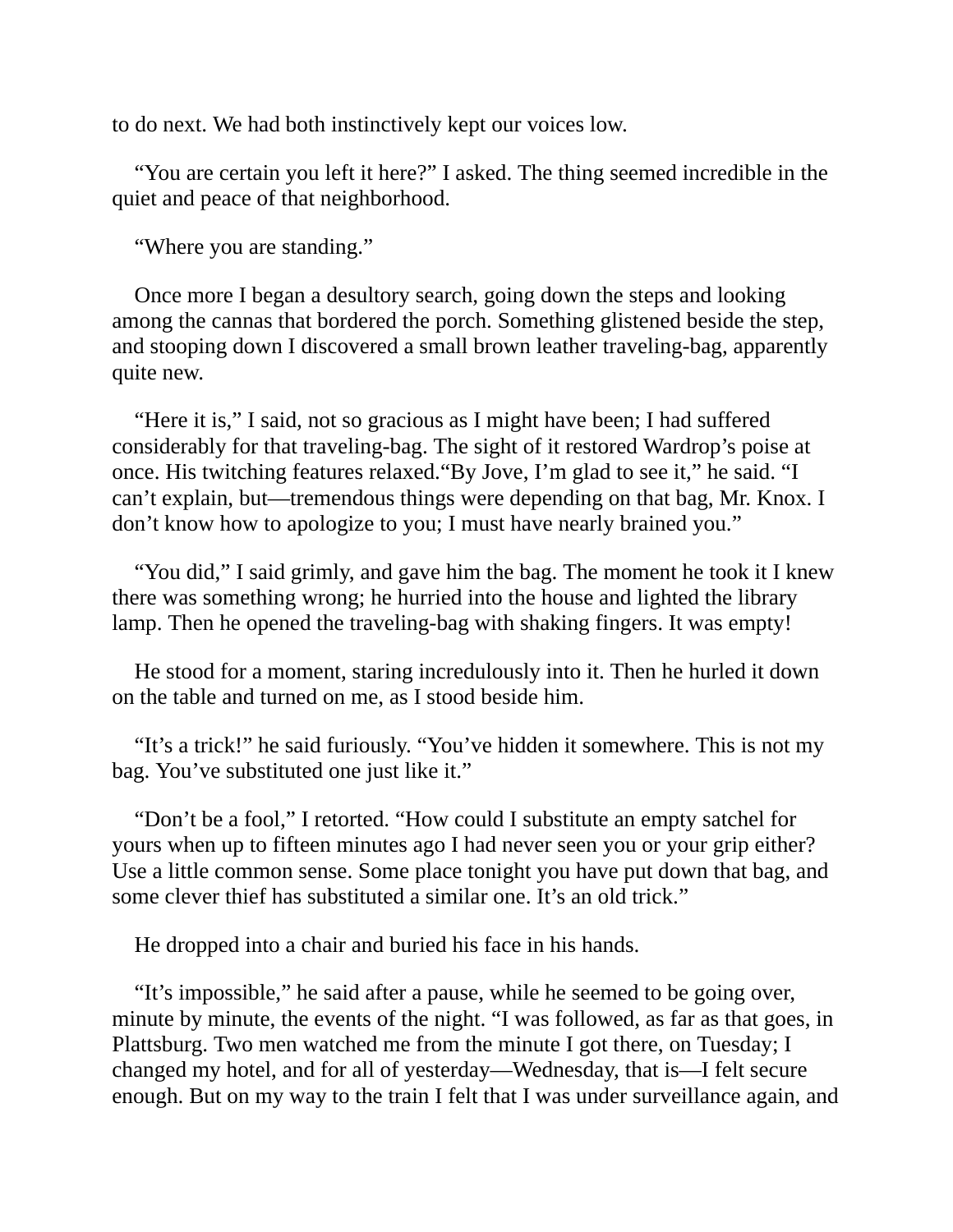by turning quickly I came face to face with one of the men."

"Would you know him?" I asked.

"Yes. I thought he was a detective; you know I've had a lot of that sort of thing lately, with election coming on. He didn't get on the train, however."

"But the other one may have done so."

"Yes, the other one may. The thing I don't understand is this, Mr. Knox. When we drew in at Bellwood Station I distinctly remember opening the bag and putting my newspaper and railroad schedule inside. It was the right bag then; my clothing was in it, and my brushes."

I had been examining the empty bag as he talked.

"Where did you put your railroad schedule?" I asked.

"In the leather pocket at the side."

"It is here," I said, drawing out the yellow folder. For a moment my companion looked almost haunted. He pressed his hands to his head and began to pace the room like a crazy man.

"The whole thing is impossible. I tell you, that valise was heavy when I walked up from the station. I changed it from one hand to the other because of the weight. When I got here I set it down on the edge of the porch and tried the door. When I found it locked—"

"But it wasn't locked," I broke in. "When I came downstairs to look for a burglar, I found it open at least an inch."

He stopped in his pacing up and down, and looked at me curiously.

"We're both crazy then," he asserted gravely. "I tell you, I tried every way I knew to unlock that door, and could hear the chain rattling. Unlocked! You don't know the way this house is fastened up at night."

Nevertheless, it was unlocked when I came down."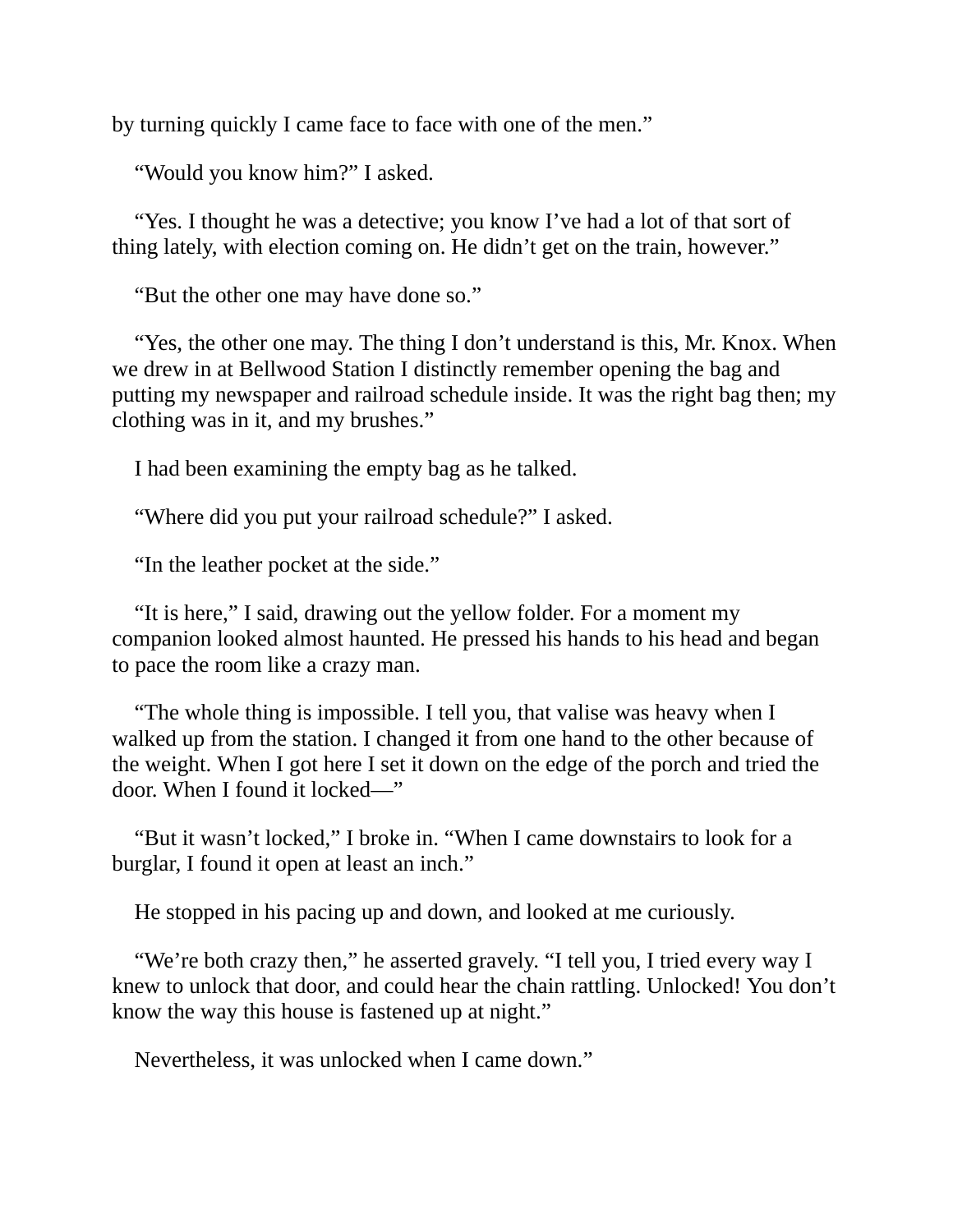We were so engrossed that neither of us had heard steps on the stairs. The sound of a smothered exclamation from the doorway caused us both to turn suddenly. Standing there, in a loose gown of some sort, very much surprised and startled, was Margery Fleming. Wardrop pulled himself together at once. As for me, I knew what sort of figure I cut, my collar stained with blood, a lump on my forehead that felt as big as a doorknob, and no shoes.

"What *is* the matter?" she asked uncertainly. "I heard such queer noises, and I thought some one had broken into the house."

"Mr. Wardrop was trying to break in," I explained, "and I heard him and came down. On the way I had a bloody encounter with an open door, in which I came out the loser."

I don't think she quite believed me. She looked from my swollen head to the open bag, and then to Wardrop's pale face. Then I think, woman-like, she remembered the two great braids that hung over her shoulders and the dressinggown she wore, for she backed precipitately into the hall.

"I'm glad that's all it is," she called back cautiously, and we could hear her running up the stairs.

"You'd better go to bed," Wardrop said, picking up his hat. "I'm going down to the station. There's no train out of here between midnight and a flag train at four-thirty A.M. It's not likely to be of any use, but I want to see who goes on that train."

"It is only half past two," I said, glancing at my watch. "We might look around outside first."

The necessity for action made him welcome any suggestion. Reticent as he was, his feverish excitement made me think that something vital hung on the recovery of the contents of that Russia leather bag. We found a lantern somewhere in the back of the house, and together we went over the grounds. It did not take long, and we found nothing.

As I look back on that night, the key to what had passed and to much that was coming was so simple, so direct—and yet we missed it entirely. Nor, when bigger things developed, and Hunter's trained senses were brought into play, did he do much better. It was some time before we learned the true inwardness of the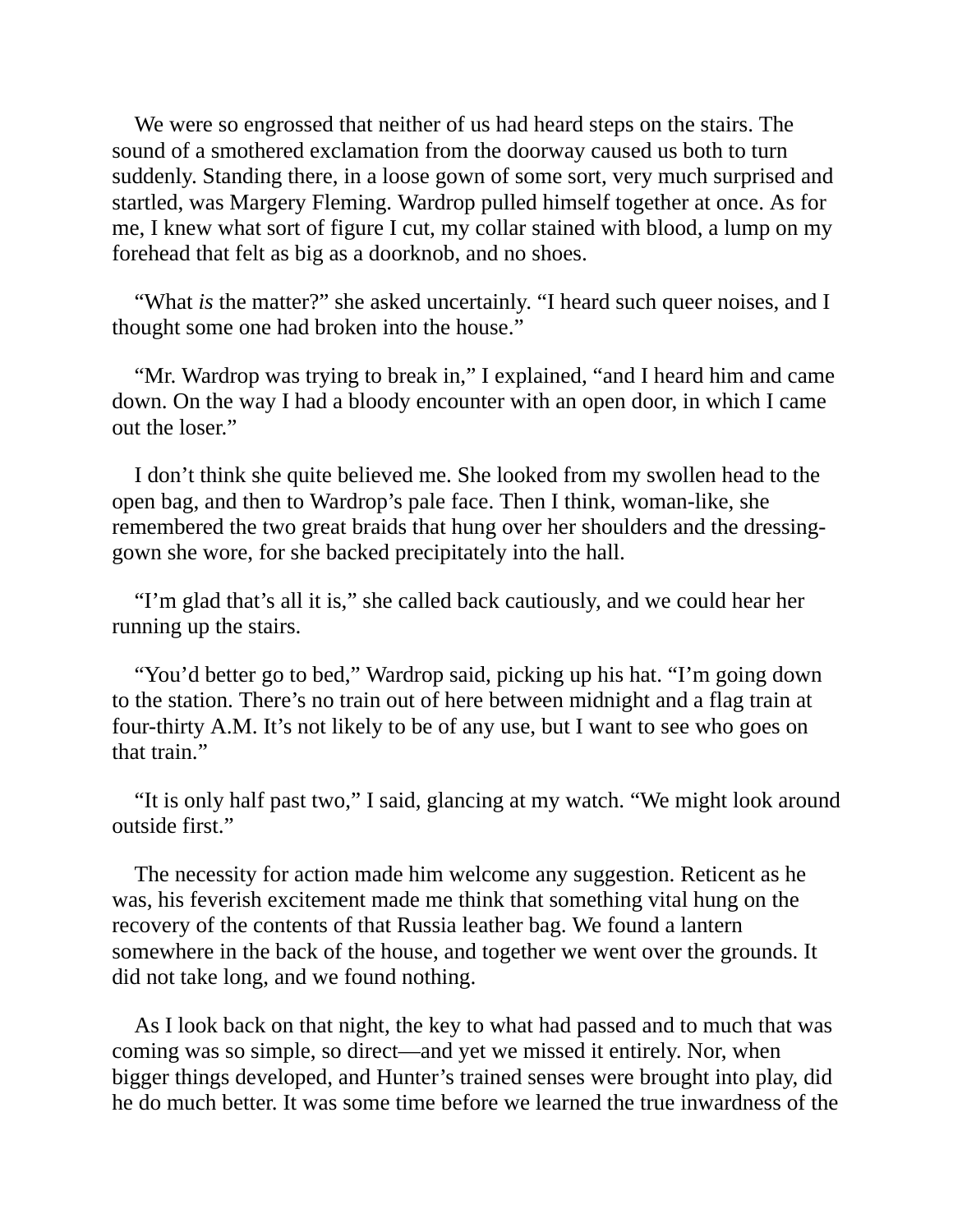events of that night.

At five o'clock in the morning Wardrop came back exhausted and nerveless. No one had taken the four-thirty; the contents of the bag were gone, probably beyond recall. I put my dented candlestick back on the mantel, and prepared for a little sleep, blessing the deafness of old age which had enabled the Maitland ladies to sleep through it all. I tried to forget the queer events of the night, but the throbbing of my head kept me awake, and through it all one question obtruded itself—who had unlocked the front door and left it open?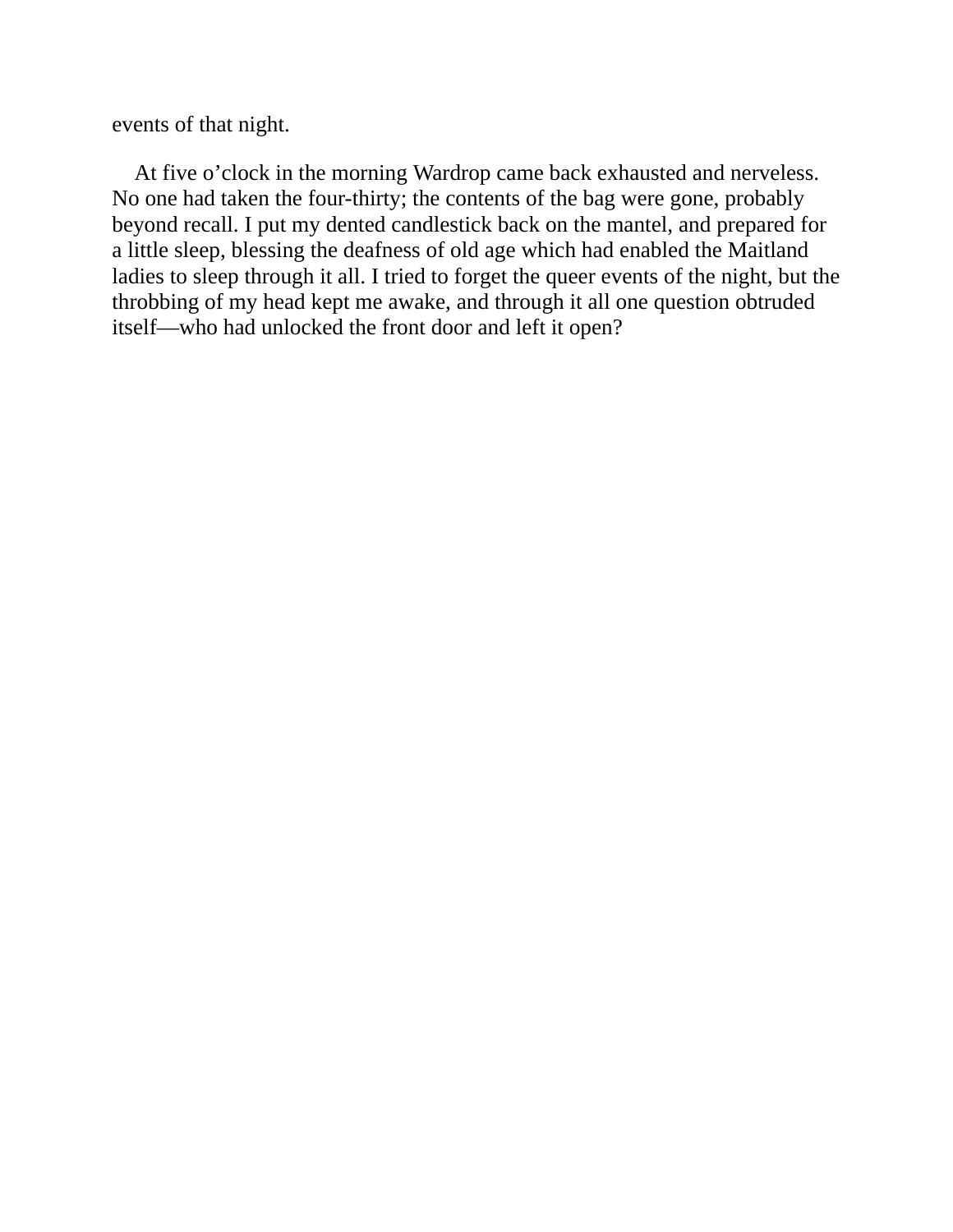## **CHAPTER V**

#### **LITTLE MISS JANE**

I WAS almost unrecognizable when I looked at myself in the mirror the next morning, preparatory to dressing for breakfast. My nose boasted a new arch, like the back of an angry cat, making my profile Roman and ferocious, and the lump on my forehead from the chair was swollen, glassy and purple. I turned my back to the mirror and dressed in wrathful irritation and my yesterday's linen.

Miss Fleming was in the breakfast-room when I got down, standing at a window, her back to me. I have carried with me, during all the months since that time, a mental picture of her as she stood there, in a pink morning frock of some sort. But only the other day, having mentioned this to her, she assured me that the frock was blue, that she didn't have a pink garment at the time this story opens and that if she did she positively didn't have it on. And having thus flouted my eye for color, she maintains that she did *not* have her back to me, for she distinctly saw my newly-raised bridge as I came down the stairs. So I amend this. Miss Fleming in a blue frock was facing the door when I went into the breakfast-room. Of one thing I am certain. She came forward and held out her hand.

"Good morning," she said. "What a terrible face!"

"It isn't mine," I replied meekly. "My own face is beneath these excrescences. I tried to cover the bump on my forehead with French chalk, but it only accentuated the thing, like snow on a mountain top."

"'The purple peaks of Darien,'" she quoted, pouring me my coffee. "Do you know, I feel so much better since you have taken hold of things. Aunt Letitia thinks you are wonderful."

I thought ruefully of the failure of my first attempt to play the sleuth, and I disclaimed any right to Miss Letitia's high opinion of me. From my dogging the watchman to the police station, to Delia and her note, was a short mental step.

"Before any one comes down, Miss Fleming," I said, "I want to ask a question or two. What was the name of the maid who helped you search the house that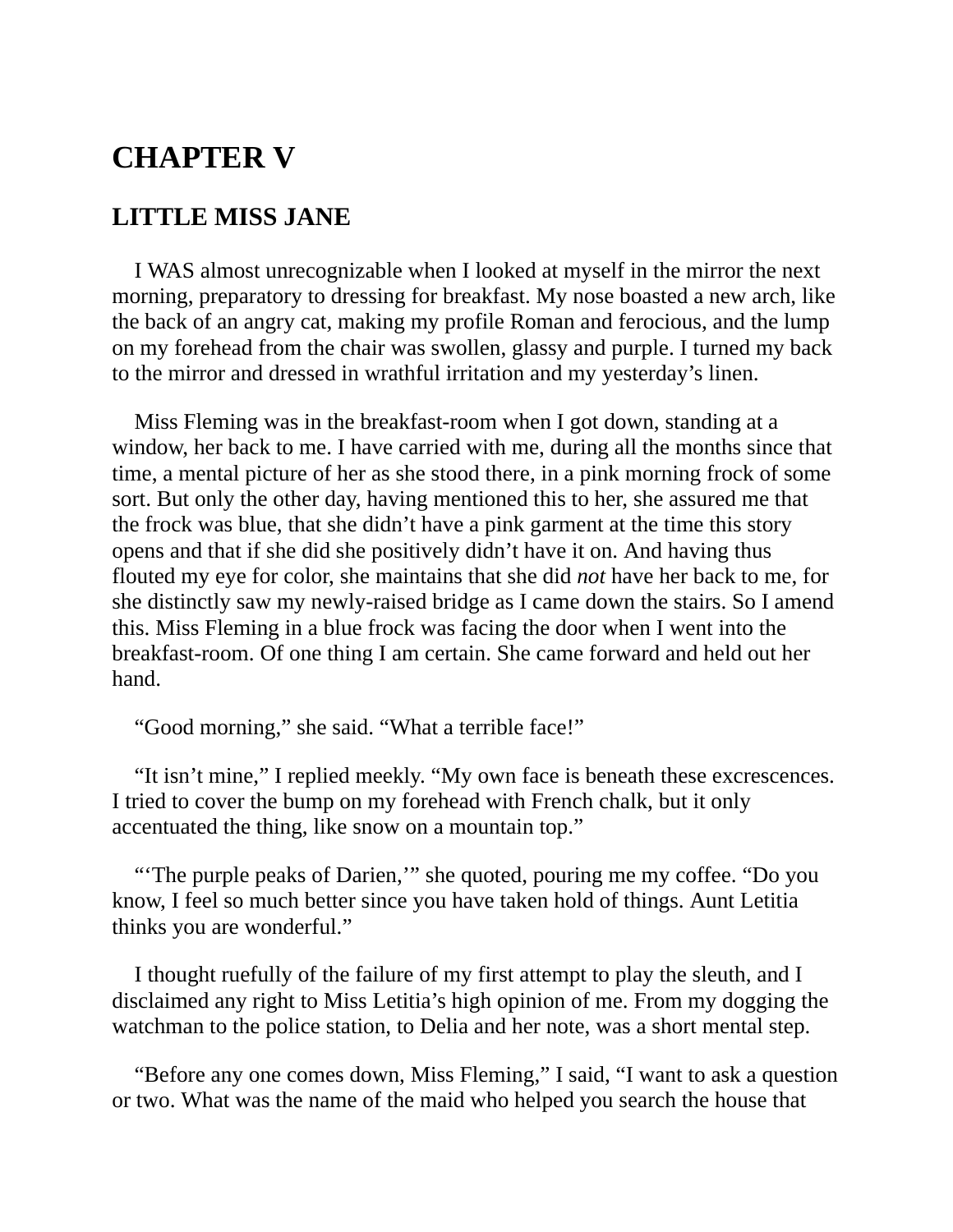night?

"Annie."

"What other maids did you say there were?"

"Delia and Rose."

"Do you know anything about them? Where they came from, or where they went?"

She smiled a little.

"What does one know about new servants?" she responded. "They bring you references, but references are the price most women pay to get rid of their servants without a fuss. Rose was fat and old, but Delia was pretty. I thought she rather liked Carter."

Carter as well as Shields, the policeman. I put Miss Delia down as a flirt.

"And you have no idea where Carter went?"

"None."

Wardrop came in then, and we spoke of other things. The two elderly ladies it seemed had tea and toast in their rooms when they wakened, and the three of us breakfasted together. But conversation languished with Wardrop's appearance; he looked haggard and worn, avoided Miss Fleming's eyes and after ordering eggs instead of his chop, looked at his watch and left without touching anything.

"I want to get the nine-thirty, Margie," he said, coming back with his hat in his hand. "I may not be out to dinner. Tell Miss Letitia, will you?" He turned to go, but on second thought came back to me and held out his hand.

"I may not see you again," he began.

"Not if I see you first," I interrupted. He glanced at my mutilated features and smiled.

"I have made you a Maitland," he said. "I didn't think that anything but a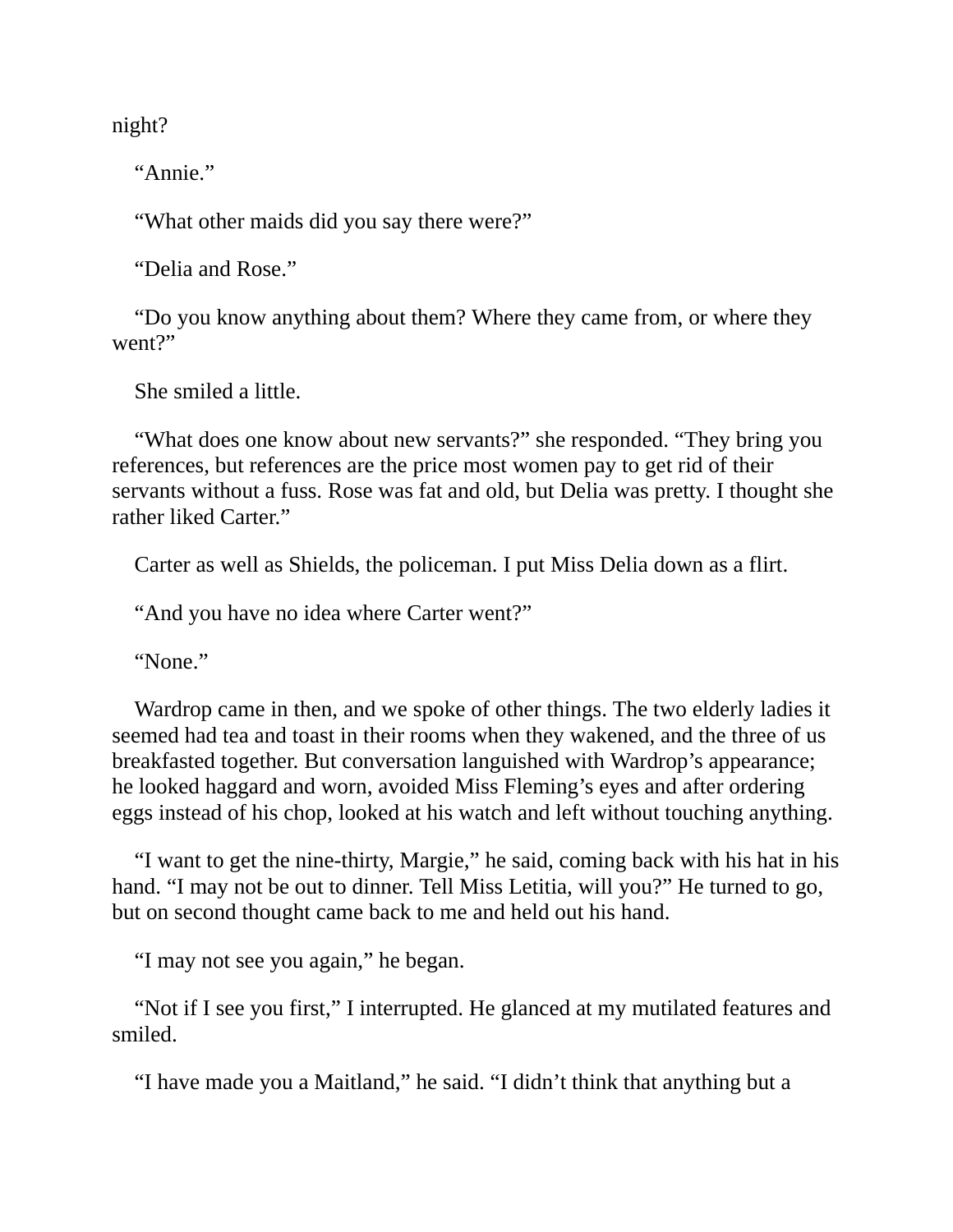prodigal Nature could duplicate Miss Letitia's nose! I'm honestly sorry, Mr. Knox, and if you do not want Miss Jane at that bump with a cold silver knife and some butter, you'd better duck before she comes down. Good-by, Margie."

I think the girl was as much baffled as I was by the change in his manner when he spoke to her. His smile faded and he hardly met her eyes: I thought that his aloofness puzzled rather than hurt her. When the house door had closed behind him, she dropped her chin in her hand and looked across the table.

"You did not tell me the truth last night, Mr. Knox," she said. "I have never seen Harry look like that. Something has happened to him."

"He was robbed of his traveling-bag," I explained, on Fred's theory that half a truth is better than a poor lie. "It's a humiliating experience, I believe. A man will throw away thousands, or gamble them away, with more equanimity than he'll see some one making off with his hair brushes or his clean collars."

"His traveling-bag!" she repeated scornfully. "Mr. Knox, something has happened to my father, and you and Harry are hiding it from me."

"On my honor, it is nothing of the sort," I hastened to assure her. "I saw him for only a few minutes, just long enough for him to wreck my appearance."

"He did not speak of father?"

"No."

She got up and crossing to the wooden mantel, put her arms upon it and leaned her head against them. "I wanted to ask him," she said drearily, "but I am afraid to. Suppose he doesn't know and I should tell him! He would go to Mr. Schwartz at once, and Mr. Schwartz is treacherous. The papers would get it, too."

Her eyes filled with tears, and I felt as awkward as a man always does when a woman begins to cry. If he knows her well enough he can go over and pat her on the shoulder and assure her it is going to be all right. If he does not know her, and there are two maiden aunts likely to come in at any minute, he sits still, as I did, and waits until the storm clears.

Miss Margery was not long in emerging from her handkerchief.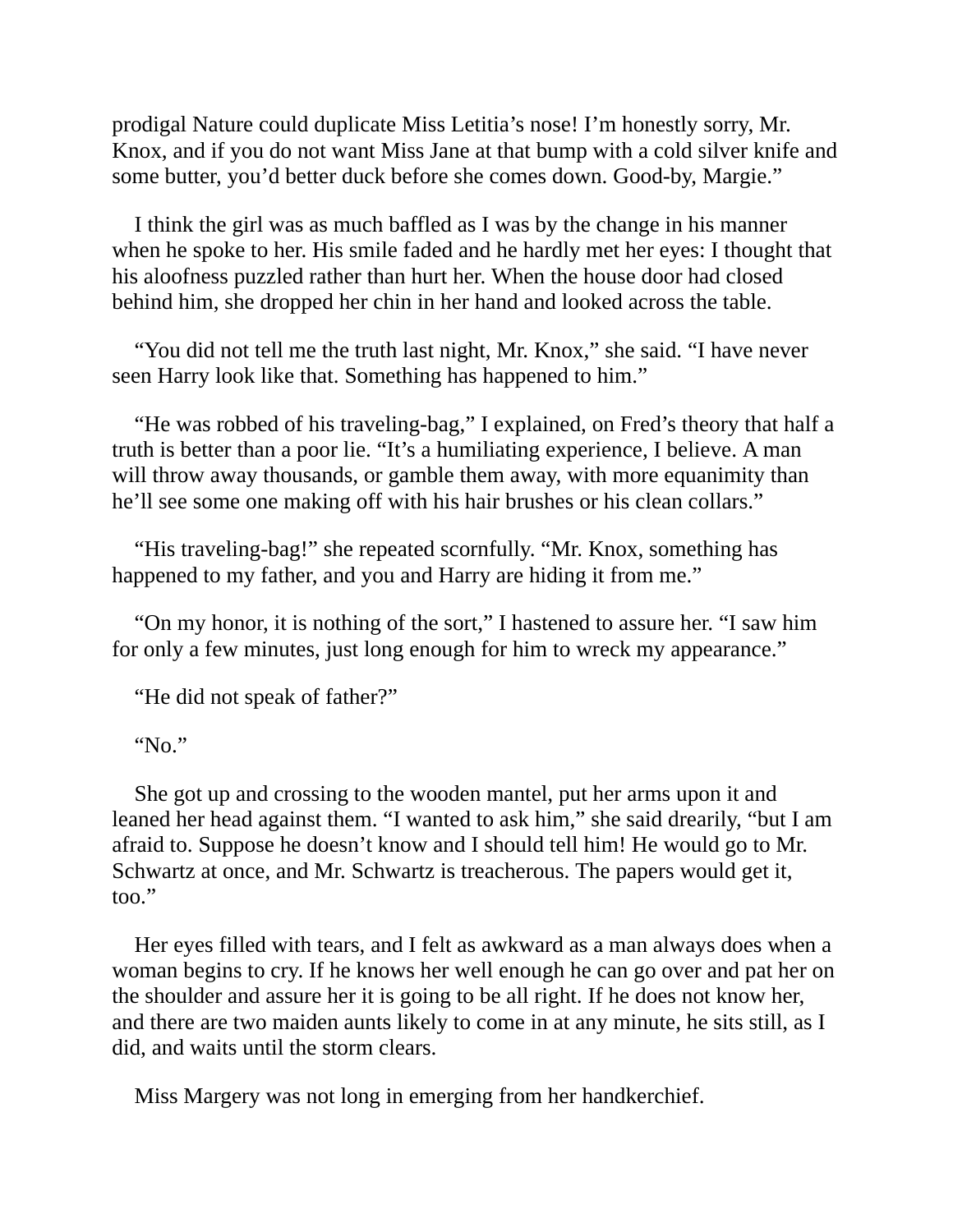"I didn't sleep much," she explained, dabbing at her eyes, "and I am nervous, anyhow. Mr. Knox, are you sure it was only Harry trying to get into the house last night?"

"Only Harry," I repeated. "If Mr. Wardrop's attempt to get into the house leaves me in this condition, what would a real burglar have done to me!"

She was too intent to be sympathetic over my disfigured face.

"There was some one moving about upstairs not long before I came down," she said slowly.

"You heard me; I almost fell down the stairs."

"Did you brush past my door, and strike the knob?" she demanded.

"No, I was not near any door."

"Very well," triumphantly. "Some one did. Not only that, but they were in the store-room on the floor above. I could hear one person and perhaps two, going from one side of the room to the other and back again."

"You heard a goblin quadrille. First couple forward and back," I said facetiously.

"I heard real footsteps—unmistakable ones. The maids sleep back on the second floor, and—don't tell me it was rats. There are no rats in my Aunt Letitia's house."

I was more impressed than I cared to show. I found I had a half hour before train time, and as we were neither of us eating anything, I suggested that we explore the upper floor of the house. I did it, I explained, not because I expected to find anything, but because I was sure we would not.

We crept past the two closed doors behind which the ladies Maitland were presumably taking out their crimps and taking in their tea. Then up a narrow, obtrusively clean stairway to the upper floor.

It was an old-fashioned, sloping-roofed attic, with narrow windows and a bare floor. At one end a door opened into a large room, and in there were the family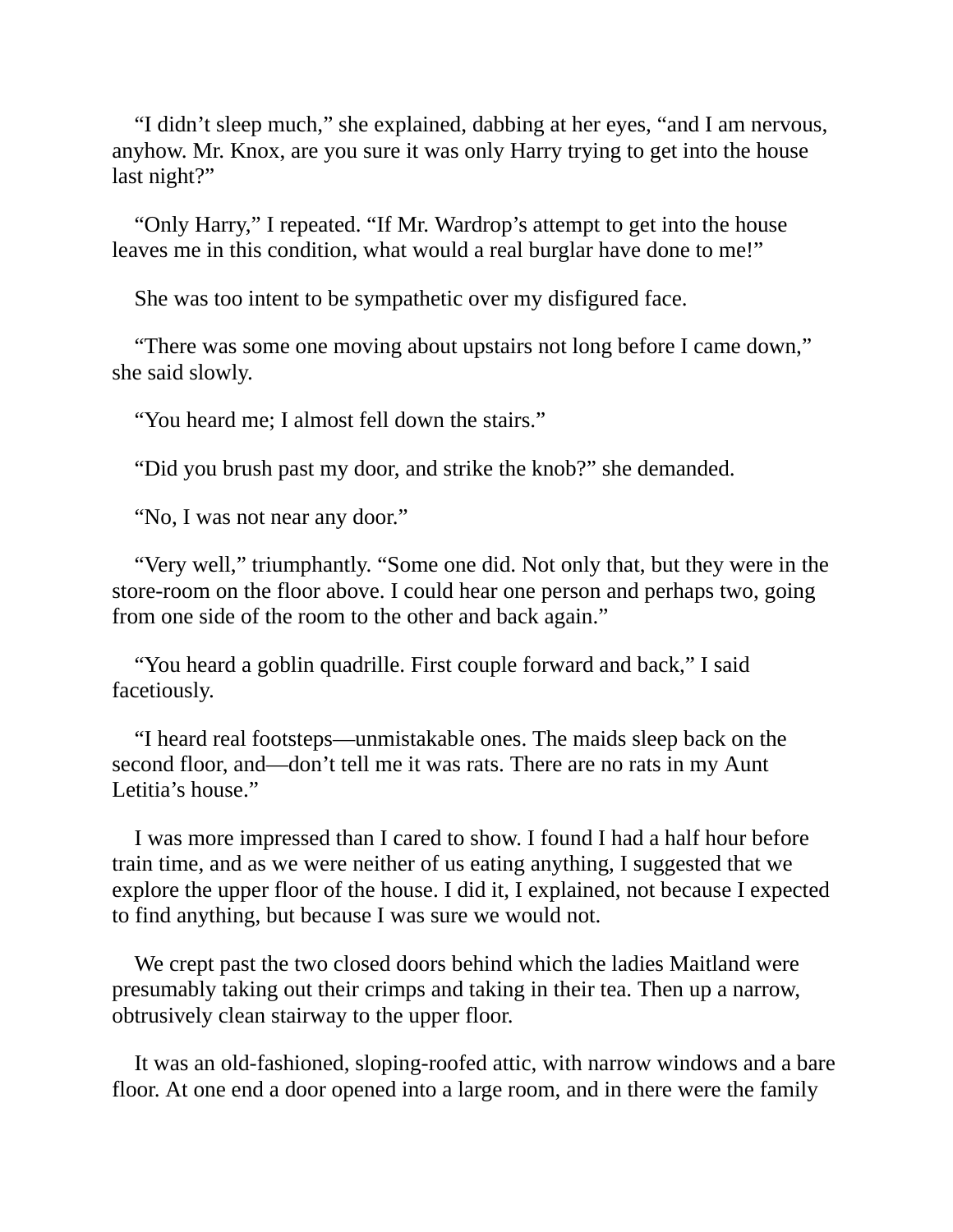trunks of four generations of Maitlands. One on another they were all piled there —little hair trunks, squab-topped trunks, huge Saratogas—of the period when the two maiden ladies were in their late teens—and there were handsome, modern trunks, too. For Miss Fleming's satisfaction I made an examination of the room, but it showed nothing. There was little or no dust to have been disturbed; the windows were closed and locked.

In the main attic were two step-ladders, some curtains drying on frames and an old chest of drawers with glass knobs and the veneering broken in places. One of the drawers stood open, and inside could be seen a red and white patchwork quilt, and a grayish thing that looked like flannel and smelled to heaven of camphor. We gave up finally, and started down.

Part way down the attic stairs Margery stopped, her eyes fixed on the whitescrubbed rail. Following her gaze, I stopped, too, and I felt a sort of chill go over me. No spot or blemish, no dirty finger print marked the whiteness of that stair rail, except in one place. On it, clear and distinct, every line of the palm showing, was the reddish imprint of a hand!

Margery did not speak; she had turned very white, and closed her eyes, but she was not faint. When the first revulsion had passed, I reached over and touched the stain. It was quite dry, of course, but it was still reddish-brown; another hour or two would see it black. It was evidently fresh—Hunter said afterward it must have been about six hours old, and as things transpired, he was right. The stain showed a hand somewhat short and broad, with widened finger-tips; marked in ink, it would not have struck me so forcibly, perhaps, but there, its ugly red against the white wood, it seemed to me to be the imprint of a brutal, murderous hand.

Margery was essentially feminine.

"What did I tell you?" she asked. "Some one was in this house last night; I heard them distinctly There must have been two, and they quarreled—" she shuddered.

We went on downstairs into the quiet and peace of the dining-room again. I got some hot coffee for Margery, for she looked shaken, and found I had missed my train.

"I am beginning to think I am being pursued by a malicious spirit," she said,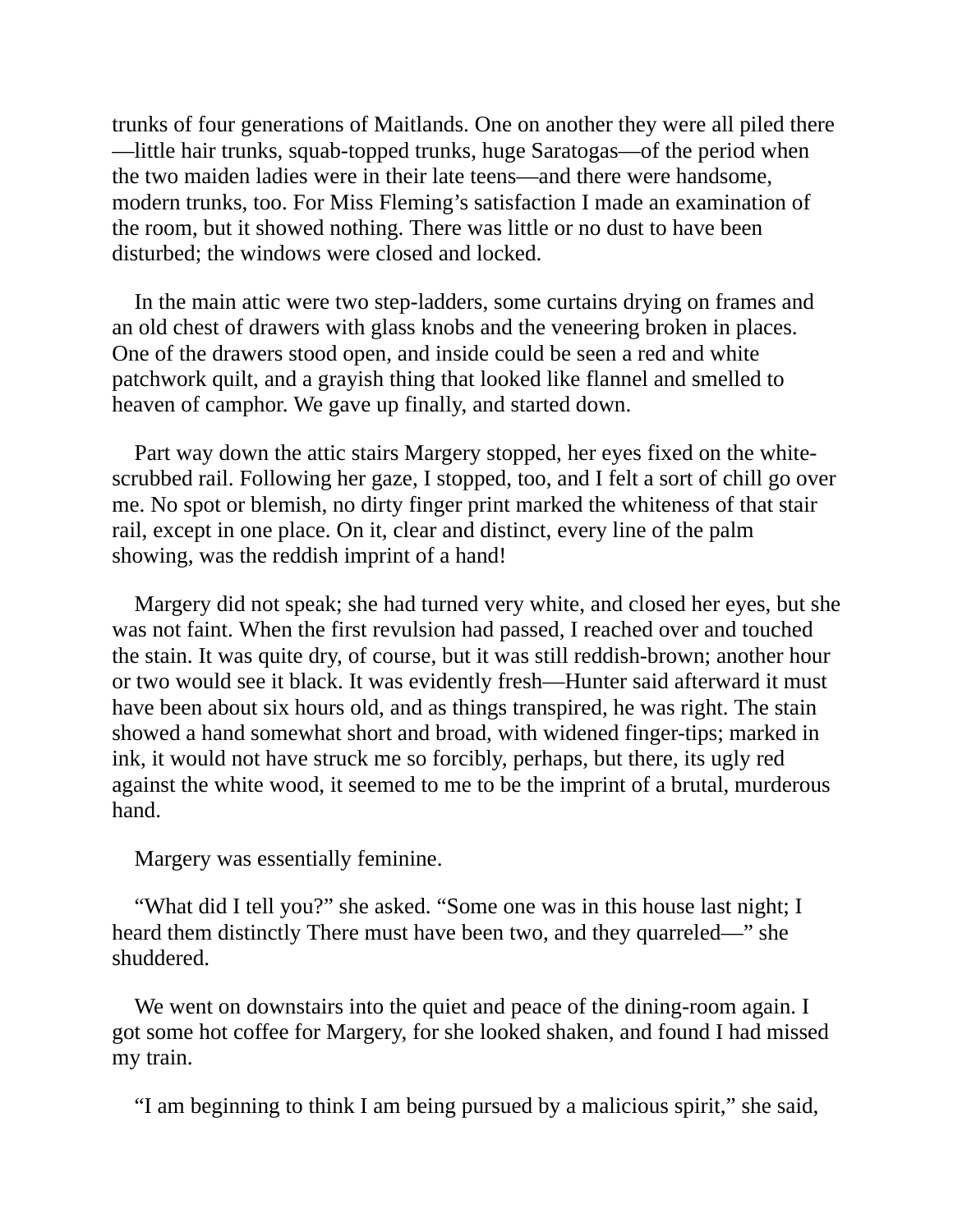trying to smile. "I came away from home because people got into the house at night and left queer signs of their visits, and now, here at Bellwood, where nothing *ever* happens, the moment I arrive things begin to occur. And—just as it was at home—the house was so well locked last night."

I did not tell her of the open hall door, just as I had kept from her the fact that only the contents of Harry Wardrop's bag had been taken. That it had all been the work of one person, and that that person, having in some way access to the house, had also stolen the pearls, was now my confident belief.

I looked at Bella—the maid—as she moved around the dining-room; her stolid face was not even intelligent; certainly not cunning. Heppie, the cook and only other servant, was partly blind and her horizon was the diameter of her largest kettle. No—it had not been a servant, this mysterious intruder who passed the Maitland silver on the sideboard without an attempt to take it, and who floundered around an attic at night, in search of nothing more valuable than patchwork quilts and winter flannels. It is strange to look back and think how quietly we sat there; that we could see nothing but burglary—or an attempt at it —in what we had found.

It must have been after nine o'clock when Bella came running into the room. Ordinarily a slow and clumsy creature, she almost flew. She had a tray in her hand, and the dishes were rattling and threatening overthrow at every step. She brought up against a chair, and a cup went flying. The breaking of a cup must have been a serious offense in Miss Letitia Maitland's house, but Bella took no notice whatever of it.

"Miss Jane," she gasped, "Miss Jane, she's—she's—"

"Hurt!" Margery exclaimed, rising and clutching, at the table for support.

"No. Gone—she's gone! She's been run off with!"

"Nonsense!" I said, seeing Margery's horrified face. "Don't come in here with such a story. If Miss Jane is not in her room, she is somewhere else, that's all."

Bella stooped and gathered up the broken cup, her lips moving. Margery had recovered herself. She made Bella straighten and explain.

"Do you mean—she is not in her room?" she asked incredulously. "Isn't she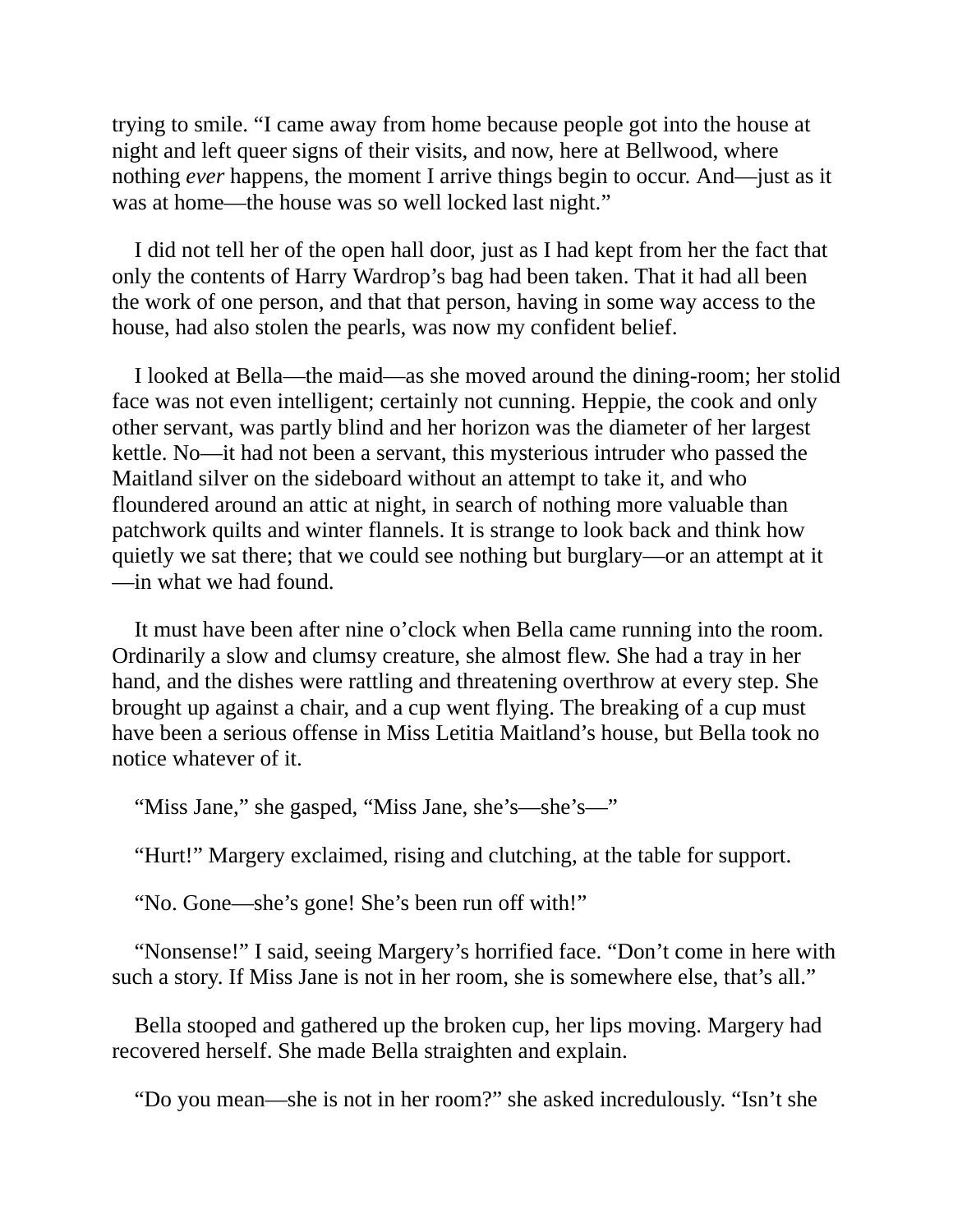somewhere around the house?"

"Go up and look at the room," the girl replied, and, with Margery leading, we ran up the stairs.

Miss Jane's room was empty. From somewhere near Miss Letitia could be heard lecturing Hepsibah about putting too much butter on the toast. Her high voice, pitched for Heppie's old ears, rasped me. Margery closed the door, and we surveyed the room together.

The bed had been occupied; its coverings had been thrown back, as if its occupant had risen hurriedly. The room itself was in a state of confusion; a rocker lay on its side, and Miss Jane's clothing, folded as she had taken it off, had slid off on to the floor. Her shoes stood neatly at the foot of the bed, and a bottle of toilet vinegar had been upset, pouring a stream over the marble top of the dresser and down on to the floor. Over the high wooden mantel the Maitland who had been governor of the state years ago hung at a waggish angle, and a clock had been pushed aside and stopped at half-past one.

Margery stared around her in bewilderment. Of course, it was not until later in the day that I saw all the details. My first impression was of confusion and disorder: the room seemed to have been the scene of a struggle. The overturned furniture, the clothes on the floor, the picture, coupled with the print of the hand on the staircase and Miss Jane's disappearance, all seemed to point to one thing.

And as if to prove it conclusively, Margery picked up Miss Jane's new lace cap from the floor. It was crumpled and spotted with blood.

"She's gone! She's been run off with!"

"She has been killed," Margery said, in a choking voice. "Killed, and she had not an enemy in the world !"

"But where is she?" I asked stupidly.

Margery had more presence of mind than I had; I suppose it is because woman's courage is mental and man's physical, that in times of great strain women always make the better showing. While I was standing in the middle of the room, staring at the confusion around me, Margery was already on her knees, looking under the high, four-post bed. Finding nothing there she went to the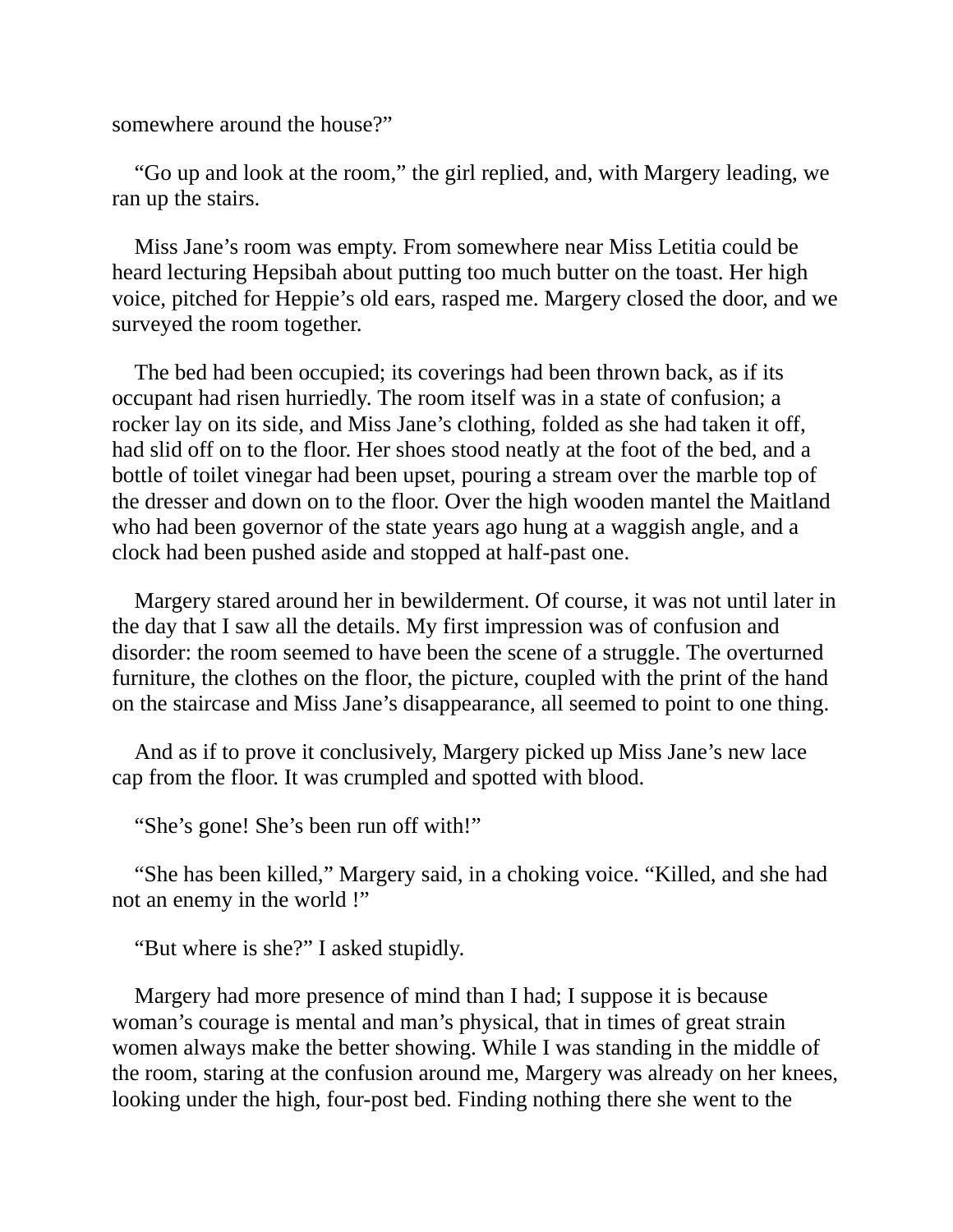closet. It was undisturbed. Pathetic rows of limp black dresses and on the shelves two black crepe bonnets were mute reminders of the little old lady. But there was nothing else in the room.

"Call Robert, the gardener," Margery said quickly, "and have him help you search the grounds and cellars. I will take Bella and go through the house. Above everything, keep it from Aunt Letitia as long as possible."

I locked the door into the disordered room, and with my head whirling, I went to look for Robert.

It takes a short time to search an acre of lawn and shrubbery. There was no trace of the missing woman anywhere outside the house, and from Bella, as she sat at the foot of the front stairs with her apron over her head, I learned in a monosyllable that nothing had been found in the house. Margery was with Miss Letitia, and from the excited conversation I knew she was telling her—not harrowing details, but that Miss Jane had disappeared during the night.

The old lady was inclined to scoff at first.

"Look in the fruit closet in the store-room," I heard her say. "She's let the spring lock shut on her twice; she was black in the face the last time we found her."

"I did look; she's not there," Margery screamed at her.

"Then she's out looking for stump water to take that wart off her neck. She said yesterday she was going for some."

"But her clothes are all here," Margery persisted. `'We think some one must have got in the house."

"If all her clothes are there she's been sleep-walking," Miss Letitia said calmly. "We used to have to tie her by a cord around her ankle and fasten it to the bedpost. When she tried to get up the cord would pull and wake her."

I think after a time, however, some of Margery's uneasiness communicated itself to the older woman. She finished dressing, and fumed when we told her we had locked Miss Jane's door and mislaid the key. Finally, Margery got her settled in the back parlor with some peppermints and her knitting; she had a feeling, she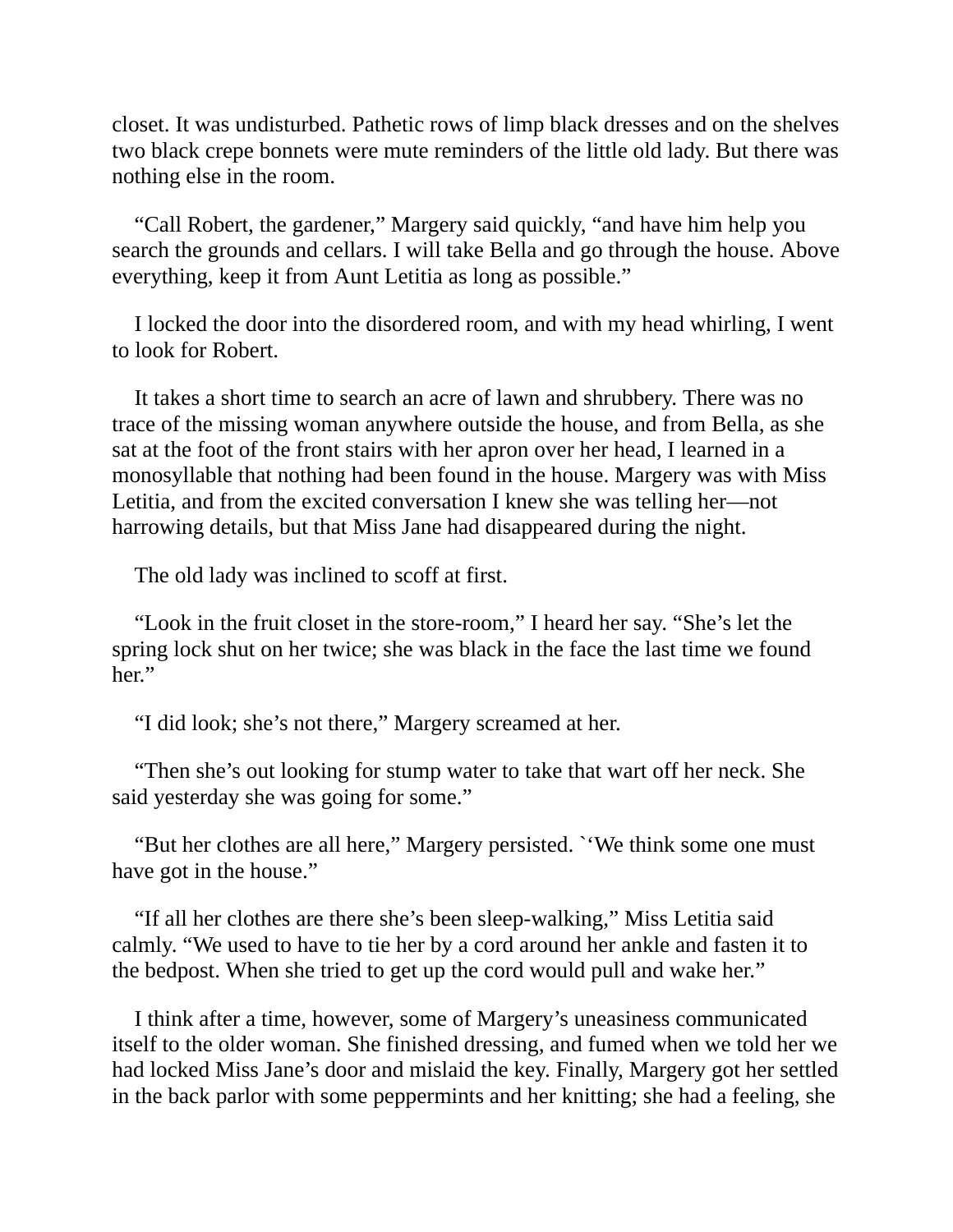said, that Jane had gone after the stump water and lost her way, and I told Margery to keep her in that state of mind as long as she could.

I sent for Hunter that morning and he came at three o'clock. I took him through the back entrance to avoid Miss Letitia. I think he had been skeptical until I threw open the door and showed him the upset chair, the old lady's clothing, and the blood-stained lace cap. His examination was quick and thorough. He took a crumpled sheet of note paper out of the waste-basket and looked at it, then he stuffed it in his pocket. He sniffed the toilet water, called Margery and asked her if any clothing was missing, and on receiving a negative answer asked if any shawls or wraps were gone from the halls or other rooms. Margery reported nothing missing.

Before he left the room, Hunter went back and moved the picture which had been disturbed over the mantel. What he saw made him get a chair and, standing on it, take the picture from its nail. Thus exposed, the wall showed an opening about a foot square, and perhaps eighteen inches deep. A metal door, opening in, was unfastened and ajar, and just inside was a copy of a recent sentimental novel and a bottle of some sort of complexion cream. In spite of myself, I smiled; it was so typical of the dear old lady, with the heart of a girl and a skin that was losing its roses. But there was something else in the receptacle, something that made Margery Fleming draw in her breath sharply, and made Hunter raise his eyebrows a little and glance at me. The something was a scrap of unruled white paper, and on it the figures eleven twenty-two!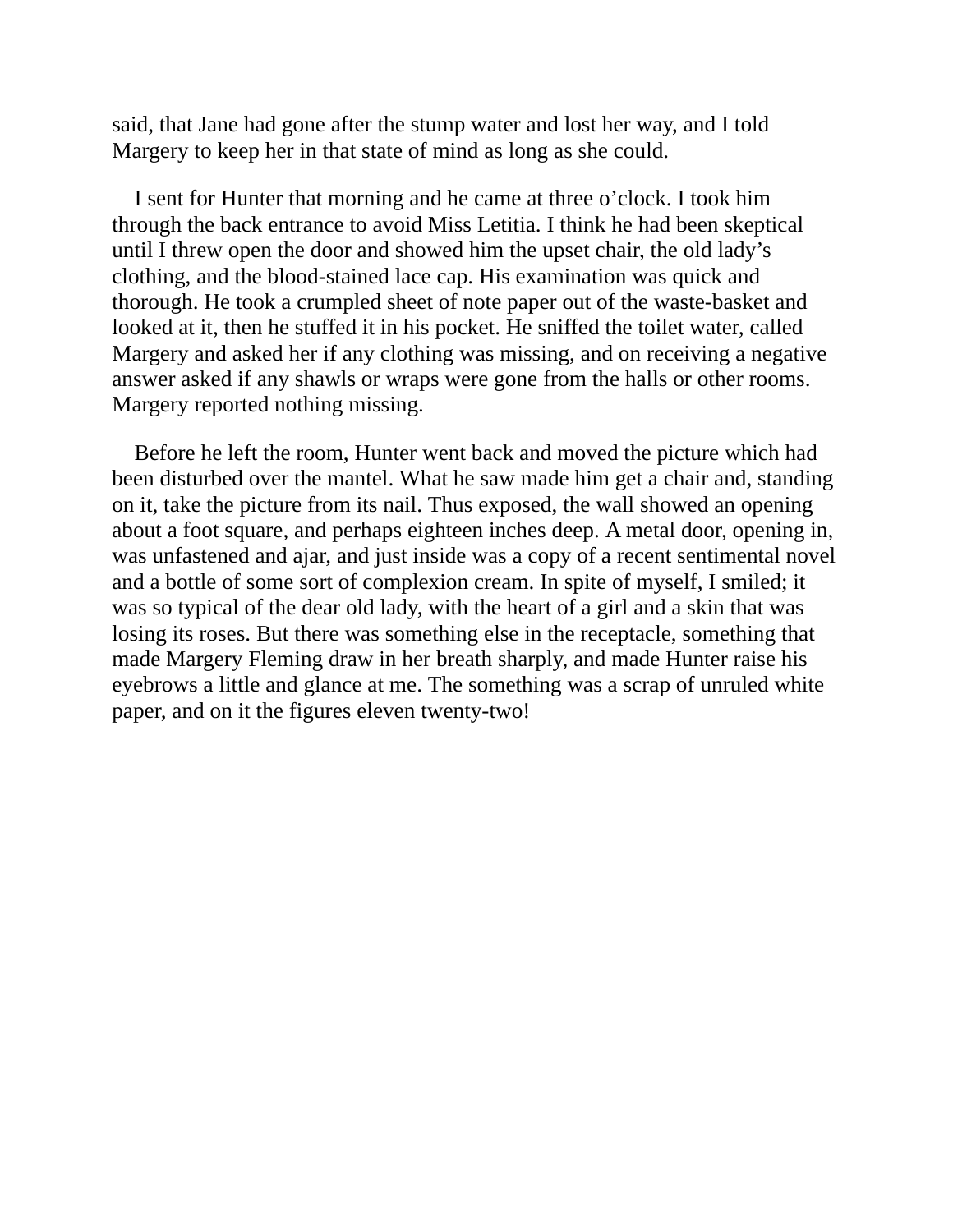# **CHAPTER VI**

### **A FOUNTAIN PEN**

HARRY WARDROP came back from the city at four o'clock, while Hunter was in the midst of his investigation. I met him in the hall and told him what had happened, and with this new apprehension added to the shock of the night before, he looked as though his nerves were ready to snap.

Wardrop was a man of perhaps twenty-seven, as tall as I, although not so heavy, with direct blue eyes and fair hair; altogether a manly and prepossessing sort of fellow. I was not surprised that Margery Fleming had found him attractive —he had the blond hair and off-hand manner that women seem to like. I am dark, myself.

He seemed surprised to find Hunter there, and not particularly pleased, but he followed us to the upper floor and watched silently while Hunter went over the two rooms. Beside the large chest of drawers in the main attic Hunter found perhaps half a dozen drops of blood, and on the edge of the open drawer there were traces of more. In the inner room two trunks had been moved out nearly a foot, as he found by the faint dust that had been under them. With the stain on the stair rail, that was all he discovered, and it was little enough. Then he took out his note took and there among the trunks we had a little seance of our own, in which Hunter asked questions, and whoever could do so answered them.

"Have you a pencil or pen, Mr. Knox?" he asked me, but I had none. Wardrop felt his pockets, with no better success.

"I have lost my fountain pen somewhere around the house to-day," he said irritably. "Here's a pencil—not much of one."

Hunter began his interrogations.

"How old was Miss Maitland—Miss Jane, I mean?"

"Sixty-five," from Margery.

"She had always seemed rational? Not eccentric, or childish?"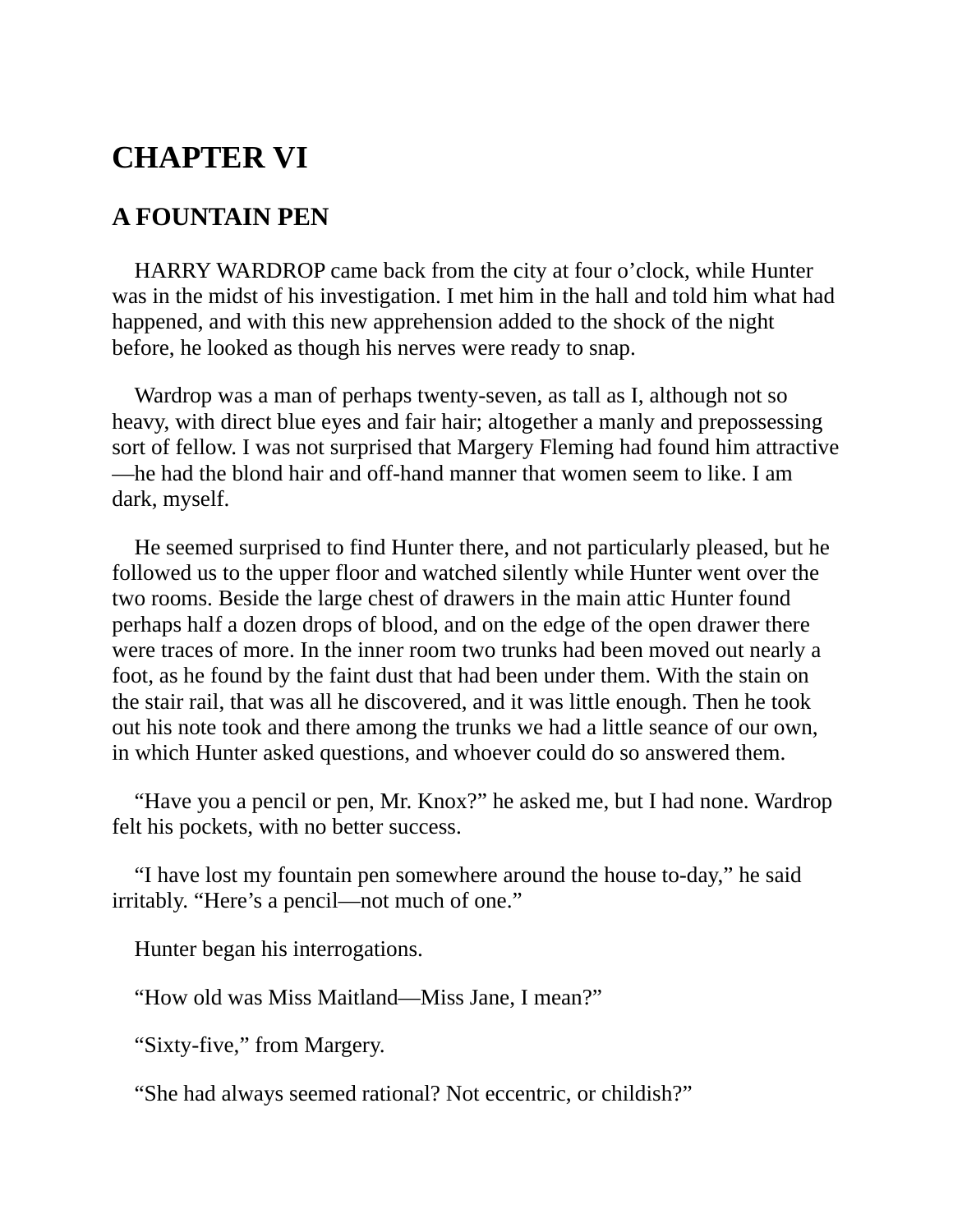"Not at all; the sanest woman I ever knew." This from Wardrop.

"Has she ever, to your knowledge, received any threatening letters?"

"Never in all her life," from both of them promptly.

"You heard sounds, you say, Miss Fleming. At what time?"

"About half-past one or perhaps a few minutes later. The clock struck two while I was still awake and nervous."

"This person who was walking through the attics here—would you say it was a heavy person? A man, I mean?"

Margery stopped to think.

"Yes," she said finally. "It was very stealthy, but I think it was a man's step."

"You heard no sound of a struggle? No voices? No screams?"

"None at all," she said positively. And I added my quota.

"There could have been no such sounds," I said. "I sat in my room and smoked until a quarter to two. I heard nothing until then, when I heard Mr. Wardrop trying to get into the house. I went down to admit him, and—I found the front door open about an inch."

Hunter wheeled on Wardrop.

"A quarter to two?" he asked. "You were coming home from—the city?"

"Yes, from the station."

Hunter watched him closely.

"The last train gets in here at twelve-thirty," he said slowly. "Does it always take you an hour and a quarter to walk the three squares to the house?"

Wardrop flushed uneasily, and I could see Margery's eyes dilate with amazement. As for me, I could only stare.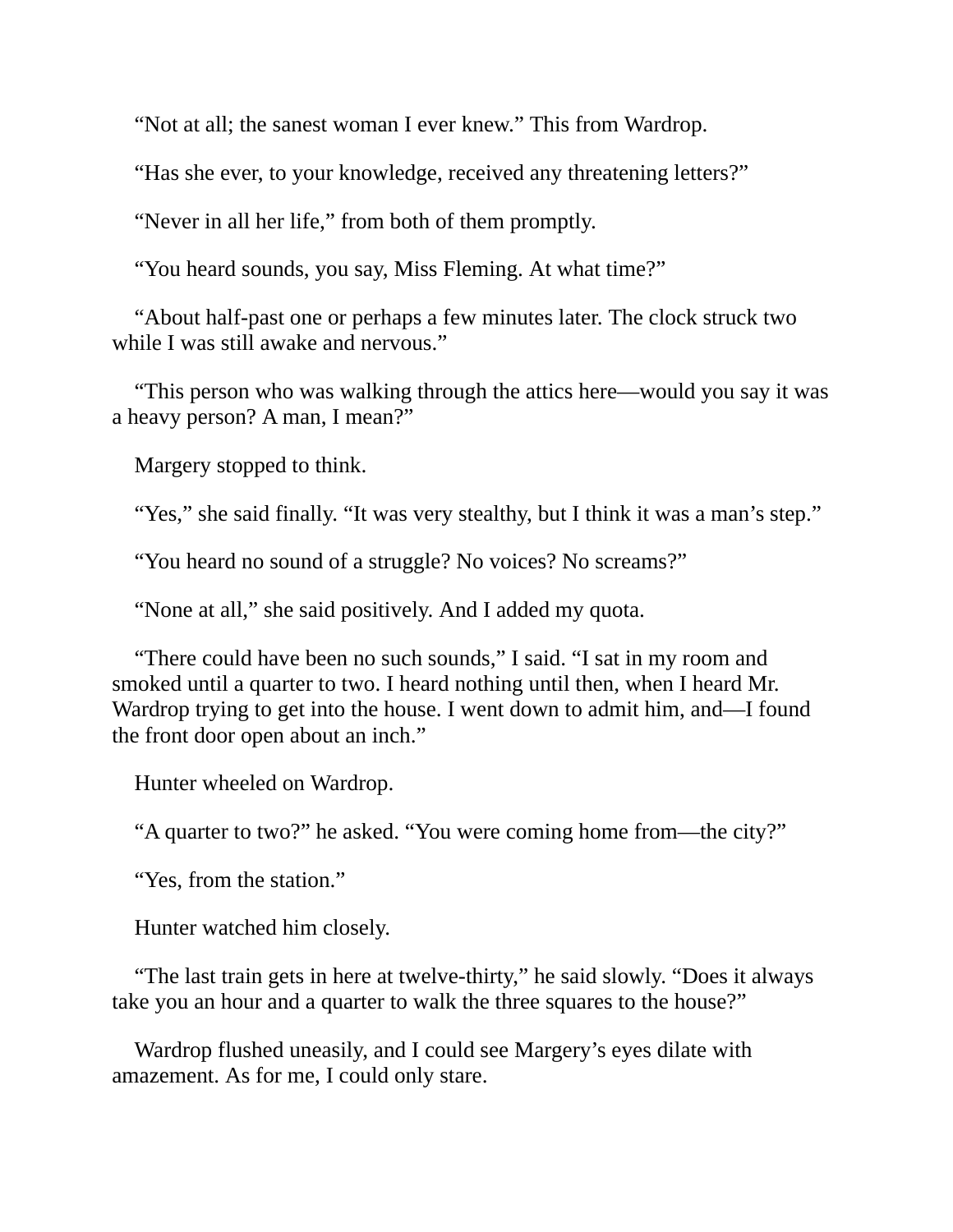"I did not come directly home," he said, almost defiantly.

Hunter's voice was as smooth as silk.

"Then—will you be good enough to tell me where you did go?" he asked. "I have reasons for wanting to know."

"Damn your reasons—I beg your pardon, Margery. Look here, Mr. Hunter, do you think I would hurt a hair of that old lady's head? Do you think I came here last night and killed her, or whatever it is that has happened to her? And then went out and tried to get in again through the window?"

"Not necessarily," Hunter said, unruffled. "It merely occurred to me that we have at least an hour of your time last night, while this thing was going on, to account for. However, we can speak of that later. I am practically certain of one thing, Miss Maitland is not dead, or was not dead when she was taken away from this house."

"Taken away!" Margery repeated. "Then you think she was kidnapped?"

"Well, it is possible. It's a puzzling affair all through. You are certain there are no closets or unused rooms where, if there had been a murder, the body could be concealed."

"I never heard of any," Margery said, but I saw Wardrop's face change on the instant. He said nothing, however, but stood frowning at the floor, with his hands deep in his coat pockets.

Margery was beginning to show the effect of the long day's strain; she began to cry a little, and with an air of proprietorship that I resented, somehow, Wardrop went over to her.

"You are going to lie down, Margery," he said, holding out his hand to help her up. "Mrs. Mellon will come over to Aunt Letitia, and you must get some sleep."

"Sleep!" she said with scorn, as he helped her to her feet. "Sleep, when things like this are occurring! Father first, and now dear old Aunt Jane! Harry, do you know where my father is?"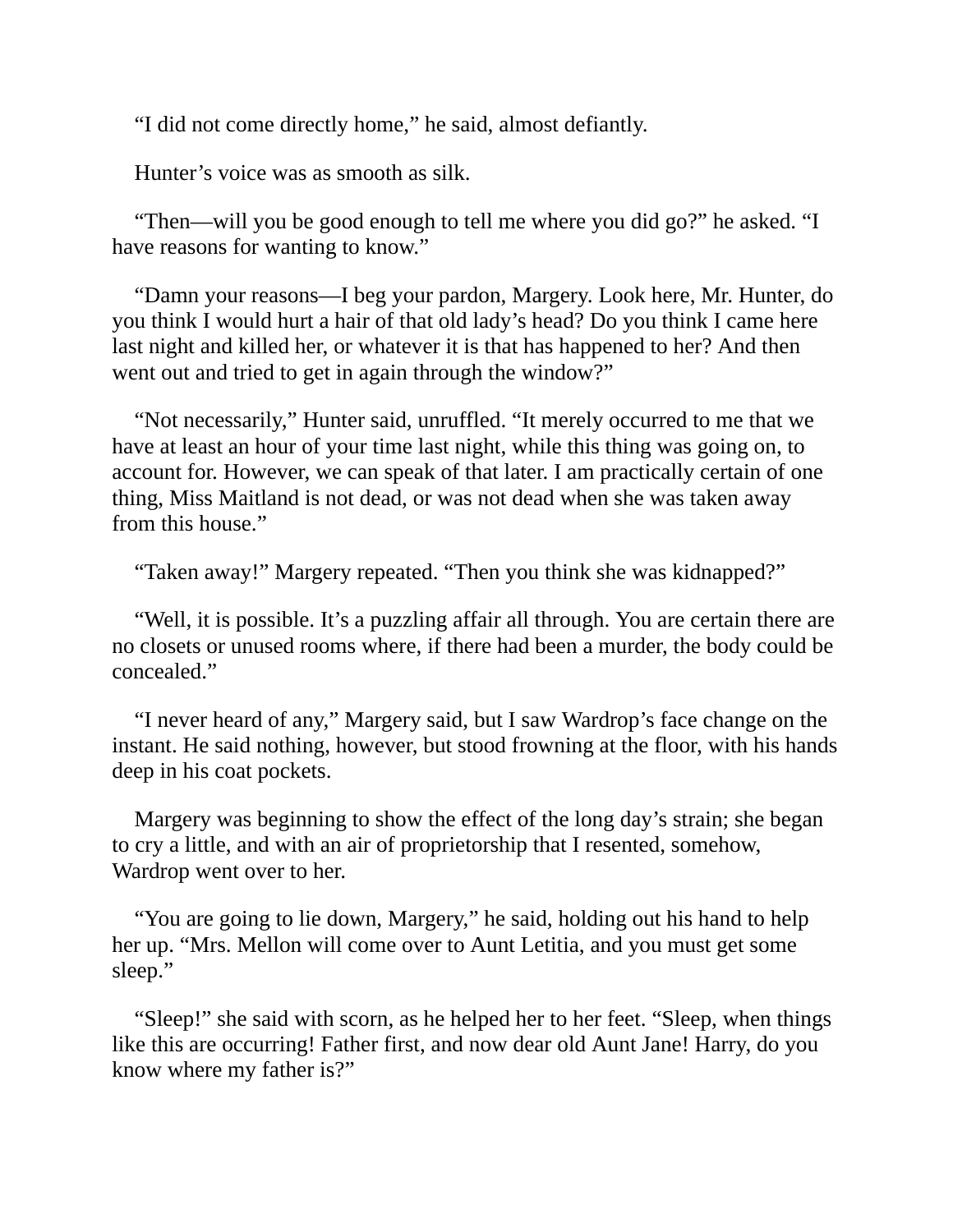He faced her, as if he had known the question must come and was prepared for it.

"I know that he is all right, Margery. He has been—out of town. If it had not been for something unforeseen that—happened within the last few hours, he would have been home to-day."

She drew a long breath of relief.

"And Aunt Jane?" she asked Hunter, from the head of the attic stairs, "you do not think she is dead?"

"Not until we have found something more," he answered tactlessly. "It's like where there's smoke there's fire; where there's murder there's a body."

When they had both gone, Hunter sat down on a trunk and drew out a cigar that looked like a bomb.

"What do you think of it?" I asked, when he showed no disposition to talk.

"I'll be damned if I know," he responded, looking around for some place to expectorate and finding none.

"The window," I suggested, and he went over to it. When he came back he had a rather peculiar expression. He sat down and puffed for a moment.

"In the first place," he began, "we can take it for granted that, unless she was crazy or sleep-walking she didn't go out in her night-clothes, and there's nothing of hers missing. She wasn't taken in a carriage, providing she was taken at all. There's not a mark of wheels on that drive newer than a week, and besides, you say you heard nothing."

"Nothing," I said positively.

"Then, unless she went away in a balloon, where it wouldn't matter what she had on, she is still around the premises. It depends on how badly she was hurt."

"Are you sure it was she who was hurt?" I asked. "That print of a hand—that is not Miss Jane's."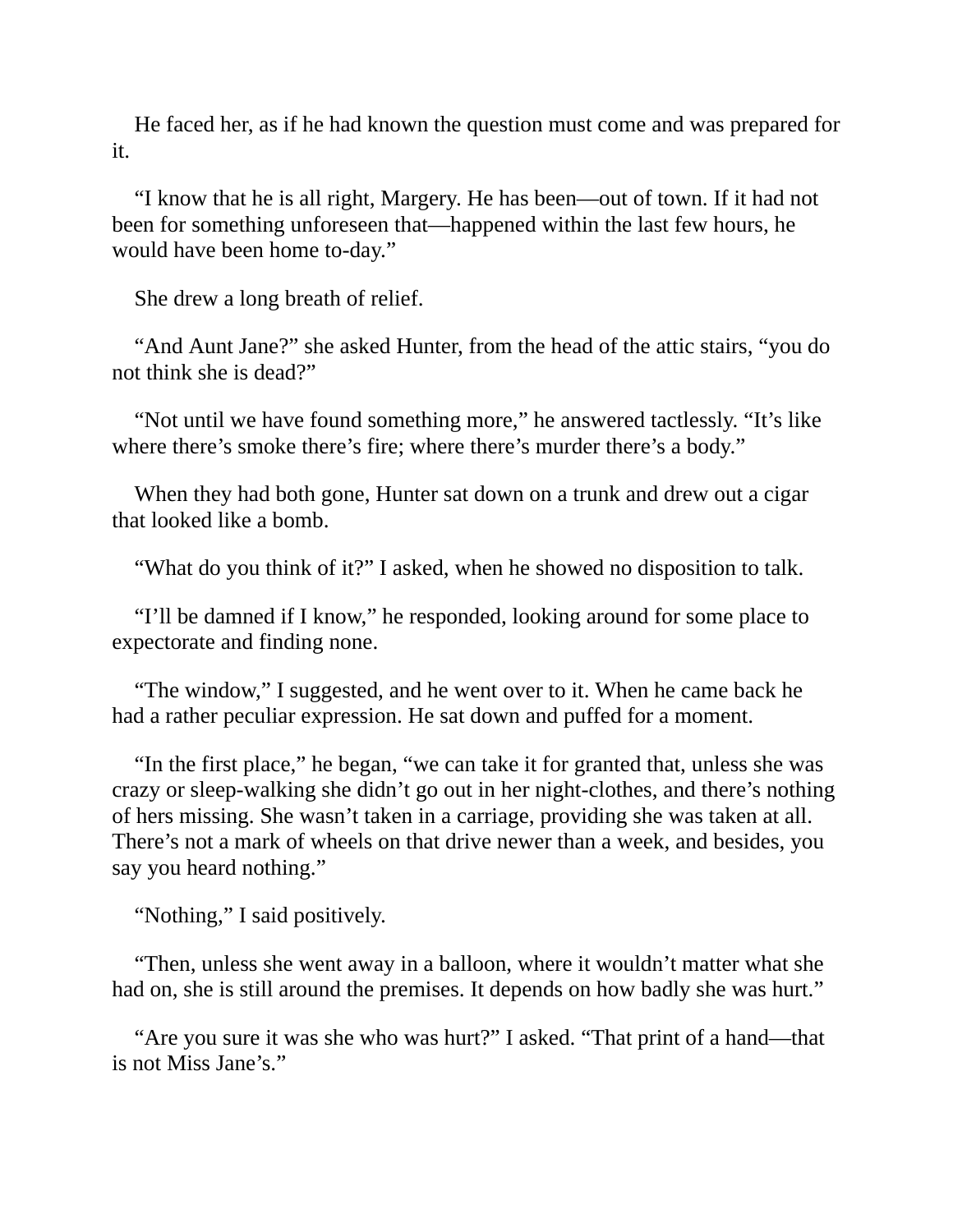In reply Hunter led the way down the stairs to the place where the stain on the stair rail stood out, ugly and distinct. He put his own heavy hand on the rail just below it.

"Suppose," he said, "suppose you grip something very hard, what happens to your hand?"

"It spreads," I acknowledged; seeing what he meant.

"Now, look at that stain. Look at the short fingers—why, it's a child's hand beside mine. The breadth is from pressure. It might be figured out this way. The fingers, you notice, point down the stairs. In some way, let us say, the burglar, for want of a better name, gets into the house. He used a ladder resting against that window by the chest of drawers."

"Ladder!" I exclaimed.

"Yes, there is a pruning ladder there. Now then—he comes down these stairs, and he has a definite object. He knows of something valuable in that cubby hole over the mantel in Miss Jane's room. How does he get in? The door into the upper hall is closed and bolted, but the door into the bath-room is open. From there another door leads into the bedroom, and it has no bolt—only a key. That kind of a lock is only a three-minutes delay, or less. Now then, Miss Maitland was a light sleeper. When she wakened she was too alarmed to scream; she tried to get to the door and was intercepted. Finally she got out the way the intruder got in, and ran along the hall. Every door was locked. In a frenzy she ran up the attic stairs and was captured up there. Which bears out Miss Margery's story of the footsteps back and forward."

"Good heavens, what an awful thing!" I gasped. "And I was sitting smoking just across the hall."

"He brings her down the stairs again, probably half dragging her. Once, she catches hold of the stair rail, and holds desperately to it, leaving the stain here."

"But why did he bring her down?" I asked bewildered. "Why wouldn't he take what he was after and get away?"

Hunter smoked and meditated.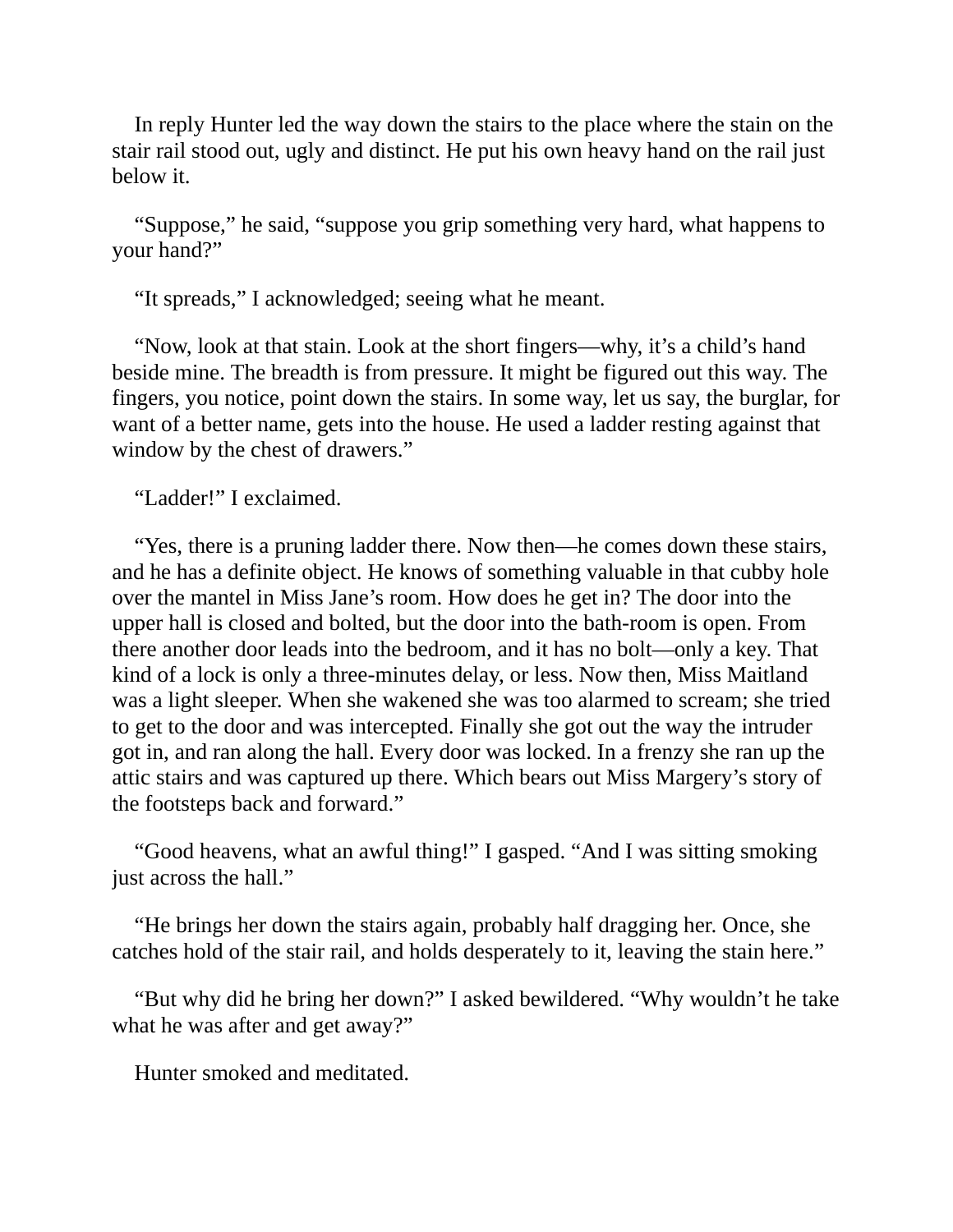"She probably had to get the key of the iron door," he suggested. "It was hidden, and time was valuable. If there was a scapegrace member of the family, for instance, who knew where the old lady kept money, and who needed it badly; who knew all about the house, and who—"

"Fleming!" I exclaimed, aghast.

"Or even our young friend, Wardrop," Hunter said quietly. "He has an hour to account for. The trying to get in may have been a blind, and how do you know that what he says was stolen out of his satchel was not what he had just got from the iron box over the mantel in Miss Maitland's room?"

I was dizzy with trying to follow Hunter's facile imagination. The thing we were trying to do was to find the old lady, and, after all, here we brought up against the same *impasse.*

"Then where is she now?" I asked. He meditated. He had sat down on the narrow stairs, and was rubbing his chin with a thoughtful forefinger. "One-thirty, Miss Margery says, when she heard the noise. One-forty-five when you heard Wardrop at the shutters. I tell you, Knox, it is one of two things: either that woman is dead somewhere in this house, or she ran out of the hall door just before you went downstairs, and in that case the Lord only knows where she is. If there is a room anywhere that we have not explored—"

"I am inclined to think there is," I broke in, thinking of Wardrop's face a few minutes before. And just then Wardrop himself joined us. He closed the door at the foot of the boxed-in staircase, and came quietly up.

"You spoke about an unused room or a secret closet, Mr. Hunter," he said, without any resentment in his tone. "We have nothing so sensational as that, but the old house is full of queer nooks and crannies, and perhaps, in one of them, we might find—" he stopped and gulped. Whatever Hunter might think, whatever I might have against Harry Wardrop, I determined then that he had had absolutely nothing to do with little Miss Maitland's strange disappearance.

The first place we explored was a closed and walled-in wine-cellar, long unused, and to which access was gained by a small window in the stone foundation of the house. The cobwebs over the window made it practically an impossible place, but we put Robert, the gardener, through it, in spite of his protests.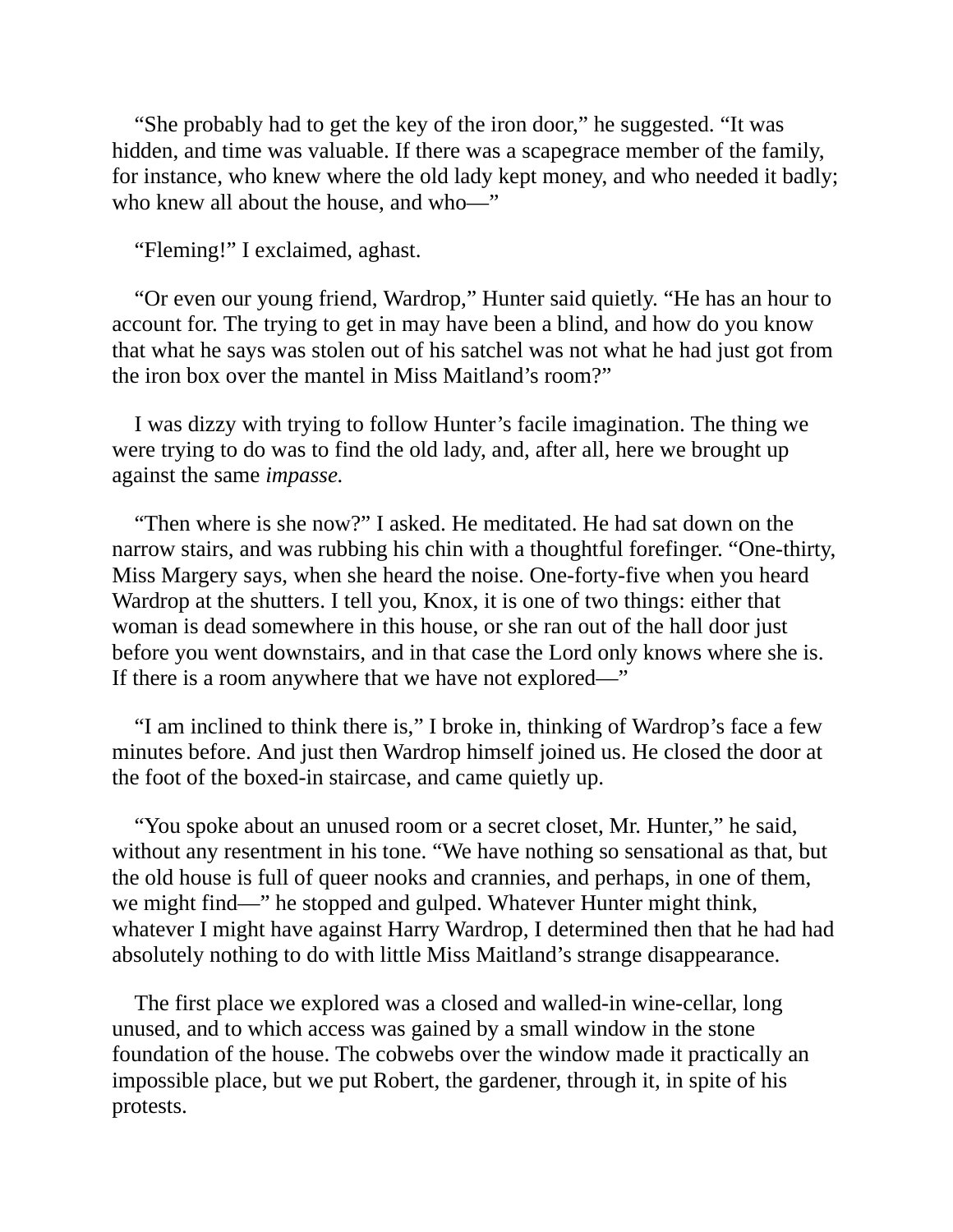"There's nothin' there, I tell you," he protested, with one leg over the coping. "God only knows what's down there, after all these years. I've been livin' here with the Miss Maitlands for twenty year, and I ain't never been put to goin' down into cellars on the end of a rope."

He went, because we were three to his one, but he was up again in sixty seconds, with the announcement that the place was as bare as the top of his head.

We moved every trunk in the store-room, although it would have been a moral impossibility for any one to have done it the night before without rousing the entire family, and were thus able to get to and open a large closet, which proved to contain neatly tied and labeled packages of religious weeklies, beginning in the sixties.

The grounds had been gone over inch by inch, without affording any clue, and now the three of us faced one another. The day was almost gone, and we were exactly where we started. Hunter had sent men through the town and the adjacent countryside, but no word had come from them. Miss Letitia had at last succumbed to the suspense and had gone to bed, where she lay quietly enough, as is the way with the old, but so mild that she was alarming.

At five o'clock Hawes called me up from the office and almost tearfully implored me to come back and attend to my business. When I said it was impossible, I could hear him groan as he hung up the receiver. Hawes is of the opinion that by keeping fresh magazines in my waiting-room and by persuading me to the extravagance of Turkish rugs, that he has built my practice to its present flourishing state. When I left the telephone, Hunter was preparing to go back to town and Wardrop was walking up and down the hall. Suddenly Wardrop stopped his uneasy promenade and hailed the detective on his way to the door.

"By George," he exclaimed,"I forgot to show you the closet under the attic stairs!"

We hurried up and Wardrop showed us the panel in the hall, which slid to one side when he pushed a bolt under the carpet. The blackness of the closet was horrible in its suggestion to me. I stepped back while Hunter struck a match and looked in.

The closet was empty.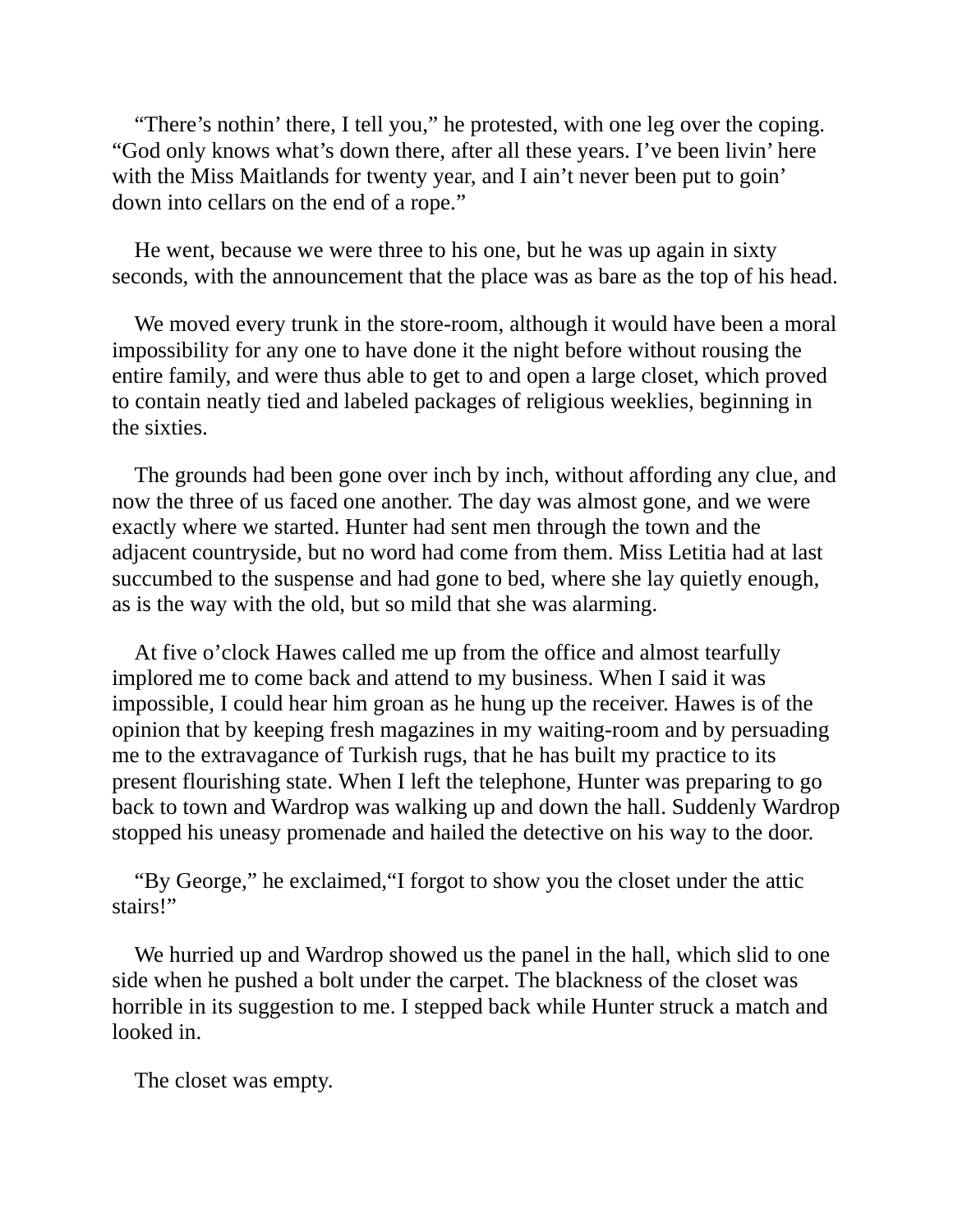"Better not go in," Wardrop said. "It hasn't been used in years and it's black with dust. I found it myself and showed it to Miss Jane. I don't believe Miss Letitia knows it is here."

"It hasn't been used for years!" reflected Hunter, looking around him curiously. "I suppose it has been some time since you were in here, Mr. Wardrop?"

"Several years," Wardrop replied carelessly. "I used to keep contraband here in my college days, cigarettes and that sort of thing. I haven't been in it since then."

Hunter took his foot off a small object that lay on the floor, and picking it up, held it out to Wardrop, with a grim smile.

"Here is the fountain pen you lost this morning, Mr. Wardrop," he said quietly.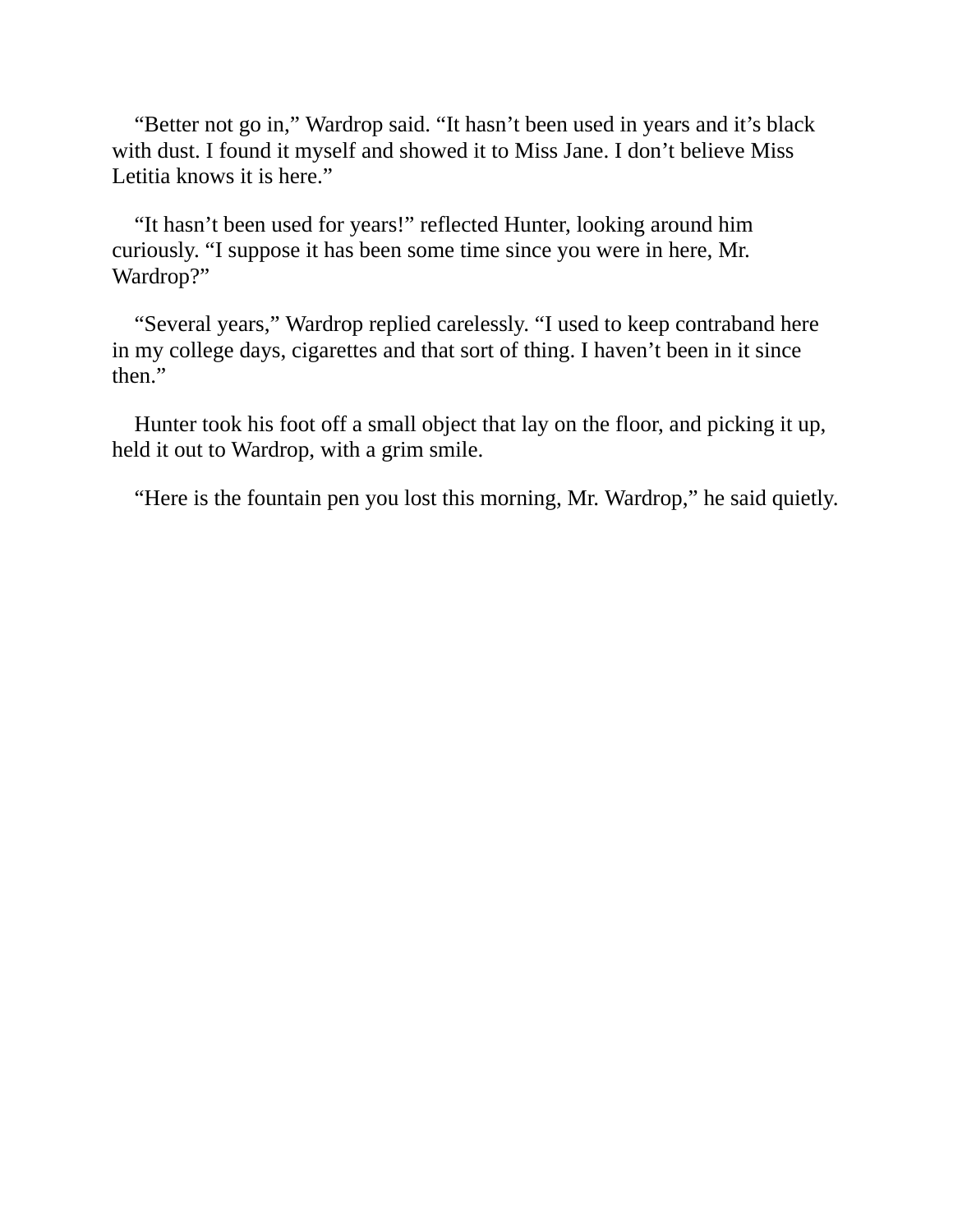# **CHAPTER VII**

#### **CONCERNING MARGERY**

WHEN Hunter had finally gone at six o'clock, summoned to town on urgent business, we were very nearly where we had been before he came. He could only give us theories, and after all, what we wanted was fact—and Miss Jane. Many things, however, that he had unearthed puzzled me.

Why had Wardrop lied about so small a matter as his fountain pen? The closet was empty: what object could he have had in saying he had not been in it for years? I found that my belief in his sincerity of the night before was going. If he had been lying then, I owed him something for a lump on my head that made it difficult for me to wear my hat.

It would have been easy enough for him to rob himself, and, if he had an eye for the theatrical, to work out just some such plot. It was even possible that he had hidden for a few hours in the secret closet the contents of the Russia leather bag. But, whatever Wardrop might or might not be, he gave me little chance to find out, for he left the house before Hunter did that afternoon, and it was later, and under strange circumstances, that I met him again.

Hunter had not told me what was on the paper he had picked out of the basket in Miss Jane's room, and I knew he was as much puzzled as I at the scrap in the little cupboard, with eleven twenty-two on it. It occurred to me that it might mean the twenty-second day of the eleventh month, perhaps something that had happened on some momentous, long-buried twenty-second of November. But this was May, and the finding of two slips bearing the same number was too unusual.

After Hunter left I went back to the closet under the upper stairs, and with some difficulty got the panel open again. The space inside, perhaps eight feet high at one end and four at the other, was empty. There was a row of hooks, as if at some time clothing had been hung there, and a flat shelf at one end, gray with dust.

I struck another match and examined the shelf. On its surface were numerous scratchings in the dust layer, but at one end, marked out as if drawn on a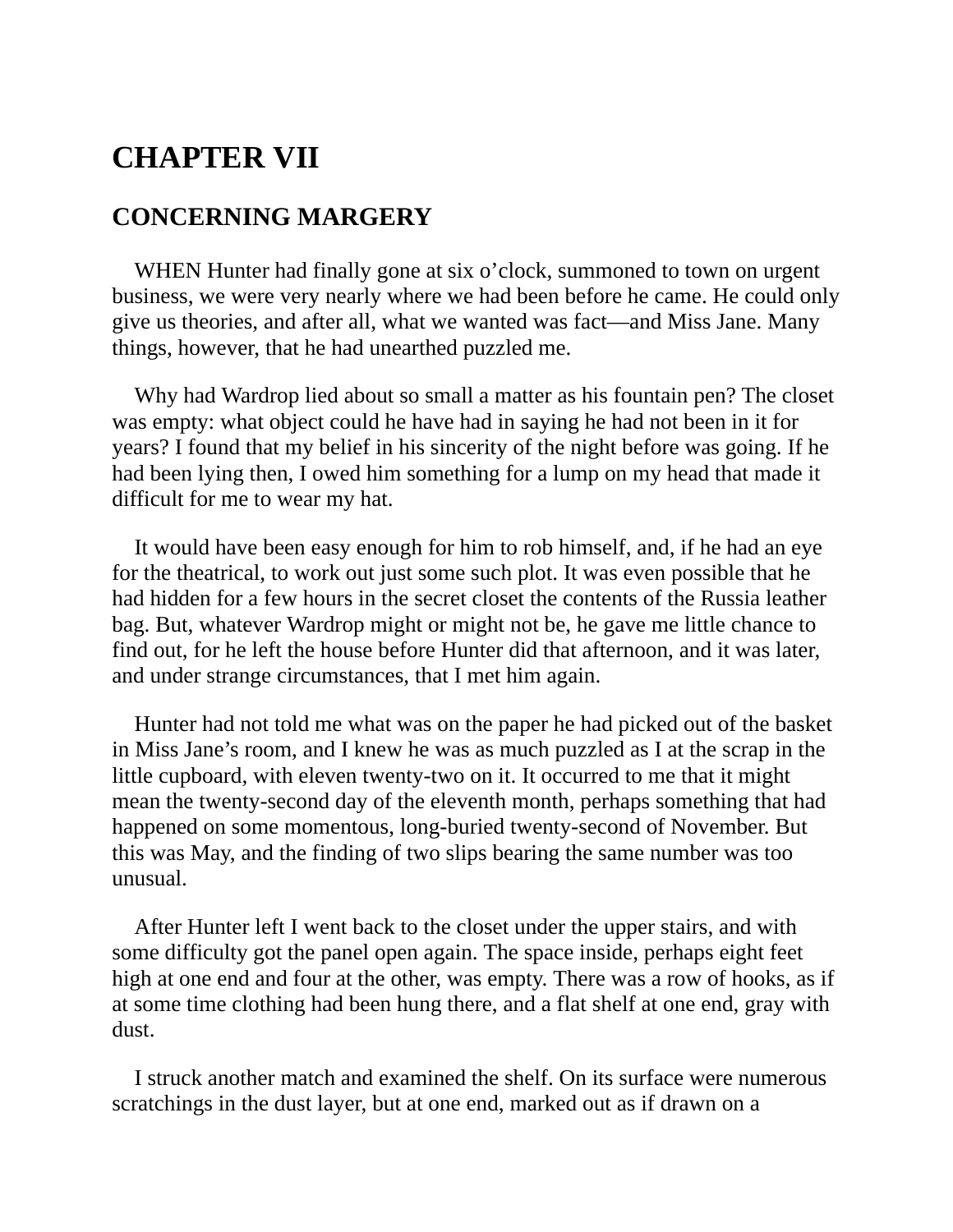blackboard, was a rectangular outline, apparently that of a smallish box, and fresh.

My match burned my fingers and I dropped it to the floor, where it expired in a sickly blue flame. At the last, however it died heroically—like an old man to whom his last hours bring back some of the glory of his prime, burning brightly for a second and then fading into darkness. The last flash showed me, on the floor of the closet and wedged between two boards, a small white globule. It did not need another match to tell me it was a pearl.

I dug it out carefully and took it to my room. In the daylight there I recognized it as an unstrung pearl of fair size and considerable value. There could hardly be a doubt that I had stumbled on one of the stolen gems; but a pearl was only a pearl to me, after all. I didn't feel any of the inspirations which fiction detectives experience when they happen on an important clue.

I lit a cigar and put the pearl on the table in front of me. But no explanation formed itself in the tobacco smoke. If Wardrop took the pearls, I kept repeating over and over, if Wardrop took the pearls, who took Miss Jane?

I tried to forget the pearls, and to fathom the connection between Miss Maitland's disappearance and the absence of her brother-in-law. The scrap of paper, eleven twenty-two, must connect them, but how? A family scandal? Dismissed on the instant. There could be nothing that would touch the virginal remoteness of that little old lady. Insanity? Well, Miss Jane might have had a sudden aberration and wandered away, but that would leave Fleming out, and the paper dragged him in. A common enemy?

I smoked and considered some time over this. An especially malignant foe might rob, or even murder, but it was almost ludicrous to think of his carrying away by force Miss Jane's ninety pounds of austere flesh. The solution, had it not been for the blood-stains, might have been a peaceful one, leaving out the pearls, altogether, but later developments showed that the pearls refused to be omitted. To my mind, however, at that time, the issue seemed a double one. I believed that some one, perhaps Harry Wardrop, had stolen the pearls, hidden them in the secret closet, and disposed of them later. I made a note to try to follow up the missing pearls.

Then—I clung to the theory that Miss Maitland had been abducted and was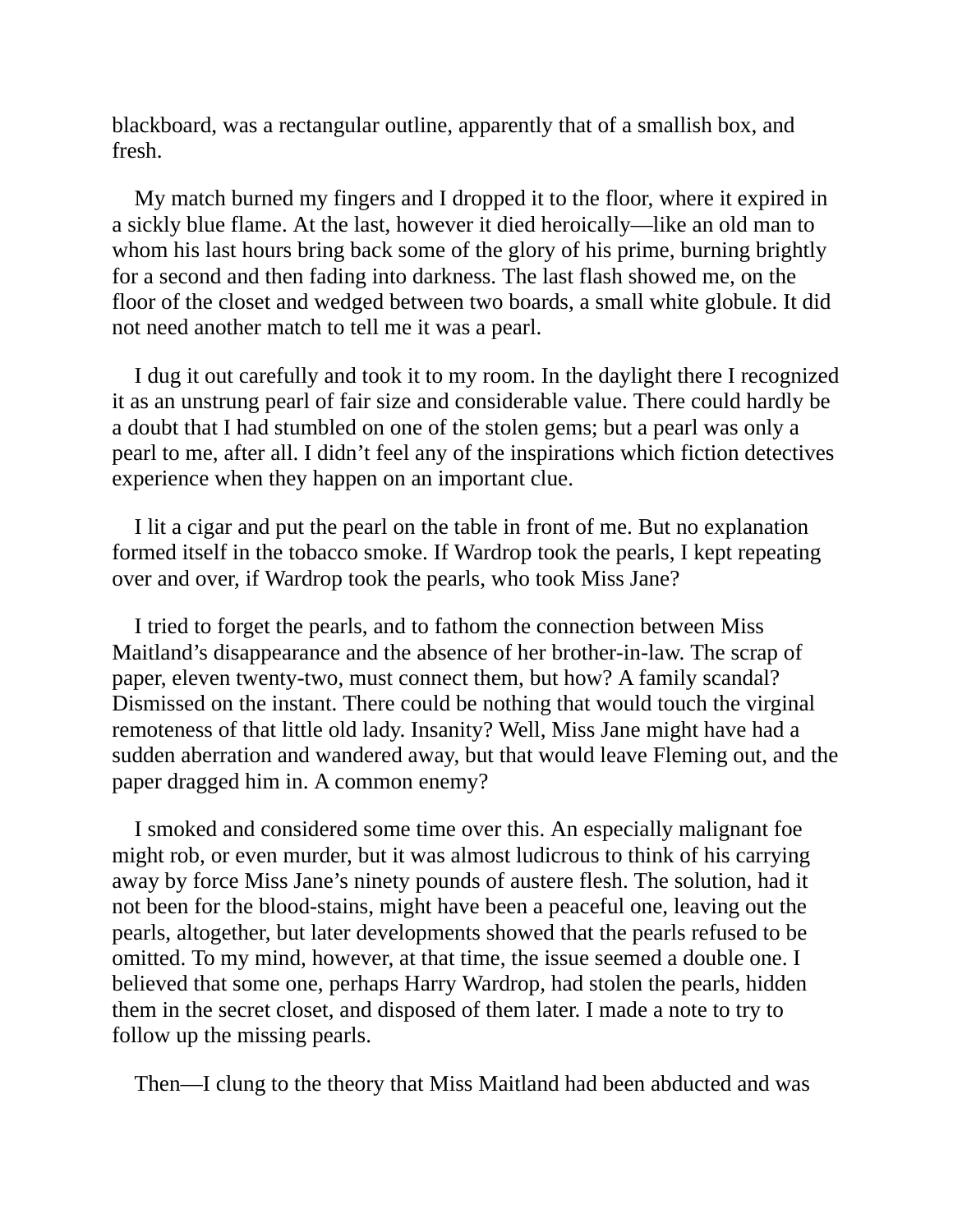being held for ransom. If I could have found traces of a vehicle of any sort near the house, I would almost have considered my contention proved. That any one could have entered the house, intimidated and even slightly injured the old lady, and taken her quietly out the front door, while I sat smoking in my room with the window open, and Wardrop trying the shutters at the side of the house, seemed impossible. Yet there were the stains, the confusion, the open front door to prove it.

But—and I stuck here—the abductor who would steal an old woman, and take her out into the May night without any covering—not even shoes—clad only in her night-clothes, would run an almost certain risk of losing his prize by pneumonia. For a second search had shown not an article of wearing apparel missing from the house. Even the cedar chests were undisturbed; not a blanket was gone.

Just before dinner I made a second round of the grounds, this time looking for traces of wheels. I found none near-by, and it occurred to me that the boldest highwayman would hardly drive up to the door for his booty. When I had extended my search to cover the unpaved lane that separated the back of the Maitland place from its nearest neighbor, I was more fortunate.

The morning delivery wagons had made fresh trails, and at first I despaired. I sauntered up the lane to the right, however, and about a hundred feet beyond the boundary hedge I found circular tracks, broad and deep, where an automobile had backed and turned. The lane was separated by high hedges of osage orange from the properties on either side, and each house in that neighborhood had a drive of its own, which entered from the main street, circled the house and went out as it came.

There was no reason, or, so far as I could see, no legitimate reason, why a car should have stopped there, yet it had stopped and for some time. Deeper tracks in the sand at the side of the lane showed that.

I felt that I had made some progress: I had found where the pearls had been hidden after the theft, and this put Bella out of the question. And I had found or thought I had—the way in which Miss Jane had been taken away from Bellwood.

I came back past the long rear wing of the house which contained, I presumed,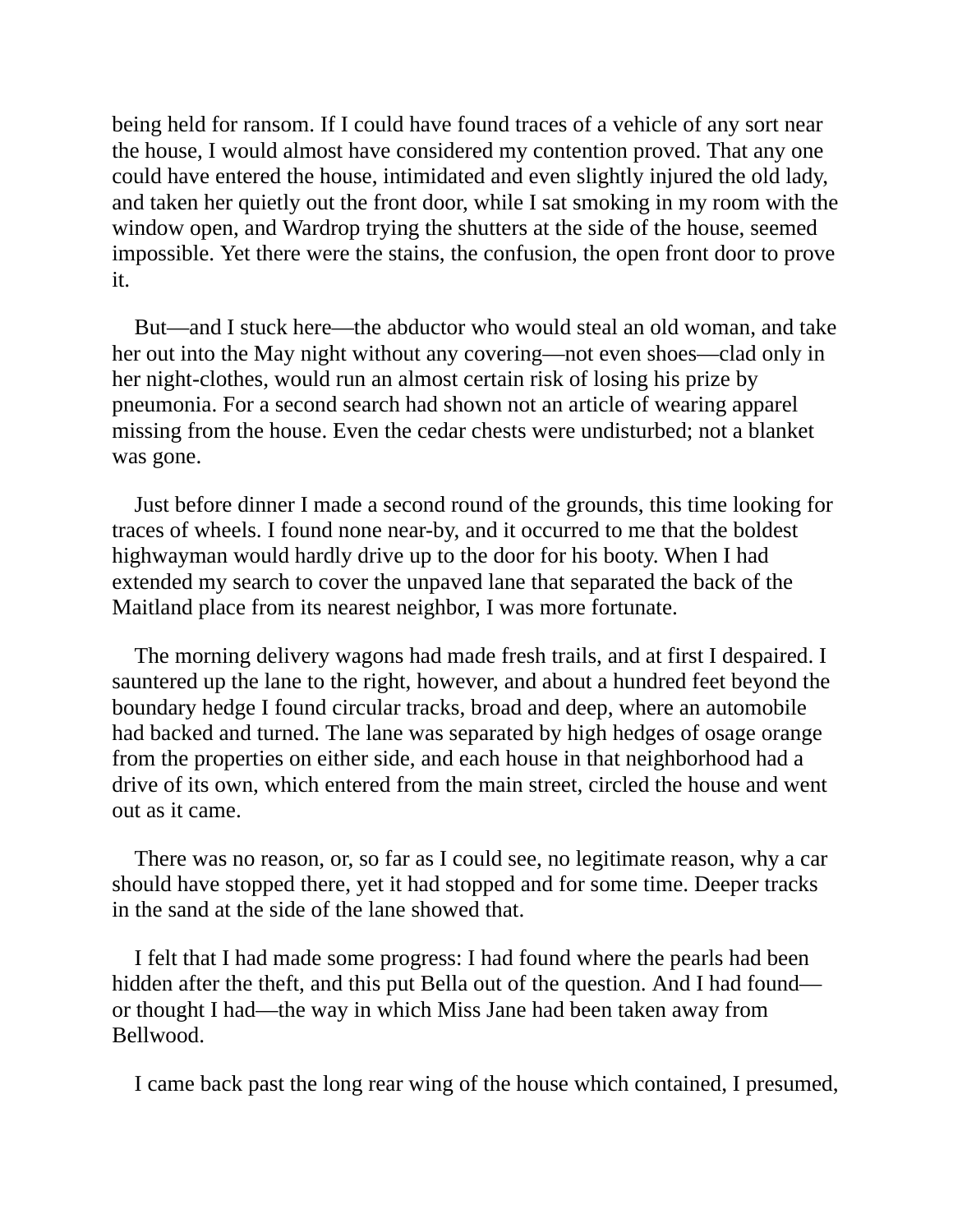the kitchen and the other mysterious regions which only women and architects comprehend. A long porch ran the length of the wing, and as I passed I heard my name called.

"In here in the old laundry," Margery's voice repeated, and I retraced my steps and went up on the porch. At the very end of the wing, dismantled, piled at the sides with firewood and broken furniture, was an old laundry. Its tubs were rusty, its walls mildewed and streaked, and it exhaled the musty odor of empty houses. On the floor in the middle of the room, undeniably dirty and dishevelled, sat Margery Fleming.

"I thought you were never coming," she said petulantly. "I have been here alone for an hour."

"I'm sure I never guessed it," I apologized. "I should have been only too glad to come and sit with you."

She was fumbling with her hair, which threatened to come down any minute, and which hung, loosely knotted, over one small ear.

"I hate to look ridiculous," she said sharply, "and I detest being laughed at. I've been crying, and I haven't any handkerchief."

I proffered mine gravely, and she took it. She wiped the dusty streaks off her cheeks and pinned her hair in a funny knob on top of her head that would have made any other woman look like a caricature. But still she sat on the floor.

"Now," she said, when she had jabbed the last hair-pin into place and tucked my handkerchief into her belt, "if you have been sufficiently amused, perhaps you will help me out of here."

"Out of where?"

"Do you suppose I'm sitting here because I like it?"

"You have sprained your ankle," I said, with sudden alarm.

In reply she brushed aside her gown, and for the first time I saw what had occurred. She was sitting half over a trapdoor in the floor, which had closed on her skirts and held her fast.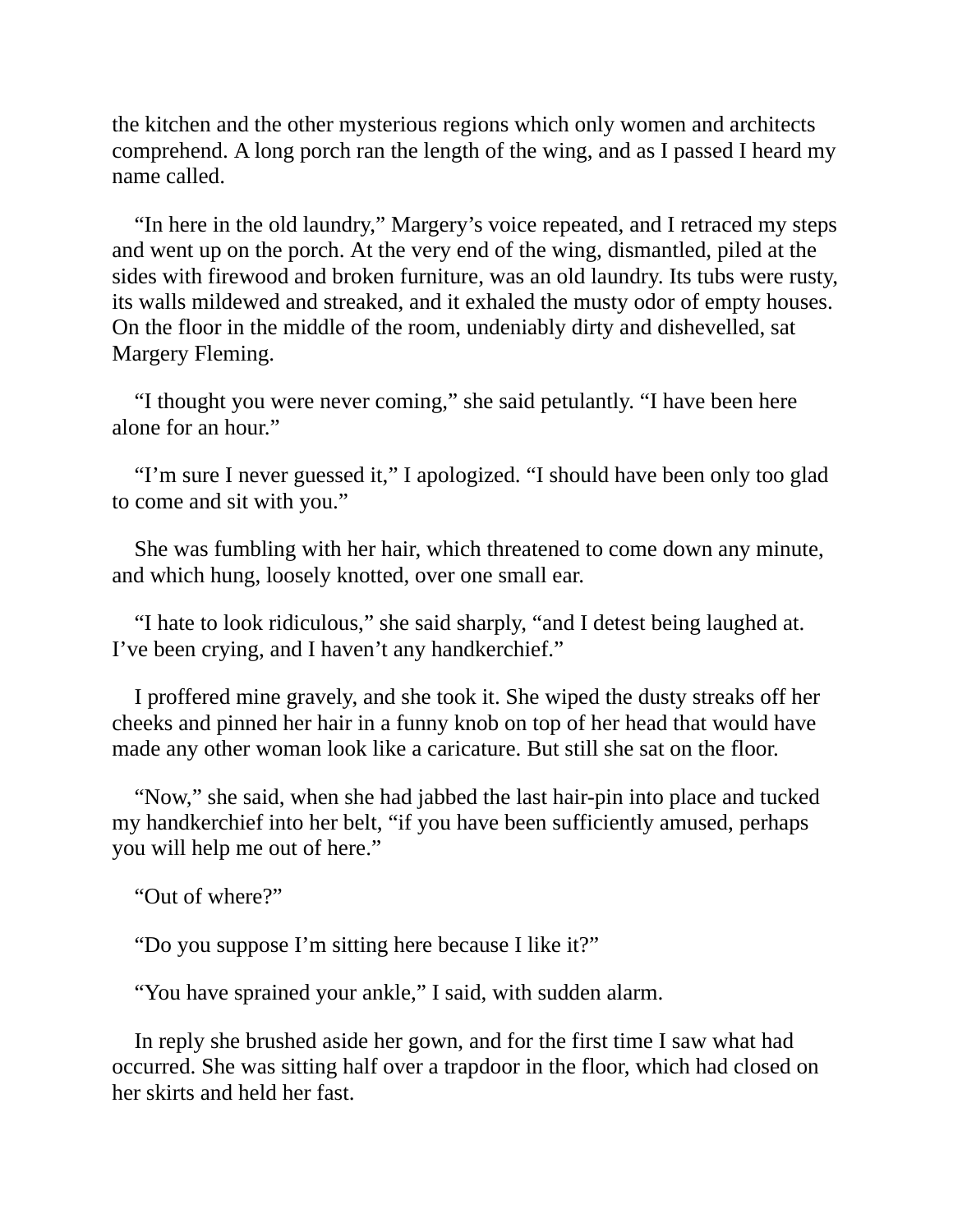"The wretched thing!" she wailed. "And I have called until I am hoarse. I could shake Heppie! Then I tried to call you mentally. I fixed my mind on you and said over and over, 'Come, please come.' Didn't you feel anything at all?"

"Good old trapdoor!" I said. "I know I was thinking about you, but I never suspected the reason. And then to have walked past here twenty minutes ago! Why didn't you call me then?" I was tugging at the door, but it was fast, with the skirts to hold it tight.

"I looked such a fright," she explained. "Can't you pry it up with something?"

I tried several things without success, while Margery explained her plight.

"I was sure Robert had not looked carefully in the old wine cellar," she said. "and then I remembered this trapdoor opened into it. It was the only place we hadn't explored thoroughly. I put a ladder down and looked around. Ugh!"

"What did you find?" I asked, as my third broomstick lever snapped.

"Nothing—only I know now where Aunt Letitia's Edwin Booth went to. He was a cat," she explained, "and Aunt Letitia made the railroad pay for killing him."

I gave up finally and stood back.

"Couldn't you—er—get out of your garments, and—I could go out and close the door," I suggested delicately. "You see you are sitting on the trapdoor, and  $\overline{\phantom{a}}$ 

But Margery scouted the suggestion with the proper scorn, and demanded a pair of scissors. She cut herself loose with vicious snips, while I paraphrased the old nursery rhyme, "She cut her petticoats all around about." Then she gathered up her outraged garments and fled precipitately.

She was unusually dignified at dinner. Neither of us cared to eat, and the empty places—Wardrop's and Miss Letitia's—Miss Jane's had not been set were like skeletons at the board.

It was Margery who, after our pretense of a meal, voiced the suspicion I think we both felt.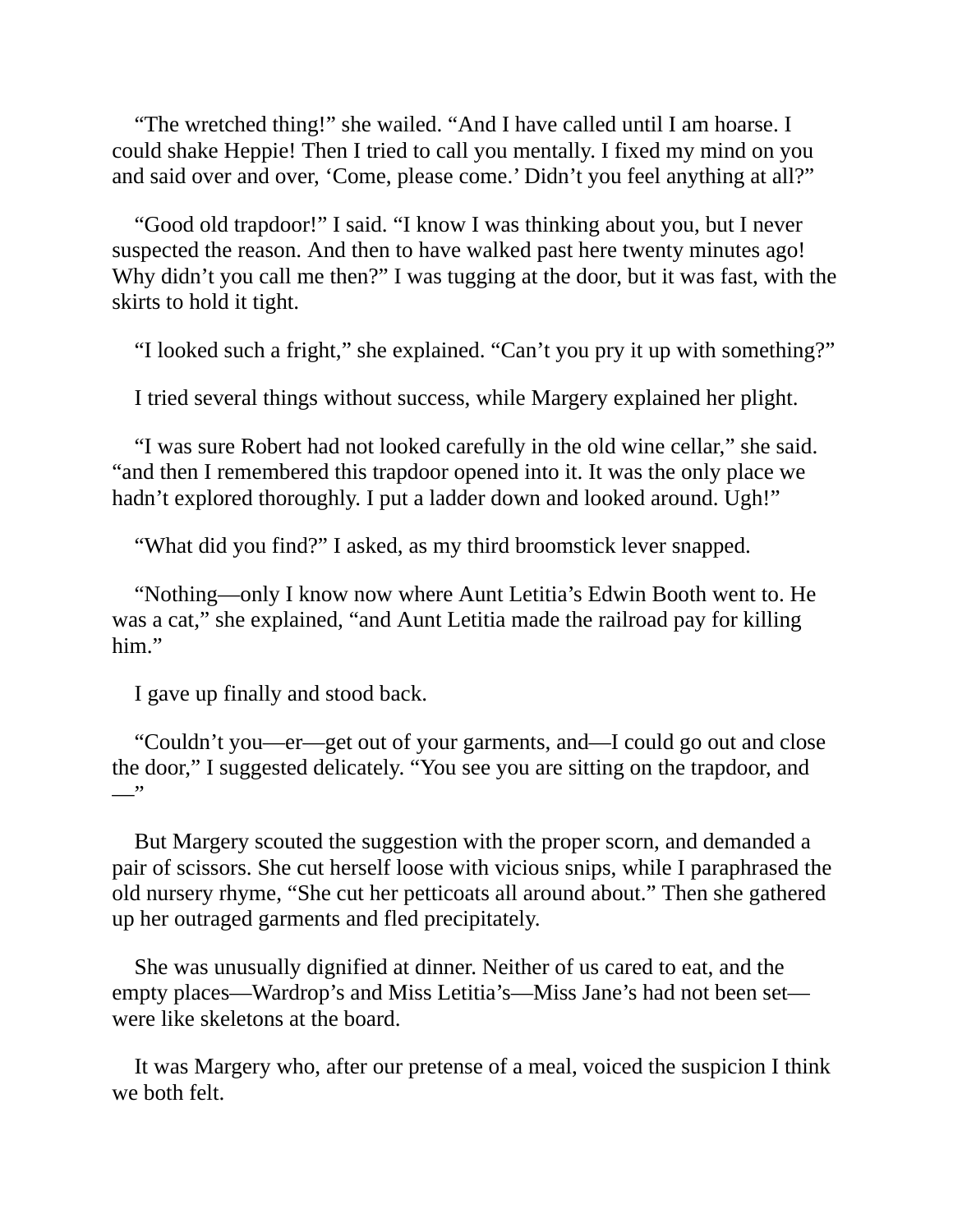"It is a strange time for Harry to go away," she said quietly, from the library window.

"He probably has a reason."

"Why don't you say it?" she said suddenly, turning on me. "I know what you think. You believe he only pretended he was robbed!"

"I should be sorry to think anything of the kind," I began. But she did not allow me to finish.

"I saw what you thought," she burst out bitterly. "The detective almost laughed in his face. Oh, you needn't think I don't know: I saw him last night, and the woman too. He brought her right to the gate. You treat me like a child, all of you!"

In sheer amazement I was silent. So a new character had been introduced into the play—a woman, too!

"You were not the only person, Mr. Knox, who could not sleep last night," she went on. "Oh, I know a great many things. I know about the pearls, and what you think about them, and I know more than that, I—"

She stopped then. She had said more than she intended to, and all at once her bravado left her, and she looked like a frightened child. I went over to her and took one trembling hand.

"I wish you didn't know all those things," I said. "But since you do, won't you let me share the burden? The only reason I am still here is—on your account."

I had a sort of crazy desire to take her in my arms and comfort her, Wardrop or no Wardrop. But at that moment, luckily for me, perhaps, Miss Letitia's shrill old voice came from the stairway.

"Get out of my way, Heppie," she was saying tartly. "I'm not on my death-bed yet, not if I know it. Where's Knox?"

Whereupon I obediently went out and helped Miss Letitia into the room.

"I think I know where Jane is," she said, putting down her cane with a jerk. "I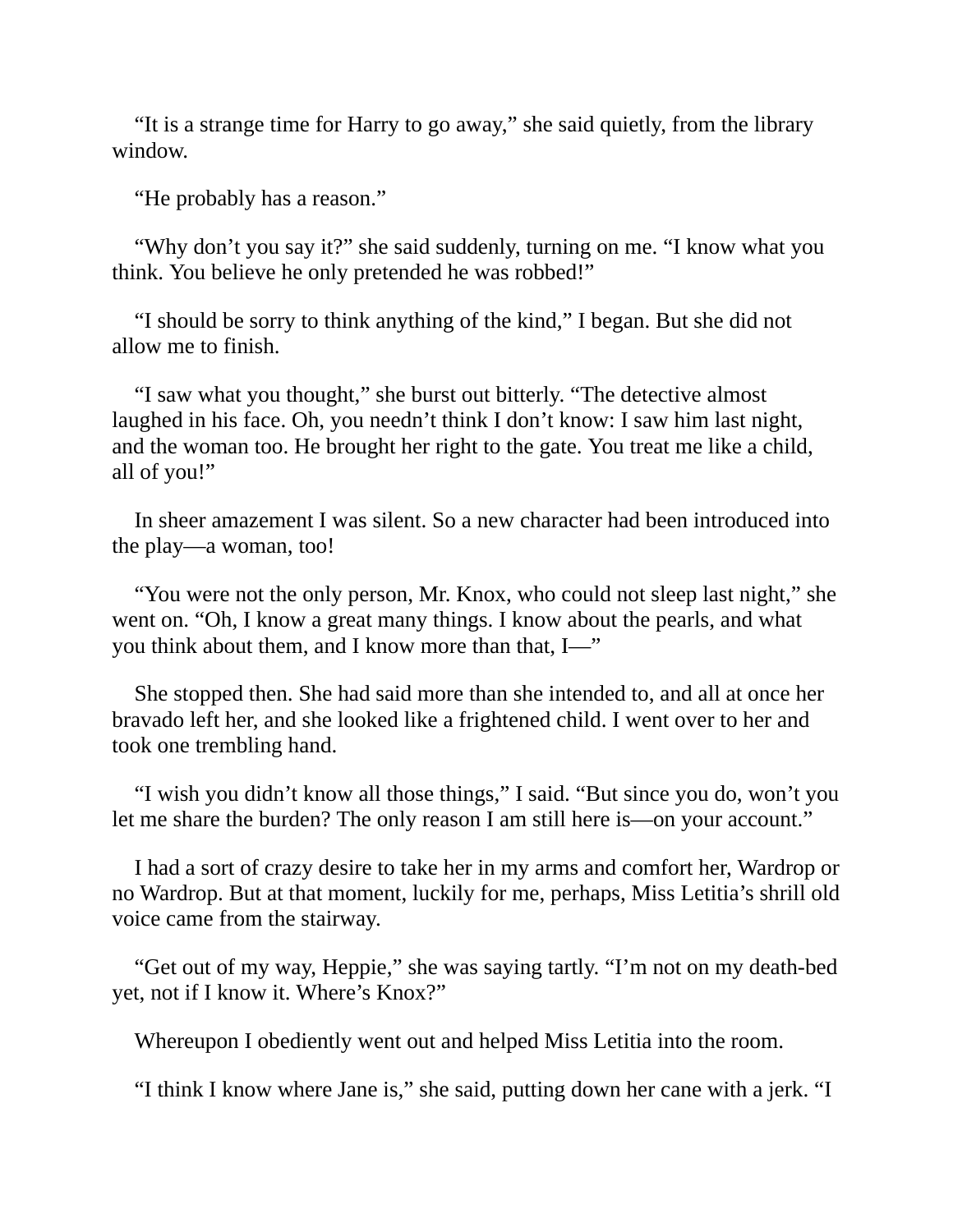don't know why I didn't think about it before. She's gone to get her new teeth; she's been talkin' of it for a month. Not but what her old teeth would have done well enough."

"She would hardly go in the middle of the night," I returned. "She was a very timid woman, wasn't she?"

"She wasn't raised right," Miss Letitia said with a shake of her head. "She's the baby, and the youngest's always spoiled."

"Have you thought that this might be more than it appears to be?" I was feeling my way: she was a very old woman. "It—for instance, it might be abduction, kidnapping—for a ransom."

"Ransom!" Miss Letitia snapped. "Mr. Knox, my father made his money by working hard for it: I haven't wasted it—not that I know of. And if Jane Maitland was fool enough to be abducted, she'll stay awhile before I pay anything for her. It looks to me as if this detective business was going to be expensive, anyhow."

My excuse for dwelling with such attention to detail on the preliminary story, the disappearance of Miss Jane Maitland and the peculiar circumstances surrounding it, will have to find its justification in the events that followed it. Miss Jane herself, and the solution of that mystery, solved the even more tragic one in which we were about to be involved. I say *we*, because it was borne in on me at about that time, that the things that concerned Margery Fleming must concern me henceforth, whether I willed it so or otherwise. For the first time in my life a woman's step on the stair was like no other sound in the world.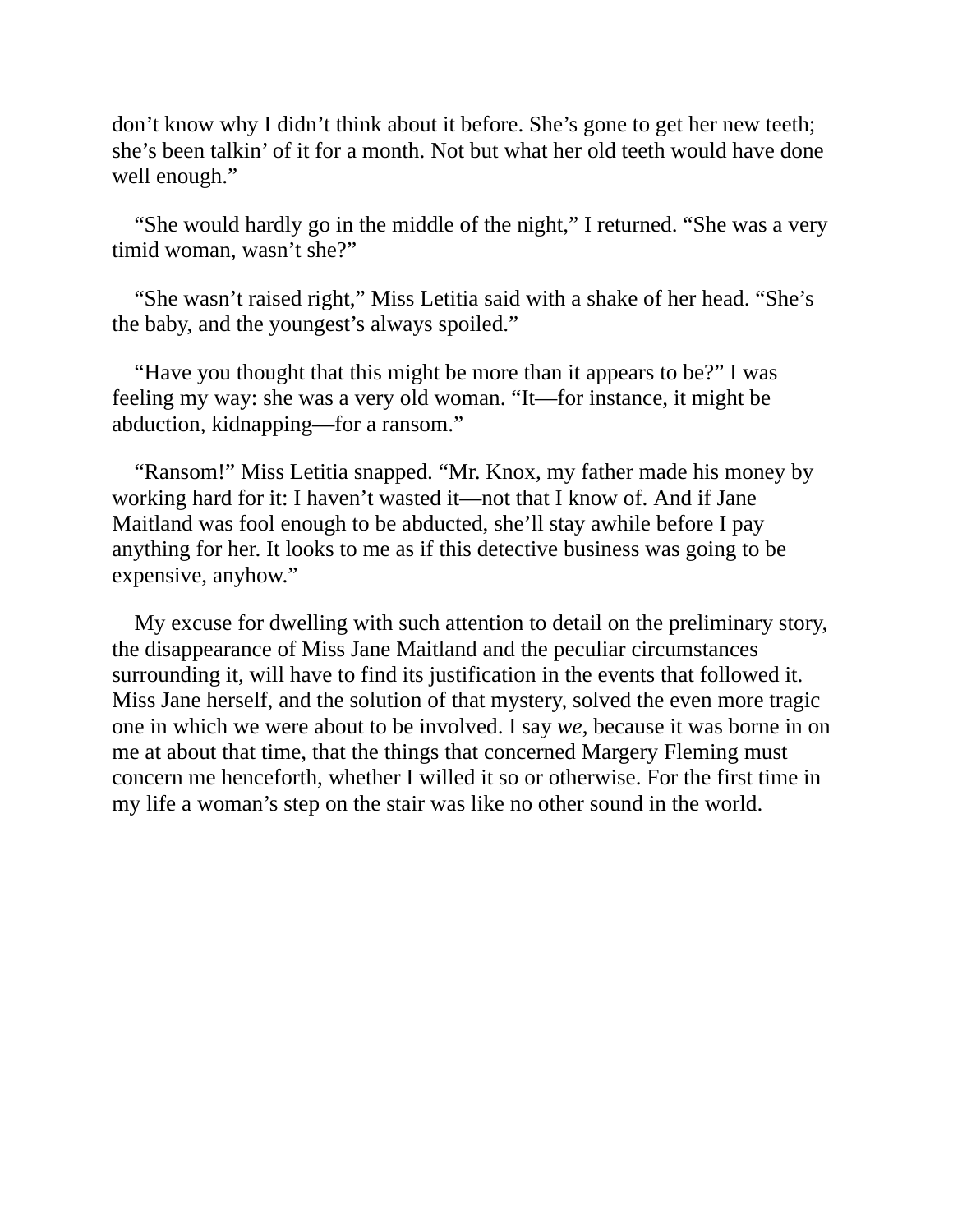## **CHAPTER VIII**

### **TOO LATE**

AT nine o'clock that night things remained about the same. The man Hunter had sent to investigate the neighborhood and the country just outside of the town, came to the house about eight, and reported "nothing discovered." Miss Letitia went to bed early, and Margery took her upstairs.

Hunter called me by telephone from town.

"Can you take the nine-thirty up?" he asked. I looked at my watch.

"Yes, I think so. Is there anything new?"

"Not yet; there may be. Take a cab at the station and come to the corner of Mulberry Street and Park Lane. You'd better dismiss your cab there and wait for me."

I sent word upstairs by Bella, who was sitting in the kitchen, her heavy face sodden with grief, and taking my hat and raincoat—it was raining a light spring drizzle—I hurried to the station. In twenty-four minutes I was in the city, and perhaps twelve minutes more saw me at the designated corner, with my cab driving away and the rain dropping off the rim of my hat and splashing on my shoulders.

I found a sort of refuge by standing under the wooden arch of a gate, and it occurred to me that, for all my years in the city, this particular neighborhood was altogether strange to me. Two blocks away, in any direction, I would have been in familiar territory again.

Back of me a warehouse lifted six or seven gloomy stories to the sky. The gate I stood in was evidently the entrance to its yard, and in fact, some uncomfortable movement of mine just then struck the latch, and almost precipitated me backward by its sudden opening. Beyond was a yard full of shadowy wheels and packing cases; the street lights did not penetrate there, and with an uneasy feeling that almost anything, in this none too savory neighborhood, might be waiting there, I struck a match and looked at my watch. It was twenty minutes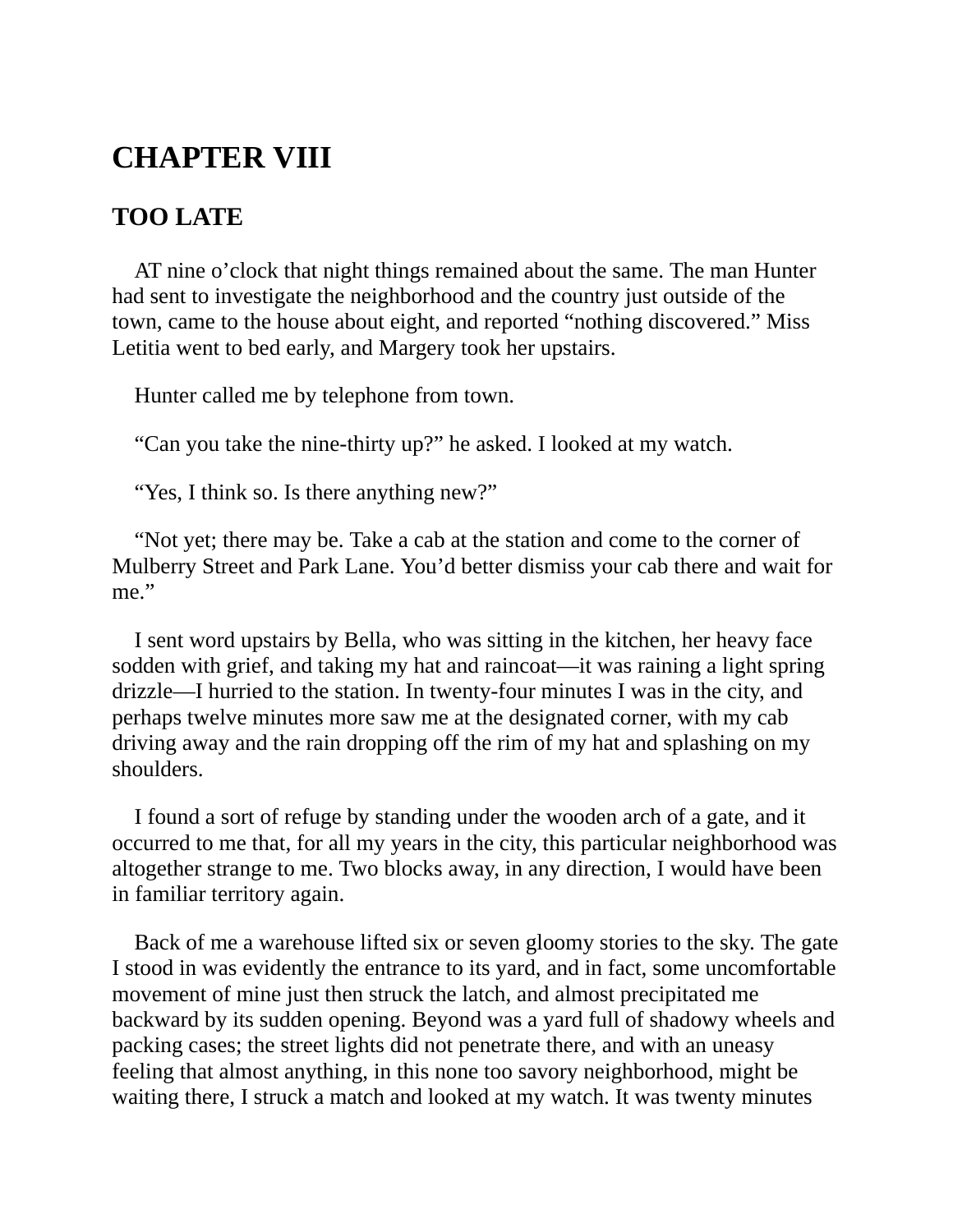after ten. Once a man turned the corner and came toward me, his head down, his long ulster flapping around his legs. Confident that it was Hunter, I stepped out and touched him on the arm. He wheeled instantly, and in the light which shone on his face, I saw my error.

"Excuse me," I mumbled, "I mistook my man."

He went on again without speaking, only pulling his soft hat down lower on his face. I looked after him until he turned the next corner, and I knew I had not been mistaken; it was Wardrop.

The next minute Hunter appeared, from the same direction, and we walked quickly together. I told him who the man just ahead had been, and he nodded without surprise. But before we turned the next corner he stopped.

"Did you ever hear of the White Cat?" he asked. "Little political club?"

"Never."

"I'm a member of it," he went on rapidly. "It's run by the city ring, or rather it runs itself. Be a good fellow while you're there, and keep your eyes open. It's a queer joint."

The corner we turned found us on a narrow, badly paved street. The broken windows of the warehouse still looked down on us, and across the street was an ice factory, with two deserted wagons standing along the curb. As well as I could see for the darkness, a lumber yard stretched beyond the warehouse, its piles of boards giving off in the rain the aromatic odor of fresh pine.

At a gate in the fence beyond the warehouse Hunter stopped. It was an ordinary wooden gate and it opened with a thumb latch. Beyond stretched a long, narrow, brick-paved alleyway, perhaps three feet wide, and lighted by the merest glimmer of a light ahead. Hunter went on regardless of puddles in the brick paving, and I stumbled after him. As we advanced, I could see that the light was a single electric bulb, hung over a second gate. While Hunter fumbled for a key in his pocket, I had time to see that this gate had a Yale lock, was provided, at the side, with an electric bell button, and had a letter slot cut in it.

Hunter opened the gate and preceded me through it. The gate swung to and clicked behind me. After the gloom of the passageway, the small brick-paved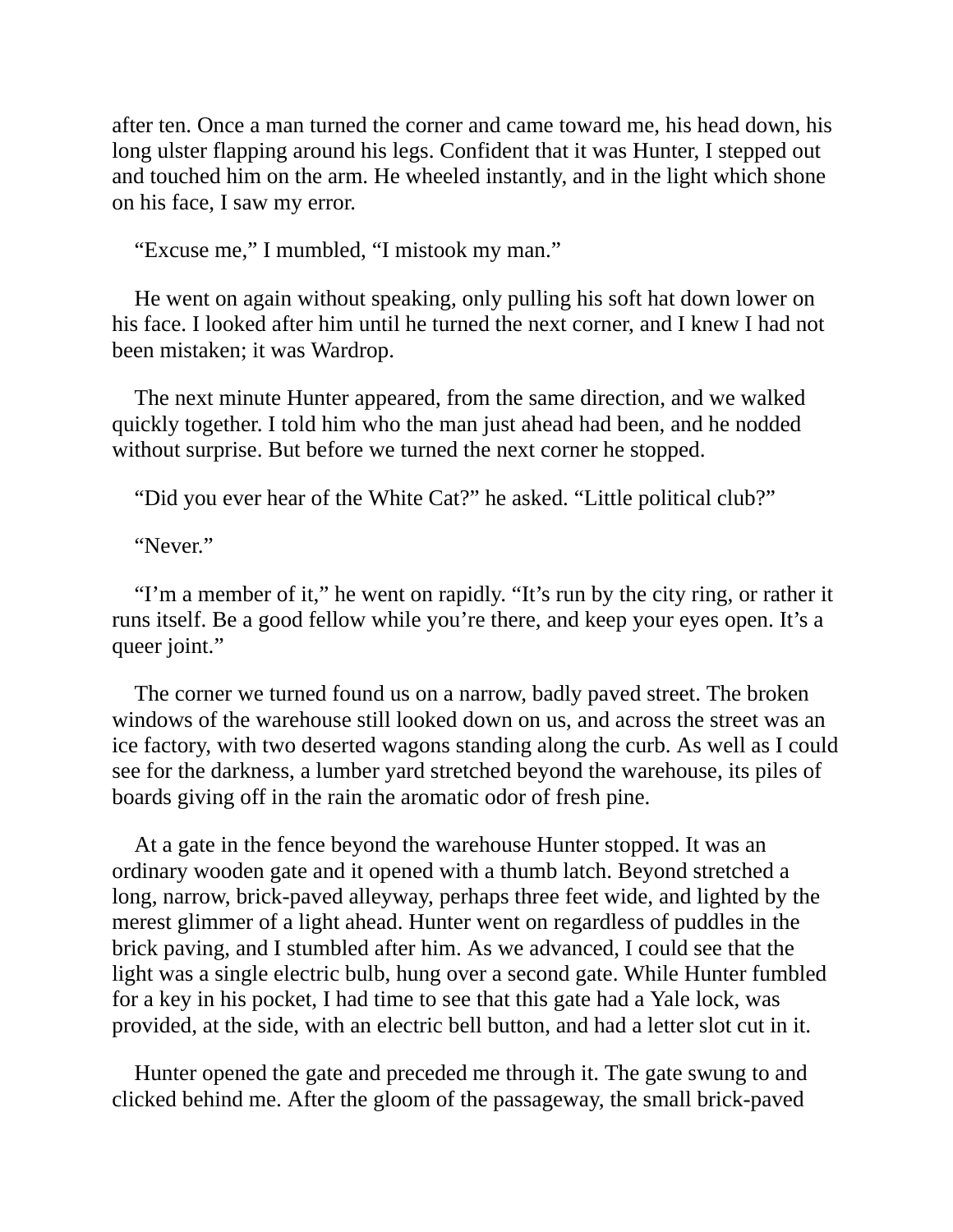yard seemed brilliant with lights. Two wires were strung its length, dotted with many electric lamps. In a corner a striped tent stood out in grotesque relief; it seemed to be empty, and the weather was an easy explanation. From the twostory house beyond there came suddenly a burst of piano music and a none too steady masculine voice. Hunter turned to me, with his foot on the wooden steps.

"Above everything else," he warned, "keep your temper. Nobody gives a hang in here whether you're the mayor of the town, the champion pool-player of the first ward, or the roundsman on the beat."

The door at the top of the steps was also Yale-locked. We stepped at once into the kitchen, from which I imagined that the house faced on another street, and that for obvious reasons only its rear entrance was used. The kitchen was bright and clean; it was littered, however, with half-cut loaves of bread, glasses and empty bottles. Over the range a man in his shirt sleeves was giving his whole attention to a slice of ham, sizzling on a skillet, and at a table near-by a young fellow, with his hair cut in a barber's oval over the back of his neck, was spreading slices of bread and cheese with mustard.

"How are you, Mr. Mayor?" Hunter said, as he shed his raincoat. "This is Mr. Knox, the man who's engineering the *Star-Eagle* fight."

The man over the range wiped one greasy hand and held it out to me.

"The Cat is purring a welcome," he said, indicating the frying ham. "If my cooking turns out right I'll ask you to have some ham with me. I don't know why in thunder it gets black in the middle and won't cook around the edges."

I recognized the mayor. He was a big fellow, handsome in a heavy way, and "Tommy" to every one who knew him. It seemed I was about to see my city government at play.

Hunter was thoroughly at home. He took my coat and his own and hung them somewhere to dry. Then he went into a sort of pantry opening off the kitchen and came out with four bottles of beer.

"We take care of ourselves here," he explained, as the newly barbered youth washed some glasses. "If you want a sandwich, there is cooked ham in the refrigerator and cheese—if our friend at the sink has left any."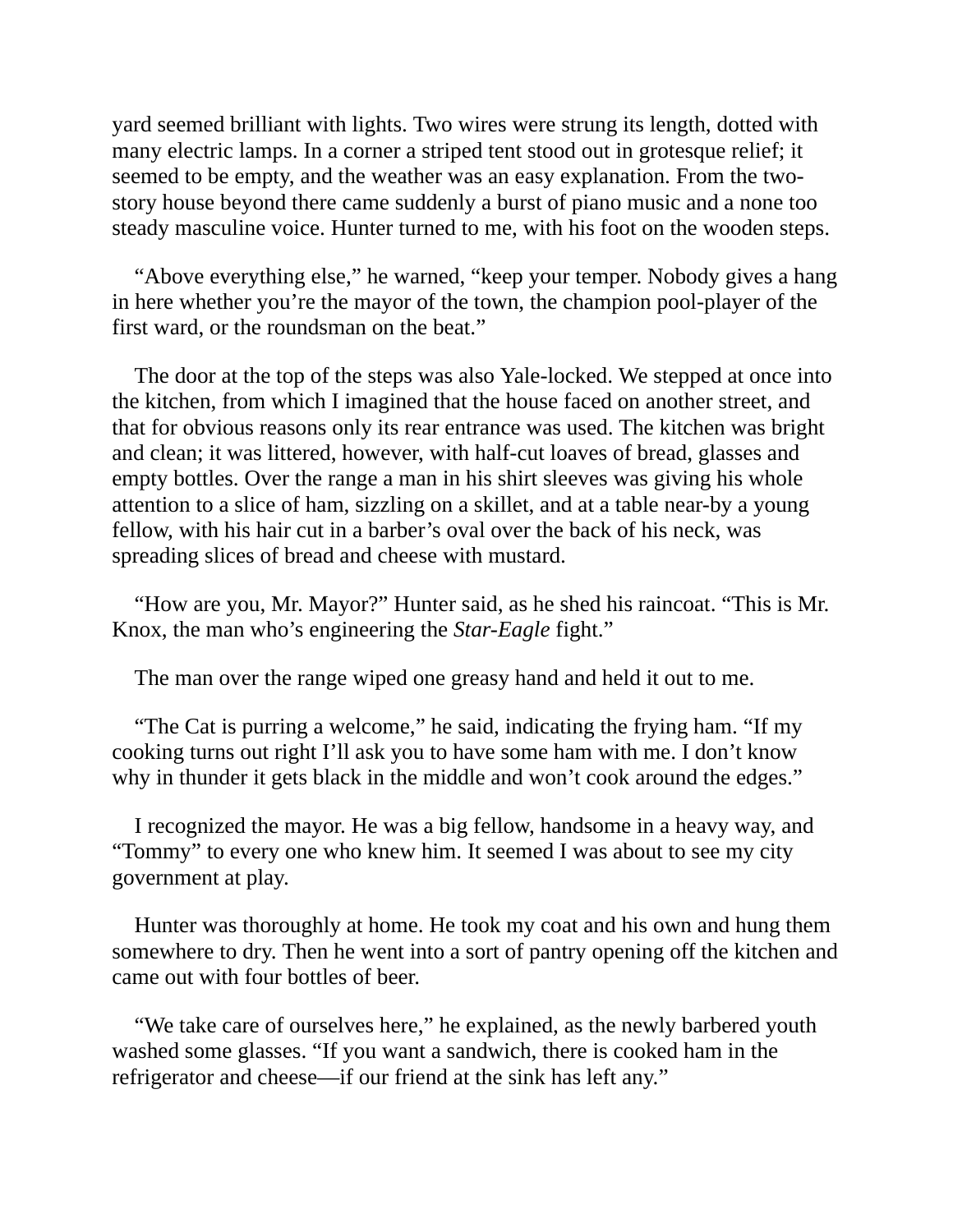The boy looked up from his glasses. "It's rat-trap cheese, that stuff," he growled.

"The other ran out an hour ago and didn't come back," put in the mayor, grinning. "You can kill that with mustard, if it's too lively."

"Get some cigars, will you?" Hunter asked me "They're on a shelf in the pantry. I have my hands full."

I went for the cigars, remembering to keep my eyes open. The pantry was a small room: it contained an ice-box, stocked with drinkables, ham, eggs and butter. On shelves above were cards, cigars and liquors, and there, too, I saw a box with an indorsement which showed the "honor system" of the Cat Club.

"Sign checks and drop here," it read, and I thought about the old adage of honor among thieves and politicians.

When I came out with the cigars Hunter was standing with a group of new arrivals; they included one of the city physicians, the director of public charities and a judge of a local court. The latter, McFeely, a little, thin Irishman, knew me and accosted me at once. The mayor was busy over the range, and was almost purple with heat and unwonted anxiety.

When the three new-comers went upstairs, instead of going into the grillroom, I looked at Hunter.

"Is this where the political game is played?" I asked.

"Yes, if the political game is poker," he replied, and led the way into the room which adjoined the kitchen.

No one paid any attention to us. Bare tables, a wooden floor, and almost as many cuspidors as chairs, comprised the furniture of the long room. In one corner was a battered upright piano, and there were two fireplaces with oldfashioned mantels. Perhaps a dozen men were sitting around, talking loudly, with much scraping of chairs on the bare floor. At one table they were throwing poker dice, but the rest were drinking beer and talking in a desultory way. At the piano a man with a red mustache was mimicking the sextette from *Lucia* and a roar of applause met us as we entered the room. Hunter led the way to a corner and put down his bottles.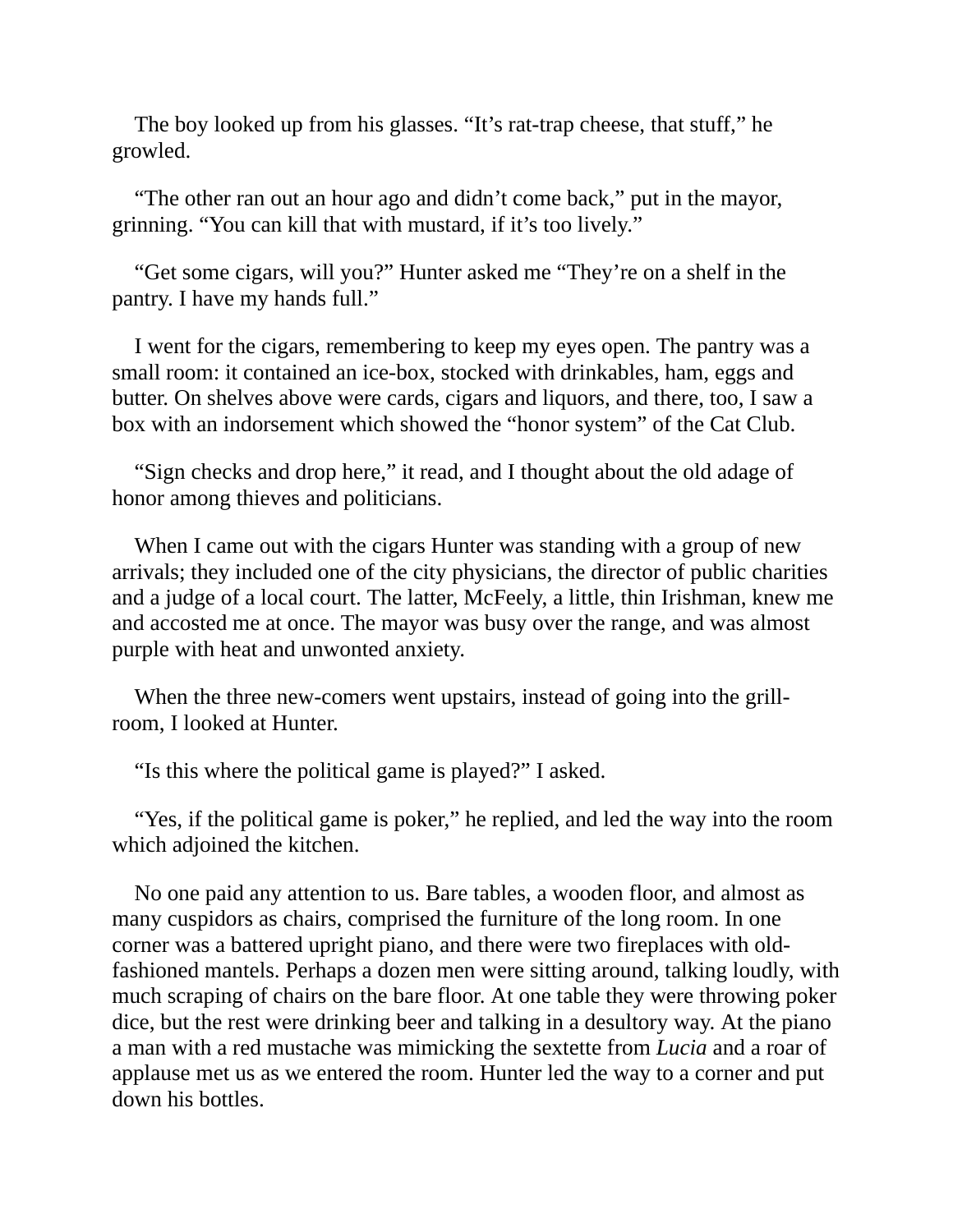"It's fairly quiet tonight," he said. "To-morrow's the big night—Saturday."

"What time do they close up?" I asked. In answer Hunter pointed to a sign over the door. It was a card, neatly printed, and it said, "The White Cat never sleeps."

"There are only two rules here," he explained. "That is one, and the other is, 'If you get too noisy, and the patrol wagon comes, make the driver take you home.'"

The crowd was good-humored; it paid little or no attention to us, and when some one at the piano began to thump a waltz, Hunter, under cover of the noise, leaned over to me.

"We traced Fleming here, through your corner-man and the cabby," he said carefully. "I haven't seen him, but it is a moral certainty he is skulking in one of the upstairs rooms. His precious private secretary is here, too."

I glanced around the room, but no one was paying any attention to us.

"I don't know Fleming by sight," the detective went on, "and the pictures we have of him were taken a good while ago, when he wore a mustache. When he was in local politics, before he went to the legislature, he practically owned this place, paying for favors with membership tickets. A man could hide here for a year safely. The police never come here, and a man's business is his own."

"He is upstairs now?"

"Yes. There are four rooms up there for cards, and a bath-room. It's an old dwelling house. Would Fleming know you?"

"No, but of course Wardrop would."

As if in answer to my objection, Wardrop appeared at that moment. He ran down the painted wooden stairs and hurried through the room without looking to right or left. The piano kept on, and the men at the tables were still engrossed with their glasses and one another. Wardrop was very pale; he bolted into a man at the door, and pushed him aside without ceremony.

"You might go up now," Hunter said, rising. "I will see where the young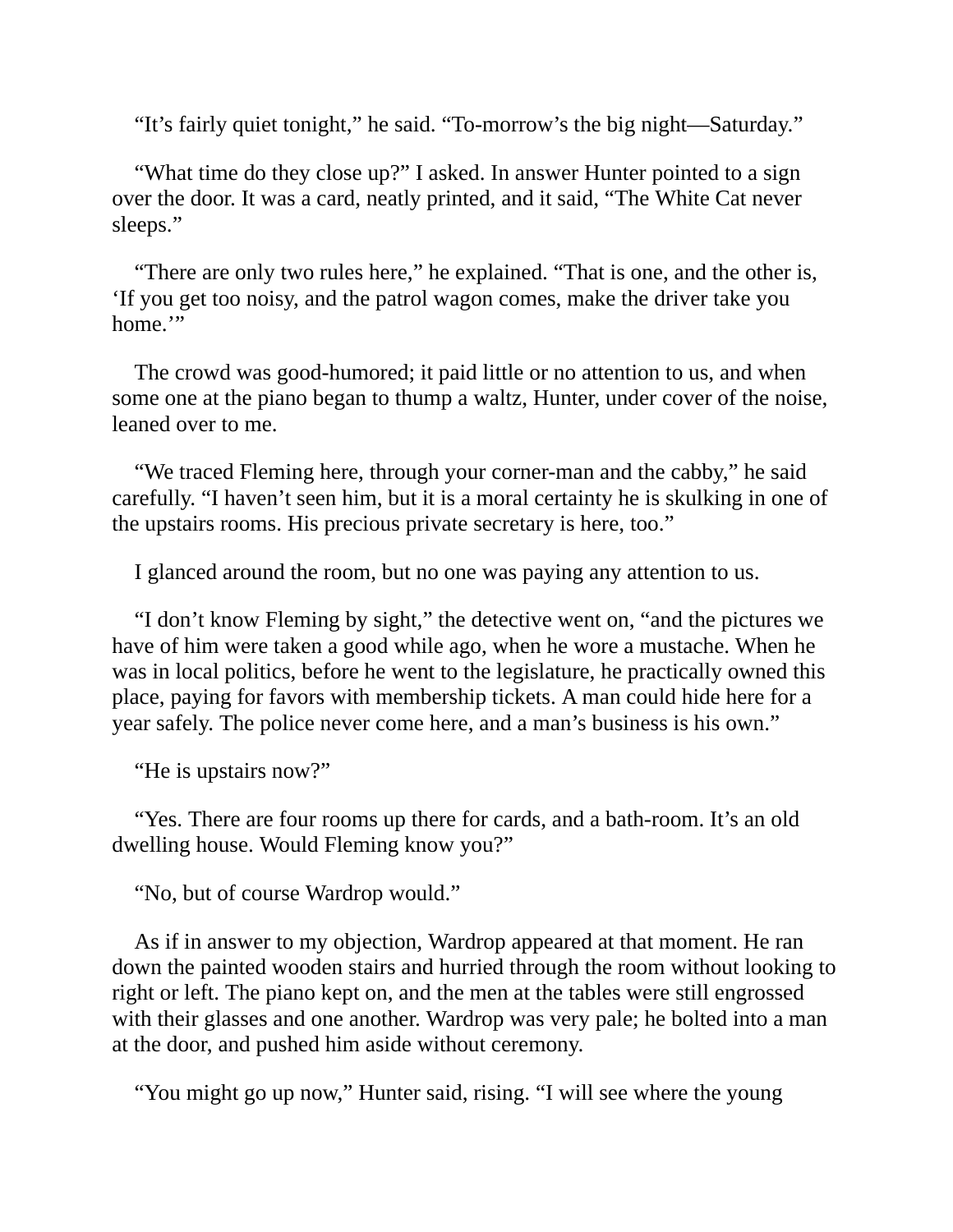gentleman is making for. Just open the door of the different rooms upstairs, look around for Fleming, and if any one notices you, ask if Al Hunter is there. That will let you out."

He left me then, and after waiting perhaps a minute, I went upstairs alone. The second floor was the ordinary upper story of a small dwelling house. The doors were closed, but loud talking, smoke, and the rattle of chips floated out through open transoms. From below the noise of the piano came up the staircase, unmelodious but rhythmical, and from the street on which the house faced an automobile was starting its engine, with a series of shot-like explosions.

The noise was confusing, disconcerting. I opened two doors, to find only the usual poker table, with the winners sitting quietly, their cards bunched in the palms of their hands, and the losers, growing more voluble as the night went on, buying chips recklessly, drinking more than they should. The atmosphere was reeking with smoke.

The third door I opened was that of a dingy bath-room, with a zinc tub and a slovenly wash-stand. The next, however, was different. The light streamed out through the transom as in the other rooms, but there was no noise from within. With my hand on the door, I hesitated—then, with Hunter's injunction ringing in my ears, I opened it and looked in.

A breath of cool night air from an open window met me. There was no noise, no smoke, no sour odor of stale beer. A table had been drawn to the center of the small room, and was littered with papers, pen and ink. At one corner was a tray, containing the remnants of a meal; a pillow and a pair of blankets on a couch at one side showed the room had been serving as a bedchamber.

But none of these things caught my eye at first. At the table, leaning forward, his head on his arms, was a man. I coughed, and receiving no answer, stepped into the room.

"I beg your pardon," I said, "but I am looking for—"

Then the truth burst on me, overwhelmed me. A thin stream was spreading over the papers on the table, moving slowly, sluggishly, as is the way with blood when the heart pump is stopped. I hurried over and raised the heavy, wobbling, gray head. It was Allan Fleming and he had been shot through the forehead.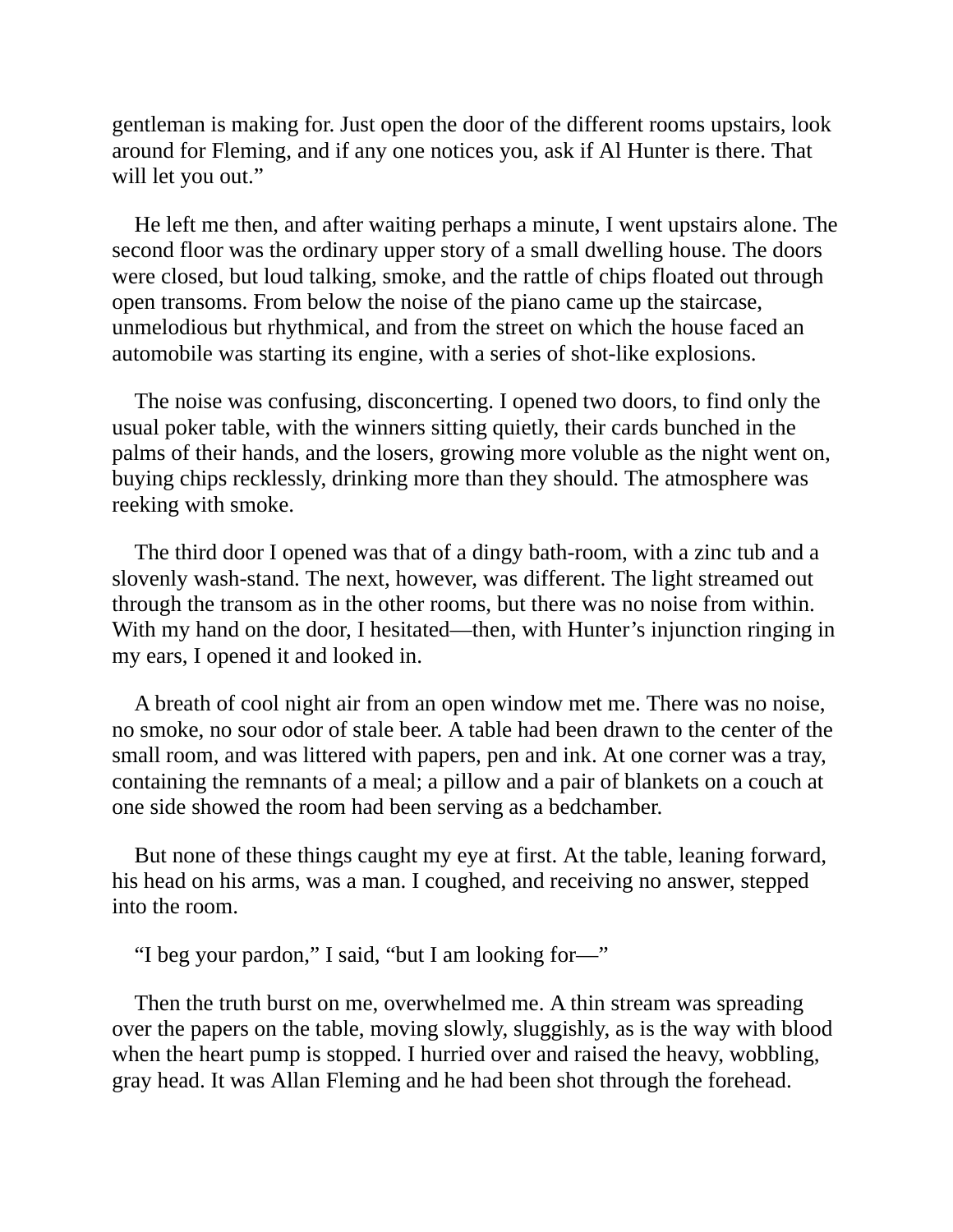## **CHAPTER IX**

#### **ONLY ONE EYE CLOSED**

MY FIRST impulse was to rouse the house; my second, to wait for Hunter. To turn loose that mob of half-drunken men in such a place seemed profanation. There was nothing of the majesty or panoply of death here, but the very sordidness of the surroundings made me resolve to guard the new dignity of that figure. I was shocked, of course; it would be absurd to say that I was emotionally unstrung. On the contrary, I was conscious of a distinct feeling of disappointment. Fleming had been our key to the Bellwood affair, and he had put himself beyond helping to solve any mystery. I locked the door and stood wondering what to do next. I should have called a doctor, no doubt, but I had seen enough of death to know that the man was beyond aid of any kind.

It was not until I had bolted the door that I discovered the absence of any weapon. Everything that had gone before had pointed to a position so untenable that suicide seemed its natural and inevitable result. With the discovery that there was no revolver on the table or floor, the thing was more ominous. I decided at once to call the young city physician in the room across the hall, and with something approximating panic, I threw open the door—to face Harry Wardrop, and behind him, Hunter.

I do not remember that any one spoke. Hunter jumped past me into the room and took in in a single glance what I had labored to acquire in three minutes. As Wardrop came in, Hunter locked the door behind him, and we three stood staring at the prostrate figure over the table.

I watched Wardrop: I have never seen so suddenly abject a picture. He dropped into a chair, and feeling for his handkerchief, wiped his shaking lips; every particle of color left his face, and he was limp, unnerved.

"Did you hear the shot?" Hunter asked me. "It has been a matter of minutes since it happened."

"I don't know," I said, bewildered. "I heard a lot of explosions, but I thought it was an automobile, out in the street."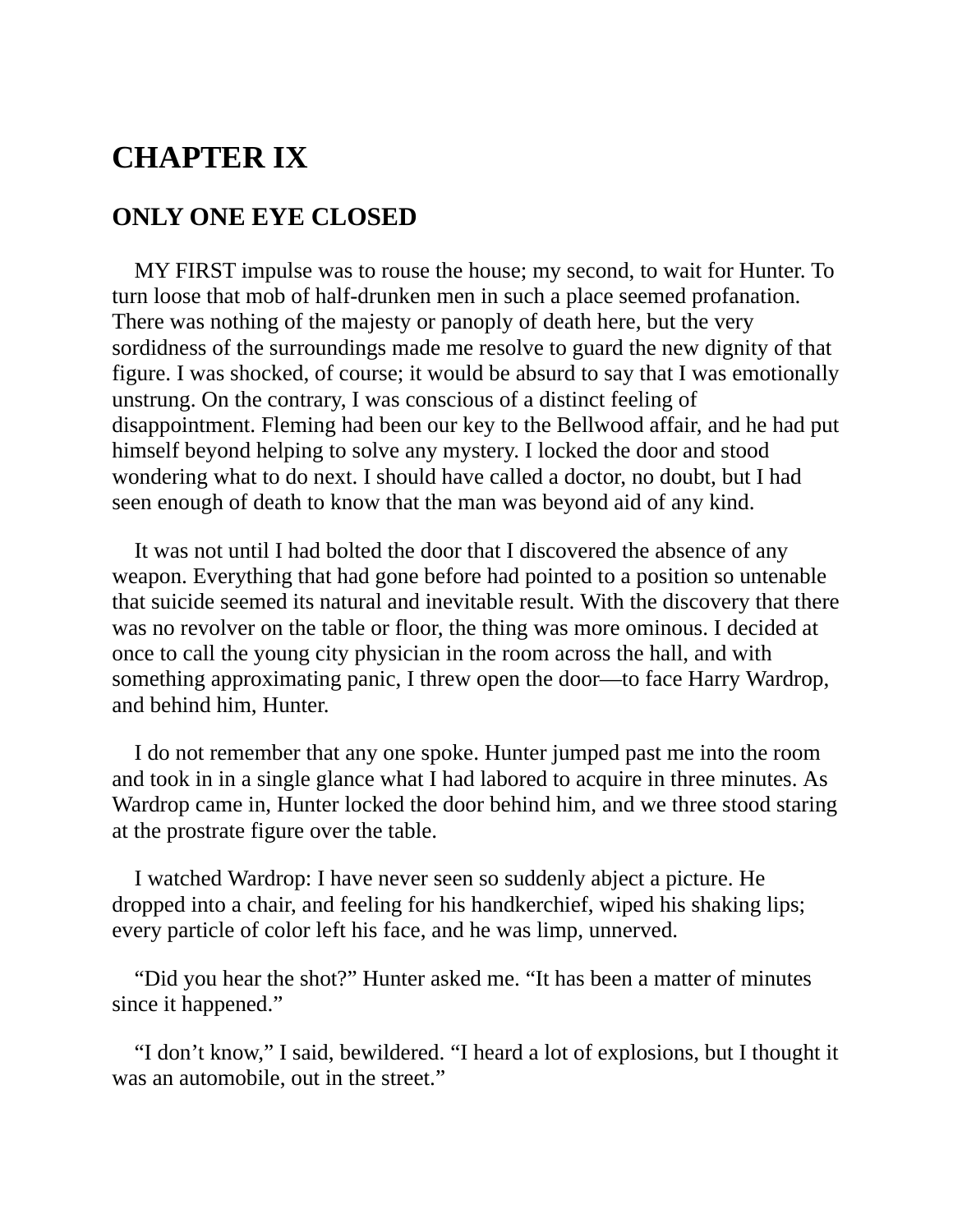Hunter was listening while he examined the room, peering under the table, lifting the blankets that had trailed off the couch on to the floor. Some one outside tried the doorknob, and finding the door locked, shook it slightly.

"Fleming!" he called under his breath. "Fleming!"

We were silent, in response to a signal from Hunter, and the steps retreated heavily down the hall. The detective spread the blankets decently over the couch, and the three of us moved the body there. Wardrop was almost collapsing.

"Now," Hunter said quietly, "before I call in Doctor Gray from the room across, what do you know about this thing, Mr. Wardrop?"

Wardrop looked dazed.

We three stood staring at the prostrate figure.

"He was in a bad way when I left this morning," he said huskily. "There isn't much use now trying to hide anything; God knows I've done all I could. But he has been using cocaine for years, and to-day he ran out of the stuff. When I got here, about half an hour ago, he was on the verge of killing himself. I got the revolver from him—he was like a crazy man, and as soon as I dared to leave him, I went out to try and find a doctor-"

"To get some cocaine?"

"Yes."

"Not—because he was already wounded, and you were afraid it was fatal?"

Wardrop shuddered; then he pulled himself together, and his tone was more natural.

"What's the use of lying about it?" he said wearily. "You won't believe me if I tell the truth, either, but—he was dead when I got here. I heard something like the bang of a door as I went upstairs, but the noise was terrific down below, and I couldn't tell. When I went in, he was just dropping forward, and—" he hesitated.

"The revolver?" Hunter queried, lynx-eyed.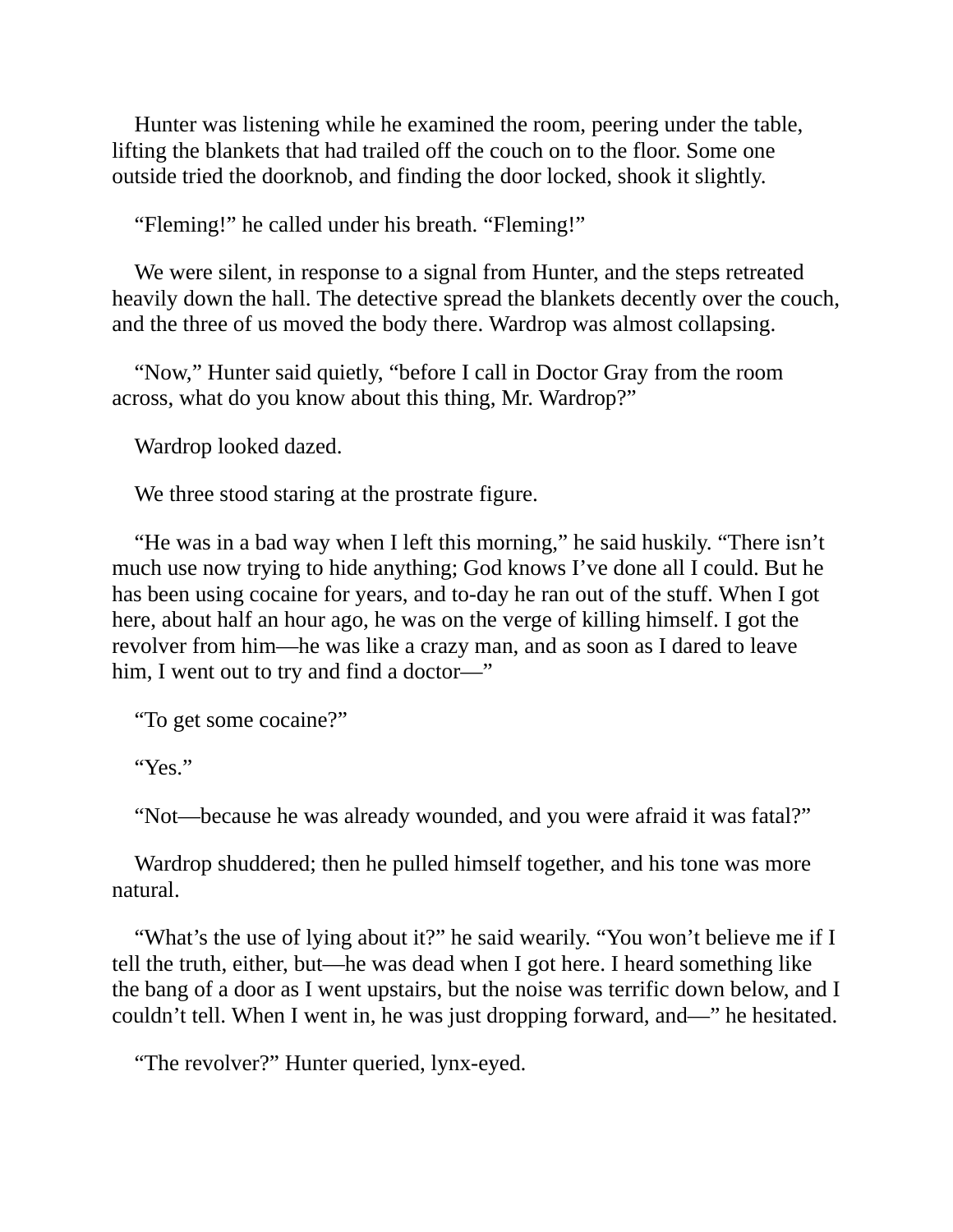"Was in his hand. He was dead then."

"Where is the revolver?"

"I will turn it over to the coroner."

"You will give it to me," Hunter replied sharply. And after a little fumbling, Wardrop produced it from his hip pocket. It was an ordinary thirty-eight. The detective opened it and glanced at it. Two chambers were empty.

"And you waited—say ten minutes, before you called for help, and even then you went outside hunting a doctor! What were you doing in those ten minutes?"

Wardrop shut his lips and refused to reply.

"If Mr. Fleming shot himself," the detective pursued relentlessly, "there would be powder marks around the wound. Then, too, he was in the act of writing a letter. It was a strange impulse, this—you see, he had only written a dozen words."

I glanced at the paper on the table. The letter had no superscription; it began abruptly:

"I shall have to leave here. The numbers have followed me. Tonight—"

That was all.

"This is not suicide," Hunter said gravely. "It is murder, and I warn you, Mr. Wardrop, to be careful what you say. Will you ask Doctor Gray to come in, Mr. Knox?"

I went across the hall to the room where the noise was loudest. Fortunately, Doctor Gray was out of the game. He was opening a can of caviare at a table in the corner and came out in response to a gesture. He did not ask any questions, and I let him go into the death chamber unprepared. The presence of death apparently had no effect on him, but the identity of the dead man almost stupefied him.

"Fleming!" he said, awed, as he looked down at the body. "Fleming, by all that's sacred! And a suicide!"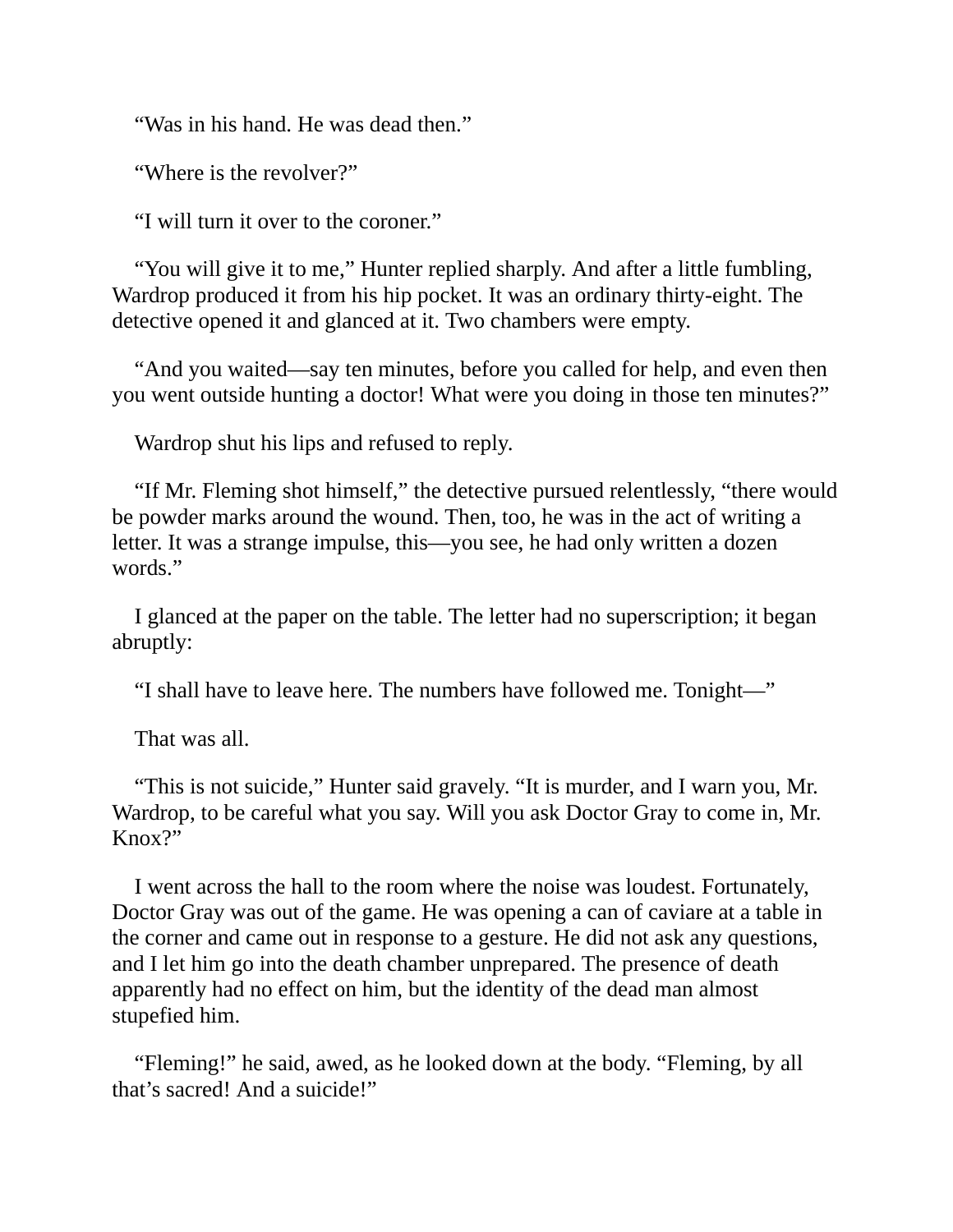Hunter watched him grimly.

"How long has he been dead?" he asked.

The doctor glanced at the bullet wound in the forehead, and from there significantly to the group around the couch.

"Not an hour—probably less than half," he said. "It's strange we heard nothing, across the hall there."

Hunter took a clean folded handkerchief from his pocket and opening it laid it gently over the dead face. I think it was a relief to all of us. The doctor got up from his kneeling posture beside the couch, and looked at Hunter inquiringly.

"What about getting him away from here?" he said. "There is sure to be a lot of noise about it, and—you remember what happened when Butler killed himself here."

"He was reported as being found dead in the lumber yard," Hunter said dryly. "Well, Doctor, this body stays where it is, and I don't give a whoop if the whole city government wants it moved. It won't be. This is murder, not suicide."

The doctor's expression was curious.

"Murder!" he repeated. "Why—who—"

But Hunter had many things to attend to; he broke in ruthlessly on the doctor's amazement.

"See if you can get the house empty, Doctor; just tell them he is dead—the story will get out soon enough."

As the doctor left the room Hunter went to the open window, through which a fresh burst of rain was coming, and closed it. The window gave me an idea, and I went over and tried to see through the streaming pane. There was no shed or low building outside, but not five yards away the warehouse showed its ugly walls and broken windows.

"Look here, Hunter," I said, "why could he not have been shot from the warehouse?"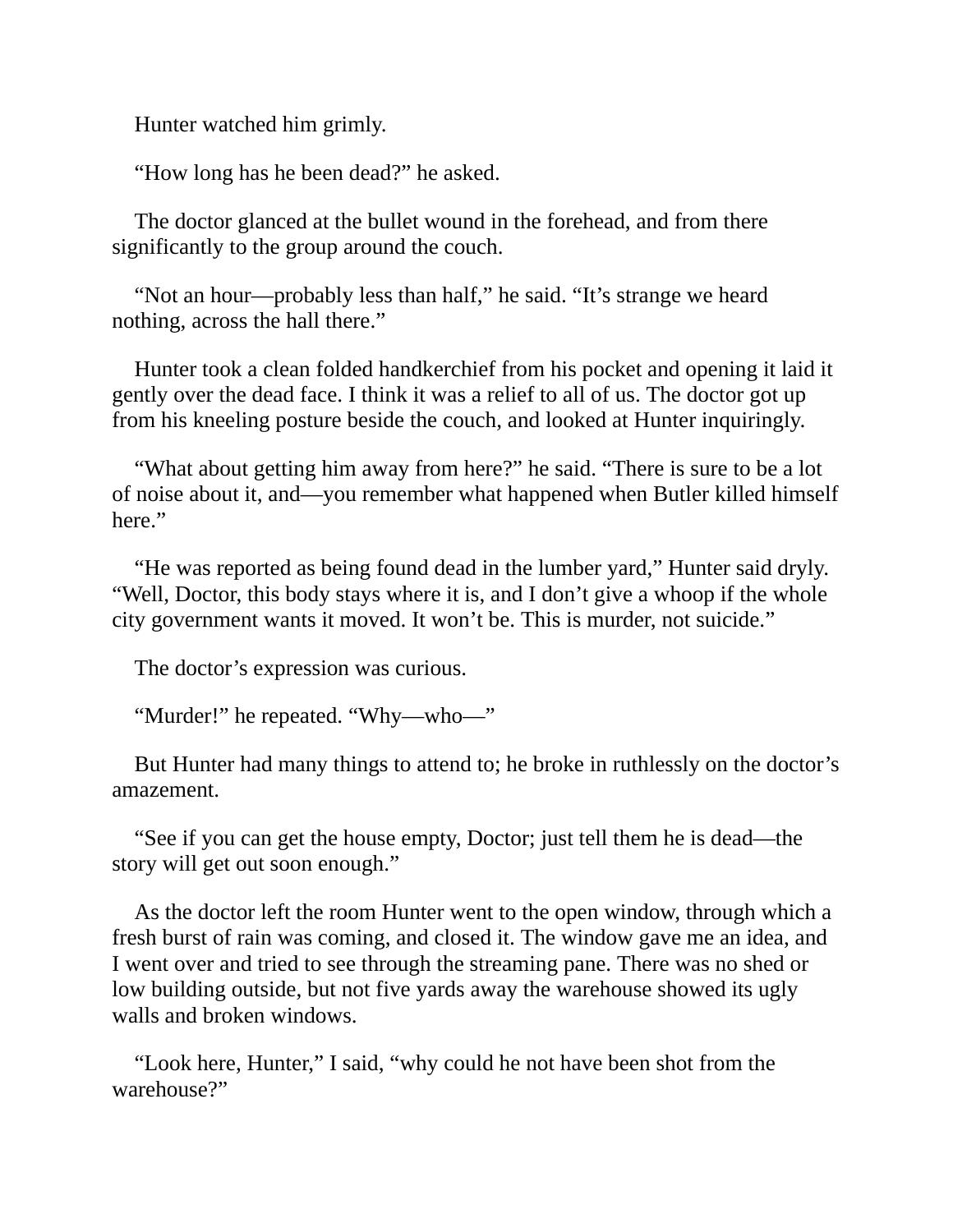"He could have been—but he wasn't," Hunter affirmed, glancing at Wardrop's drooping figure. "Mr. Wardrop, I am going to send for the coroner, and then I shall ask you to go with me to the office and tell the chief what you know about this. Knox, will you telephone to the coroner?"

In an incredibly short time the clubhouse was emptied, and before midnight the coroner himself arrived and went up to the room. As for me, I had breakfasted, lunched and dined on horrors, and I sat in the deserted room downstairs and tried to think how I was to take the news to Margery.

At twelve-thirty Wardrop, Hunter and the coroner came downstairs, leaving a detective in charge of the body until morning, when it could be taken home. The coroner had a cab waiting, and he took us at once to Hunter's chief. He had not gone to bed, and we filed into his library sepulchrally.

Wardrop told his story, but it was hardly convincing. The chief, a large man who said very little, and leaned back with his eyes partly shut, listened in silence, only occasionally asking a question. The coroner, who was yawning steadily, left in the middle of Wardrop's story, as if in his mind, at least, the guilty man was as good as hanged.

"I am—I was—Mr. Allan Fleming's private secretary," Wardrop began. "I secured the position through a relationship on his wife's side. I have held the position for three years. Before that I read law. For some time I have known that Mr. Fleming used a drug of some kind. Until a week ago I did not know what it was. On the ninth of May, Mr. Fleming sent for me. I was in Plattsburg at the time, and he was at home. He was in a terrible condition—not sleeping at all, and he said he was being followed by some person who meant to kill him. Finally he asked me to get him some cocaine, and when he had taken it he was more like himself. I thought the pursuit was only in his own head. He had a man named Carter on guard in his house, and acting as butler.

"There was trouble of some sort in the organization; I do not know just what. Mr. Schwartz came here to meet Mr. Fleming, and it seemed there was money needed. Mr. Fleming had to have it at once. He gave me some securities to take to Plattsburg and turn into money. I went on the tenth—"

"Was that the day Mr. Fleming disappeared?" the chief interrupted.

"Yes. He went to the White Cat, and stayed there. No one but the caretaker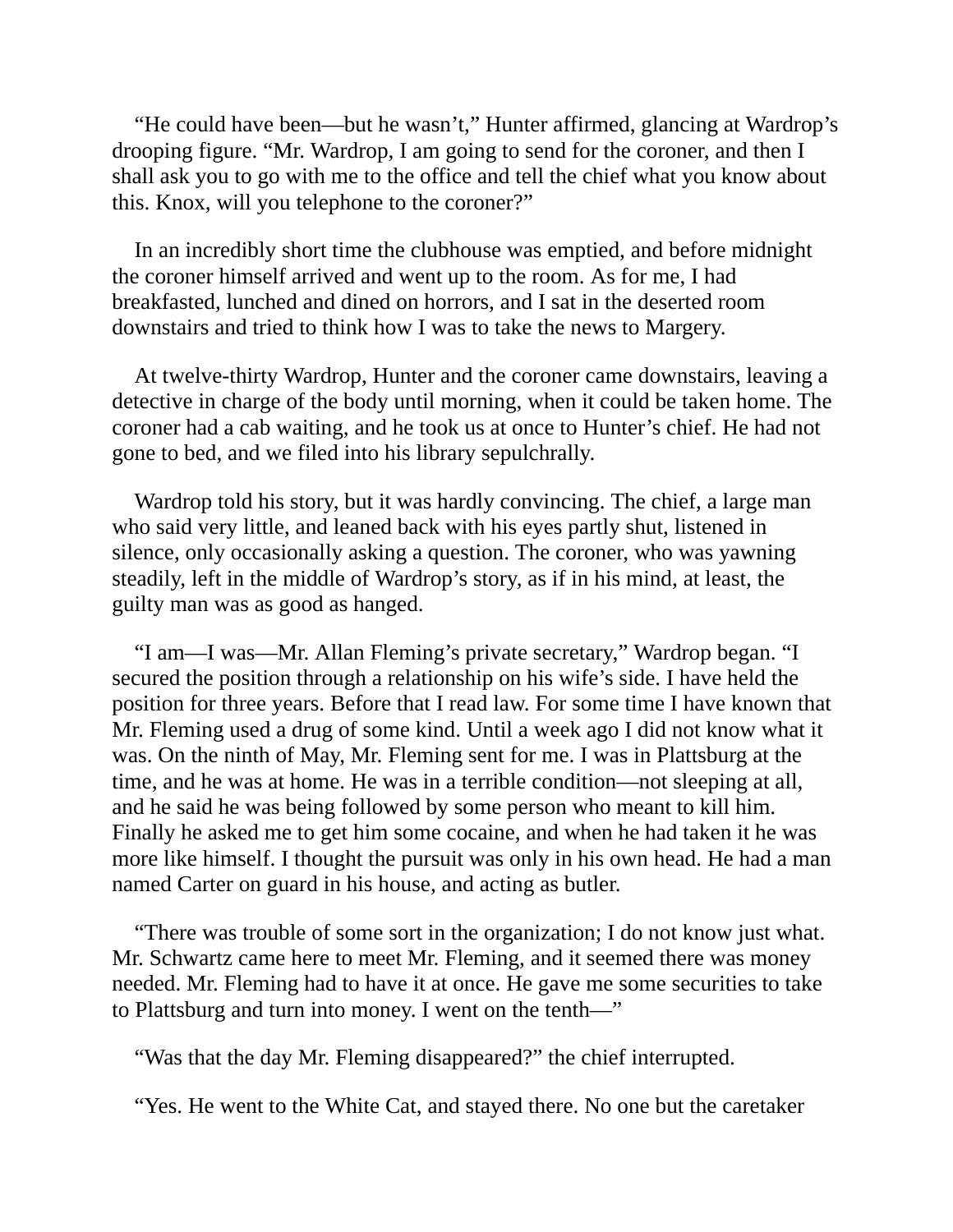and one other man knew he was there. On the night of the twenty-first, I came back, having turned my securities into money. I carried it in a package in a small Russia leather bag that never left my hand for a moment. Mr. Knox here suggested that I had put it down, and it had been exchanged for one just like it, but I did not let it out of my hand on that journey until I put it down on the porch at the Bellwood house, while I tried to get in. I live at Bellwood, with the Misses Maitland, sisters of Mr. Fleming's deceased wife. I don't pretend to know how it happened, but while I was trying to get into the house it was rifled. Mr. Knox will bear me out in that. I found my grip empty."

I affirmed it in a word. The chief was growing interested.

"What was in the bag?" he asked.

Wardrop tried to remember.

"A pair of pajamas," he said, "two military brushes and a clothes-brush, two or three soft-bosomed shirts, perhaps a half-dozen collars, and a suit of underwear."

"And all this was taken, as well as the money?"

"The bag was left empty, except for my railroad schedule."

The chief and Hunter exchanged significant glances. Then—

"Go on, if you please," the detective said cheerfully.

I think Wardrop realized the absurdity of trying to make any one believe that part of the story. He shut his lips and threw up his head as if he intended to say nothing further.

"Go on," I urged. If he could clear himself he must. I could not go back to Margery Fleming and tell her that her father had been murdered and her lover was accused of the crime.

"The bag was empty," he repeated. "I had not been five minutes trying to open the shutters, and yet the bag had been rifled. Mr. Knox here found it among the flowers below the veranda, empty."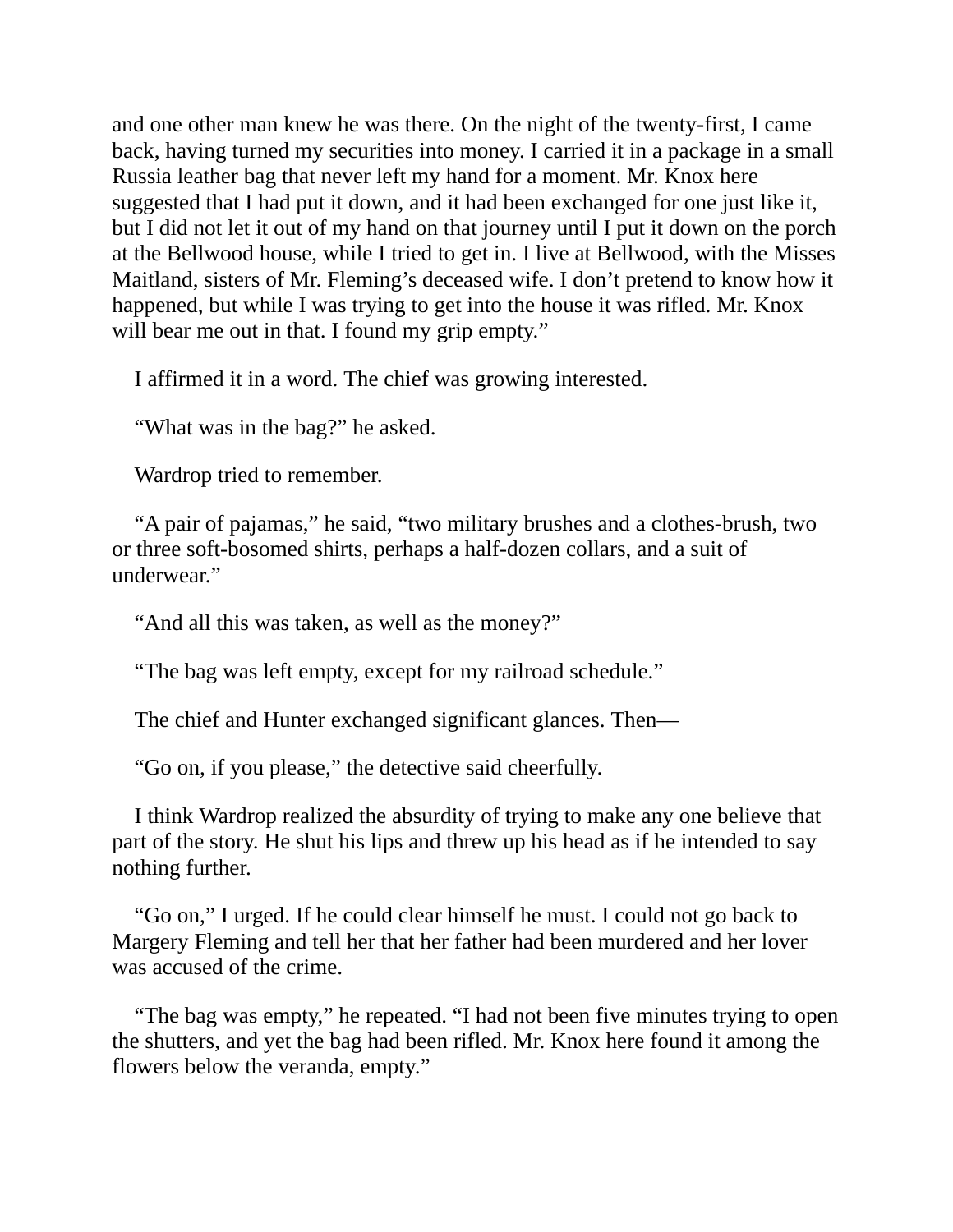The chief eyed me with awakened interest.

"You also live at Bellwood, Mr. Knox?"

"No, I am attorney to Miss Letitia Maitland, and was there one night as her guest. I found the bag as Mr. Wardrop described, empty."

The chief turned back to Wardrop.

"How much money was there in it when you—left it?"

"A hundred thousand dollars. I was afraid to tell Mr. Fleming, but I had to do it. We had a stormy scene, this morning. I think he thought the natural thing that I had taken it."

"He struck you, I believe, and knocked you down?" asked Hunter smoothly.

Wardrop flushed.

"He was not himself; and, well, it meant a great deal to him. And he was out of cocaine; I left him raging, and when I went home I learned that Miss Jane Maitland had disappeared, been abducted, at the time my satchel had been emptied! It's no wonder I question my sanity."

"And then—tonight?" the chief persisted.

"Tonight, I felt that some one would have to look after Mr. Fleming; I was afraid he would kill himself. It was a bad time to leave while Miss Jane was missing. But—when I got to the White Cat I found him dead. He was sitting with his back to the door, and his head on the table."

"Was the revolver in his hand?"

"Yes."

"You are sure?" from Hunter. "Isn't it a fact, Mr. Wardrop, that you took Mr. Fleming's revolver from him this morning when he threatened you with it?"

Wardrop's face twitched nervously.

"You have been misinformed," he replied, but no one was impressed by his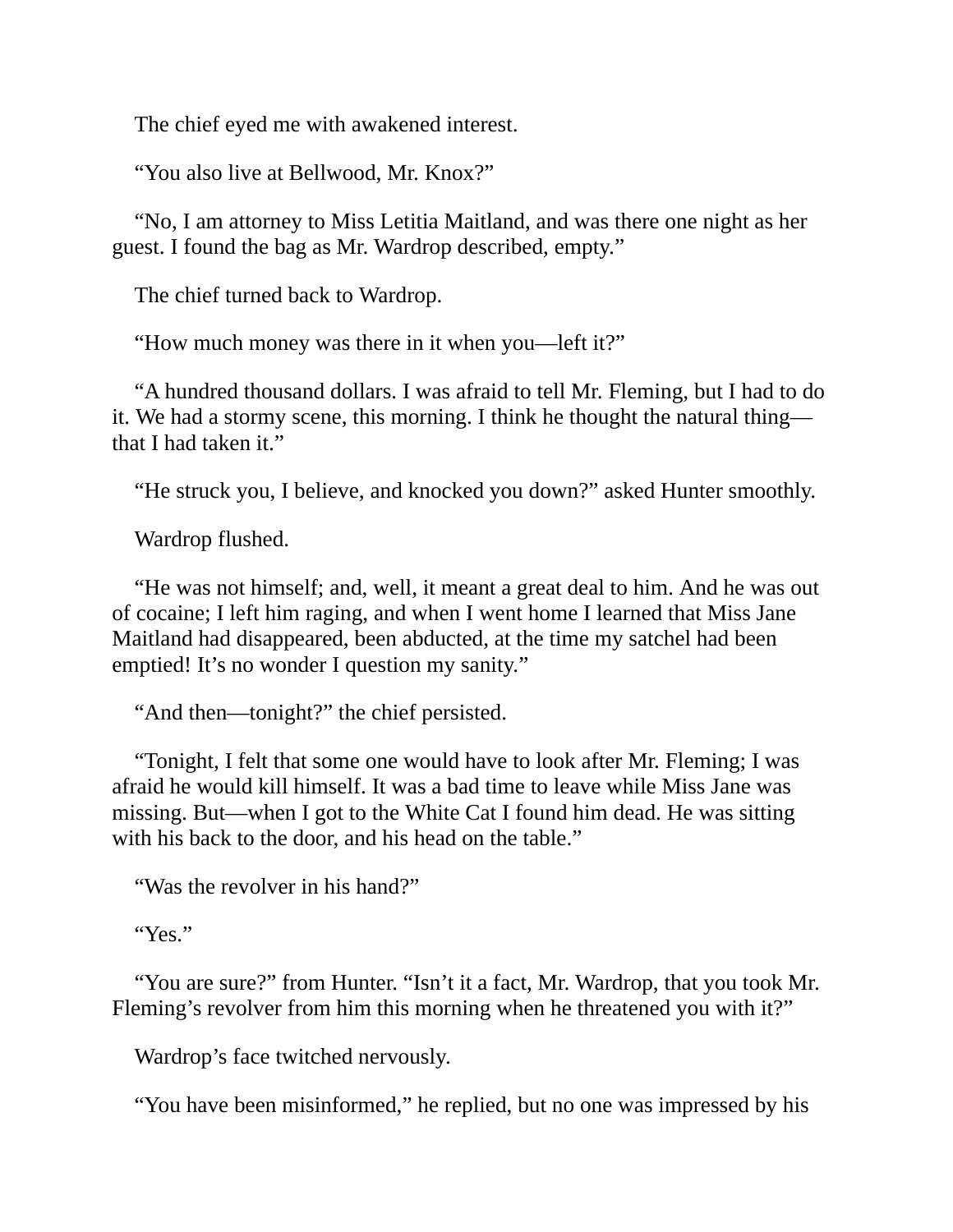tone. It was wavering, uncertain. From Hunter's face I judged it had been a random shot, and had landed unexpectedly well.

"How many people knew that Mr. Fleming had been hiding at the White Cat?" from the chief.

"Very few—besides myself, only a man who looks after the clubhouse in the mornings, and Clarkson, the cashier of the Borough Bank, who met him there once by appointment."

The chief made no comment.

"Now, Mr. Knox, what about you?"

"I opened the door into Mr. Fleming's room, perhaps a couple of minutes after Mr. Wardrop went out," I said. "He was dead then, leaning on his outspread arms over the table; he had been shot in the forehead."

"You heard no shot while you were in the hall?"

"There was considerable noise; I heard two or three sharp reports like the explosions of an automobile engine."

"Did they seem close at hand?"

"Not particularly; I thought, if I thought at all, that they were on the street."

"You are right about the automobile," Hunter said dryly. "The mayor sent his car away as I left to follow Mr. Wardrop. The sounds you heard were not shots."

"It is a strange thing," the chief reflected, "that a revolver could be fired in the upper room of an ordinary dwelling house, while that house was filled with people—and nobody hear it. Were there any powder marks on the body?"

"None," Hunter said.

The chief got up stiffly.

"Thank you very much, gentlemen," he spoke quietly. "I think that is all. Hunter, I would like to see you for a few minutes."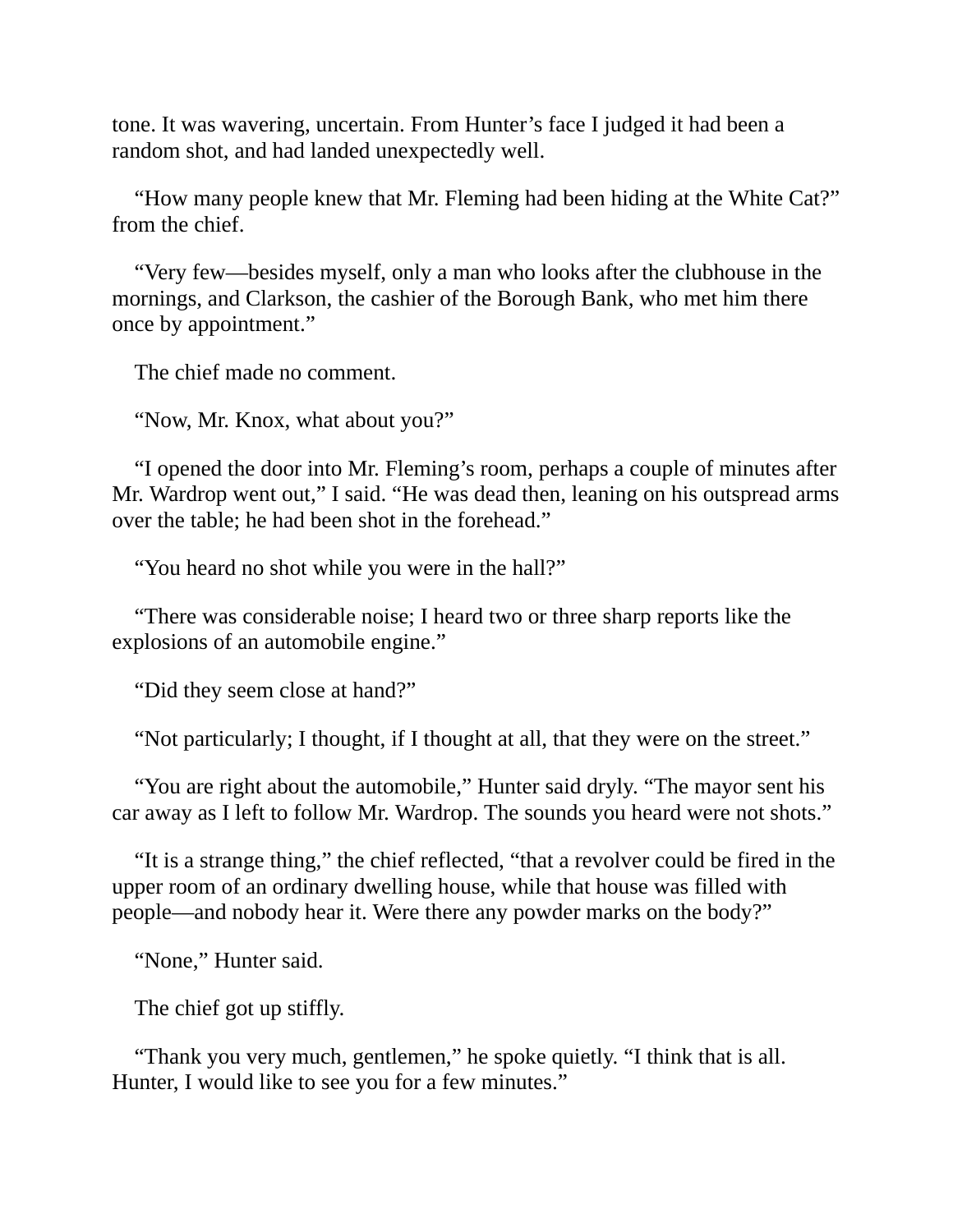I think Wardrop was dazed at finding himself free; he had expected nothing less than an immediate charge of murder. As we walked to the corner for a car or cab, whichever materialized first, he looked back.

"I thought so," he said bitterly. A man was loitering after us along the street. The police were not asleep, they had only closed one eye.

The last train had gone. We took a night electric car to Wynton, and walked the three miles to Bellwood. Neither of us was talkative, and I imagine we were both thinking of Margery, and the news she would have to hear.

It had been raining, and the roads were vile.

Once Wardrop turned around to where we could hear the detective splashing along, well behind.

"I hope he's enjoying it," he said. "I brought you by this road, so he'd have to wade in mud up to his neck."

"The devil you did!" I exclaimed. "I'll have to be scraped with a knife before I can get my clothes off."

We both felt better for the laugh; it was a sort of nervous reaction. The detective was well behind, but after a while Wardrop stood still, while I plowed along. They came up together presently, and the three of us trudged on, talking of immaterial things.

At the door Wardrop turned to the detective with a faint smile. "It's raining again," he said, "you'd better come in. You needn't worry about me; I'm not going to run away, and there's a couch in the library."

The detective grinned, and in the light from the hall I recognized the man I had followed to the police station two nights before.

"I guess I will," he said, looking apologetically at his muddy clothes. "This thing is only a matter of form, anyhow."

But he didn't lie down on the couch. He took a chair in the hall near the foot of the stairs, and we left him there, with the evening paper and a lamp. It was a queer situation, to say the least.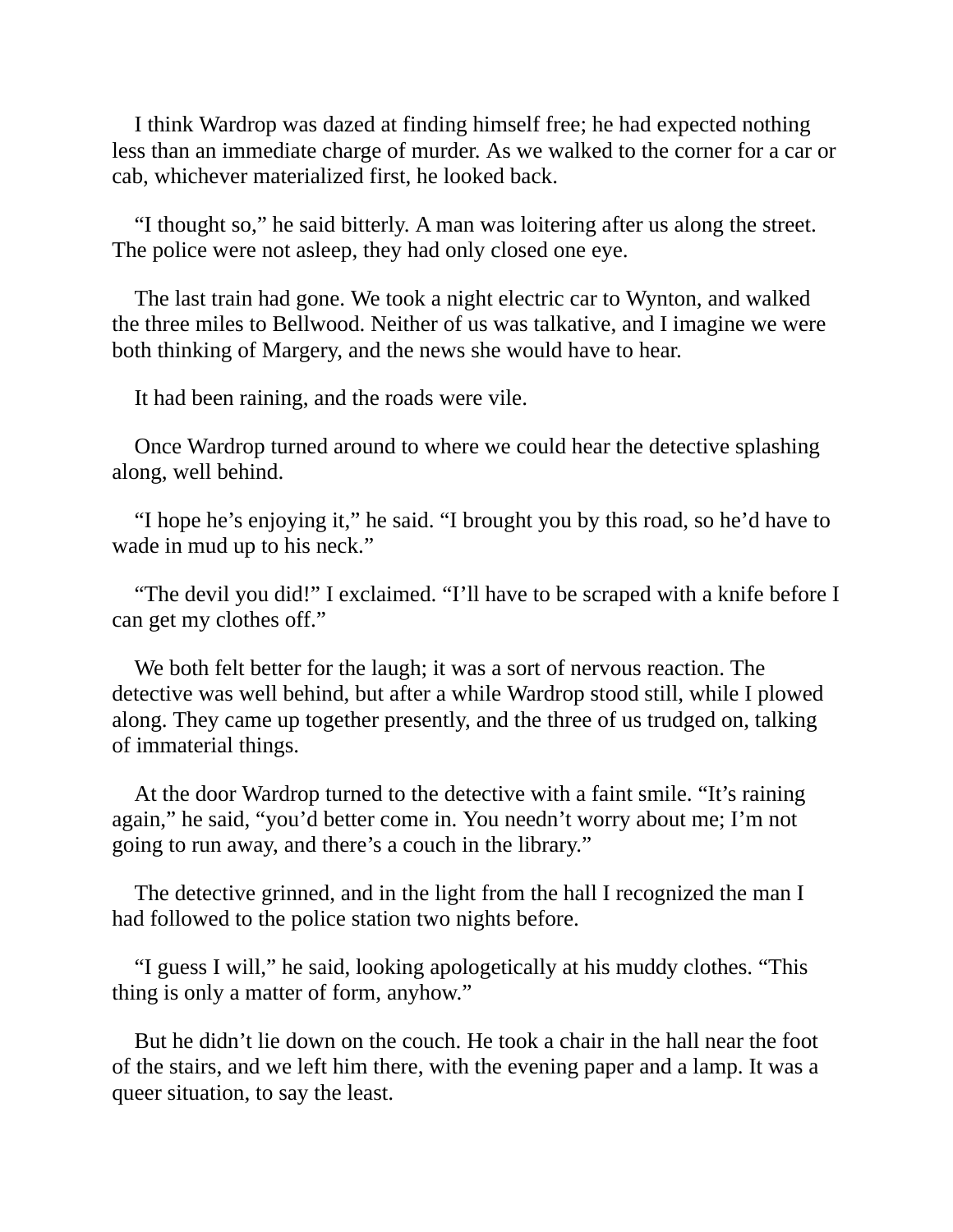# **CHAPTER X**

### **BREAKING THE NEWS**

WARDROP looked so wretched that I asked him into my room, and mixed him some whisky and water. When I had given him a cigar he began to look a little less hopeless.

"You've been a darned sight better to me than I would have been to you, under the circumstances," he said gratefully.

"I thought we would better arrange about Miss Margery before we try to settle down," I replied. "What she has gone through in the last twenty-four hours is nothing to what is coming to-morrow. Will you tell her about her father?"

He took a turn about the room.

"I believe it would come better from you," he said finally. "I am in a peculiar position of having been suspected by her father of robbing him, by you of carrying away her aunt, and now by the police and everybody else of murdering her father."

"I do not suspect you of anything," I justified myself. "I don't think you are entirely open, that is all, Wardrop. I think you are damaging yourself to shield some one else."

His expressive face was on its guard in a moment. He ceased his restless pacing, pausing impressively before me.

"I give you my word as a gentleman—I do not know who killed Mr. Fleming, and that when I first saw him dead, my only thought was that he had killed himself. He had threatened to, that day. Why, if you think I killed him, you would have to think I robbed him, too, in order to find a motive."

I did not tell him that that was precisely what Hunter *did* think. I evaded the issue.

"Mr. Wardrop, did you ever hear of the figures eleven twenty-two?" I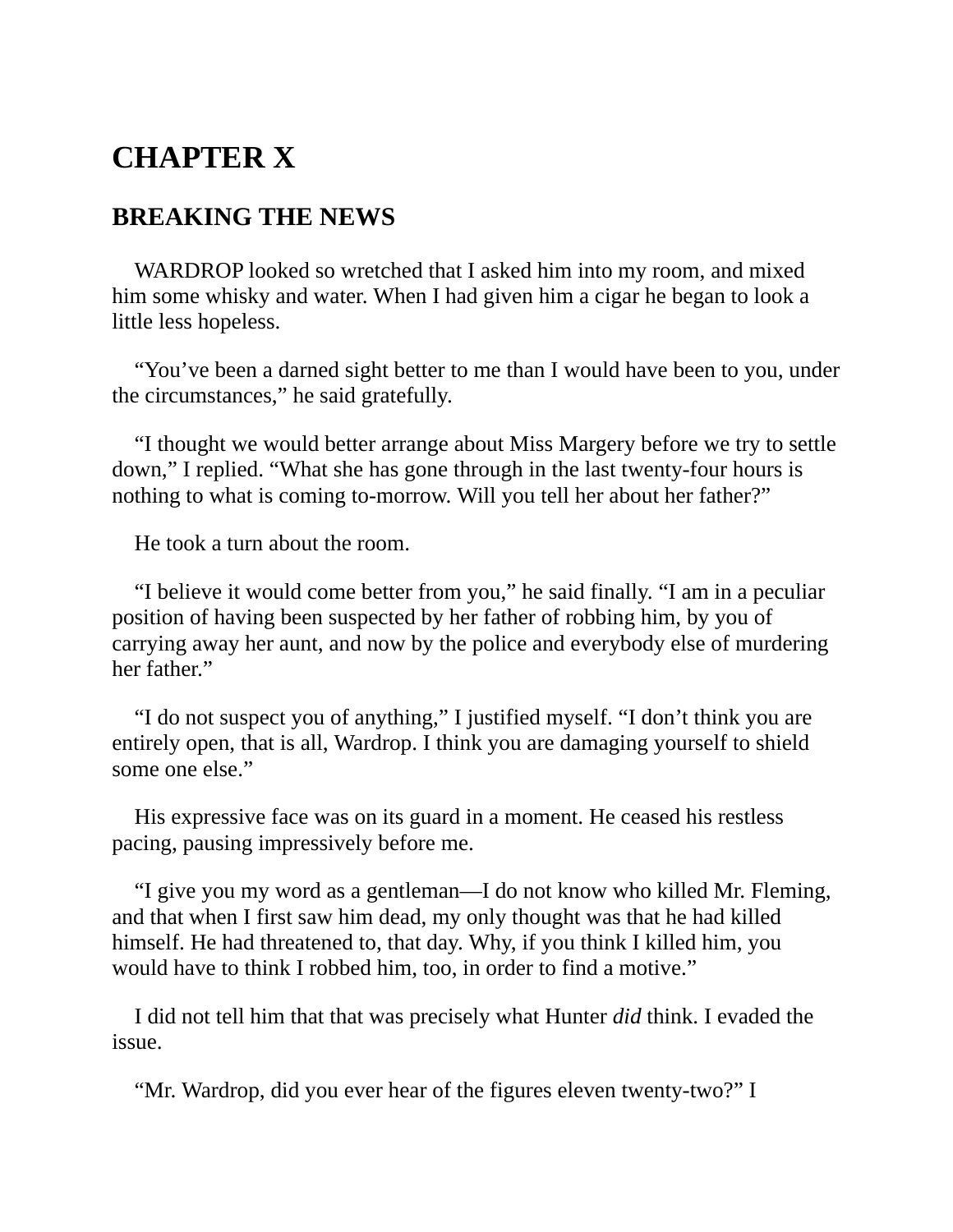inquired.

"Eleven twenty-two?" he repeated. "No, never in any unusual connection."

"You never heard Mr. Fleming use them?" I persisted.

He looked puzzled.

"Probably," he said. "In the very nature of Mr. Fleming's position, we used figures all the time. Eleven twenty-two. That's the time the theater train leaves the city for Bellwood. Not what you want, eh?"

"Not quite," I answered non-committally and began to wind my watch. He took the hint and prepared to leave.

"I'll not keep you up any longer," he said, picking up his raincoat. He opened the door and stared ruefully down at the detective in the hall below. "The old place is queer without Miss Jane," he said irrelevantly. "Well, good night, and thanks."

He went heavily along the hall and I closed my door. I heard him pass Margery's room and then go back and rap lightly. She was evidently awake.

"It's Harry," he called. "I thought you wouldn't worry if you knew I was in the house tonight."

She asked him something, for—

"Yes, he is here," he said. He stood there for a moment, hesitating over something, but whatever it was, he decided against it.

"Good night, dear," he said gently and went away.

The little familiarity made me wince. Every unattached man has the same pang now and then. I have it sometimes when Edith sits on the arm of Fred's chair, or one of the youngsters leaves me to run to "daddy." And one of the sanest men I ever met went to his office and proposed to his stenographer in sheer craving for domesticity, after watching the wife of one of his friends run her hand over her husband's chin and give him a reproving slap for not having shaved!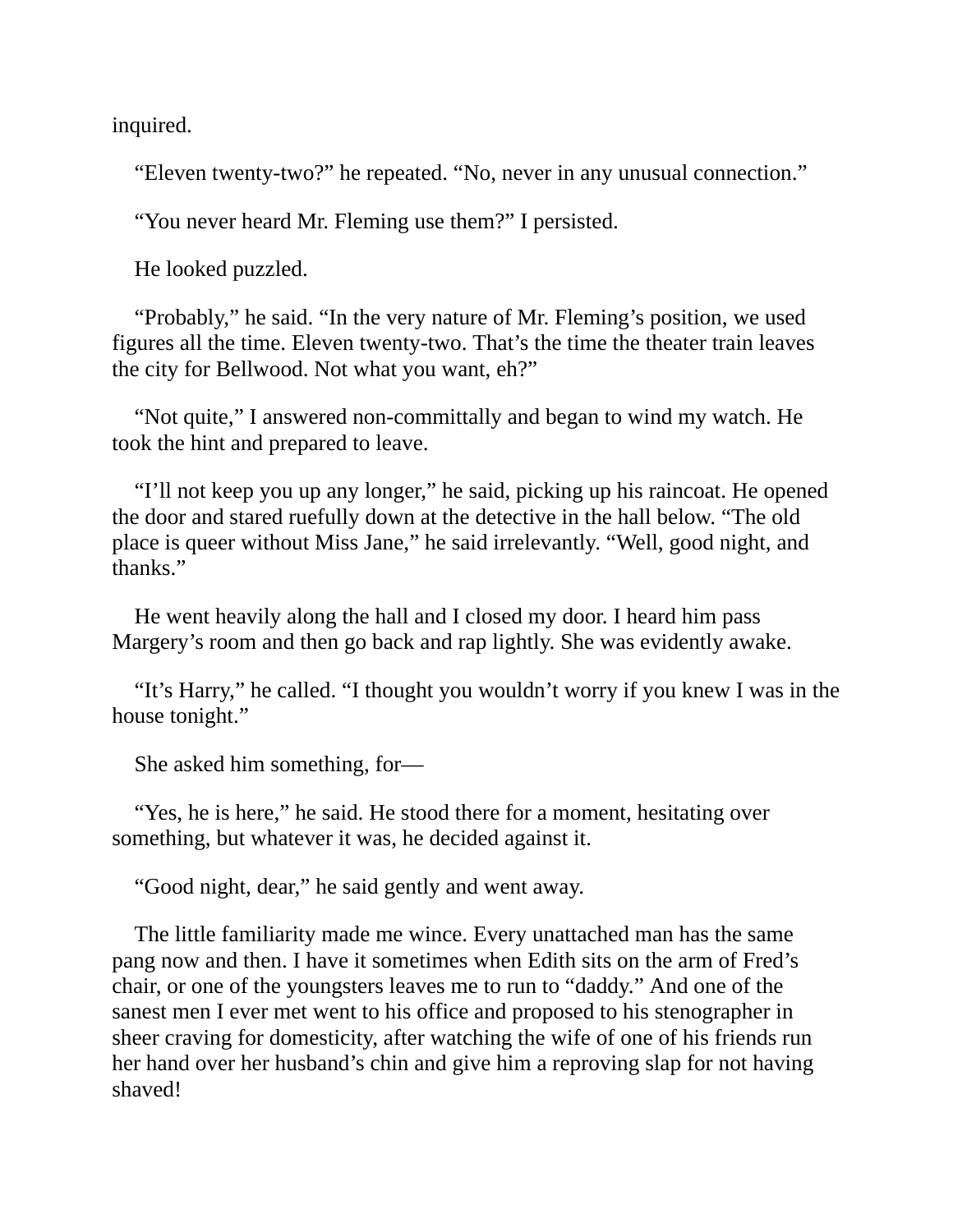I pulled myself up sharply and after taking off my dripping coat, I went to the window and looked out into the May night. It seemed incredible that almost the same hour the previous night little Miss Jane had disappeared, had been taken bodily away through the peace of the warm spring darkness, and that I, as wideawake as I was at that moment, acute enough of hearing to detect Wardrop's careful steps on the gravel walk below, had heard no struggle, had permitted this thing to happen without raising a finger in the old lady's defense. And she was gone as completely as if she had stepped over some psychic barrier into the fourth dimension!

I found myself avoiding the more recent occurrence at the White Cat. I was still too close to it to have gained any perspective. On that subject I was able to think clearly of only one thing: that I would have to tell Margery in the morning, and that I would have given anything I possessed for a little of Edith's diplomacy with which to break the bad news. It was Edith who broke the news to me that the moths had got into my evening clothes while I was hunting in the Rockies, by telling me that my dress-coat made me look narrow across the shoulders and persuading me to buy a new one and give the old one to Fred. Then she broke the news of the moths to Fred!

I was ready for bed when Wardrop came back and rapped at my door. He was still dressed, and he had the leather bag in his hand.

"Look here," he said excitedly, when I had closed the door, "this is not my bag at all. Fool that I was. I never examined it carefully."

He held it out to me, and I carried it to the light. It was an ordinary eighteeninch Russia leather traveling-bag, tan in color, and with gold-plated mountings. It was empty, save for the railroad schedule that still rested in one side pocket. Wardrop pointed to the empty pocket on the other side.

"In my bag," he explained rapidly, "my name was written inside that pocket, in ink. I did it myself—my name and address."

I looked inside the pockets on both sides: nothing had been written in.

"Don't you see?" he asked excitedly. "Whoever stole my bag had this one to substitute for it. If we can succeed in tracing the bag here to the shop it came from, and from there to the purchaser, we have the thief."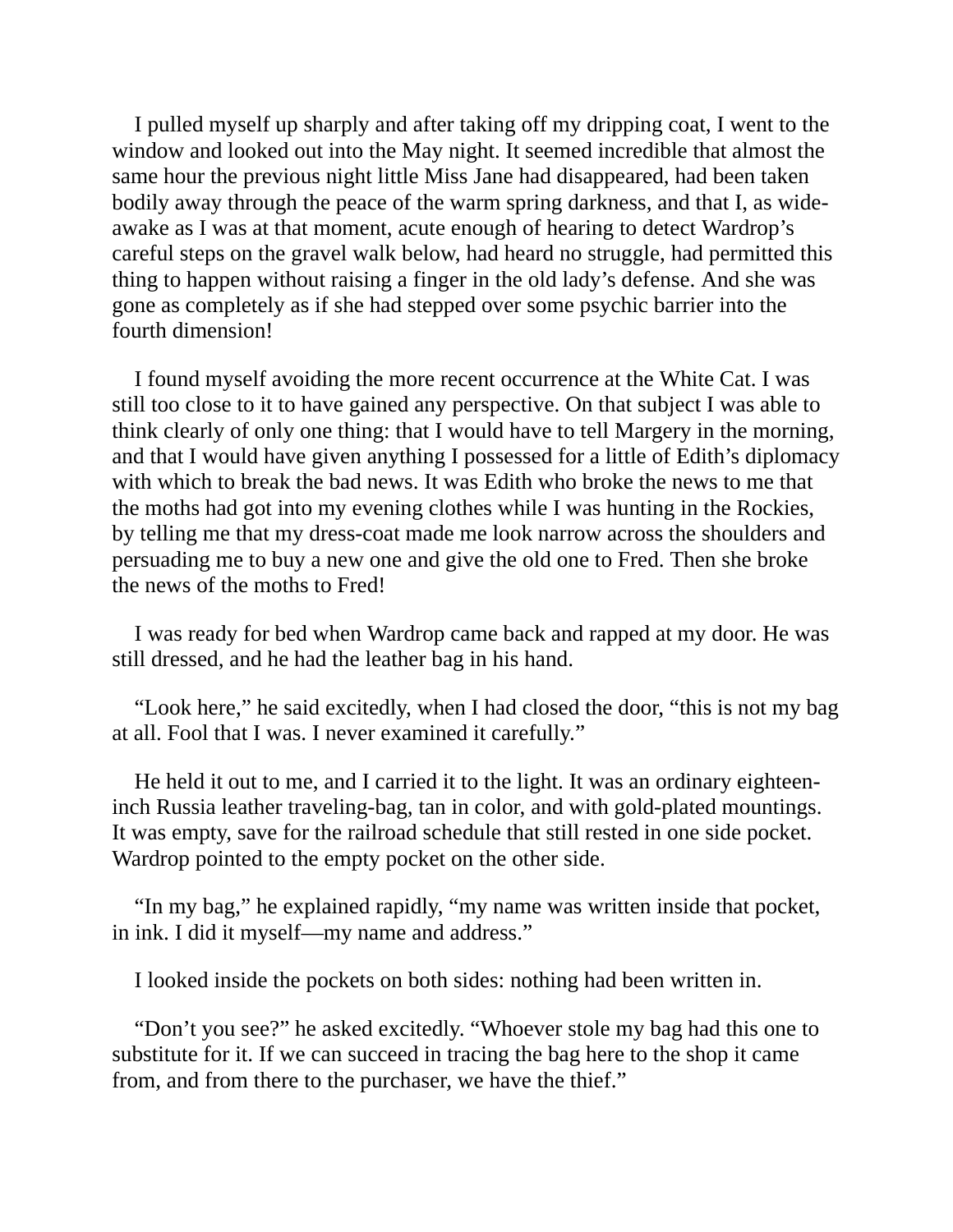"There's no makers's name in it," I said, after a casual examination. Wardrop's face fell, and he took the bag from me despondently.

"No matter which way I turn," he said, "I run into a blind alley. If I were worth a damn, I suppose I could find a way out. But I'm not. Well, I'll let you sleep this time."

At the door, however, he turned around and put the bag on the floor, just inside.

"If you don't mind, I'll leave it here," he said. "They'll be searching my room, I suppose, and I'd like to have the bag for future reference."

He went for good that time, and I put out the light. As an afterthought I opened my door perhaps six inches, and secured it with one of the pink conchshells which flanked either end of the stone hearth. I had failed the night before: I meant to be on hand that night.

I went to sleep immediately, I believe. I have no idea how much later it was that I roused. I wakened suddenly and sat up in bed. There had been a crash of some kind, for the shock was still vibrating along my nerves. Dawn was close; the window showed gray against the darkness inside, and I could make out dimly the larger objects in the room. I listened intently, but the house seemed quiet. Still I was not satisfied. I got up and, lighting the candle, got into my raincoat in lieu of a dressing-gown, and prepared to investigate.

With the fatality that seemed to pursue my feet in that house, with my first step I trod squarely on top of the conch-shell, and I fell back on the edge of the bed swearing softly and holding the injured member. Only when the pain began to subside did I realize that I had left the shell on the door-sill, and that it had moved at least eight feet while I slept!

When I could walk I put it on the mantel, its mate from the other end of the hearth beside it. Then I took my candle and went out into the hall. My door, which I had left open, I found closed; nothing else was disturbed. The leather bag sat just inside, as Wardrop had left it. Through Miss Maitland's transom were coming certain strangled and irregular sounds, now falsetto, now deep bass, that showed that worthy lady to be asleep. A glance down the staircase revealed Davidson, stretching in his chair and looking up at me.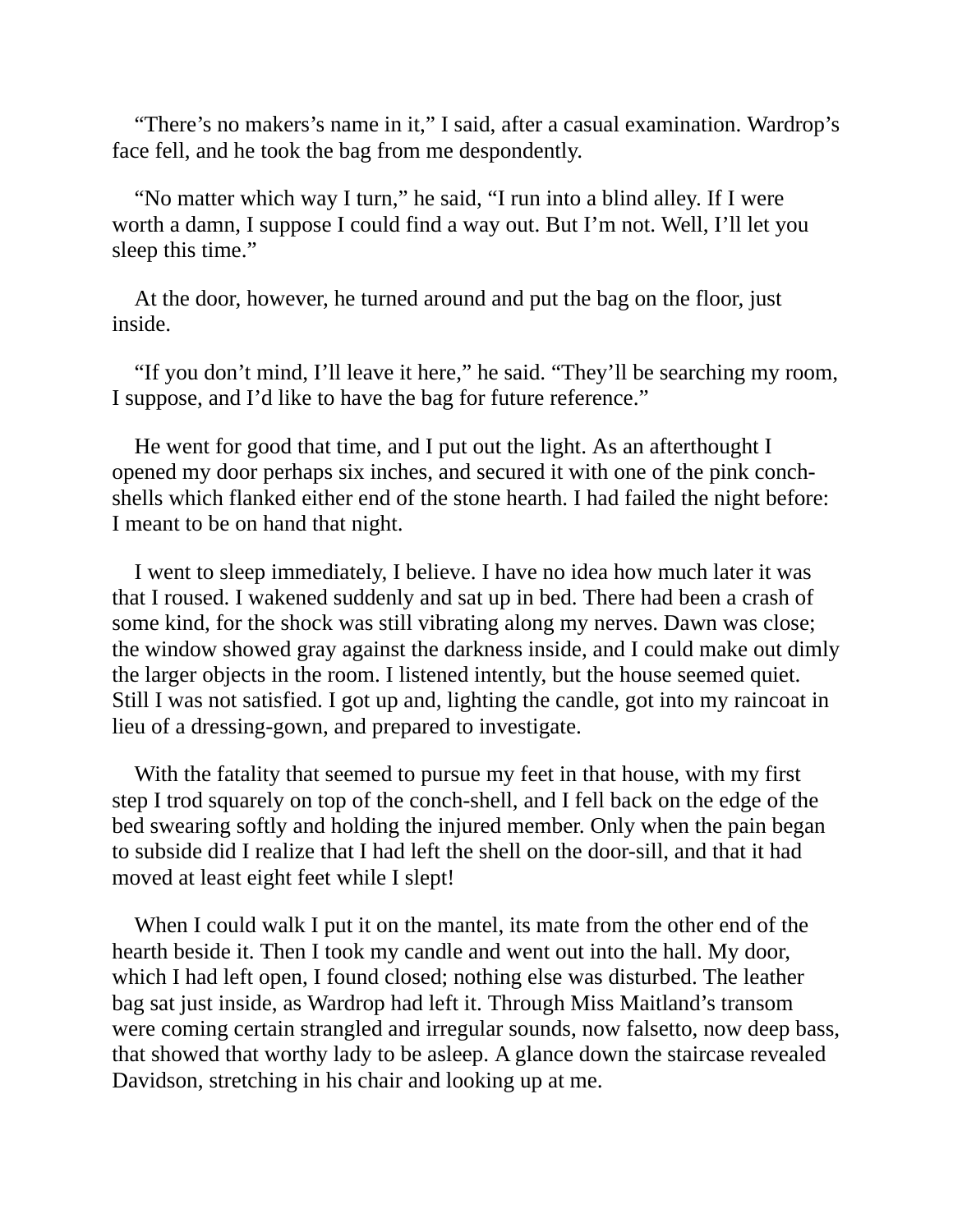"I'm frozen," he called up cautiously. "Throw me down a blanket or two, will you?"

I got a couple of blankets from my bed and took them down. He was examining his chair ruefully.

"There isn't any grip to this horsehair stuff," he complained. "Every time I doze off I dream I'm coasting down the old hill back on the farm, and when I wake up I'm sitting on the floor, with the end of my back bone bent like a hook."

He wrapped himself in the blankets and sat down again, taking the precaution this time to put his legs on another chair and thus anchor himself. Then he produced a couple of apples and a penknife and proceeded to pare and offer me one.

"Found 'em in the pantry," he said, biting into one. "I belong to the apple society. Eat one apple every day and keep healthy!" He stopped and stared intently at the apple. "I reckon I got a worm that time," he said, with less ardor.

"I'll get something to wash him down," I offered, rising, but he waved me back to my stair.

"Not on your life," he said with dignity. "Let him walk. How are things going upstairs?"

"You didn't happen to be up there a little while ago, did you?" I questioned in turn.

"No, I've been kept busy trying to sit tight where I am. Why?"

"Some one came into my room and wakened me," I explained. "I heard a racket and when I got up I found a shell that I had put on the door-sill to keep the door open, in the middle of the room. I stepped on it."

He examined a piece of apple before putting it in his mouth. Then he turned a pair of shrewd eyes on me.

"That's funny," he said. "Anything in the room disturbed?"

"Nothing."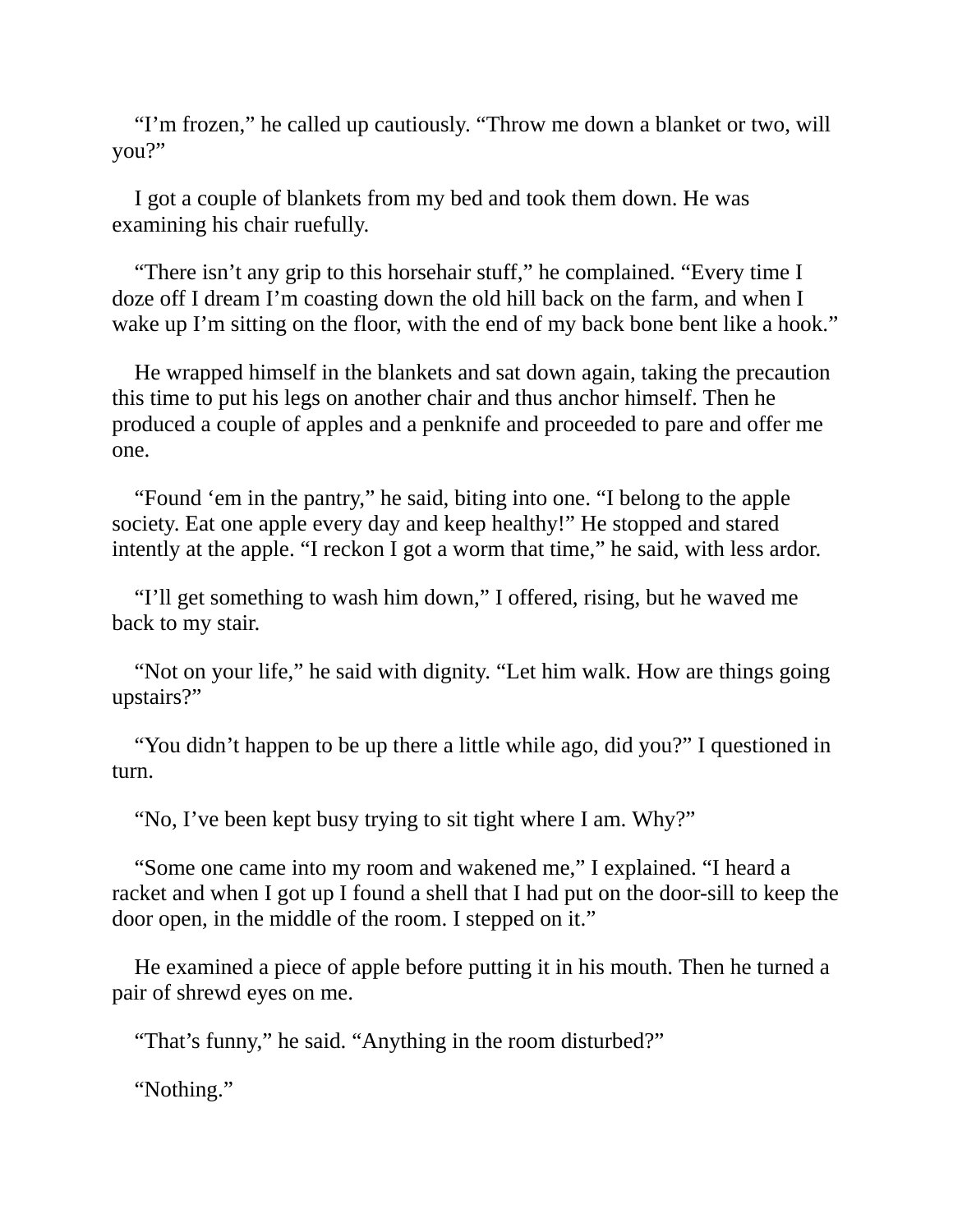"Where's the shell now?"

"On the mantel. I didn't want to step on it again."

He thought for a minute, but his next remark was wholly facetious.

"No. I guess you won't step on it up there. Like the old woman: she says, 'Motorman, if I put my foot on the rail will I be electrocuted?' And he says, 'No, madam, not unless you put your other foot on the trolley wire.'"

I got up impatiently. There was no humor in the situation that night for me.

"Some one had been in the room," I reiterated. "The door was closed, although I had left it open."

He finished his apple and proceeded with great gravity to drop the parings down the immaculate register in the floor beside his chair. Then—

"I've only got one business here, Mr. Knox," he said in an undertone, "and you know what that is. But if it will relieve your mind of the thought that there was anything supernatural about your visitor, I'll tell you that it was Mr. Wardrop, and that to the best of my belief he was in your room, not once, but twice, in the last hour and a half. As far as that shell goes, it was I that kicked it, having gone up without my shoes."

I stared at him blankly.

"What could he have wanted?" I exclaimed. But with his revelation, Davidson's interest ceased; he drew the blanket up around his shoulders and shivered.

"Search me," he said and yawned.

I went back to bed, but not to sleep. I deliberately left the door wide open, but no intrusion occurred. Once I got up and glanced down the stairs. For all his apparent drowsiness, Davidson heard my cautious movements, and saluted me in a husky whisper.

"Have you got any quinine?" he said. "I'm sneezing my head off."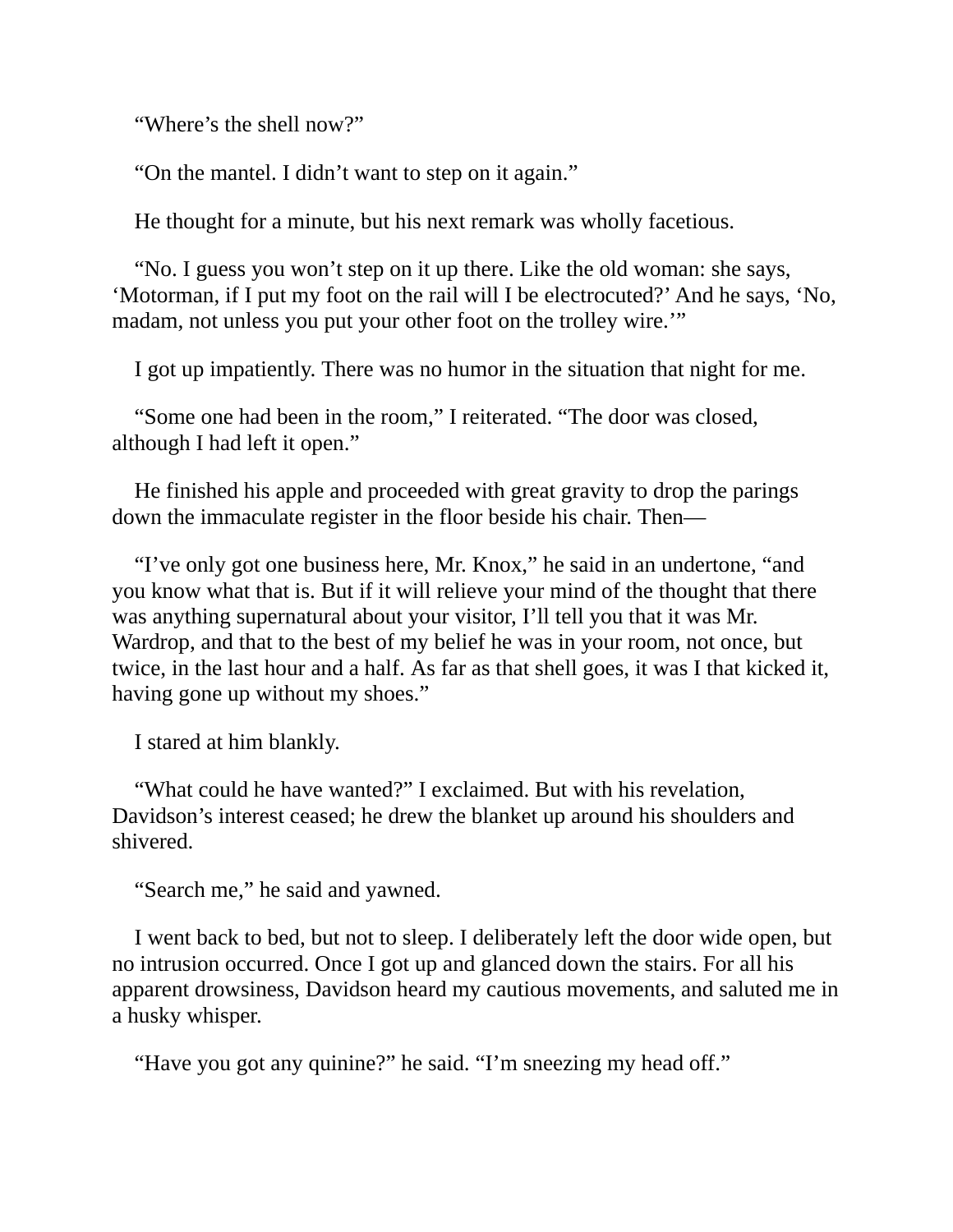But I had none. I gave him a box of cigarettes, and after partially dressing, I threw myself across the bed to wait for daylight. I was roused by the sun beating on my face, to hear Miss Letitia's tones from her room across.

"Nonsense," she was saying querulously. "Don't you suppose I can smell? Do you think because I'm a little hard of hearing that I've lost my other senses? Somebody's been smoking."

"It's me," Heppie shouted. "I—"

"You?" Miss Letitia snarled. "What are you smoking for? That ain't my shirt; it's my—"

"I ain't smokin'," yelled Heppie. "You won't let me tell you. I spilled vinegar on the stove; that's what you smell."

Miss Letitia's sardonic chuckle came through the door.

"Vinegar," she said with scorn. "Next thing you'll be telling me it's vinegar that Harry and Mr. Knox carry around in little boxes in their pockets. You've pinned my cap to my scalp."

I hurried downstairs to find Davidson gone. My blanket lay neatly folded, on the lower step, and the horsehair chairs were ranged along the wall as before. I looked around anxiously for the telltale ashes, but there was none, save, at the edge of the spotless register, a trace. Evidently they had followed the apple parings. It grew cold a day or so later, and Miss Letitia had the furnace fired, and although it does not belong to my story, she and Heppie searched the house over to account for the odor of baking apples—a mystery that was never explained.

Wardrop did not appear at breakfast. Margery came downstairs as Bella was bringing me my coffee, and dropped languidly into her chair. She looked tired and white.

"Another day!" she said wearily. "Did you ever live through such an eternity as the last thirty-six hours?"

I responded absently; the duty I had assumed hung heavy over me. I had a frantic impulse to shirk the whole thing: to go to Wardrop and tell him it was his responsibility, not mine, to make this sad-eyed girl sadder still. That as I had not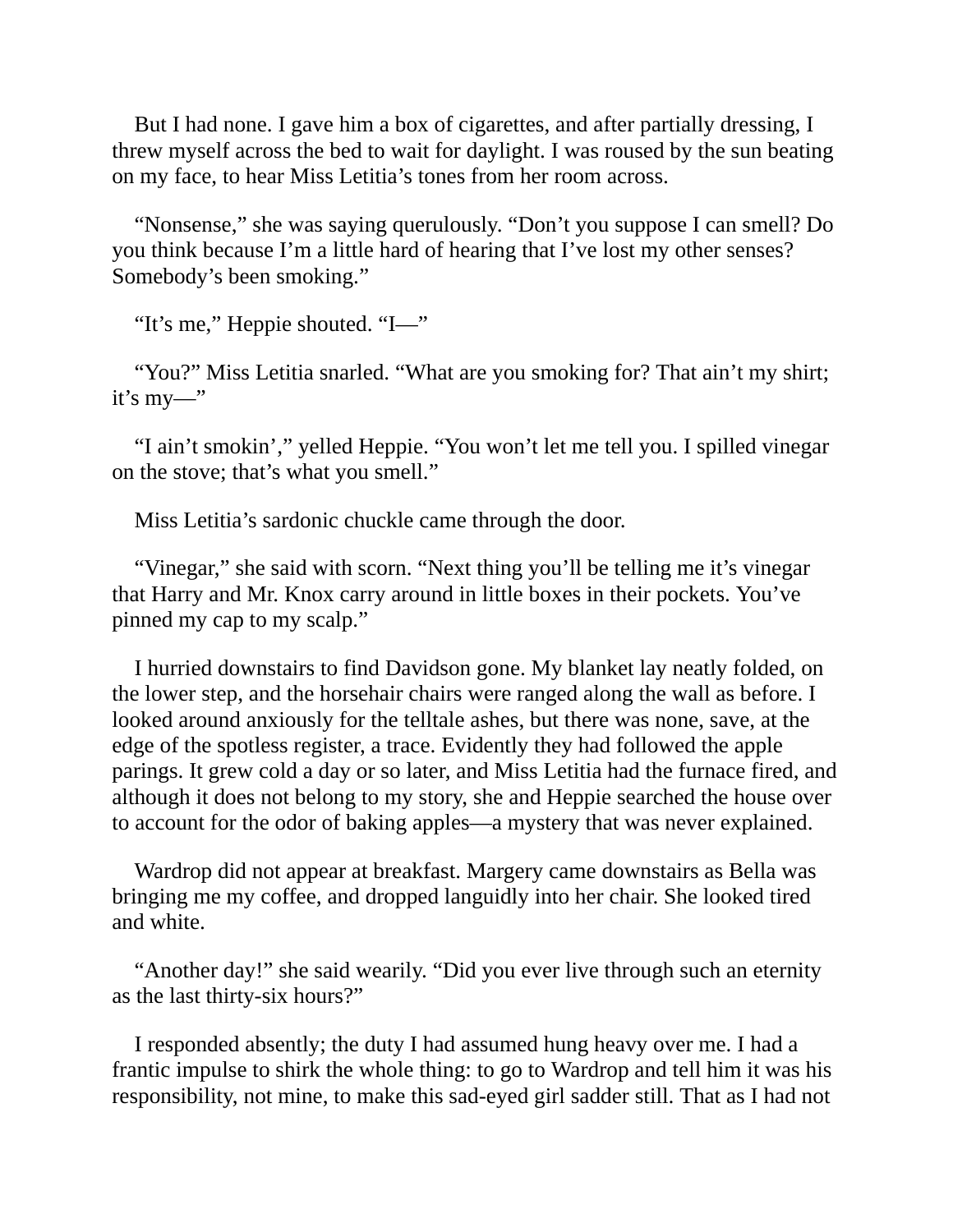his privilege of comforting her, neither should I shoulder his responsibility of telling her. But the issue was forced on me sooner than I had expected, for at that moment I saw the glaring head-lines of the morning paper, laid open at Wardrop's plate.

She must have followed my eyes, for we reached for it simultaneously. She was nearer than I, and her quick eye caught the name. Then I put my hand over the heading and she flushed with indignation.

"You are not to read it now," I said, meeting her astonished gaze as best I could. "Please let me have it. I promise you I will give it to you—almost immediately."

"You are very rude," she said without relinquishing the paper. "I saw a part of that; it is about my father!"

"Drink your coffee, please," I pleaded. "I will let you read it then. On my honor."

She looked at me; then she withdrew her hand and sat erect.

"How can you be so childish!" she exclaimed. "If there is anything in that paper that it—will hurt me to learn, is a cup of coffee going to make it any easier?"

I gave up then. I had always thought that people heard bad news better when they had been fortified with something to eat, and I had a very distinct recollection that Fred had made Edith drink something—tea probably—before he told her that Billy had fallen off the back fence and would have to have a stitch taken in his lip. Perhaps I should have offered Margery tea instead of coffee. But as it was, she sat, stonily erect, staring at the paper, and feeling that evasion would be useless, I told her what had happened, breaking the news as gently as I could.

I stood by her helplessly through the tearless agony that followed, and cursed myself for a blundering ass. I had said that he had been accidentally shot, and I said it with the paper behind me, but she put the evasion aside bitterly.

"Accidentally!" she repeated. The first storm of grief over, she lifted her head from where it had rested on her arms and looked at me, scorning my subterfuge.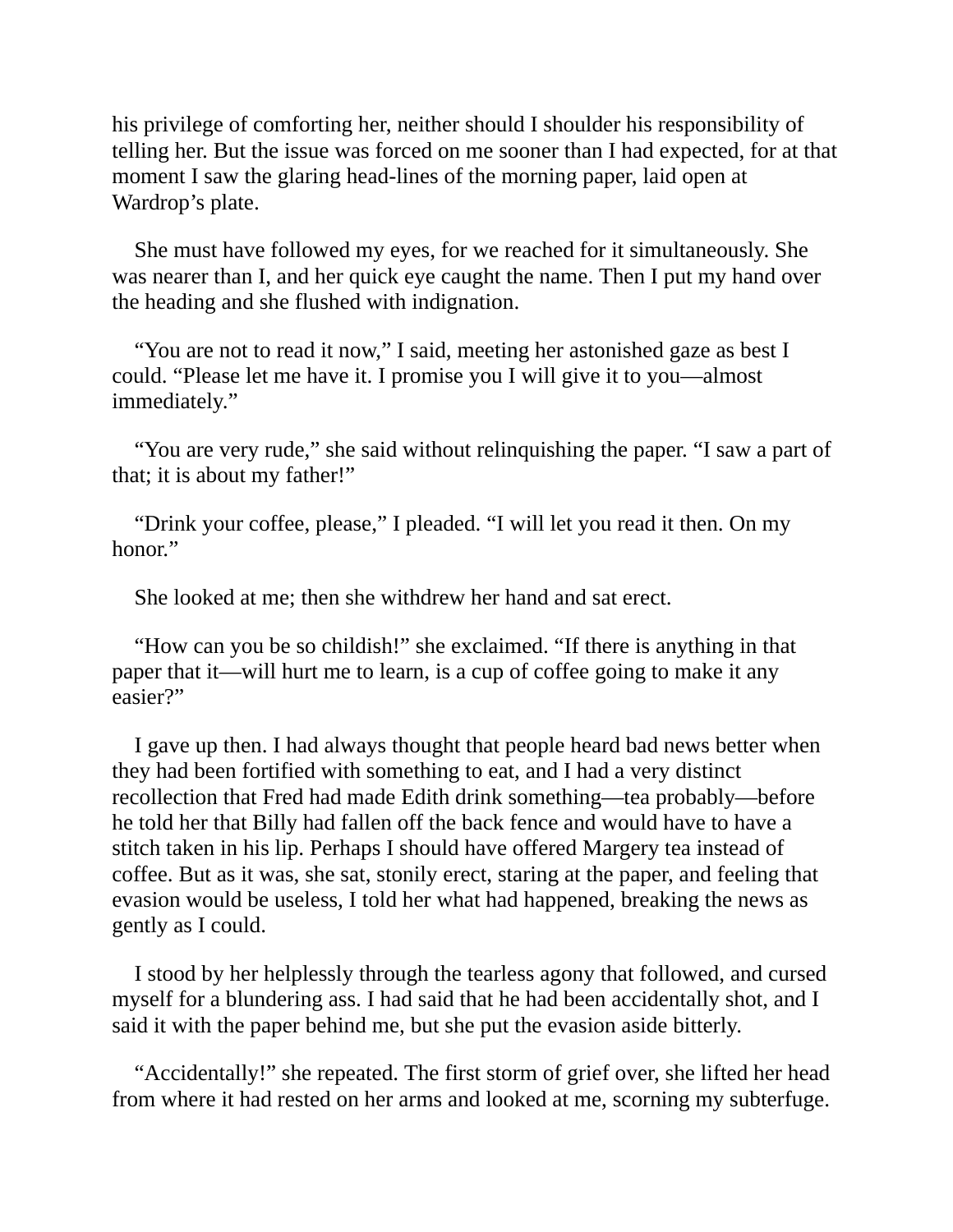"He was murdered. That's the word I didn't have time to read! Murdered! And you sat back and let it happen. I went to you in time and you didn't do anything. No one did anything!"

I did not try to defend myself. How could I? And afterward when she sat up and pushed back the damp strands of hair from her eyes, she was more reasonable.

"I did not mean what I said about your not having done anything," she said, almost childishly. "No one could have done more. It was to happen, that's all."

But even then I knew she had trouble in store that she did not suspect. What would she do when she heard that Wardrop was under grave suspicion? Between her dead father and her lover, what? It was to be days before I knew and in all that time, I, who would have died, not cheerfully but at least stoically, for her, had to stand back and watch the struggle, not daring to hold out my hand to help, lest by the very gesture she divine my wild longing to hold her for myself.

She recovered bravely that morning from the shock, and refusing to go to her room and lie down—a suggestion, like the coffee, culled from my vicarious domestic life—she went out to the veranda and sat there in the morning sun, gazing across the lawn. I left her there finally, and broke the news of her brotherin-law's death to Miss Letitia. After the first surprise, the old lady took the news with what was nearer complacency than resignation.

"Shot!" she said, sitting up in bed, while Heppie shook her pillows. "It's a queer death for Allan Fleming; I always said he would be hanged."

After that, she apparently dismissed him from her mind, and we talked of her sister. Her mood had changed and it was depressing to find that she spoke of Jane always in the past tense. She could speak of her quite calmly—I suppose the sharpness of our emotions is in inverse ratio to our length of years, and she regretted that, under the circumstances, Jane would not rest in the family lot.

"We are all there," she said, "eleven of us, counting my sister Mary's husband, although he don't properly belong, and I always said we would take him out if we were crowded. It is the best lot in the Hopedale Cemetery; you can see the shaft for two miles in any direction."

We held a family council that morning around Miss Letitia's bed: Wardrop,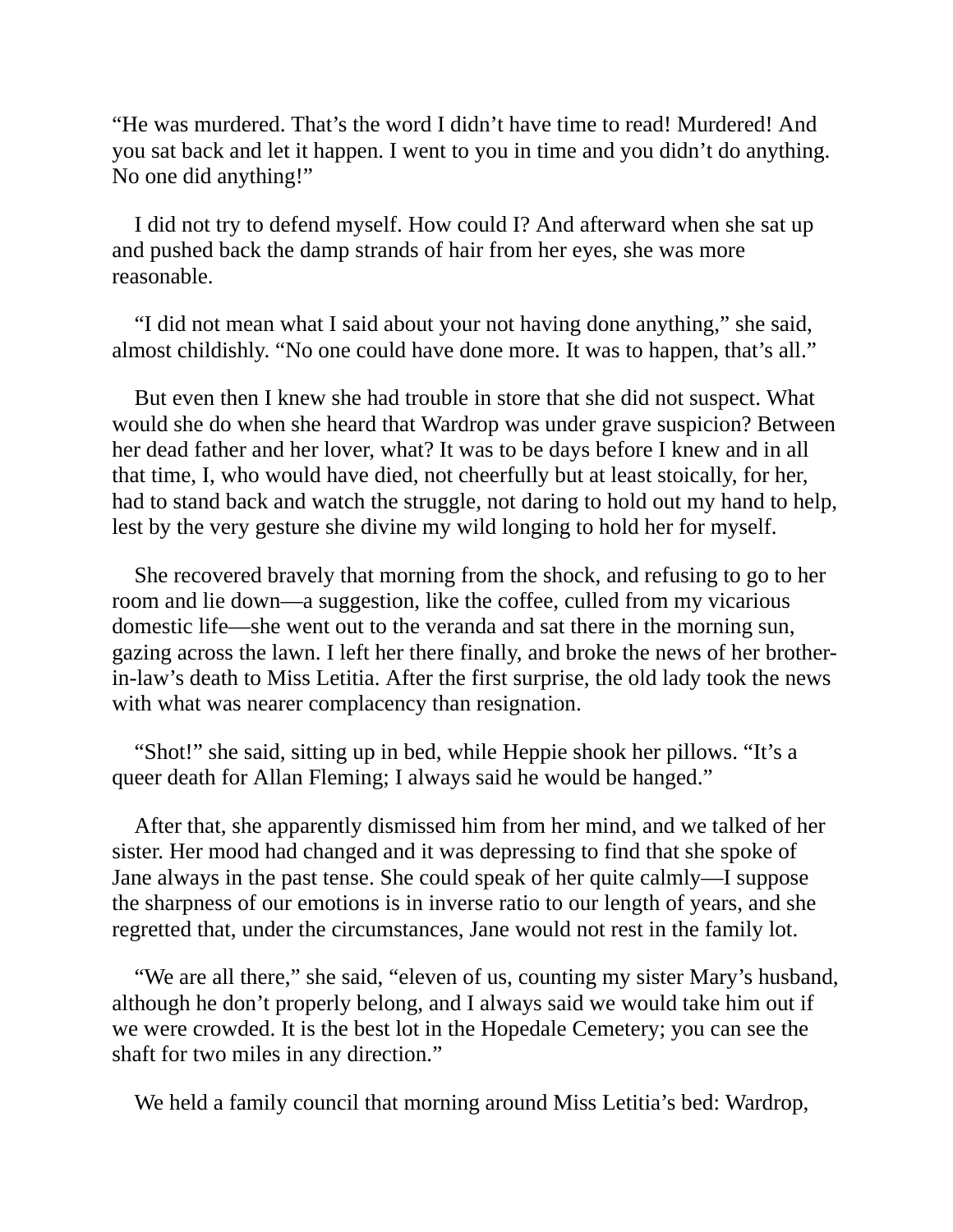who took little part in the proceedings, and who stood at a window looking out most of the time, Margery on the bed, her arm around Miss Letitia's shriveled neck, and Heppie, who acted as interpreter and shouted into the old lady's ear such parts of the conversation as she considered essential.

"I have talked with Miss Fleming," I said, as clearly as I could, "and she seems to shrink from seeing people. The only friends she cares about are in Europe, and she tells me there are no other relatives."

Heppie condensed this into a vocal capsule, and thrust it into Miss Letitia's ear. The old lady nodded.

"No other relatives," she corroborated. "God be praised for that, anyhow."

"And yet," I went on, "there are things to look after, certain necessary duties that no one else can attend to. I don't want to insist, but she ought, if she is able, to go to the city house, for a few hours, at least.

"City house!" Heppie yelled in her ear.

"It ought to be cleaned," Miss Letitia acquiesced, "and fresh curtains put up. Jane would have been in her element; she was always handy at a funeral. And don't let them get one of those let-down-at-the-side coffins. They're leaky."

Luckily Margery did not notice this.

"I was going to suggest," I put in hurriedly, "that my brother's wife would be only too glad to help, and if Miss Fleming will go into town with me, I am sure Edith would know just what to do. She isn't curious and she's very capable."

Margery threw me a grateful glance, grateful, I think, that I could understand how, under the circumstances, a stranger was more acceptable than curious friends could be.

"Mr. Knox's sister-in-law!" interpreted Heppie.

"When you have to say the letter 's,' turn your head away," Miss Letitia rebuked her. "Well, I don't object, if Knox's sister-in-law don't." She had an uncanny way of expanding Heppie's tabloid speeches. "You can take my white silk shawl to lay over the body, but be sure to bring it back. We may need it for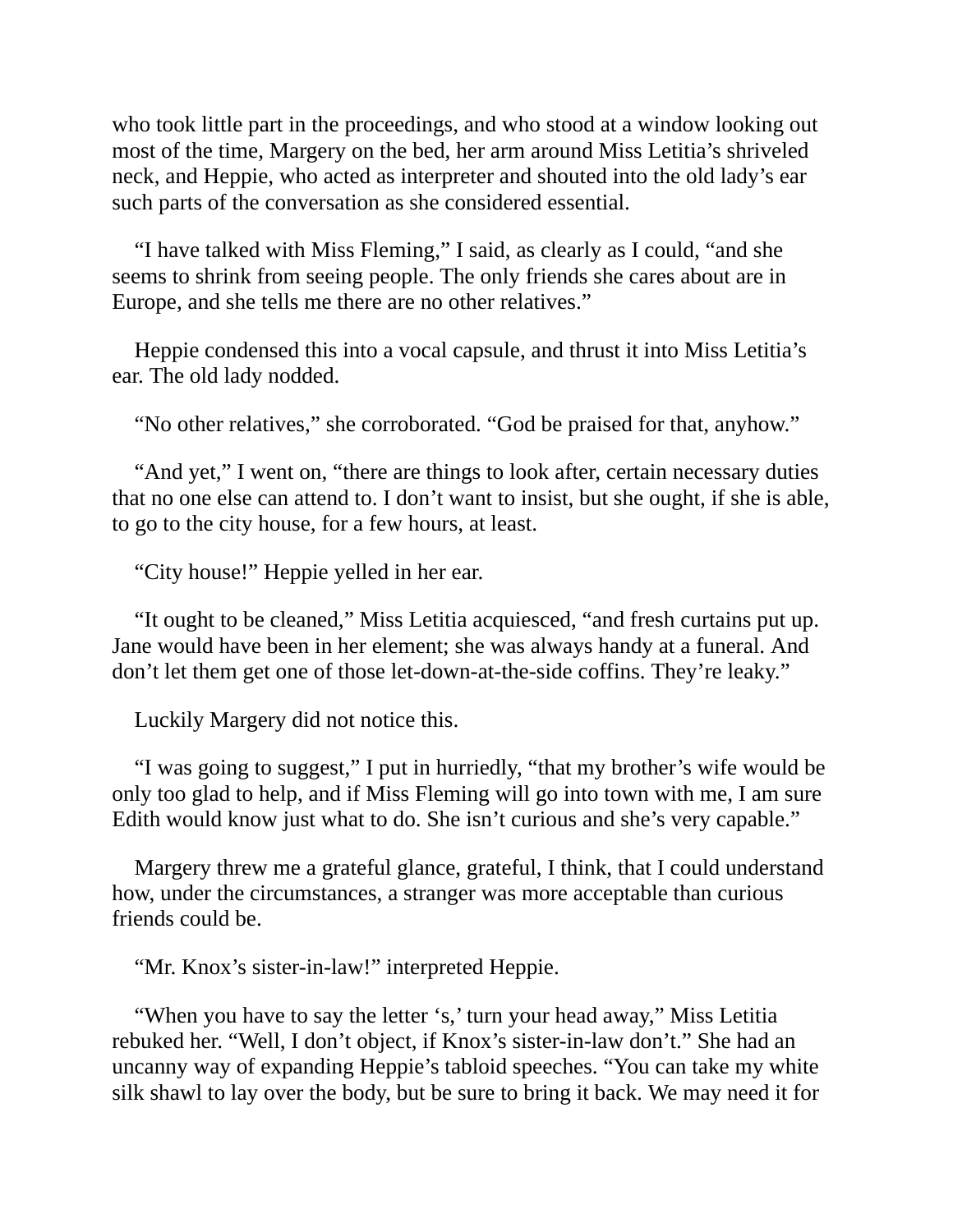Jane."

If the old lady's chin quivered a bit, while Margery threw her arms around her, she was mightily ashamed of it. But Heppie was made of weaker stuff. She broke into a sudden storm of sobs and left the room, to stick her head in the door a moment after.

"Kidneys or chops?" she shouted almost belligerently.

"Kidneys," Miss Letitia replied in kind.

Wardrop went with us to the station at noon, but he left us there, with a brief remark that he would be up that night. After I had put Margery in a seat, I went back to have a word with him alone. He was standing beside the train, trying to light a cigarette, but his hand shook almost beyond control, and after the fourth match he gave it up. My minute for speech was gone. As the train moved out I saw him walking back along the platform, paying no attention to anything around him. Also, I had a fleeting glimpse of a man loafing on a baggage truck, his hat over his eyes. He was paring an apple with a penknife, and dropping the peelings with careful accuracy through a crack in the floor of the platform.

I had arranged over the telephone that Edith should meet the train, and it was a relief to see that she and Margery took to each other at once. We drove to the house immediately, and after a few tears when she saw the familiar things around her, Margery rose to the situation bravely. Miss Letitia had sent Bella to put the house in order, and it was evident that the idea of clean curtains for the funeral had been drilled into her until it had become an obsession. Not until Edith had concealed the step-ladder were the hangings safe, and late in the afternoon we heard a crash from the library, and found Bella twisted on the floor, the result of putting a teakwood tabouret on a table and from thence attacking the lace curtains of the library windows.

Edith gave her a good scolding and sent her off to soak her sprained ankle. Then she righted the tabouret, sat down on it and began on me.

"Do you know that you have not been to the office for two days?" she said severely. "And do you know that Hawes had hysterics in our front hall last night? You had a case in court yesterday, didn't you?"

"Nothing very much," I said, looking over her head. "Anyhow, I'm tired. I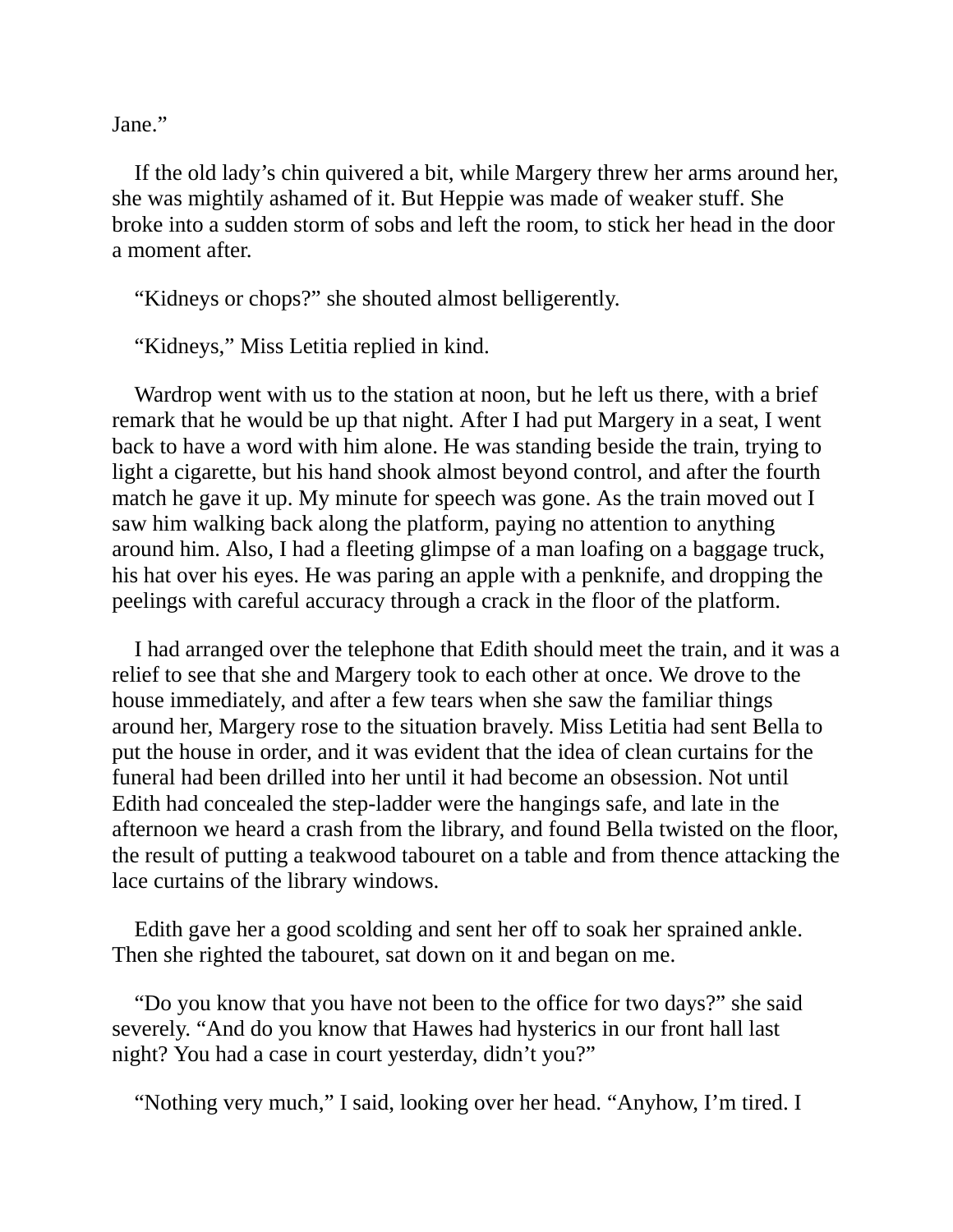don't know when I'm going back. I need a vacation."

She reached behind her and pulling the cord, sent the window shade to the top of the window. At the sight of my face thus revealed, she drew a long sigh.

"The biggest case you ever had, Jack! The biggest retainer you ever had—"

"I've spent that," I protested feebly.

"A vacation, and you only back from Pinehurst!"

"The girl was in trouble—*is* in trouble, Edith," I burst out. "Any one would have done the same thing. Even Fred would hardly have deserted that household. It's stricken, positively stricken."

My remark about Fred did not draw her from cover.

"Of course it's your own affair," she said, not looking at me, "and goodness knows I'm disinterested about it, you ruin the boys, both stomachs and dispositions, and I could use your room *splendidly* as a sewing room—"

"Edith! You abominable little liar!"

She dabbed at her eyes furiously with her handkerchief, and walked with great dignity to the door. Then she came back and put her hand on my arm.

"Oh, Jack, if we could only have saved you this!" she said, and a minute later, when I did not speak: "Who is the man, dear?"

"A distant relative, Harry Wardrop," I replied, with what I think was very nearly my natural tone. "Don't worry, Edith. It's all right. I've known it right along."

"Pooh!" Edith returned sagely. "So do I know I've got to die and be buried some day. Its being inevitable doesn't make it any more cheerful." She went out, but she came back in a moment and stuck her head through the door.

"*That's* the only inevitable thing there is," she said, taking up the conversation —an old habit of hers—where she had left off.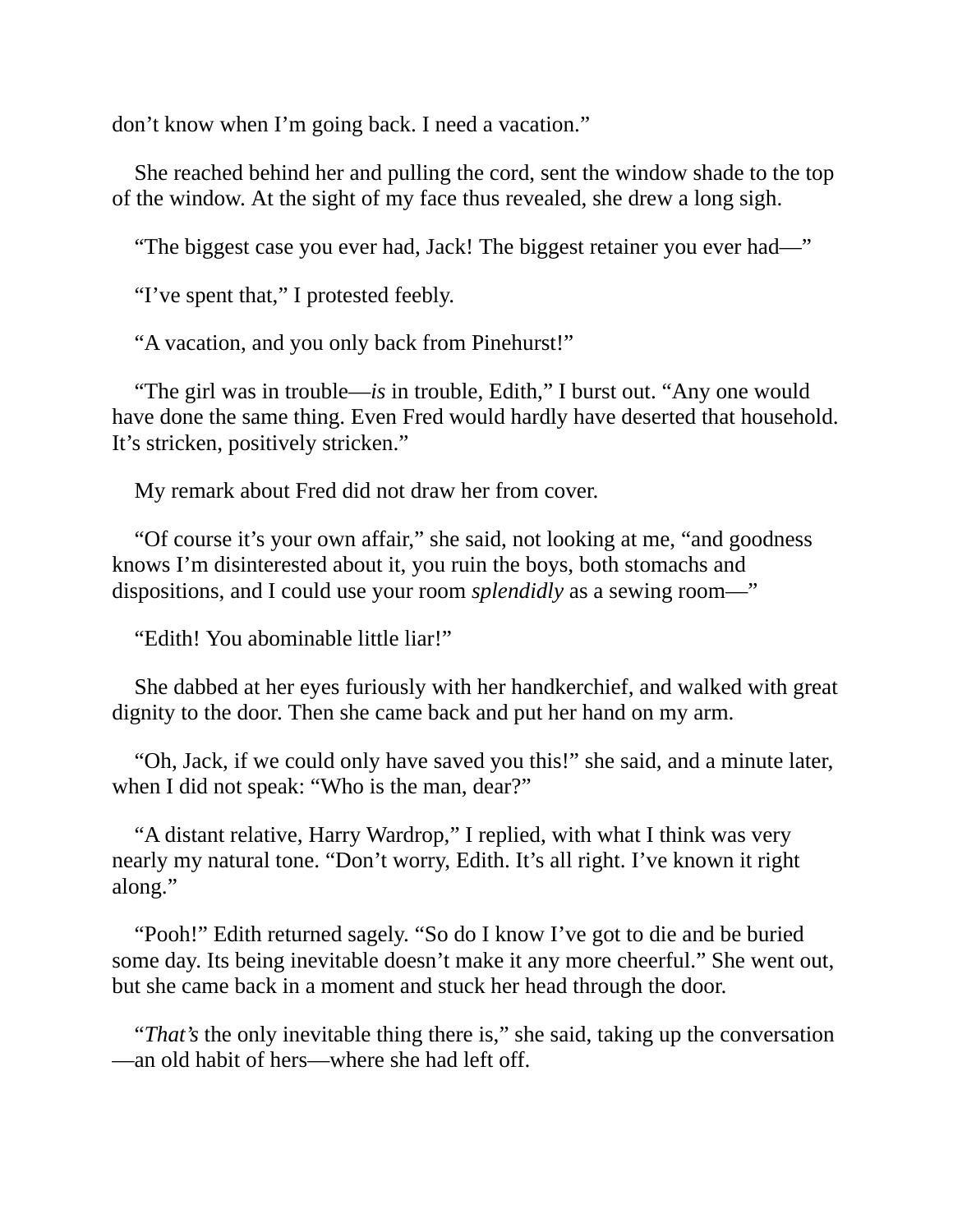"I don't know what you are talking about," I retorted, turning my back on her. "And anyhow, I regard your suggestion as immoral." But when I turned again, she had gone.

That Saturday afternoon at four o'clock the body of Allan Fleming was brought home, and placed in state in the music-room of the house.

Miss Jane had been missing since Thursday night. I called Hunter by telephone, and he had nothing to report.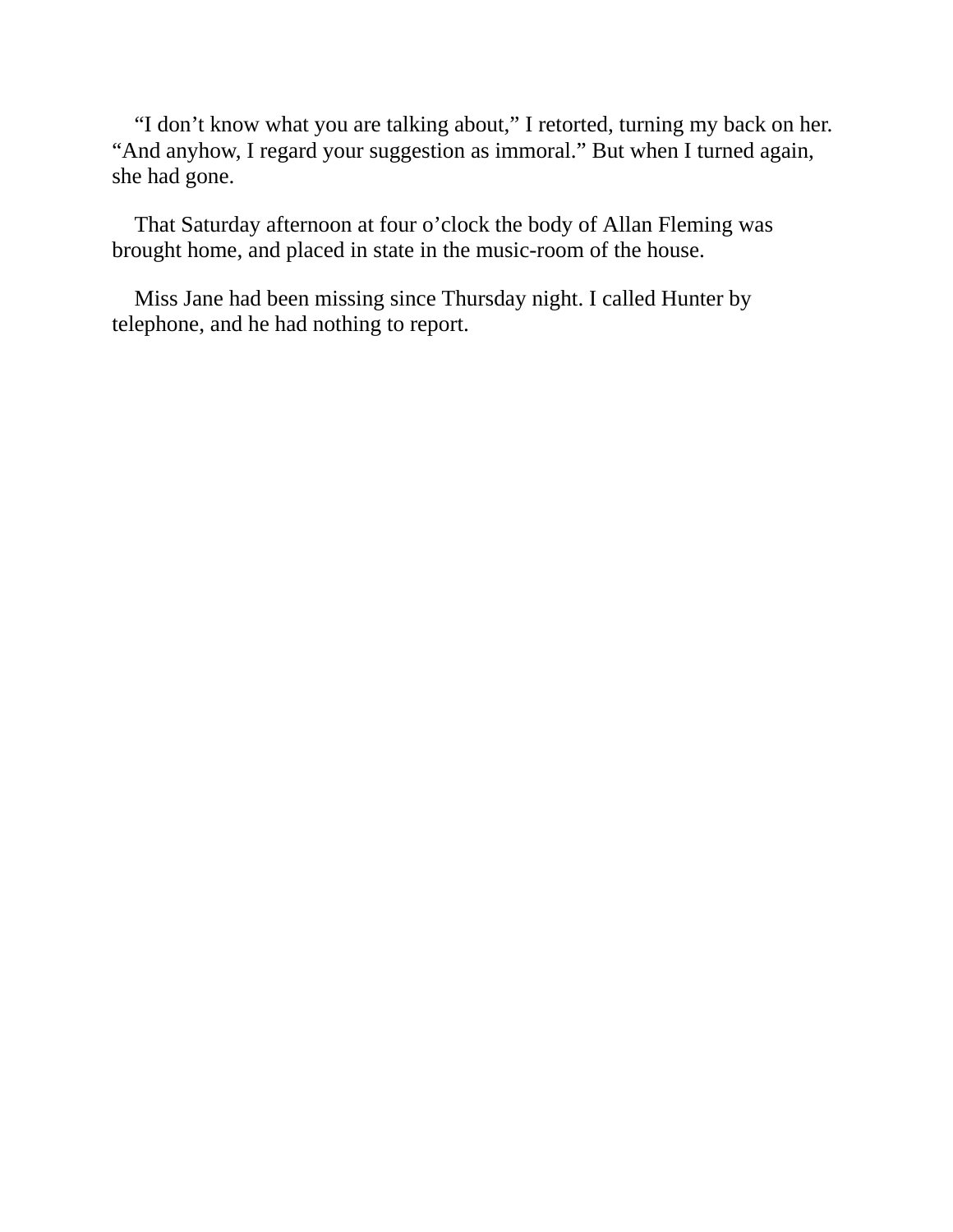# **CHAPTER XI**

#### **A NIGHT IN THE FLEMING HOME**

I HAD a tearful message from Hawes late that afternoon, and a little after five I went to the office. I found him offering late editions of the evening paper to a couple of clients, who were edging toward the door. His expression when he saw me was pure relief, the clients', relief strongly mixed with irritation.

I put the best face on the matter that I could, saw my visitors, and left alone, prepared to explain to Hawes what I could hardly explain to myself.

"I've been unavoidably detained, Hawes," I said, "Miss Jane Maitland has disappeared from her home."

"So I understood you over the telephone." He had brought my mail and stood by impassive.

"Also, her brother-in-law is dead."

"The papers are full of it."

"There was no one to do anything, Hawes. I was obliged to stay," I apologized. I was ostentatiously examining my letters and Hawes said nothing. I looked up at him sideways, and he looked down at me. Not a muscle of his face quivered, save one eye, which has a peculiar twitching of the lid when he is excited. It gave him a sardonic appearance of winking. He winked at me then.

"Don't wait, Hawes," I said guiltily, and he took his hat and went out. Every line of his back was accusation. The sag of his shoulders told me I had let my biggest case go by default that day; the forward tilt of his head, that I was probably insane; the very grip with which he seized the doorknob, his "good night" from around the door, that he knew there was a woman at the bottom of it all. As he closed the door behind him I put down my letters and dropped my face in my hands. Hawes was right. No amount of professional zeal could account for the interest I had taken. Partly through force of circumstances, partly of my own volition, I had placed myself in the position of first friend to a family with which I had had only professional relations; I had even enlisted Edith, when my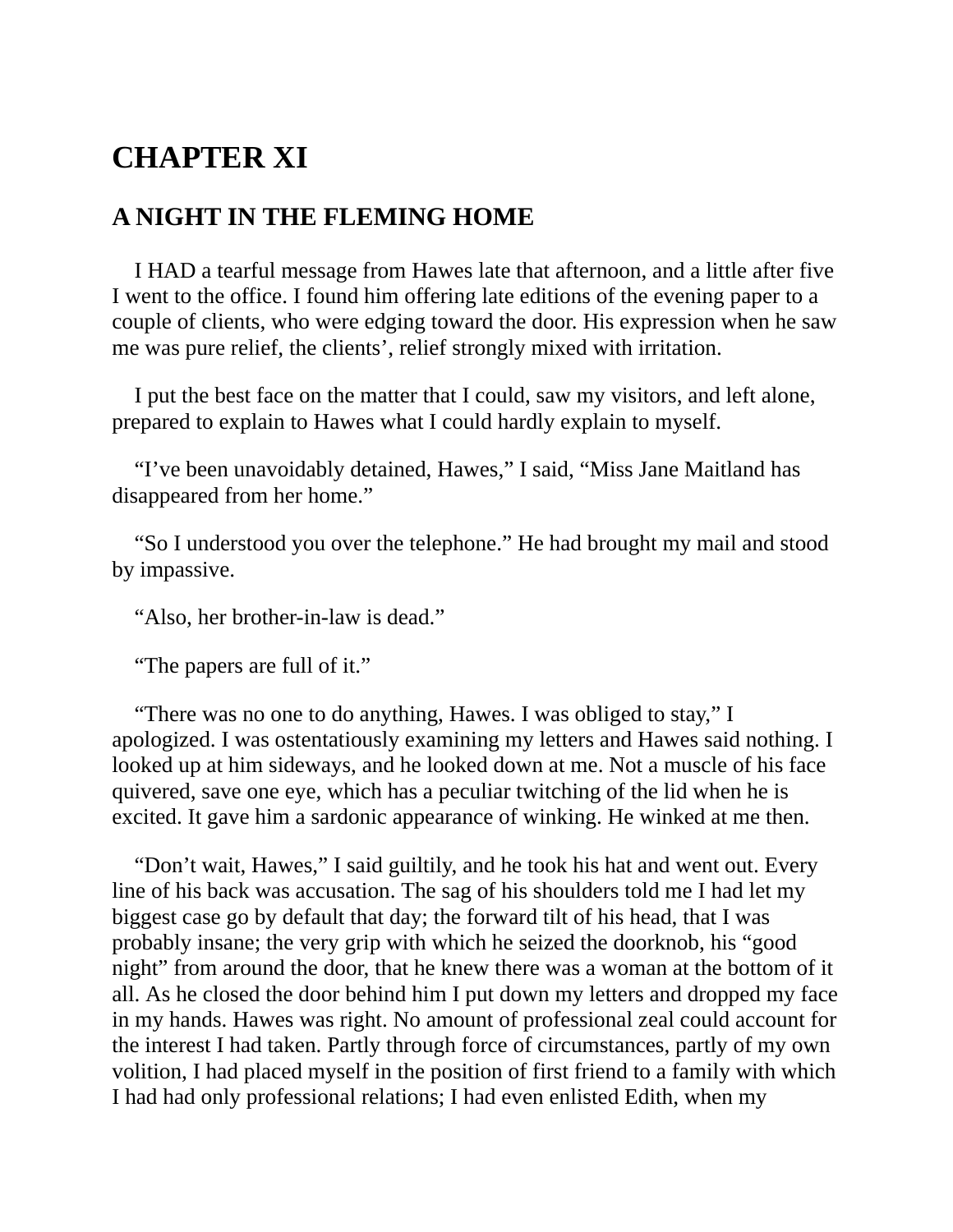acquaintance with Margery Fleming was only three days old! And at the thought of the girl, of Wardrop's inefficiency and my own hopelessness, I groaned aloud.

I had not heard the door open.

"I forgot to tell you that a gentleman was here half a dozen times to-day to see you. He didn't give any name."

I dropped my hands. From around the door Hawes' nervous eye was winking wildly.

"You're not sick, Mr. Knox?"

"Never felt better."

"I thought I heard—"

"I was singing," I lied, looking him straight in the eye.

He backed nervously to the door.

"I have a little sherry in my office, Mr. Knox—twenty-six years in the wood. If you—"

"For God's sake, Hawes, there's nothing the matter with me!" I exclaimed, and he went. But I heard him stand a perceptible time outside the door before he tiptoed away.

Almost immediately after, some one entered the waiting-room, and the next moment I was facing, in the doorway, a man I had never seen before.

He was a tall man, with thin, colorless beard trimmed to a Vandyke point, and pale eyes blinking behind glasses. He had a soft hat crushed in his hand, and his whole manner was one of subdued excitement.

"Mr. Knox?" he asked, from the doorway.

"Yes. Come in."

"I have been here six times since noon," he said, dropping rather than sitting in a chair. "My name is Lightfoot. I am—was—Mr. Fleming's cashier."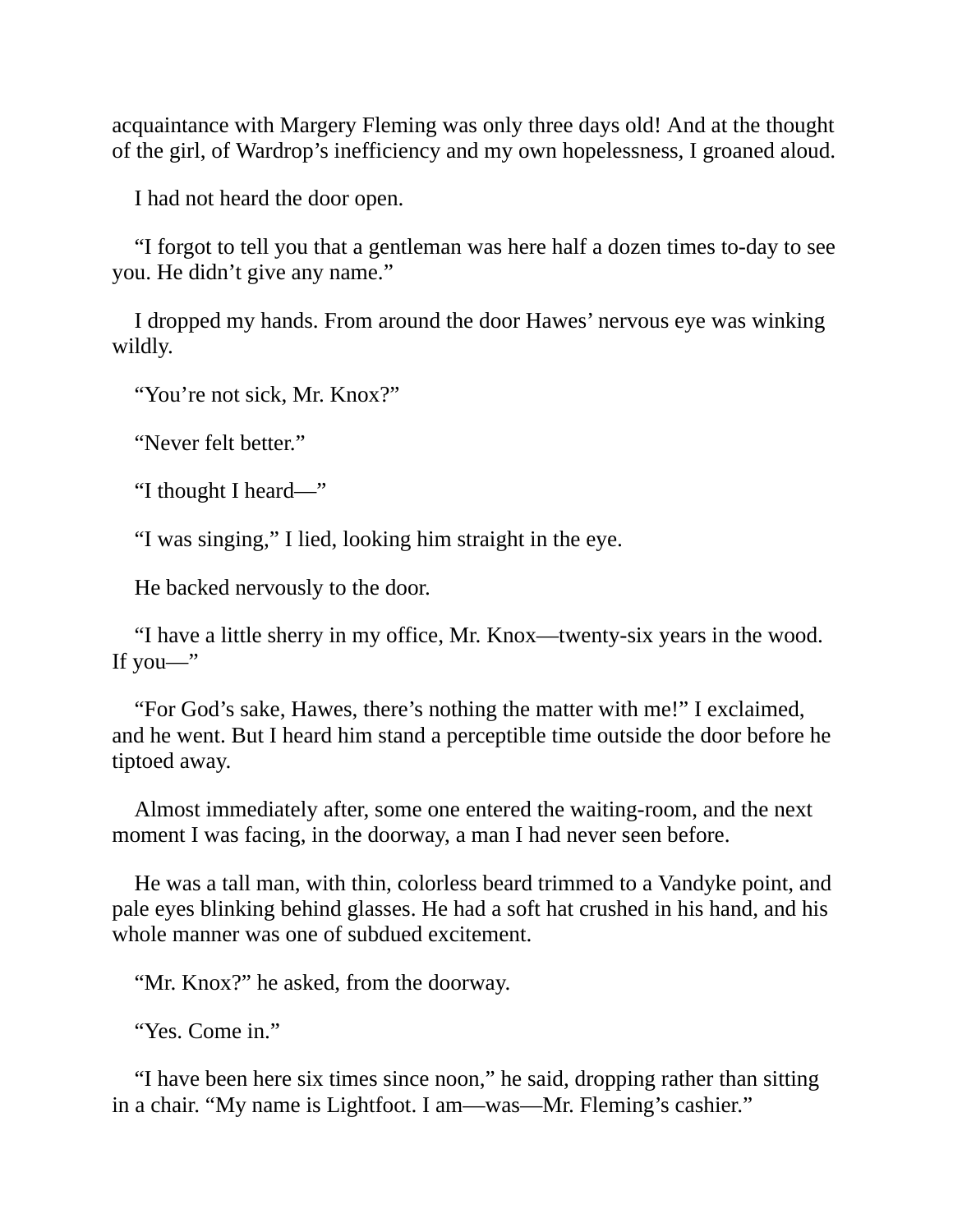"Yes?"

"I was terribly shocked at the news of his death," he stumbled on, getting no help from me. "I was in town and if I had known in time I could have kept some of the details out of the papers. Poor Fleming—to think he would end it that way."

"End it?"

"Shoot himself." He watched me closely.

"But he didn't," I protested. "It was not suicide, Mr. Lightfoot. According to the police, it was murder."

His cold eyes narrowed like a cat's. "Murder is an ugly word, Mr. Knox. Don't let us be sensational. Mr. Fleming had threatened to kill himself more than once; ask young Wardrop. He was sick and despondent; he left his home without a word, which points strongly to emotional insanity. He could have gone to any one of a half dozen large clubs here, or at the capital. Instead, he goes to a little third-rate political club, where, presumably, he does his own cooking and hides in a dingy room. Is that sane? Murder! It was suicide, and that puppy Wardrop knows it well enough. I—I wish I had him by the throat!"

He had worked himself into quite a respectable rage, but now he calmed himself.

"I have seen the police," he went on. "They agree with me that it was suicide, and the party newspapers will straighten it out to-morrow. It is only unfortunate that the murder theory was given so much publicity. The *Times-Post*, which is Democratic, of course, I can not handle."

I sat stupefied.

"Suicide!" I said finally. "With no weapon, no powder marks, and with a halffinished letter at his elbow."

He brushed my interruption aside.

"Mr. Fleming had been—careless," he said. "I can tell you in confidence, that some of the state funds had been deposited in the Borough Bank of Manchester,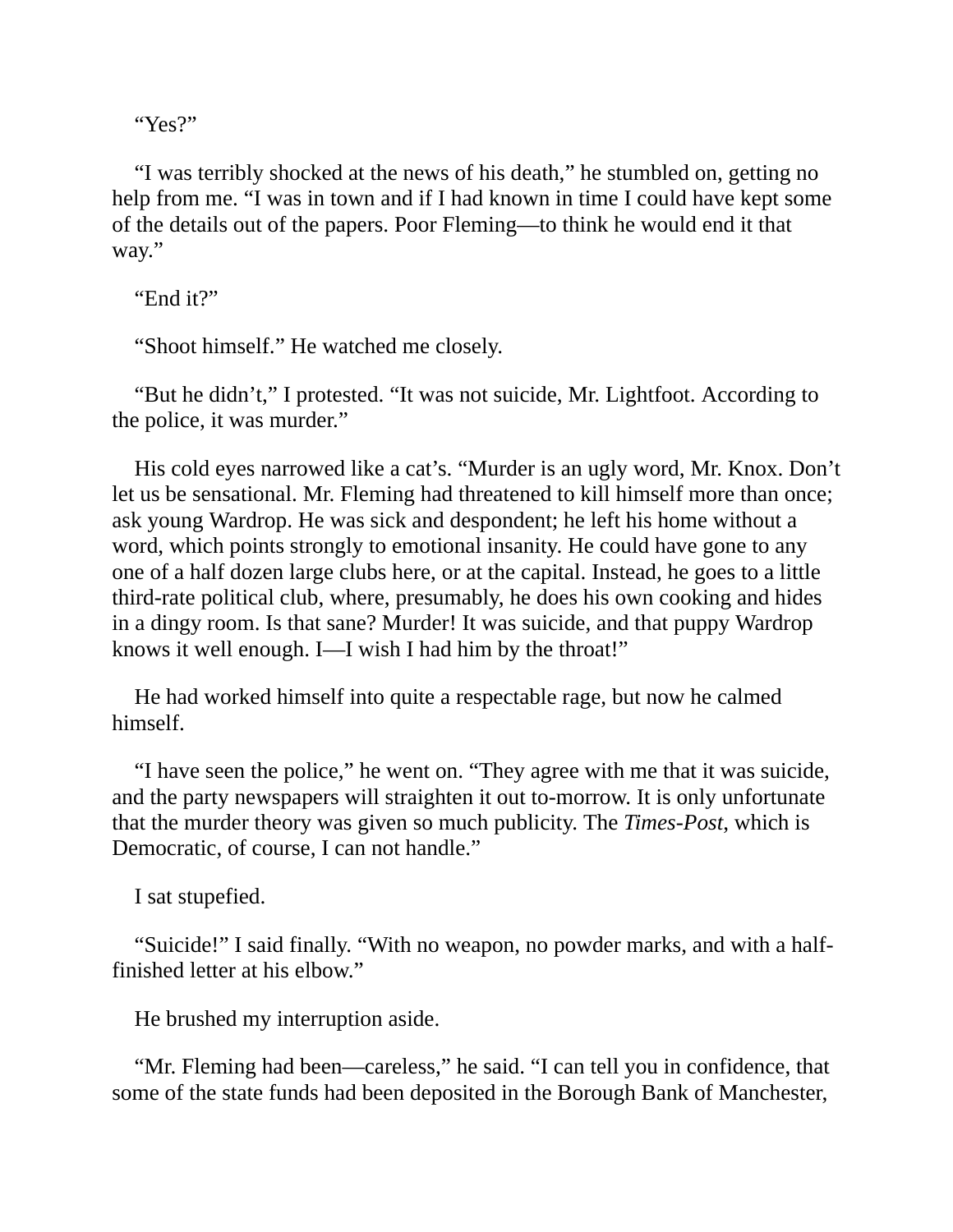and—the Borough Bank closed its doors at ten o'clock to-day."

I was hardly surprised at that, but the whole trend of events was amazing.

"I arrived here last night," he said, "and I searched the city for Mr. Fleming. This morning I heard the news. I have just come from the house: his daughter referred me to you. After all, what I want is a small matter. Some papers—state documents—are missing, and no doubt are among Mr. Fleming's private effects. I would like to go through his papers, and leave tonight for the capital."

"I have hardly the authority," I replied doubtfully. "Miss Fleming, I suppose, would have no objection. His private secretary, Wardrop, would be the one to superintend such a search."

"Can you find Wardrop—at once?"

Something in his eagerness put me on my guard.

"I will make an attempt," I said. "Let me have the name of your hotel, and I will telephone you if it can be arranged for tonight."

He had to be satisfied with that, but his eagerness seemed to me to be almost desperation. Oddly enough, I could not locate Wardrop after all. I got the Maitland house by telephone, to learn that he had left there about three o'clock, and had not come back.

I went to the Fleming house for dinner. Edith was still there, and we both tried to cheer Margery, a sad little figure in her black clothes. After the meal, I called Lightfoot at his hotel, and told him that I could not find Wardrop; that there were no papers at the house, and that the office safe would have to wait until Wardrop was found to open it. He was disappointed and furious; like a good many men who are physical cowards, he said a great deal over the telephone that he would not have dared to say to my face, and I cut him off by hanging up the receiver. From that minute, in the struggle that was coming, like Fred, I was "forninst" the government.

It was arranged that Edith should take Margery home with her for the night. I thought it a good idea; the very sight of Edith tucking in her babies and sitting down beside the library lamp to embroider me a scarfpin-holder for Christmas would bring Margery back to normal again. Except in the matter of Christmas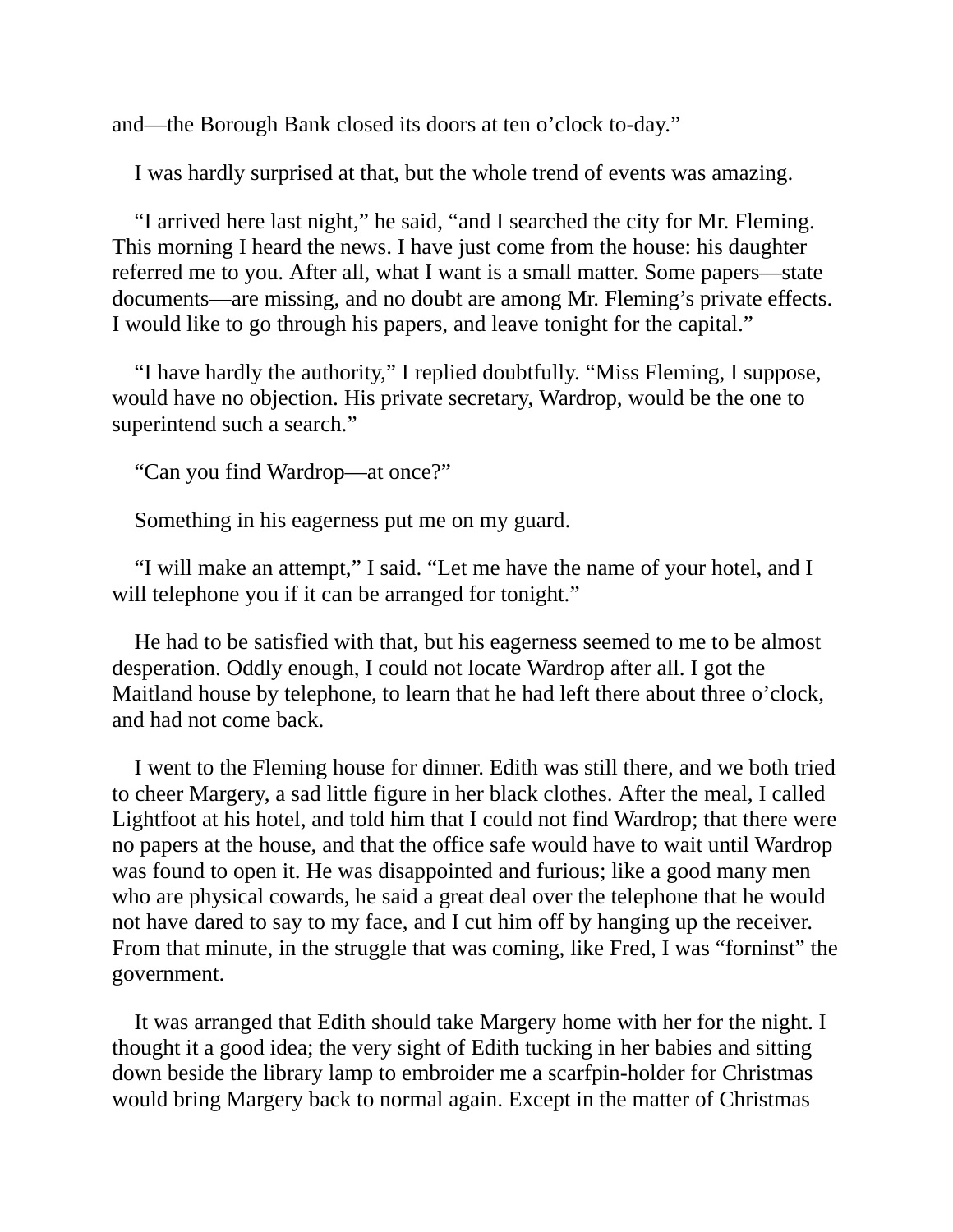gifts, Edith is the sanest woman I know; I recognized it at the dinner table, where she had the little girl across from her planning her mourning hats before the dinner was half finished.

When we rose at last, Margery looked toward the music-room, where the dead man lay in state. But Edith took her by the arm and pushed her toward the stairs.

"Get your hat on right away, while Jack calls a cab," she directed. "I must get home, or Fred will keep the boys up until nine o'clock. He is absolutely without principle."

When Margery came down there was a little red spot burning in each pale cheek, and she ran down the stairs like a scared child. At the bottom she clutched the newel-post and looked behind fearfully.

"What's the matter?" Edith demanded, glancing uneasily over her shoulder.

"Some one has been upstairs," Margery panted. "Somebody has been staying in the house while we were away."

"Nonsense," I said, seeing that her fright was infecting Edith. "What makes you think that?"

"Come and look," she said, gaining courage, I suppose, from a masculine presence. And so we went up the long stairs, the two girls clutching hands, and I leading the way and inclined to scoff.

At the door of a small room next to what had been Allan Fleming's bedroom, we paused and I turned on the light.

"Before we left," Margery said more quietly, "I closed this room myself. It had just been done over, and the pale blue soils so easily. I came in the last thing, and saw covers put over everything. Now look at it!"

It was a sort of boudoir, filled with feminine knickknacks and mahogany lounging chairs. Wherever possible, a pale brocade had been used, on the empire couch, in panels in the wall, covering cushions on the window-seat. It was evidently Margery's private sitting-room.

The linen cover that had been thrown over the divan was folded back, and a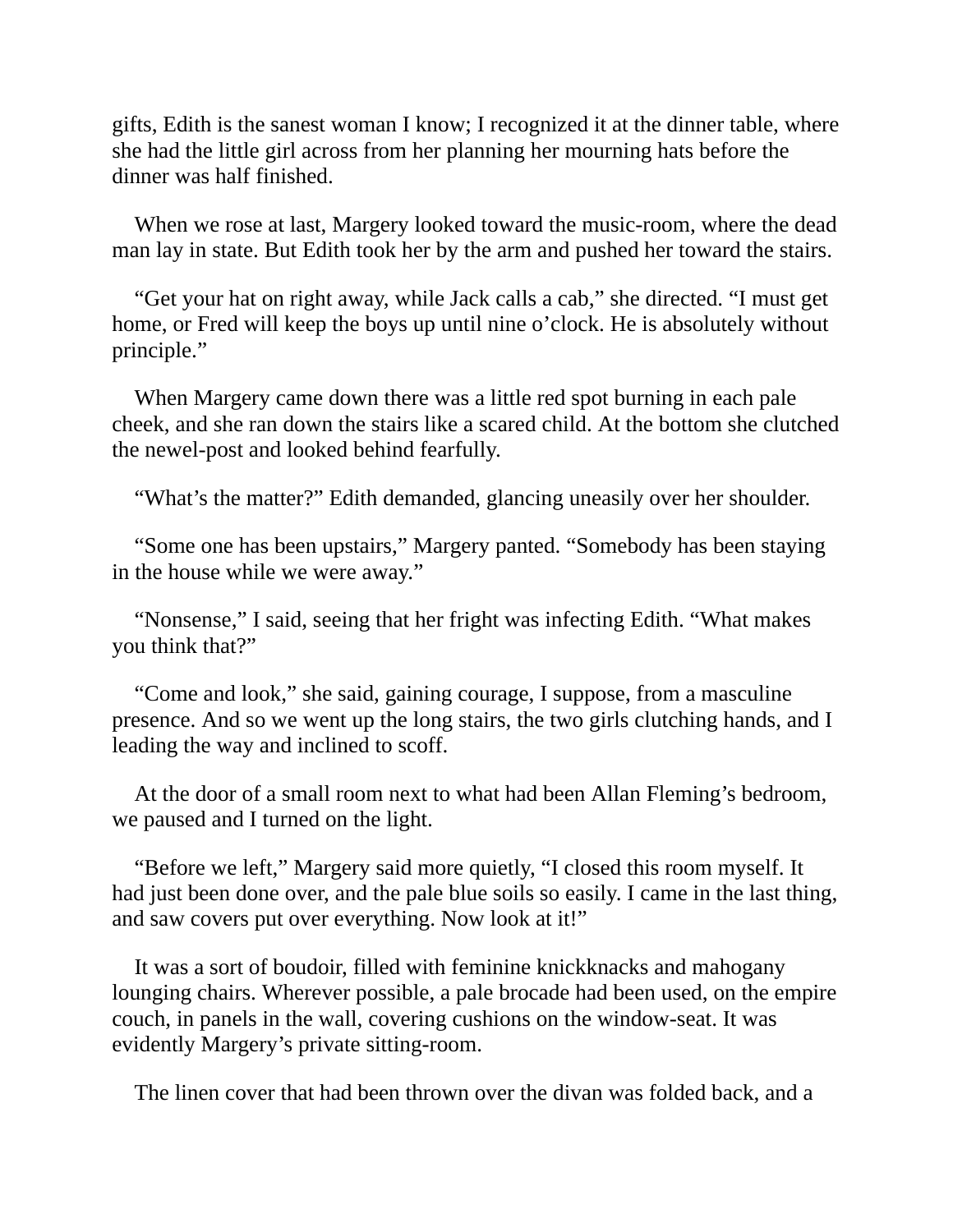pillow from the window-seat bore the imprint of a head. The table was still covered, knobby protuberances indicating the pictures and books beneath. On one corner of the table, where the cover had been pushed aside, was a cup, empty and clean-washed, and as if to prove her contention, Margery picked up from the floor a newspaper, dated Friday morning, the twenty-second.

A used towel in the bath-room near-by completed the inventory; Margery had been right; some one had used the room while the house was closed.

"Might it not have been your—father?" Edith asked, when we stood again at the foot of the stairs. "He could have come here to look for something, and lain down to rest."

"I don't think so," Margery said wanly. "I left the door so he could get in with his key, but—he always used his study coach. I don't think he ever spent five minutes in my sitting-room in his life."

We had to let it go at that finally. I put them in a cab, and saw them start away: then I went back into the house. I had arranged to sleep there and generally to look after things—as I said before. Whatever scruples I had had about taking charge of Margery Fleming and her affairs, had faded with Wardrop's defection and the new mystery of the blue boudoir.

The lower floor of the house was full of people that night, local and state politicians, newspaper men and the usual crowd of the morbidly curious. The undertaker took everything in hand, and late that evening I could hear them carrying in tropical plants and stands for the flowers that were already arriving. Whatever panoply the death scene had lacked, Allan Fleming was lying in state now.

At midnight things grew quiet. I sat in the library, reading, until then, when an undertaker's assistant in a pink shirt and polka-dot cravat came to tell me that everything was done.

"Is it customary for somebody to stay up, on occasions like this?" I asked. "Isn't there an impression that wandering cats may get into the room, or something of that sort?"

"I don't think it will be necessary, sir," he said, trying to conceal a smile. "It's all a matter of taste. Some people like to take their troubles hard. Since they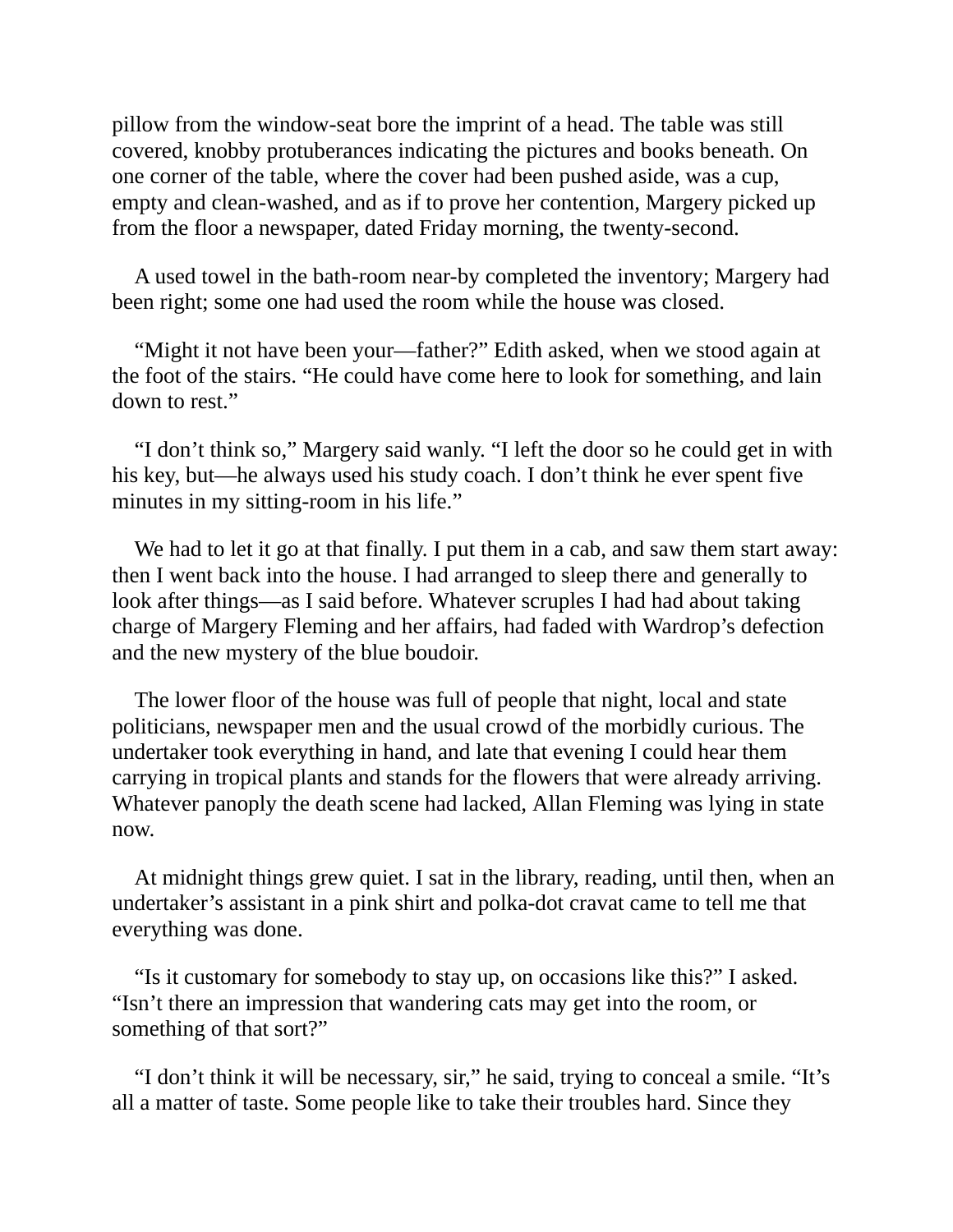don't put money on their eyes any more, nobody wants to rob the dead."

He left with that cheerful remark, and I closed and locked the house after him. I found Bella in the basement kitchen with all the lights burning full, and I stood at the foot of the stairs while she scooted to bed like a scared rabbit. She was a strange creature, Bella—not so stupid as she looked, but sullen, morose —"smouldering" about expresses it.

I closed the doors into the dining-room and, leaving one light in the hall, went up to bed. A guest room in the third story had been assigned me, and I was tired enough to have slept on the floor. The telephone bell rang just after I got into bed, and grumbling at my luck, I went down to the lower floor.

It was the *Times-Post*, and the man at the telephone was in a hurry.

"This is the *Times-Post*. Is Mr. Wardrop there?"

"No."

"Who is this?"

"This is John Knox."

"The attorney?"

"Yes."

"Mr. Knox, are you willing to put yourself on record that Mr. Fleming committed suicide?"

"I am not going to put myself on record at all."

"Tonight's *Star* says you call it suicide, and that you found him with the revolver in his hand."

"The *Star* lies!" I retorted, and the man at the other end chuckled.

"Many thanks," he said, and rang off.

I went back to bed, irritated that I had betrayed myself. Loss of sleep for two nights, however, had told on me: in a short time I was sound asleep.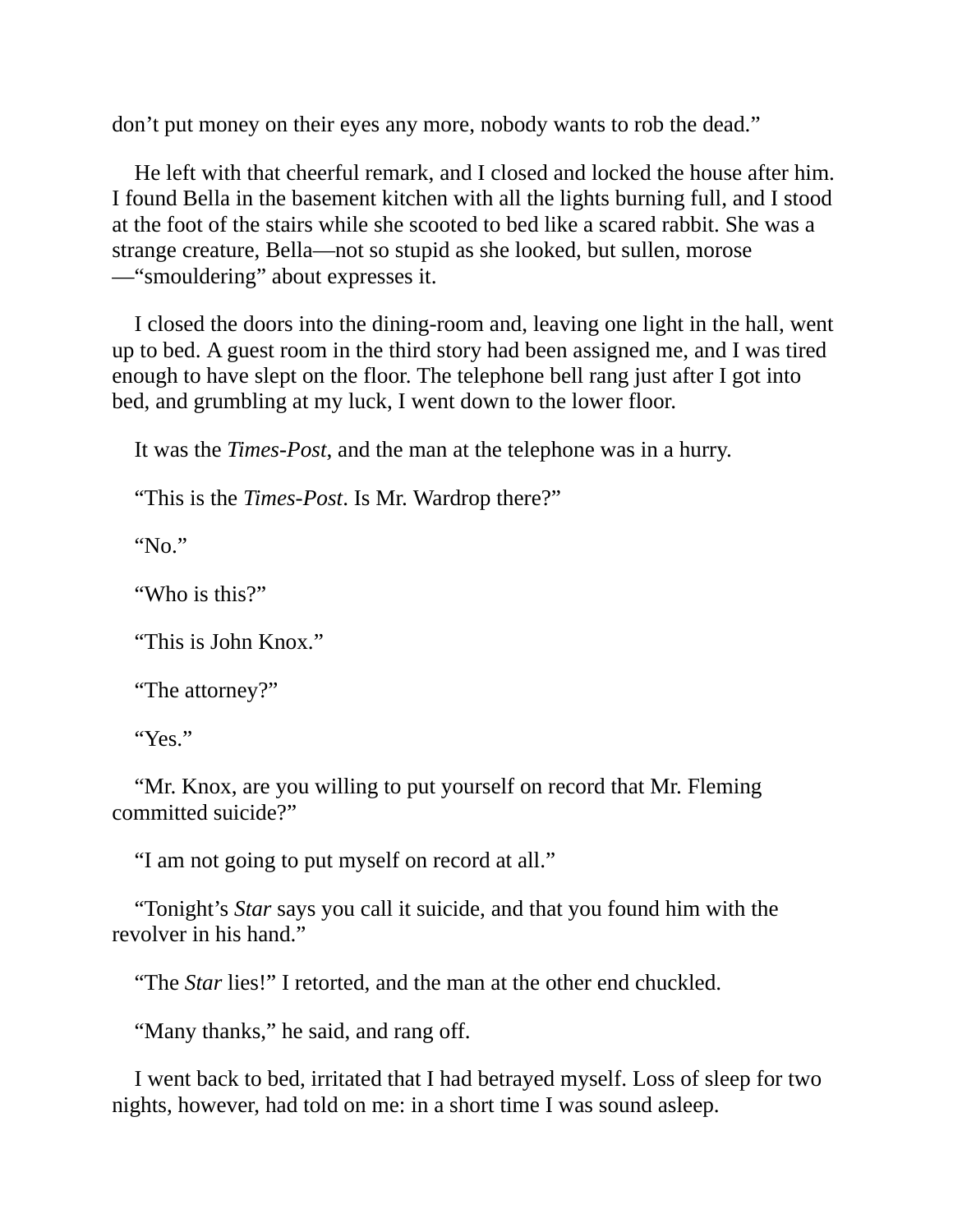I wakened with difficulty. My head felt stupid and heavy, and I was burning with thirst. I sat up and wondered vaguely if I were going to be ill, and I remember that I felt too weary to get a drink. As I roused, however, I found that part of my discomfort came from bad ventilation, and I opened a window and looked out.

The window was a side one, opening on to a space perhaps eight feet wide, which separated it from its neighbor. Across from me was only a blank red wall, but the night air greeted me refreshingly. The wind was blowing hard, and a shutter was banging somewhere below. I leaned out and looked down into the well-like space beneath me. It was one of those apparently chance movements that have vital consequences, and that have always made me believe in the old Calvinistic creed of foreordination.

Below me, on the wall across, was a rectangle of yellow light, reflected from the library window of the Fleming home. There was some one in the house.

As I still stared, the light was slowly blotted out—not as if the light had been switched off, but by a gradual decreasing in size of the lighted area. The library shade had been drawn.

My first thought was burglars: my second—Lightfoot. No matter who it was, there was no one who had business there. Luckily, I had brought my revolver with me from Fred's that day, and it was under my pillow; to get it, put out the light and open the door quietly, took only a minute. I was in pajamas, barefoot, as on another almost similar occasion, but I was better armed than before.

I got to the second floor without hearing or seeing anything suspicious, but from there I could see that the light in the hall had been extinguished. The unfamiliarity of the house, the knowledge of the silent figure in the drawingroom at the foot of the stairs, and of whatever might be waiting in the library beyond, made my position uncomfortable, to say the least.

I don't believe in the man who is never afraid: he doesn't deserve the credit he gets. It's the fellow who is scared to death, whose knees knock together, and who totters rather than walks into danger, who is the real hero. Not that I was as bad as that, but I would have liked to know where the electric switch was, and to have seen the trap before I put my head in.

The stairs were solidly built, and did not creak. I felt my way down by the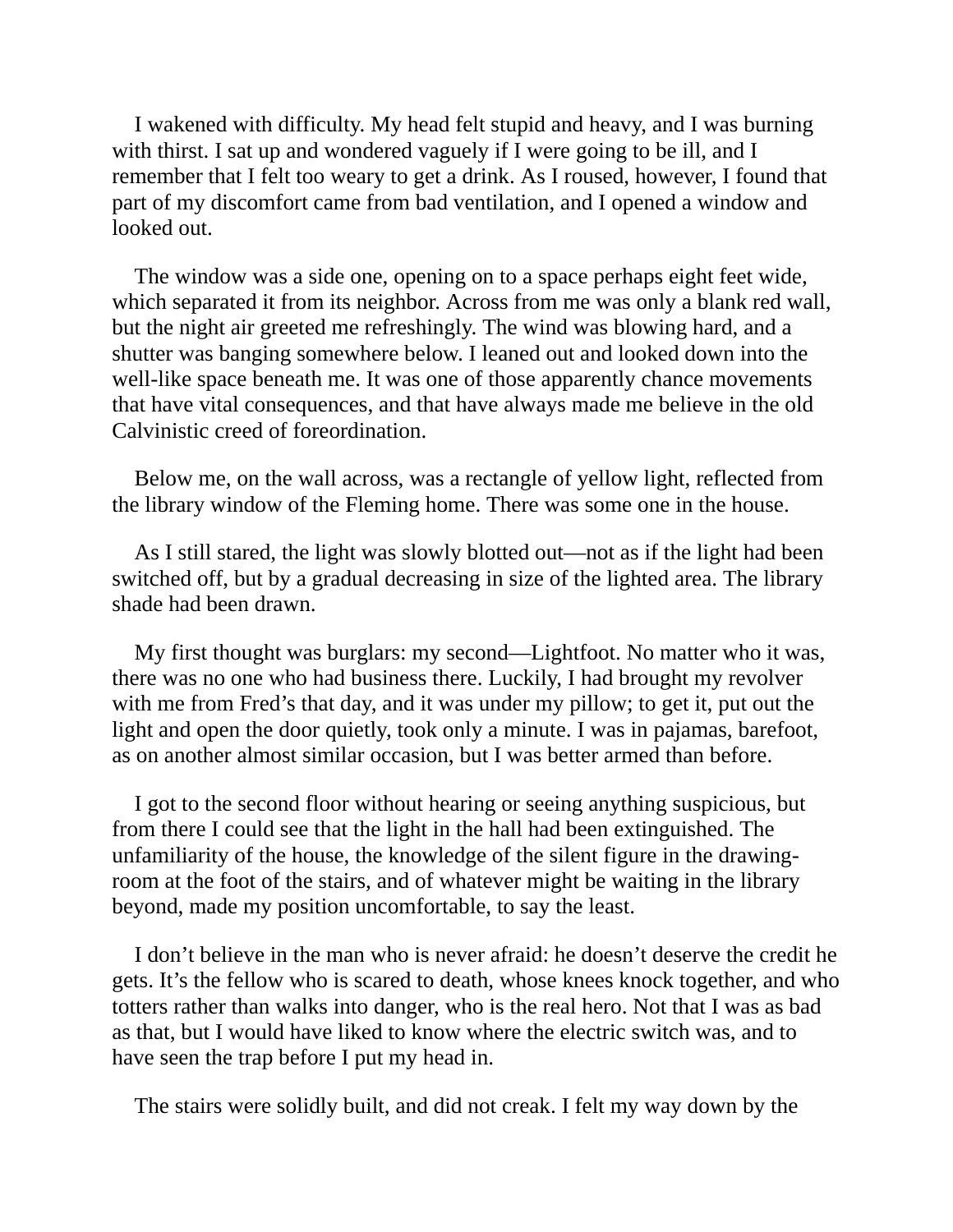baluster, which required my right hand, and threw my revolver to my left. I got safely to the bottom, and around the newel-post: there was still a light in the library; and the door was not entirely closed. Then, with my usual bad luck, I ran into a heap of folding chairs that had been left by the undertaker, and if the crash paralyzed me, I don't know what it did to the intruder in the library.

The light was out in an instant, and with concealment at an end, I broke for the door and threw it open, standing there with my revolver leveled. We—the man in the room, and I—were both in absolute darkness. He had the advantage of me. He knew my location, and I could not guess his.

"Who is here?" I demanded.

Only silence, except that I seemed to hear rapid breathing.

"Speak up, or I'll shoot!" I said, not without an ugly feeling that he might be —even probably was—taking careful aim by my voice. The darkness was intolerable: I reached cautiously to the left and found, just beyond the door frame, the electric switch. As I turned it the light flashed up. The room was empty, but a porti $\bigcirc$   $\bigcirc$  re in a doorway at my right was still shaking.

I leaped for the curtain and dragged it aside, to have a door just close in my face. When I had jerked it open, I found myself in a short hall, and there were footsteps to my left. I blundered along in the semi-darkness, into a black void which must have been the dining-room, for my out-stretched hand skirted the table. The footsteps seemed only beyond my reach, and at the other side of the room the swinging door into the pantry was still swaying when I caught it.

I made a misstep in the pantry, and brought up against a blank wall. It seemed to me I heard the sound of feet running up steps, and when I found a door at last, I threw it open and dashed in.

The next moment the solid earth slipped from under my feet, I threw out my hand, and it met a cold wall, smooth as glass. Then I fell—fell an incalculable distance, and the blackness of the night came over me and smothered me.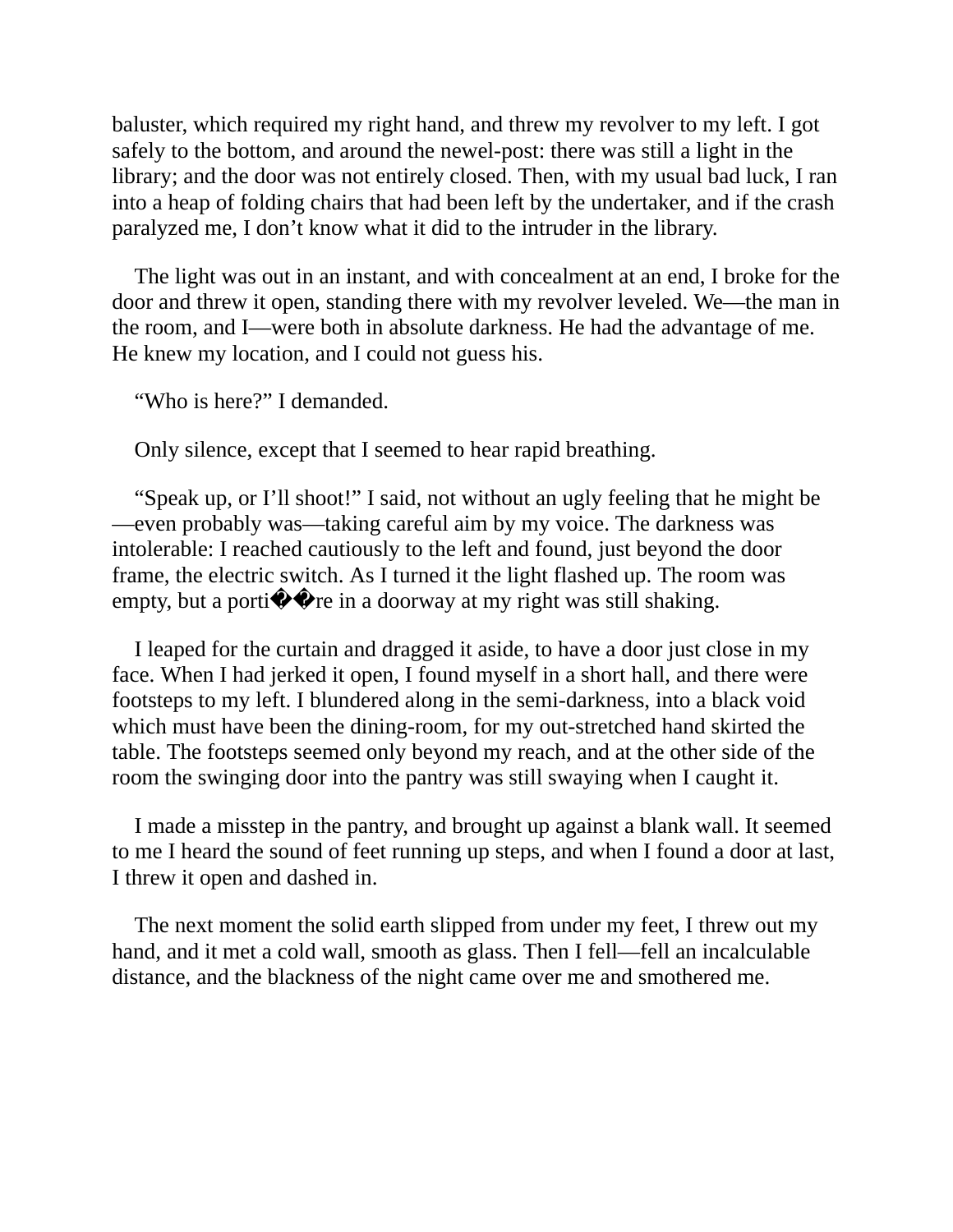# **CHAPTER XII**

#### **MY COMMISSION**

WHEN I came to, I was lying in darkness, and the stillness was absolute. When I tried to move, I found I was practically a prisoner: I had fallen into an air shaft, or something of the kind. I could not move my arms, where they were pinioned to my sides, and I was half-lying, half-crouching, in a semi-vertical position. I worked one arm loose and managed to make out that my prison was probably the dumbwaiter shaft to the basement kitchen.

I had landed on top of the slide, and I seemed to be tied in a knot. The revolver was under me, and if it had exploded during the fall it had done no damage. I can hardly imagine a more unpleasant position. If the man I had been following had so chosen, he could have made away with me in any one of a dozen unpleasant ways—he could have filled me as full of holes as a sieve, or scalded me, or done anything, pretty much, that he chose. But nothing happened. The house was impressively quiet.

I had fallen feet first, evidently, and then crumpled up unconscious, for one of my ankles was throbbing. It was some time before I could stand erect, and even by reaching, I could not touch the doorway above me. It must have taken five minutes for my confused senses to remember the wire cable, and to tug at it. I was a heavy load for the slide, accustomed to nothing weightier than political dinners, but with much creaking I got myself at last to the floor above, and stepped out, still into darkness, but free.

I still held the revolver, and I lighted the whole lower floor. But I found nothing in the dining-room or the pantry. Everything was locked and in good order. A small alcove off the library came next; it was undisturbed, but a tabouret lay on its side, and a half dozen books had been taken from a low book-case, and lay heaped on a chair. In the library, however, everything was confusion. Desk drawers stood open—one of the linen shades had been pulled partly off its roller, a chair had been drawn up to the long mahogany table in the center of the room, with the electric dome overhead, and everywhere, on chairs, over the floor, heaped in stacks on the table, were papers.

After searching the lower floor, and finding everything securely locked, I went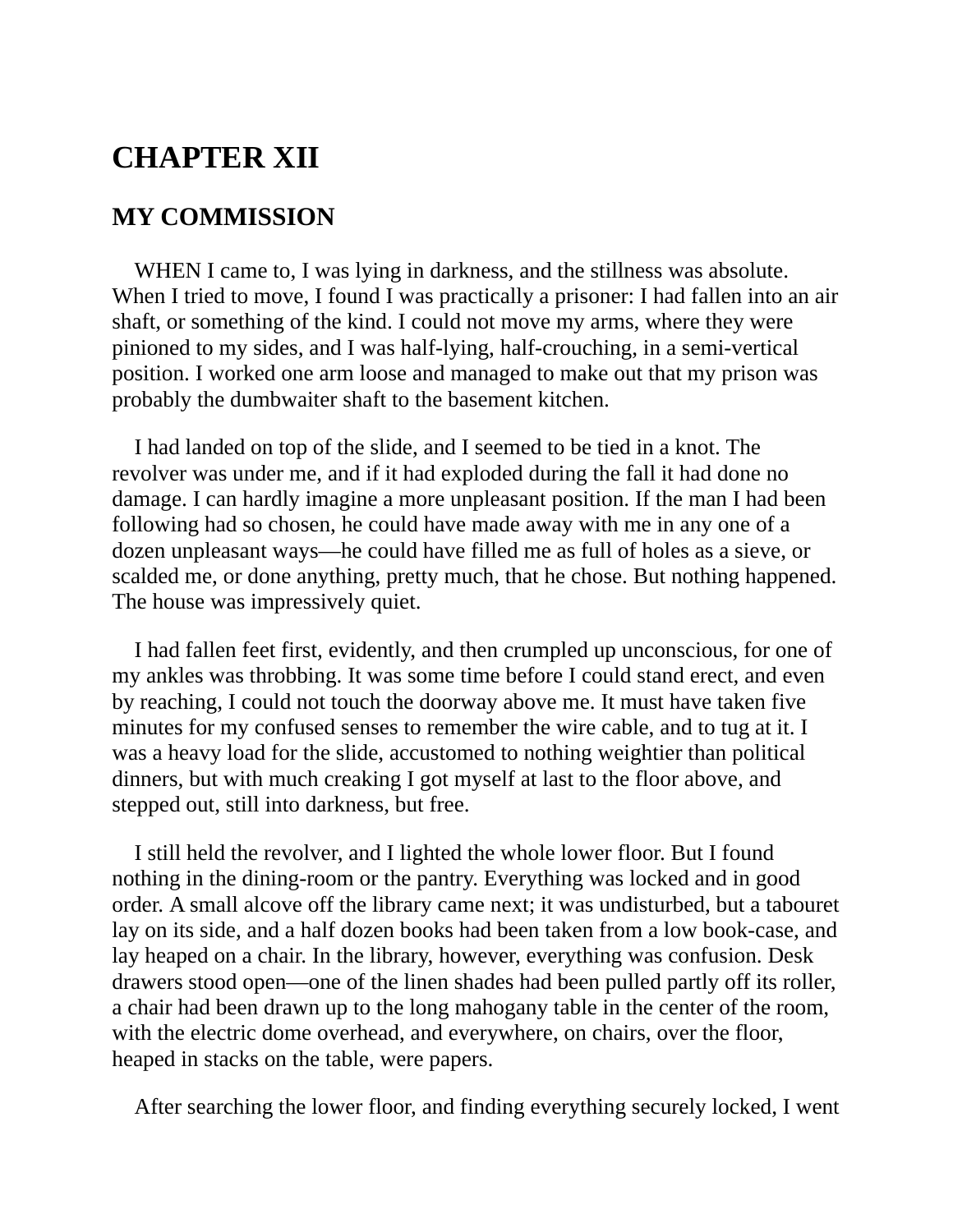upstairs, convinced the intruder was still in the house. I made a systematic search of every room, looking into closets and under beds. Several times I had an impression, as I turned a corner, that some one was just ahead of me, but I was always disappointed. I gave up at last and, going down to the library, made myself as comfortable as I could, and waited for morning.

I heard Bella coming down the stairs, after seven sometime; she came slowly, with flagging footsteps, as if the slightest sound would send her scurrying to the upper regions again. A little later I heard her rattling the range in the basement kitchen, and I went upstairs and dressed.

I was too tired to have a theory about the night visitor; in fact, from that time on, I tried to have no theories of any kind. I was impressed with only one thing —that the enemy or enemies of the late Allan Fleming evidently carried their antagonism beyond the grave. As I put on my collar I wondered how long I could stay in this game, as I now meant to, and avoid lying in state in Edith's little drawing-room, with flowers around and a gentleman in black gloves at the door.

I had my ankle strapped with adhesive that morning by my doctor and it gave me no more trouble. But I caught him looking curiously at the blue bruise on my forehead where Wardrop had struck me with the chair, and at my nose, no longer swollen, but mustard-yellow at the bridge.

"Been doing any boxing lately," he said, as I laced up my shoe.

"Not for two or three years."

"New machine?"

"No."

He smiled at me quizzically from his desk.

"How does the other fellow look?" he inquired, and to my haltingly invented explanation of my battered appearance, he returned the same enigmatical smile.

That day was uneventful. Margery and Edith came to the house for about an hour and went back to Fred's again.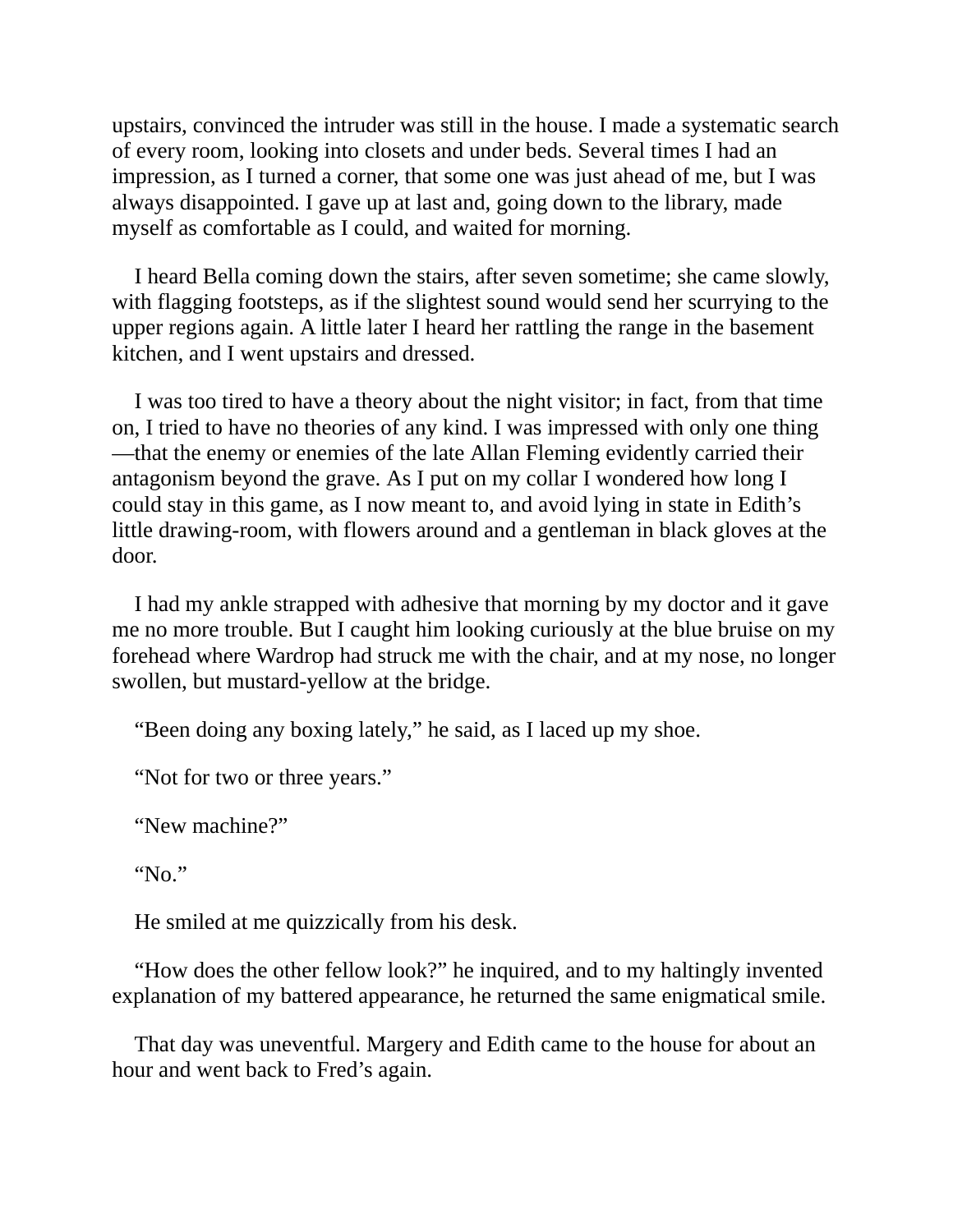A cousin of the dead man, an elderly bachelor named Parker, appeared that morning and signified his willingness to take charge of the house during that day. The very hush of his voice and his black tie prompted Edith to remove Margery from him as soon as she could, and as the girl dreaded the curious eyes of the crowd that filled the house, she was glad to go.

It was Sunday, and I went to the office only long enough to look over my mail. I dined in the middle of the day at Fred's and felt heavy and stupid all afternoon as a result of thus reversing the habits of the week. In the afternoon I had my first conversation with Fred and Edith, while Margery and the boys talked quietly in the nursery. They had taken a great fancy to her, and she was almost cheerful when she was with them.

Fred had the morning papers around him on the floor, and was in his usual Sunday argumentative mood.

"Well," he said, when the nursery door upstairs had closed, "what was it, Jack? Suicide?"

"I don't know," I replied bluntly.

"What do you think?" he insisted.

"How can I tell?" irritably. "The police say it was suicide, and they ought to know."

"The *Times-Post* says it was murder, and that they will prove it. And they claim the police have been called off."

I said nothing of Mr. Lightfoot, and his visit to the office, but I made a mental note to see the *Times-Post* people and learn, if I could, what they knew.

"I can not help thinking that he deserved very nearly what he got," Edith broke in, looking much less vindictive than her words. "When one thinks of the ruin he brought to poor Henry Butler, and that Ellen has been practically an invalid ever since, I can't be sorry for him."

"What was the Butler story?" I asked. But Fred did not know, and Edith was as vague as women usually are in politics.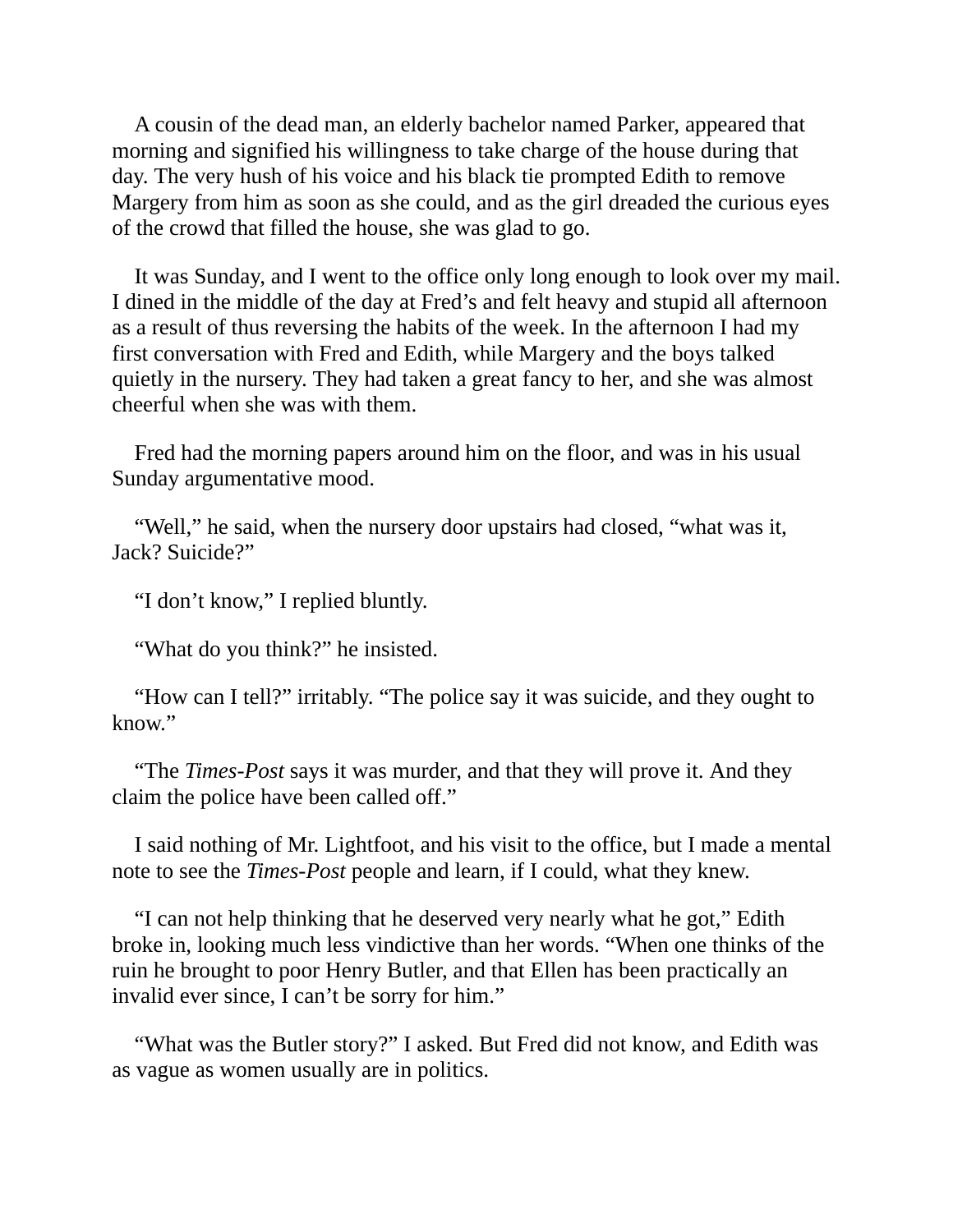"Henry Butler was treasurer of the state, and Mr. Fleming was his cashier. I don't know just what the trouble was. But you remember that Henry Butler killed himself after he got out of the penitentiary, and Ellen has been in one hospital after another. I would like to have her come here for a few weeks, Fred," she said appealingly. "She is in some sanatorium or other now, and we might cheer her a little."

Fred groaned.

"Have her if you like, petty," he said resignedly, "but I refuse to be cheerful unless I feel like it. What about this young Wardrop, Jack? It looks to me as if the *Times-Post* reporter had a line on him."

"Hush," Edith said softly. "He is Margery's fianc $\hat{\bullet} \hat{\bullet}$ , and she might hear you."

"How do you know?" Fred demanded. "Did she tell you?"

"Look at her engagement ring," Edith threw back triumphantly. "And it's a perfectly beautiful solitaire, too."

I caught Fred's eye on me, and the very speed with which he shifted his gaze made me uncomfortable. I made my escape as soon as I could, on the plea of going out to Bellwood, and in the hall upstairs I met Margery.

"I saw Bella to-day," she said. "Mr. Knox, will you tell me why you stayed up last night? What happened in the house?"

"I—thought I heard some one in the library," I stammered, "but I found no one."

"Is that all the truth or only part of it?" she asked. "Why do men always evade issues with a woman?" Luckily, woman-like, she did not wait for a reply. She closed the nursery door and stood with her hand on the knob, looking down.

"I wonder what you believe about all this," she said. "Do you think my father —killed himself? You were there; you know. If some one would only tell me everything!"

It seemed to me it was her right to know. The boys were romping noisily in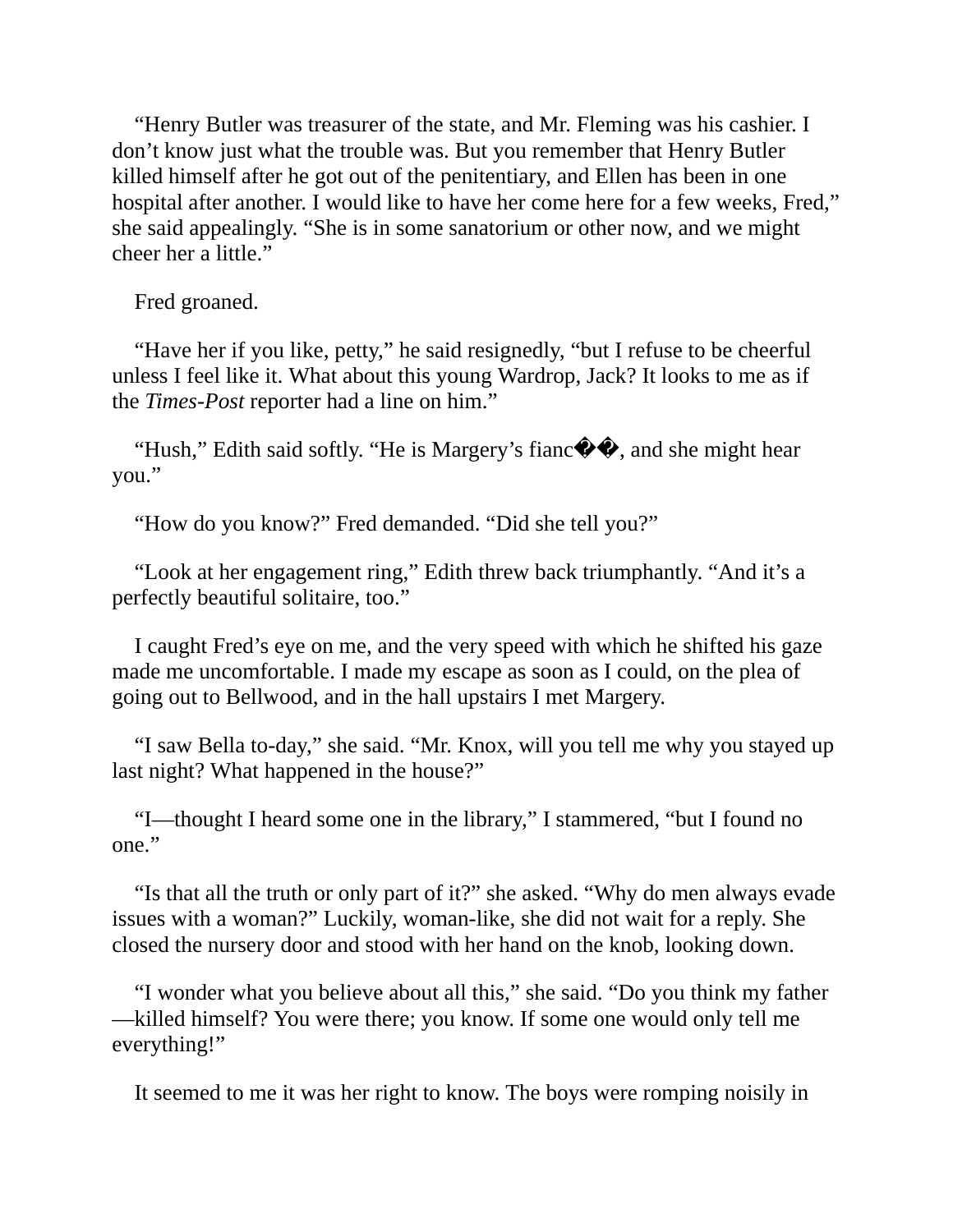the nursery. Downstairs Fred and Edith were having their Sunday afternoon discussion of what in the world had become of the money from Fred's latest book. Margery and I sat down on the stairs, and, as well as I could remember the details, I told her what had happened at the White Cat. She heard me through quietly.

"And so the police have given up the case!" she said despairingly. "And if they had not, Harry would have been arrested. Is there nothing I can do? Do I have to sit back with my hands folded?"

"The police have not exactly given up the case," I told her, "but there is such a thing, of course, as stirring up a lot of dust and then running to cover like blazes before it settles. By the time the public has wiped it out of its eyes and sneezed it out of its nose and coughed it out of its larynx, the dust has settled in a heavy layer, clues are obliterated, and the public lifts its skirts and chooses another direction. The 'no thoroughfare' sign is up."

She sat there for fifteen minutes, interrupted by occasional noisy excursions from the nursery, which resulted in her acquiring by degrees a lapful of broken wheels, three-legged horses and a live water beetle which the boys had found under the kitchen sink and imprisoned in a glass topped box, where, to its bewilderment, they were assiduously offering it dead and mangled flies. But our last five minutes were undisturbed, and the girl brought out with an effort the request she had tried to make all day.

"Whoever killed my father—and it was murder, Mr. Knox—whoever did it is going free to save a scandal. All my—friends"—she smiled bitterly—"are afraid of the same thing. But I can not sit quiet and think nothing can be done. I *must* know, and you are the only one who seems willing to try to find out."

So it was, that, when I left the house a half hour later, I was committed. I had been commissioned by the girl I loved—for it had come to that—to clear her lover of her father's murder, and so give him back to her—not in so many words, but I was to follow up the crime, and the rest followed. And I was morally certain of two things—first, that her lover was not worthy of her, and second, and more to the point, that innocent or guilty, he was indirectly implicated in the crime.

I had promised her also to see Miss Letitia that day if I could, and I turned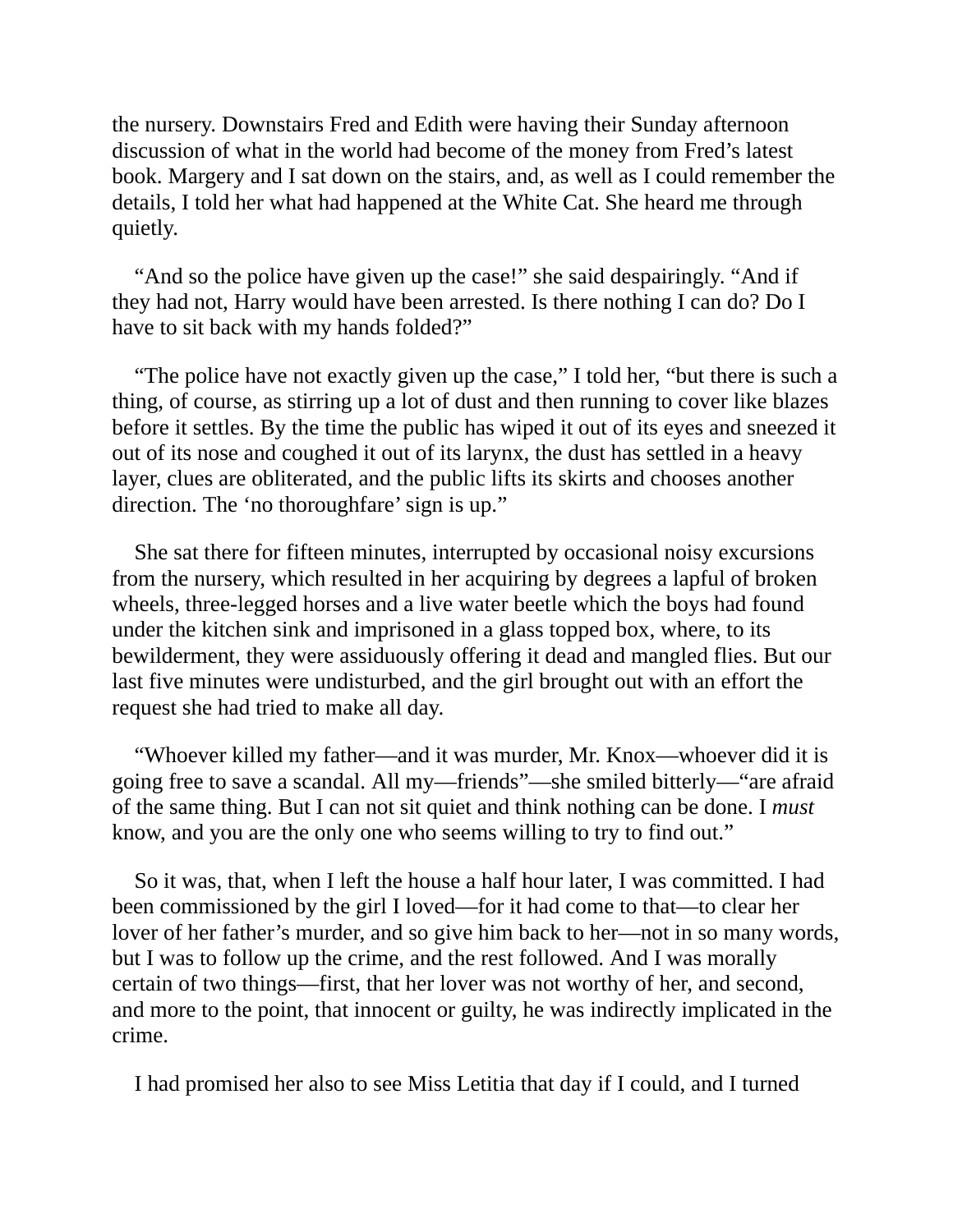over the events of the preceding night as I walked toward the station, but I made nothing of them. One thing occurred to me, however. Bella had told Margery that I had been up all night. Could Bella—? But I dismissed the thought as absurd—Bella, who had scuttled to bed in a panic of fright, would never have dared the lower floor alone, and Bella, given all the courage in the world, could never have moved with the swiftness and light certainty of my midnight prowler. It had not been Bella.

But after all I did not go to Bellwood. I met Hunter on my way to the station, and he turned around and walked with me.

"So you've lain down on the case!" I said, when we had gone a few steps without speaking.

He grumbled something unintelligible and probably unrepeatable.

"Of course," I persisted, "being a simple and uncomplicated case of suicide, there was nothing in it anyhow. If it had been a murder, under peculiar circumstances—"

He stopped and gripped my arm.

"For ten cents," he said gravely, "I would tell the chief and a few others what I think of them. And then I'd go out and get full."

"Not on ten cents!"

"I'm going out of the business," he stormed. "I'm going to drive a garbage wagon: it's cleaner than this job. Suicide! I never saw a cleaner case of—" He stopped suddenly. "Do you know Burton—of the *Times-Post*?"

"No: I've heard of him."

"Well, he's your man. They're dead against the ring, and Burton's been given the case. He's as sharp as a steel trap. You two get together."

He paused at a corner. "Good-by," he said dejectedly. "I'm off to hunt some boys that have been stealing milk bottles. That's about my size, these days." He turned around, however, before he had gone many steps and came back.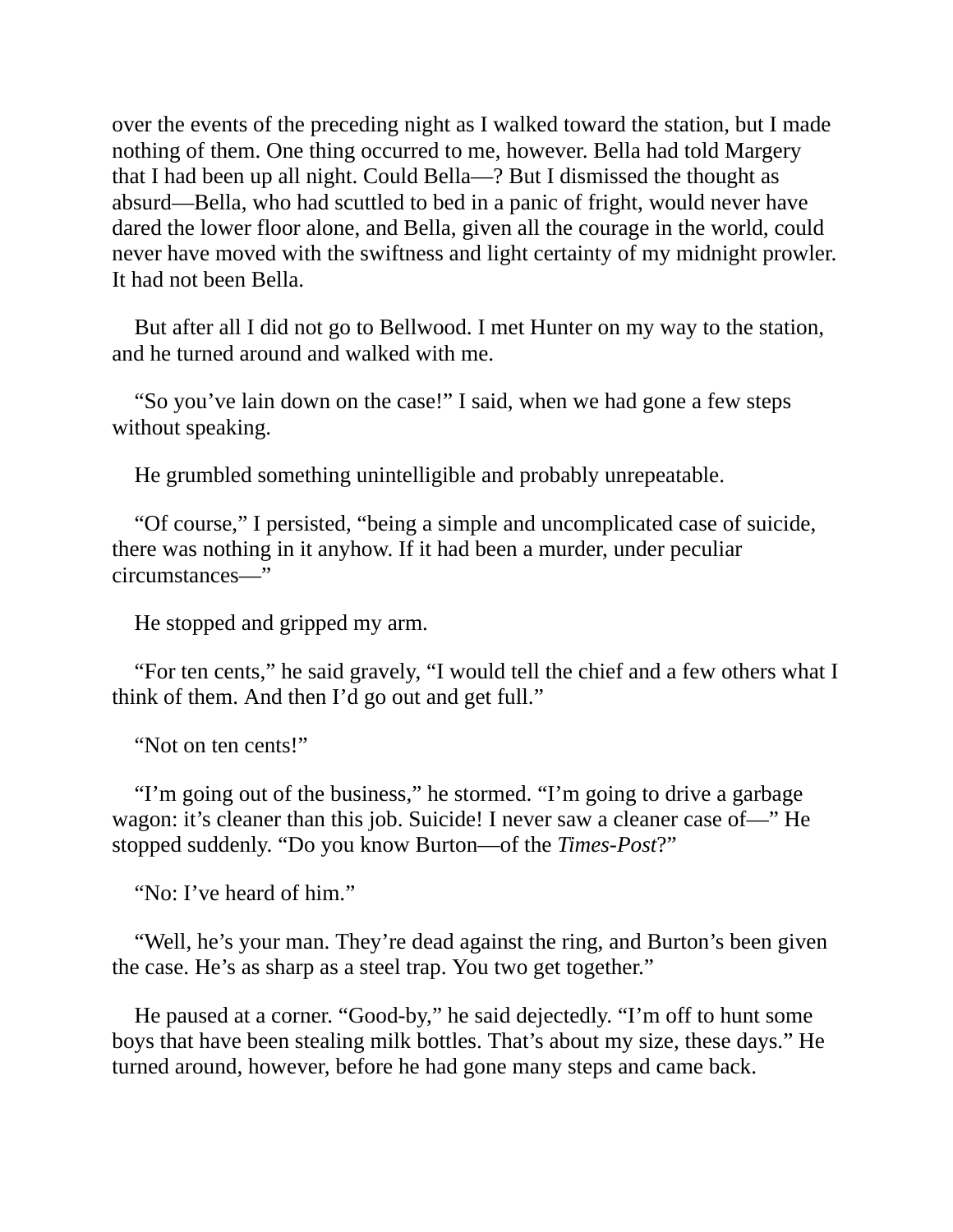"Wardrop has been missing since yesterday afternoon," he said. "That is, he thinks he's missing. We've got him all right."

I gave up my Bellwood visit for the time, and taking a car downtown, I went to the *Times-Post* office. The Monday morning edition was already under way, as far as the staff was concerned, and from the waiting-room I could see three or four men, with their hats on, most of them rattling typewriters. Burton came in in a moment, a red-haired young fellow, with a short thick nose and a muggy skin. He was rather stocky in build, and the pugnacity of his features did not hide the shrewdness of his eyes.

I introduced myself, and at my name his perfunctory manner changed.

"Knox!" he said. "I called you last night over the 'phone."

"Can't we talk in a more private place?" I asked, trying to raise my voice above the confusion of the next room. In reply he took me into a tiny office, containing a desk and two chairs, and separated by an eight-foot partition from the other room.

"This is the best we have," he explained cheerfully. "Newspapers are agents of publicity, not privacy—if you don't care what you say."

I liked Burton. There was something genuine about him; after Wardrop's kidglove finish, he was a relief.

"Hunter, of the detective bureau, sent me here," I proceeded, "about the Fleming case."

He took out his notebook. "You are the fourth to-day," he said. "Hunter himself, Lightfoot from Plattsburg, and McFeely here in town. Well, Mr. Knox, are you willing now to put yourself on record that Fleming committed suicide?"

"No," I said firmly. "It is my belief that he was murdered."

"And that the secretary fellow, what's his name?—Wardrop? that he killed him?"

"Possibly."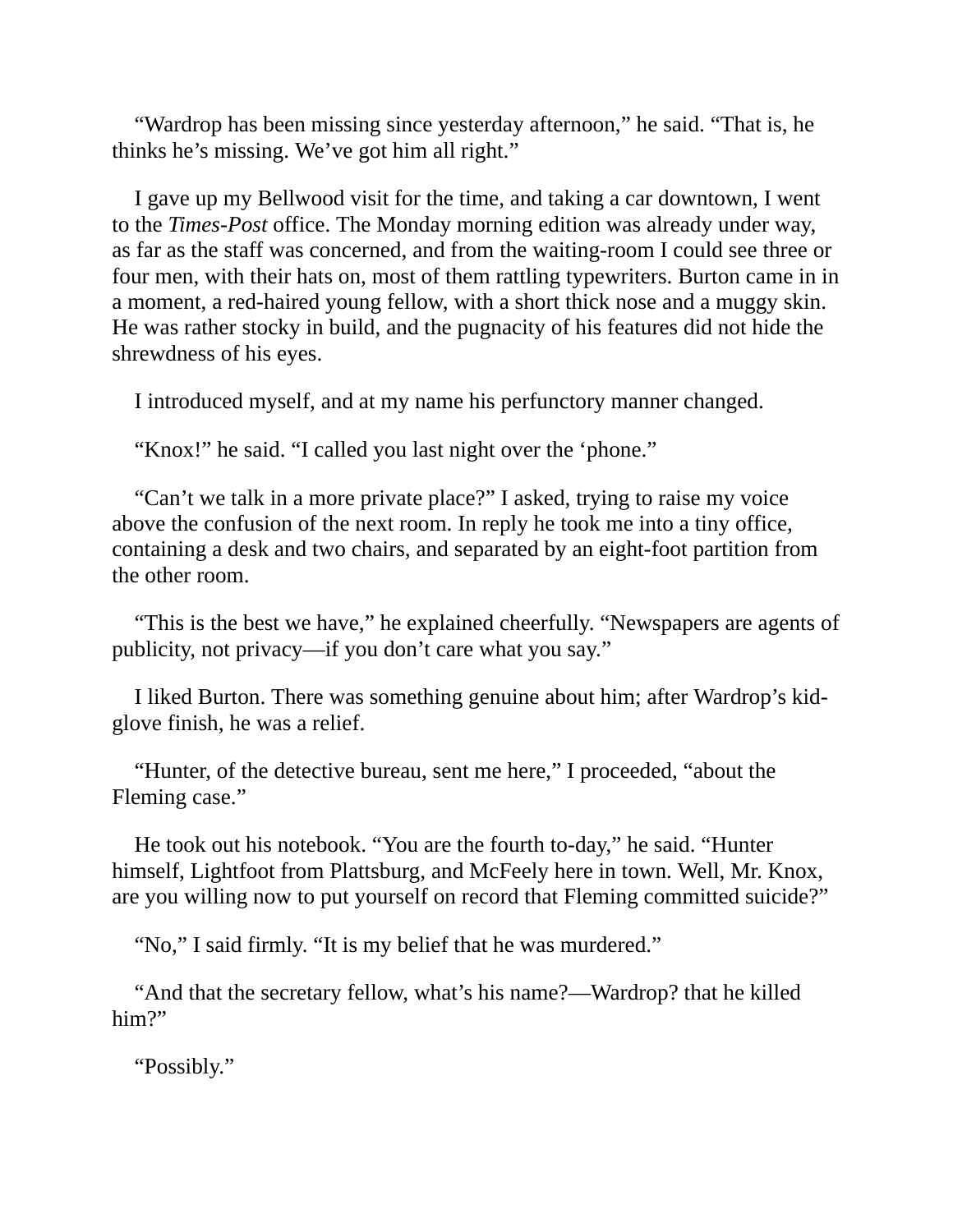In reply Burton fumbled in his pocket and brought up a pasteboard box, filled with jeweler's cotton. Underneath was a small object, which he passed to me with care.

"I got it from the coroner's physician, who performed the autopsy," he said casually. "You will notice that it is a thirty-two, and that the revolver they took from Wardrop was a thirty-eight. Question, where's the other gun?"

I gave him back the bullet, and he rolled it around on the palm of his hand.

"Little thing, isn't it?" he said. "We think we're lords of creation, until we see a quarter-inch bi-chloride tablet, or a bit of lead like this. Look here." He dived into his pocket again and drew out a roll of ordinary brown paper. When he opened it a bit of white chalk fell on the desk.

"Look at that," he said dramatically. "Kill an army with it, and they'd never know what struck them. Cyanide of potassium—and the druggist that sold it ought to be choked."

"Where did it come from?" I asked curiously. Burton smiled his cheerful smile.

"It's a beautiful case, all around," he said, as he got his hat. "I haven't had any Sunday dinner yet, and it's five o'clock. Oh—the cyanide? Clarkson, the cashier of the bank Fleming ruined, took a bite off that corner right there, this morning."

"Clarkson!" I exclaimed. "How is he?"

"God only knows," said Burton gravely, from which I took it Clarkson was dead.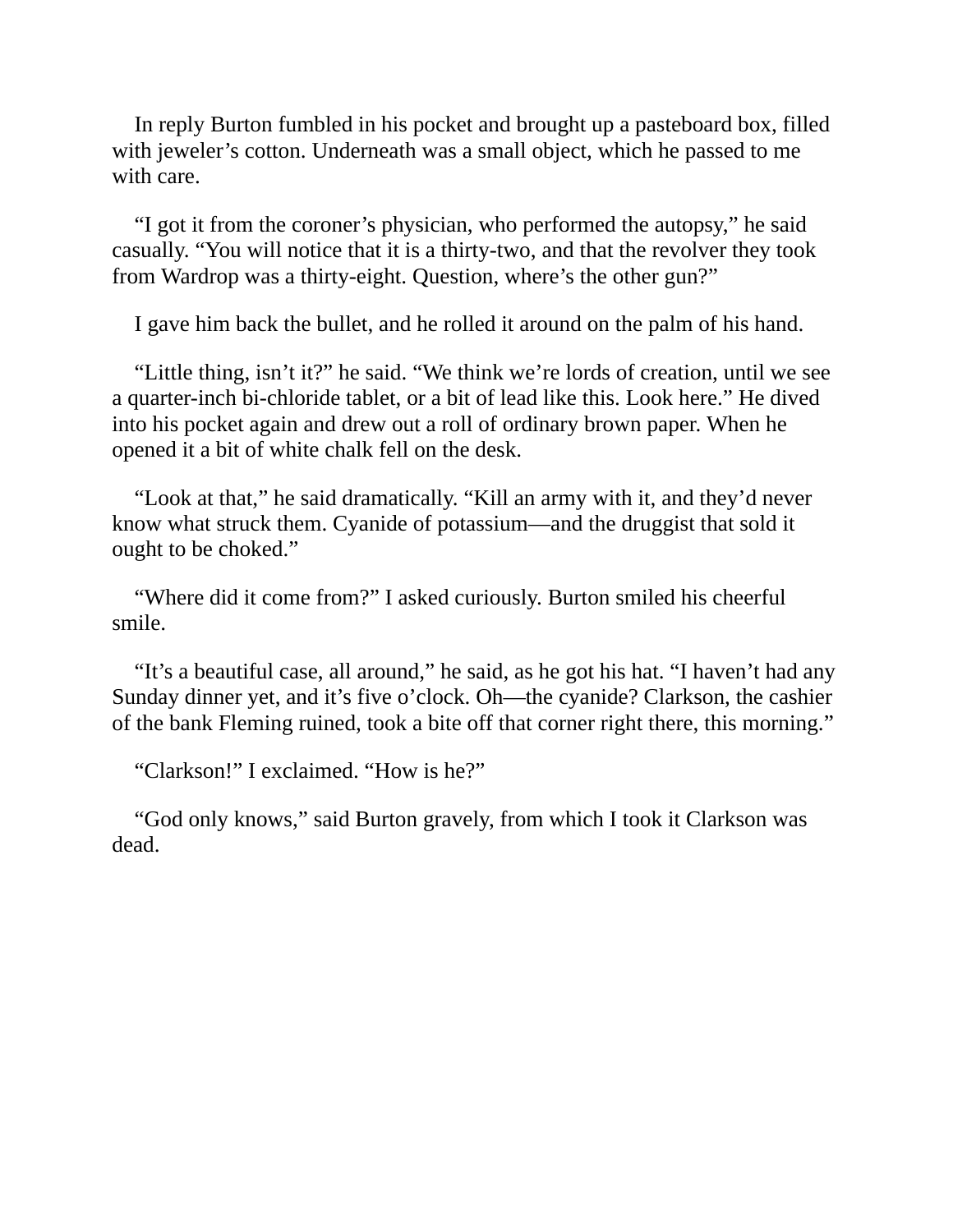## **CHAPTER XIII**

### **SIZZLING METAL**

BURTON listened while he ate, and his cheerful comments were welcome enough after the depression of the last few days. I told him, after some hesitation, the whole thing, beginning with the Maitland pearls and ending with my drop down the dumbwaiter. I knew I was absolutely safe in doing so: there is no person to whom I would rather tell a secret than a newspaper man. He will go out of his way to keep it: he will lock it in the depths of his bosom, and keep it until seventy times seven. Also, you may threaten the rack or offer a larger salary, the seal does not come off his lips until the word is given. If then he makes a scarehead of it, and gets in three columns of space and as many photographs, it is his just reward.

So—I told Burton everything, and he ate enough beefsteak for two men, and missed not a word I said.

"The money Wardrop had in the grip—that's easy enough explained," he said. "Fleming used the Borough Bank to deposit state funds in. He must have known it was rotten: he and Clarkson were as thick as thieves. According to a timehonored custom in our land of the brave and home of the free, a state treasurer who is crooked can, in such a case, draw on such a bank without security, on his personal note, which is usually worth its value by the pound as old paper."

"And Fleming did that?"

"He did. Then things got bad at the Borough Bank. Fleming had had to divide with Schwartz and the Lord only knows who all, but it was Fleming who had to put in the money to avert a crash—the word crash being synonymous with scandal in this case. He scrapes together a paltry hundred thousand, which Wardrop gets at the capital, and brings on. Wardrop is robbed, or says he is: the bank collapses and Clarkson, driven to the wall, kills himself, just after Fleming is murdered. What does that sound like?"

"Like Clarkson!" I exclaimed. "And Clarkson knew Fleming was hiding at the White Cat!"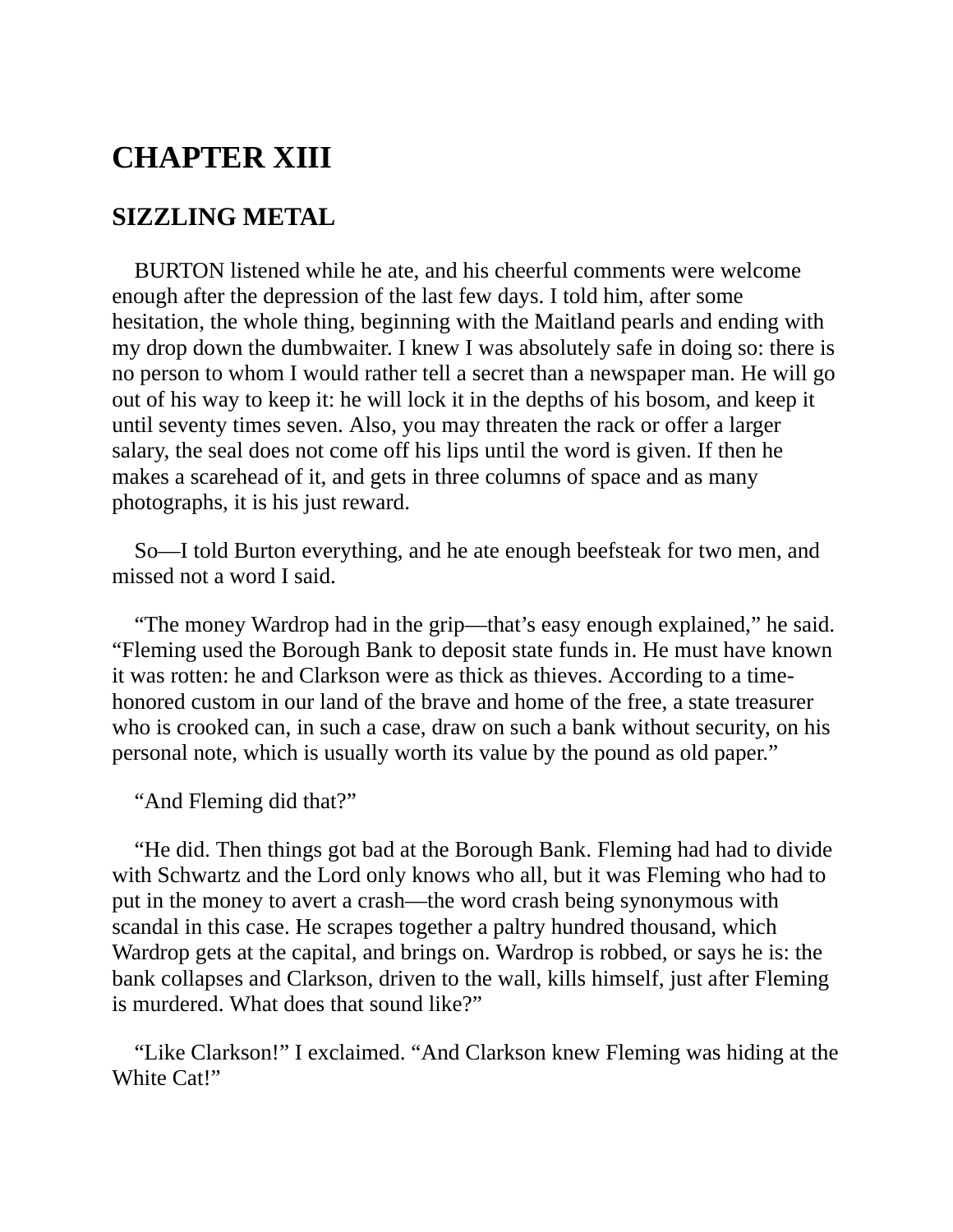"Now, then, take the other theory," he said, pushing aside his cup. "Wardrop goes in to Fleming: with a story that he has been robbed: Fleming gets crazy and attacks him. All that is in the morning—Friday. Now, then—Wardrop goes back there that night. Within twenty minutes after he enters the club he rushes out, and when Hunter follows him, he says he is looking for a doctor, to get cocaine for a gentleman upstairs. He is white and trembling. They go back together, and find you there, and Fleming dead. Wardrop tells two stories: first he says Fleming committed suicide just before he left. Then he changes it and says he was dead when he arrived there. He produces the weapon with which Fleming is supposed to have killed himself, and which, by the way, Miss Fleming identified yesterday as her father's. But there are two discrepancies. Wardrop practically admitted that he had taken that revolver from Fleming, not that night, but the morning before, during the quarrel."

"And the other discrepancy?"

"The bullet. Nobody ever fired a thirty-two bullet out of a thirty-eight caliber revolver—unless he was trying to shoot a double-compound curve. Now, then, who does it look like?"

"Like Wardrop," I confessed. "By Jove, they didn't both do it."

"And he didn't do it himself for two good reasons: he had no revolver that night, and there were no powder marks."

"And the eleven twenty-two, and Miss Maitland's disappearance?"

He looked at me with his quizzical smile.

"I'll have to have another steak, if I'm to settle that," he said. "I can only solve one murder on one steak. But disappearances are my specialty; perhaps, if I have a piece of pie and some cheese—"

But I got him away at last, and we walked together down the street.

"I can't quite see the old lady in it," he confessed. "She hadn't any grudge against Fleming, had she? Wouldn't be likely to forget herself temporarily and kill him?"

"Good Lord!" I said. "Why, she's sixty-five, and as timid and gentle a little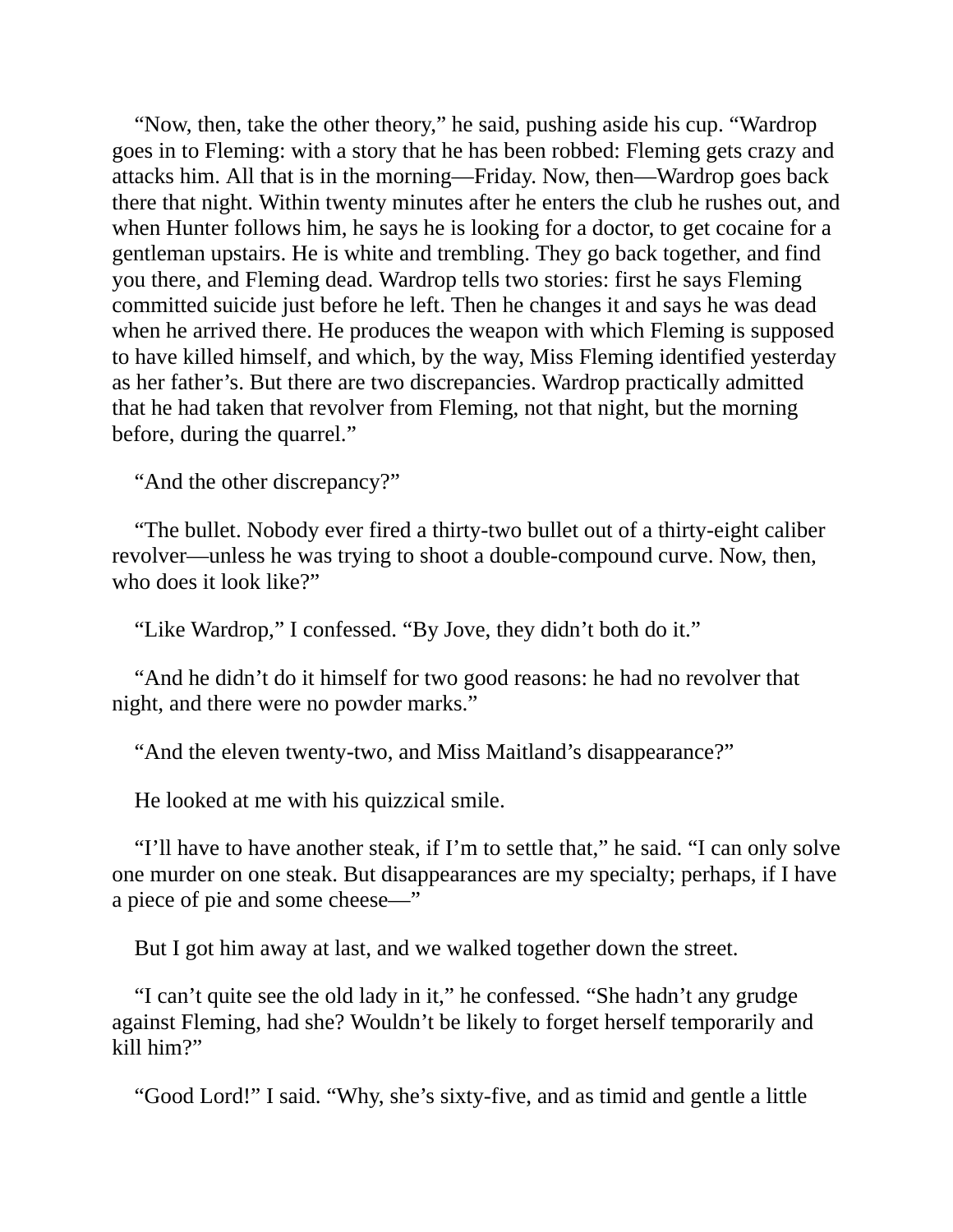old lady as ever lived."

"Curls?" he asked, turning his bright blue eyes on me.

"Yes," I admitted

"Wouldn't be likely to have eloped with the minister or advertised for a husband, or anything like that?"

"You would have to know her to understand," I said resignedly. "But she didn't do any of those things, and she didn't run off to join a theatrical troupe. Burton, who do you think was in the Fleming house last night?"

"Lightfoot," he said succinctly.

He stopped under a street lamp and looked at his watch.

"I believe I'll run over to the capital tonight," he said. "While I'm gone—I'll be back to-morrow night or the next morning—I wish you would do two things. Find Rosie O'Grady, or whatever her name is, and locate Carter. That's probably not his name, but it will answer for a while. Then get your friend Hunter to keep him in sight for a while, until I come back anyhow. I'm beginning to enjoy this; it's more fun than a picture puzzle. We're going to make the police department look like a kindergarten playing jackstraws."

"And the second thing I am to do?"

"Go to Bellwood and find out a few things. It's all well enough to say the old lady was a meek and, timid person, but if you want to know her peculiarities, go to her neighbors. When people leave the beaten path, the neighbors always know it before the families."

He stopped before a drugstore.

"I'll have to pack for my little jaunt," he said, and purchased a toothbrush, which proved to be the extent of his preparations. We separated at the station, Burton to take his red hair and his toothbrush to Plattsburg, I to take a taxicab, and armed with a page torn from the classified directory to inquire at as many of the twelve Anderson's drugstores as might be necessary to locate Delia's gentleman friend, "the clerk," through him Delia, and through Delia, the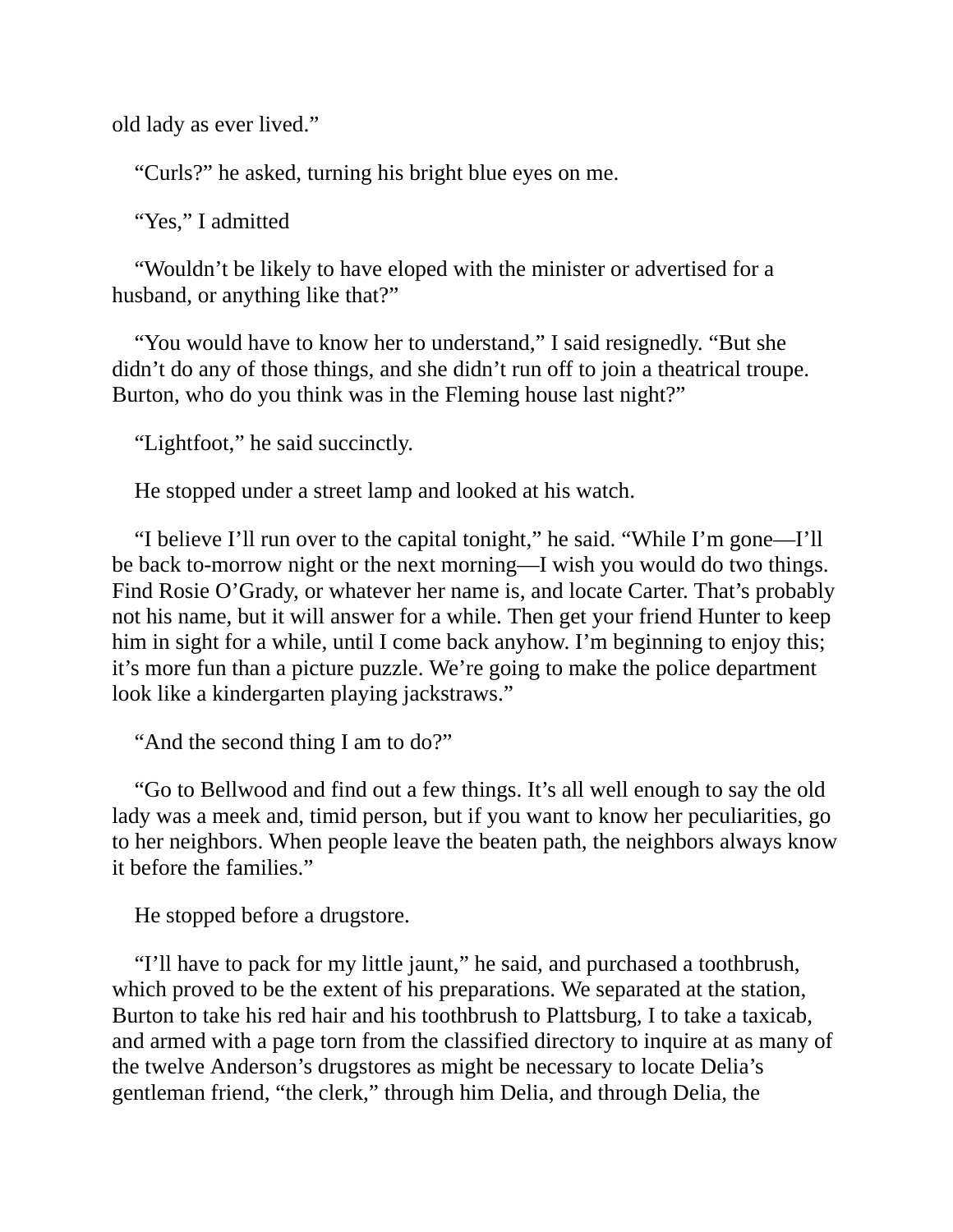mysterious Carter, "who was not really a butler."

It occurred to me somewhat tardily, that I knew nothing of Delia but her given name. A telephone talk with Margery was of little assistance: Delia had been a new maid, and if she had heard her other name, she had forgotten it.

I had checked off eight of the Andersons on my list, without result, and the taximeter showed something over nineteen dollars, when the driver drew up at the curb.

"Gentleman in the other cab is hailing you, sir," he said over his shoulder.

"The other cab?"

"The one that has been following us."

I opened the door and glanced behind. A duplicate of my cab stood perhaps fifty feet behind, and from it a familiar figure was slowly emerging, carrying on a high-pitched argument with the chauffeur. The figure stopped to read the taximeter, shook his fist at the chauffeur, and approached me, muttering audibly. It was Davidson.

"That liar and thief back there has got me rung up for nineteen dollars," he said, ignoring my amazement. "Nineteen dollars and forty cents! He must have the thing counting the revolutions of all four wheels!"

He walked around and surveyed my expense account, at the driver's elbow. Then he hit the meter a smart slap, but the figures did not change.

"Nineteen dollars!" he repeated dazed. "Nineteen dollars and—look here," he called to his driver, who had brought the cab close, "it's only thirty cents here. Your clock's ten cents fast."

"But how—" I began.

"You back up to nineteen dollars and thirty cents," he persisted, ignoring me. "If you'll back up to twelve dollars, I'll pay it. That's all I've got." Then he turned on me irritably. "Good heavens, man," he exclaimed, "do you mean to tell me you've been to eight drugstores this Sunday evening and spent nineteen dollars and thirty cents, and haven't got a drink yet?"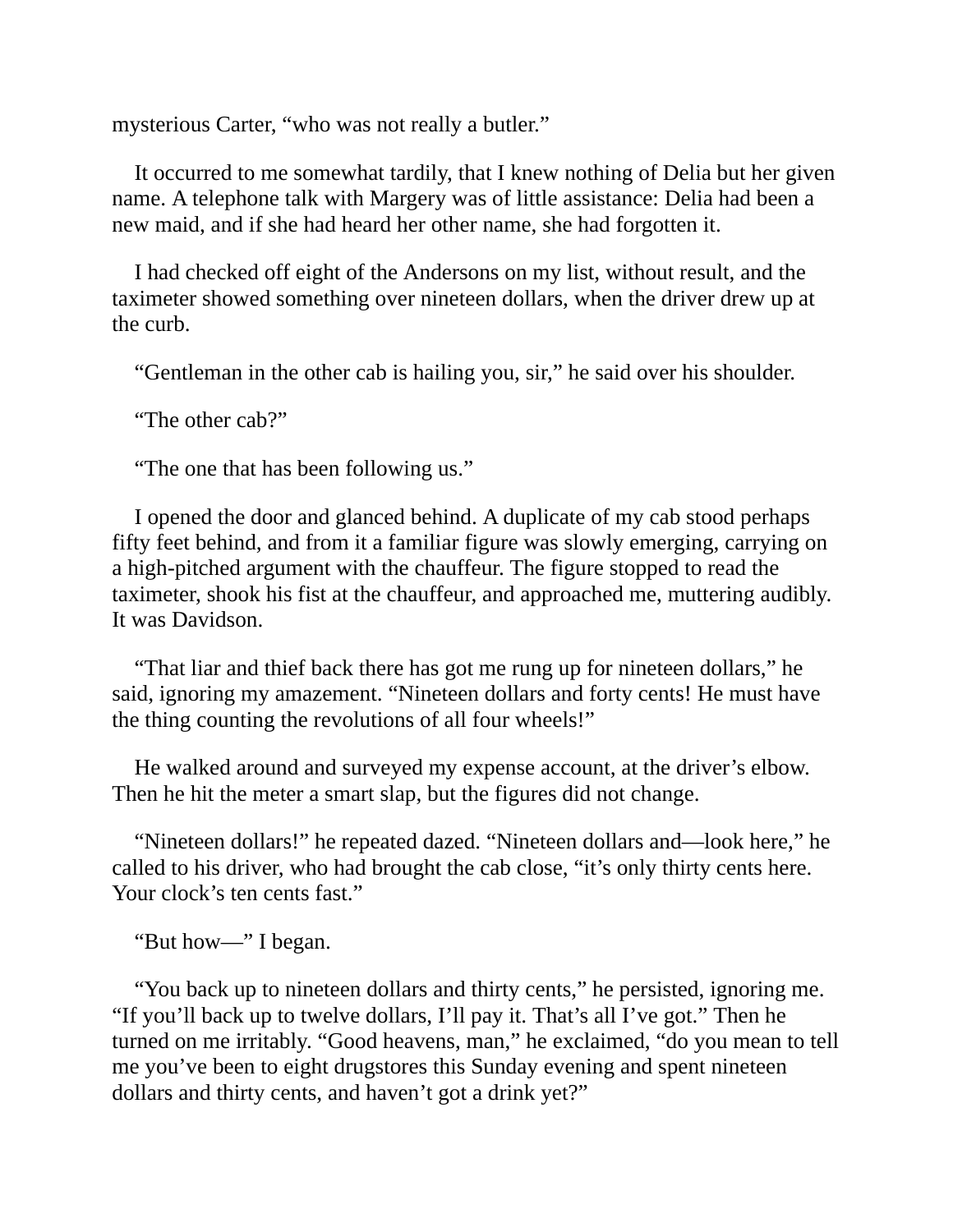"Do you think I'm after a drink?" I asked him. "Now look here, Davidson, I rather think you know what I am after. If you don't, it doesn't matter. But since you are coming along anyhow, pay your man off and come with me. I don't like to be followed."

He agreed without hesitation, borrowed eight dollars from me to augment his twelve and crawled in with me.

"The next address on the list is the right one," he said, as the man waited for directions. "I did the same round yesterday, but not being a plutocrat, I used the street-cars and my legs. And because you're a decent fellow and don't have to be chloroformed to have an idea injected, I'm going to tell you something. There were eleven roundsmen as well as the sergeant who heard me read the note I found at the Fleming house that night. You may have counted them through the window. A dozen plain-clothes men read it before morning. When the news of Mr. Fleming's mur—death came out, I thought this fellow Carter might know something, and I trailed Delia through this Mamie Brennan. When I got there I found Tom Brannigan and four other detectives sitting in the parlor, and Miss Delia, in a blue silk waist, making eyes at every mother's son of them."

I laughed in spite of my disappointment. Davidson leaned forward and closed the window at the driver's back. Then he squared around and faced me.

"Understand me, Mr. Knox," he said, "Mr. Fleming killed himself. You and I are agreed on that. Even if you aren't just convinced of it I'm telling you, and better let it drop, sir." Under his quiet manner I felt a threat: it served to rouse me.

"I'll let it drop when I'm through with it," I asserted, and got out my list of addresses.

"You'll let it drop because it's too hot to hold," he retorted, with the suspicion of a smile. "If you are determined to know about Carter, I can tell you everything that is necessary."

The chauffeur stopped his engine with an exasperated jerk and settled down in his seat, every line of his back bristling with irritation.

"I prefer learning from Carter himself."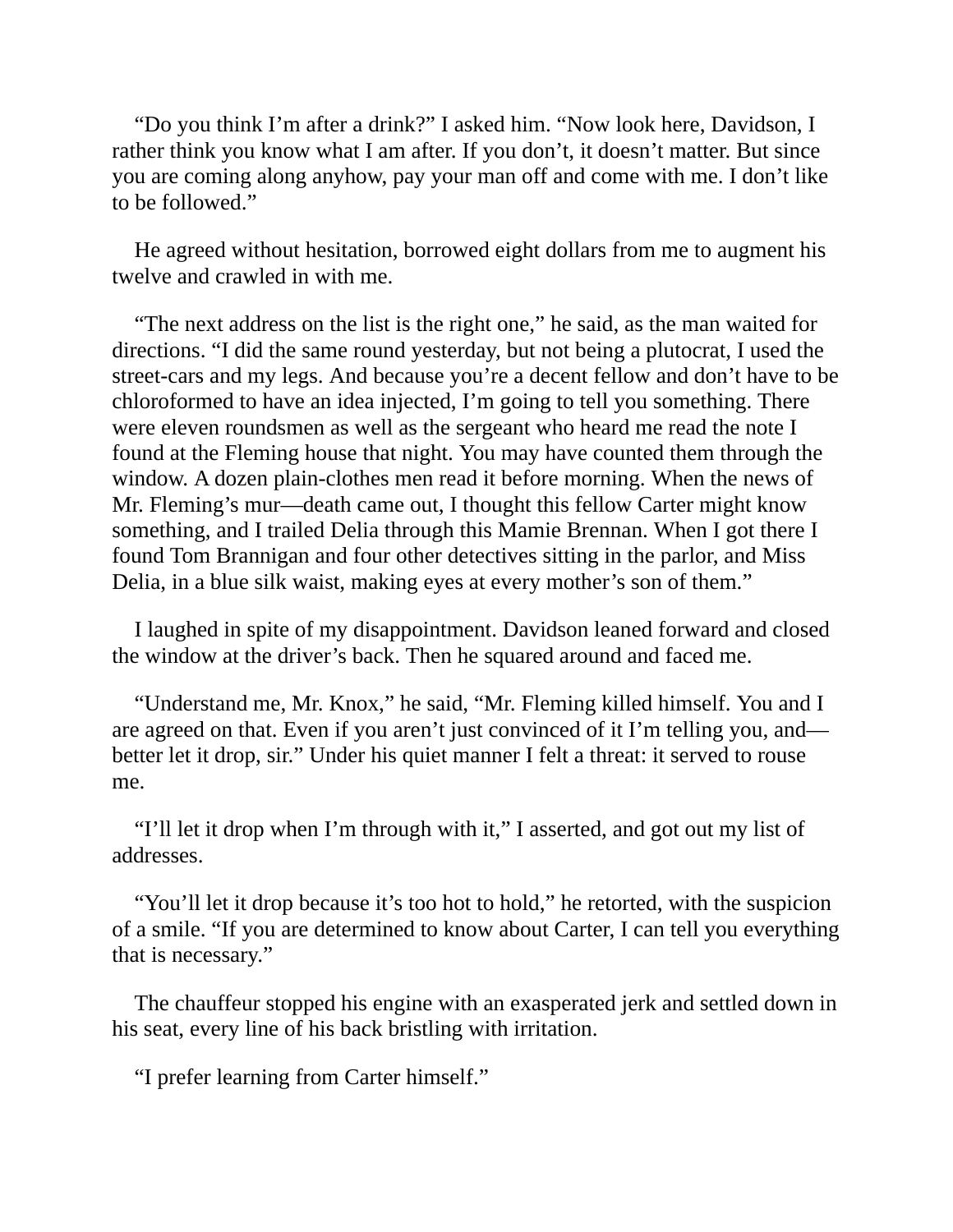He leaned back in his seat and produced an apple from the pocket of his coat.

"You'll have to travel some to do it, son," he said. "Carter left for parts unknown last night, taking with him enough money to keep him in comfort for some little time."

"Until all this blows over," I said bitterly.

"The trip was for the benefit of his health. He has been suffering—and is still suffering, from a curious lapse of memory." Davidson smiled at me engagingly. "He has entirely forgotten everything that occurred from the time he entered Mr. Fleming's employment, until that gentleman left home. I doubt if he will ever recover."

With Carter gone, his retreat covered by the police, supplied with funds from some problematical source, further search for him was worse than useless. In fact, Davidson strongly intimated that it might be dangerous and would be certainly unpleasant. I yielded ungraciously and ordered the cab to take me home. But on the way I cursed my folly for not having followed this obvious clue earlier, and I wondered what this thing could be that Carter knew, that was at least surmised by various headquarters men, and yet was so carefully hidden from the world at large.

The party newspapers had come out that day with a signed statement from Mr. Fleming's physician in Plattsburg that he had been in ill health and inclined to melancholia for some time. The air was thick with rumors of differences with his party: the dust cloud covered everything; pretty soon it would settle and hide the tracks of those who had hurried to cover under its protection.

Davidson left me at a corner downtown. He turned to give me a parting admonition.

"There's an old axiom in the mills around here, 'never sit down on a piece of metal until you spit on it. If it sizzles, don't sit." He grinned. "Your best position just now, young man, is standing, with your hands over your head. Confidentially, there ain't anything within expectorating distance just now that ain't pretty well het up."

He left me with that, and I did not see him again until the night at the White Cat, when he helped put me through the transom. Recently, however, I have met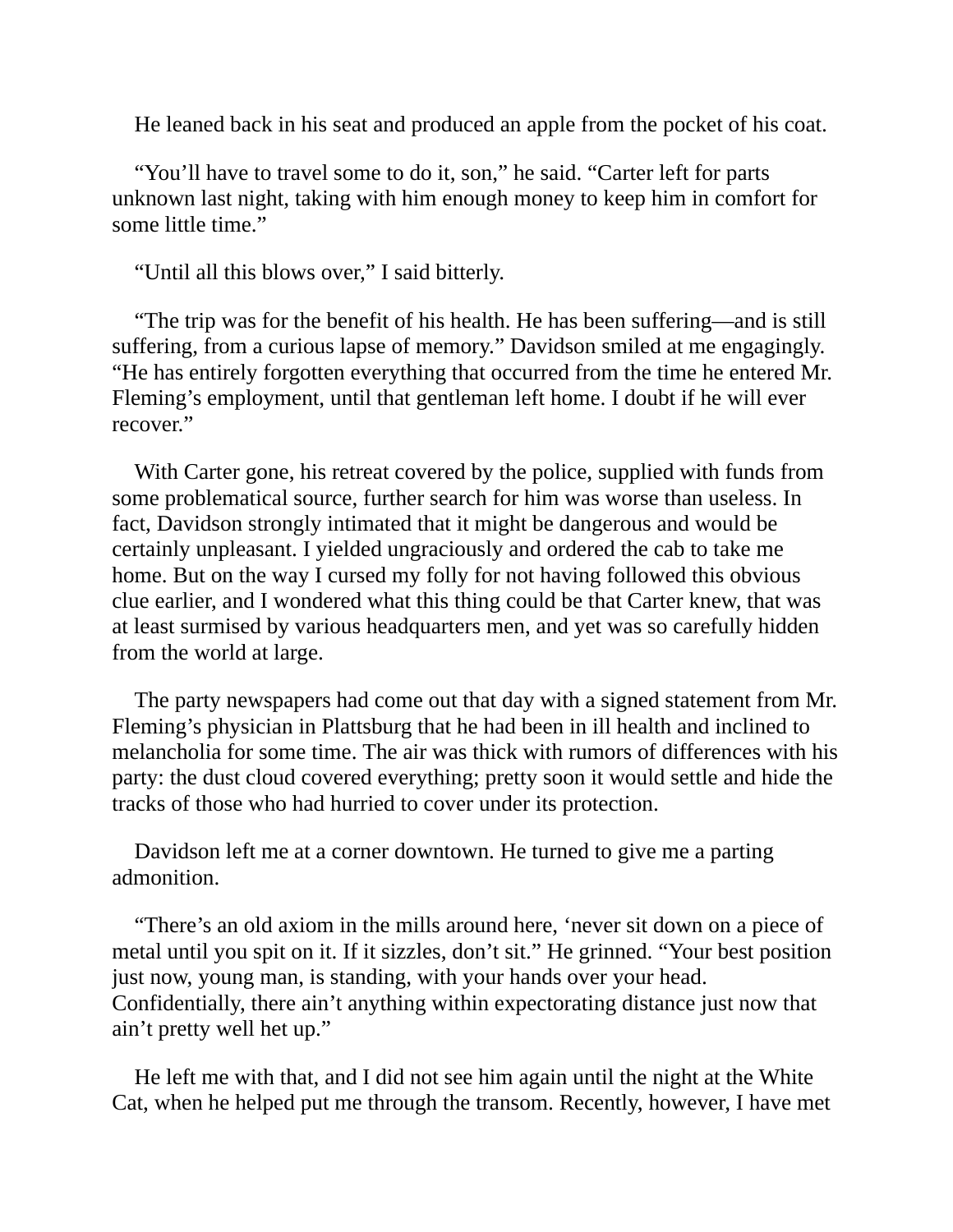him several times. He invariably mentions the eight dollars and his intention of repaying it. Unfortunately, the desire and the ability have not yet happened to coincide.

I took the evening train to Bellwood, and got there shortly after eight, in the midst of the Sunday evening calm, and the calm of a place like Bellwood is the peace of death without the hope of resurrection.

I walked slowly up the main street, which was lined with residences; the town relegated its few shops to less desirable neighborhoods. My first intention had been to see the Episcopal minister, but the rectory was dark, and a burst of organ music from the church near reminded me again of the Sunday evening services.

Promiscuous inquiry was not advisable. So far, Miss Jane's disappearance was known to very few, and Hunter had advised caution. I wandered up the street and turned at random to the right; a few doors ahead a newish red brick building proclaimed itself the post-office, and gave the only sign of life in the neighborhood. It occurred to me that here inside was the one individual who, theoretically at least, in a small place always knows the idiosyncrasies of its people.

The door was partly open, for the spring night was sultry. The postmaster proved to be a one-armed veteran of the Civil War, and he was sorting rapidly the contents of a mail-bag, emptied on the counter.

"No delivery tonight," he said shortly. "Sunday delivery, two to three."

"I suppose, then, I couldn't get a dollar's worth of stamps," I regretted.

He looked up over his glasses.

"We don't sell stamps on Sunday nights," he explained, more politely. "But if you're in a hurry for them—"

"I am," I lied. And after he had got them out, counting them with a wrinkled finger, and tearing them off the sheet with the deliberation of age, I opened a general conversation.

"I suppose you do a good bit of business here?" I asked. "It seems like a thriving place."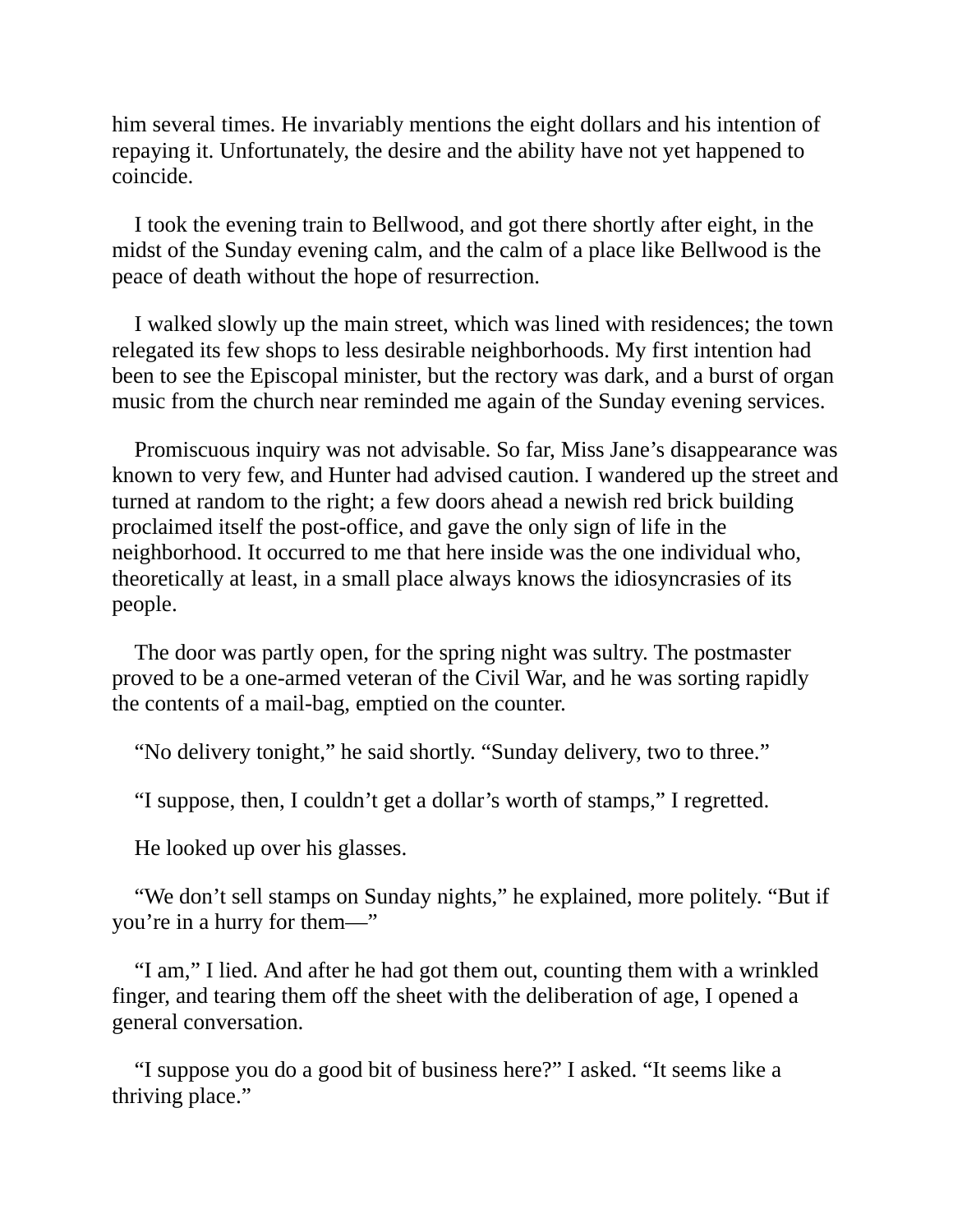"Not so bad; big mail here sometimes. First of the quarter, when bills are coming round, we have a rush, and holidays and Easter we've got to hire an express wagon."

It was when I asked him about his empty sleeve, however, and he had told me that he lost his arm at Chancellorsville, that we became really friendly. When he said he had been a corporal in General Maitland's command, my path was one of ease.

"The Maitland ladies! I should say I do," he said warmly. "I've been fighting with Letitia Maitland as long as I can remember. That woman will scrap with the angel Gabriel at the resurrection, if he wakes her up before she's had her sleep out."

"Miss Jane is not that sort, is she?"

"Miss Jane? She's an angel—she is that. She could have been married a dozen times when she was a girl, but Letitia wouldn't have it. I was after her myself, forty-five years ago. This was the Maitland farm in those days, and my father kept a country store down where the railroad station is now."

"I suppose from that the Maitland ladies are wealthy."

"Wealthy! They don't know what they're worth:—not that it matters a mite to Jane Maitland. She hasn't called her soul her own for so long that I guess the good Lord won't hold her responsible for it."

All of which was entertaining, but it was much like an old-fashioned see-saw; it kept going, but it didn't make much progress. But now at last we took a step ahead.

"It's a shameful thing," the old man pursued, "that a woman as old as Jane should have to get her letters surreptitiously. For more than a year now she's been coming here twice a week for her mail, and I've been keeping it for her. Rain or shine, Mondays and Thursdays, she's been coming, and a sight of letters she's been getting, too."

"Did she come last Thursday?" I asked overeagerly. The postmaster, all at once, regarded me with suspicion.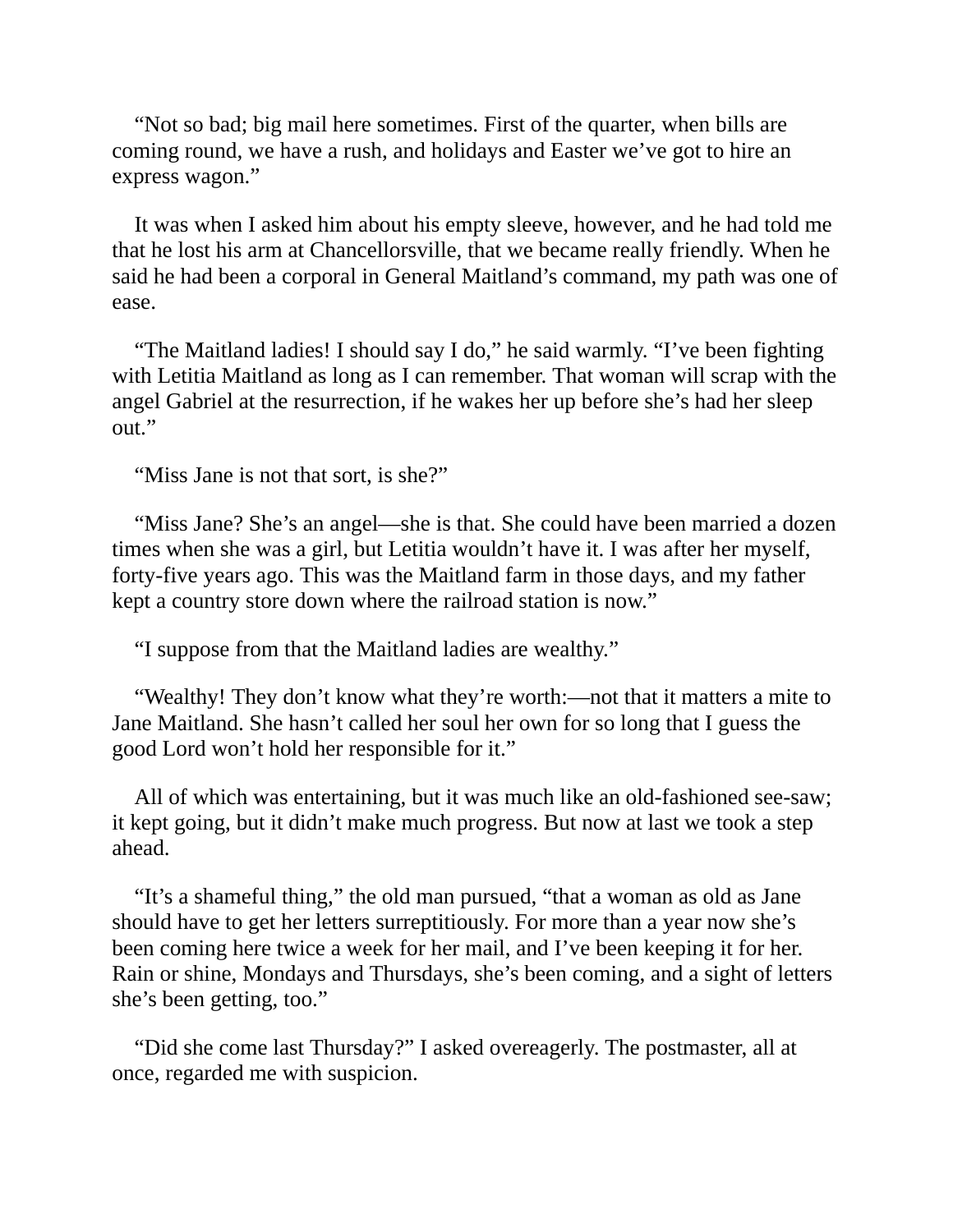"I don't know whether she did or not," he said coldly, and my further attempts to beguile him into conversation failed. I pocketed my stamps, and by that time his resentment at my curiosity was fading. He followed me to the door, and lowered his voice cautiously.

"Any news of the old lady?" he asked. "It ain't generally known around here that she's missing, but Heppie, the cook there, is a relation of my wife's."

"We have no news," I replied, "and don't let it get around, will you?"

He promised gravely.

"I was tellin' the missus the other day," he said, "that there is an old walled-up cellar under the Maitland place. Have you looked there?" He was disappointed when I said we had, and I was about to go when he called me back.

"Miss Jane didn't get her mail on Thursday, but on Friday that niece of hers came for it—two letters, one from the city and one from New York."

"Thanks," I returned, and went out into the quiet street.

I walked past the Maitland place, but the windows were dark and the house closed. Haphazard inquiry being out of the question, I took the ten o'clock train back to the city. I had learned little enough, and that little I was at a loss to know how to use. For why had Margery gone for Miss Jane's mail *after* the little lady was missing? And why did Miss Jane carry on a clandestine correspondence?

The family had retired when I got home except Fred, who called from his study to ask for a rhyme for mosque. I could not think of one and suggested that he change the word to "temple." At two o'clock he banged on my door in a temper, said he had changed the rhythm to fit, and now couldn't find a rhyme for "temple!" I suggested "dimple" drowsily whereat he kicked the panel of the door and went to bed.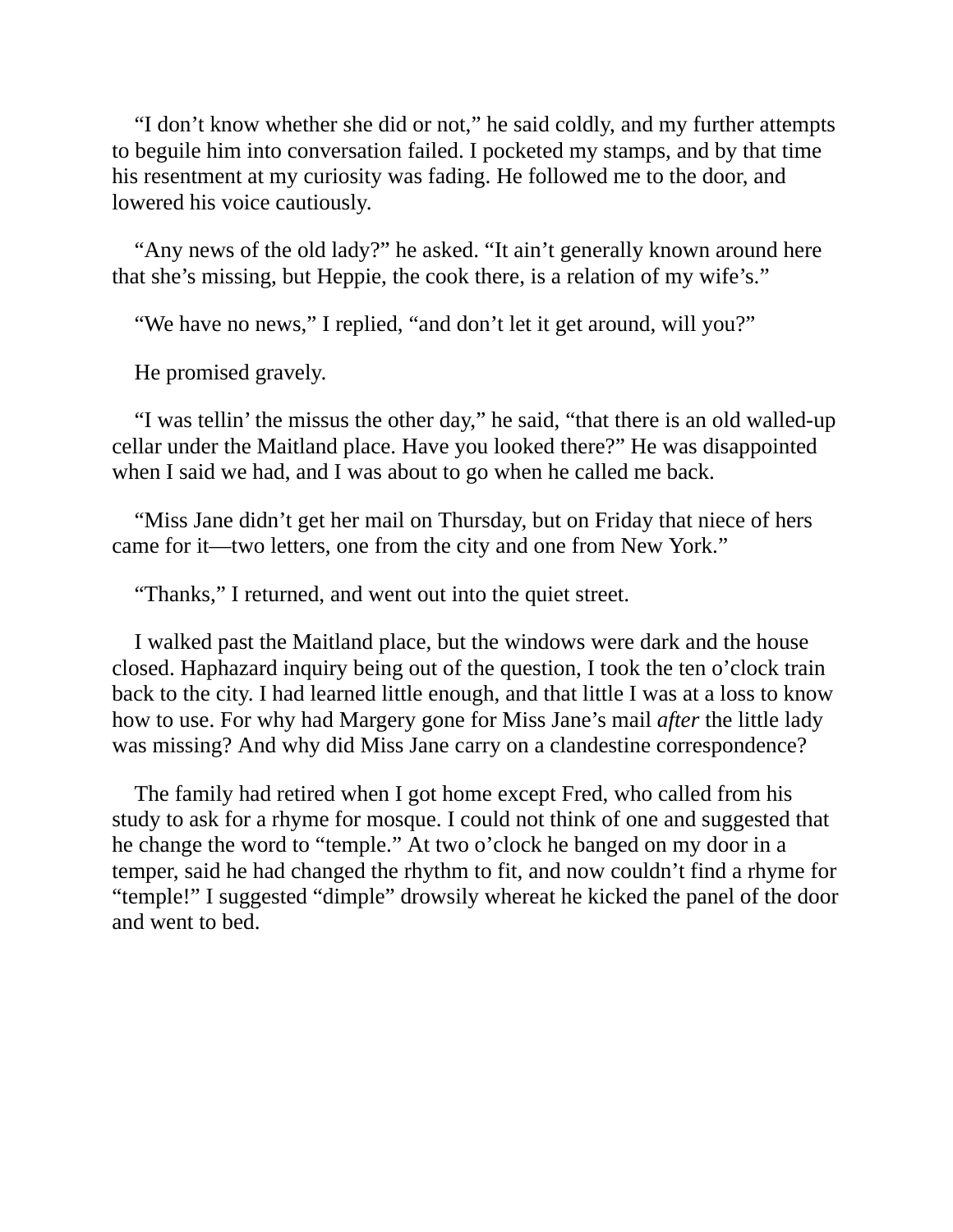### **CHAPTER XIV**

### **A wALK IN THE PARK**

THE funeral occurred on Monday. It was an ostentatious affair, with a long list of honorary pallbearers, a picked corps of city firemen in uniform ranged around the casket, and enough money wasted in floral pillows and sheaves of wheat tied with purple ribbon, to have given all the hungry children in town a square meal.

Amid all this state Margery moved, stricken and isolated. She went to the cemetery with Edith, Miss Letitia having sent a message that, having never broken her neck to see the man living, she wasn't going to do it to see him dead. The music was very fine, and the eulogy spoke of this patriot who had served his country so long and so well. "Following the flag," Fred commented under his breath, "as long as there was an appropriation attached to it."

And when it was all over, we went back to Fred's until the Fleming house could be put into order again. It was the best place in the world for Margery, for, with the children demanding her attention and applause every minute, she had no time to be blue.

Mrs. Butler arrived that day, which made Fred suspicious that Edith's plan to bring her, far antedated his consent. But she was there when he got home from the funeral, and after one glimpse at her thin face and hollow eyes, I begged Edith to keep her away from Margery, for that day at least.

Fortunately, Mrs. Butler was exhausted by her journey, and retired to her room almost immediately. I watched her slender figure go up the stairs, and, with her black trailing gown and colorless face, she was an embodiment of all that is lonely and helpless. Fred closed the door behind her and stood looking at Edith and me.

"I tell you, honey," he declared, "*that* brought into a cheerful home is sufficient cause for divorce. Isn't it, Jack?"

"She is ill," Edith maintained valiantly. "She is my cousin, too, which gives her some claim on me, and my guest, which gives her more."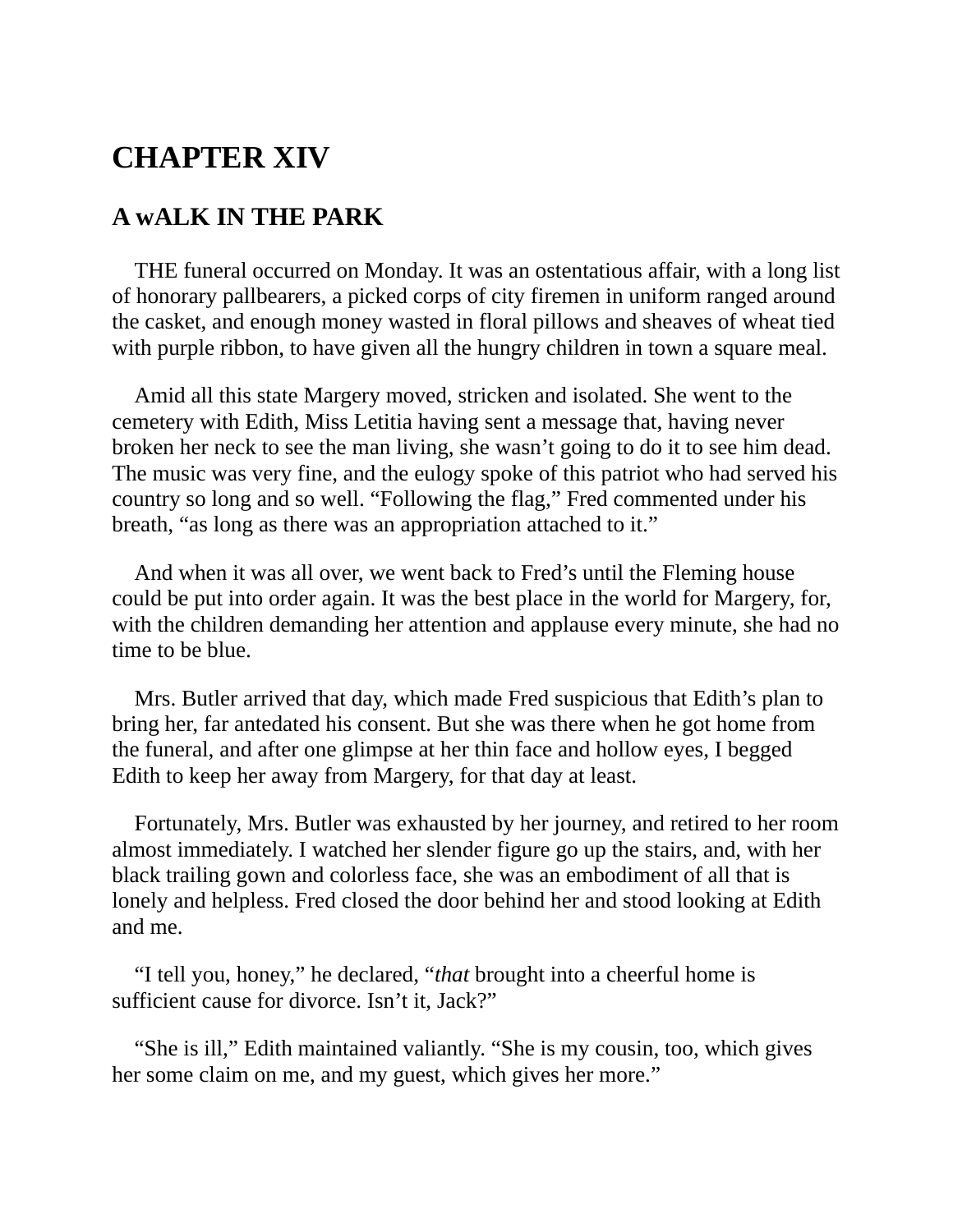"Lady-love," Fred said solemnly, "if you do not give me the key to the cellarette, I shall have a chill. And let me beg this of you: if I ever get tired of this life, and shuffle off my mortality in a lumber yard, or a political club, and you go around like that, I shall haunt you. I swear it."

"Shuffle off," I dared him. "I will see that Edith is cheerful and happy."

From somewhere above, there came a sudden crash, followed by the announcement, made by a scared housemaid, that Mrs. Butler had fainted. Fred sniffed as Edith scurried upstairs.

"Hipped," he said shortly. "For two cents I'd go up and give her a good whiff of ammonia—not this aromatic stuff, but the genuine article. That would make her sit up and take notice. Upon my word, I can't think what possessed Edith; these spineless, soft-spoken, timid women are leeches on one's sympathies."

But Mrs. Butler was really ill, and Margery insisted on looking after her. It was an odd coincidence, the widow of one state treasurer and the orphaned daughter of his successor; both men had died violent deaths, in each case when a boiling under the political lid had threatened to blow it off.

The boys were allowed to have their dinner with the family that evening, in honor of Mrs. Butler's arrival, and it was a riotous meal. Margery got back a little of her color. As I sat across from her, and watched her expressions change, from sadness to resignation, and even gradually to amusement at the boys' antics, I wondered just how much she knew, or suspected, that she refused to tell me.

I remembered a woman—a client of mine—who said that whenever she sat near a railroad track and watched an engine thundering toward her, she tortured herself by picturing a child on the track, and wondering whether, under such circumstances, she would risk her life to save the child.

I felt a good bit that way; I was firmly embarked on the case now, and I tortured myself with one idea. Suppose I should find Wardrop guilty, and I should find extenuating circumstances—what would I do? Publish the truth, see him hanged or imprisoned, and break Margery's heart? Or keep back the truth, let her marry him, and try to forget that I had had a hand in the whole wretched business?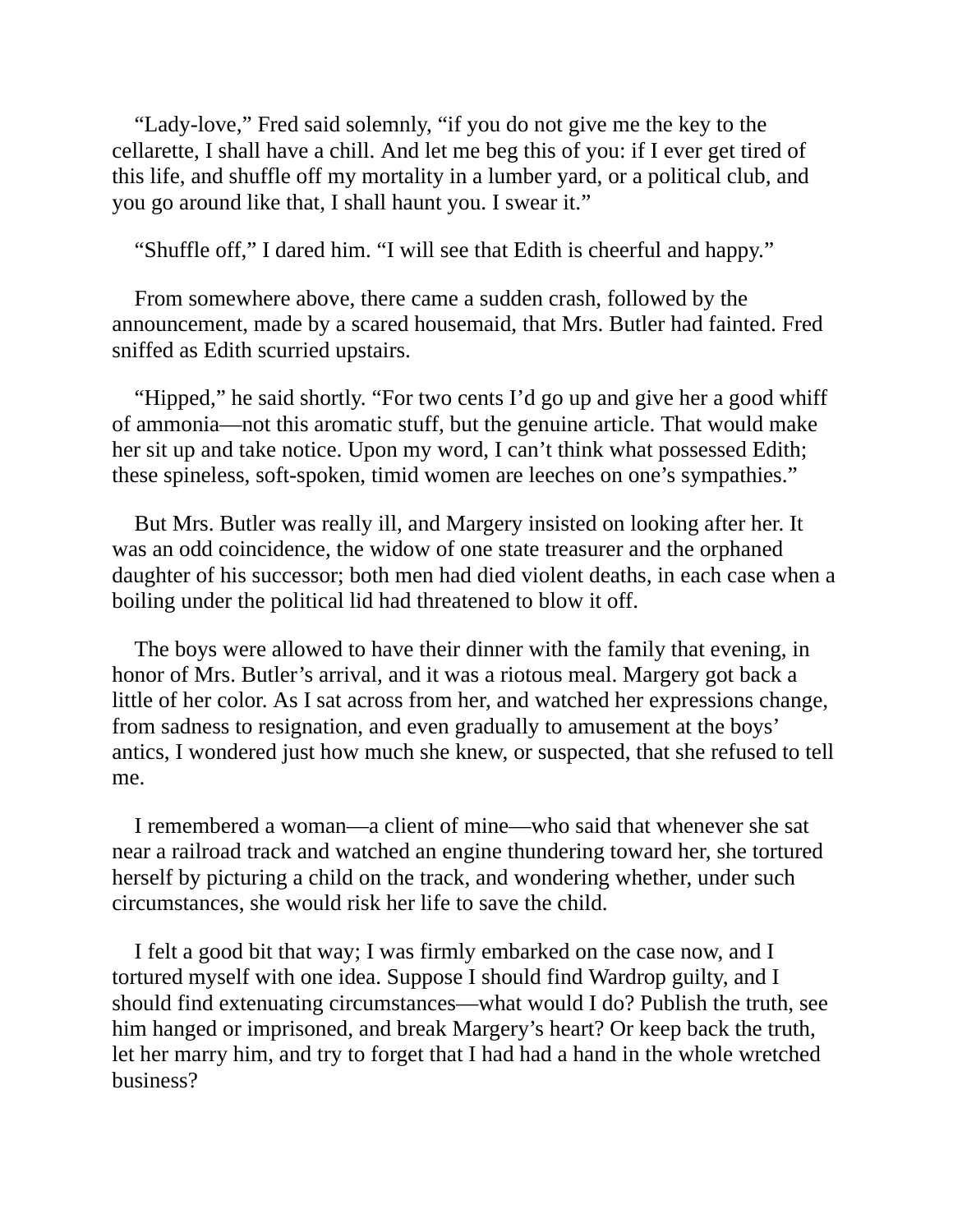After all, I decided to try to stop my imaginary train. Prove Wardrop innocent, I reasoned with myself, get to the bottom of this thing, and then—it would be man and man. A fair field and no favor. I suppose my proper attitude, romantically taken, was to consider Margery's engagement ring an indissoluble barrier. But this was not romance; I was fighting for my life happiness, and as to the ring—well, I am of the opinion that if a man really loves a woman, and thinks he can make her happy, he will tell her so if she is strung with engagement rings to the ends of her fingers. Dangerous doctrine? Well, this is not propaganda.

Tuesday found us all more normal. Mrs. Butler had slept some, and very commendably allowed herself to be tea'd and toasted in bed. The boys were started to kindergarten, after ten minutes of frenzied cap hunting. Margery went with me along the hall when I started for the office.

"You have not learned anything?" she asked cautiously, glancing back to Edith, at the telephone calling the grocer frantically for the Monday morning supply of soap and starch.

"Not much," I evaded. "Nothing definite, anyhow. Margery, you are not going back to the Monmouth Avenue house again, are you?"

"Not just yet; I don't think I could. I suppose, later, it will have to be sold, but not at once. I shall go to Aunt Letitia's first."

"Very well," I said. "Then you are going to take a walk with me this afternoon in the park. I won't take no; you need the exercise, and I need—to talk to you," I finished lamely.

When she had agreed I went to the office. It was not much after nine, but, to my surprise, Burton was already there. He had struck up an acquaintance with Miss Grant, the stenographer, and that usually frigid person had melted under the warmth of his red hair and his smile. She was telling him about her sister's baby having whooping-cough, when I went in.

"I wish I had studied law," he threw at me. "'What shall it profit a man to become a lawyer and lose his own soul?' as the psalmist says. I like this ten-tofour business."

When we had gone into the inner office, and shut out Miss Grant and the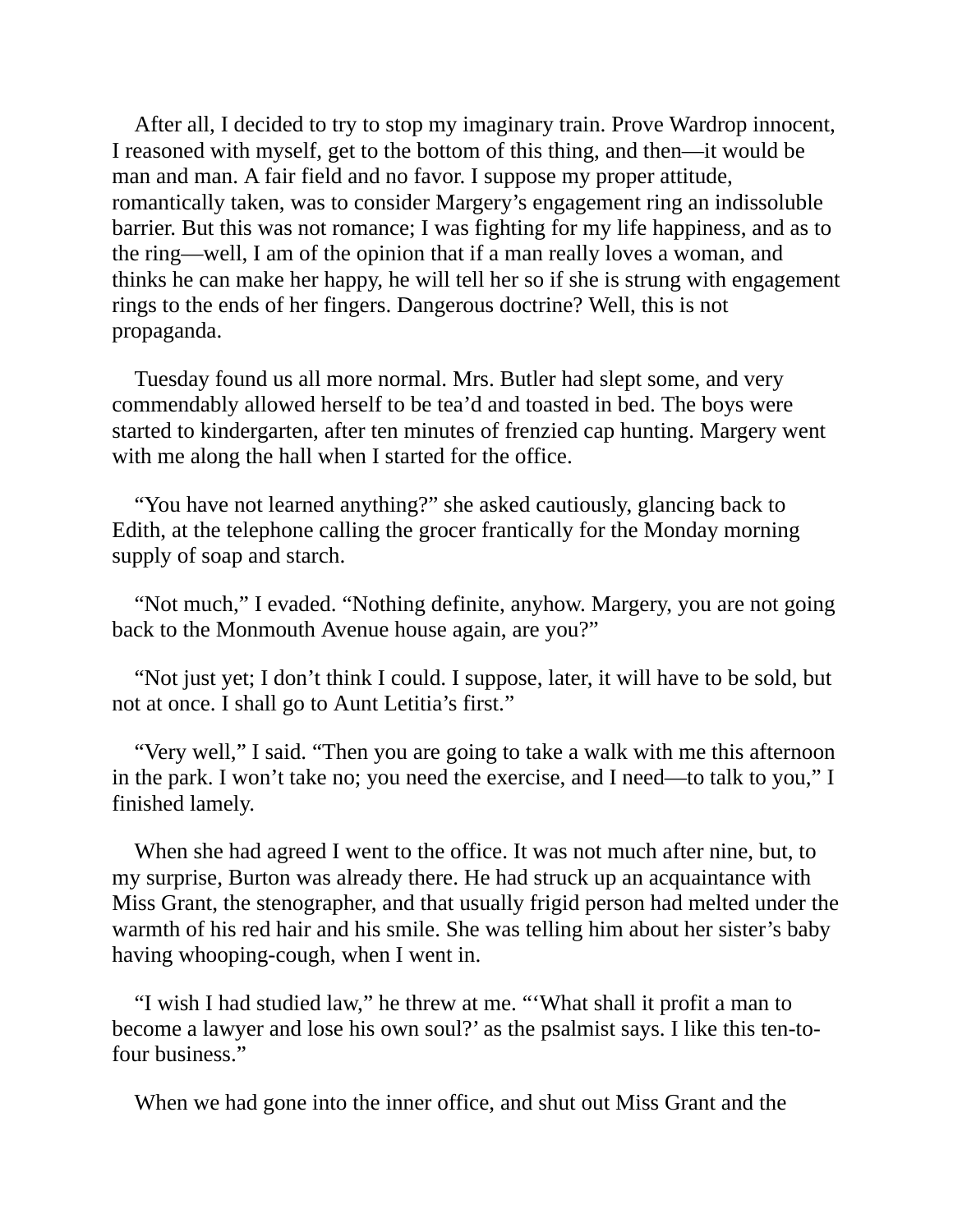whooping-cough, he was serious instantly.

"Well," he said, sitting on the radiator and dangling his foot, "I guess we've got Wardrop for theft, anyhow."

"Theft?" I inquired.

"Well, larceny, if you prefer legal terms. I found where he sold the pearls—in Plattsburg, to a wholesale jeweler named, suggestively, Cashdollar."

"Then," I said conclusively, "if he took the pearls and sold them, as sure as I sit here, he took the money out of that Russia leather bag."

Burton swung his foot rhythmically against the pipes.

"I'm not so darned sure of it," he said calmly.

If he had any reason, he refused to give it. I told him, in my turn, of Carter's escape, aided by the police, and he smiled. "For a suicide it's causing a lot of excitement," he remarked. When I told him the little incident of the post-office, he was much interested.

"The old lady's in it, somehow," he maintained. "She may have been lending Fleming money, for one thing. How do you know it wasn't her hundred thousand that was stolen?"

"I don't think she ever had the uncontrolled disposal of a dollar in her life."

"There's only one thing to do," Burton said finally, "and that is, find Miss Jane. If she's alive, she can tell something. I'll stake my fountain pen on that and it's my dearest possession on earth, next to my mother. If Miss Jane is dead —well, somebody killed her; and it's time it was being found out."

"It's easy enough to say find her."

"It's easy enough to find her;" he exploded. "Make a noise about it; send up rockets. Put a half-column ad in every paper in town, or—better still—give the story to the reporters and let them find her for you. I'd do it, if I wasn't tied up with this Fleming case. Describe her, how she walked, what she liked to eat, what she wore—in this case what she didn't wear. Lord, I wish I had that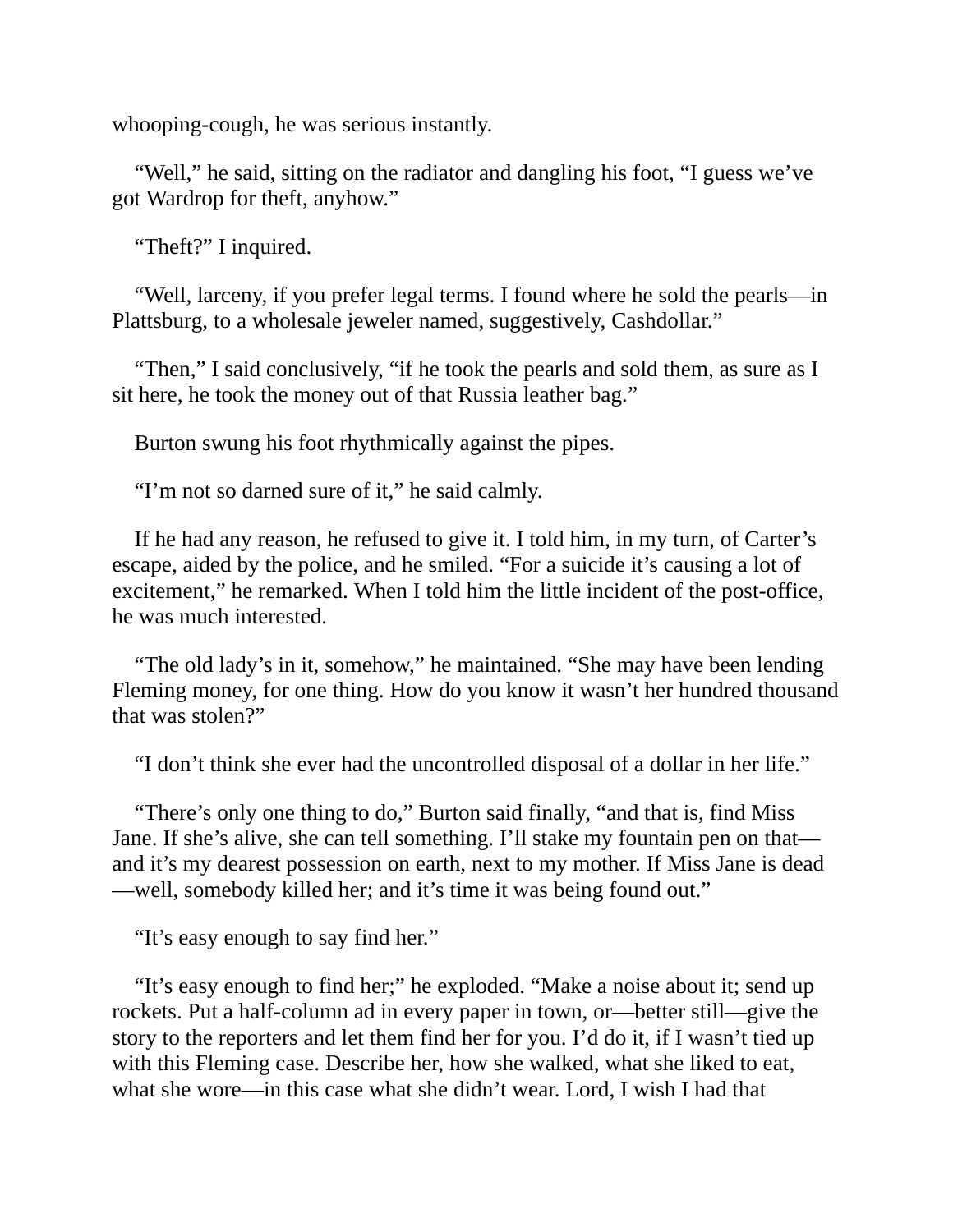assignment! In forty-eight hours she will have been seen in a hundred different places, and one of them will be right. It will be a question of selection—that is, if she is alive."

In spite of his airy tone, I knew he was serious, and I felt he was right. The publicity part of it I left to him, and I sent a special delivery that morning to Bellwood, asking Miss Letitia to say nothing and to refer reporters to me. I had already been besieged with them, since my connection with the Fleming case, and a few more made no difference.

Burton attended to the matter thoroughly. The one o'clock edition of an afternoon paper contained a short and vivid scarlet account of Miss Jane's disappearance. The evening editions were full, and while vague as to the manner of her leaving, were minute as regarded her personal appearance and characteristics.

To escape the threatened inundation of the morning paper men, I left the office early, and at four o'clock Margery and I stepped from a hill car into the park. She had been wearing a short, crepe-edged veil, but once away from the gaze of the curious, she took it off. I was glad to see she had lost the air of detachment she had worn for the last three days.

"Hold your shoulders well back," I directed, when we had found an isolated path, "and take long breaths. Try breathing in while I count ten."

She was very tractable—unusually so, I imagined, for her. We swung along together for almost a half-hour, hardly talking. I was content merely to be with her; and the sheer joy of the exercise after her enforced confinement kept her silent. When she began to flag a little I found a bench, and we sat down together. The bench had been lately painted, and although it seemed dry enough, I spread my handkerchief for her to sit on. Whereupon she called me "Sir Walter," and at the familiar jest we laughed like a pair of children.

I had made the stipulation that, for this one time, her father's death and her other troubles should be taboo, and we adhered to it religiously. A robin in the path was industriously digging out a worm; he had tackled a long one, and it was all he could manage. He took the available end in his beak and hopped back with the expression of one who sets his jaws and determines that this which should be, is to be. The worm stretched into a pinkish and attenuated line, but it neither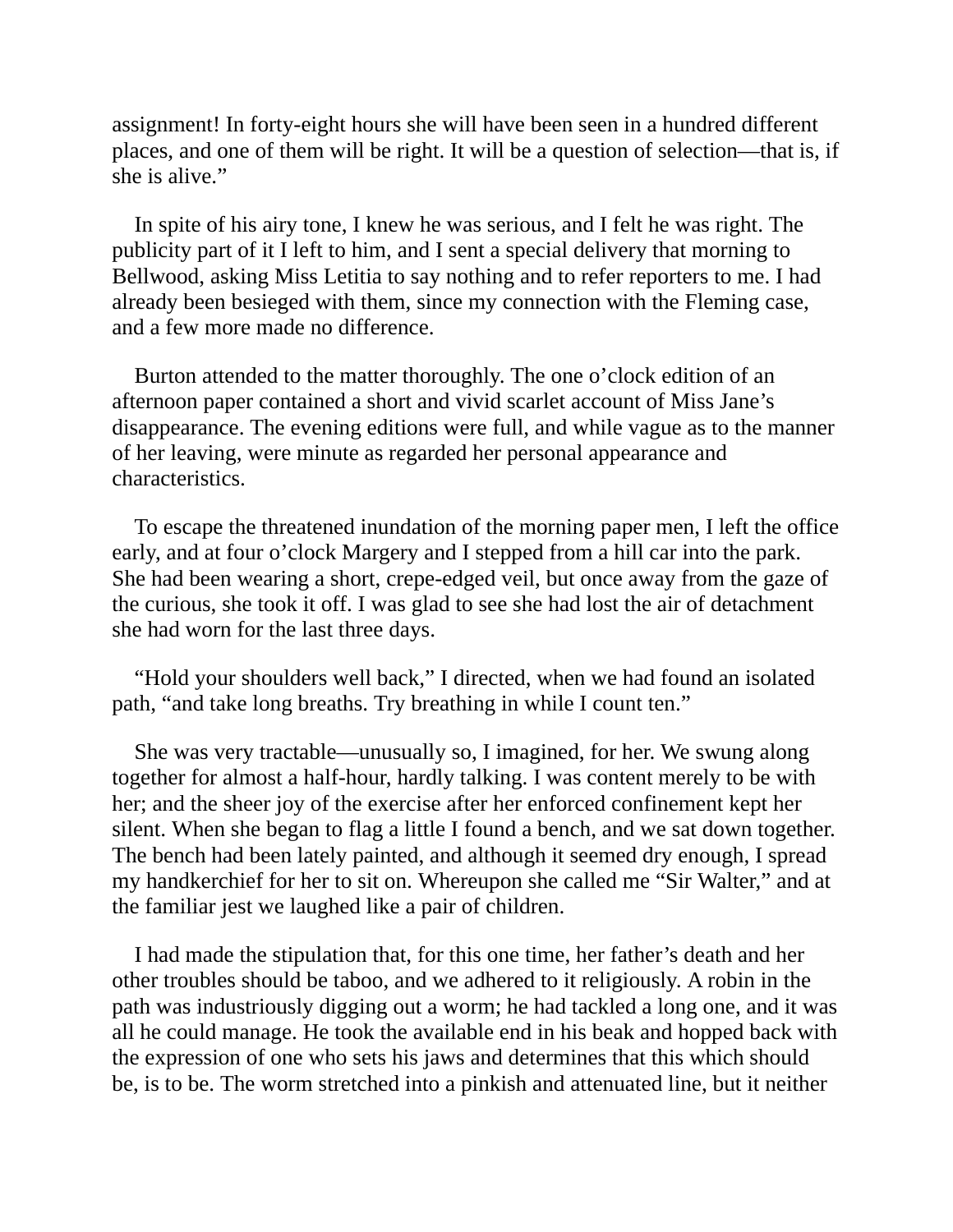broke nor gave.

"Horrid thing!" Margery said. "That is a disgraceful, heartless exhibition."

"The robin is a parent," I reminded her. "It is precisely the same as Fred, who twists, jerks, distorts and attenuates the English language in his magazine work, in order to have bread and ice-cream and jelly cake for his two blooming youngsters."

She had taken off her gloves, and sat with her hands loosely clasped in her lap.

"I wish someone depended on me," she said pensively. "It's a terrible thing to feel that it doesn't matter to anyone—not vitally, anyhow—whether one is around or not. To have all my responsibilities taken away at once, and just to drift around, like this—oh, it's dreadful."

"You were going to be good," I reminded her.

"I didn't promise to be cheerful," she returned. "Besides my father, there was only one person in the world who cared about me, and I don't know where she is. Dear Aunt Jane!"

The sunlight caught the ring on her engagement finger; and she flushed suddenly as she saw me looking at it. We sat there for a while saying nothing; the long May afternoon was coming to a close. The paths began to fill with long lines of hurrying homeseekers, their day in office or factory at an end.

Margery got up at last and buttoned her coat. Then impulsively she held out her hand to me.

"You have been more than kind to me," she said hurriedly. "You have taken me into your home—and helped me through these dreadful days—and I will never forget it; never."

"I am not virtuous," I replied, looking down at her. "I couldn't help it. You walked into my life when you came to my office—was it only last week? The evil days are coming, I suppose, but just now nothing matters at all, save that you are you, and I am I."

She dropped her veil quickly, and we went back to the car. The prosaic world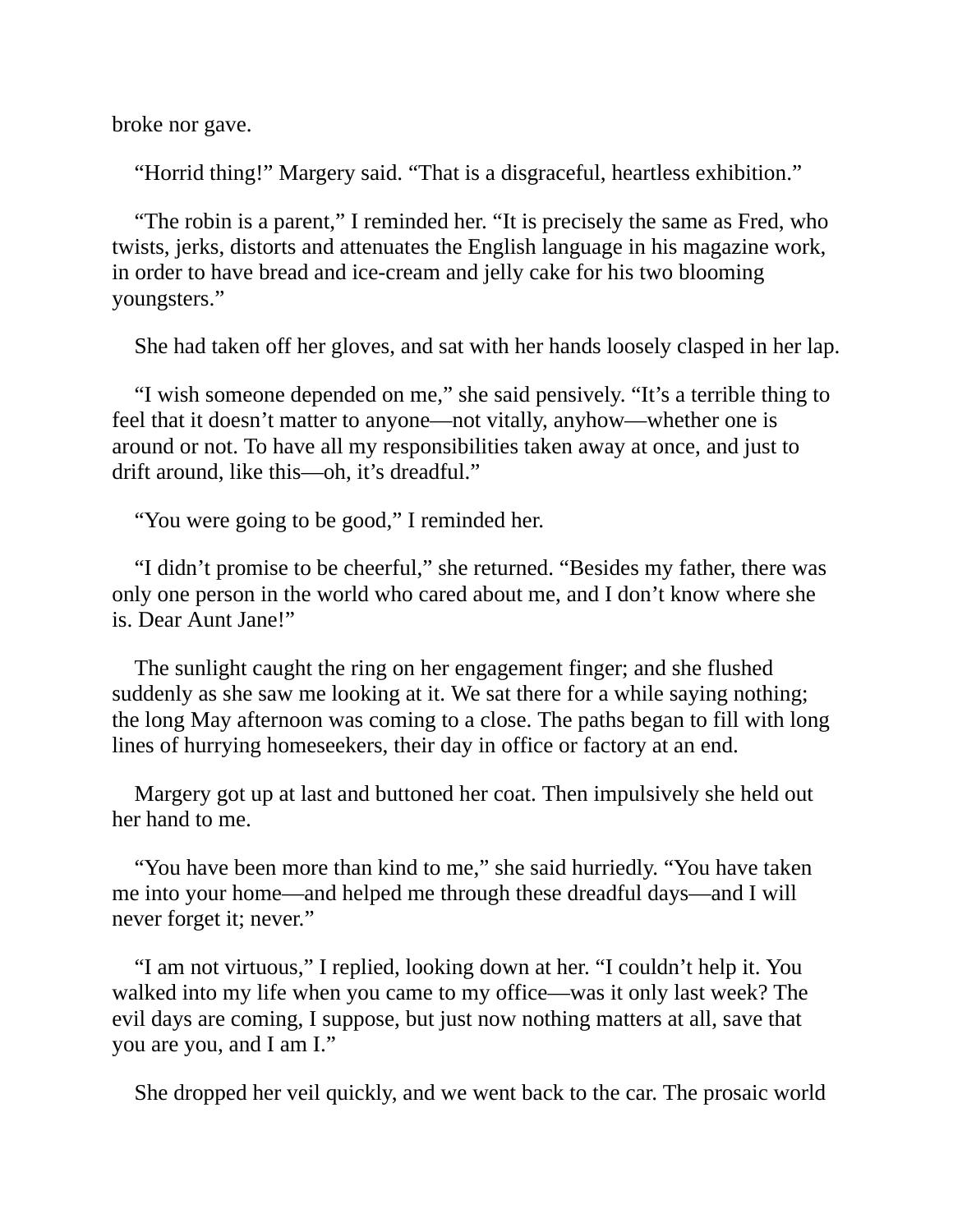wrapped us around again; there was a heavy odor of restaurant coffee in the air; people bumped and jolted past us. To me they were only shadows; the real world was a girl in black and myself, and the girl wore a betrothal ring which was not mine.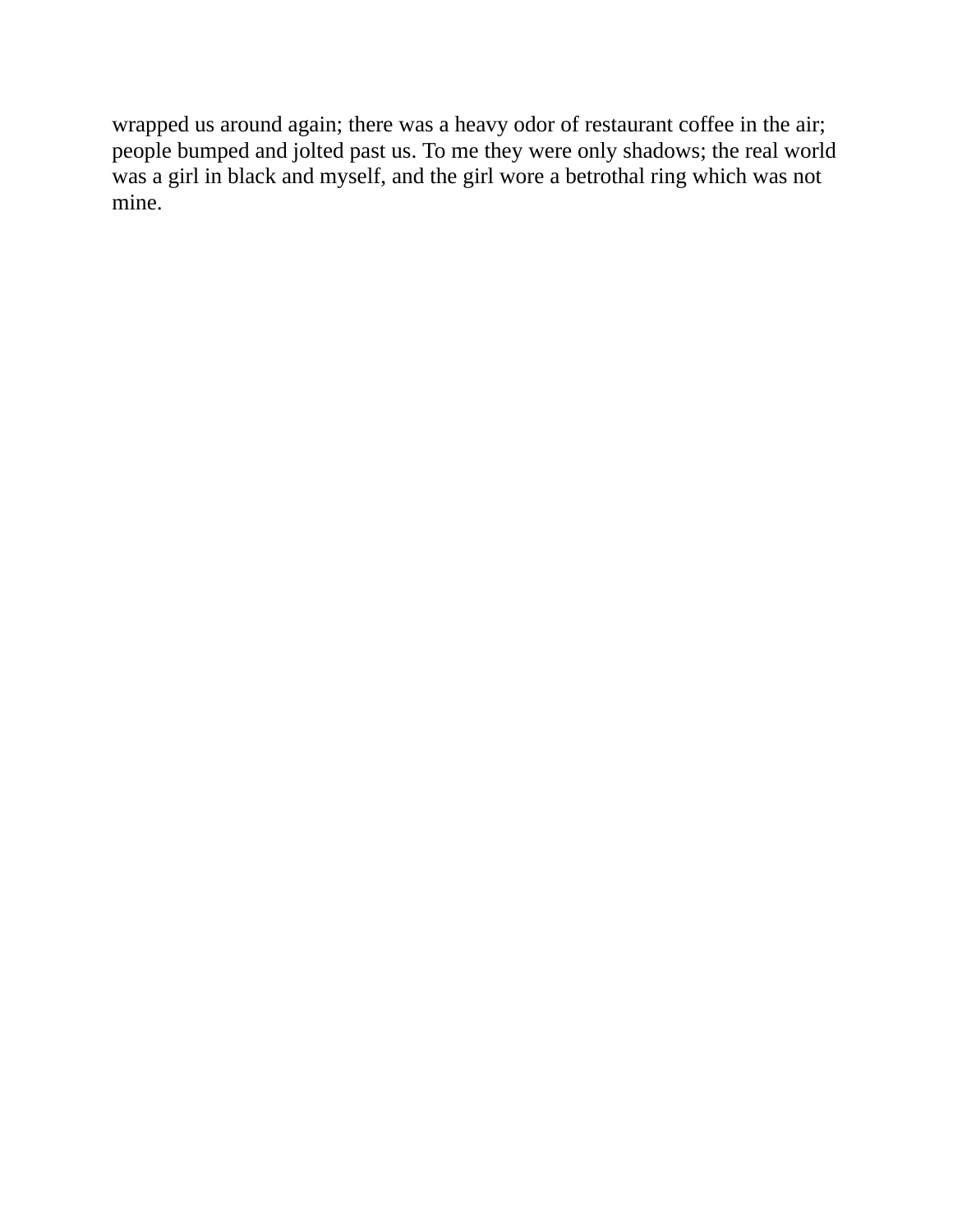# **CHAPTER XV**

#### **FIND THE WOMAN**

MRS. BUTLER came down to dinner that night. She was more cheerful than I had yet seen her; and she had changed her mournful garments to something a trifle less depressing. With her masses of fair hair dressed high, and her face slightly animated, I realized what I had not done before—that she was the wreck of a very beautiful woman. Frail as she was, almost shrinkingly timid in her manner; there were times when she drew up her tall figure in something like its former stateliness. She had beautiful eyebrows, nearly black and perfectly penciled; they were almost incongruous in her colorless face.

She was very weak; she used a cane when she walked, and after dinner, in the library, she was content to sit impassive, detached, propped with cushions, while Margery read to the boys in their night nursery and Edith embroidered.

Fred had been fussing over a play for some time, and he had gone to read it to some manager or other. Edith was already spending the royalties.

"We could go a little ways out of town," she was saying, "and we could have an automobile; Margery says theirs will be sold, and it will certainly be a bargain. Jack, are you laughing at me?'

"Certainly *not*," I replied gravely. "Dream on, Edith. Shall we train the boys as chauffeurs, or shall we buy in the Fleming man, also cheap."

"I am sure," Edith said aggrieved, "that it costs more for horse feed this minute for your gray, Jack, than it would for gasoline."

"But Lady Gray won't eat gasoline," I protested. "She doesn't like it."

Edith turned her back on me and sewed. Near me, Mrs. Butler had languidly taken up the paper; suddenly she dropped it, and when I stooped and picked it up I noticed she was trembling.

"Is it true?" she demanded. "Is Robert Clarkson dead?"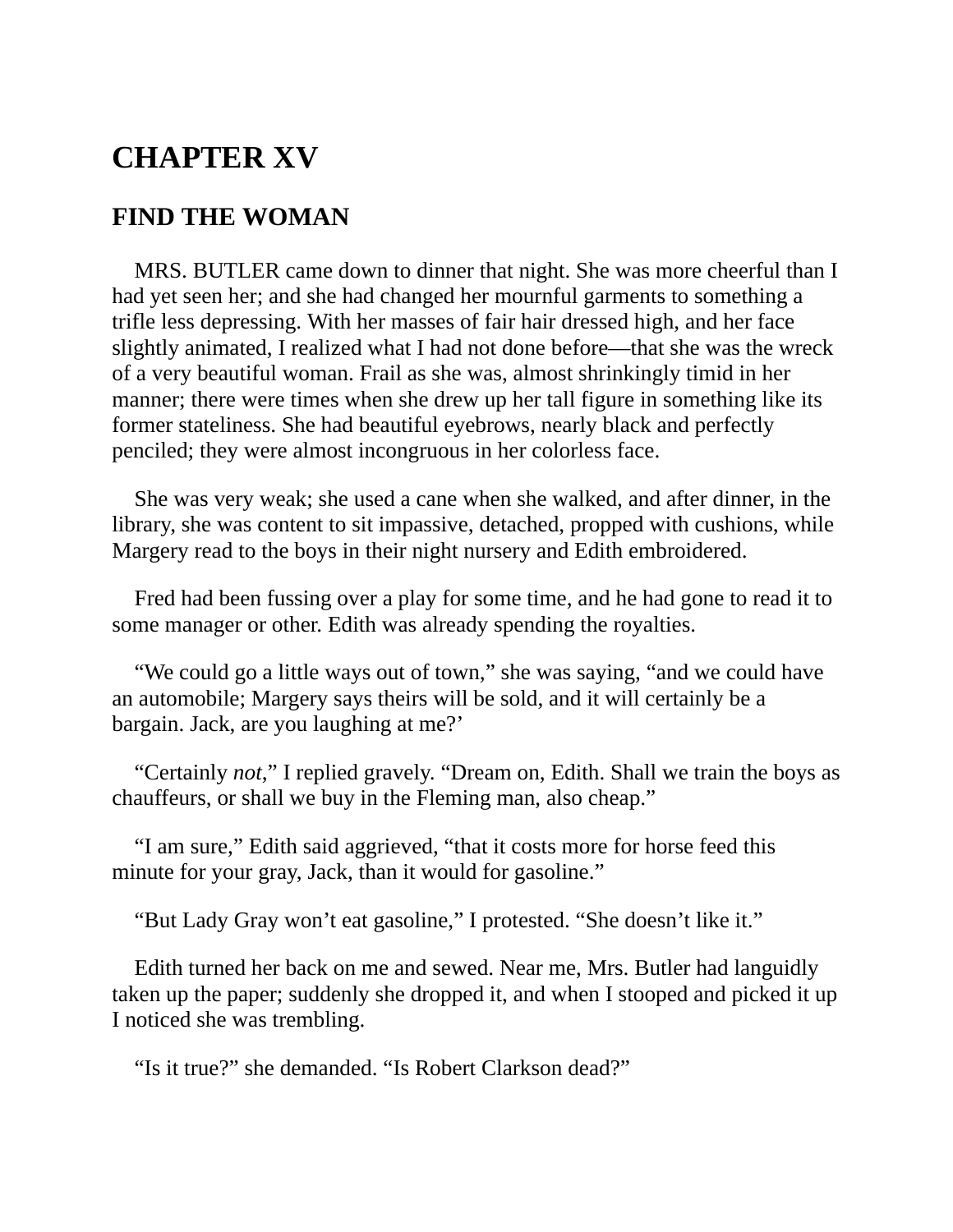"Yes," I assented. "He has been dead since Sunday morning—a suicide."

Edith had risen and come over to her. But Mrs. Butler was not fainting.

"I'm glad, glad," she said. Then she grew weak and semi-hysterical, laughing and crying in the same breath. When she had been helped upstairs, for in her weakened state it had been more of a shock than we realized, Margery came down and we tried to forget the scene we had just gone through.

"I am glad Fred was not here," Edith confided to me. "Ellen is a lovely woman,and as kind as she is mild; but in one of her—attacks, she is a little bit trying."

It was strange to contrast the way in which the two women took their similar bereavements. Margery represented the best type of normal American womanhood; Ellen Butler the neurasthenic; she demanded everything by her very helplessness and timidity. She was a constant drain on Edith's ready sympathy. That night, while I closed the house—Fred had not come in—I advised her to let Mrs. Butler go back to her sanatorium.

At tweIve-thirty I was still downstairs; Fred was out, and I waited for him, being curious to know the verdict on the play. The bell rang a few minutes before one, and I went to the door; some one in the vestibule was tapping the floor impatiently with his foot. When I opened the door; I was surprised to find that the late visitor was Wardrop.

He came in quietly, and I had a chance to see him well, under the hall light; the change three days had made was shocking. His eyes were sunk deep in his head, his reddened lids and twitching mouth told of little sleep, of nerves ready to snap. He was untidy, too, and a three days' beard hardly improved him.

"I'm glad it's you," he said, by way of greeting. "I was afraid you'd have gone to bed."

'It's the top of the evening yet," I replied perfunctorily, as I led the way into the library. Once inside, Wardrop closed the door and looked around him like an animal at bay.

"I came here," he said nervously, looking at the windows, "because I had an idea you'd keep your head. Mine's gone; I'm either crazy, or I'm on my way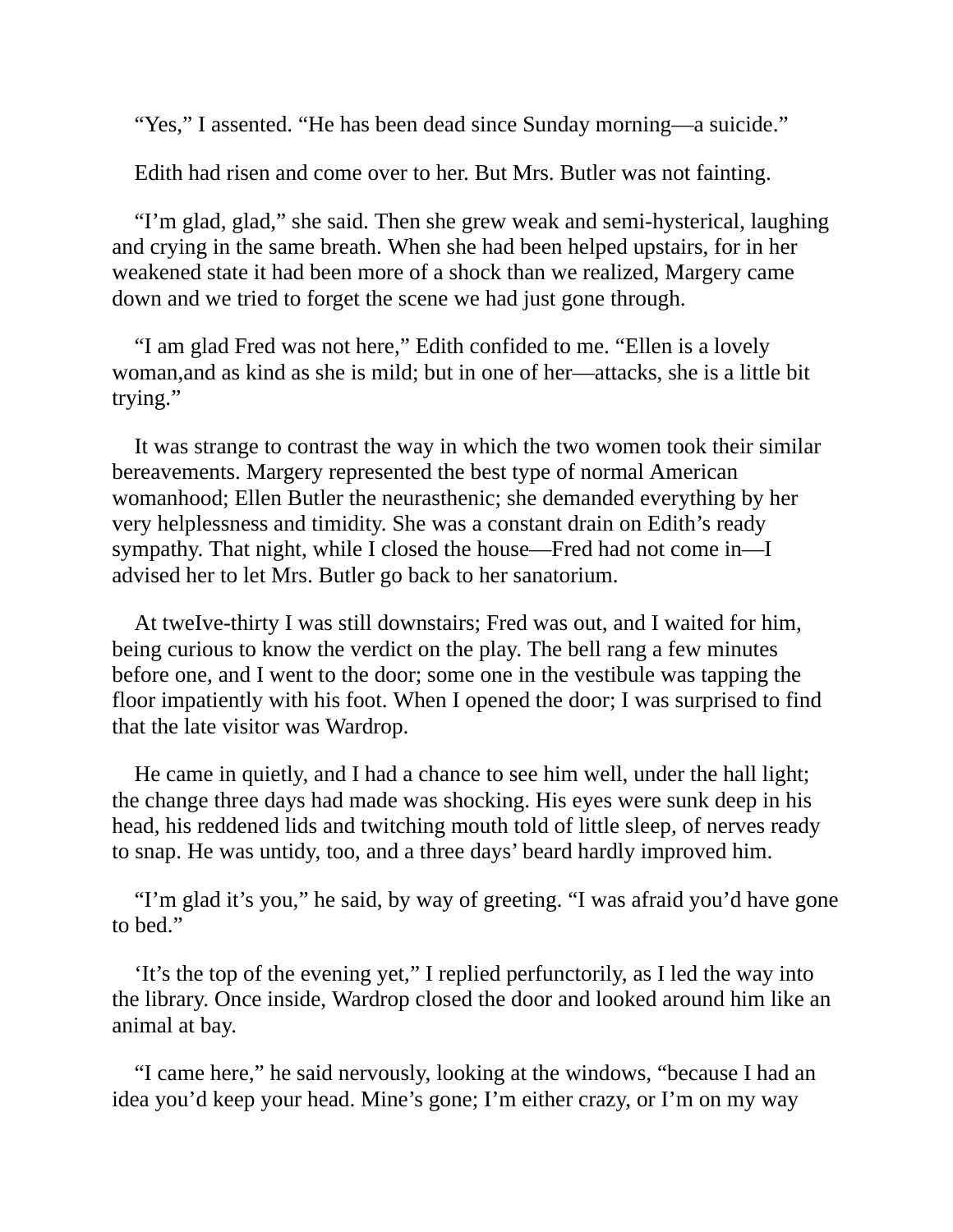there."

"Sit down, man," I pushed a chair to him. "You don't look as if you have been in bed for a couple of nights."

He went to each of the windows and examined the closed shutters before he answered me.

"I haven't. You wouldn't go to bed either; if you thought you would never wake up."

"Nonsense."

"Well, it's true enough. Knox, there are people following me wherever I go; they eat where I eat; if I doze in my chair they come into my dreams!" He stopped there, then he laughed a little wildly. "That last isn't sane, but it's true. There's a man across the street now, eating an apple under a lamppost."

"Suppose you *are* under surveillance," I said. "It's annoying to have a detective following you around, but it's hardly serious. The police say now that Mr. Fleming killed himself; that was your own contention."

He leaned forward in his chair and, resting his hands on his knees, gazed at me somberly.

"Suppose I say he didn't kill himself?" slowly. "Suppose I say he was murdered? Suppose—good God—suppose I killed him myself?"

I drew back in stupefaction, but he hurried on.

"For the last two days I've been wondering—if I did it! He hadn't any weapon; I had one, his. I hated him that day; I had tried to save him, and couldn't. My God, Knox, I might have gone off my head and done it—and not remember it. There have been cases like that."

His condition was pitiable. I looked around for some whiskey, but the best I could do was a little port on the sideboard. When I came back he was sitting with bent head, his forehead on his palms.

"I've thought it all out," he said painfully. "My mother had spells of emotional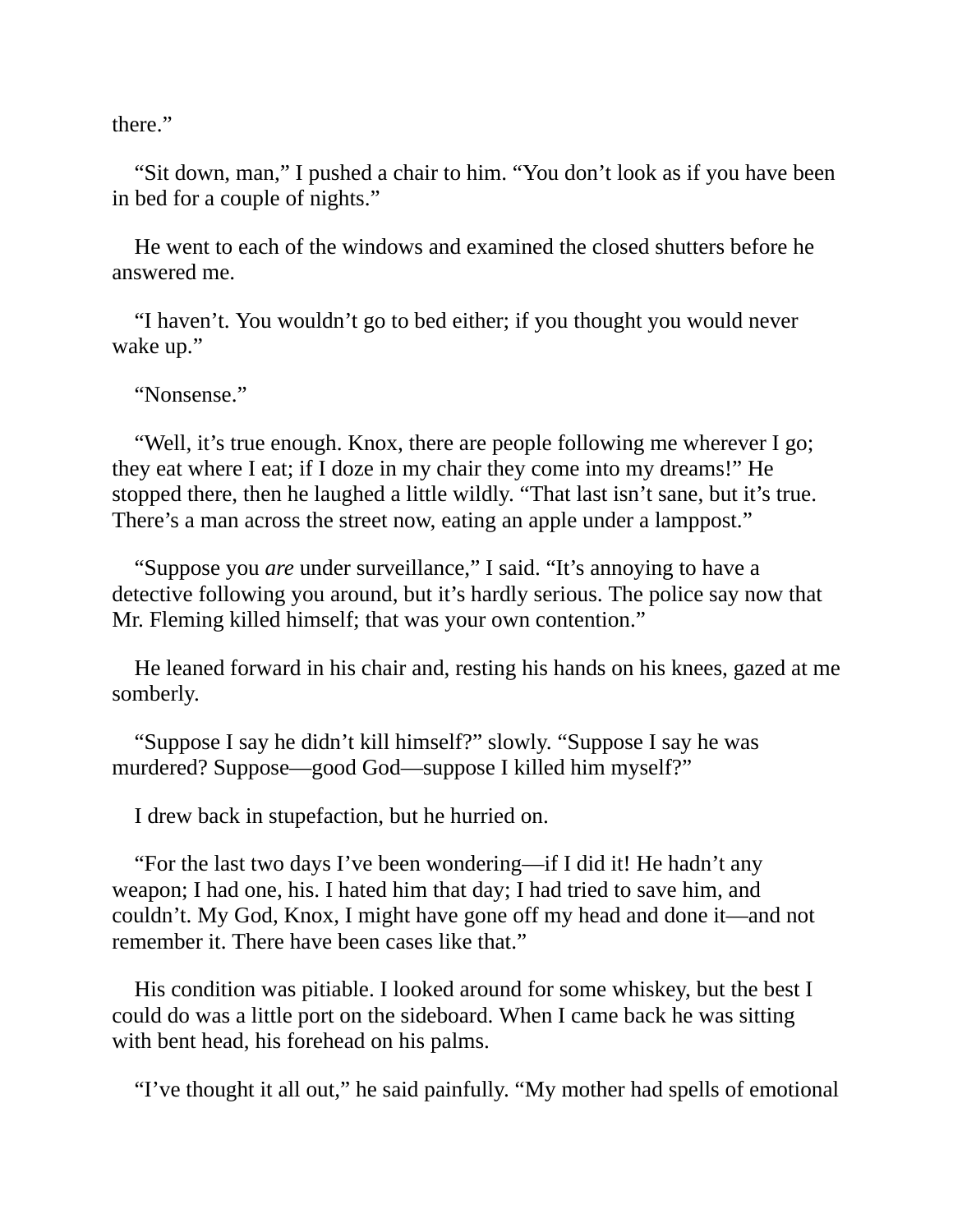insanity. Perhaps I went there, without knowing it, and killed him. I can see him, in the night, when I daren't sleep, toppling over on to that table, with a bullet wound in his head, and I am in the room, and I have his revolver in my pocket!"

"You give me your word you have no conscious recollection of hearing a shot fired."

"My word before Heaven," he said fervently. "But I tell you, Knox, he had no weapon. No one came out of that room as I went in and yet he was only swaying forward, as if I had shot him one moment, and caught him as he fell, the next. I was dazed; I don't remember yet what I told the police."

The expression of fear in his eyes was terrible to see. A gust of wind shook the shutters, and he jumped almost out of his chair.

"You will have to be careful," I said. "There have been cases where men confessed murders they never committed, driven by Heaven knows what method of undermining their mental resistance. You expose your imagination to 'third degree' torture of your own invention, and in two days more you will be able to add full details of the crime."

"I knew you would think me crazy," he put in, a little less somberly, "but just try it once: sit in a room by yourself all day and all night, with detectives watching you; sit there and puzzle over a murder of a man you are suspected of killing; you know you felt like killing him, and you have a revolver; and he is shot. Wouldn't you begin to think as I do?"

"Wardrop," I asked, trying to fix his wavering eyes with mine, "do you own a thirty-two caliber revolver?"

"Yes."

I was startled beyond any necessity, under the circumstances. Many people have thirty-twos.

"That is, I had," he corrected himself. "It was in the leather bag that was stolen at Bellwood."

"I can relieve your mind of one thing," I said. "If your revolver was stolen with the leather bag, you had nothing to do with the murder. Fleming was shot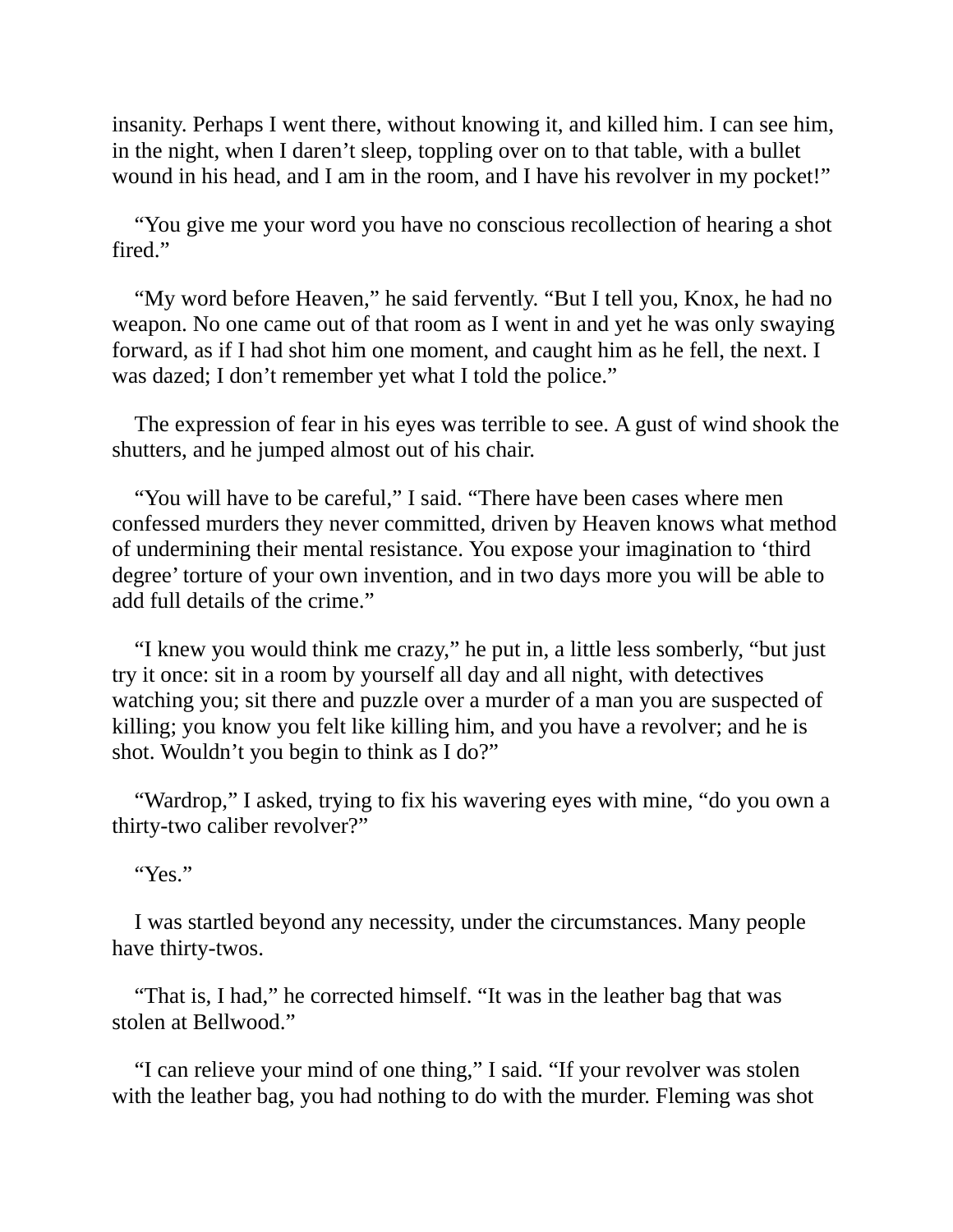with a thirty-two." He looked first incredulous, then relieved.

"Now, then," I pursued, "suppose Mr. Fleming had an enemy, a relentless one who would stoop to anything to compass his ruin. In his position he would be likely to have enemies. This person, let us say, knows what you carry in your grip, and steals it, taking away the funds that would have helped to keep the lid on Fleming's mismanagement for a time. In the grip is your revolver; would you know it again?"

He nodded affirmatively.

"This person—this enemy finds the revolver; pockets it and at the first opportunity, having ruined Fleming, proceeds humanely to put him out of his suffering. Is it far-fetched?"

"There were a dozen—a hundred—people who would have been glad to ruin him!" His gaze wavered again suddenly. It was evident that I had renewed an old train of thought."

"For instance?" I suggested, but he was on guard again.

"You forget one thing, Knox," he said, after a moment. "There was nobody else who could have shot him: the room was empty."

"Nonsense," I replied. "Don't forget the warehouse."

"The warehouse!"

"There is no doubt in my mind that he was shot from there. He was facing the open window, sitting directly under the light, writing. A shot fired through a broken pane of one of the warehouse windows would meet every requirement of the case: the empty room, the absence of powder marks—even the fact that no shot was heard. There was a report, of course, but the noise in the clubhouse and the thunder-storm outside covered it!"

"By George!" he exclaimed. "The warehouse, of course. I never thought of it!" He was relieved, for some reason.

"It's a question now of how many people knew he was at the club, and which of them hated him enough to kill him."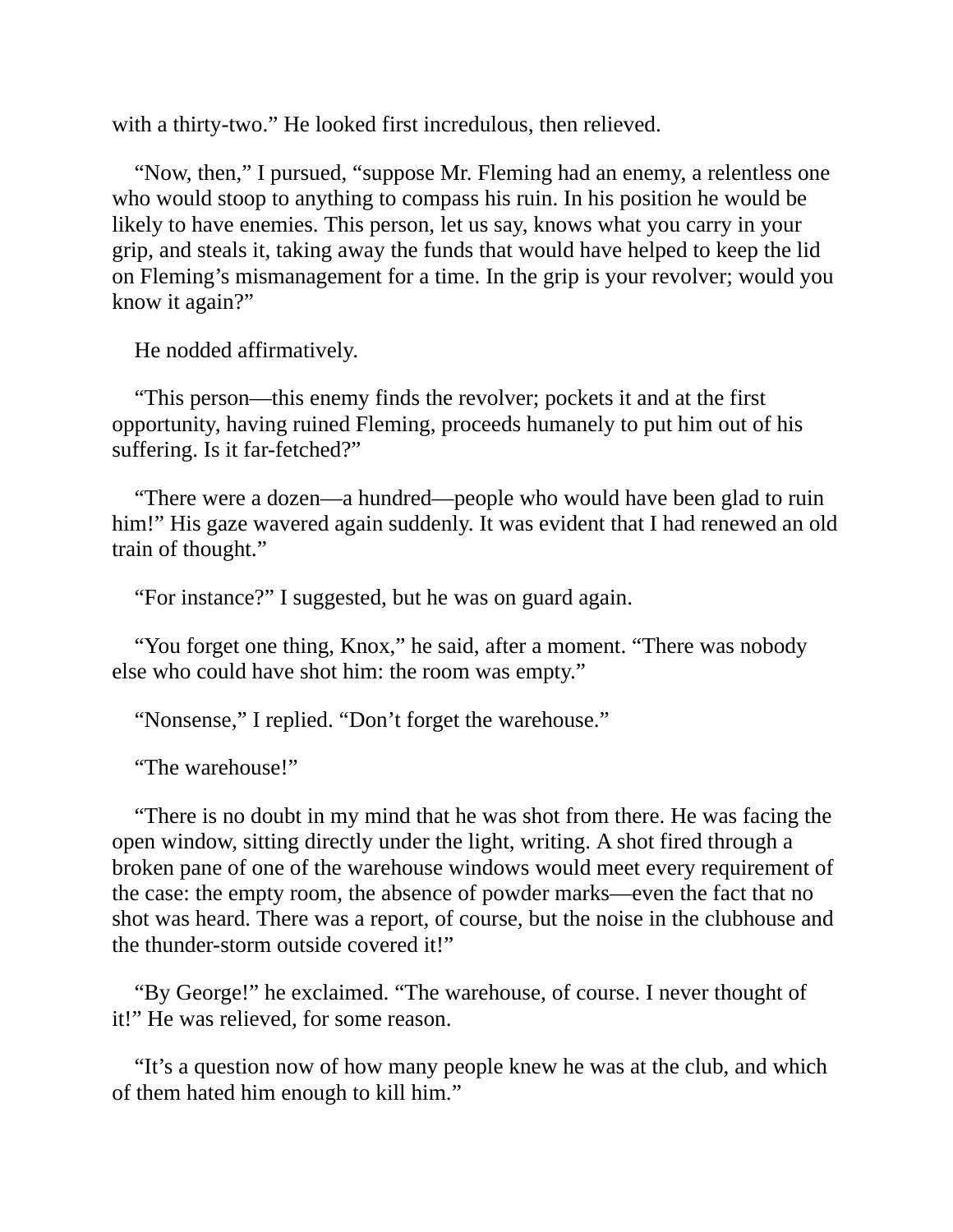"Clarkson knew it," Wardrop said, "but he didn't do it."

"Why?"

"Because it was he who came to the door of the room while the detectives and you and I were inside, and called Fleming."

I pulled out my pocket-book and took out the scrap of paper which Margery had found pinned to the pillow in her father's bedroom. "Do you know what that means?" I asked, watching Wardrop's face. "That was found in Mr. Fleming's room two days after he left home. A similar scrap was found in Miss Jane Maitland's room when she disappeared. When Fleming was murdered, he was writing a letter; he said: 'The figures have followed me here.' When we know what those figures mean, Wardrop, we know why he was killed and who did it."

He shook his head hopelessly."

"I do not know," he said, and I believed him. He had got up and taken his hat, but I stopped him inside the door.

"You can help this thing in two ways," I told him. "I am going to give you something to do: you will have less time to be morbid. Find out, if you can, all about Fleming's private life in the last dozen years, especially the last three. See if there are any women mixed up in it, and try to find out something about this eleven twenty-two."

"Eleven twenty-two," he repeated, but I had not missed his change of expression when I said women.

"Also," I went on, "I want you to tell me who was with you the night you tried to break into the house at Bellwood."

He was taken completely by surprise: when he had gathered himself together his perplexity was overdone.

"With me!" he repeated. "I was alone, of course."

"I mean—the woman at the gate."

He lost his composure altogether then. I put my back against the door and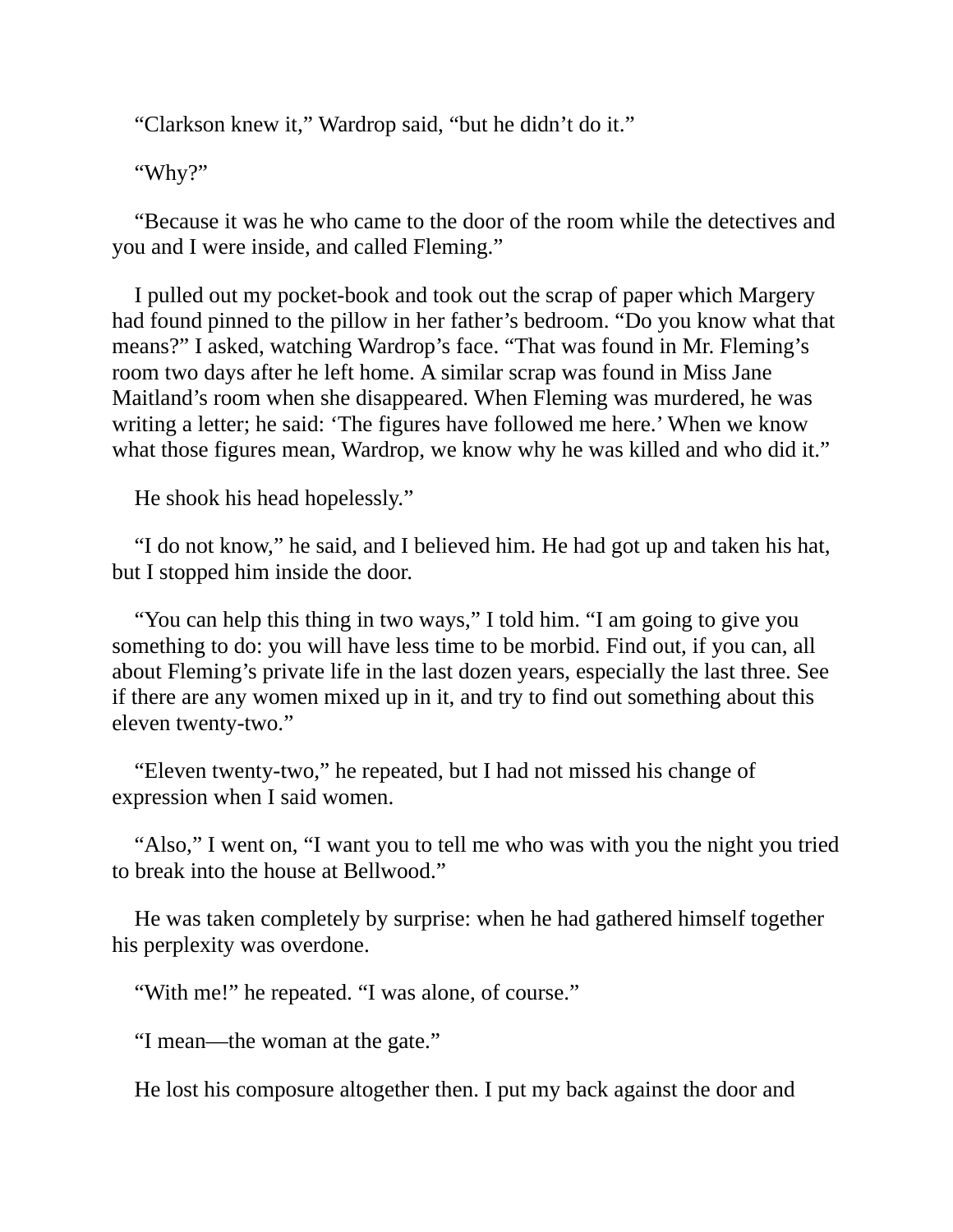waited for him to get himself in hand.

"There was a woman," I persisted, "and what is more, Wardrop, at this minute you believe she took your Russia leather bag and left a substitute."

He fell into the trap.

"But she couldn't," he quavered. "I've thought until my brain is going, and I don't see how she could have done it."

He became sullen when he saw what he had done, refused any more information, and left almost immediately.

Fred came soon after, and in the meantime I had made some notes like this:

- 1. Examine warehouse and yard.
- 2. Attempt to trace Carter.
- 3. See station agent at Bellwood.
- 4. Inquire Wardrop's immediate past.
- 5. Take Wardrop to Doctor Anderson, the specialist.
- 6. Send Margery violets.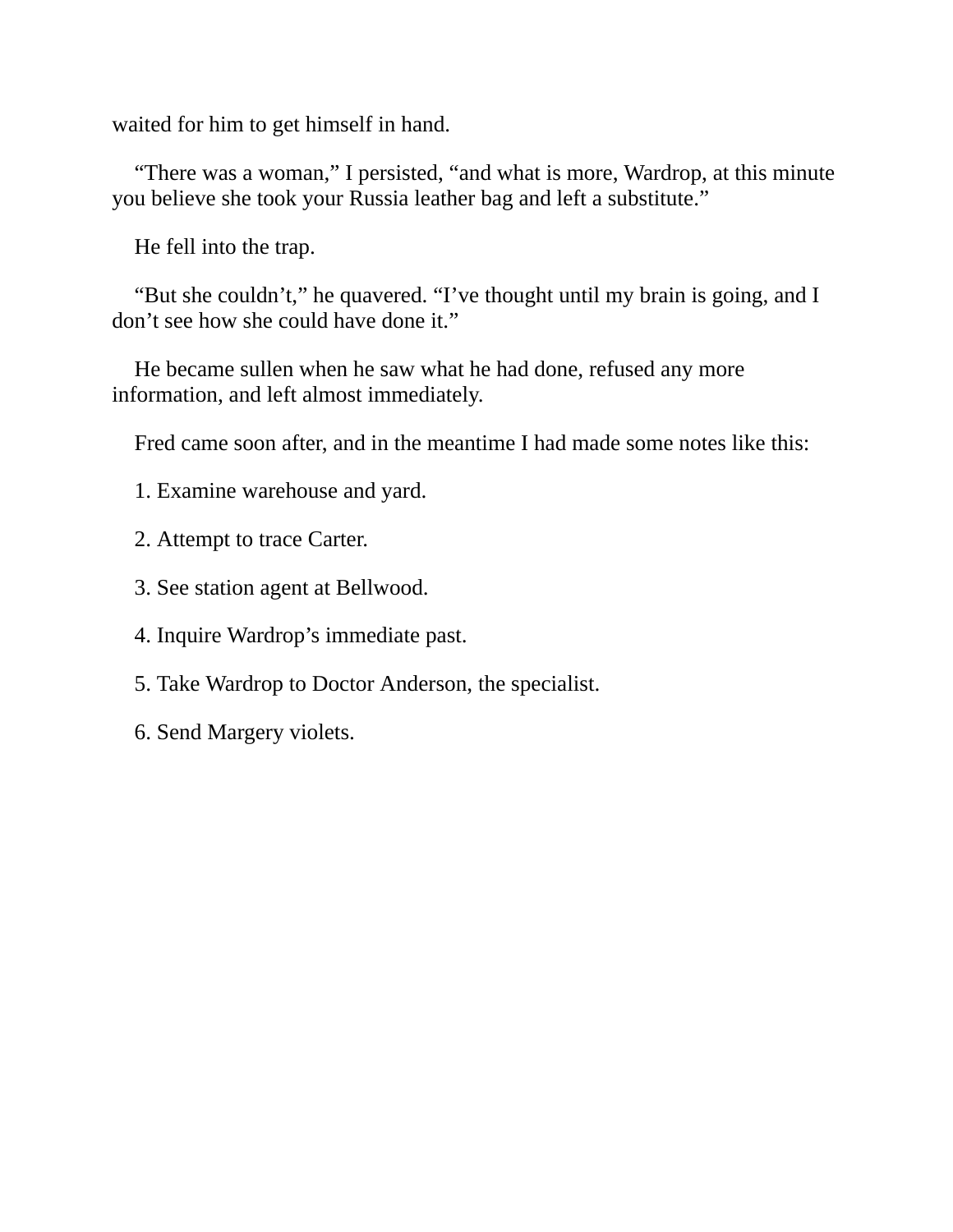# **CHAPTER XVI**

#### **ELEVEN TWENTY-TWO AGAIN**

BURTON'S idea of exploiting Miss Jane's disappearance began to bear fruit the next morning. I went to the office early, anxious to get my more pressing business out of the way, to have the afternoon with Burton to inspect the warehouse. At nine o'clock came a call from the morgue.

"Small woman, well dressed, gray hair?" I repeated. "I think I'll go up and see. Where was the body found?"

"In the river at Monica Station," was the reply. "There is a scar diagonally across the cheek to the corner of the mouth."

"A fresh injury?"

"No, an old scar."

With a breath of relief I said it was not the person we were seeking and tried to get down to work again. But Burton's prophecy had been right. Miss Jane had been seen in a hundred different places: one perhaps was right; which one?

A reporter for the *Eagle* had been working on the case all night: he came in for a more detailed description of the missing woman, and he had a theory, to fit which he was quite ready to cut and trim the facts.

"It's Rowe," he said confidently. "You can see his hand in it right through. I was put on the Benson kidnapping case, you remember, the boy who was kept for three months in a deserted lumber camp in the mountains? Well, sir, every person in the Benson house swore that youngster was in bed at midnight, when the house was closed for the night. Every door and window bolted in the morning, and the boy gone. When we found Rowe—after the mother had put on mourning—and found the kid, ten pounds heavier than he had been before he was abducted, and strutting around like a turkey cock, Rowe told us that he and the boy took in the theater that night, and were there for the first act. How did he do it? He offered to take the boy to the show if he would pretend to go to bed, and then slide down a porch pillar and meet him. The boy didn't want to go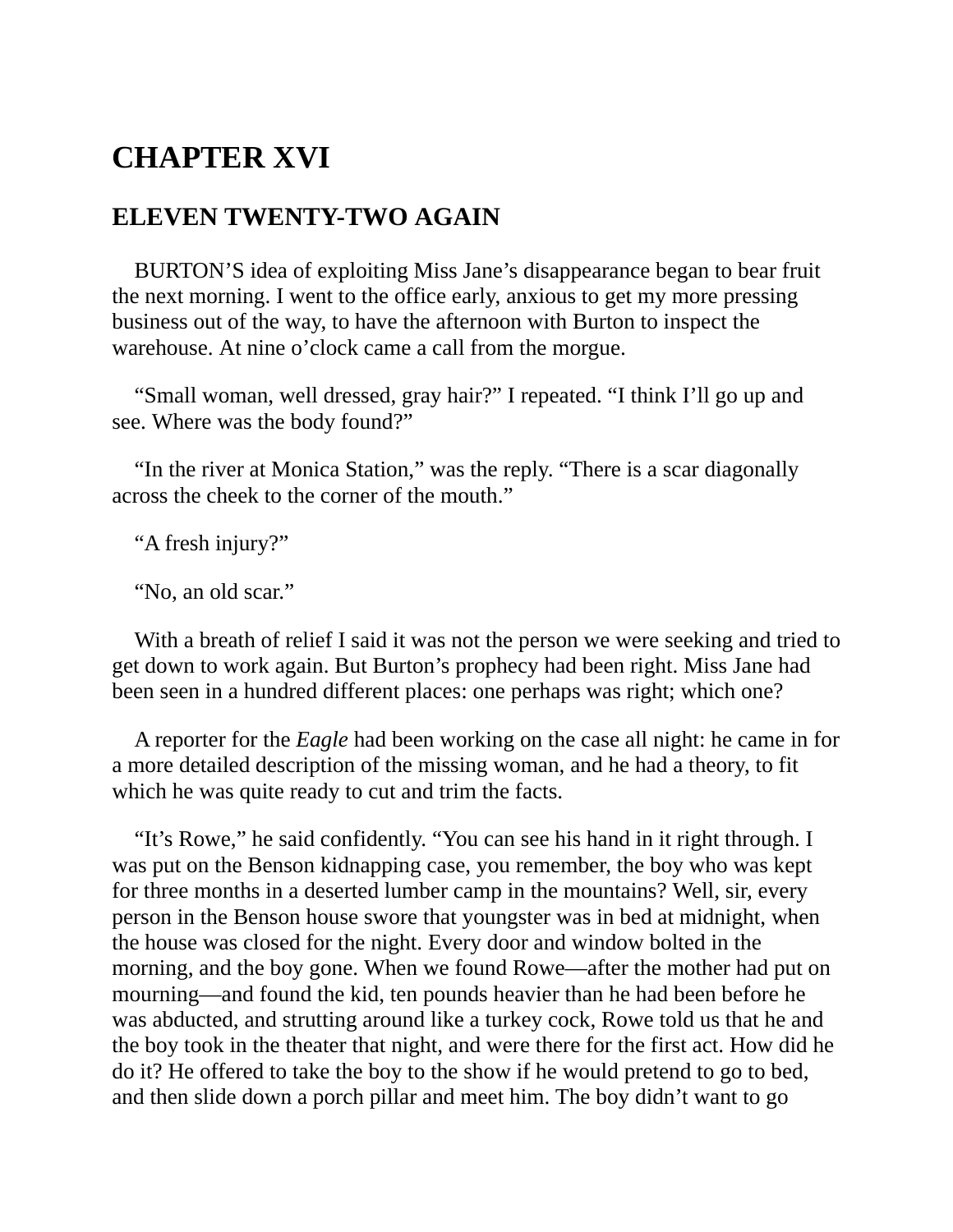home when we found him."

"There can't be any mistake about the time in this case," I commented. "I saw her myself after eleven, and said good night."

The *Eagle* man consulted his notebook. "Oh, yes," he asked; "did she have a diagonal cut across her cheek?"

"No," I said for the second time.

My next visitor was a cabman. On the night in question he had taken a small and a very nervous old woman to the Omega ferry. She appeared excited and almost forgot to pay him. She carried a small satchel, and wore a black veil. What did she look like? She had gray hair, and she seemed to have a scar on her face that drew the corner of her mouth.

At ten o'clock I telephoned Burton: "For Heaven's sake," I said, "if anybody has lost a little old lady in a black dress, wearing a black veil, carrying a satchel, and with a scar diagonally across her cheek from her eye to her mouth, I can tell them all about her, and where she is now."

"That's funny," he said. "We're stirring up the pool and bringing up things we didn't expect. The police have been looking for that woman quietly for a week: she's the widow of a coal baron, and her son-in-law's under suspicion of making away with her."

"Well, he didn't," I affirmed. "She committed suicide from an Omega ferry boat and she's at the morgue this morning."

"Bully," he returned. "Keep on; you'll get lots of clues, and remember one will be right."

It was not until noon, however, that anything concrete developed. In the two hours between, I had interviewed seven more people. I had followed the depressing last hours of the coal baron's widow, and jumped with her, mentally, into the black river that night. I had learned of a small fairish-haired girl who had tried to buy cyanide of potassium at three drugstores on the same street, and of a tall, light woman who had taken a room for three days at a hotel and was apparently demented.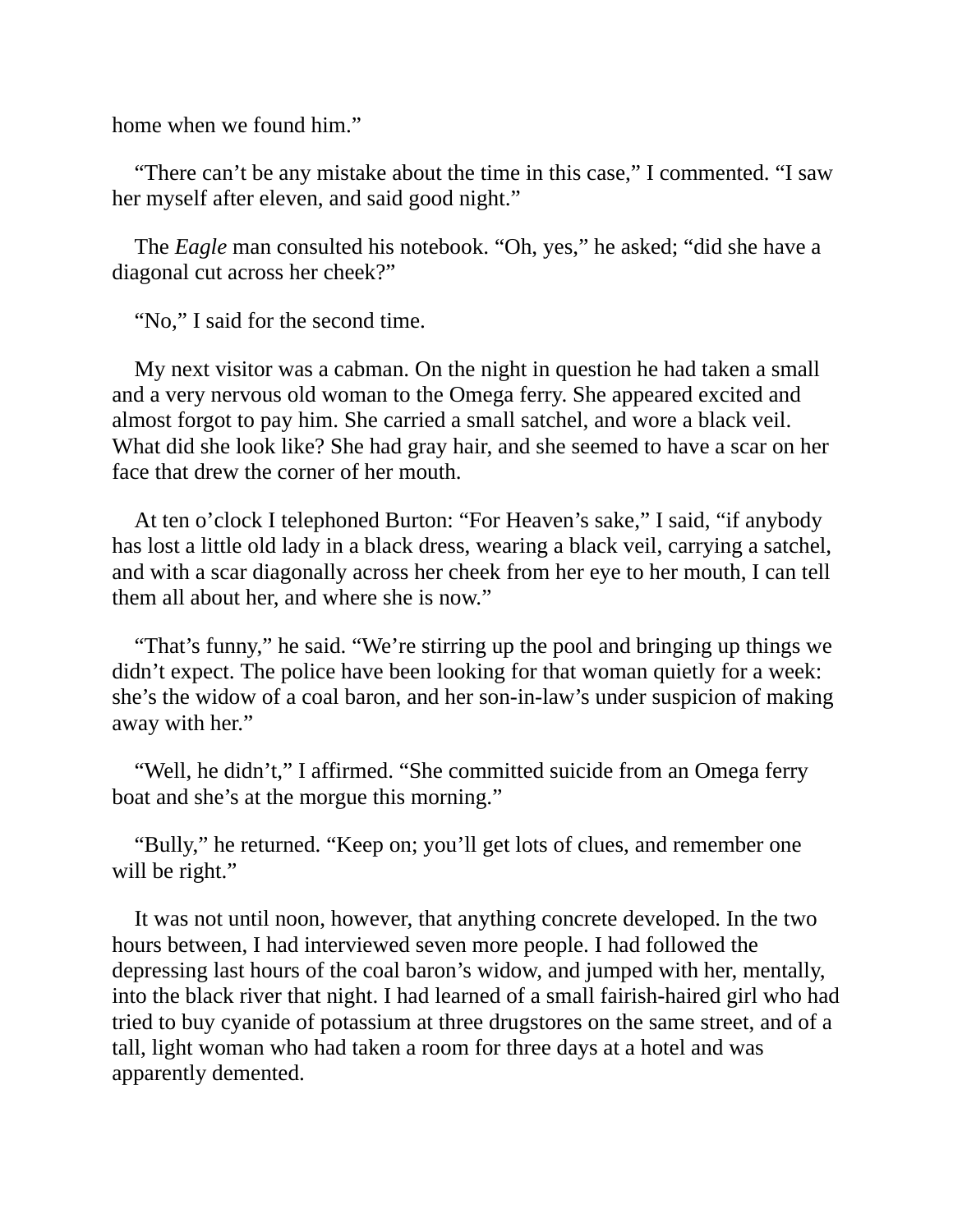At twelve, however, my reward came. Two men walked in, almost at the same time: one was a motorman, in his official clothes, brass buttons and patches around the pockets. The other was a taxicab driver. Both had the uncertain gait of men who by occupation are unused to anything stationary under them, and each eyed the other suspiciously.

The motorman claimed priority by a nose, so I took him first into my private office. His story, shorn of his own opinions at the time and later, was as follows:

On the night in question, Thursday of the week before, he took his car out of the barn for the eleven o'clock run. Barney was his conductor. They went from the barn, at Hays Street, downtown, and then started out for Wynton. The controller blew out, and two or three things went wrong: all told they lost forty minutes. They got to Wynton at five minutes after two; their time there was onetwenty-five.

The car went to the bad again at Wynton, and he and Barney tinkered with it until two-forty. They got it in shape to go back to the barn, but that was all. Just as they were ready to start, a passenger got on, a woman, alone: a small woman with a brown veil. She wore a black dress or a suit—he was vague about everything but the color, and he noticed her especially because she was fidgety and excited. Half a block farther a man boarded the car, and sat across from the woman. Barney said afterward that the man tried twice to speak to the woman, but she looked away each time. No, he hadn't heard what he said.

The man got out when the car went into the barn, but the woman stayed on. He and Barney got another car and took it out, and the woman went with them. She made a complete round trip this time, going out to Wynton and back to the end of the line downtown. It was just daylight when she got off at last, at First and Day Streets.

Asked if he had thought at the time that the veiled woman was young or old, he said he had thought she was probably middle-aged. Very young or very old women would not put in the night riding in a street-car. Yes, he had had men who rode around a couple of times at night, mostly to sober up before they went home. But he never saw a woman do it before.

I took his name and address and thanked him The chauffeur came next, and his story was equally pertinent.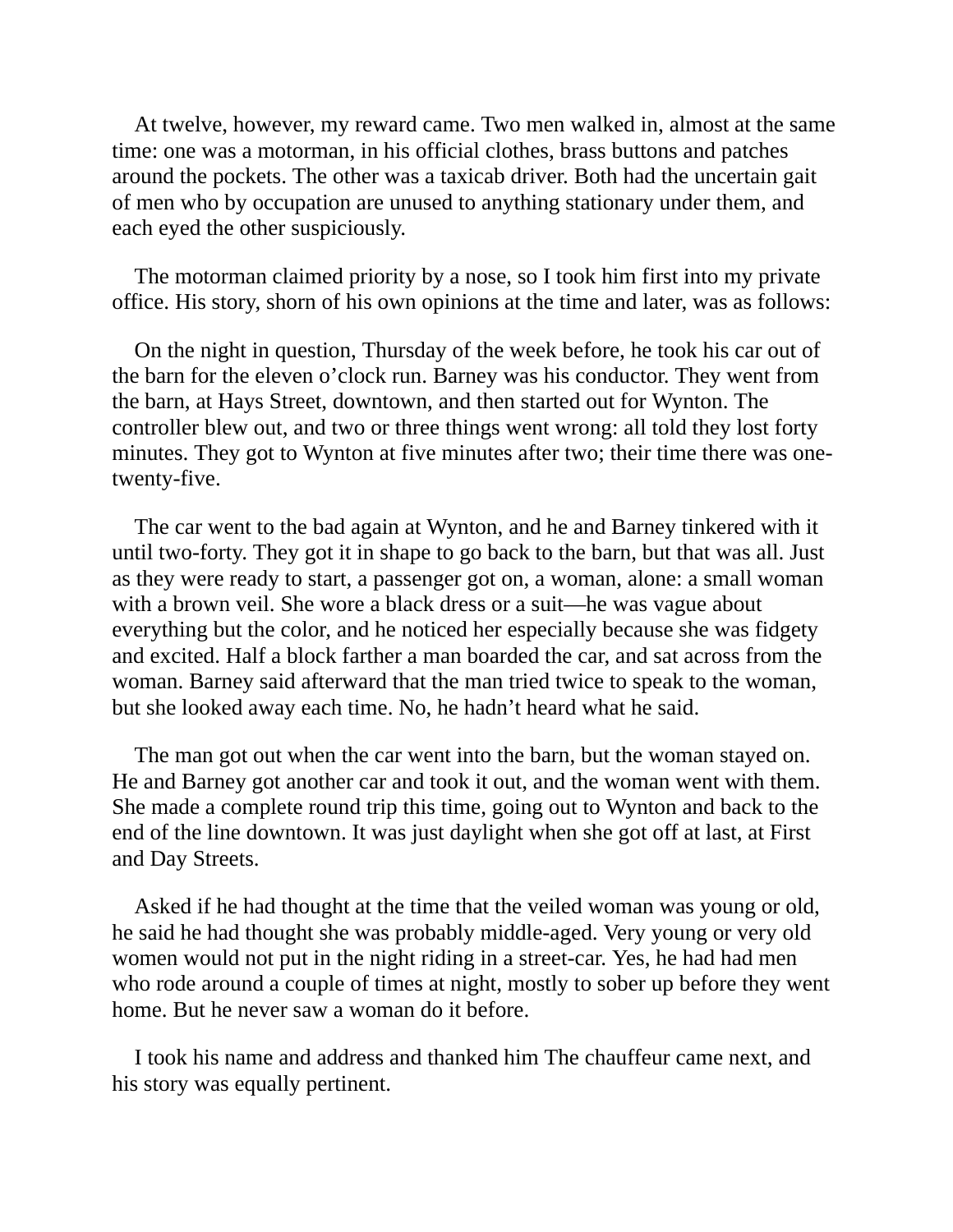On the night of the previous Thursday he had been engaged to take a sick woman from a downtown hotel to a house at Bellwood. The woman's husband was with her, and they went slowly to avoid jolting. It was after twelve when he drove away from the house and started home. At a corner—he did not know the names of the streets—a woman hailed the cab and asked him if he belonged in Bellwood or was going to the city. She had missed the last train. When he told her he was going into town, she promptly engaged him, and showed him where to wait for her, a narrow road off the main street.

"I waited an hour," he finished, "before she came; I dropped to sleep or I would have gone without her. About half-past one she came along, and a gentleman with her. He put her in the cab, and I took her to the city. When I saw in the paper that a lady had disappeared from Bellwood that night, I knew right off that it was my party."

"Would you know the man again?"

"I would know his voice, I expect, sir; I could not see much: he wore a slouch hat and had a traveling-bag of some kind."

"What did he say to the woman?" I asked.

"He didn't say much. Before he closed the door, he said, 'You have put me in a terrible position,' or something like that. From the traveling-bag and all, I thought perhaps it was an elopement, and the lady had decided to throw him down."

"Was it a young woman or an old one," I asked again. This time the cabby's tone was assured.

"Young," he asserted, "slim and quick: dressed in black, with a black veil. Soft voice. She got out at Market Square, and I have an idea she took a cross-town car there."

"I hardly think it was Miss Maitland," I said. "She was past sixty, and besides —I don't think she went that way. Still it is worth following up. Is that all?"

He fumbled in his pocket, and after a minute brought up a small black pocketbook and held it out to me. It was the small coin purse out of a leather hand-bag.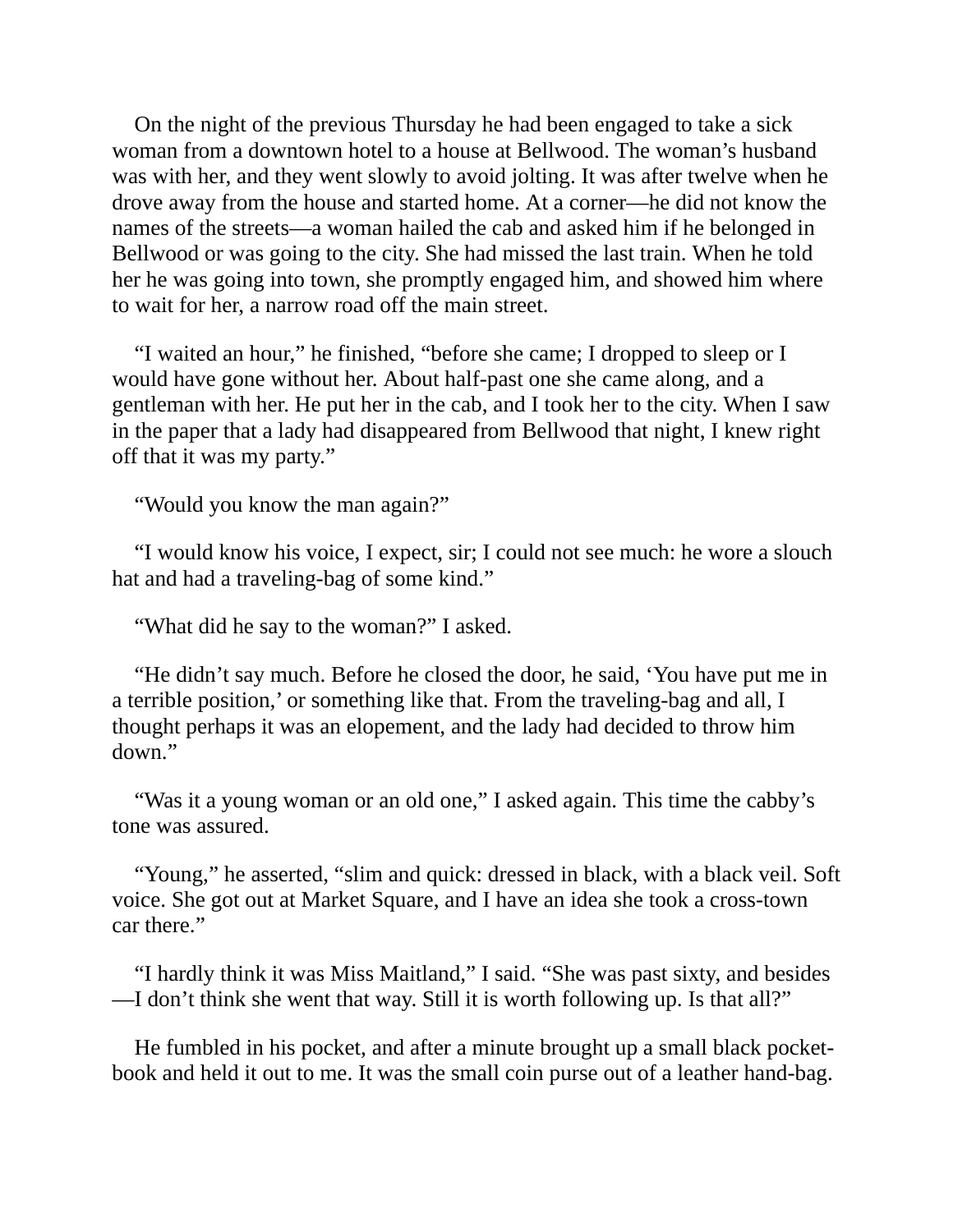"She dropped this in the cab, sir," he said. "I took it home to the missus—not knowing what else to do with it. It had no money in it—only that bit of paper."

I opened the purse and took out a small white card, without engraving. On it was written in a pencil the figures:

C 1122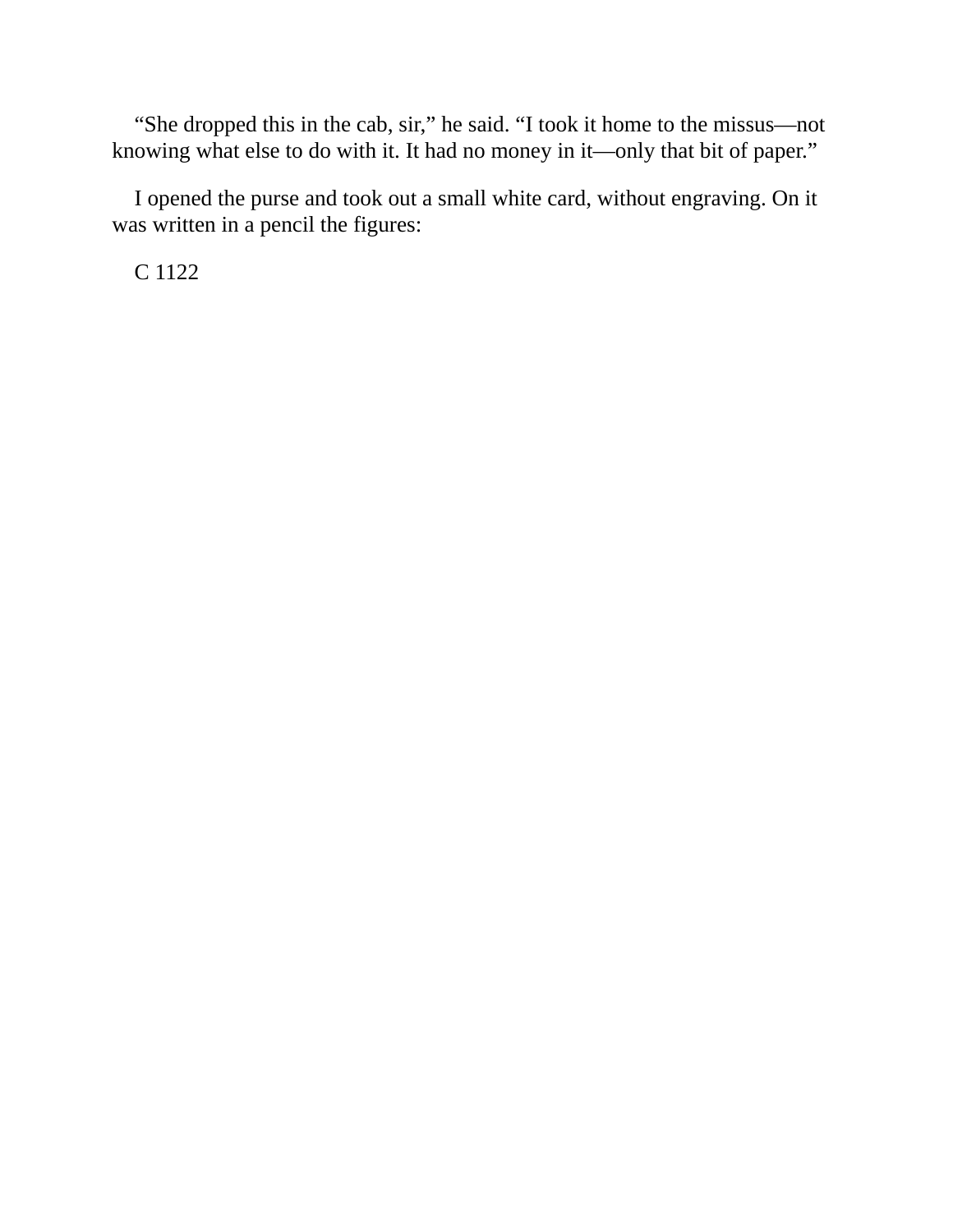## **CHAPTER XVII**

#### **HIS SECOND WIFE**

WHEN the cabman had gone, I sat down and tried to think things out. As I have said many times in the course of this narrative, I lack imagination: moreover, a long experience of witnesses in court had taught me the unreliability of average observation. The very fact that two men swore to having taken solitary women away from Bellwood that night, made me doubt if either one had really seen the missing woman.

Of the two stories, the taxicab driver's was the more probable, as far as Miss Jane was concerned. Knowing her child-like nature, her timidity, her shrinking and shamefaced fear of the dark, it was almost incredible that she would walk the three miles to Wynton, voluntarily, and from there lose herself in the city. Besides, such an explanation would not fit the blood-stains, or the fact that she had gone, as far as we could find out, in her night-clothes.

Still—she had left the village that night, either by cab or on foot. If the driver had been correct in his time, however, the taxicab was almost eliminated; he said the woman got into the cab at one-thirty. It was between one-thirty and oneforty-five when Margery heard the footsteps in the attic.

I think for the first time it came to me, that day, that there was at least a possibility that Miss Jane had not been attacked, robbed or injured: that she had left home voluntarily, under stress of great excitement. But if she had, why? The mystery was hardly less for being stripped of its gruesome details. Nothing in my knowledge of the missing woman gave me a clue. I had a vague hope that, if she had gone voluntarily, she would see the newspapers and let us know where she was.

To my list of exhibits I added the purse with its inclosure. The secret drawer of my desk now contained, besides the purse, the slip marked eleven twenty-two that had been pinned to Fleming's pillow; the similar scrap found over Miss Jane's mantel; the pearl I had found on the floor of the closet, and the cyanide, which, as well as the bullet, Burton had given me. Add to these the still tender place on my head where Wardrop had almost brained me with a chair, and a blue ankle, now becoming spotted with yellow, where I had fallen down the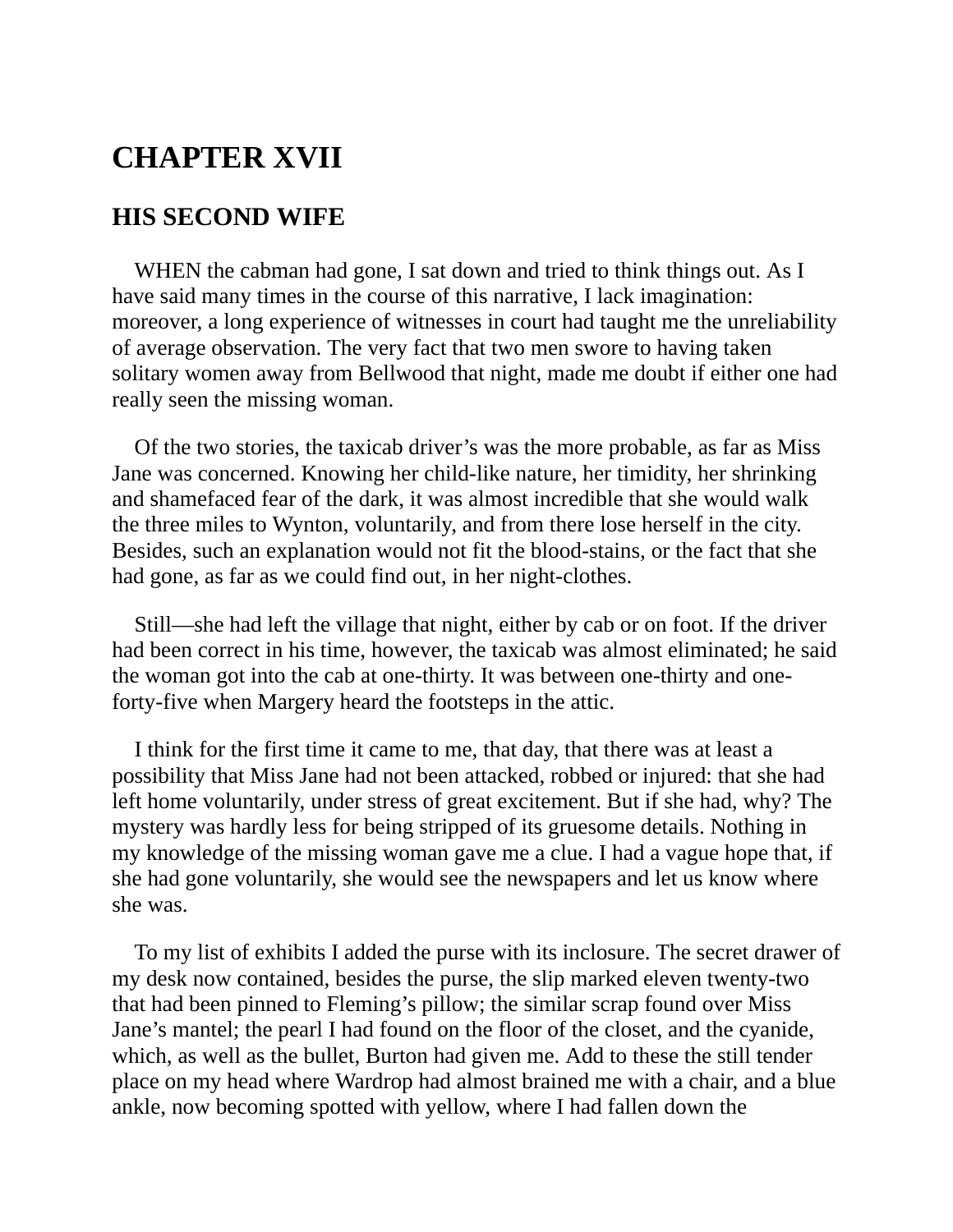dumbwaiter, and my list of visible reminders of the double mystery grew to eight.

I was not proud of the part I had played. So far, I had blundered, it seemed to me, at every point where a blunder was possible. I had fallen over folding chairs and down a shaft; I had been a half-hour too late to save Allan Fleming; I had been up and awake, and Miss Jane had got out of the house under my very nose. Last, and by no means least, I had waited thirty-five years to find the right woman, and when I found her, some one else had won her. I was in the depths that day when Burton came in.

He walked into the office jauntily and presented Miss Grant with a club sandwich neatly done up in waxed paper. Then he came into my private room and closed the door behind him.

"Avaunt, dull care!" he exclaimed, taking in my dejected attitude and exhibits on the desk at a glance. "Look up and grin, my friend." He had his hands behind him.

"Don't be a fool," I snapped. "I'll not grin unless I feel like it."

"Grin, darn you," he said, and put something on the desk in front of me. It was a Russia leather bag.

"*The* leather bag!" he pointed proudly.

"Where did you get it?" I exclaimed, incredulous. Burton fumbled with the lock while he explained.

"It was found in Boston," he said. "How do you open the thing, anyhow?"

It was not locked, and I got it open in a minute. As I had expected, it was empty.

"Then—perhaps Wardrop was telling the truth," I exclaimed. "By Jove, Burton, he was robbed by the woman in the cab, and he can't tell about her on account of Miss Fleming! She made a haul, for certain."

I told him then of the two women who had left Bellwood on the night of Miss Jane's disappearance, and showed him the purse and its inclosure. The C puzzled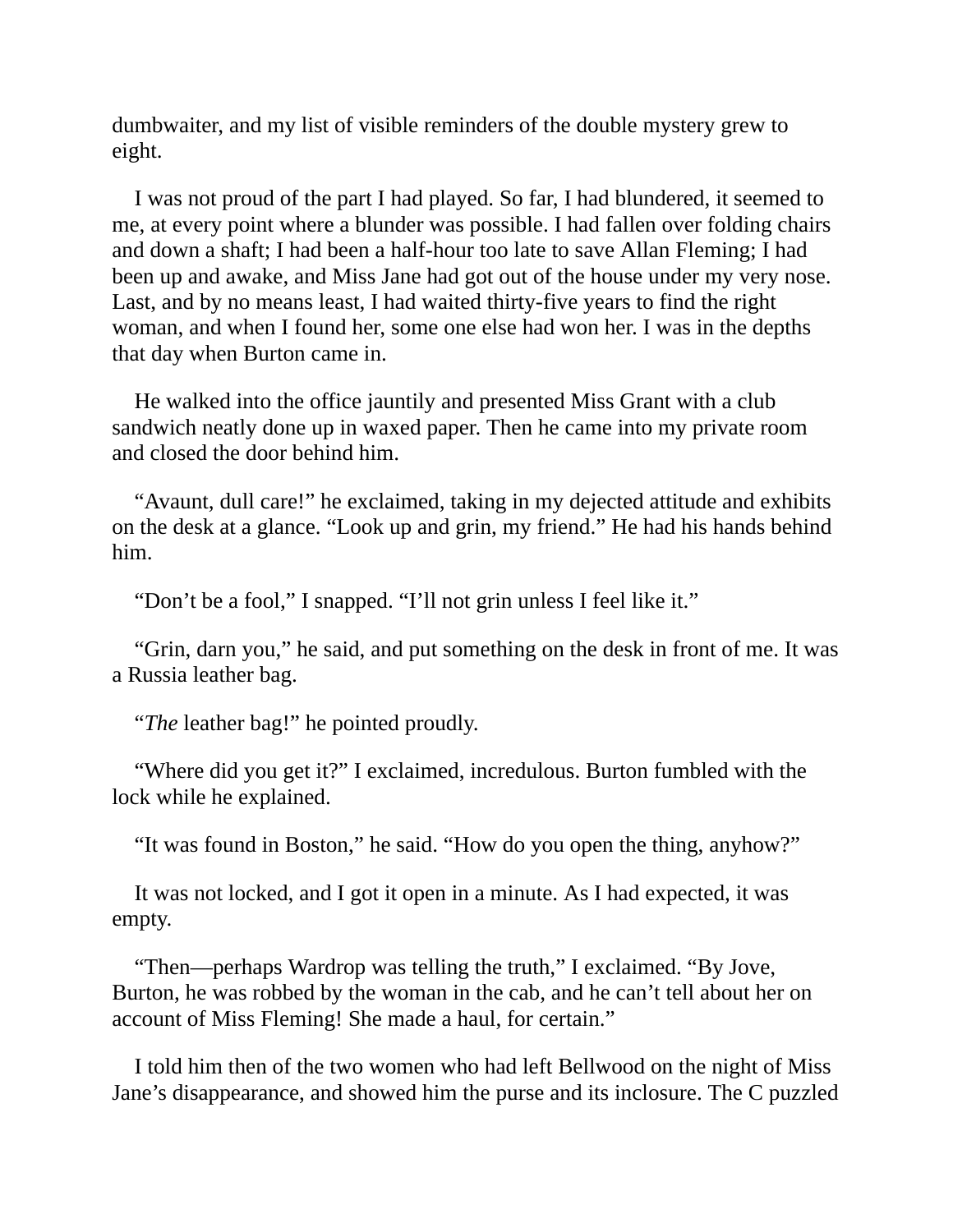him as it had me. "It might be anything," he said as he gave it back, "from a book, chapter and verse in the Bible to a prescription for rheumatism at a drugstore. As to the lady in the cab, I think perhaps you are right," he said, examining the interior of the bag, where Wardrop's name in ink told its story. "Of course, we have only Wardrop's word that he brought the bag to Bellwood; if we grant that we can grant the rest—that he was robbed, that the thief emptied the bag, and either took it or shipped it to Boston."

"How on earth did you get it?"

"It was a coincidence. There have been a shrewd lot of baggage thieves in two or three eastern cities lately, mostly Boston. The method, the police say, was something like this—one of them, the chief of the gang, would get a wagon, dress like an expressman and go round the depots looking at baggage. He would make a mental note of the numbers, go away and forge a check to match, and secure the pieces he had taken a fancy to. Then he merely drove around to headquarters, and the trunk was rifled. The police got on, raided the place, and found, among others our Russia leather bag. It was shipped back, empty, to the address inside, at Bellwood."

"At Bellwood? Then how—"

"It came while I was lunching with Miss Letitia," he said easily. "We're very chummy—thick as thieves. What I want to know is"—disregarding my astonishment—"where is the hundred thousand?"

"Find the woman."

"Did you ever hear of Anderson, the nerve specialist?" he asked, without apparent relevancy.

"I have been thinking of him," I answered. "If we could get Wardrop there, on some plausible excuse, it would take Anderson about ten minutes with his instruments and experimental psychology, to know everything Wardrop ever forgot."

"I'll go on one condition," Burton said, preparing to leave. "I'll promise to get Wardrop and have him on the spot at two o'clock to-morrow, if you'll promise me one thing: if Anderson fixes me with his eye, and I begin to look dotty and tell about my past life, I want you to take me by the flap of my ear and lead me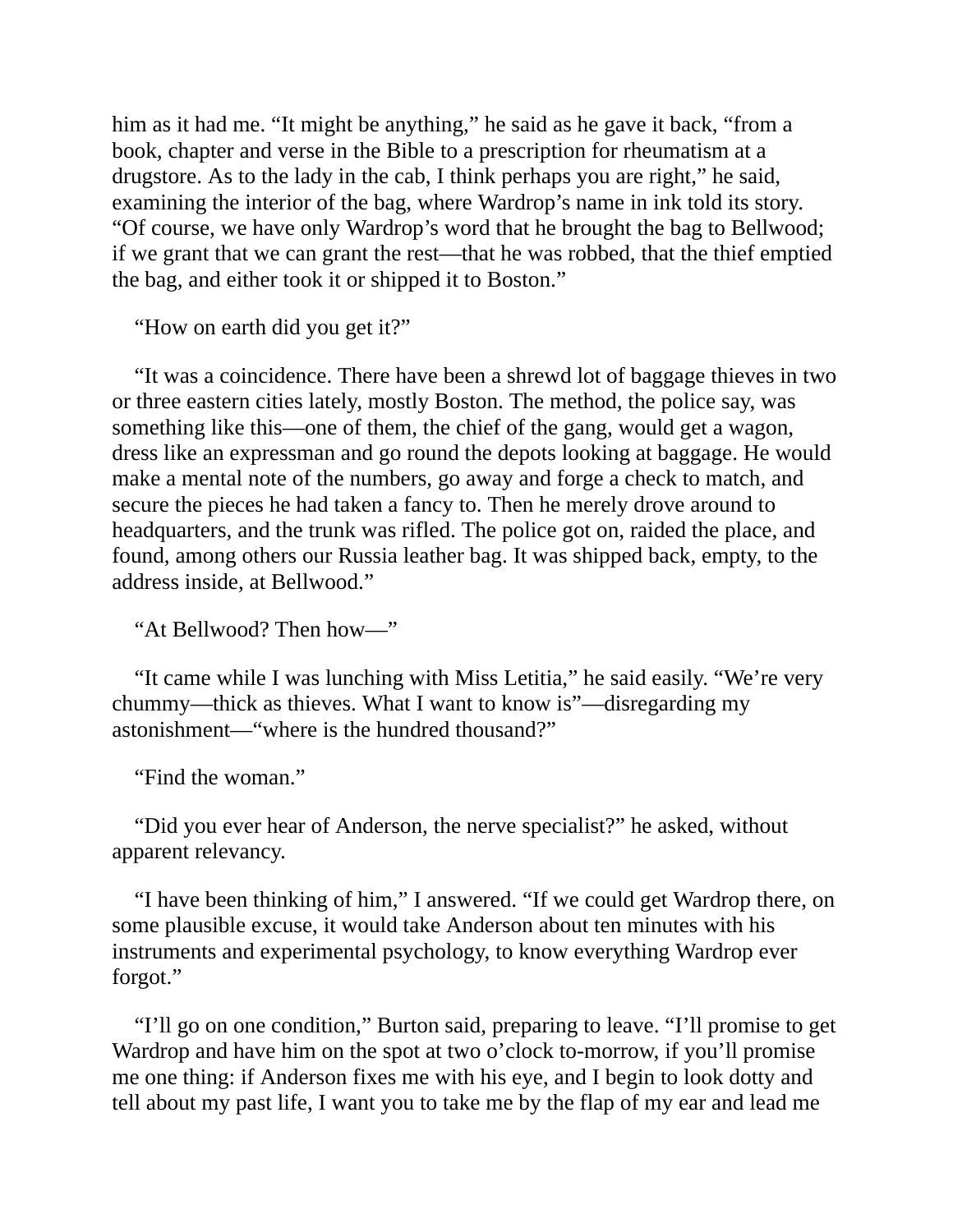gently home."

"I promise," I said, and Burton left.

The recovery of the bag was only one of the many astonishing things that happened that day and the following night. Hawes, who knew little of what it all meant, and disapproved a great deal, ended that afternoon by locking himself, blinking furiously, in his private office. To Hawes any practice that was not lucrative was bad practice. About four o'clock, when I had shut myself away from the crowd in the outer office, and was letting Miss Grant take their depositions as to when and where they had seen a little old lady, probably demented, wandering around the streets, a woman came who refused to be turned away.

"Young woman," I heard her say, speaking to Miss Grant, "he may have important business, but I guess mine's just a little more so."

I interfered then, and let her come in. She was a woman of medium height, quietly dressed, and fairly handsome. My first impression was favorable; she moved with a certain dignity, and she was not laced, crimped or made up. I am more sophisticated now; The Lady Who Tells Me Things says that the respectable women nowadays, out-rouge, out-crimp and out-lace the unrespectable.

However, the illusion was gone the moment she began to speak. Her voice was heavy, throaty, expressionless. She threw it like a weapon: I am perfectly honest in saying that for a moment the surprise of her voice outweighed the remarkable thing she was saying.

"I am Mrs. Allan Fleming," she said, with a certain husky defiance.

"I beg your pardon," I said, after a minute. "You mean—the Allan Fleming who has just died?"

She nodded. I could see she was unable, just then, to speak. She had nerved herself to the interview, but it was evident that there was a real grief. She fumbled for a black-bordered handkerchief, and her throat worked convulsively. I saw now that she was in mourning.

"Do you mean," I asked incredulously, "that Mr. Fleming married a second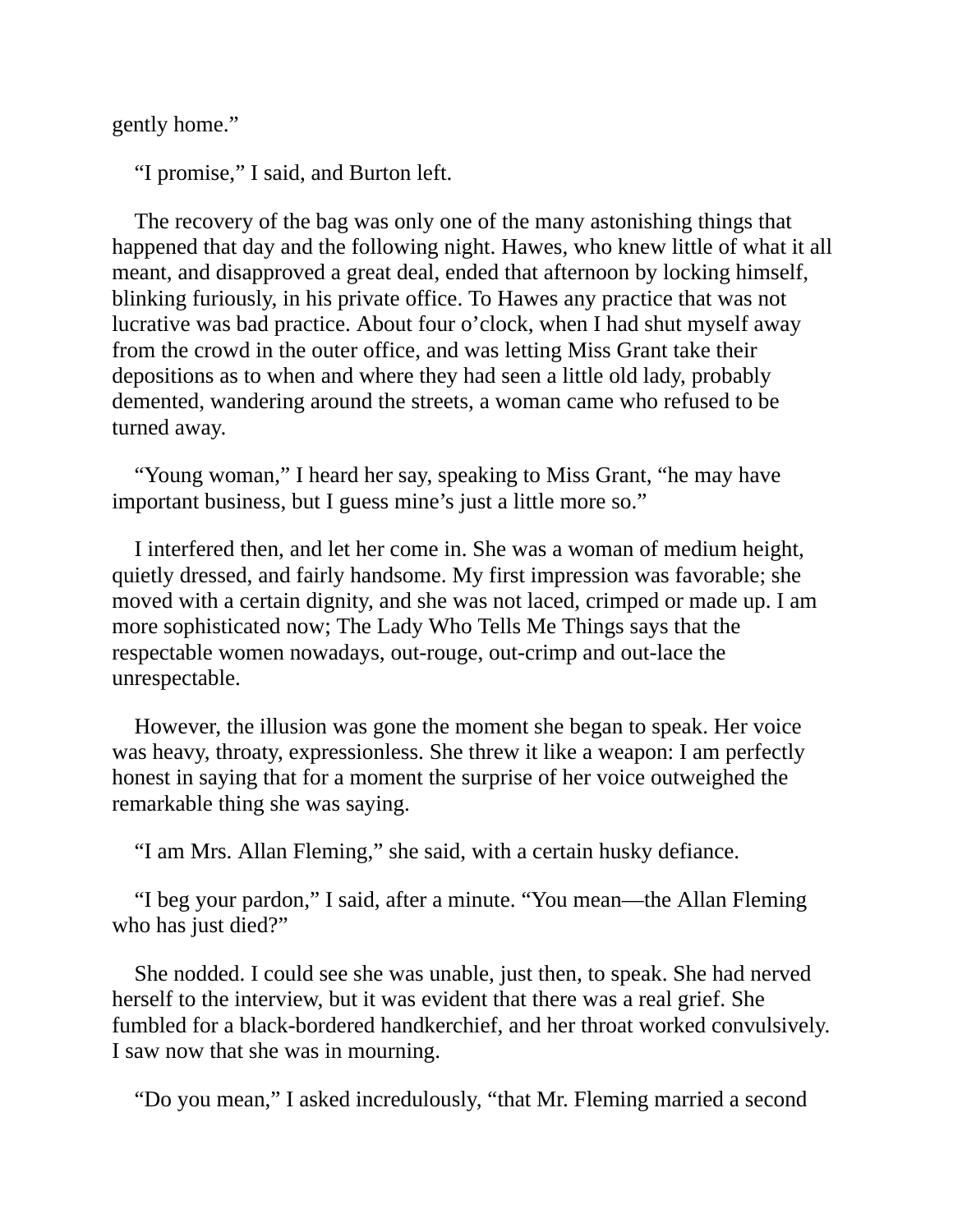time?"

"He married me three years ago, in Plattsburg. I came from there last night. I —couldn't leave before."

"Does Miss Fleming know about this second marriage?"

"No. Nobody knew about it. I have had to put up with a great deal, Mr. Knox. It's a hard thing for a woman to know that people are talking about her, and all the time she's married as tight as ring and book can do it."

"I suppose," I hazarded, "if that is the case, you have come about the estate."

"Estate!" Her tone was scornful. "I guess I'll take what's coming to me, as far as that goes—and it won't be much. No, I came to ask what they mean by saying Allan Fleming killed himself."

"Don't you think he did?"

"I know he did not," she said tensely. "Not only that: I know who did it. It was Schwartz—Henry Schwartz."

"Schwartz! But what on earth—"

"You don't know Schwartz," she said grimly. "I was married to him for fifteen years. I took him when he had a saloon in the Fifth Ward, at Plattsburg. The next year he was alderman: I didn't expect in those days to see him riding around in an automobile—not but what he was making money—Henry Schwartz is a money-maker. That's why he's boss of the state now."

"And you divorced him?"

"He was a brute," she said vindictively. "He wanted me to go back to him, and I told him I would rather die. I took a big house, and kept bachelor suites for gentlemen. Mr. Fleming lived there, and—he married me three years ago. He and Schwartz had to stand together, but they hated each other."

"Schwartz?" I meditated. "Do you happen to know if Senator Schwartz was in Plattsburg at the time of the mur—of Mr. Fleming's death?"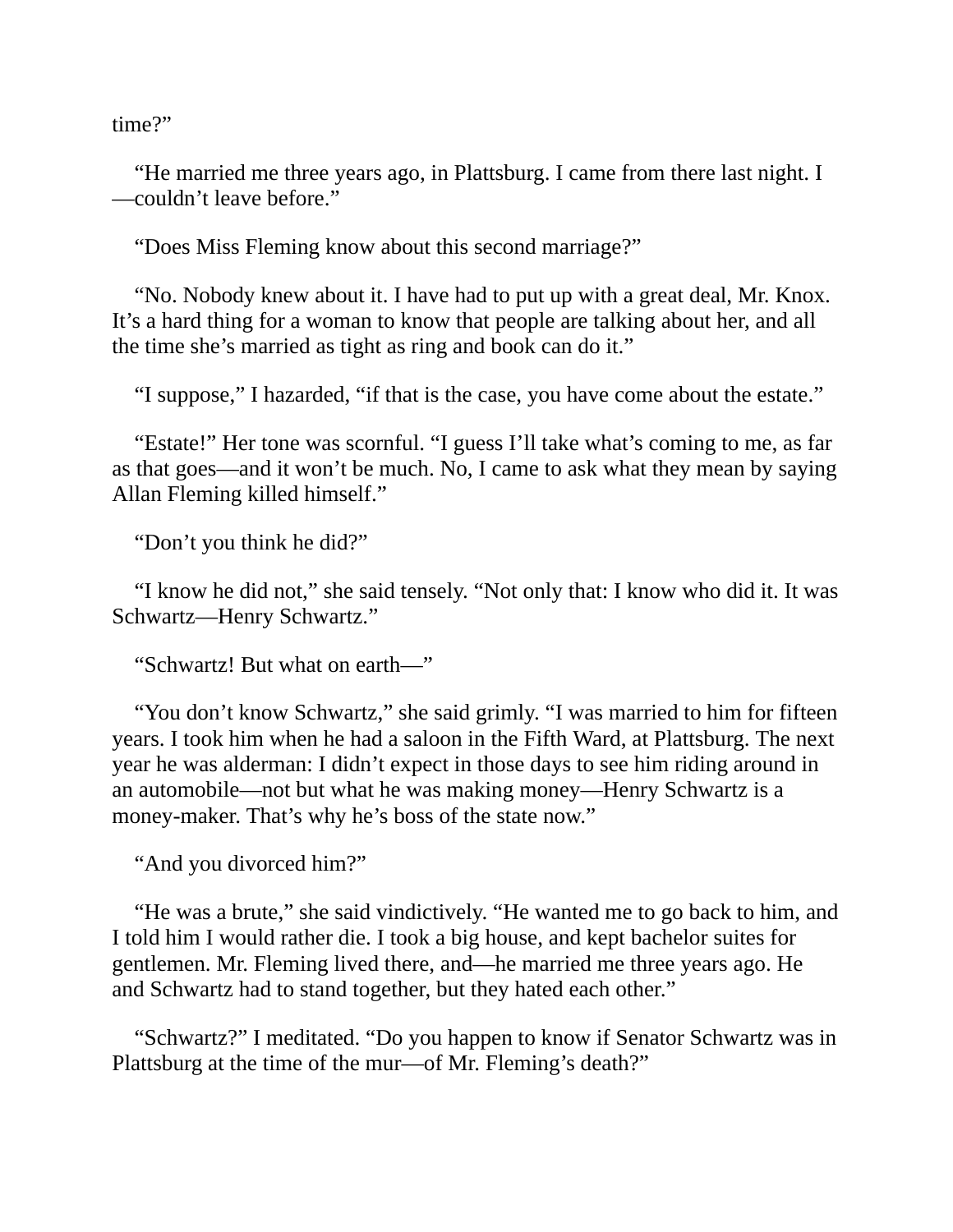"He was here in Manchester."

"He had threatened Mr. Fleming's life?"

"He had already tried to kill him, the day we were married. He stabbed him twice, but not deep enough."

I looked at her in wonder. For this woman, not extraordinarily handsome, two men had fought and one had died—according to her story.

"I can prove everything I say," she went on rapidly. "I have letters from Mr. Fleming telling me what to do in case he was shot down; I have papers canceled notes—that would put Schwartz in the penitentiary—that is," she said cunningly, "I did have them. Mr. Fleming took them away."

"Aren't you afraid for yourself?" I asked.

"Yes, I'm afraid—afraid he'll get me back yet. It would please him to see me crawl back on my knees."

"But—he can not force you to go back to him."

"Yes, he can," she shivered. From which I knew she had told me only a part of her story.

After all she had nothing more to tell. Fleming had been shot; Schwartz had been in the city about the Borough Bank; he had threatened Fleming before, but a political peace had been patched; Schwartz knew the White Cat. That was all.

Before she left she told me something I had not known.

"I know a lot about inside politics," she said, as she got up. "I have seen the state divided up with the roast at my table, and served around with the dessert, and I can tell you something you don't know about your White Cat. :A back staircase leads to one of the upstairs rooms, and shuts off with a locked door. It opens below, out a side entrance, not supposed to be used. Only a few know of it. Henry Butler was found dead at the foot of that staircase."

"He shot himself, didn't he?"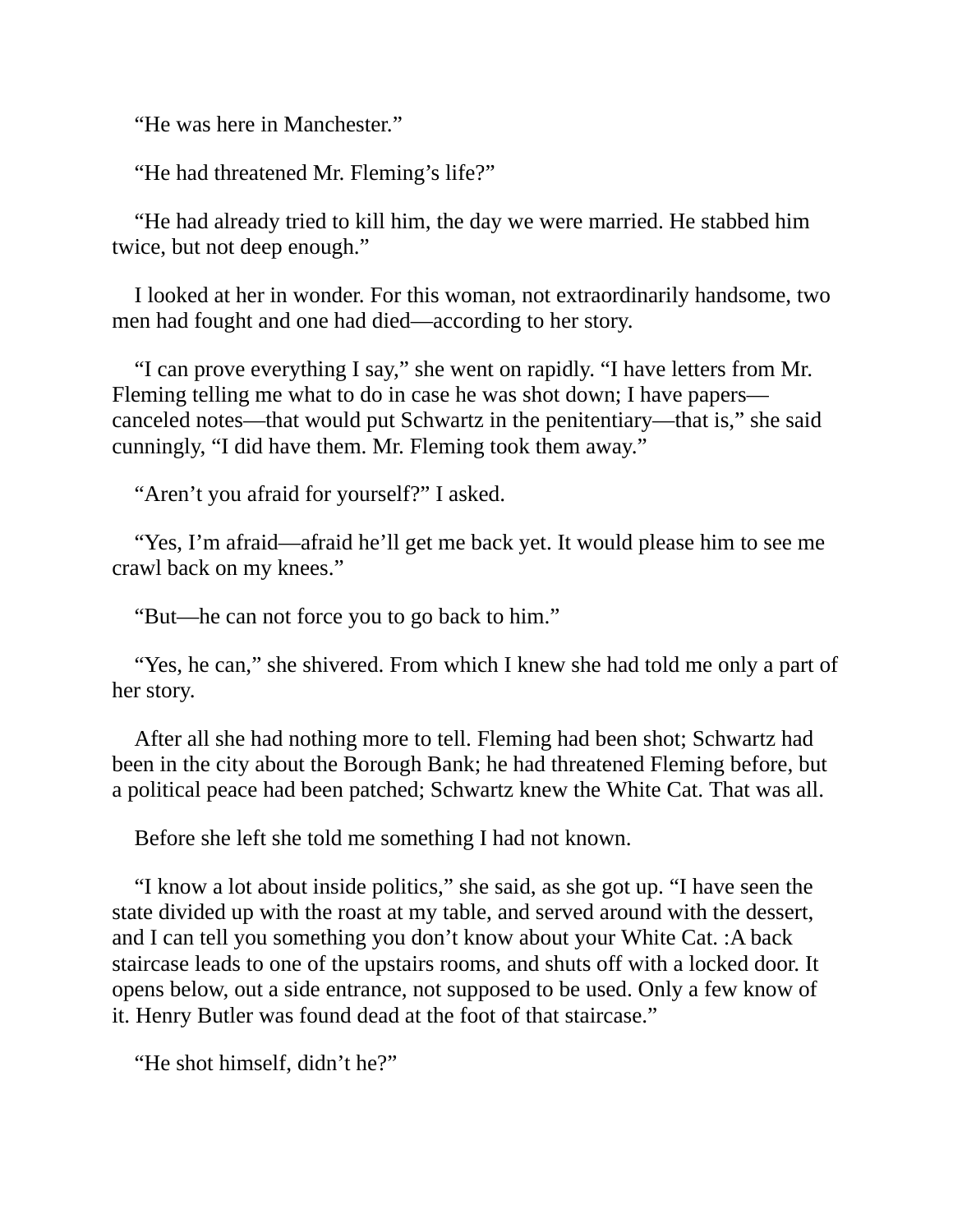"The police said so," she replied, with her grim smile. "There is such a thing as murdering a man by driving him to suicide."

She wrote an address on a card and gave it to me.

"Just a minute," I said, as she was about to go. "Have you ever heard Mr. Fleming speak of the Misses Maitland?"

"They were—his first wife's sisters. No, he never talked of them, but I believe, just before he left Plattsburg, he tried to borrow some money from them."

"And failed?"

"The oldest one telegraphed the refusal, collect," she said, smiling faintly.

"There is something else," I said. "Did you ever hear of the number eleven twenty-two?"

"No—or—why, yes—" she said. "It is the number of my house."

It seemed rather ridiculous, when she had gone, and I sat down to think it over. It was anticlimax, to say the least. If the mysterious number meant only the address of this very ordinary woman, then—it was probable her story of Schwartz was true enough. But I could not reconcile myself to it, nor could I imagine Schwartz, with his great bulk, skulking around pinning scraps of paper to pillows.

It would have been more like the fearlessness and passion of the man to have shot Fleming down in the state house corridor, or on the street, and to have trusted to his influence to set him free. For the first time it occurred to me that there was something essentially feminine in the revenge of the figures that had haunted the dead man.

I wondered if Mrs. Fleming had told me all, or only half the truth.

That night, at the most peaceful spot I had ever known, Fred's home, occurred another inexplicable affair, one that left us all with racked nerves and listening, fearful ears.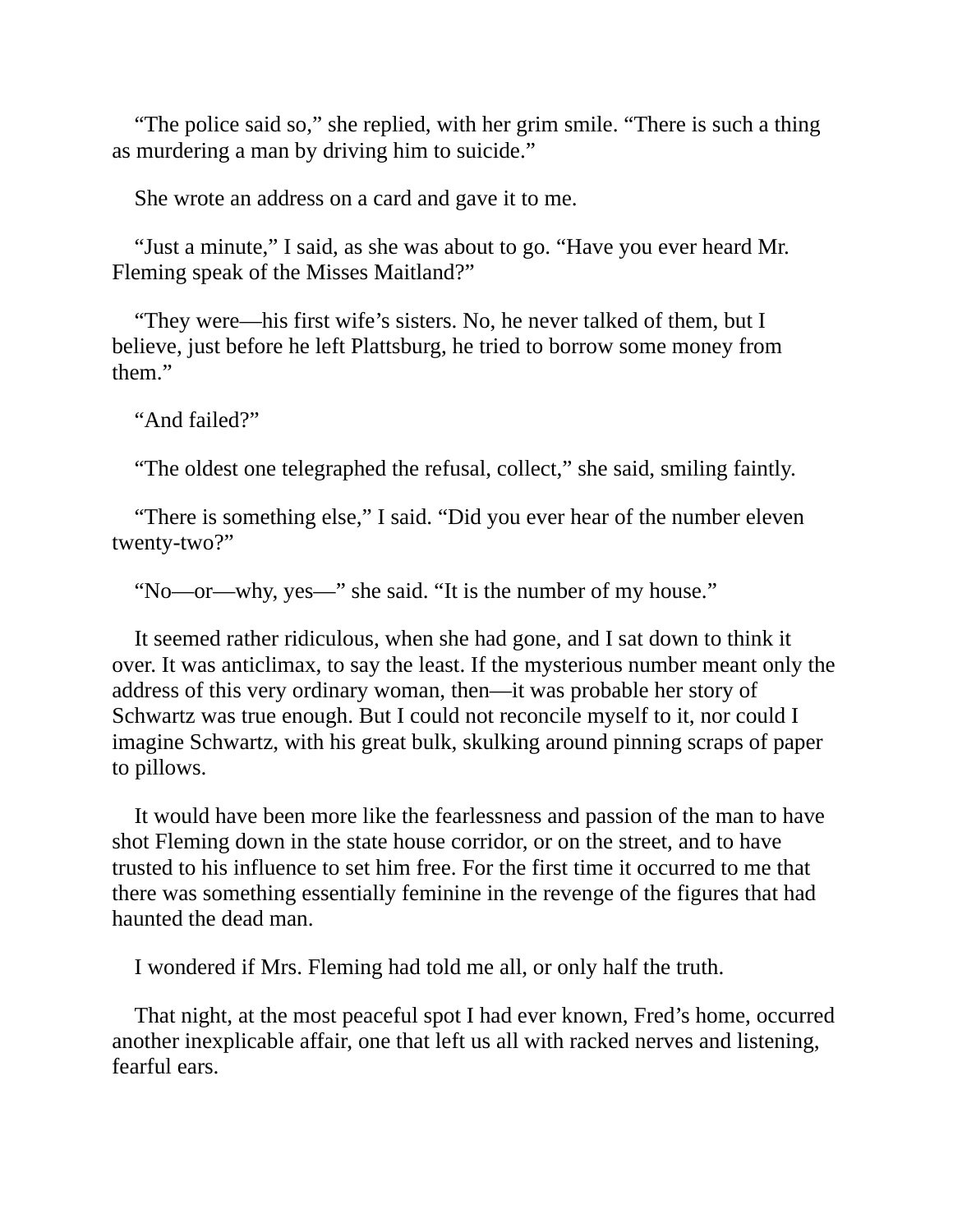# **CHAPTER XVIII**

### **EDITH'S COUSIN**

THAT was to be Margery's last evening at Fred's. Edith had kept her as long as she could, but the girl felt that her place was with Miss Letitia. Edith was desolate.

"I don't know what I am going to do without you," she said that night when we were all together in the library, with a wood fire, for light and coziness more than heat. Margery was sitting before the fire, and while the others talked she sat mostly silent, looking into the blaze.

The May night was cold and rainy, and Fred had been reading us a poem he had just finished, receiving with indifference my comment on it, and basking in Edith's rapture.

"Do you know yourself what it is about?" I inquired caustically.

"If it's about anything, it isn't poetry," he replied. "Poetry appeals to the ear: it is primarily sensuous. If it is more than that it cease to be poetry and becomes verse."

Edith yawned.

"I'm afraid I'm getting old," she said, "I'm getting the nap habit after dinner. Fred, run up, will you, and see if Katie put blankets over the boys?"

Fred stuffed his poem in his pocket and went resignedly upstairs. Edith yawned again, and prepared to retire to the den for forty winks.

"If Ellen decides to come downstairs," she called back over her shoulder, "please come and wake me. She said she felt better and might come down."

At the door she turned, behind Margery's back, and made me a sweeping and comprehensive signal. She finished it off with a double wink, Edith having never been able to wink with one eye alone, and crossing the hall, closed the door of the den with an obtrusive bang.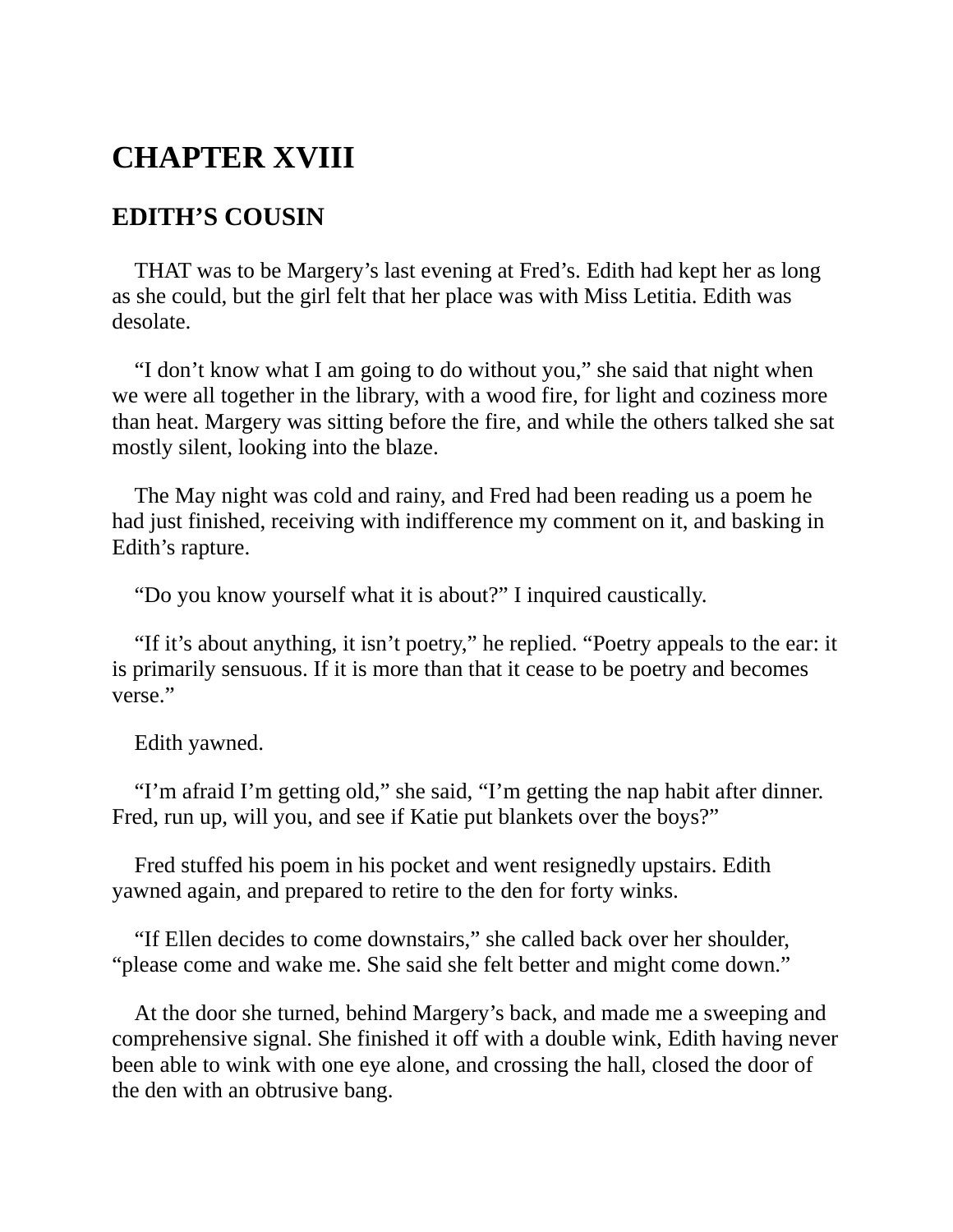Margery and I were alone. The girl looked at me, smiled a little, and drew a long breath.

"It's queer about Edith," I said, "I never before knew her to get drowsy after dinner. If she were not beyond suspicion, I would think it a deep-laid scheme, and she and Fred sitting and holding hands in a corner somewhere."

"But why—a scheme?" She had folded her hands in her lap, and the eternal ring sparkled malignantly.

"They might think I wanted to talk to you," I suggested.

"To me?"

"To you— The fact is I do."

Perhaps I was morbid about the ring: it seemed to me she lifted her hand and looked at it.

"It's drafty in here: don't you think so?" she asked suddenly, looking back of her. Probably she had not meant it, but I got up and closed the door into the hall. When I came back I took the chair next to her, and for a moment we said nothing. The log threw out tiny red devil sparks, and the clock chimed eight, very slowly.

"Harry Wardrop was here last night," I said, poking down the log with my heel.

"Here?"

"Yes. I suppose I was wrong, but I did not say you were here."

She turned and looked at me closely, out of the most beautiful eyes I ever saw.

"I'm not afraid to see him," she said proudly, "and he ought not to be afraid to see me."

"I want to tell you something before you see him. Last night, before he came, I thought that—well, that at least he knew something of—the things we want to know."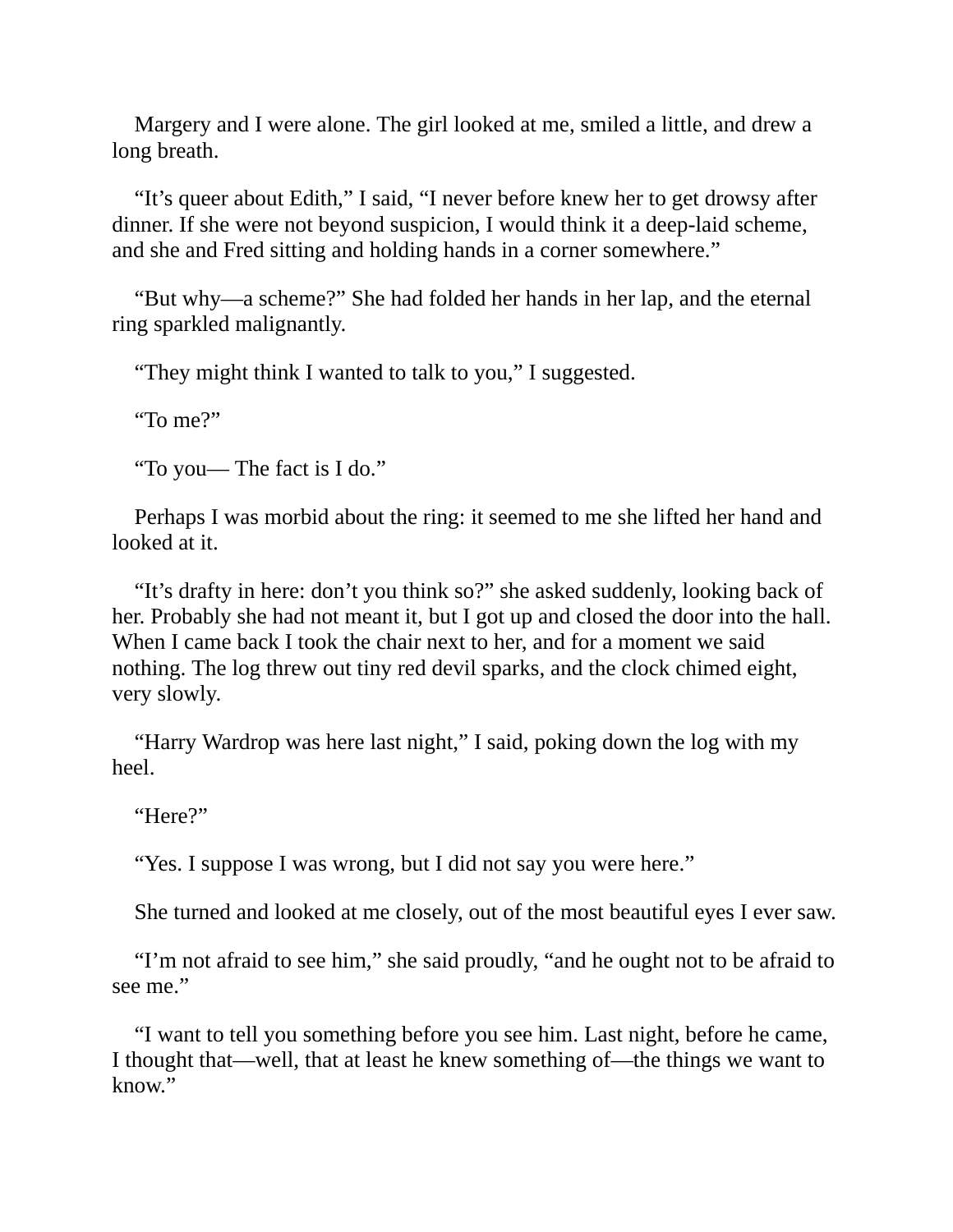"Yes?"

"In justice to him, and because I want to fight fair, I tell you tonight that I don't believe he knows anything about your father's death, and that I believe he was robbed that night at Bellwood."

"What about the pearls he sold at Plattsburg?" she asked suddenly.

"I think when the proper time comes, he will tell about that too, Margery." I did not notice my use of her name until too late. If she heard, she failed to resent it. "After all, if you love him, hardly anything else matters, does it?" How do we know but that he was in trouble, and that Aunt Jane herself gave them to him?"

She looked at me with a little perplexity.

"You plead his case very well," she said. "Did he ask you to speak to me?"

"I won't run a race with a man who is lame," I said quietly. "Ethically, I ought to go away and leave you to your dreams, but I am not going to do it. If you love Wardrop as a woman ought to love the man she marries, then marry him and I hope you will be happy. If you don't—no, let me finish. I have made up my mind to clear him if I can: to bring him to you with a clear slate. Then, I know it is audacious, but I am going to come, too, and—I'm going to plead for myself then, unless you send me away."

She sat with her head bent, her color coming and going nervously. Now she looked up at me with what was the ghost of a smile.

"It sounds like a threat," she said in a low voice. "And you—I wonder if you always get what you want?"

Then, of course, Fred came in, and fell over a hassock looking for matches. Edith opened the door of the den and called him to her irritably, but Fred declined to leave the wood fire, and settled down in his easy chair. After a while Edith came over and joined us, but she snubbed Fred the entire evening, to his bewilderment. And when conversation lagged, during the evening that followed, I tried to remember what I had said, and knew I had done very badly. Only one thing cheered me: she had not been angry, and she had understood. Blessed be the woman that understands!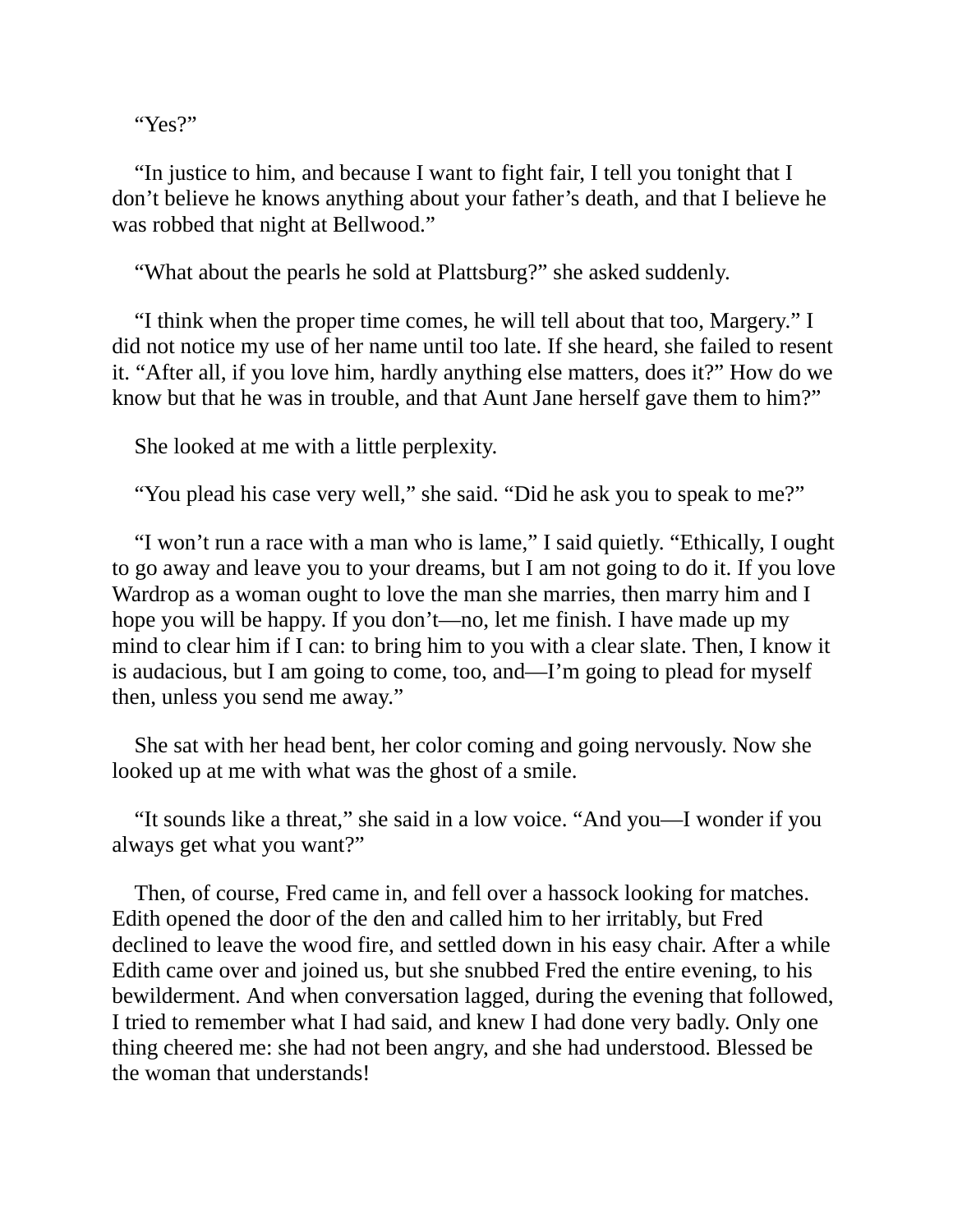We broke up for the night about eleven. Mrs. Butler had come down for a while, and had even played a little, something of Tschaikovsky's, a singing, plaintive theme that brought sadness back into Margery's face, and made me think, for no reason, of a wet country road and a plodding, back-burdened peasant.

Fred and I sat in the library for a while after the rest had gone, and I told him a little of what I had learned that afternoon.

"A second wife!" he said, "and a primitive type, eh? Well, did she shoot him, or did Schwartz? The Lady of the Democratic Tiger?"

"The Tiger," I said firmly.

"The Lady," Fred, with equal assurance.

Fred closed the house with his usual care. It required the combined efforts of the maids followed up by Fred, to lock the windows, it being his confident assertion that in seven years of keeping house, he had never failed to find at least one unlocked window.

On that night, I remember, he went around with his usual scrupulous care. Then we went up to bed, leaving a small light at the telephone in the lower hall: nothing else.

The house was a double one, built around a square hall below, which served the purpose of a general sitting-room. From the front door a short, narrow hall led back to this, with a room on either side, and from it doors led into the rest of the lower floor. At one side the stairs took the ascent easily, with two stops for landings, and upstairs the bedrooms opened from a similar, slightly smaller square hall. The staircase to the third floor went up from somewhere back in the nursery wing.

My bedroom was over the library, and Mrs. Butler and Margery Fleming had connecting rooms, across the hall. Fred and Edith slept in the nursery wing, so they would be near the children. In the square upper hall there was a big reading table, a lamp, and some comfortable chairs. Here, when they were alone, Fred read aloud the evening paper, or his latest short story, and Edith's sewing basket showed how she put in what women miscall their leisure.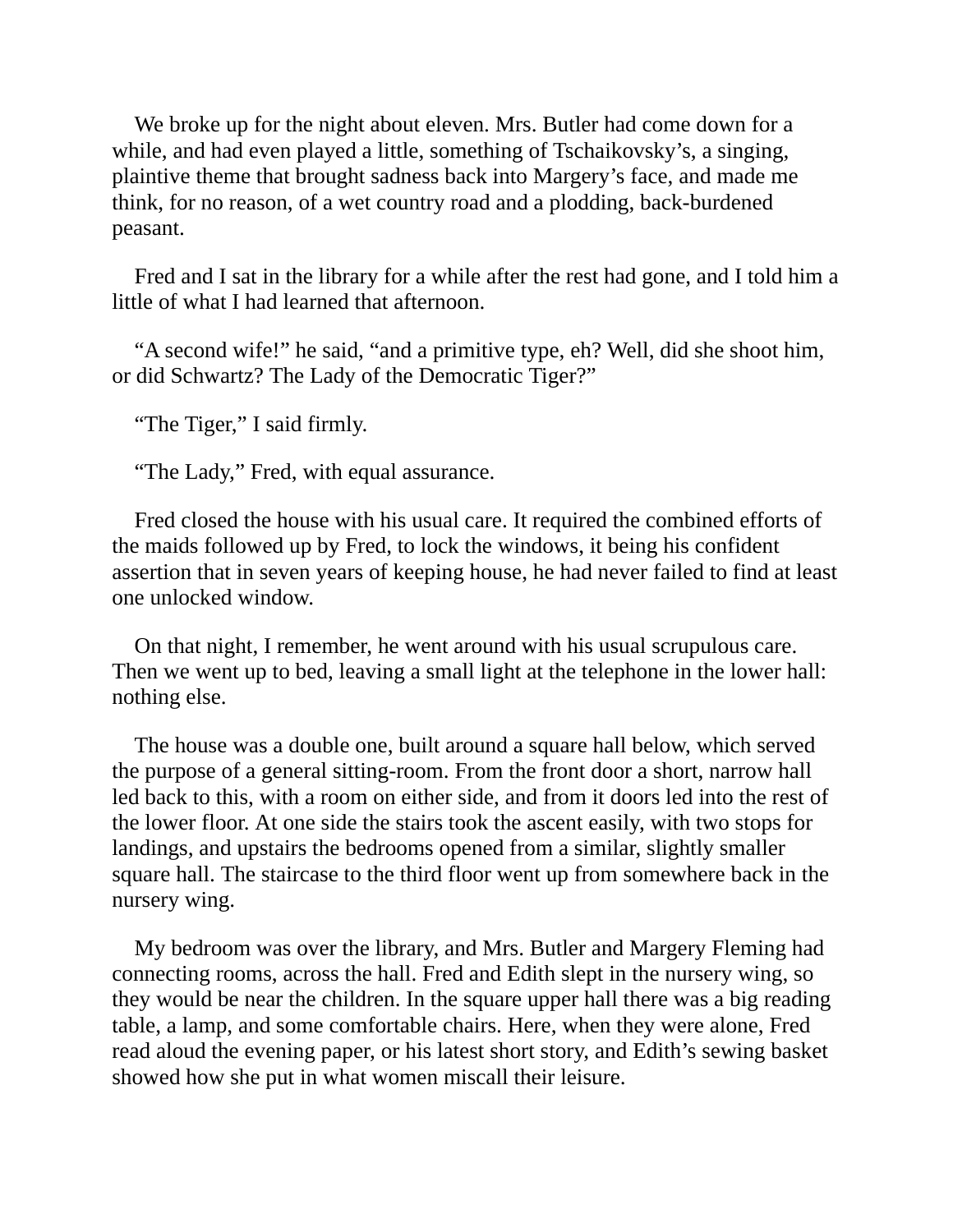I did not go to sleep at once: naturally the rather vital step I had taken in the library insisted on being considered and almost regretted. I tried reading myself to sleep, and when that failed, I tried the soothing combination of a cigarette and a book. That worked like a charm; the last thing I remember is of holding the cigarette in a death grip as I lay with my pillows propped back of me, my head to the light, and a delightful languor creeping over me.

I was awakened by the pungent acrid smell of smoke, and I sat up and blinked my eyes open. The side of the bed was sending up a steady column of gray smoke, and there was a smart crackle of fire under me somewhere. I jumped out of bed and saw the trouble instantly. My cigarette had dropped from my hand, still lighted, and as is the way with cigarettes, determined to burn to the end. In doing so it had fired my bed, the rug under the bed and pretty nearly the man on the bed.

It took some sharp work to get it all out without rousing the house. Then I stood amid the wreckage and looked ruefully at Edith's pretty room. I could see, mentally, the spot of water on the library ceiling the next morning, and I could hear Fred's strictures on the heedlessness and indifference to property of bachelors in general and me in particular.

Three pitchers of water on the bed had made it an impossible couch. I put on a dressing-gown, and, with a blanket over my arm, I went out to hunt some sort of place to sleep. I decided on the davenport in the hall just outside, and as quietly as I could, I put a screen around it and settled down for the night.

I was wakened by the touch of a hand on my face. I started, I think, and the hand was jerked away—I am not sure: I was still drowsy. I lay very quiet, listening for footsteps, but none came. With the feeling that there was some one behind the screen, I jumped up. The hall was dark and quiet. When I found no one I concluded it had been only a vivid dream, and I sat down on the edge of the davenport and yawned.

I heard Edith moving back in the nursery: she has an uncomfortable habit of wandering around in the night, covering the children, closing windows, and sniffing for fire. I was afraid some of the smoke from my conflagration had reached her suspicious nose, but she did not come into the front hall. I was wideawake by that time, and it was then, I think, that I noticed a heavy, sweetish odor in the air. At first I thought one of the children might be ill, and that Edith was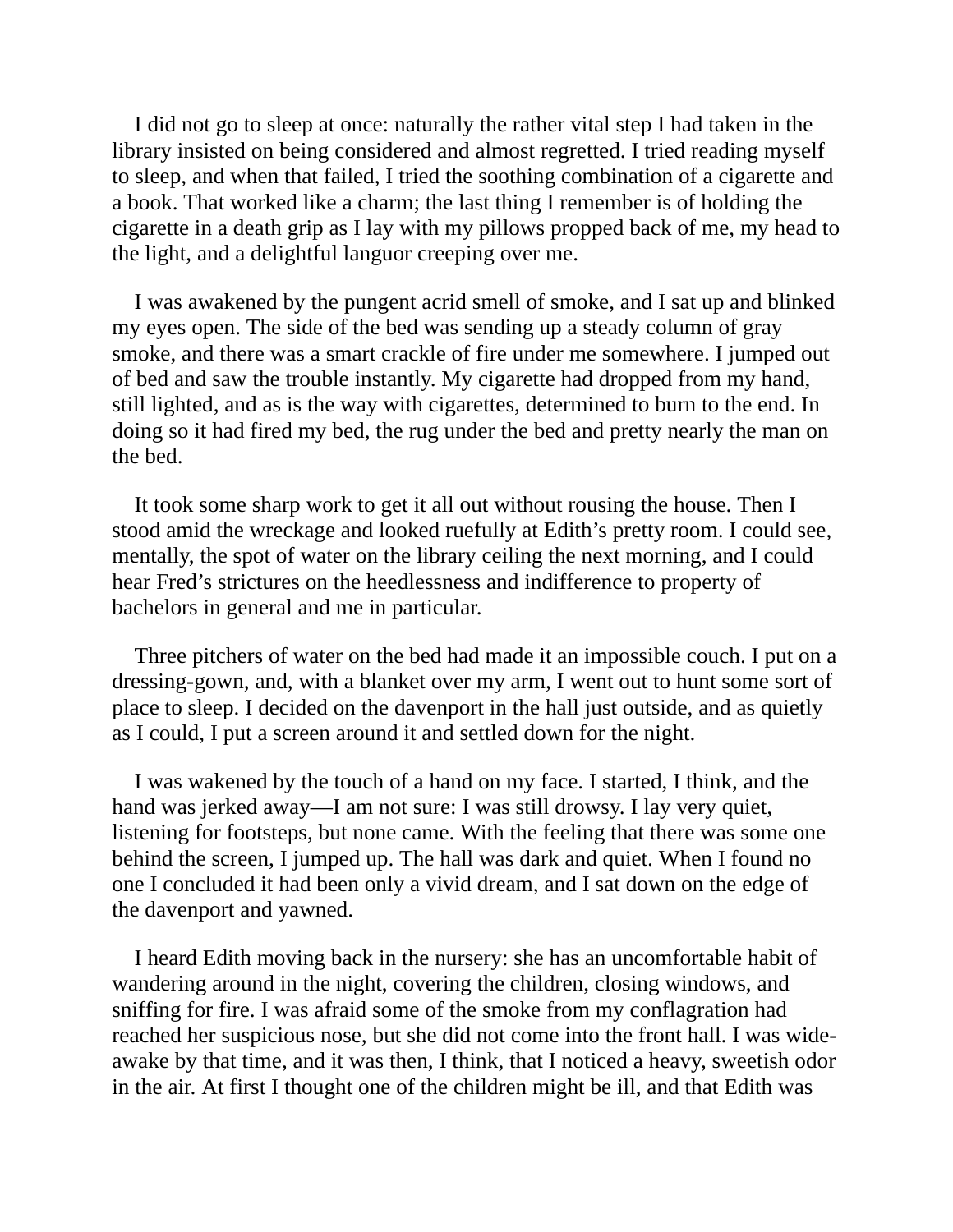dosing him with one of the choice concoctions that she kept in the bath-room medicine closet. When she closed her door, however, and went back to bed, I knew I had been mistaken.

The sweetish smell was almost nauseating. For some reason or other association of certain odors with certain events—I found myself recalling the time I had a wisdom tooth taken out, and that when I came around I was being sat on by a dentist and his assistant, and the latter had a black eye. Then, suddenly, I knew. The sickly odor was chloroform!

I had the light on in a moment, and was rapping at Margery's door. It was locked, and I got no answer. A pale light shone over the transom, but everything was ominously quiet, beyond the door. I went to Mrs. Butler's door, next; it was unlocked and partly open. One glance at the empty bed and the confusion of the place, and I rushed without ceremony through the connecting door into Margery's room.

The atmosphere was reeking with chloroform. The girl was in bed, apparently sleeping quietly. One arm was thrown up over her head, and the other lay relaxed on the white cover. A folded towel had been laid across her face, and when I jerked it away I saw she was breathing very slowly, stertorously, with her eyes partly open ad fixed.

I threw up all the windows, before I roused the family, and as soon as Edith was in the room I telephoned for the doctor. I hardly remember what I did until he came: I know we tried to rouse Margery and failed, and I know that Fred went downstairs and said the silver was intact and the back kitchen door open. And then the doctor came, and I was put out in the hall, and for an eternity, I walked up and down, eight steps one way, eight steps back, unable to think, unable even to hope.

Not until the doctor came out to me, and said she was better, and would I call a maid to make some strong black coffee, did I come out of my stupor. The chance of doing something, anything, made me determine to make the coffee myself. They still speak of that coffee at Fred's.

It was Edith who brought Mrs. Butler to my mind. Fred had maintained that she had fled before the intruders, and had was probably in some closet or corner of the upper floor. I was afraid our solicitude was long in coming. It was almost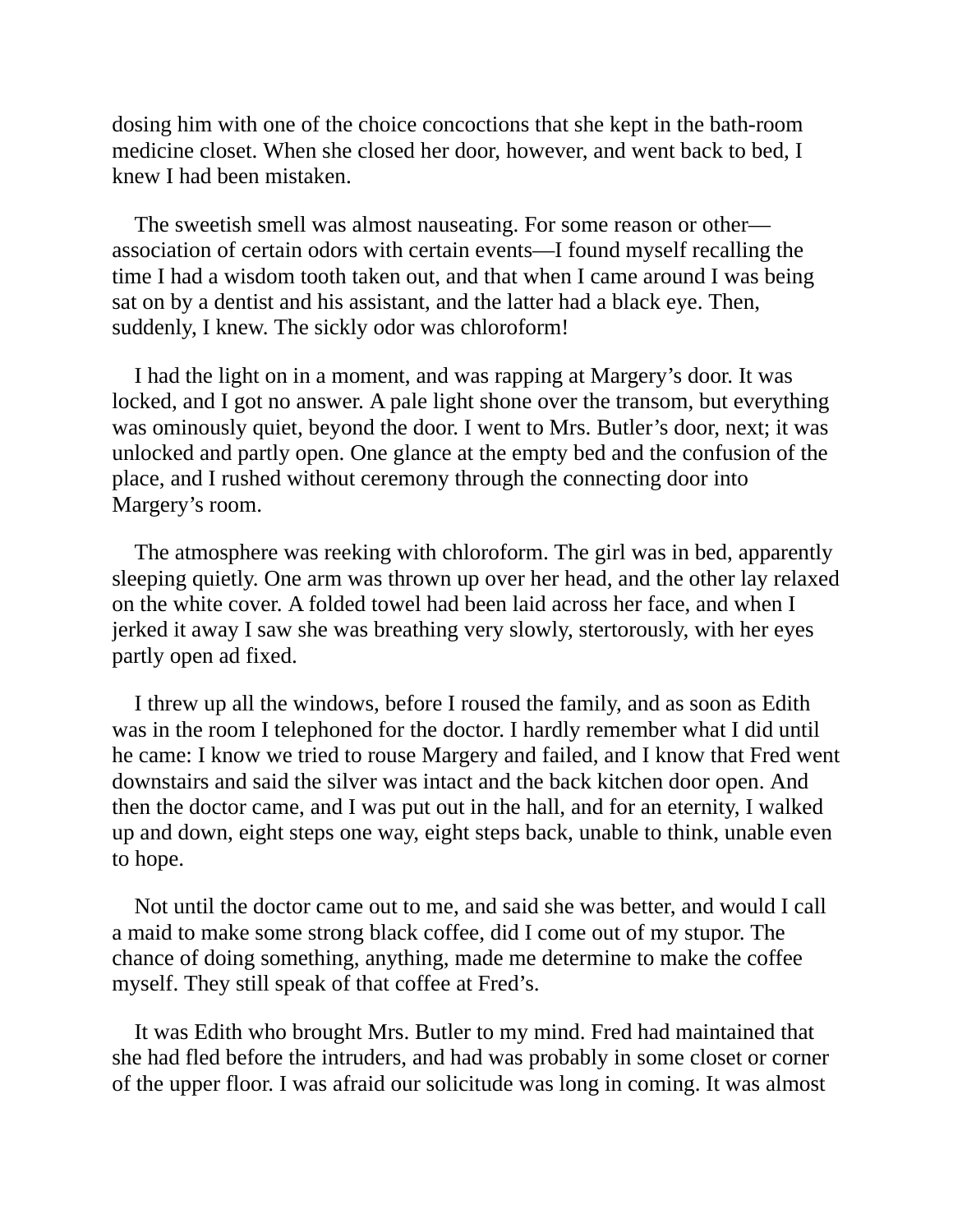an hour before we organized a searching party to look for her. Fred went upstairs, and I took the lower floor.

It was I who found her, after all, lying full length on the grass in the little square yard back of the house. She was in a dead faint, and she was a much more difficult patient than Margery.

We could get no story from either of them that night. The two rooms had been ransacked, but apparently nothing had been stolen. Fred vowed he had locked and bolted the kitchen door, and that it had been opened from within.

It was a strange experience, that night intrusion into the house, without robbery as a motive. If Margery knew or suspected the reason for the outrage, she refused to say. As for Mrs. Butler, to mention the occurrence put her into hysteria. It was Fred who put forth the most startling theory of the lot.

"By George," he said the next morning when we had failed to find tracks in the yard, and Edith had reported every silver spoon in its place, "by George, it wouldn't surprise me if the lady in the grave clothes did it to herself. There isn't anything a hysterical woman won't do to rouse your interest in her, if it begins to flag. How did any one get in through that kitchen door, when it was locked inside and bolted? I tell you, she opened it herself."

I did not like to force Margery's confidence, but I believed that the outrage was directly for the purpose of searching her room, perhaps for papers that had been her father's. Mrs. Butler came around enough by morning, to tell a semiconnected story in which she claimed that two men had come in from a veranda roof, and tried to chloroform her. That she had pretended to be asleep and had taken the first opportunity, while they were in the other room, to run downstairs and into the yard. Edith thought it likely enough, being a credulous person.

As it turned out, Edith's intuition was more reliable than my skepticism,—or Fred's.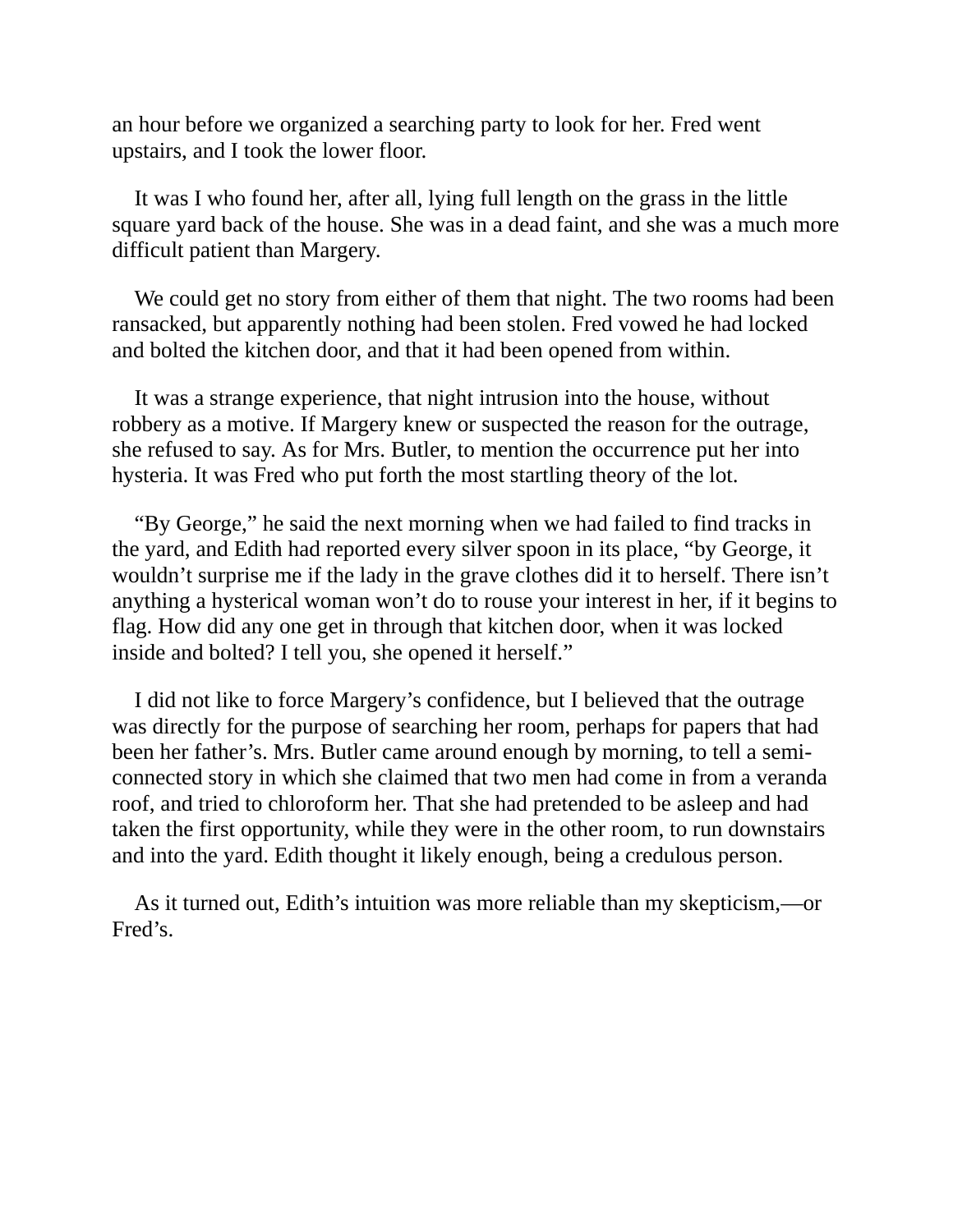### **CHAPTER XIX**

### **BACK TO BELLWOOD**

THE inability of Margery Fleming to tell who had chloroformed her, and Mrs. Butler's white face and brooding eyes made a very respectable mystery out of the affair. Only Fred, Edith and I came down to breakfast that morning. Fred's expression was half amused, half puzzled. Edith fluttered uneasily over the coffee machine, her cheeks as red as the bow of ribbon at her throat. I was preoccupied, and, like Fred, I propped the morning paper in front of me and proceeded to think in its shelter.

"Did you find anything, Fred?" Edith asked. Fred did not reply, so she repeated the question with some emphasis.

"Eh—what?" Fred inquired, peering around the corner of the paper.

"Did—you—find—any—clue?"

"Yes, dear—that is, no. Nothing to amount to anything. Upon my soul, Jack, if I wrote the editorials of this paper, I'd *say* something." He subsided into inarticulate growls behind the paper, and everything was quiet. Then I heard a sniffle, distinctly. I looked up. Edith was crying—pouring cream into a coffee cup, and feeling blindly for the sugar, with her pretty face twisted and her pretty eyes obscured. In a second I was up, had crumpled the newspapers, including Fred's, into a ball, and had lifted him bodily out of his chair.

"When I am married," I said fiercely, jerking him around to Edith and pushing him into a chair beside her, "if I ever read the paper at breakfast when my wife is bursting for conversation, may I have some good and faithful friend who will bring me back to a sense of my duty." I drew a chair to Edith's other side. "Now, let's talk," I said.

She wiped her eyes shamelessly with her table napkin. "There isn't a soul in this house I can talk to," she wailed. "All kinds of awful things happening—and we had to send for coffee this morning, Jack. You must have used four pounds last night—and nobody will tell me a thing. There's no use asking Margery she's sick at her stomach from the chloroform—and Ellen never talks except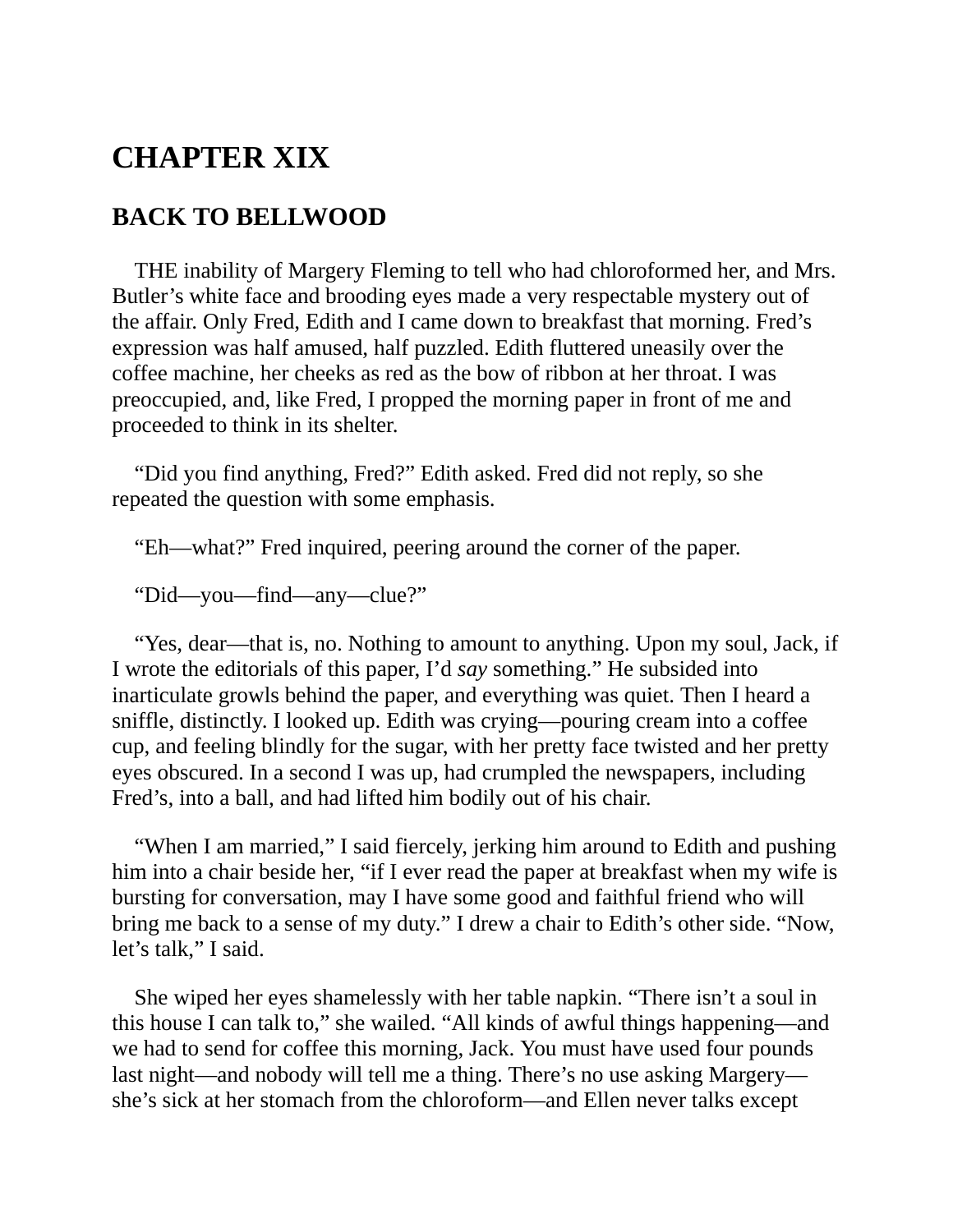about herself, and she's horribly—uninteresting. And Fred and you make a ba barricade out of newspapers, and fire 'yes' at me when you mean 'no.'"

"I put the coffee back where I got it, Edith," I protested stoutly. "I know we're barbarians, but I'll swear to that." And then I stopped, for I had a sudden recollection of going upstairs with something fat and tinny in my arms, of finding it in my way, and of hastily thrusting it into the boys' boot closet under the nursery stair.

Fred had said nothing. He had taken her hand and was patting it gently, the while his eyes sought the head-lines on the wad of morning paper.

"You burned that blue rug," she said to me disconsolately, with a threat of fresh tears. "It took me ages to find the right shade of blue."

"I will buy you that Shirvan you wanted," I hastened to assure her.

"Yes, to take away when you get married." There is a hint of the shrew in all good women.

"I will buy the Shirvan and *not* get married."

Here, I regret to say, Edith suddenly laughed. She threw her head back and jeered at me.

"You!" she chortled, and pointed one slim finger at me mockingly. "You, who are so mad about one girl that you love all women for her sake! You, who go white instead of red when she comes into the room! You, who have let your practice go to the dogs to be near her, and then never speak to her when she's around, but sit with your mouth open like a puppy begging for candy, ready to snap up every word she throws you and wiggle with joy!"

I was terrified.

"Honestly, Edith, do I do that?" I gasped. But she did not answer; she only leaned over and kissed Fred.

"Women like men to be awful fools about them," she said. "That's why I'm so crazy about Freddie." He writhed.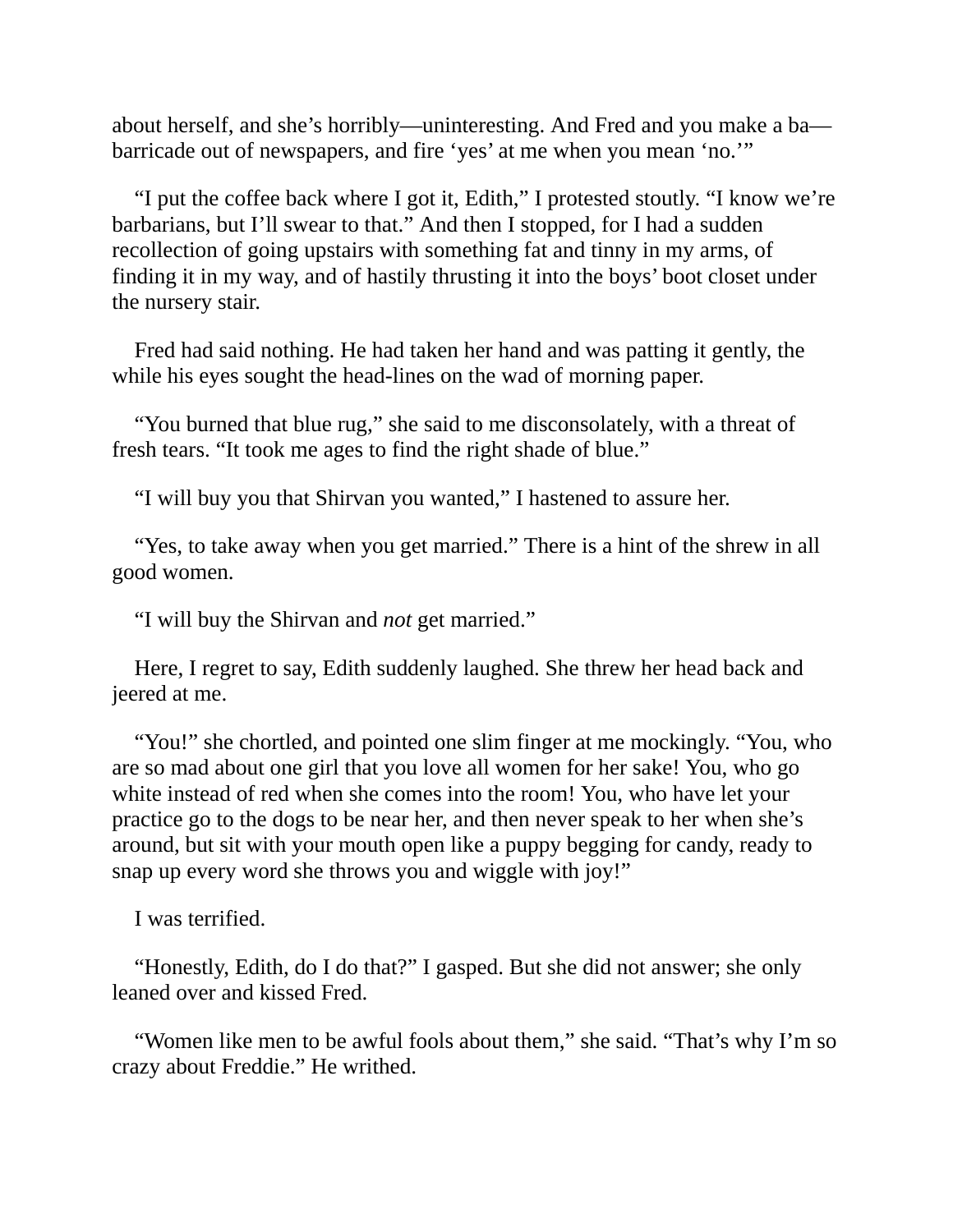"If I tell you something nice, Jack, will you make it a room-size rug?"

"Room size it is."

"Then—Margery's engagement ring was stolen last night and when I commiserated her she said—dear me, the lamp's out and the coffee is cold!"

"Remarkable speech, under the circumstances," said Fred.

Edith rang the bell and seemed to be thinking. "Perhaps we'd better make it four small rugs instead of one large one," she said.

"Not a rug until you have told me what Margery said," firmly.

"Oh, that! Why, she said it didn't really matter about the ring. She had never cared much about it anyway."

"But that's only a matter of taste," I protested, somewhat disappointed. But Edith got up and patted me on the top of my head.

"Silly," she said. "If the right man came along and gave her a rubber teething ring, she'd be crazy about it for his sake."

"Edith!" Fred said, shocked. But Edith had gone.

She took me upstairs before I left for the office to measure for the Shirvan, Edith being a person who believes in obtaining a thing while the desire for it is in its first bloom. Across the hall Fred was talking to Margery through the transom.

"Mustard leaves are mighty helpful," he was saying. "I always take 'em on shipboard. And cheer up: land's in sight."

I would have given much for Fred's ease of manner when, a few minutes later, Edith having decided on four Shirvans and a hall runner, she took me to the door of Margery's room.

She was lying very still and pale in the center of the white bed, and she tried bravely to smile at us.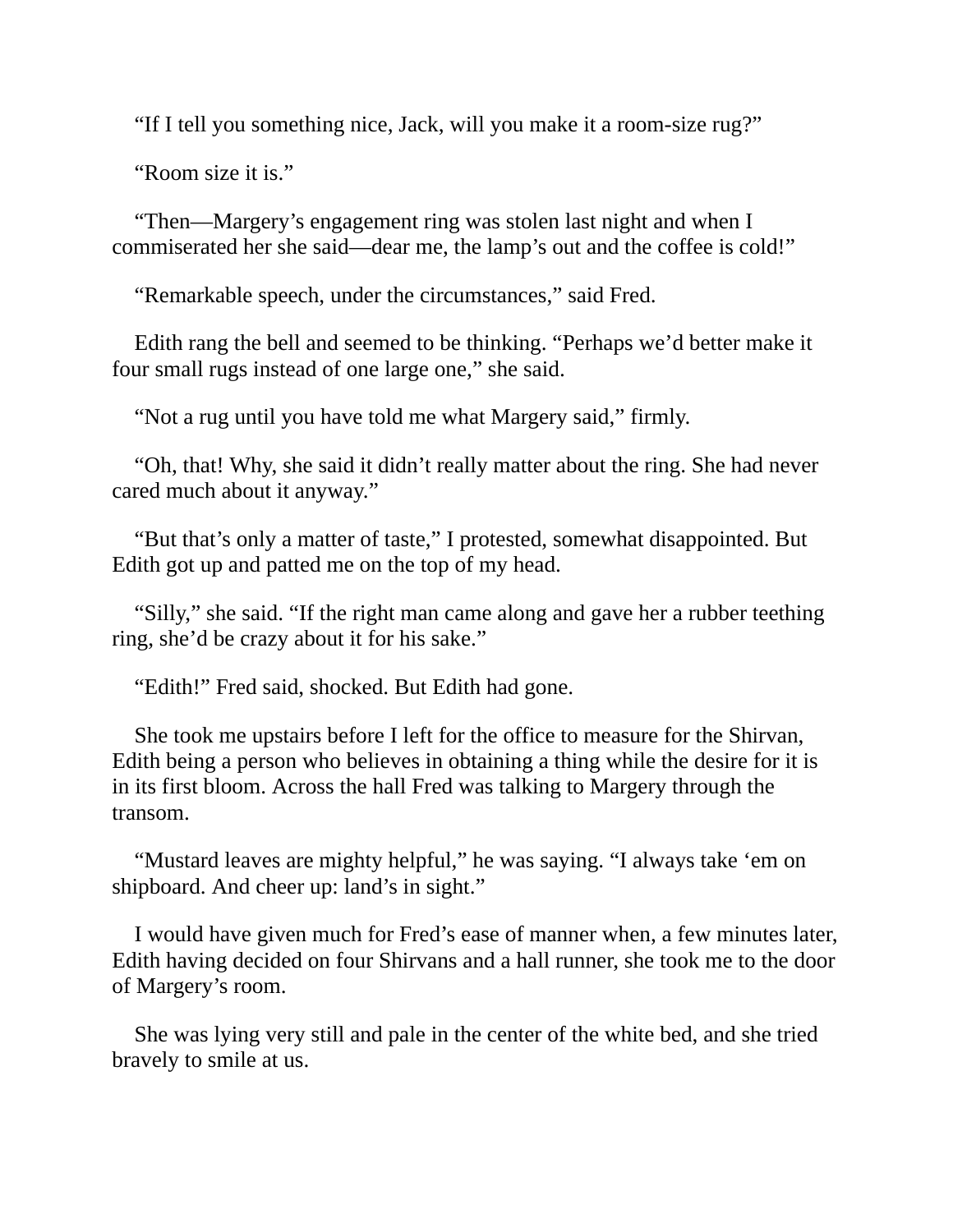"I hope you are better," I said. "Don't let Edith convince you that my coffee has poisoned you."

She said she was a little better, and that she didn't know she had had any coffee. That was the extent of the conversation. I, who have a local reputation of a sort before a jury, I could not think of another word to say. I stood there for a minute uneasily, with Edith poking me with her finger to go inside the door and speak and act like an intelligent human being. But I only muttered something about a busy day before me and fled. It was a singular thing, but as I stood in the doorway, I had a vivid mental picture of Edith's description of me, sitting up puppy-like to beg for a kind word, and wiggling with delight when I got it. If I slunk into my office that morning like a dog scourged to his kennel, Edith was responsible.

At the office I found a note from Miss Letitia, and after a glance at it I looked for the first train, in my railroad schedule. The note was brief; unlike the similar epistle I had received from Miss Jane the day she disappeared, this one was very formal.

#### "MR. JOHN KNOX:

"DEAR SIR—Kindly oblige me by coming to see me as soon as you get this. Some things have happened, not that I think they are worth a row of pins, but Hepsibah is an old fool, and she says she did not put the note in the milk bottle.

"Yours very respectfully,

#### "LETITIA ANN MAITLAND."

I had an appointment with Burton for the afternoon, to take Wardrop, if we could get him on some pretext, to Doctor Anderson. That day, also, I had two cases on the trial list. I got Humphreys, across the hall, to take them over, and evading Hawes' resentful blink, I went on my way to Bellwood. It was nine days since Miss Jane had disappeared. On my way out in the train I jotted down the things that had happened in that time: Allan Fleming had died and been buried; the Borough Bank had failed; some one had got into the Fleming house and gone through the papers there; Clarkson had killed himself; we had found that Wardrop had sold the pearls; the leather bag had been returned; Fleming's second wife had appeared, and some one had broken into my own house and, intentionally or not, had almost sent Margery Fleming over the borderland.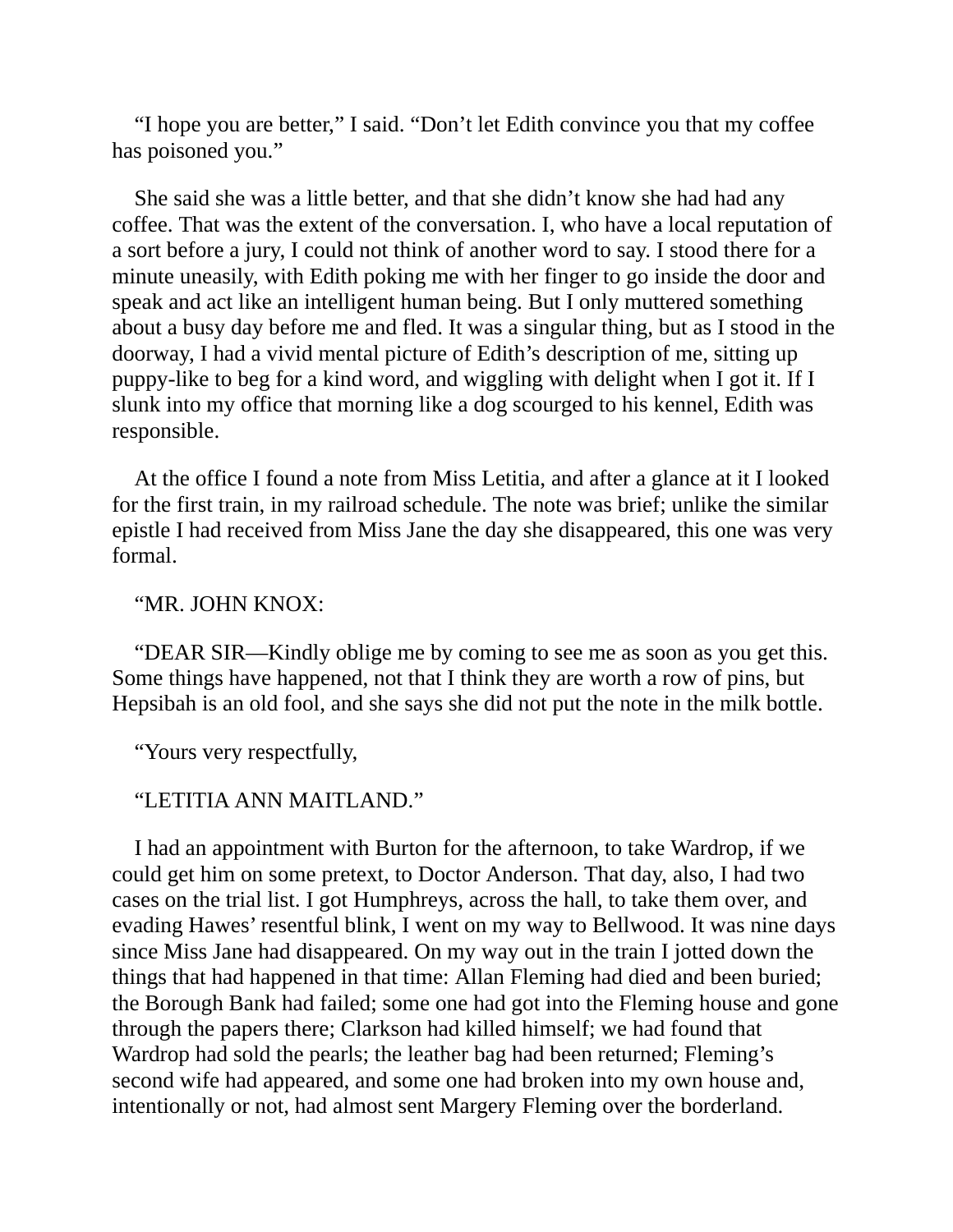It seemed to me everything pointed in one direction, to a malignity against Fleming that extended itself to the daughter. I thought of what the woman who claimed to be the dead man's second wife had said the day before. If the staircase she had spoken of opened into the room where Fleming was shot, and if Schwartz was in town at the time, then, in view of her story that he had already tried once to kill him, the likelihood was that Schwartz was at least implicated.

If Wardrop knew that, why had he not denounced him? Was I to believe that, after all the mystery, the number eleven twenty-two was to resolve itself into the number of a house? Would it be typical of the Schwartz I knew to pin bits of paper to a man's pillow? On the other hand, if he had reason to think that Fleming had papers that would incriminate him, it would be like Schwartz to hire some one to search for them, and he would be equal to having Wardrop robbed of the money he was taking to Fleming.

Granting that Schwartz had killed Fleming—then who was the woman with Wardrop the night he was robbed? Why did he take the pearls and sell them? How did the number eleven twenty-two come into Aunt Jane's possession? How did the leather bag get to Boston? Who had chloroformed Margery? Who had been using the Fleming house while it was closed? Most important of all now where was Aunt Jane?

The house at Bellwood looked almost cheerful in the May sunshine, as I went up the walk. Nothing ever changed the straight folds of the old-fashioned lace curtains; no dog ever tracked the porch, or buried sacrilegious and odorous bones on the level lawn; the birds were nesting in the trees, well above the reach of Robert's ladder, but they were decorous, well-behaved birds, whose prim courting never partook of the exuberance of their neighbors', bursting their little throats in an elm above the baby perambulator in the next yard.

When Bella had let me in, and I stood once more in the straight hall, with the green rep chairs and the Japanese umbrella stand, involuntarily I listened for the tap of Miss Jane's small feet on the stairs. Instead came Bella's heavy tread, and a request from Miss Letitia that I go upstairs.

The old lady was sitting by a window of her bedroom, in a chintz upholstered chair. She did not appear to be feeble; the only change I noticed was a relaxation in the severe tidiness of her dress. I guessed that Miss Jane's exquisite neatness had been responsible for the white ruchings, the soft caps, and the spotless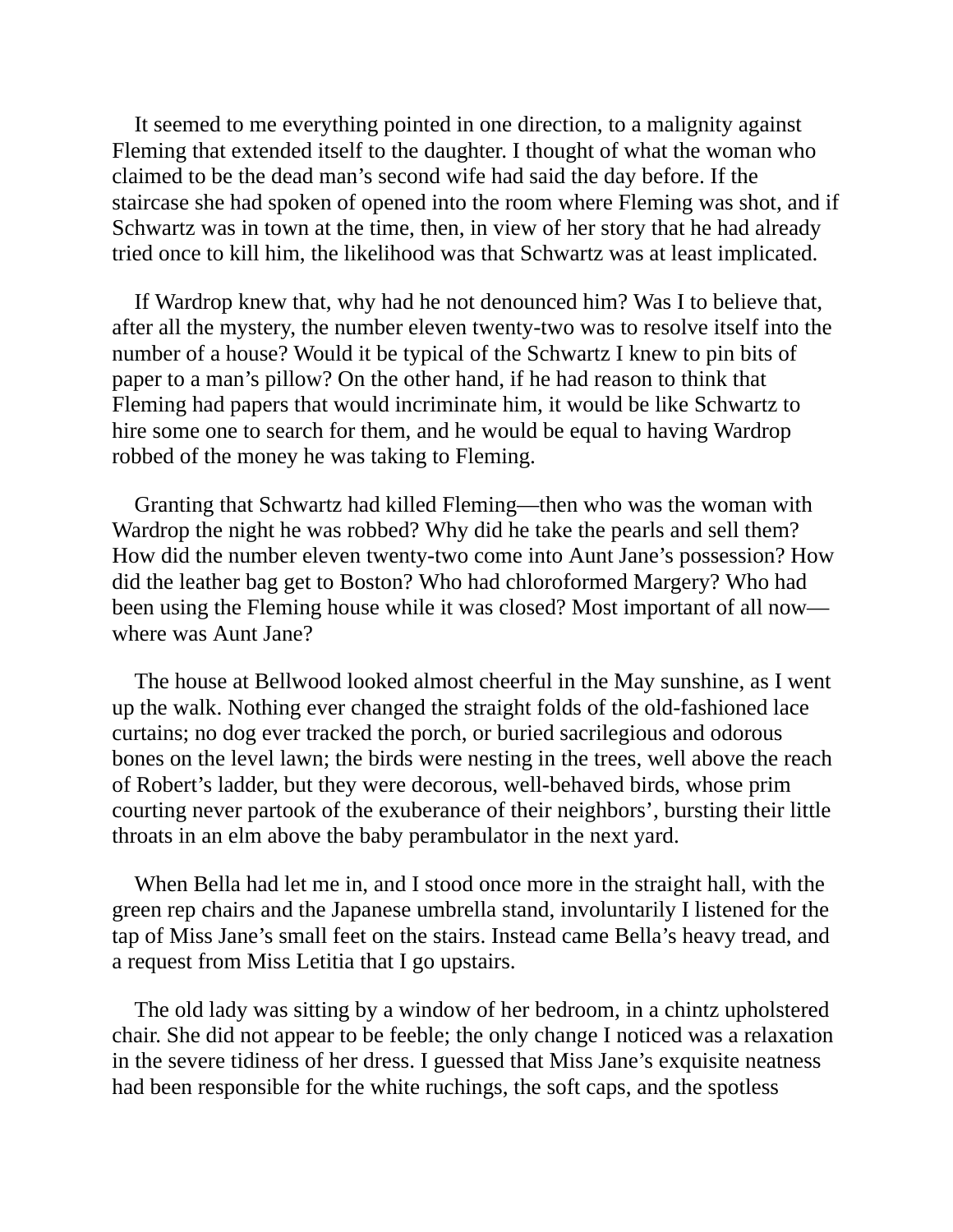shoulder shawls which had made lovely their latter years.

"You've taken your own time about coming, haven't you?" Miss Letitia asked sourly. "If it hadn't been for that cousin of yours you sent here, Burton, I'd have been driven to sending for Amelia Miles, and when I send for Amelia Miles for company, I'm in a bad way."

"I have had a great deal to attend to," I said as loud as I could. "I came some days ago to tell you Mr. Fleming was dead; after that we had to bury him, and close the house. It's been a very sad—"

"Did he leave anything?" she interrupted. "It isn't sad at all unless he didn't leave anything."

"He left very little. The house, perhaps, and I regret to have to tell you that a woman came to me yesterday who claims to be a second wife."

She took off her glasses, wiped them and put them on again.

"Then," she said with a snap, "there's one other woman in the world as big a fool as my sister Martha was. I didn't know there were two of 'em. What do you hear about Jane?"

"The last time I was here," I shouted, "you thought she was dead; have you changed your mind?"

"The last time you were here," she said with dignity, "I thought a good many things that were wrong. I thought I had lost some pearls, but I hadn't."

"What!" I exclaimed incredulously. She put her hands on the arms of her chair, and leaning forward, shot the words at me viciously.

"I—said—I—had—lost—some—of—the—pearls—well—I—haven't."

She didn't expect me to believe her, any more than she believed it herself. But why on earth she had changed her attitude about the pearls was beyond me. I merely nodded comprehensively.

"Very well," I said, "I'm glad to know it was a mistake. Now, the next thing is to find Miss Jane."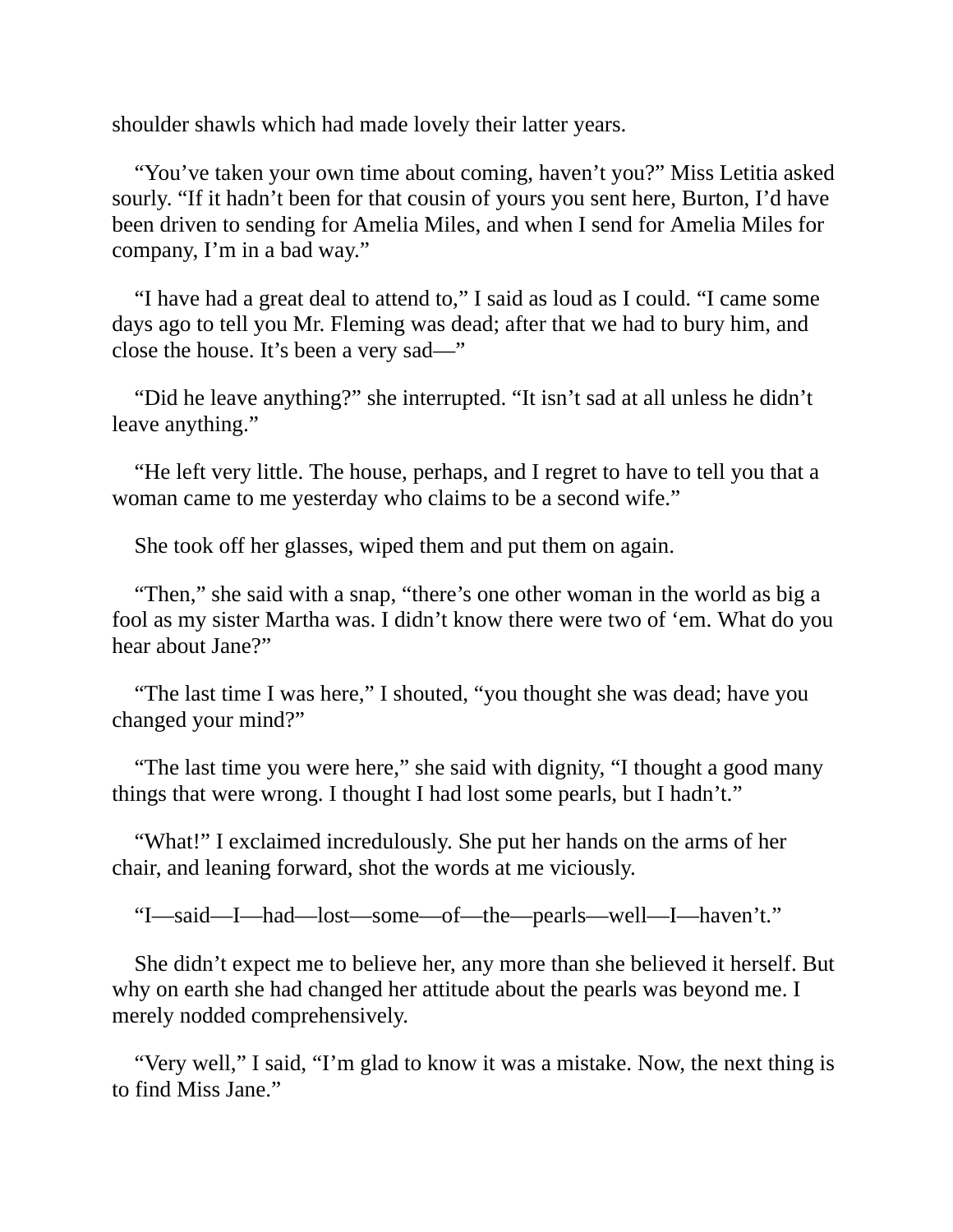"We have found her," she said tartly. "That's what I sent for you about."

"Found her!" This time I did get out of my chair. "What on earth do you mean, Miss Letitia? Why, we've been scouring the country for her."

She opened a religious monthly on the table beside her, and took out a folded paper. I had to control my impatience while she changed her glasses and read it slowly.

"Heppie found it on the back porch, under a milk bottle," she prefaced. Then she read it to me. I do not remember the wording, and Miss Letitia refused, both then and later, to let it out of her hands. As a result, unlike the other manuscripts in this case, I have not even a copy. The substance, shorn of its bad spelling and grammar, was this:

The writer knew where Miss Jane was; the inference being that he was responsible. She was well and happy, but she had happened to read a newspaper with an account of her disappearance, and it had worried her. The payment of a small sum of five thousand dollars would send her back as well as the day she left. The amount, left in a tin can on the base of the Maitland shaft in the cemetery, would bring the missing lady back within twenty-four hours. On the contrary, if the recipient of the letter notified the police, it would go hard with Miss Jane.

"What do you think of it?" she asked, looking at me over her glasses. "If she was fool enough to be carried away by a man that spells cemetery with one m, she deserves what she's got. And I won't pay five thousand, anyhow, it's entirely too much."

"It doesn't sound quite genuine to me," I said, reading it over. "I should certainly not leave any money until we had tried to find who left this."

"I'm not so sure but what she'd better stay a while anyhow," Miss Letitia pursued. "Now that we know she's living, I ain't so particular when she gets back. She's been notionate lately anyhow."

I had begun reading the note again. "There's one thing here that makes me doubt the whole story," I said. "What's this about her reading the papers? I thought her reading glasses were found in the library."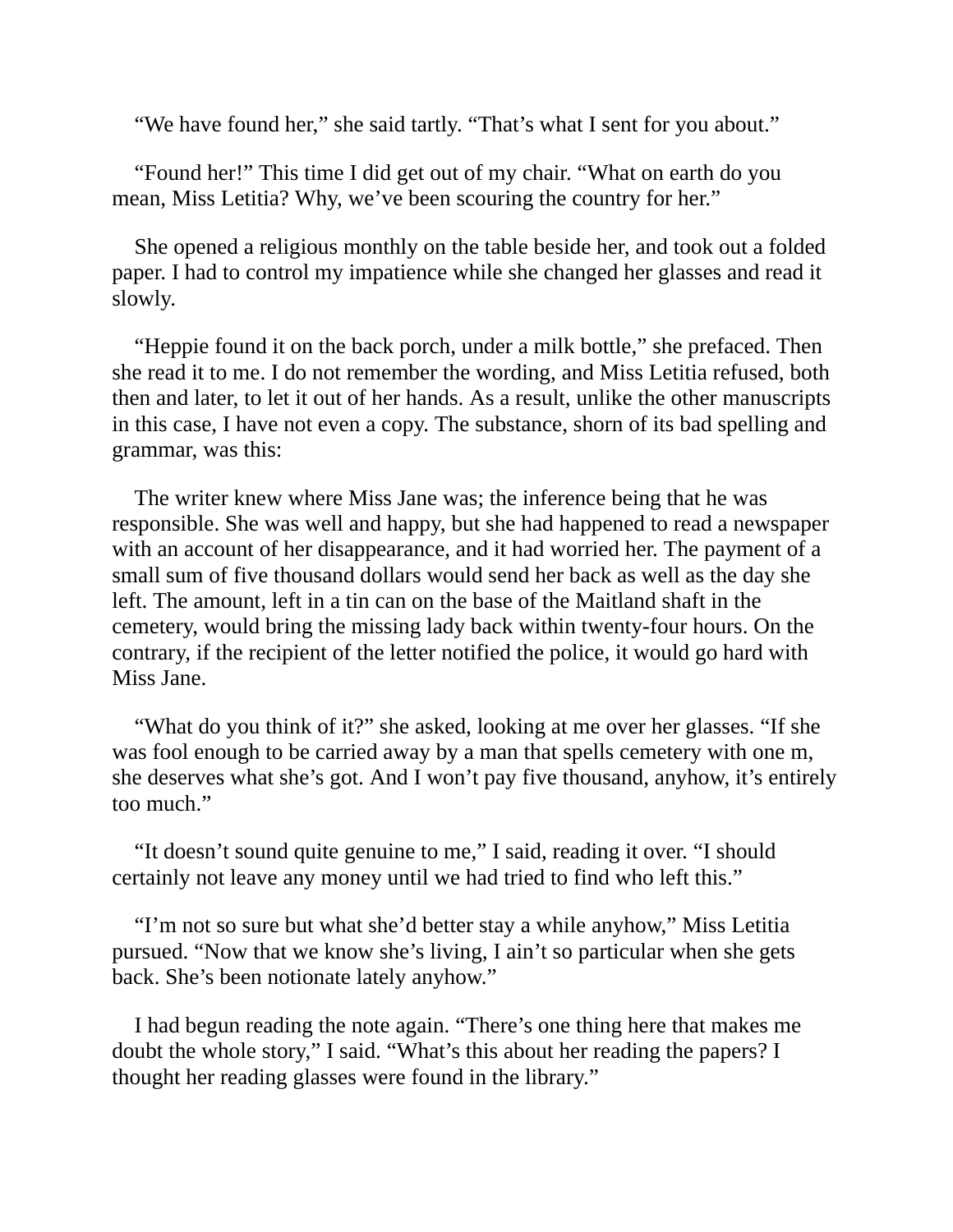Miss Letitia snatched the paper from me and read it again.

"Reading the paper!" she sniffed. "You've got more sense than I've been giving you credit for, Knox. Her glasses are here this minute; without them she can't see to scratch her nose."

It was a disappointment to me, although the explanation was simple enough. It was surprising that we had not had more attempts to play on our fears. But the really important thing bearing on Miss Jane's departure was when Heppie came into the room, with her apron turned up like a pocket and her dust cap pushed down over her eyes like the slouch hat of a bowery tough.

When she got to the middle of the room she stopped and abruptly dropped the corners of the apron. There rolled out a heterogeneous collection of things: a white muslin garment which proved to be a nightgown, with long sleeves and high collar; a half-dozen hair curlers—I knew those; Edith had been seen, in midnight emergencies, with her hair twisted around just such instruments of torture—a shoe buttoner; a railroad map, and one new and unworn black kid glove.

Miss Letitia changed her glasses deliberately, and took a comprehensive survey of the things on the floor.

"Where did you get 'em?" she said, fixing Heppie with an awful eye.

"I found 'em stuffed under the blankets in the chest of drawers in the attic," Heppie shouted at her. "If we'd washed the blankets last week, as I wanted to—"

"Shut up!" Miss Letitia said shortly, and Heppie's thin lips closed with a snap. "Now then, Knox, what do you make of that?"

"If that's the nightgown she was wearing the night she disappeared, I think it shows one thing very clearly, Miss Maitland. She was not abducted, and she knew perfectly well what she was about. None of her clothes is missing, and that threw us off the track; but look at this new glove! She may have had new things to put on and left the old. The map—well, she was going somewhere, with a definite purpose. When we find out what took her away, we will find her."

"Humph!"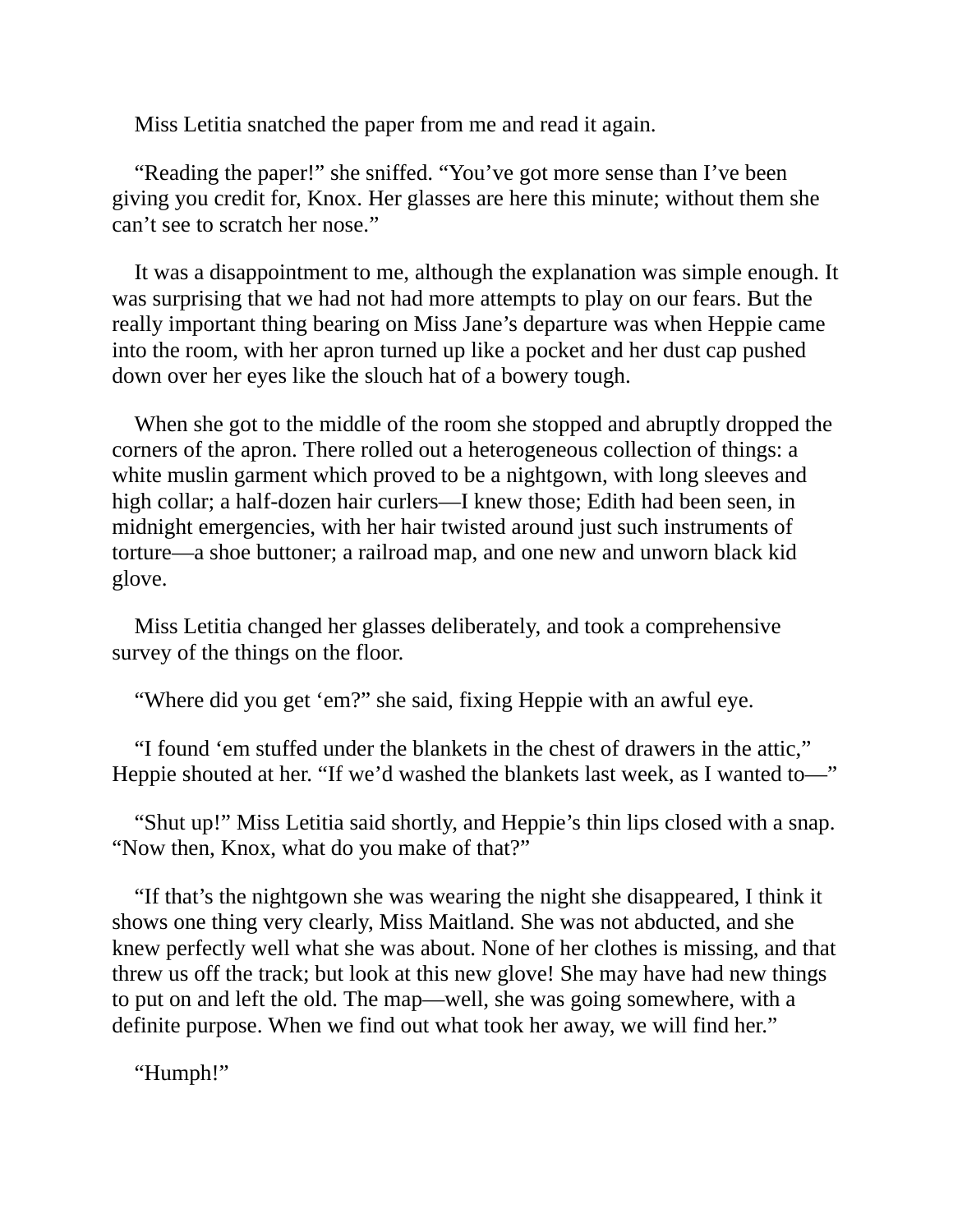"She didn't go unexpectedly—that is, she was prepared for whatever it was."

"I don't believe a word of it," the old lady burst out. "She didn't have a secret; she was the kind that couldn't keep a secret. She wasn't responsible, I tell you; she was extravagant. Look at that glove! And she had three pairs half worn in her bureau."

"Miss Maitland," I asked suddenly, "did you ever hear of eleven twenty-two?"

"Eleven twenty-two what?"

"Just the number, eleven twenty-two," I repeated. "Does it mean anything to you? Has it any significance?"

"I should say it has," she retorted. "In the last ten years the Colored Orphans' Home has cared for, fed, clothed, and pampered exactly eleven hundred and twenty-two colored children, of every condition of shape and misshape, brains and no brains."

"It has no other connection?"

"Eleven twenty-two? Twice eleven is twenty-two, if that's any help. No, I can't think of anything. I loaned Allan Fleming a thousand dollars once; I guess my mind was failing. It would be about eleven twenty-two by this time."

Neither of which explanations sufficed for the little scrap found in Jane's room. What connection, if any, had it with her flight? Where was she now? What was eleven twenty-two? And why did Miss Letitia deny that she had lost the pearls, when I already knew that nine of the ten had been sold, who had bought them, and approximately how much he had paid?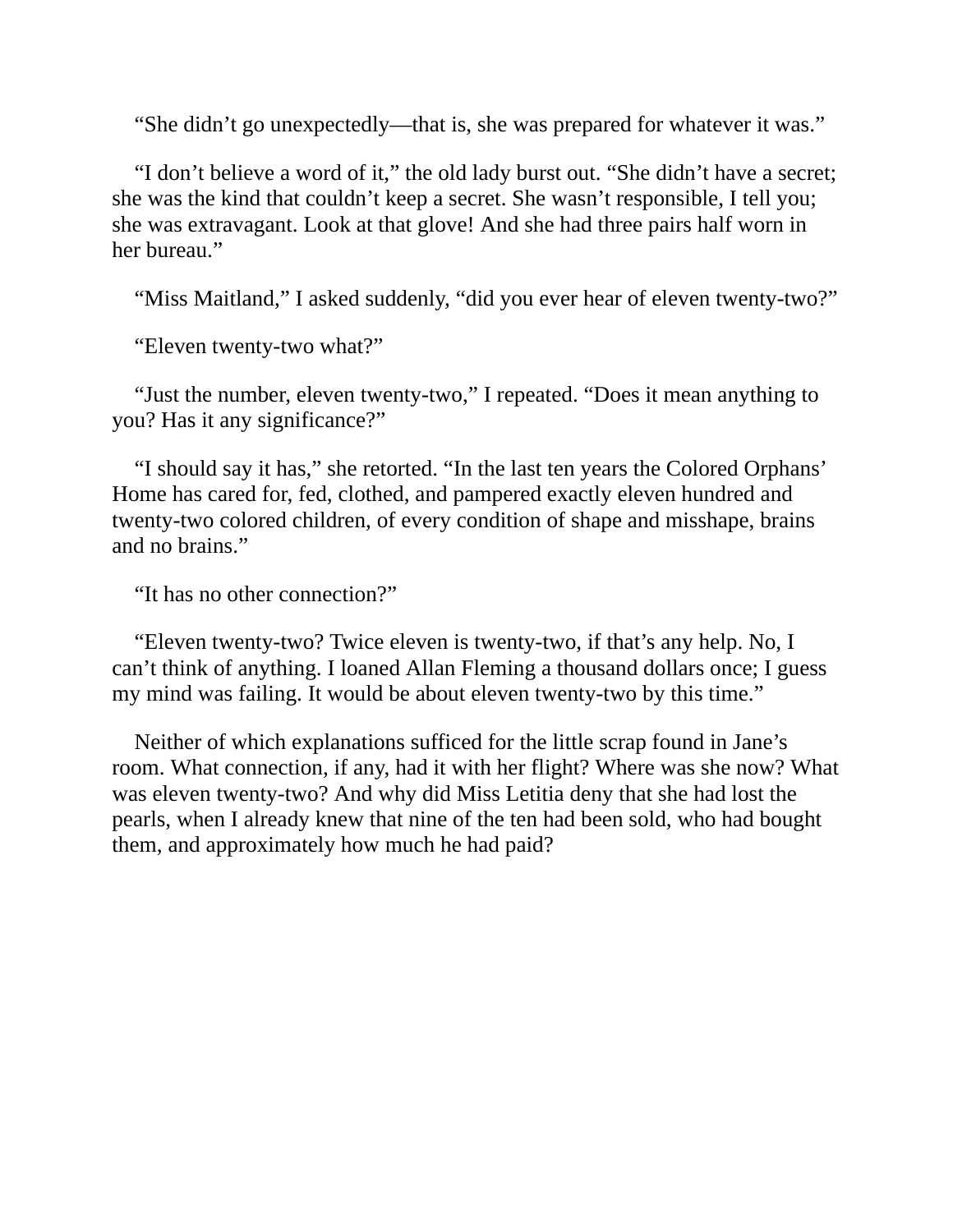# **CHAPTER XX**

### **ASSOCIATION OF IDEAS**

I ATE a light lunch at Bellwood, alone, with Bella to look after me in the dining-room. She was very solicitous, and when she had brought my tea, I thought she wanted to say something. She stood awkwardly near the door, and watched me.

"You needn't wait, Bella," I said.

"I beg your pardon, sir, but—I wanted to ask you—is Miss Fleming well?"

"She was not very well this morning, but I don't think it is serious, Bella," I replied. She turned to go, but I fancied she hesitated.

"Oh, Bella," I called, as she was going out, "I want to ask you something. The night at the Fleming home, when you and I watched the house, didn't you hear some person running along the hall outside your door? About two o'clock, I think?"

She looked at me stolidly.

"No, sir, I slept all night."

"That's strange. And you didn't hear me when I fell down the dumbwaiter shaft?"

"Holy saints!" she ejaculated. "Was *that* where you fell!"

She stopped herself abruptly.

"You heard that?" I asked gently, "and yet you slept all night? Bella, there's a hitch somewhere. You didn't sleep that night, at all; you told Miss Fleming I had been up all night. How did you know that? If I didn't know that you couldn't possibly get around as fast as the—person in the house that night, I would say you had been in Mr. Fleming's desk, looking for—let us say, postage stamps. May I have another cup of coffee?"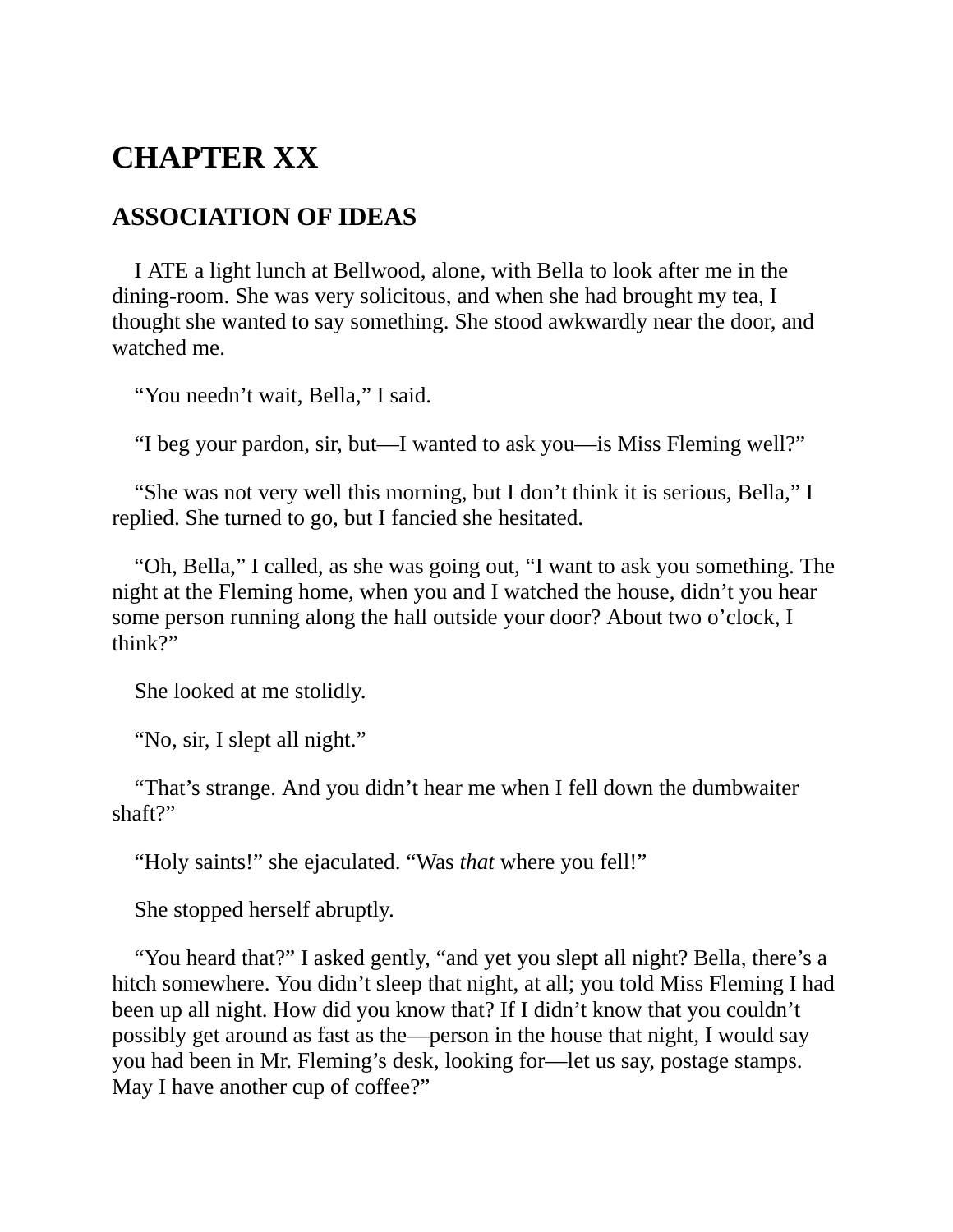She turned a sickly yellow white, and gathered up my cup and saucer with trembling hands. When the coffee finally came back it was brought grumblingly by old Heppie. "She says she's turned her ankle," she sniffed. "Turned it on a lathe, like a table leg, I should say, from the shape of it." Before I left the diningroom I put another line in my notebook:

"What does Bella know?"

I got back to the city somewhat late for my appointment with Burton. I found Wardrop waiting for me at the office, and if I had been astonished at the change in him two nights before, I was shocked now. He seemed to have shrunk in his clothes; his eyeballs were bloodshot from drinking, and his fair hair had dropped, neglected, over his forehead. He was sitting in his familiar attitude, his elbows on his knees, his chin on his palms.

He looked at me with dull eyes, when I went in. I did not see Burton at first. He was sitting on my desk, holding a flat can in his hand, and digging out with a wooden toothpick one sardine after another and bolting them whole.

"Your good health," he said, poising one in the air, where it threatened oily tears over the carpet. "As an appetite-quencher and thirst-producer, give me the festive sardine. How lovely it would be if we could eat 'em without smelling 'em!"

"Don't you do anything but eat?" Wardrop asked, without enthusiasm.

Burton eyed him reproachfully. "Is that what I get for doing without lunch, in order to prove to you that you are not crazy?" He appealed to me. "He says he's crazy—lost his think works. Now, I ask you, Knox, when I go to the trouble to find out for him that he's got as many convolutions as anybody, and that they've only got a little convolved, is it fair, I ask you, for him to reproach me about my food?"

"I didn't know you knew each other," I put in, while Burton took another sardine.

"He says we do," Wardrop said wearily; "says he used to knock me around at college."

Burton winked at me solemnly.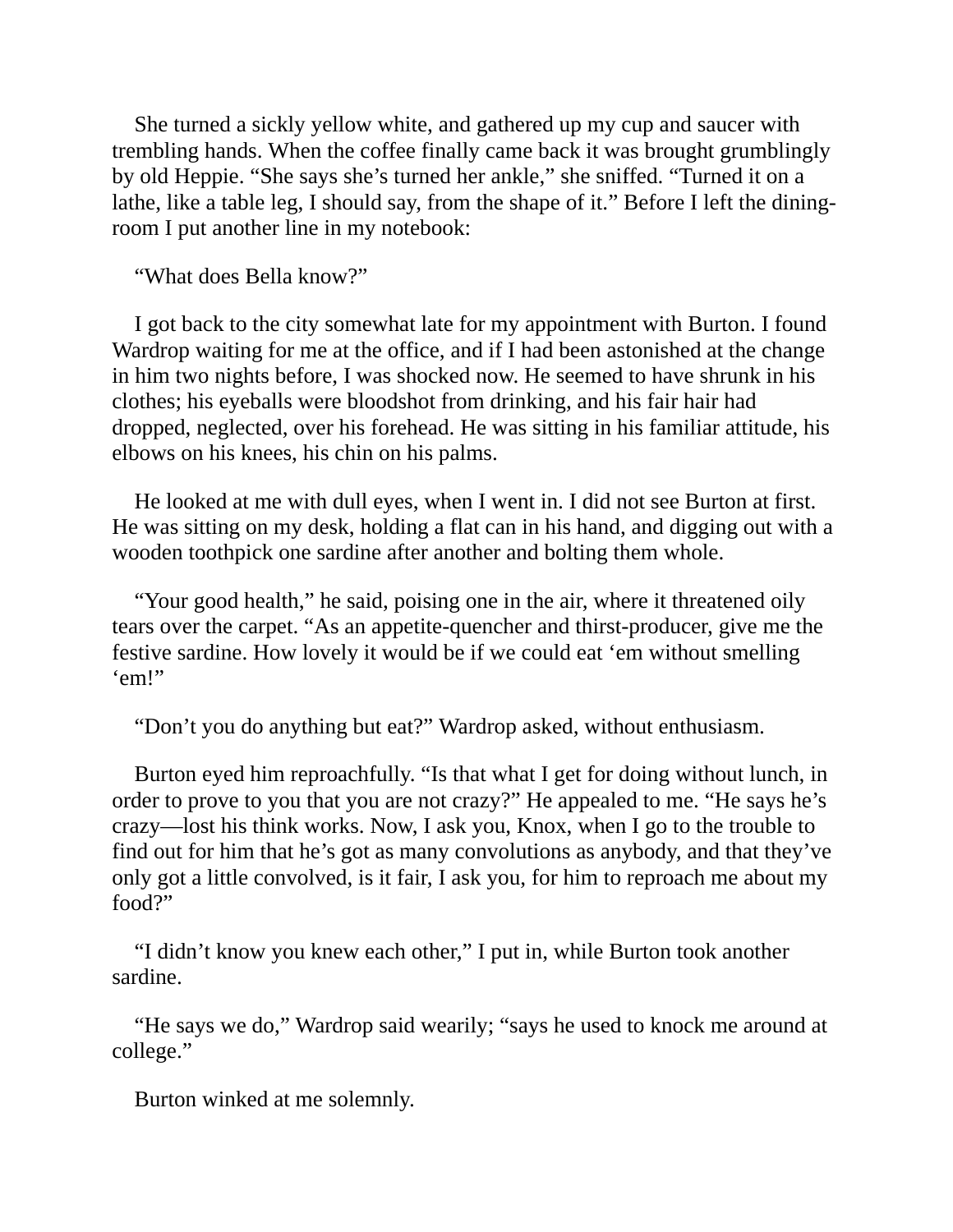"He doesn't remember me, but he will," he said. "It's his nerves that are gone, and we'll have him restrung with new wires, like an old piano, in a week."

Wardrop had that after-debauch suspicion of all men, but I think he grasped at me as a dependability.

"He wants me to go to a doctor," he said. "I'm not sick; it's only—" He was trying to light a cigarette, but the match dropped from his shaking fingers.

"Better see one, Wardrop," I urged—and I felt mean enough about doing it. "You need something to brace you up."

Burton gave him a very small drink, for he could scarcely stand, and we went down in the elevator. My contempt for the victim between us was as great as my contempt for myself. That Wardrop was in a bad position there could be no doubt; there might be more men than Fleming who had known about the money in the leather bag, and who thought he had taken it and probably killed Fleming to hide the theft.

It seemed incredible that an innocent man would collapse as he had done, and yet—at this minute I can name a dozen men who, under the club of public disapproval, have fallen into paresis, insanity and the grave. We are all indifferent to our fellow-men until they are against us.

Burton knew the specialist very well—in fact, there seemed to be few people he did not know. And considering the way he had got hold of Miss Letitia and Wardrop, it was not surprising. He had evidently arranged with the doctor, for the waiting-room was empty and we were after hours.

The doctor was a large man, his size emphasized by the clothes he wore, very light in color, and unprofessional in cut. He was sandy-haired, inclined to be bald, and with shrewd, light blue eyes behind his glasses. Not particularly impressive, except as to size, on first acquaintance; a good fellow, with a brisk voice, and an amazingly light tread.

He began by sending Wardrop into a sort of examining room in the rear of the suite somewhere, to take off his coat and collar. When he had gone the doctor looked at a slip of paper in his hand.

"I think I've got it all from Mr. Burton," he said. "Of course, Mr. Knox, this is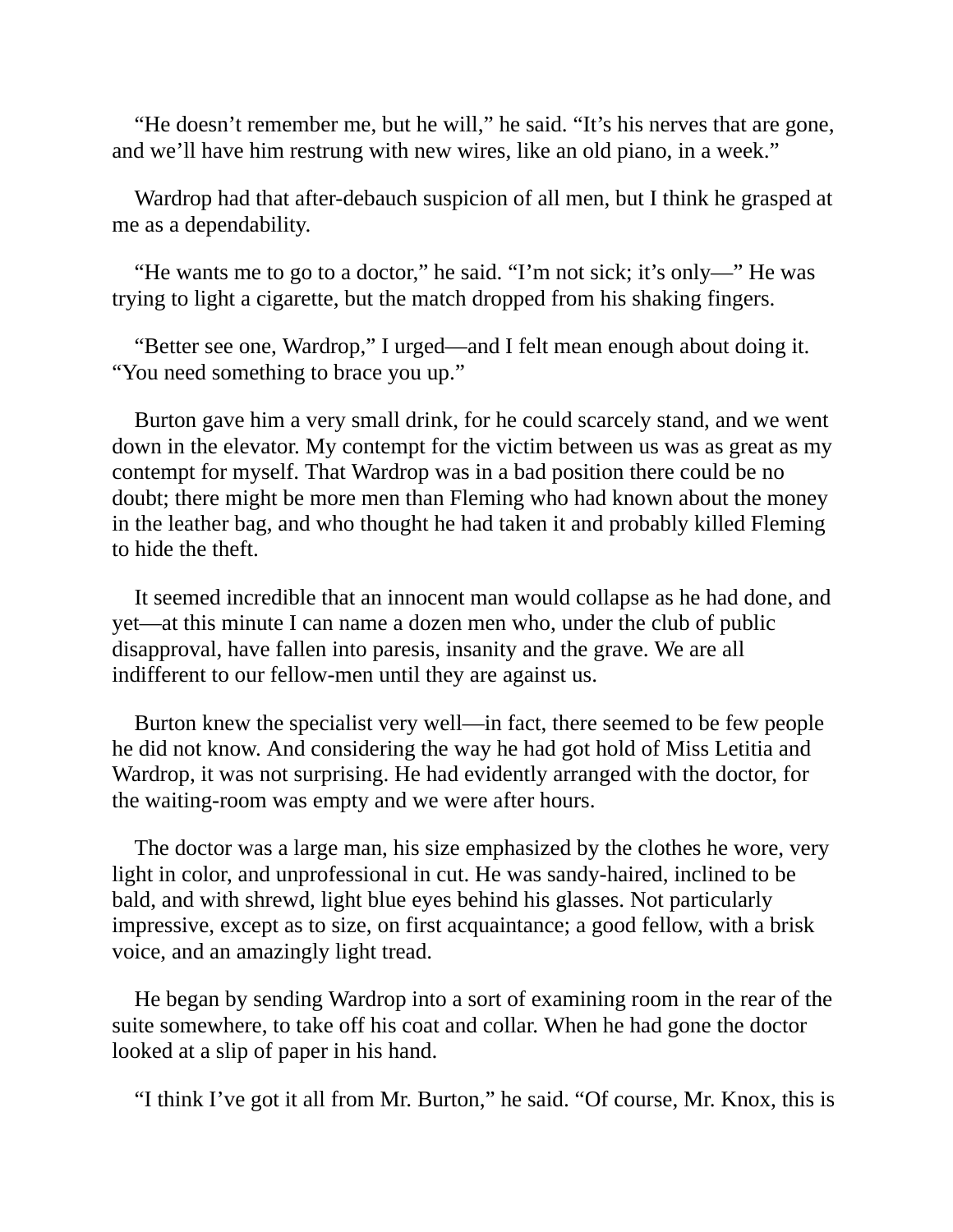a little out of my line; a nerve specialist has as much business with psychotherapy as a piano tuner has with musical technique. But the idea is Munsterburg's and I've had some good results. I'll give him a short physical examination, and when I ring the bell one of you may come in. Are you a newspaper man, Mr. Knox?"

"An attorney," I said briefly.

"Press man, lawyer, or doctor," Burton broke in, "we all fatten on the other fellow's troubles, don't we?"

"We don't fatten very much," I corrected. "We live."

The doctor blinked behind his glasses.

"I never saw a lawyer yet who would admit he was making money," he said. "Look at the way a doctor grinds for a pittance! He's just as capable as the lawyer; he works a damn sight harder, and he makes a tenth the income. A man will pay his lawyer ten thousand dollars for keeping him out of jail for six months, and he'll kick like a steer if his doctor charges him a hundred to keep him out of hell for life! Which of you will come in? I'm afraid two would distract him."

"I guess it is Knox's butt-in," Burton conceded, "but I get it later, Doctor; you promised."

The physical examination was very brief; when I was called in Wardrop was standing at the window looking down into the street below, and the doctor was writing at his desk. Behind Wardrop's back he gave me the slip he had written.

"Test is for association of ideas. Watch length of time between word I give and his reply. I often get hold of facts forgotten by the patient. A wait before the answering word is given shows an attempt at concealment."

"Now, Mr. Wardrop," he said, "will you sit here, please?"

He drew a chair to the center-table for Wardrop, and another, just across for himself. I sat back and to one side of the patient, where I could see Wardrop's haggard profile and every movement of the specialist.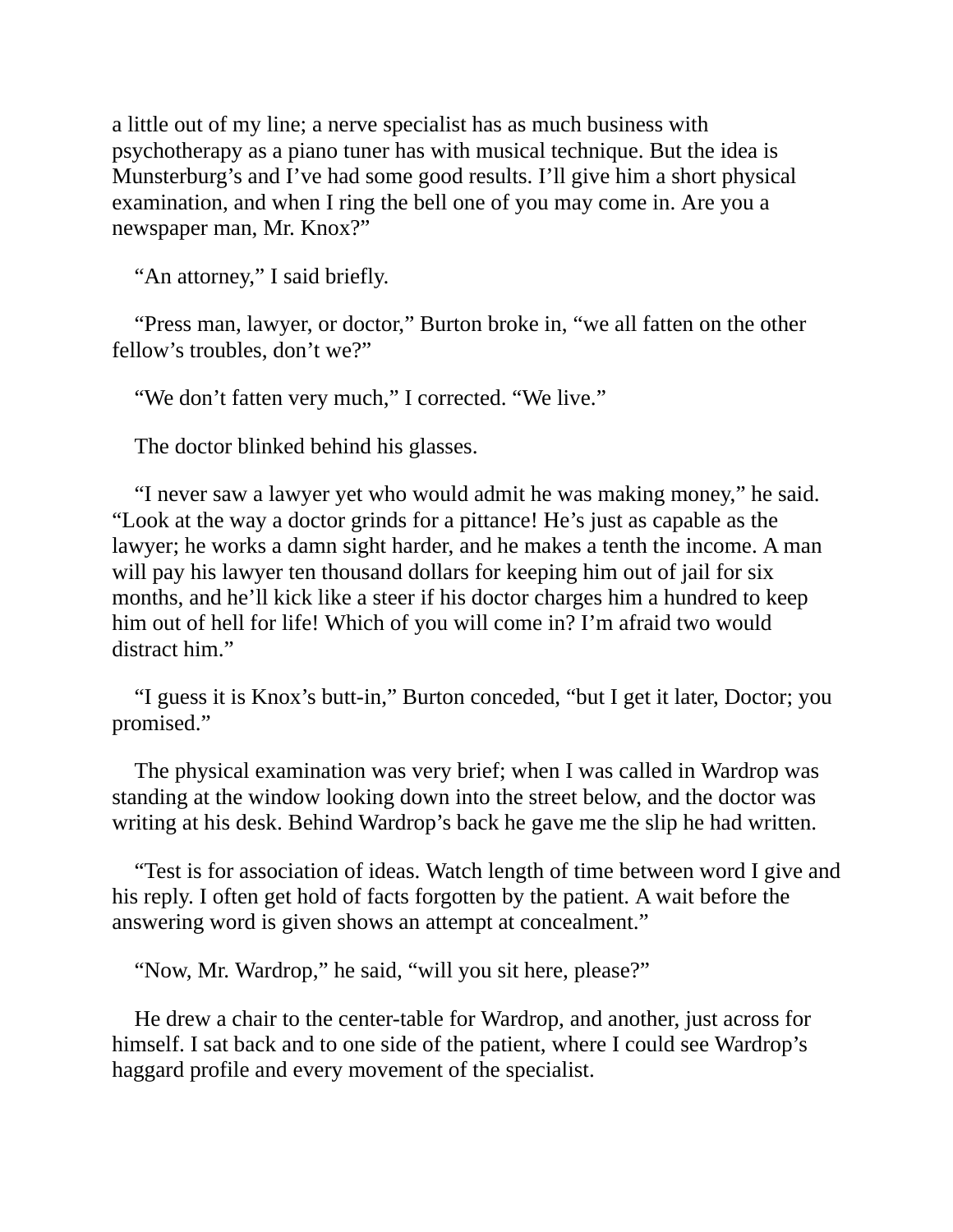On the table was an electric instrument like a small clock, and the doctor's first action was to attach to it two wires with small, black rubber mouthpieces.

"Now, Mr. Wardrop," he said, "we will go on with the test. Your other condition is fair, as I told you; I think you can dismiss your idea of insanity without a second thought, but there is something more than brain and body to be considered; in other words, you have been through a storm, and some of your nervous wires are down. Put the mouthpiece between your lips, please; you see, I do the same with mine. And when I give you a word, speak as quickly as possible the association it brings to your mind. For instance, I say 'noise.' Your first association might be 'street,' 'band,' 'drum,' almost anything associated with the word. As quickly as possible, please."

The first few words went simply enough. Wardrop's replies came almost instantly. To "light" he replied "lamp;" "touch" brought the response "hand;" "eat" brought "Burton," and both the doctor and I smiled. Wardrop was intensely serious. Then—

"Taxicab," said the doctor, and, after an almost imperceptible pause, "road" came the association. All at once I began to see the possibilities.

"Desk." "Pen."

"Pipe." "Smoke."

"Head." After a perceptible pause the answer came uncertainly. "Hair." But the association of ideas would not be denied, for in answer to the next word, which was "ice," he gave "blood," evidently following up the previous word "head."

I found myself gripping the arms of my chair. The dial on the doctor's clocklike instrument was measuring the interval; I could see that now. The doctor took a record of every word and its response. Wardrop's eyes were shifting nervously.

```
"Hot." "Cold."
"White." "Black."
```
"Whiskey." "Glass," all in less than a second.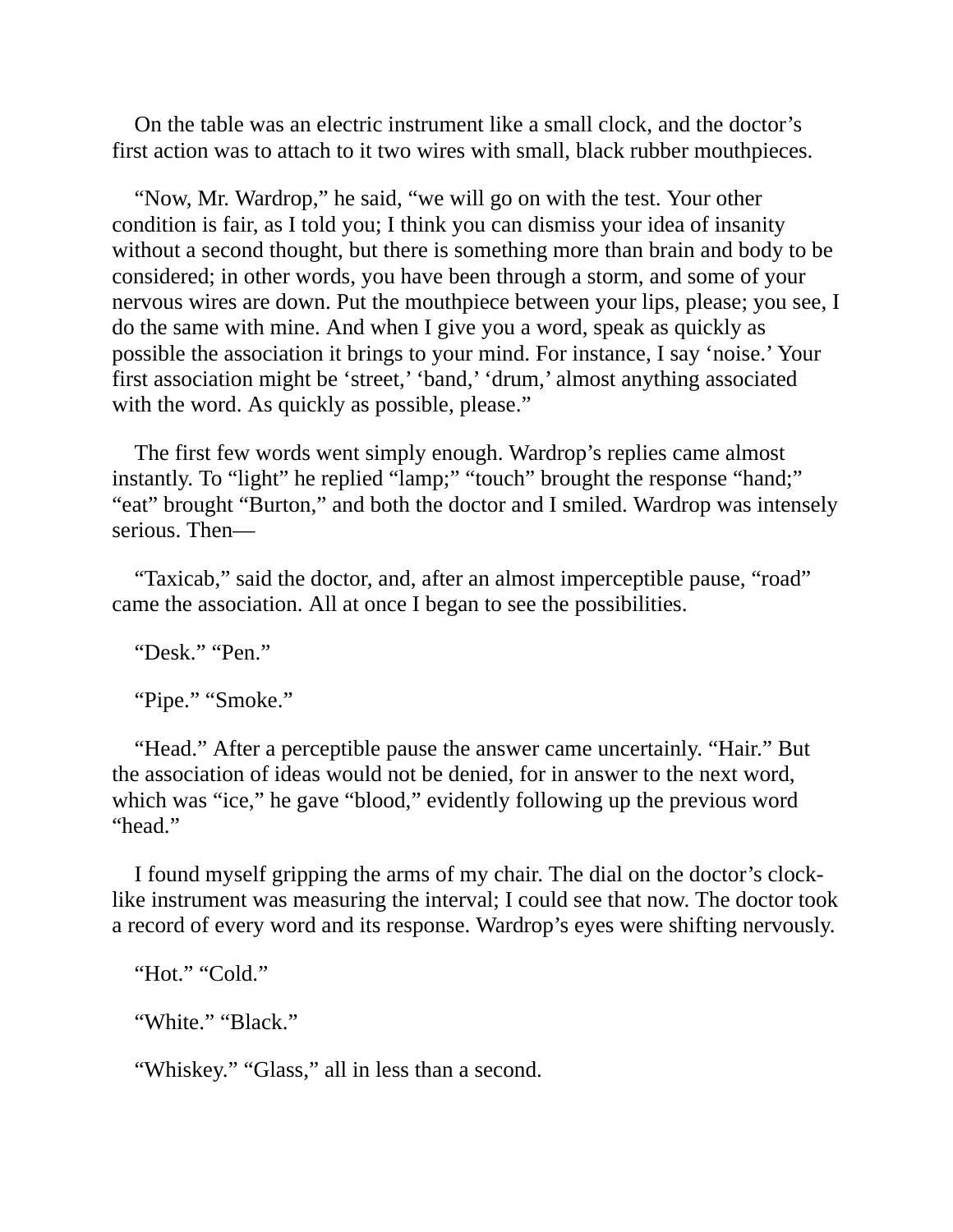"Pearls." A little hesitation, then "box."

"Taxicab" again. "Night."

"Silly." "Wise."

"Shot." After a pause, "revolver."

"Night." "Dark."

"Blood." "Head."

"Water." "Drink."

"Traveling-bag." He brought out the word "train" after an evident struggle, but in answer to the next word "lost," instead of the obvious "found," he said "woman." He had not had sufficient mental ability to get away from the association with "bag." The "woman" belonged there.

"Murder" brought "dead," but "shot," following immediately after, brought "staircase."

I think Wardrop was on his guard by that time, but the conscious effort to hide truths that might be damaging made the intervals longer, from that time on. Already I felt sure that Allan Fleming's widow had been right; he had been shot from the locked back staircase. But by whom?

"Blow" brought "chair."

"Gone." "Bag" came like a flash.

In quick succession, without pause, came the words—

"Bank." "Note."

"Door." "Bolt."

"Money." "Letters," without any apparent connection.

Wardrop was going to the bad. When, to the next word, "staircase," again, he said "scar," his demoralization was almost complete. As for me, the scene in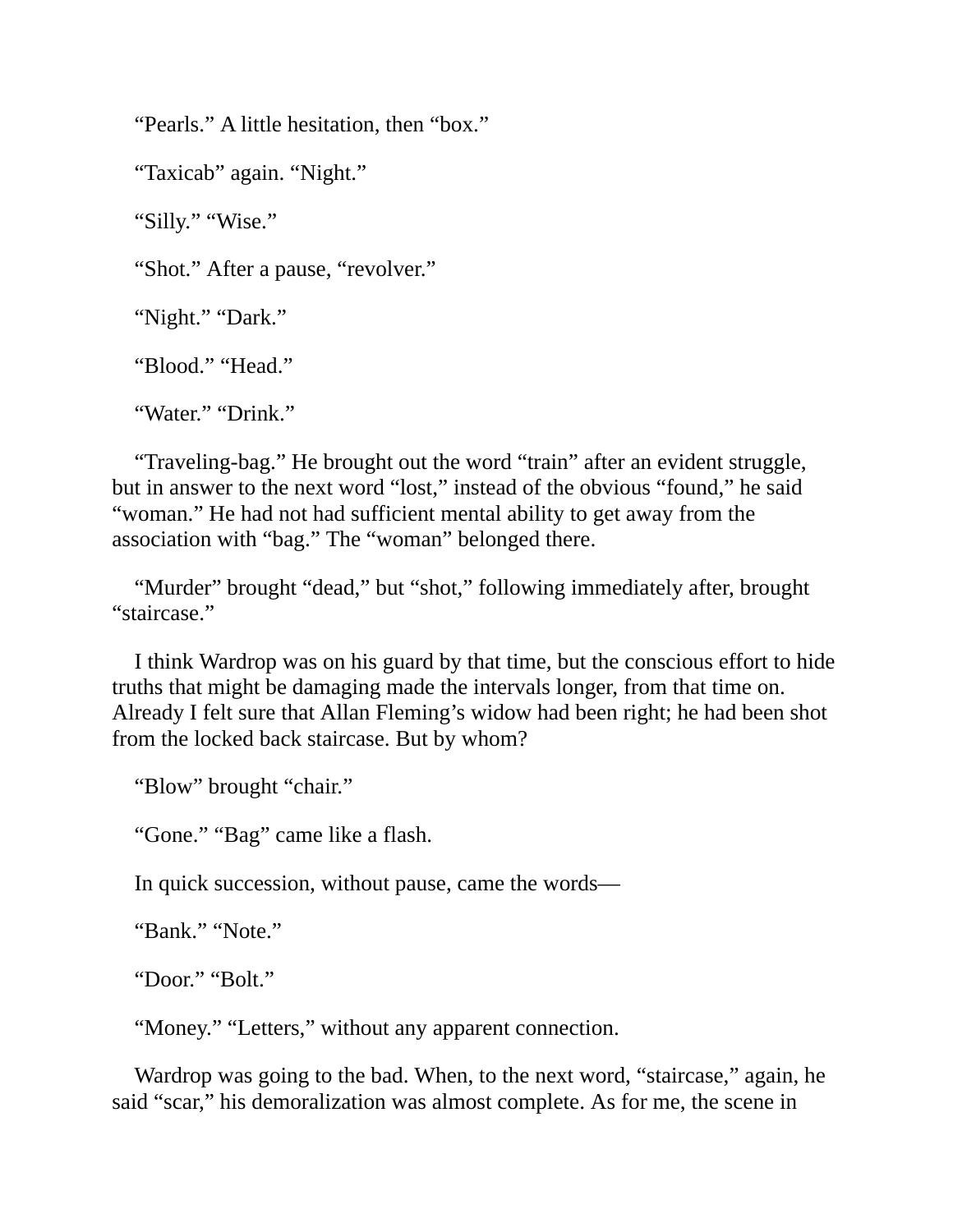Wardrop's mind was already in mine—Schwartz, with the scar across his ugly forehead, and the bolted door to the staircase open!

On again with the test.

"Flour," after perhaps two seconds, from the preceding shock, brought "bread."

"Trees." "Leaves."

"Night." "Dark."

"Gate." He stopped here so long, I thought he was not going to answer at all. Presently, with an effort, he said "wood," but as before, the association idea came out in the next word; for "electric light" he gave "letters."

"Attic" brought "trunks" at once.

"Closet." After perhaps a second and a half came "dust," showing what closet was in his mind, and immediately after, to "match" he gave "pen."

A long list of words followed which told nothing, to my mind, although the doctor's eyes were snapping with excitement. Then "traveling-bag" again, and instead of his previous association, "woman," this time he gave "yellow." But, to the next word, "house," he gave "guest." It came to me that in his mental process I was the guest, the substitute bag was in his mind, as being in my possession. Quick as a flash the doctor followed up—

"Guest." And Wardrop fell. "Letters," he said.

To a great many words, as I said before, I could attach no significance. Here and there I got a ray.

"Elderly" brought "black."

"Warehouse." "Yard," for no apparent reason.

"Eleven twenty-two." "C" was the answer, given without a second's hesitation.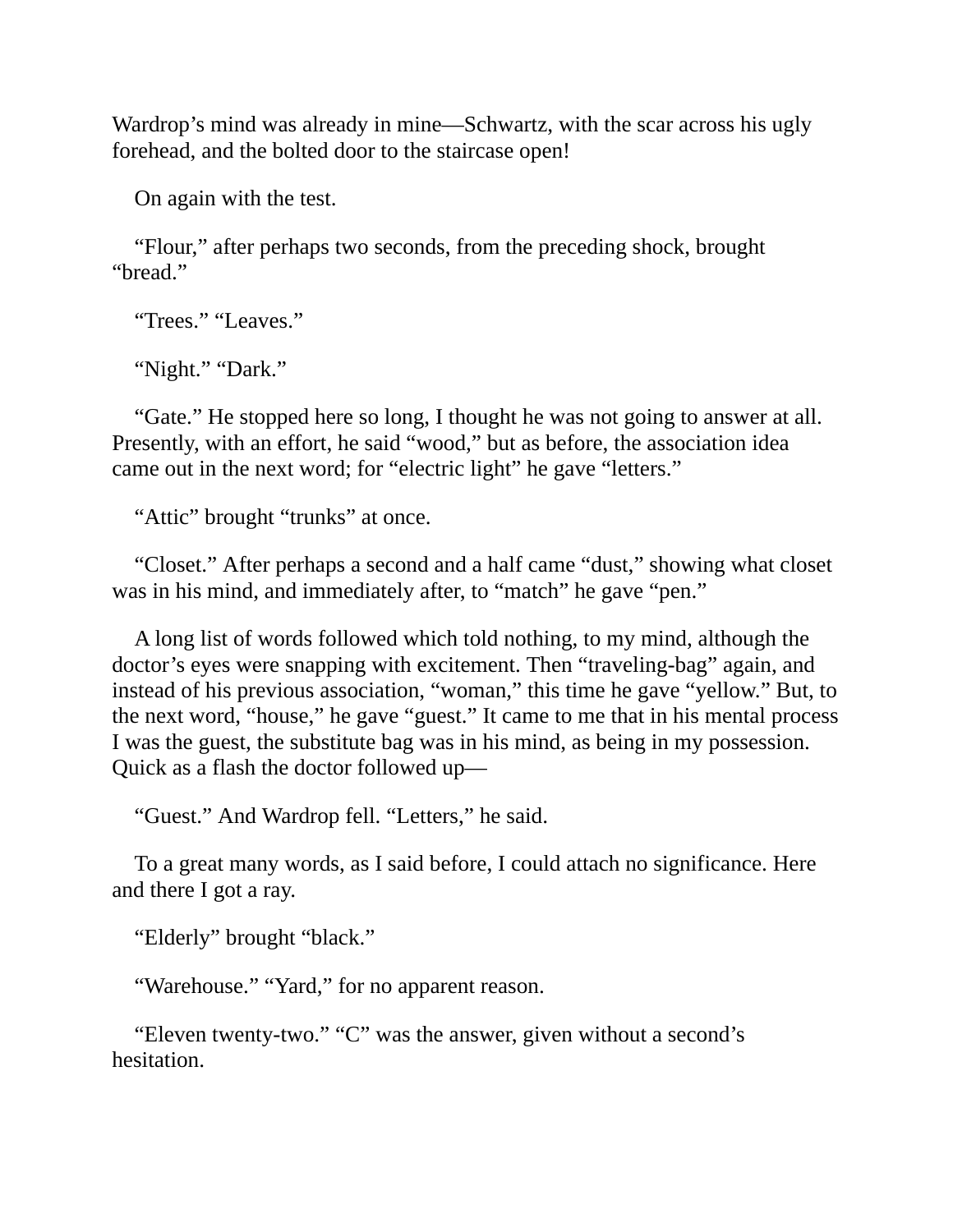Eleven twenty-two C! He gave no evidence of having noticed any peculiarity in what he said; I doubt if he realized his answer. To me, he gave the impression of repeating something he had apparently forgotten. As if a number and its association had been subconscious, and brought to the surface by the psychologist; as if, for instance, some one prompted a—b, and the corollary "c" came without summoning.

The psychologist took the small mouthpiece from his lips, and motioned Wardrop to do the same. The test was over.

"I don't call that bad condition, Mr.—Wardrop," the doctor said. "You are nervous, and you need a little more care in your habits. You want to exercise, regularly, and you will have to cut out everything in the way of stimulants for a while. Oh, yes, a couple of drinks a day at first, then one a day, and then none. And you are to stop worrying—when trouble comes round, and stares at you, don't ask it to have a drink. Take it out in the air and kill it; oxygen is as fatal to anxiety as it is to tuberculosis."

"How would Bellwood do?" I asked. "Or should it be the country?"

"Bellwood, of course," the doctor responded heartily. "Ten miles a day, four cigarettes, and three meals—which is more than you have been taking, Mr. Wardrop, by two."

I put him on the train for Bellwood myself, and late that afternoon the three of us—the doctor, Burton, and myself—met in my office and went over the doctor's record.

"When the answer comes in four-fifths of a second," he said, before we began, "it is hardly worth comment. There is no time in such an interval for any mental reservation. Only those words that showed noticeable hesitation need be considered."

We worked until almost seven. At the end of that time the doctor leaned back in his chair, and thrust his hands deep in his trouser pockets.

"I got the story from Burton," he said, after a deep breath. "I had no conclusion formed, and of course I am not a detective. Things looked black for Mr. Wardrop, in view of the money lost, the quarrel with Fleming that morning at the White Cat, and the circumstance of his leaving the club and hunting for a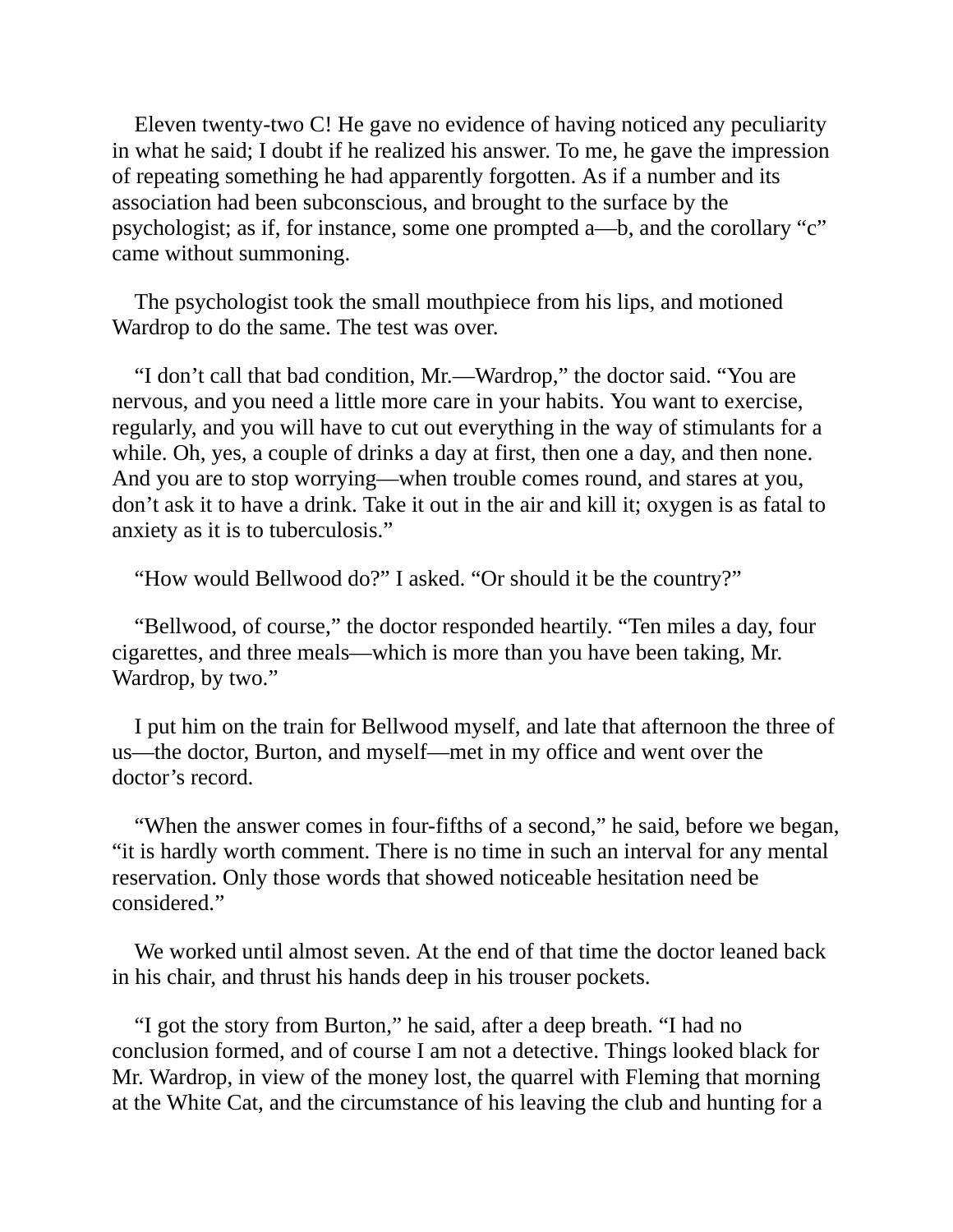doctor outside, instead of raising the alarm. Still, no two men ever act alike in an emergency. Psychology is as exact a science as mathematics; it gets information from the source, and a man can not lie in four-fifths of a second. 'Head,' you noticed brought 'hair' in a second and three quarters, and the next word 'ice,' brought the 'blood' that he had held back before. That doesn't show anything. He tried to avoid what was horrible to him.

"But I gave him 'traveling-bag;' after a pause, he responded with 'train.' The next word, 'lost,'showed what was in his mind; instead of 'found,' he said 'woman.' Now then, I believe he was either robbed by a woman, or thinks he was. After all, we can only get what he believes himself.

" 'Money—letters,'—another slip.

" 'Shot—staircase'—where are the stairs at the White Cat?"

"I learned yesterday of a back staircase that leads into one of the upper rooms," I said. "It opens on a side entrance, and is used in emergency."

The doctor smiled confidently.

"We look there for our criminal," he said. "Nothing hides from the chronoscope. Now then, 'staircase—scar.' Isn't that significant? The association is clear: a scar that is vivid enough, disfiguring enough, to be the first thing that enters his mind."

"Schwartz!" Burton said with awe. "Doctor, what on earth does 'eleven twenty-two C' mean?"

"I think that is up to you, gentlemen. The C belongs there, without doubt. Briefly, looking over these slips, I make it something like this: Wardrop thinks a woman took his traveling-bag. Three times he gave the word 'letters,' in response to 'gate,' 'guest' and 'money.' Did he have a guest at the time all this happened at Bellwood?"

"I was a guest in the house at the time."

"Did you offer him money for letters?"

"No."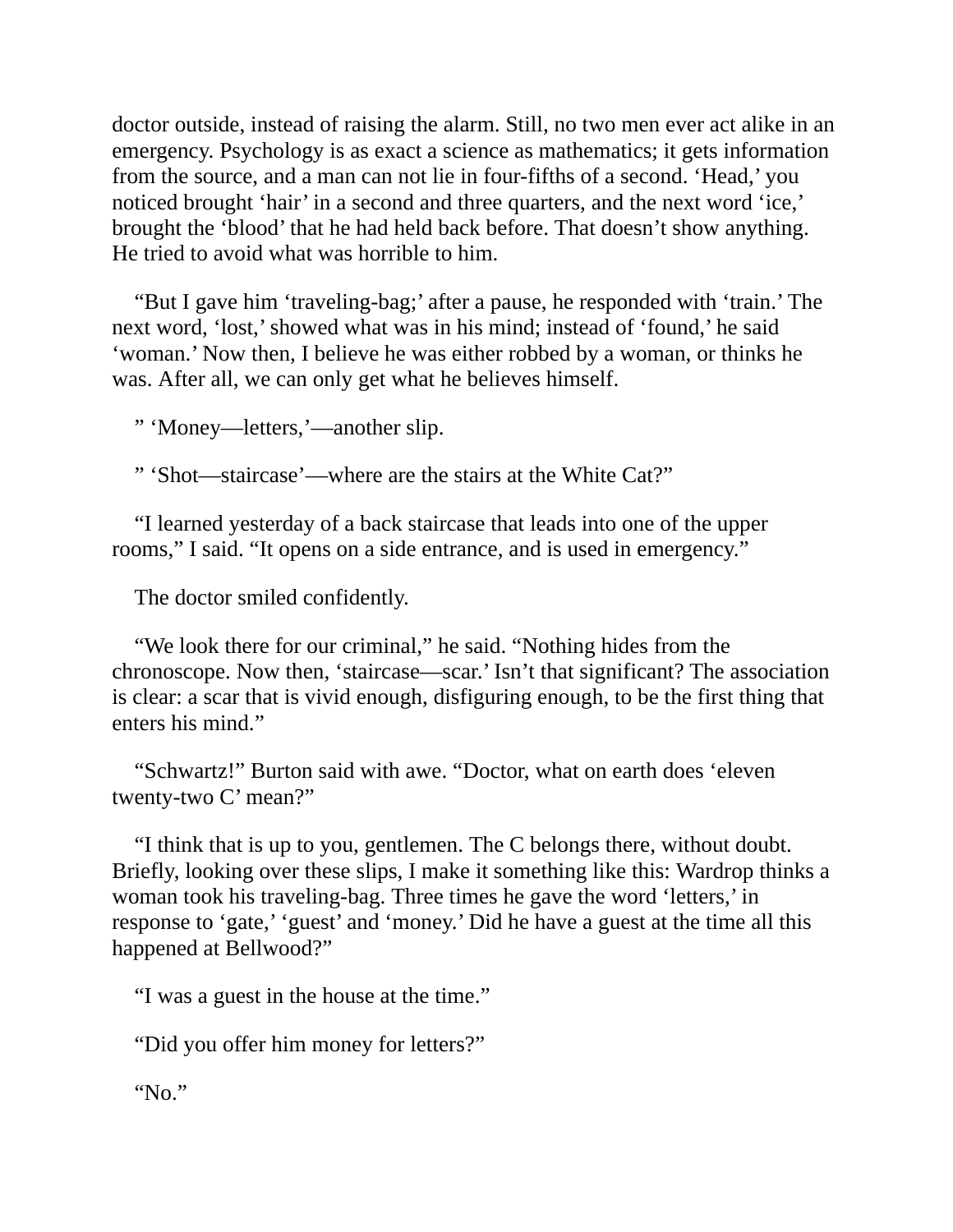"Did he give you any letters to keep for him?"

"He gave me the bag that was substituted for his."

"Locked?"

"Yes. By Jove, I wonder if there is anything in it? I have reason to know that he came into my room that night at least once after I went asleep."

"I think it is very likely," he said dryly. "One thing we have not touched on, and I believe Mr. Wardrop knows nothing of it. That is, the disappearance of the old lady. There is a psychological study for you! My conclusion? Well, I should say that Mr. Wardrop is not guilty of the murder. He knows, or thinks he knows, who is. He has a theory of his own, about some one with a scar: it may only be a theory. He does not necessarily know, but he hopes. He is in a state of abject fear. Also, he is hiding something concerning letters, and from the word 'money' in that connection, I believe he either sold or bought some damaging papers. He is not a criminal, but he is what is almost worse."

The doctor rose and picked up his hat. "He is a weakling," he said, from the doorway.

Burton looked at his watch. "By George!" he said. "Seven-twenty, and I've had nothing since lunch but a box of sardines. I'm off to chase the festive mutton chop. Oh, by the way, Knox, where is that locked bag?"

"In my office safe."

"I'll drop around in the morning and assist you to compound a felony," he said easily. But as it happened, he did not.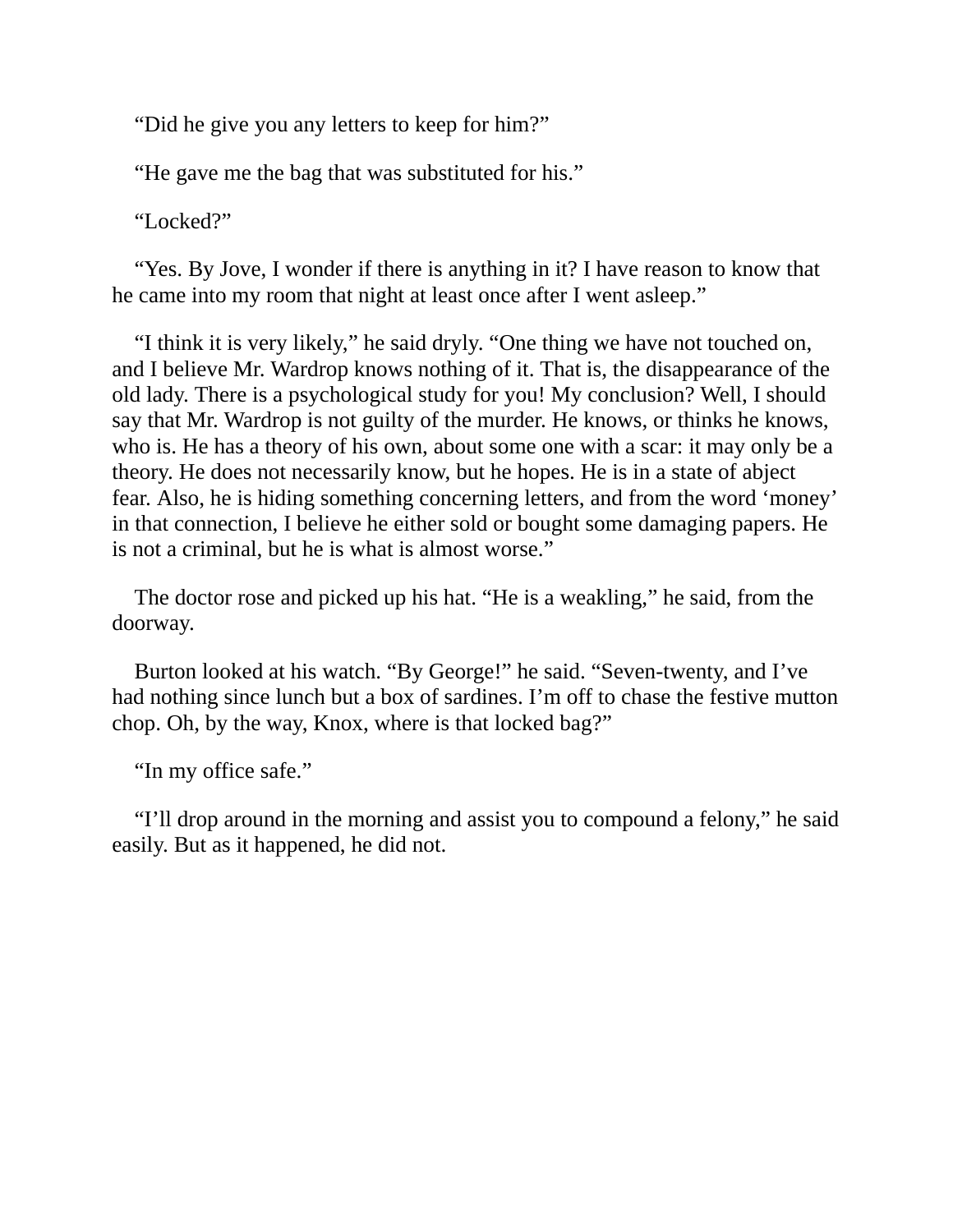## **CHAPTER XXI**

### **A PROSCENIUM BOX**

I was very late for dinner. Fred and Edith were getting ready for a concert, and the two semi-invalids were playing pinochle in Fred's den. Neither one looked much the worse for her previous night's experience; Mrs. Butler was always pale, and Margery had been so since her father's death.

The game was over when I went into the den. As usual, Mrs. Butler left the room almost immediately, and went to the piano across the hall. I had grown to accept her avoidance of me without question. Fred said it was because my overwhelming vitality oppressed her. Personally, I think it was because the neurasthenic type of woman is repulsive to me. No doubt Mrs. Butler deserved sympathy, but her open demand for it found me cold and unresponsive.

I told Margery briefly of my visit to Bellwood that morning. She was as puzzled as I about the things Heppie had found in the chest. She was relieved, too.

"I am just as sure, now, that she is living, as I was a week ago that she was dead," she said, leaning back in her big chair. "But what terrible thing took her away? Unless—"

"Unless what?"

"She had loaned my father a great deal of money," Margery said, with heightened color. "She had not dared to tell Aunt Letitia, and the money was to be returned before she found it out. Then—things went wrong with the Borough Bank, and—the money did not come back. If you know Aunt Jane, and how afraid she is of Aunt Letitia, you will understand how terrible it was for her. I have wondered if she would go—to Plattsburg, and try to find father there."

"The *Eagle* man is working on that theory now," I replied. "Margery, if there was a letter 'C' added to eleven twenty-two, would you know what it meant?"

She shook her head in the negative.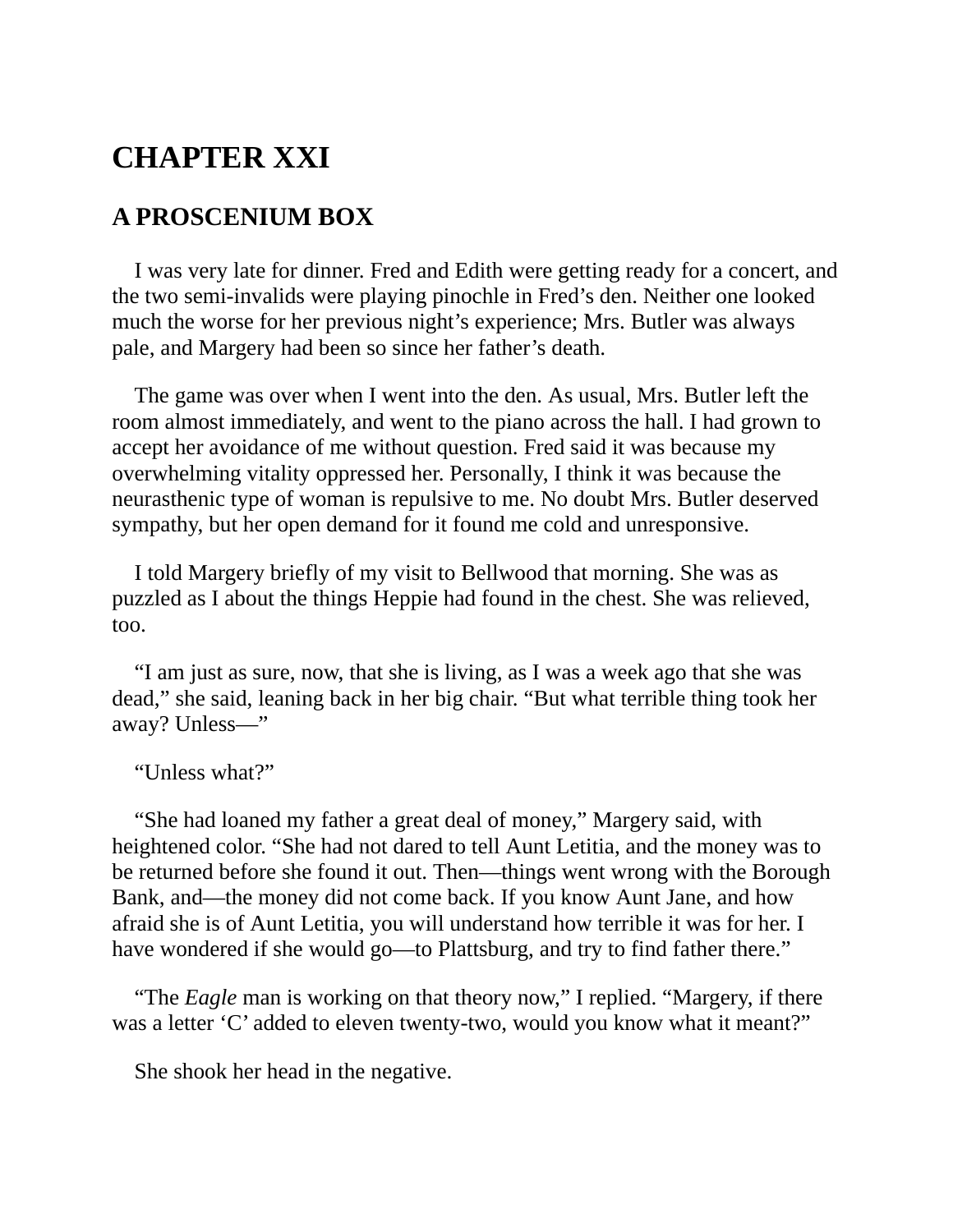"Will you answer two more questions?" I asked.

"Yes, if I can."

"Do you know why you were chloroformed last night, and who did it?"

"I think I know who did it, but I don't understand. I have been trying all day to think it out. I'm afraid to go to sleep tonight."

"You need not be," I assured her "If necessary we will have the city police in a ring around the house. If you know and don't tell, Margery, you are running a risk, and more than that, you are protecting a person who ought to be in jail."

"I'm not sure," she persisted. "Don't ask me about it, please."

"What does Mrs. Butler say?"

"Just what she said this morning. And she says valuable papers were taken from under her pillow. She was very ill—hysterical, all afternoon."

The gloom and smouldering fire of the *Sonata Apassionata* came to us from across the hall. I leaned over and took Margery's small hand between my two big ones.

"Why don't you tell me?" I urged. "Or—you needn't tell me, I know what you think. But there isn't any motive that I can see, and why would she chloroform you?"

"I don't know," Margery shuddered. "Sometimes—I wonder—do you think she is altogether sane?"

The music ended with the crash of a minor chord. Fred and Edith came down the stairs, and the next moment we were all together, and the chance for a quiet conversation was gone. At the door Fred turned and came back.

"Watch the house," he said. "And by the way, I guess"—he lowered his voice —"the lady's story was probably straight. I looked around again this afternoon, and there are fresh scratches on the porch roof under her window. It looks queer, doesn't it?"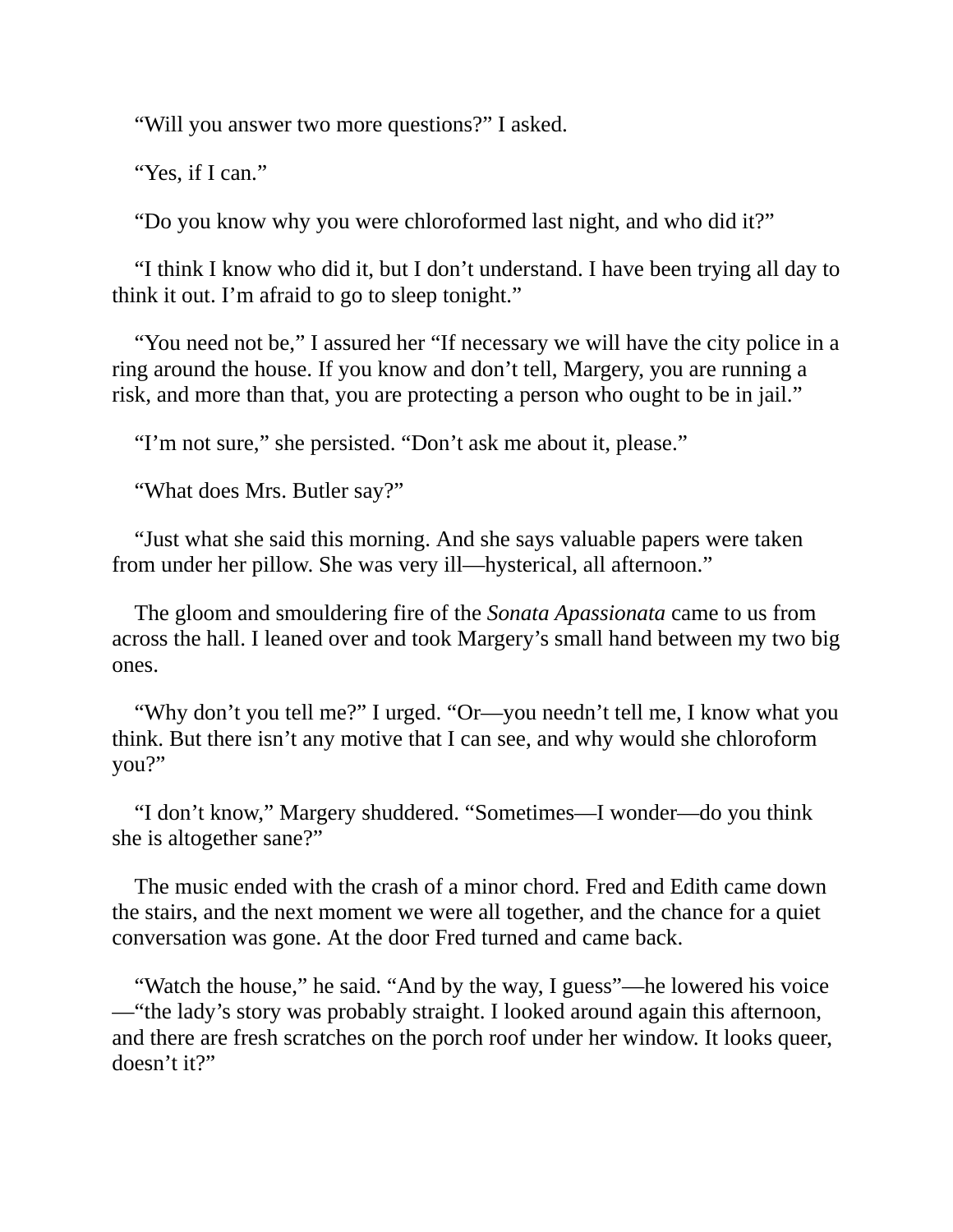It was a relief to know that, after all, Mrs. Butler was an enemy and a dangerous person to nobody but herself. She retired to her room almost as soon as Fred and Edith had gone. I was wondering whether or not to tell Margery about the experiment that afternoon; debating how to ask her what letters she had got from the postmaster at Bellwood addressed to Miss Jane, and what she knew of Bella. At the same time—bear with me, oh masculine reader, the gentle reader will, for she cares a great deal more for the love story than for all the crime and mystery put together—bear with me, I say, if I hold back the account of the terrible events that came that night, to tell how beautiful Margery looked as the lamplight fell on her brown hair and pure profile, and how the impulse came over me to kiss her as she sat there; and how I didn't, after all—poor gentle reader!—and only stooped over and kissed the pink palm of her hand.

She didn't mind it; speaking as nearly as possible from an impersonal standpoint, I doubt if she was even surprised. You see, the ring was gone and—it had only been an engagement ring anyhow, and everybody knows how binding they are!

And then an angel with a burning sword came and scourged me out of my Eden. And the angel was Burton, and the sword was a dripping umbrella.

"I hate to take you out," he said. "The bottom's dropped out of the sky; but I want you to make a little experiment with me." He caught sight of Margery through the porti $\bigcirc$  res, and the imp of mischief in him prompted his next speech. "She said she must see you," he said, very distinctly, and leered at me.

"Don't be an ass," I said angrily. "I don't know that I care to go out tonight."

He changed his manner then.

"Let's go and take a look at the staircase you fellows have been talking about," he said. "I don't believe there is a staircase there, except the main one. I have hounded every politician in the city into or out of that joint, and I have never heard of it."

I felt some hesitation about leaving the house—and Margery—after the events of the previous night. But Margery had caught enough of the conversation to be anxious to have me to go, and when I went in to consult her she laughed at my fears.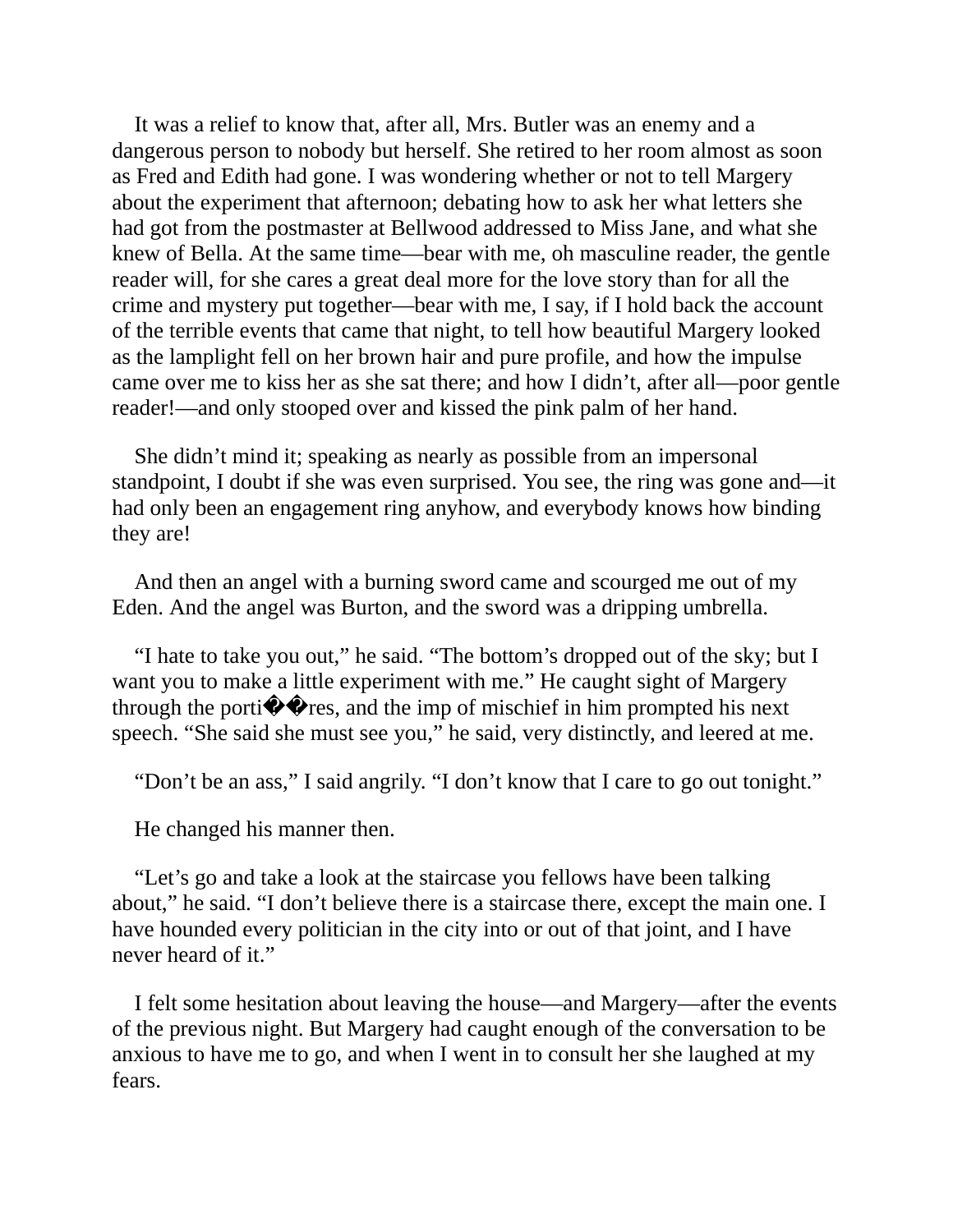"Lightning never strikes twice in the same place," she said bravely. "I will ask Katie to come down with me if I am nervous, and I shall wait up for the family."

I went without enthusiasm. Margery's departure had been delayed for a day only, and I had counted on the evening with her. In fact, I had sent the concert tickets to Edith with an eye single to that idea. But Burton's plan was right. It was, in view of what we knew, to go over the ground at the White Cat again, and Saturday night, with the place full of men, would be a good time to look around, unnoticed.

"I don't hang so much to this staircase idea," Burton said, "and I have a good reason for it. I think we will find it is the warehouse, yet."

"You can depend on it, Burton," I maintained, "that the staircase is the place to look. If you had seen Wardrop's face to-day, and his agony of mind when he knew he had associated 'staircase' with 'shot,' you would think just as I do. A man like Schwartz, who knew the ropes, could go quietly up the stairs, unbolt the door into the room, shoot Fleming and get out. Wardrop suspects Schwartz, and he's afraid of him. If he opened the door just in time to see Schwartz, we will say, backing out the door and going down the stairs, or to see the door closing and suspect who had just gone, we would have the whole situation, as I see it, including the two motives of deadly hate and jealousy."

"Suppose the stairs open into the back of the room? He was sitting facing the window. Do you think Schwartz would go in, walk around the table and shoot him from in front? Pooh! Fudge!"

"He had a neck," I retorted. "I suppose he might have turned his head to look around."

We had been walking through the rain. The White Cat, as far off as the poles socially, was only a half-dozen blocks actually from the best residence portion of the city. At the corner of the warehouse, Burton stopped and looked up at it.

"I always get mad when I look at this building," he said. "My great grandfather had a truck garden on this exact spot seventy years ago, and the old idiot sold out for three hundred dollars and a pair of mules! How do you get in?"

"What are you going in for?" I asked.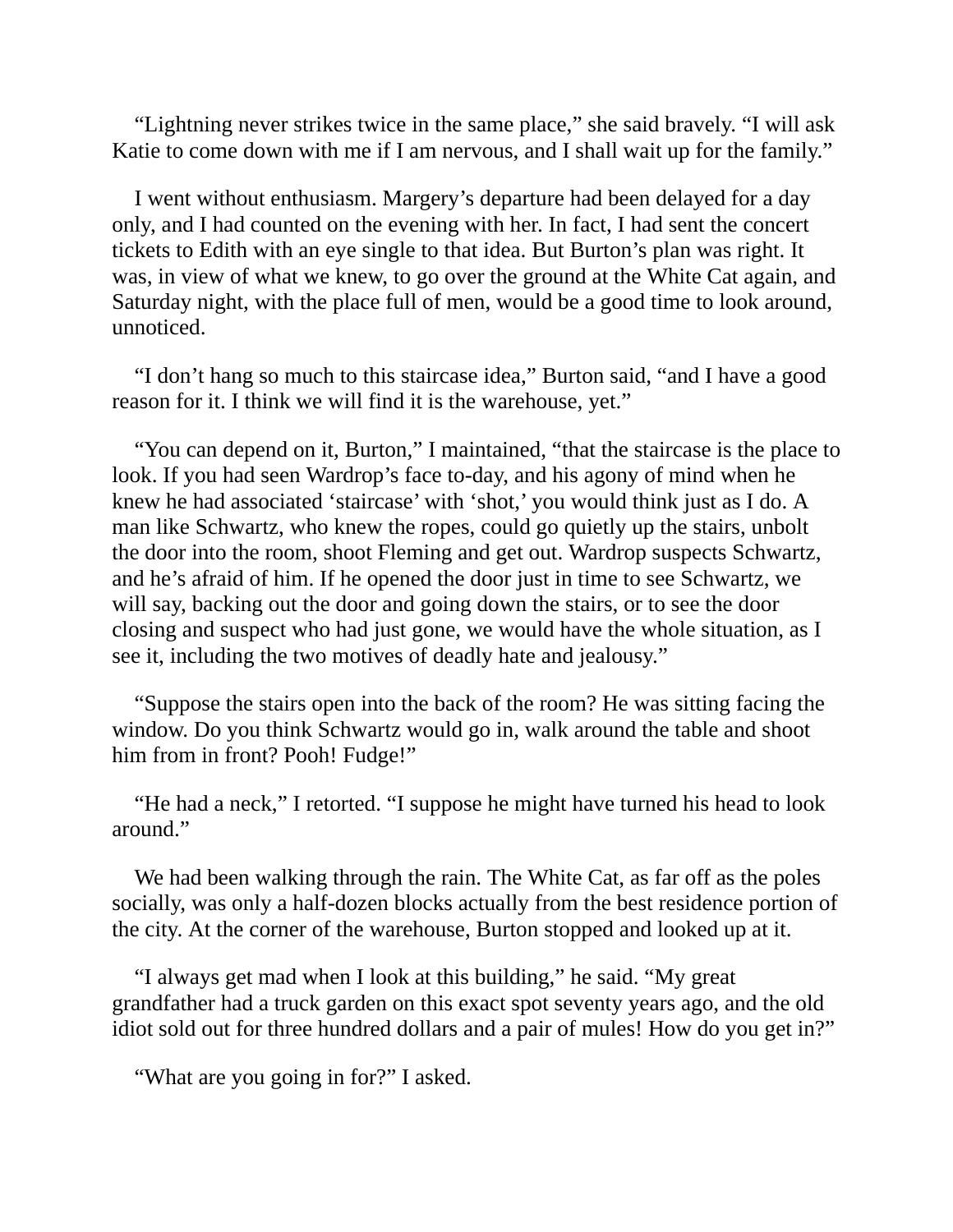"I was wondering if I had a grudge—I have, for that matter—against the mayor, and I wanted to shoot him, how I would go about it. I think I should find a point of vantage, like an overlooking window in an empty building like this, and I would wait for a muggy night, also like this, when the windows were up and the lights going. I could pot him with a thirty-eight at a dozen yards, with my eyes crossed."

We had stopped near the arched gate where I had stood and waited for Hunter, a week before. Suddenly Burton darted away from me and tried the gate. It opened easily, and I heard him splashing through a puddle in the gloomy yard.

"Come in," he called softly. "The water's fine."

The gate swung to behind me, and I could not see six inches from my nose. Burton caught my elbow and steered me, by touching the fence, toward the building.

"If it isn't locked too tight," he was saying, "we can get in, perhaps through a window, and get upstairs. From there we ought to be able to see down into the club. What the devil's that?"

It was a rat, I think, and it scrambled away among the loose boards in a frenzy of excitement. Burton struck a match; it burned faintly in the dampness, and in a moment went out, having shown us only the approximate location of the heavy, arched double doors. A second match showed us a bar and a rusty padlock; there was no entrance to be gained in that way

The windows were of the eight-paned variety, and in better repair than the ones on the upper floors. By good luck, we found one unlocked and not entirely closed; it shrieked hideously as we pried it up, but an opportune clap of thunder covered the sound.

By this time I was ready for anything that came; I was wet to my knees, muddy, disreputable. While Burton held the window I crawled into the warehouse, and turned to perform the same service for him. At first I could not see him, outside. Then I heard his voice, a whisper, from beyond the sill.

```
"Duck," he said. "Cop!"
```
I dropped below the window and above the rain I could hear the squash of the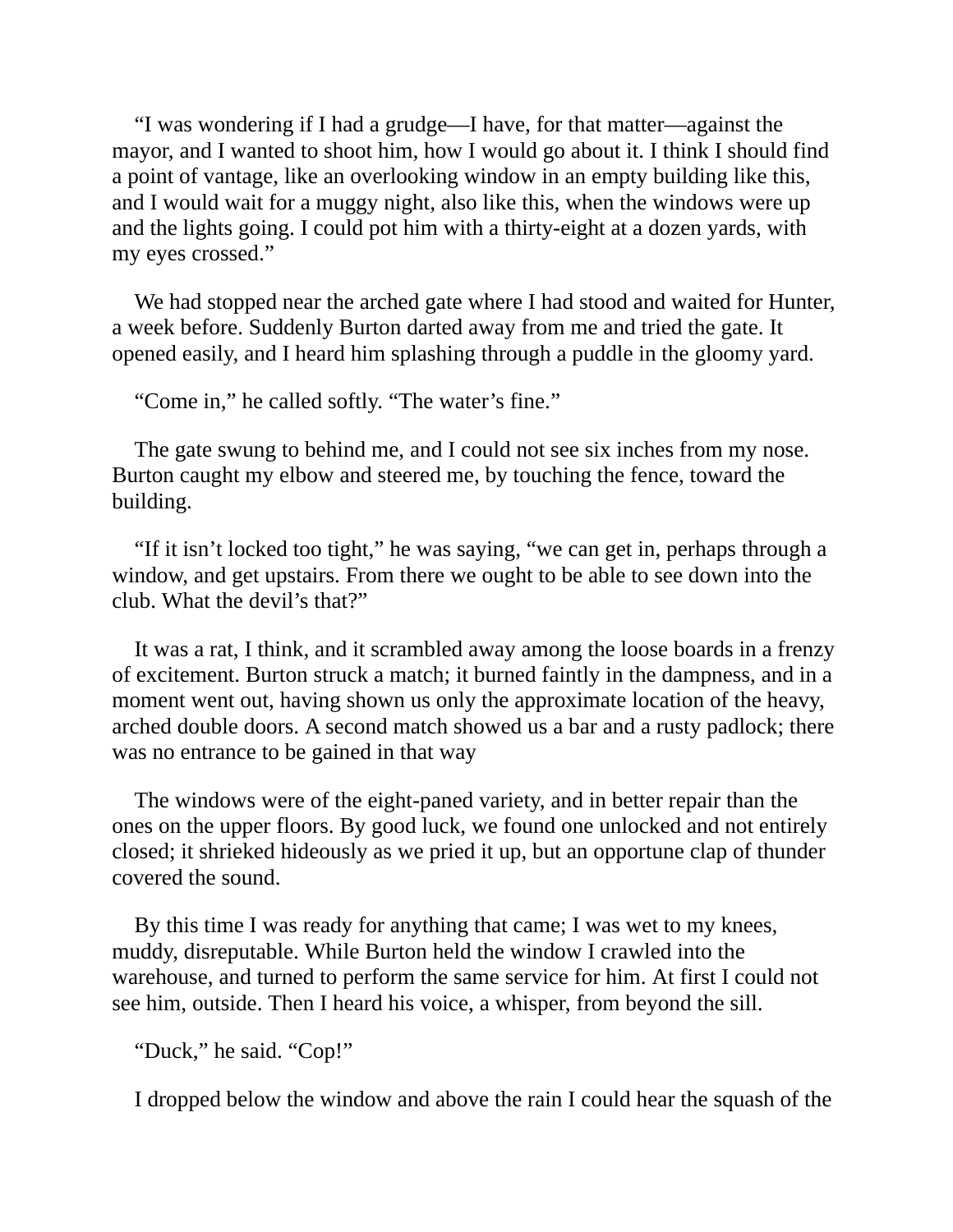watchman's boots in the mud. He flashed a night lamp in at the window next to ours, but he was not very near, and the open window escaped his notice. I felt all the nervous dread of a real malefactor, and when I heard the gate close behind him, and saw Burton put a leg over the sill, I was almost as relieved as I would have been had somebody's family plate, tied up in a tablecloth, been reposing at my feet.

Burton had an instinct for getting around in the dark. I lighted another match as soon as he had closed the window, and we made out our general direction toward where the stairs ought to be. When the match went out, we felt our way in the dark; I had only one box of wax matches, and Burton had dropped his in a puddle.

We got to the second floor, finally, and without any worse mishap than Burton banging his arm against a wheel of some sort. Unlike the first floor, the second was subdivided into rooms; it took a dozen precious matches to find our way to the side of the building overlooking the club, and another dozen to find the window we wanted. When we were there at last, Burton leaned his elbows on the sill, and looked down and across.

"Could anything be better!" he said. "There's our theater, and we've got a proscenium box. That room over there stands out like a spot-light!"

He was right. Not more than fifteen feet away, and perhaps a foot lower than our window, was the window of the room where Fleming had been killed. It was empty, as far as we could see; the table, neat enough now, was where it had been before, directly under the light. Any one who sat there would be an illuminated target from our window. Not only that, but an arm could be steadied on the sill, allowing for an almost perfect aim.

"Now, where's your staircase?" Burton jeered.

The club was evidently full of men, as he had prophesied. Above the rattle of the rain came the thump—thump of the piano, and a half-dozen male voices. The shutters below were closed; we could see nothing.

I think it was then that Burton had his inspiration.

"I'll bet you a five-dollar bill," he said, "that if I fire off my revolver here, now, not one of those fellows down there would pay the slightest attention."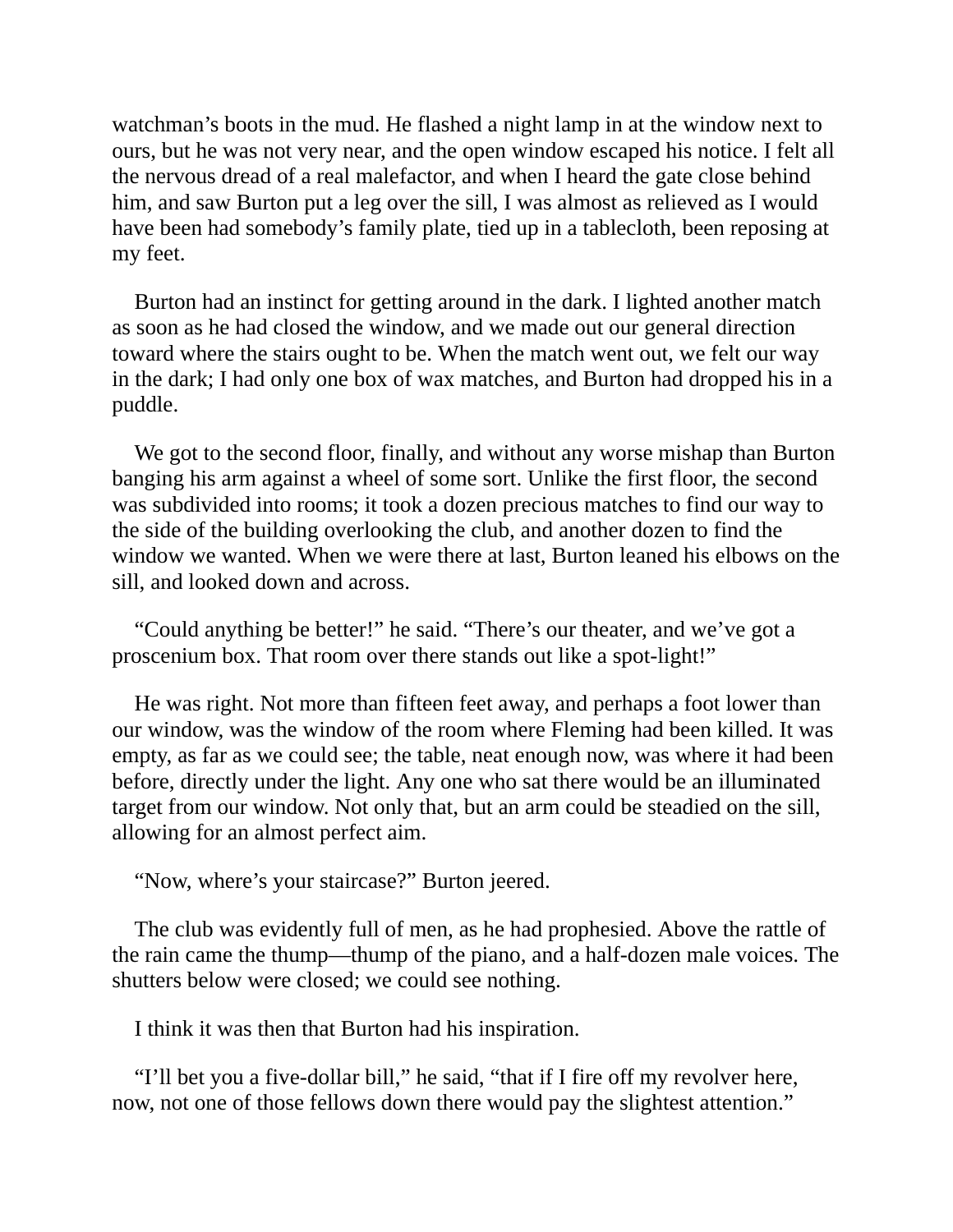"I'll take that bet," I returned. "I'll wager that everytime anybody drops a poker, since Fleming was shot, the entire club turns out to investigate."

In reply Burton got out his revolver, and examined it by holding it against the light from across the way.

"I'll tell you what I'll do," he said. "Everybody down there knows me; I'll drop in for a bottle of beer, and you fire a shot into the floor here, or into somebody across, if you happen to see any one you don't care for. I suggest that you stay and fire the shot, because if you went, my friend, and nobody heard it, you would accuse me of shooting from the back of the building somewhere."

He gave me the revolver and left me with a final injunction.

"Wait for ten minutes," he said. "It will take five for me to get out of here, and five more to get into the clubhouse. Perhaps you'd better make it fifteen."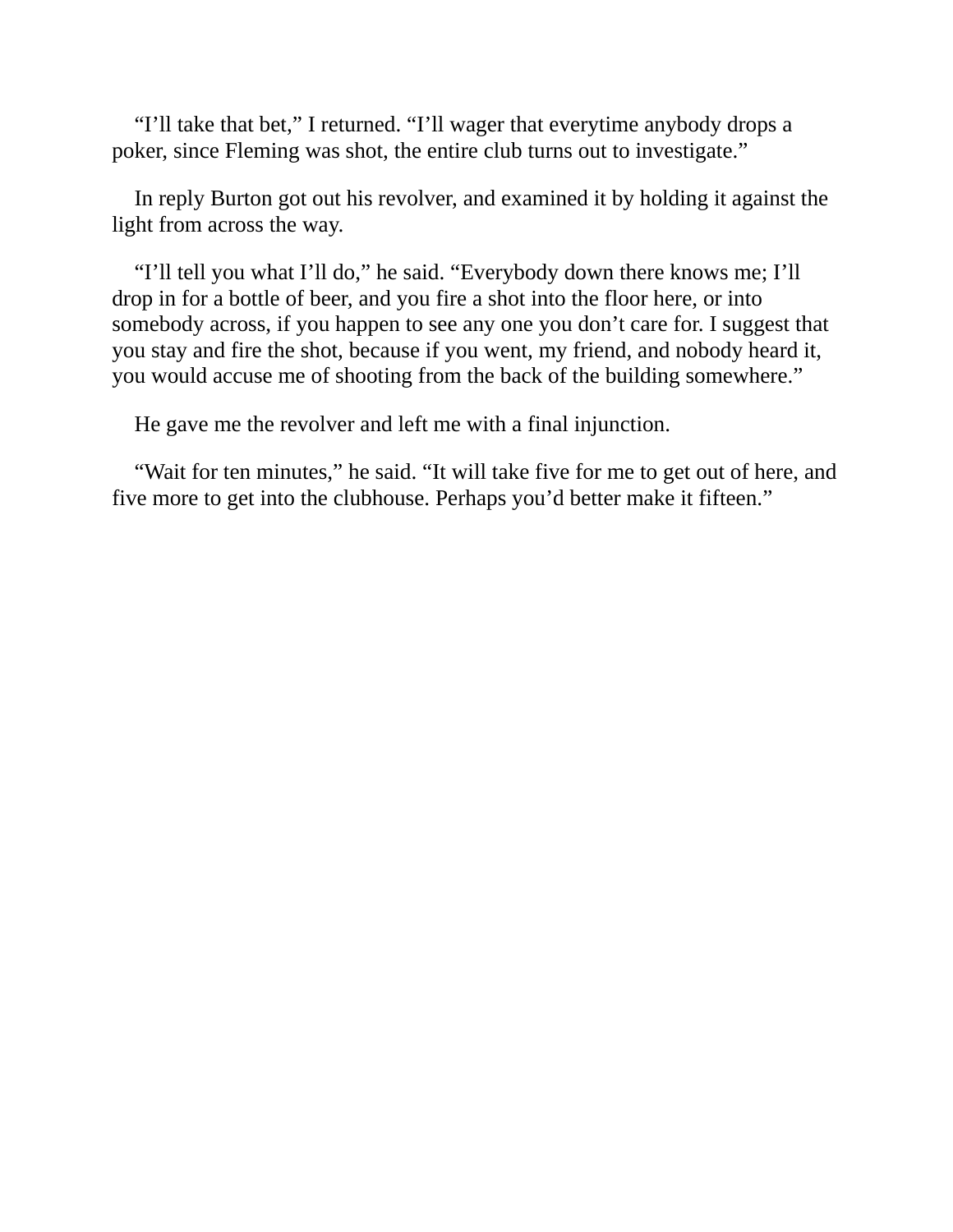## **CHAPTER XXII**

#### **IN THE ROOM OVER THE WAY**

HE WENT away into the darkness, and I sat down on an empty box by the window and waited. Had any one asked me, at that minute, how near we were to the solution of our double mystery, I would have said we had made no progress —save by eliminating Wardrop. Not for one instant did I dream that I was within less than half an hour of a revelation that changed my whole conception of the crime.

I timed the interval by using one of my precious matches to see my watch when he left. I sat there for what seemed ten minutes, listening to the rush of the rain and the creaking of a door behind me in the darkness somewhere, that swung back and forth rustily in the draft from the broken windows. The gloom was infinitely depressing; away from Burton's enthusiasm, his scheme lacked point; his argument, that the night duplicated the weather conditions of that other night, a week ago, seemed less worthy of consideration.

Besides, I have a horror of making myself ridiculous, and I had an idea that it would be hard to explain my position, alone in the warehouse, firing a revolver into the floor, if my own argument was right, and the club should rouse to a search. I looked again at my watch; only six minutes.

Eight minutes.

Nine minutes.

Everyone who has counted the passing of seconds knows how they drag. With my eyes on the room across, and my finger on the trigger, I waited as best I could. At ten minutes I was conscious there was some one in the room over the way. And then he came into view from the side somewhere, and went to the table. He had his back to me, and I could only see that he was a large man, with massive shoulders and dark hair.

It was difficult to make out what he was doing. After a half-minute, however, he stepped to one side, and I saw that he had lighted a candle, and was systematically reading and then burning certain papers, throwing the charred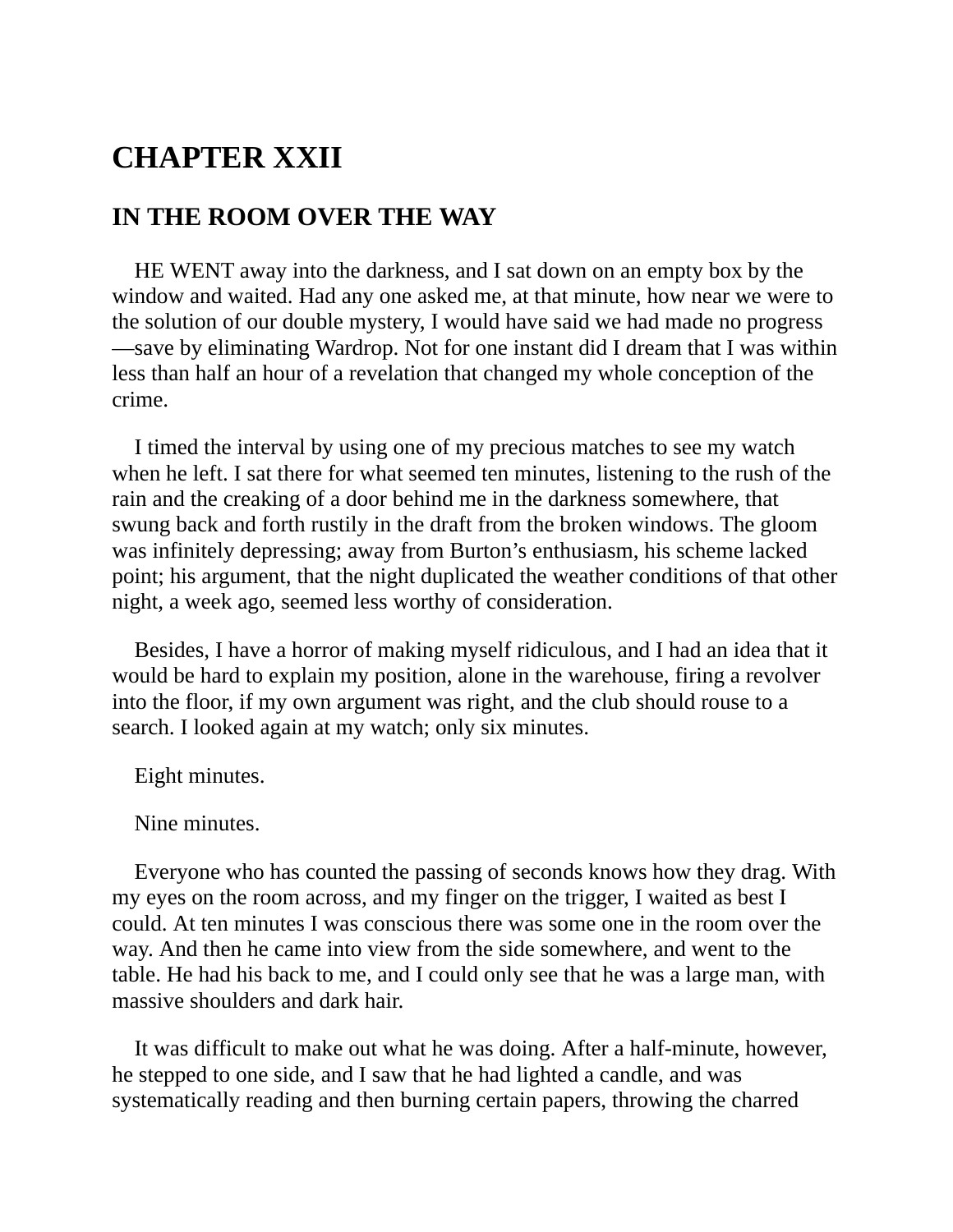fragments on the table. With the same glance that told me that, I knew the man. It was Schwartz.

I was so engrossed in watching him that when he turned and came directly to the windows I stood perfectly still, staring at him. With the light at his back, I felt certain I had been discovered, but I was wrong. He shook the newspaper which had held the fragments, out of the window, lighted a cigarette and flung the match out also, and turned back into the room. As a second thought, he went back and jerked at the cord of the window-shade, but it refused to move.

He was not alone, for from the window he turned and addressed some one in the room behind.

"You are are sure you got them all?" he said.

The other occupant of the room came within range of vision. It was Davidson.

"All there were, Mr. Schwartz," he replied. "We were nearly finished before the woman made a bolt." He was fumbling in his pockets. I think I expected him to produce an apple and a penknife, but he held out a small object on the palm of his hand.

"I would rather have done it alone, Mr. Schwartz," he said. "I found this ring in Brigg's pocket this morning. It belongs to the girl."

Schwartz swore, and picking up the ring, held it to the light. Then he made an angry motion to throw it out of the window, but his German cupidity got the better of him. He slid it into his vest pocket instead.

"You're damned poor stuff, Davidson," he said, with a snarl. "If she hasn't got them, then Wardrop has. You'll bungle this job and there'll be hell to pay. Tell McFeely I want to see him."

Davidson left, for I heard the door close. Schwartz took the ring out and held it to the light. I looked at my watch. The time was almost up.

A fresh burst of noise came from below. I leaned out cautiously and looked down at the lower windows; they were still closed and shuttered. When I raised my eyes again to the level of the room across, I was amazed to see a second figure in the room—a woman, at that.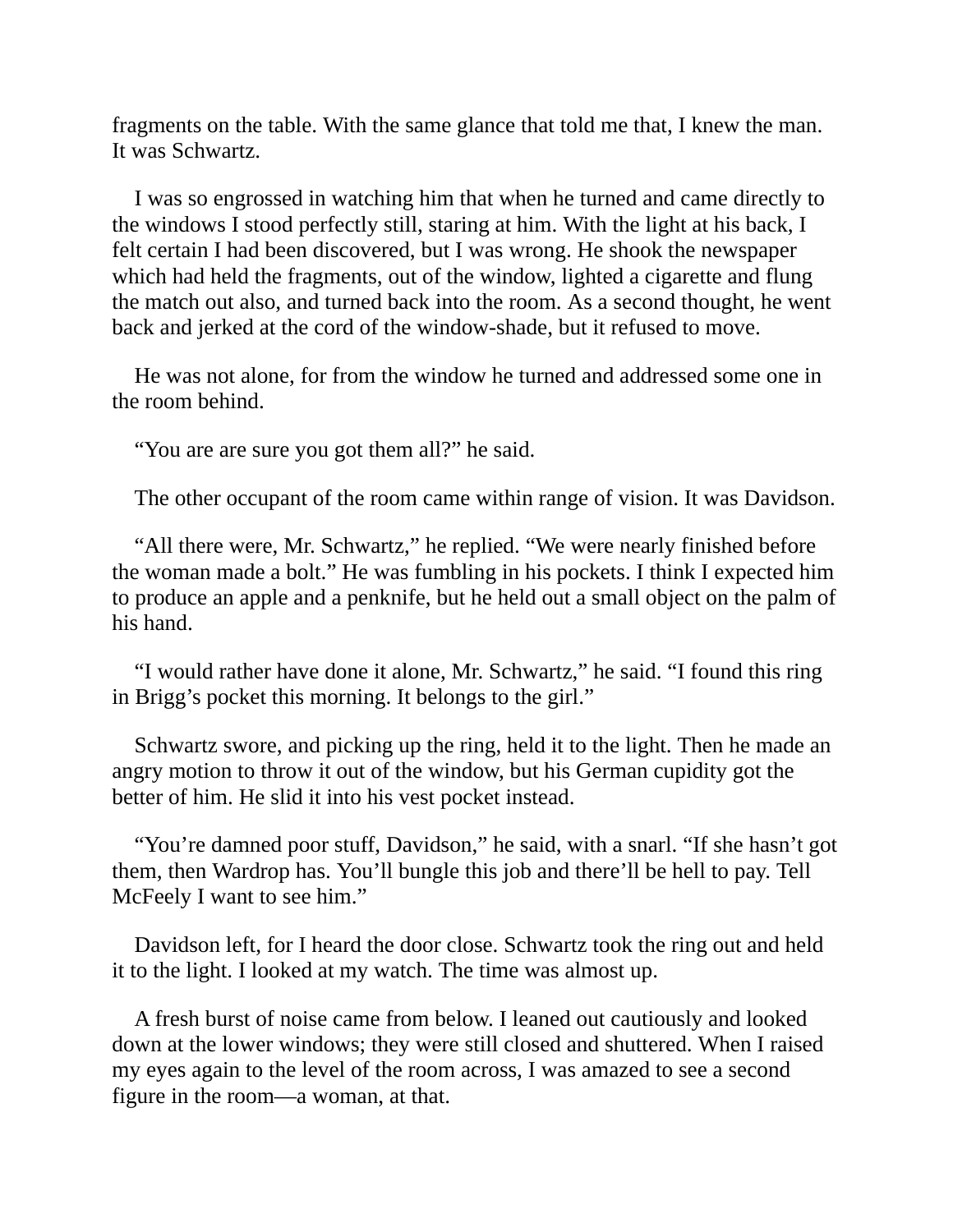Schwartz had not seen her. He stood with his back to her, looking at the ring in his hand. The woman had thrown her veil back, but I could see nothing of her face as she stood. She looked small beside Schwartz's towering height, and she wore black.

She must have said something just then, very quietly, for Schwartz suddenly lifted his head and wheeled on her. I had a clear view of him, and if ever guilt, rage, and white-lipped fear showed on a man's face, it showed on his. He replied —a half-dozen words, in a low tone, and made a motion to offer her a chair. But she paid no attention.

I have no idea how long a time they talked. The fresh outburst of noise below made it impossible to hear what they said, and there was always the maddening fact that I could not see her face. I thought of Mrs. Fleming, but this woman seemed younger and more slender. Schwartz was arguing, I imagined, but she stood immobile, scornful, watching him. She seemed to have made a request, and the man's evasions moved her no whit.

It may have been only two or three minutes, but it seemed longer. Schwartz had given up the argument, whatever it was, and by pointing out the window I supposed he was telling her he had thrown what she wanted out there. Even then she did not turn toward me; I could not see even her profile.

What happened next was so unexpected that it remains little more than a picture in my mind. The man threw out his hands as if to show he could not or would not accede to her request; he was flushed with rage, and even at that distance the ugly scar on his forehead stood out like a welt. The next moment I saw the woman raise her right hand, with something in it.

I yelled to Schwartz to warn him, but he had already seen the revolver. As he struck her hand aside, the explosion came; I saw her stagger, clutch at a chair and fall backward beyond my range of vision.

Then the light went out, and I was staring at a black, brick wall.

As he struck her hand aside the explosion came.

I turned and ran frantically toward the stairs. Luckily, I found them easily. I fell rather than ran down to the floor below. Then I made a wrong turning and lost some time. My last match set me right and I got into the yard somehow, and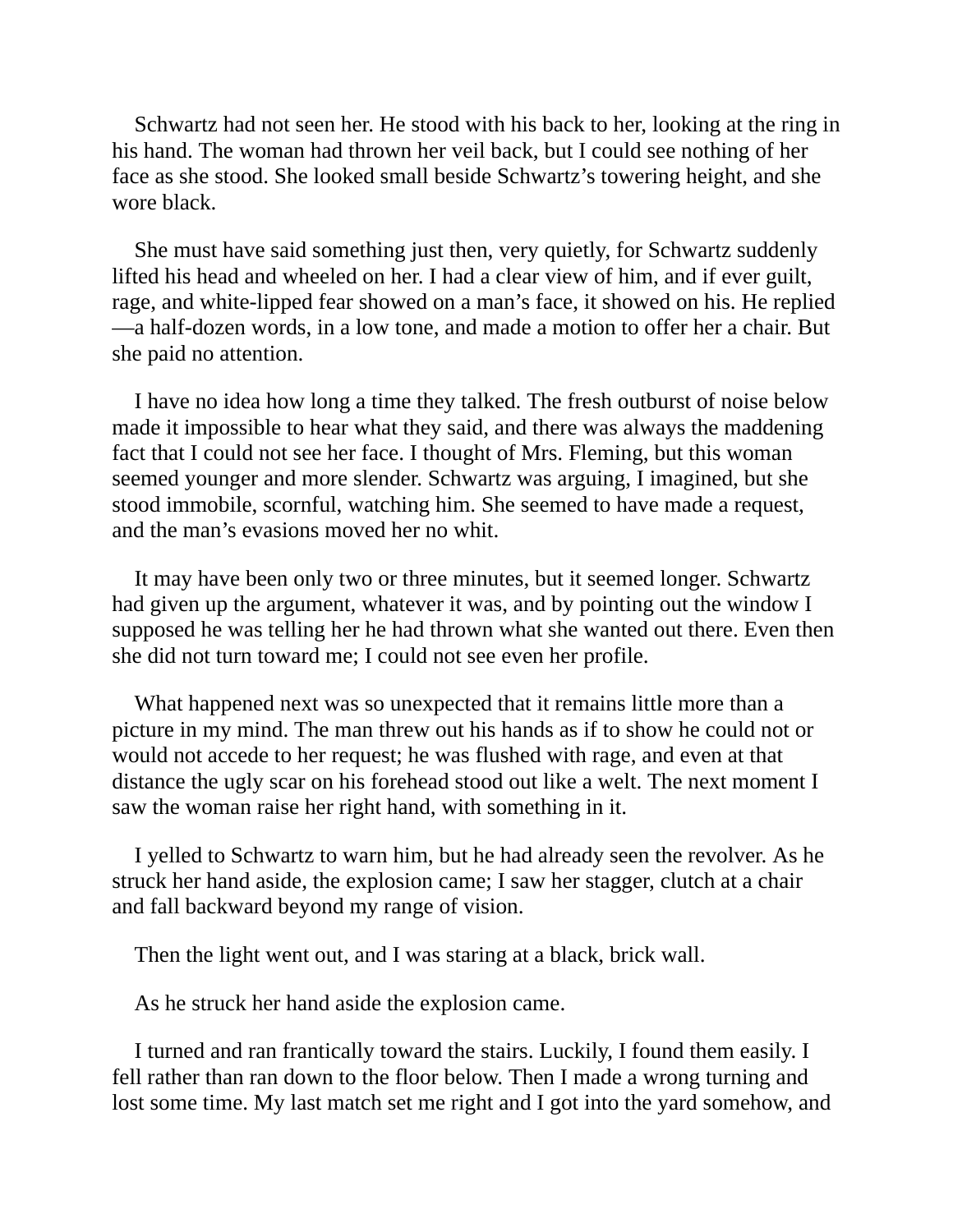to the street.

It was raining harder than ever, and the thunder was incessant. I ran around the corner of the street, and found the gate to the White Cat without trouble. The inner gate was unlocked, as Burton had said he would leave it, and from the steps of the club I could hear laughter and the refrain of a popular song. The door opened just as I reached the top step, and I half-tumbled inside.

Burton was there in the kitchen, with two other men whom I did not recognize, each one holding a stein of beer. Burton had two, and he held one out to me as I stood trying to get my breath.

"You win," he said. "Although I'm a hard-working journalist and need the money, I won't lie. This is Osborne of the *Star* and McTighe of the *Eagle*, Mr. Knox. They heard the shot in there, and if I hadn't told the story, there would have been a panic. What's the matter with you?"

I shut the door into the grill-room and faced the three men.

"For God's sake, Burton," I panted, "let's get upstairs quietly. I didn't fire any shot. There's a woman dead up there."

With characteristic poise, the three reporters took the situation quietly. We filed through the grill-room as casually as we could; with the door closed, however, we threw caution aside. I led the way up the stairs to the room where I had found Fleming's body, and where I expected to find another.

On the landing at the top of the stairs I came face to face with Davidson, the detective, and behind him Judge McFeely. Davidson was trying to open the door of the room where Fleming had been shot, with a skeleton key. But it was bolted inside. There was only one thing to do: I climbed on the shoulders of one of the men, a tall fellow, whose face to this day I don't remember, and by careful maneuvering and the assistance of Davidson's long arms, I got through the transom and dropped into the room.

I hardly know what I expected. I was in total darkness. I know that when I got the door open at last, when the cheerful light from the hall streamed in, and I had not felt Schwartz's heavy hand at my throat, I drew a long breath of relief. Burton found the electric light switch and turned it on. And then—I could hardly believe my senses. The room was empty.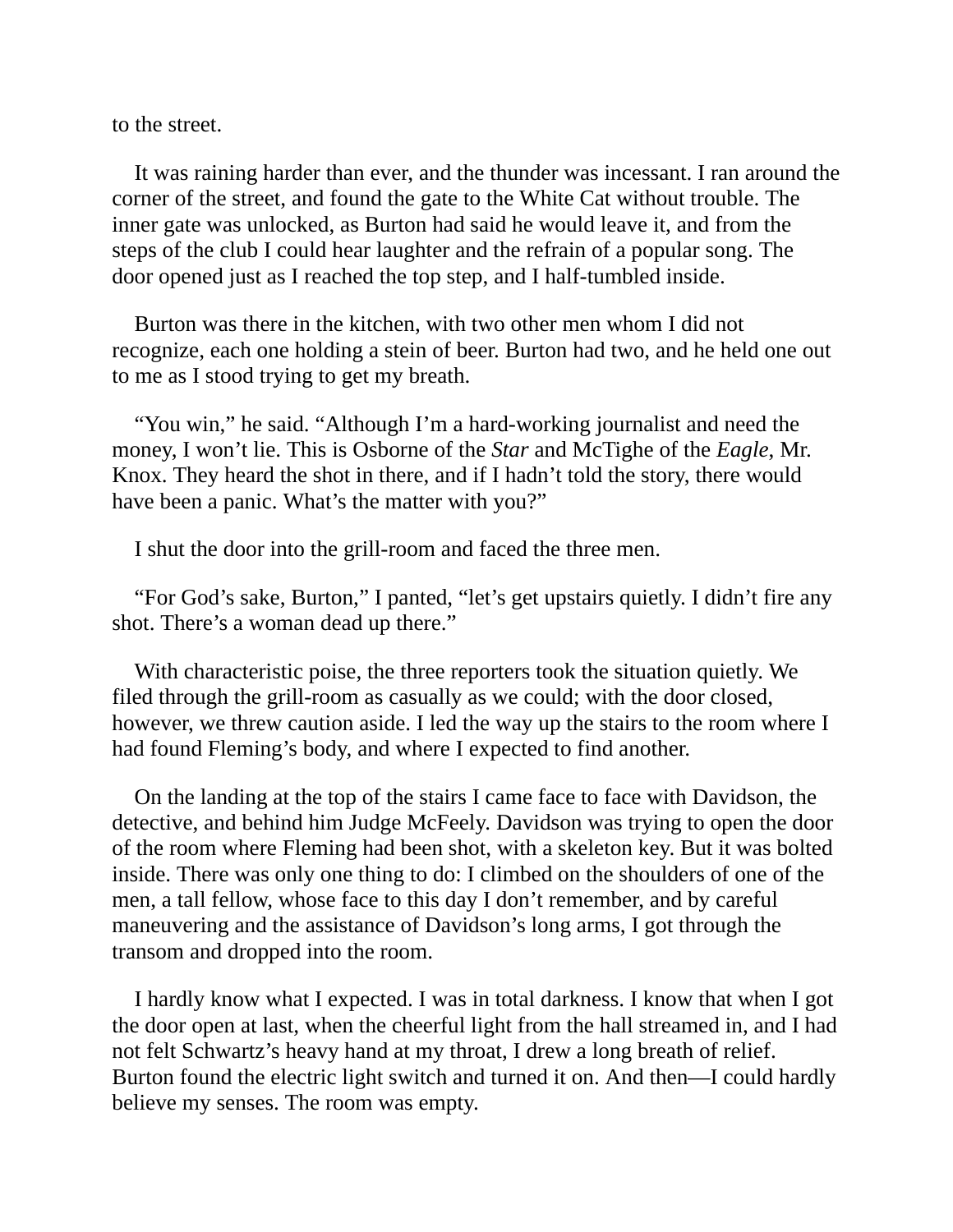One of the men laughed a little.

"Stung!" he said lightly. "What sort of a story have you and your friend framed up, Burton?'

But I stopped at that minute and picked up a small nickel-plated revolver from the floor. I held it out, on my palm, and the others eyed it respectfully.

Burton, after all, was the quickest-witted of the lot. He threw open one of the two doors in the room, revealing a shallow closet, with papered walls and a row of hooks. The other door stuck tight. One of the men pointed to the floor; a bit of black cloth had wedged it, from the other side. Our combined efforts got it open at last, and we crowded in the doorway, looking down a flight of stairs.

Huddled just below us, her head at our feet, was the body of the missing woman.

"My God," Burton said hoarsely, "who is it?"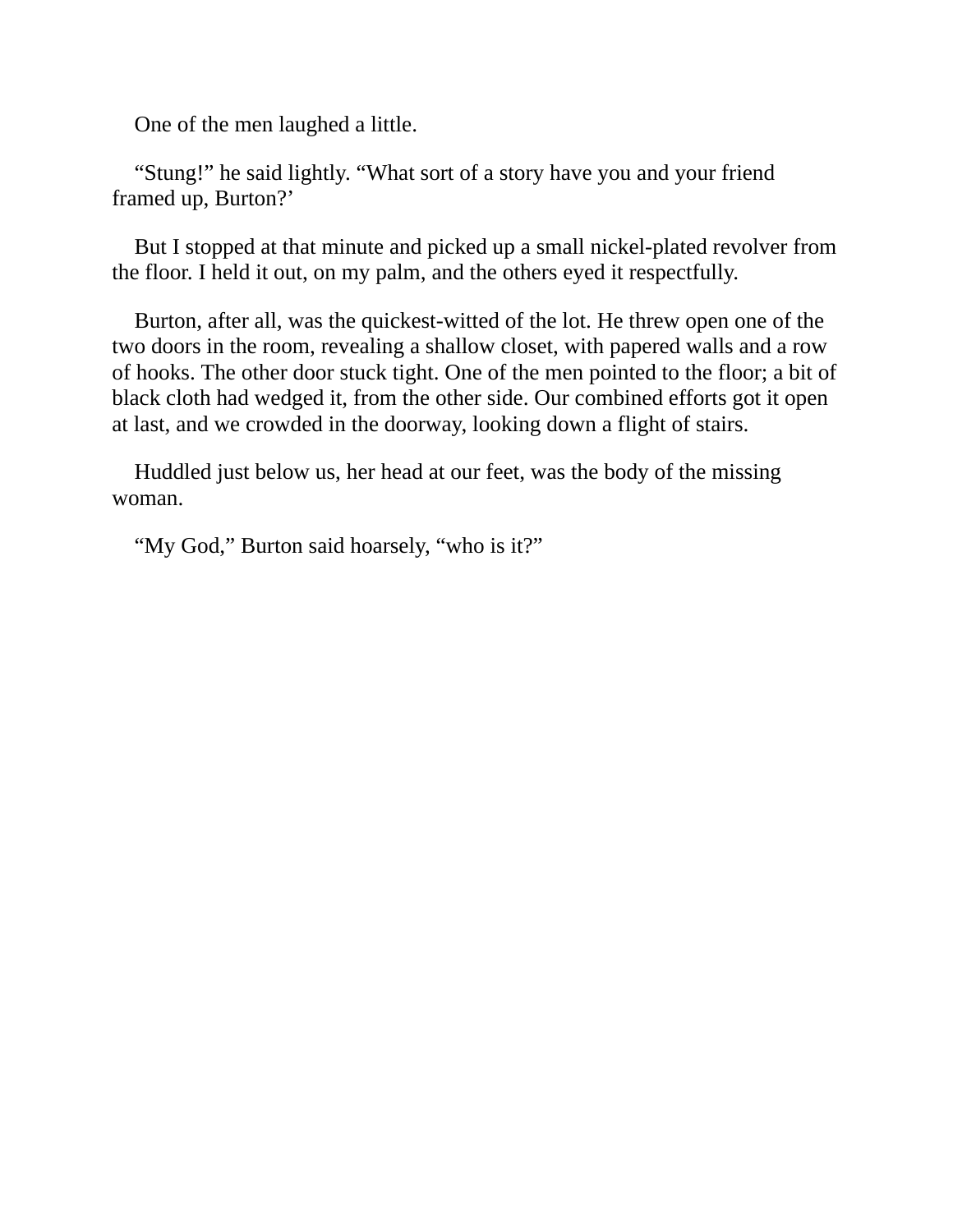## **CHAPTER XXIII**

### **A BOX OF CROWN DERBY**

WE GOT her into the room and on the couch before I knew her. Her fair hair had fallen loose over her face, and one long, thin hand clutched still at the bosom of her gown. It was Ellen Butler!

She was living, but not much more. We gathered around and stood looking down at her in helpless pity. A current of cold night air came up the staircase from an open door below and set the hanging light to swaying, throwing our shadows in a sort of ghastly dance over her quiet face.

I was too much shocked to be surprised. Burton had picked up her hat, and put it beside ber.

"She's got about an hour, I should say," said one of the newspaper men. "See if Gray is around, will you, Jim? He's mostly here Saturday night."

"Is it—Miss Maitland?" Burton asked, in a strangely subdued voice.

"No; it is Henry Butler's widow," I returned, and the three men were reporters again, at once.

Gray was there and came immediately. Whatever surprise he may have felt at seeing a woman there, and dying, he made no comment. He said she might live six hours, but the end was certain. We got a hospital ambulance, and with the clang of its bell as it turned the corner and hurried away, the White Cat drops out of this story, so far as action is concerned.

Three detectives and as many reporters hunted Schwartz all of that night and the next day, to get his story. But he remained in hiding. He had a start of over an hour; from the time he switched off the light and escaped down the built-in staircase. Even in her agony, Ellen Butler's hate had carried her through the doorway after him, to collapse on the stairs.

I got home just as the cab, with Fred and Edith, stopped at the door. I did not let them get out; a half dozen words, without comment or explanation, and they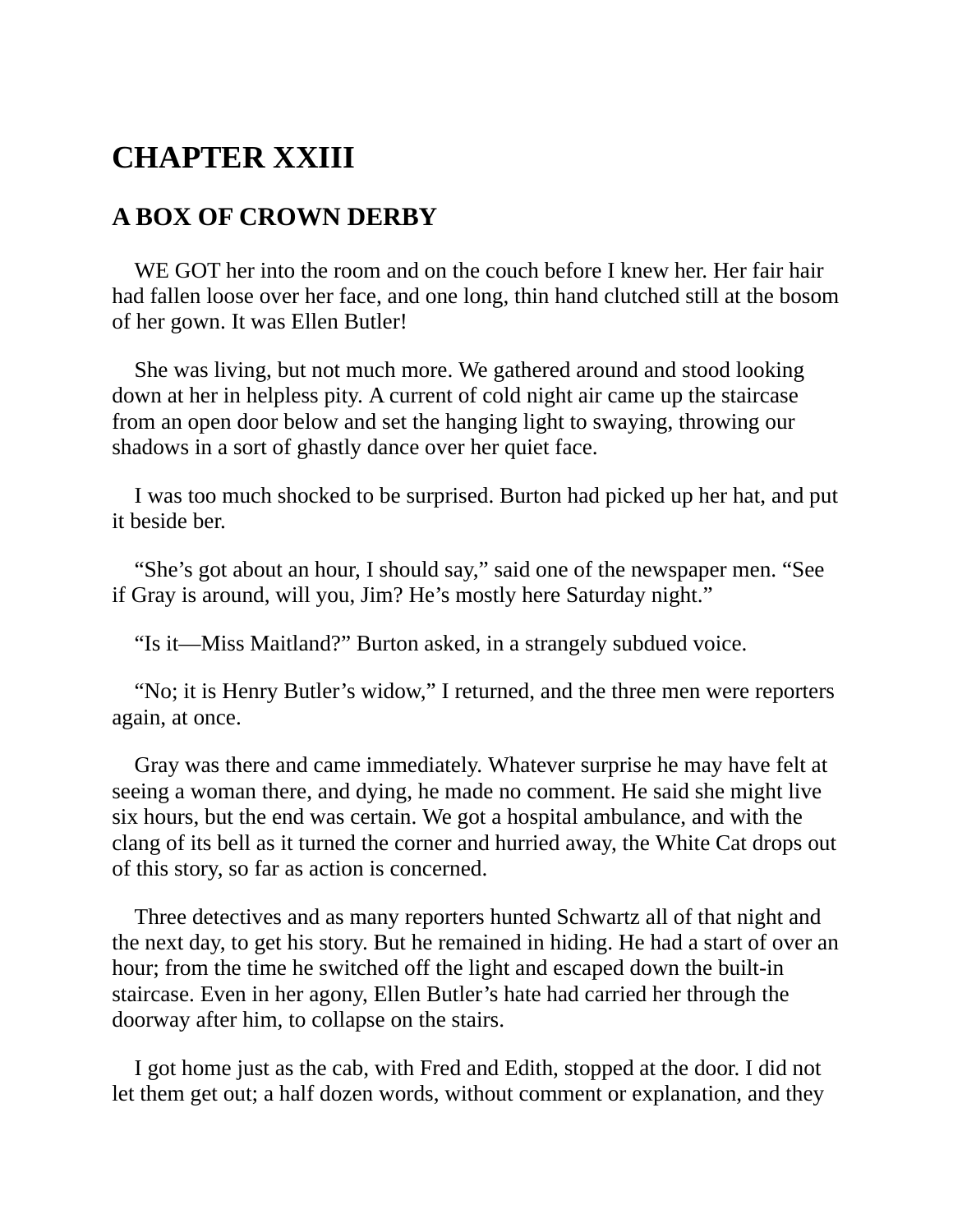were driving madly to the hospital.

Katie let me in, and I gave her some money to stay up and watch the place while we were away. Then, not finding a cab, I took a car and rode to the hospital.

The building was appallingly quiet. The elevator cage, without a light, crept spectrally up and down; my footsteps on the tiled floor echoed and re $\bigcirc$  choed above my head. A night watchman, in felt shoes, admitted me, and took me upstairs.

There was another long wait while the surgeon finished his examination, and a nurse with a basin of water and some towels came out of the room, and another one with dressings went in. And then the surgeon came out, in a white coat with the sleeves rolled above his elbows, and said I might go in.

The cover was drawn up to the injured woman's chin, where it was folded neatly back. Her face was bloodless, and her fair hair had been gathered up in a shaggy knot. She was breathing slowly, but regularly, and her expression was relaxed—more restful than I had ever seen it. As I stood at the foot of the bed and looked down at her, I knew that as surely as death was coming, it would be welcome.

Edith had been calm, before, but when she saw me she lost her self-control. She put her head on my shoulder, and sobbed out the shock and the horror of the thing. As for Fred, his imaginative temperament made him particularly sensitive to suffering in others. As he sat there beside the bed I knew by his face that he was repeating and repenting every unkind word he had said about Ellen Butler.

She was conscious; we realized that after a time. Once she asked for water, without opening her eyes, and Fred slipped a bit of ice between her white lips. Later in the night she looked up for an instant, at me.

"He—struck my—hand," she said with difficulty, and closed her eyes again.

During the long night hours I told the story, as I knew it, in an undertone, and there was a new kindliness in Fred's face as he looked at her.

She was still living by morning, and was rallying a little from the shock. I got Fred to take Edith home, and I took her place by the bed. Some one brought me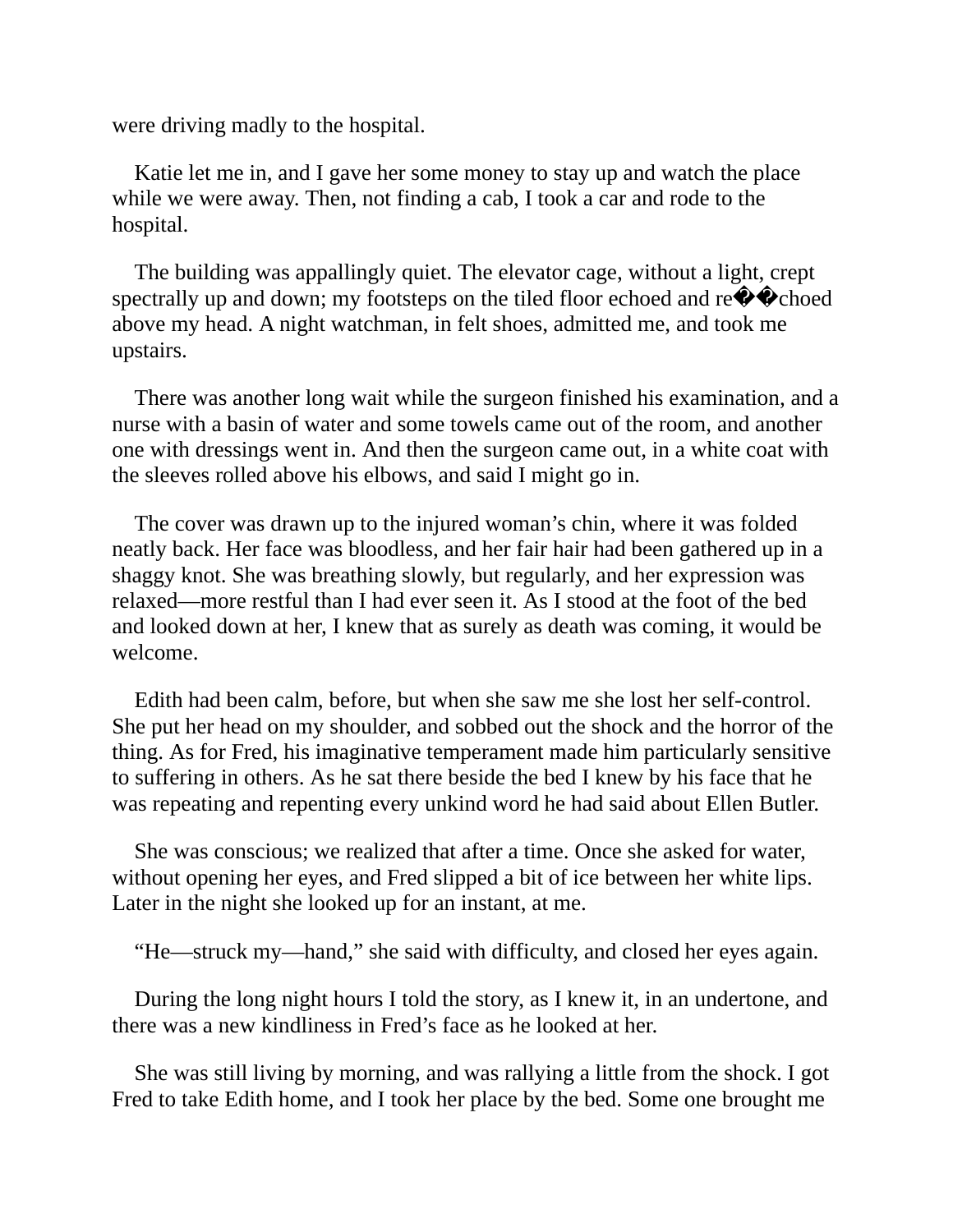coffee about eight, and at nine o'clock I was asked to leave the room. while four surgeons held a consultation there. The decision to operate was made shortly after.

"There is only a chance," a gray-haired surgeon told me in brisk, short-clipped words. "The bullet went down, and has penetrated the abdomen. Sometimes, taken early enough, we can repair the damage, to a certain extent, and nature does the rest. The family is willing, I suppose?"

I knew of no family but Edith, and over the telephone she said, with something of her natural tone, to do what the surgeons considered best.

I hoped to get some sort of statement before the injured woman was taken to the operating-room, but she lay in a stupor, and I had to give up the idea. It was two days before I got her deposition, and in that time I had learned many things.

On Monday I took Margery to Bellwood. She had received the news about Mrs. Butler more calmly than I had expected.

"I do not think she was quite sane, poor woman," she said with a shudder. "She had had a great deal of trouble. But how strange—a murder and an attempt at murder—at that little club in a week!"

She did not connect the two, and I let the thing rest at that. Once, on the train, she turned to me suddenly, after she had been plunged in thought for several minutes.

"Don't you think," she asked, "that she had a sort homicidal mania, and that she tried to kill me with chloroform?"

"I hardly think so," I returned evasively. "I am inclined to think some one actually got in over the porch roof."

"I am afraid," she said, pressing her gloved hands tight together. "Wherever I go, something happens that I can not understand. I never wilfully hurt any one, and yet—these terrible things follow me. I am afraid—to go back to Bellwood, with Aunt Jane still gone, and you—in the city."

"A lot of help I have been to you," I retorted bitterly. "Can you think of a single instance where I have been able to save you trouble or anxiety? Why, I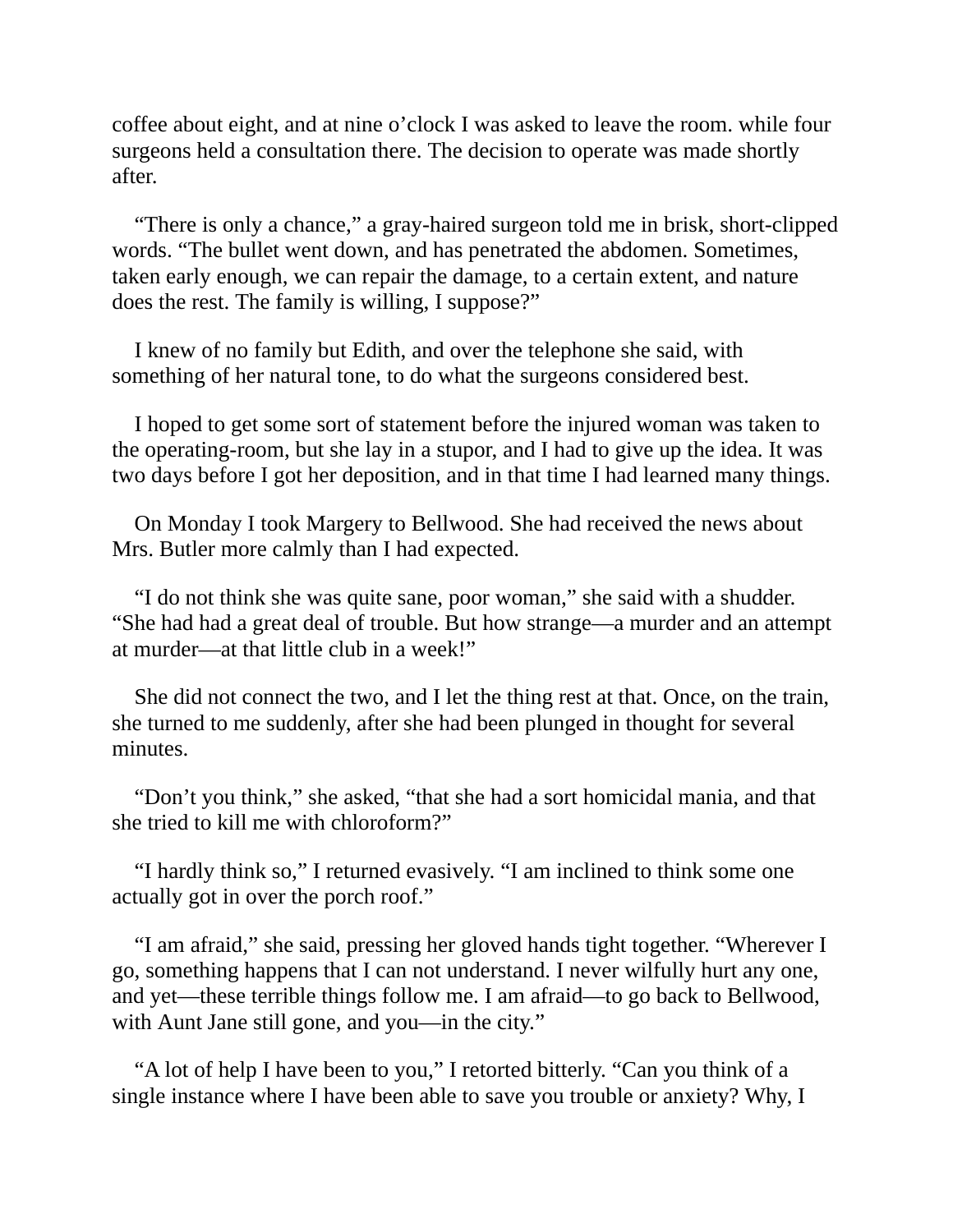allowed you to be chloroformed within an inch of eternity, before I found you."

"But you did find me," she cheered me. "And just to know that you are doing all you can—"

"My poor best." I supplemented.

"It is very comforting to have a friend one can rely on," she finished, and the little bit of kindness went to my head. If she had not got a cinder in her eye at that psychological moment, I'm afraid I would figuratively have trampled Wardrop underfoot, right there. As it was, I got the cinder, after a great deal of looking into one beautiful eye—which is not as satisfactory by half as looking into two—and then we were at Bellwood.

We found Miss Letitia in the lower hall, and Heppie on her knees with a hatchet. Between them sat a packing box, and they were having a spirited discussion as to how it should be opened.

"Here, give it to me," Miss Letitia demanded, as we stopped in the doorway. "You've got stove lengths there for two days if you don't chop 'em up into splinters."

With the hatchet poised in mid air she saw us, but she let it descend with considerable accuracy nevertheless, and our greeting was made between thumps.

"Come in"—thump—"like as not it's a mistake"—bang—"but the expressage was prepaid. If it's mineral water—" crash. Something broke inside.

"If it's mineral water," I said, "you'd better let me open it. Mineral water is meant for internal use, and not for hall carpets." I got the hatchet from her gradually. "I knew a case once where a bottle of hair tonic was spilled on a rag carpet, and in a year they had it dyed with spots over it and called it a tiger skin."

She watched me suspiciously while I straightened the nails she had bent, and lifted the boards. In the matter of curiosity, Miss Letitia was truly feminine; great handfuls of excelsior she dragged out herself, and heaped on Heppie's blue apron, stretched out on the floor.

The article that had smashed under the vigor of Miss Letitia's seventy years lay on the top. It had been a tea-pot, of some very beautiful ware. I have called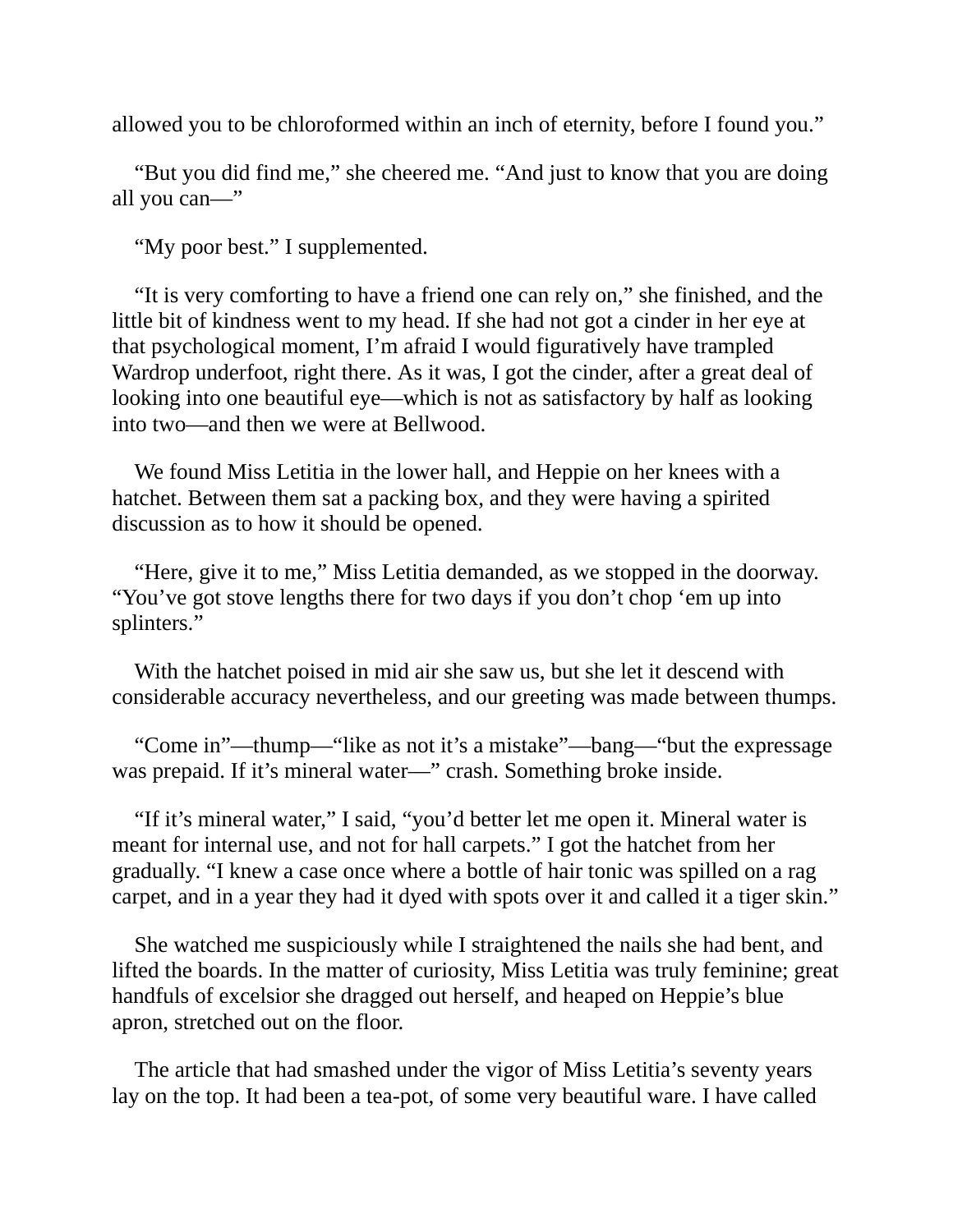just now from my study, to ask what sort of ware it was, and the lady who sets me right says it was Crown Derby. Then there were rows of cups and saucers, and heterogeneous articles in the same material that the women folk seemed to understand. At the last, when the excitement seemed over, they found a toast rack in a lower corner of the box and the "Ohs" and "Ahs" had to be done all over again.

Not until Miss Letitia had arranged it all on the dining-room table, and Margery had taken off her wraps and admired from all four corners, did Miss Letitia begin to ask where they had come from. And by that time Heppie had the crate in the wood-box, and the excelsior was a black and smoking mass at the kitchen end of the grounds.

There was not the slightest clue to the sender, but while Miss Letitia rated Heppie loudly in the kitchen, and Bella swept the hall, Margery voiced the same idea that had occurred to me.

"If—if Aunt Jane were—all right," she said tremulously, "it would be just the sort of thing she loves to do."

I had intended to go back to the city at once, but Miss Letitia's box had put her in an almost cheerful humor, and she insisted that I go with her to Miss Jane's room, and see how it was prepared for its owner's return.

"I'm not pretending to know what took Jane Maitland away from this house in the middle of the night," she said. "She was a good bit of a fool, Jane was; she never grew up. But if I know Jane Maitland, she will come back and be buried with her people, if it's only to put Mary's husband out of the end of the lot.

"And another thing, Knox," she went on, and I saw her old hands were shaking. "I told you the last time you were here that I hadn't been robbed of any of the pearls, after all. Half of those pearls were Jane's and—she had a perfect right to take forty-nine of them if she wanted. She—she told me she was going to take some, and it—slipped my mind."

I believe it was the first lie she had ever told in her hard, conscientious old life. Was she right? I wondered. Had Miss Jane taken the pearls, and if she had, why?

Wardrop had been taking a long walk; he got back about five, and as Miss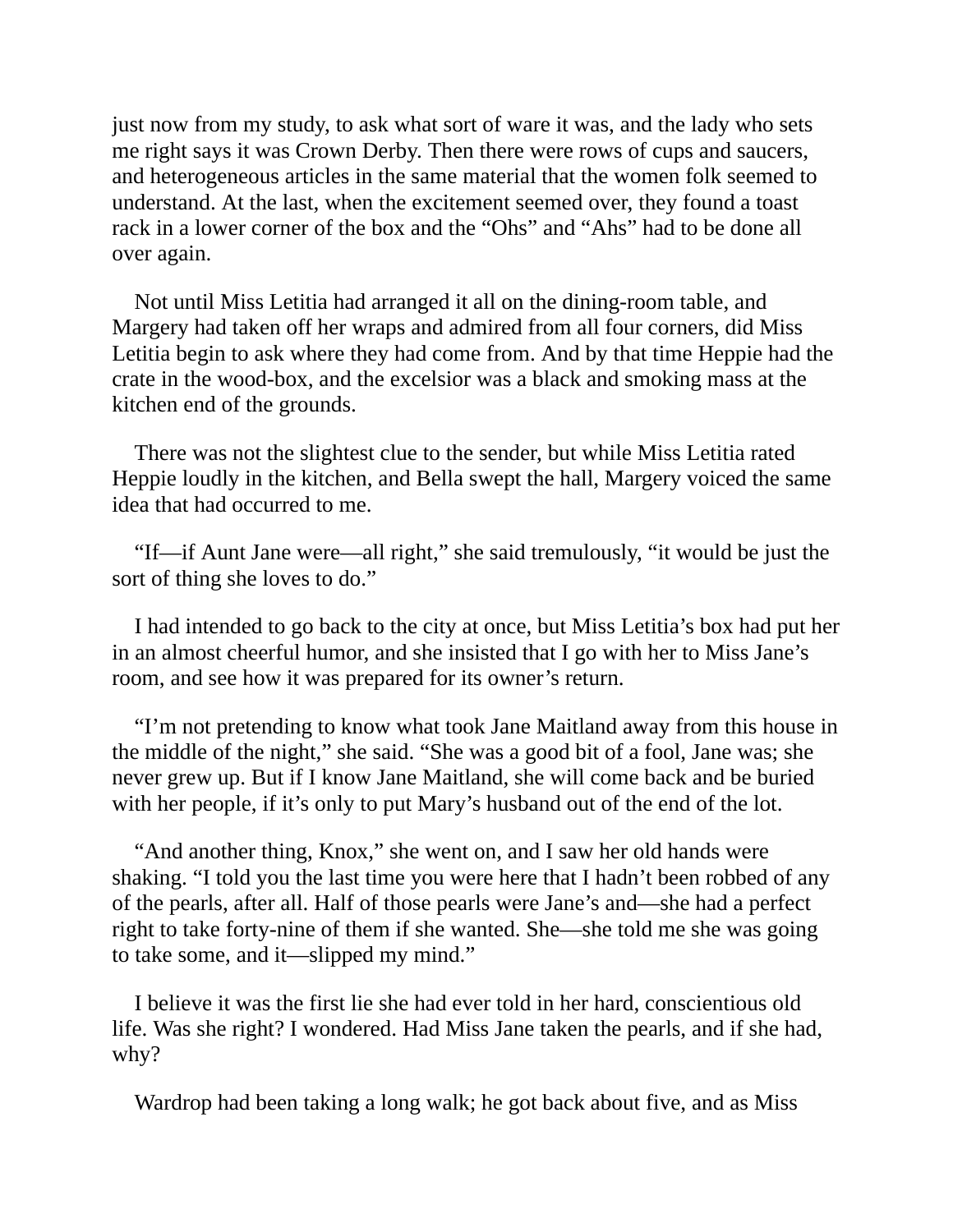Letitia was in the middle of a diatribe against white undergarments for colored children, Margery and he had a half-hour alone together. I had known, of course, that it must come, but under the circumstances, with my whole future existence at stake, I was vague as to whether it was colored undergarments on white orphans or the other way round.

When I got away at last, I found Bella waiting for me in the hall. Her eyes were red with crying, and she had a crumpled newspaper in her hand. She broke down when she tried to speak, but I got the newspaper from her, and she pointed with one work-hardened finger to a column on the first page. It was the announcement of Mrs. Butler's tragic accident, and the mystery that surrounded it. There was no mention of Schwartz.

"Is she—dead?" Bella choked out at last.

"Not yet, but there is very little hope."

Amid fresh tears and shakings of her heavy shoulders, as she sat in her favorite place, on the stairs, Bella told me, briefly, that she had lived with Mrs. Butler since she was sixteen, and had only left when the husband's suicide had broken up the home. I could get nothing else out of her, but gradually Bella's share in the mystery was coming to light.

Slowly, too—it was a new business for me—I was forming a theory of my own. It was a strange one, but it seemed to fit the facts as I knew them. With the story Wardrop told that afternoon came my first glimmer of light.

He was looking better than he had when I saw him before, but the news of Mrs. Butler's approaching death and the manner of her injury affected him strangely. He had seen the paper, like Bella, and he turned on me almost fiercely when I entered the library. Margery was in her old position at the window, looking out, and I knew the despondent droop of her shoulders.

"Is she conscious?" Wardrop asked eagerly, indicating the article in the paper.

"No, not now—at least, it is not likely."

He looked relieved at that, but only for a moment. Then he began to pace the room nervously, evidently debating some move. His next action showed the development of a resolution, for he pushed forward two chairs for Margery and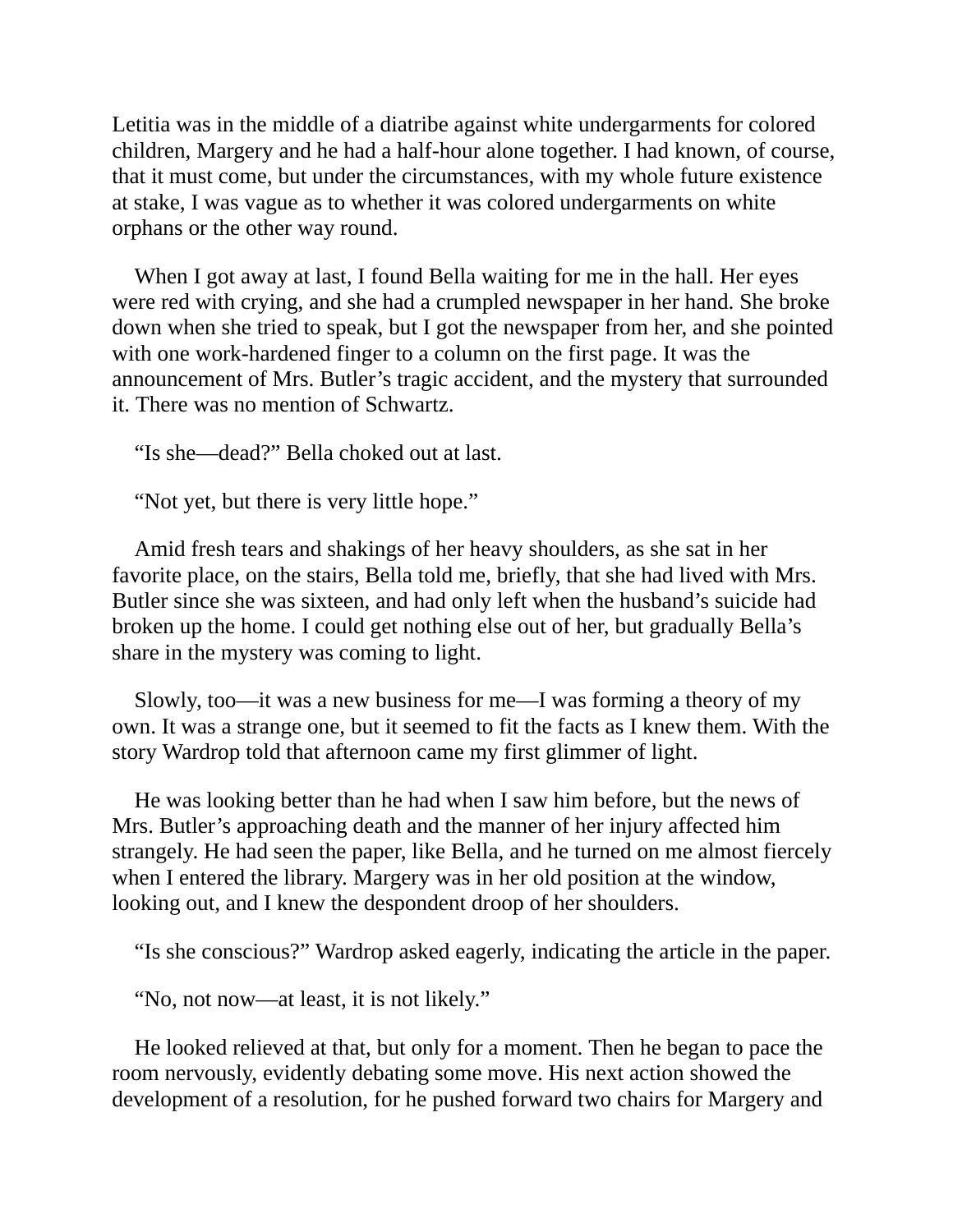myself.

"Sit down, both of you," he directed. "I've got a lot to say, and I want you both to listen. When Margery has heard the whole story, she will probably despise me for the rest of her life. I can't help it. I've got to tell all I know, and it isn't so much after all. You didn't fool me yesterday, Knox; I knew what that doctor was after. But he couldn't make me tell who killed Mr. Fleming, because, before God, I didn't know."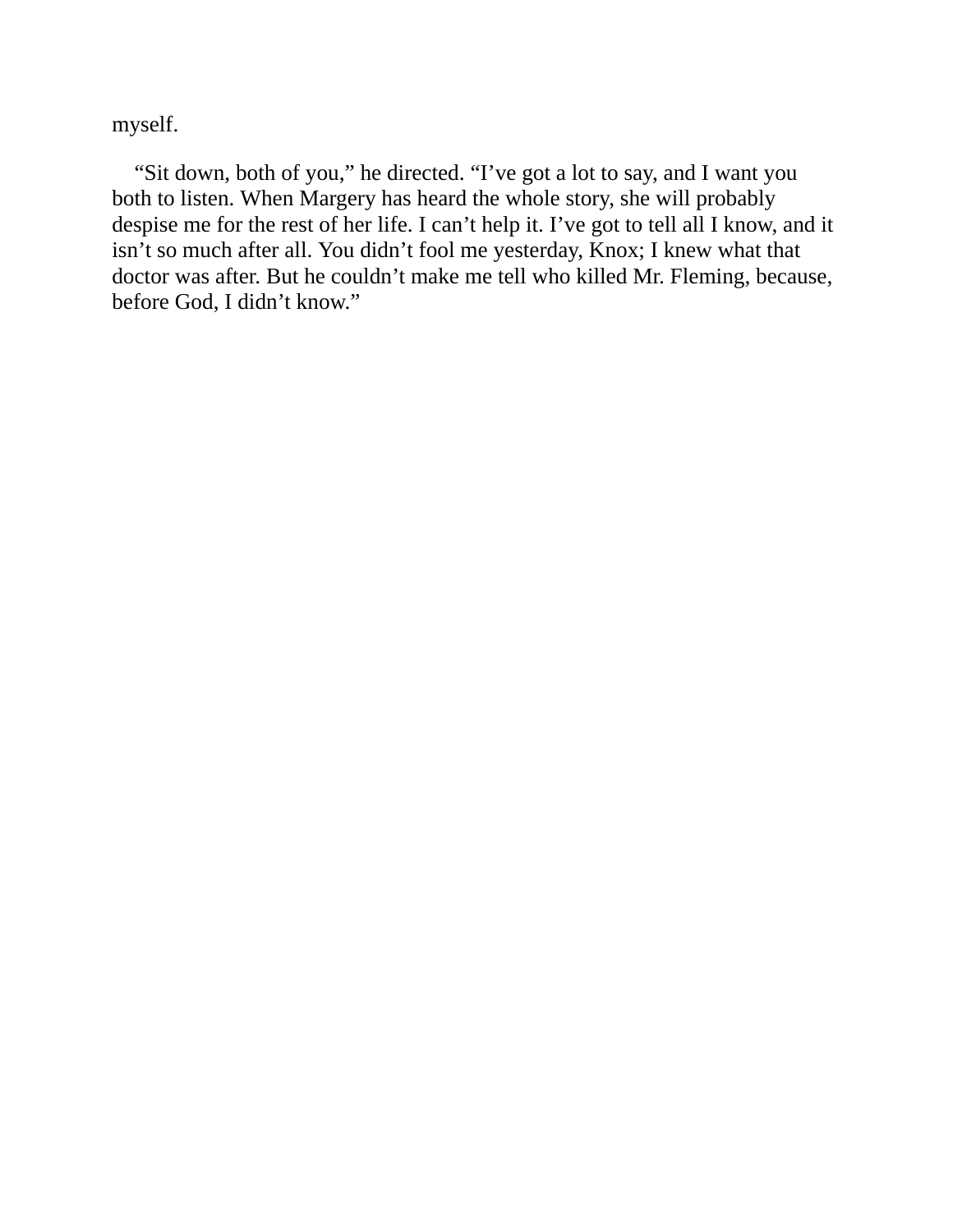### **CHAPTER XXIV**

#### **WARDROP'S STORY**

"I HAVE to go back to the night Miss Jane disappeared—and that's another thing that has driven me desperate. Will you tell me why I should be suspected of having a hand in that, when she had been a mother to me? If she is dead, she can't exonerate me; if she is living, and we find her, she will tell you what I tell you—that I know nothing of the whole terrible business."

"I am quite certain of that, Wardrop," I interposed. "Beside, I think I have got to the bottom of that mystery."

Margery looked at me quickly, but I shook my head. It was too early to tell my suspicions.

"The things that looked black against me were bad enough, but they had nothing to do with Miss Jane. I will have to go back to before the night she went away, back to the time Mr. Butler was the state treasurer, and your father, Margery, was his cashier.

"Butler was not a business man. He let too much responsibility lie with his subordinates—and then, according to the story, he couldn't do much anyhow, against Schwartz. The cashier was entirely under machine control, and Butler was neglectful. You remember, Knox, the crash, when three banks, rotten to the core, went under, and it was found a large amount of state money had gone too. It was Fleming who did it—I am sorry, Margery, but this is no time to mince words. It was Fleming who deposited the money in the wrecked banks, knowing what would happen. When the crash came, Butler's sureties, to save themselves, confiscated every dollar he had in the world. Butler went to the penitentiary for six months, on some minor count and when he got out, after writing to Fleming and Schwartz, protesting his innocence, and asking for enough out of the fortune they had robbed him of to support his wife, he killed himself, at the White Cat."

Margery was very pale, but quiet. She sat with her fingers locked in her lap, and her eyes on Wardrop.

"It was a bad business," Wardrop went on wearily. "Fleming moved into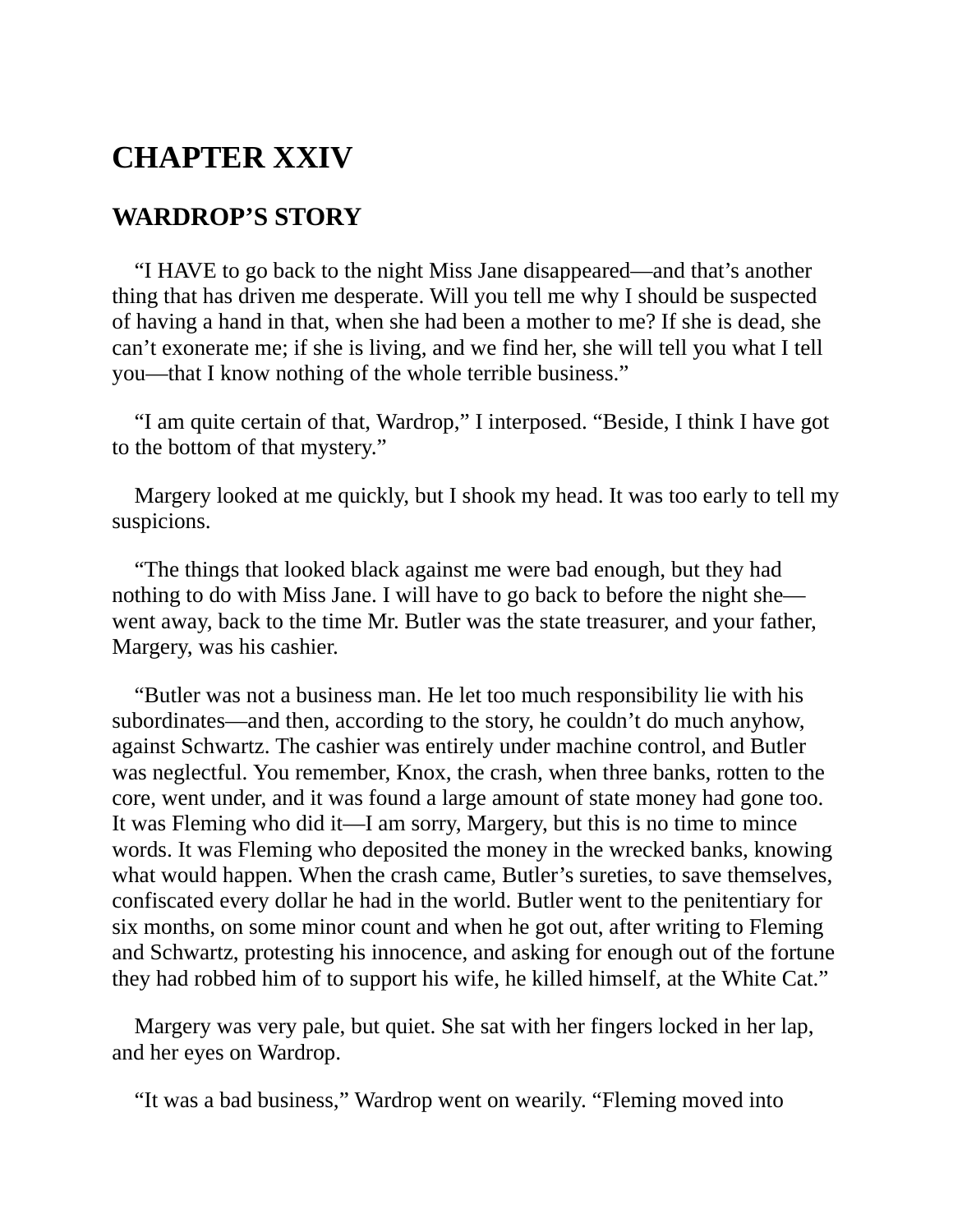Butler's place as treasurer, and took Lightfoot as his cashier. That kept the lid on. Once or twice, when there was an unexpected call for funds, the treasury was almost empty, and Schwartz carried things over himself. I went to Plattsburg as Mr. Fleming's private secretary when he became treasurer, and from the first I knew things were even worse that the average state government.

"Schwartz and Fleming had to hold together; they hated each other, and the feeling was trebled when Fleming married Schwartz's divorced wife."

Margery looked at me with startled, incredulous eyes. What she must have seen confirmed Wardrop's words, and she leaned back in her chair, limp and unnerved. But she heard and comprehended every word Wardrop was saying.

"The woman was a very ordinary person, but it seems Schwartz cared for her, and he tried to stab Mr. Fleming shortly after her marriage. About a year ago Mr. Fleming said another attempt had been made on his life, with poison; he was very much alarmed, and I noticed a change in him from that time on. Things were not going well at the treasury; Schwartz and his crowd were making demands that were hard to supply, and behind all that, Fleming was afraid to go out alone at night.

"He employed a man to protect him, a man named Carter, who had been a bartender in Plattsburg. When things began to happen here in Manchester, he took Carter to the home as a butler.

"Then the Borough Bank got shaky. If it went down there would be an ugly scandal, and Fleming would go too. His notes for half a million were there, without security, and he dared not show the canceled notes he had, with Schwartz's indorsement.

"I'm not proud of the rest of the story, Margery." He stopped his nervous pacing and stood looking down at her. "I was engaged to marry a girl who was everything on earth to me, and—I was private secretary to the state treasurer, with the princely salary of such a position!

"Mr. Fleming came back here when the Borough Bank threatened failure, and tried to get money enough to tide over the trouble. A half million would have done it, but he couldn't get it. He was in Butler's position exactly, only he was guilty and Butler was innocent. He raised a little money here, and I went to Plattsburg with securities and letters. It isn't necessary to go over the things I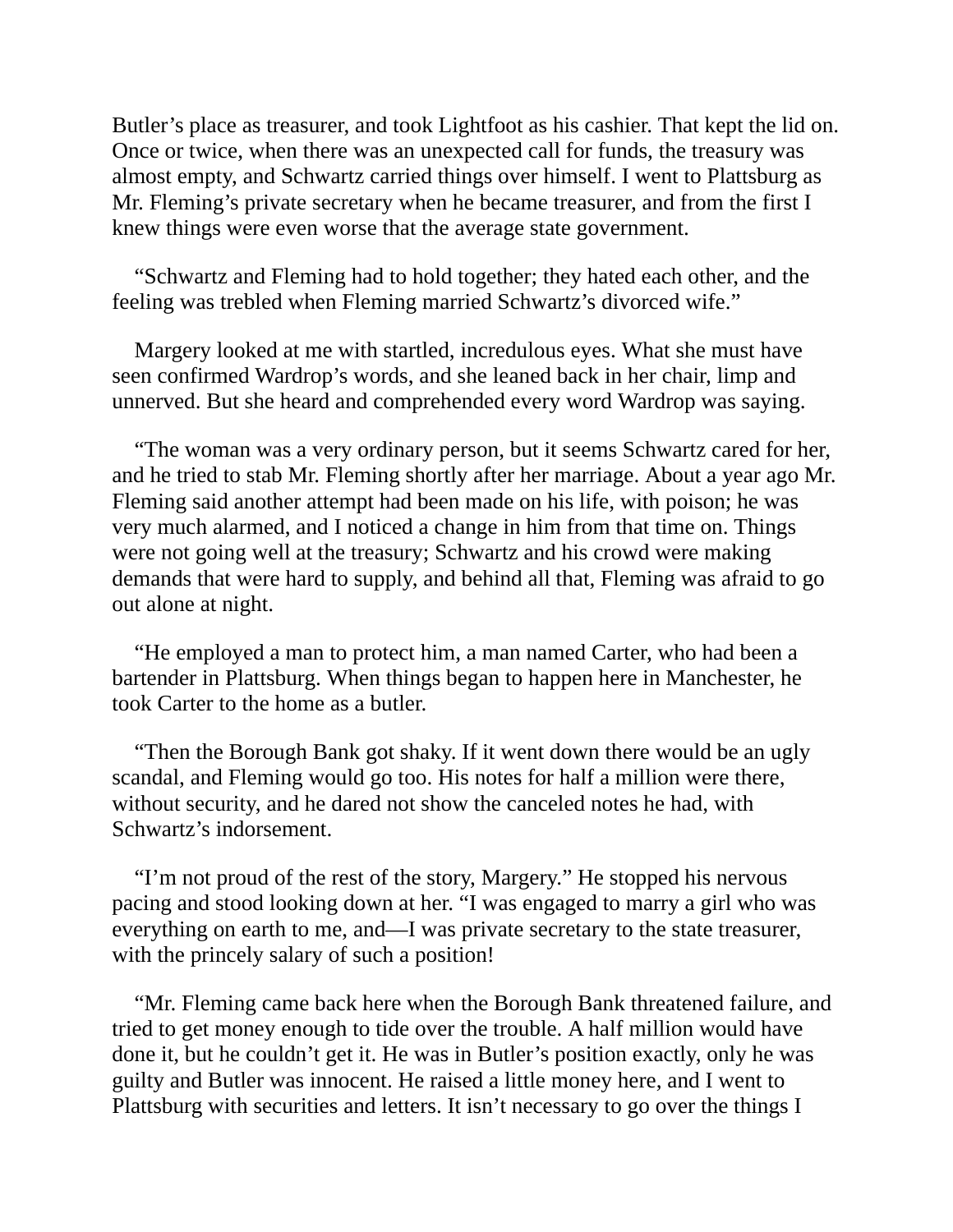suffered there; I brought back one hundred and ten thousand dollars, in a package in my Russia leather bag. And—I had something else."

He wavered for the first time in his recital. He went on more rapidly, and without looking at either of us.

"I carried, not in the valise, a bundle of letters, five in all, which had been written by Henry Butler to Mr. Fleming, letters that showed what a dupe Butler had been, that he had been negligent, but not criminal; accusing Fleming of having ruined him, and demanding certain notes that would have proved it. If Butler could have produced the letters at the time of his trial, things would have been different."

"Were you going to sell the letters?" Margery demanded, with quick scorn.

"I intended to, but—I didn't. It was a little bit too dirty, after all. I met Mrs. Butler for the second time in my life, at the gate down there, as I came up from the train the night I got here from Plattsburg. She had offered to buy the letters, and I had brought them to sell to her. And then, at the last minute, I lied. I said I couldn't get them—that they were locked in the Monmouth Avenue house. I put her in a taxicab that she had waiting, and she went back to town. I felt like a cad; she wanted to clear her husband's memory, and I—well, Mr. Fleming was your father, Margery, I couldn't hurt you like that."

"Do you think Mrs. Butler took your leather bag?" I asked.

"I do not think so. It seems to be the only explanation, but I did not let it out of my hand one moment while we were talking. My hand was cramped from holding it, when she gave up in despair at last, and went back to the city."

"What did you do with the letters she wanted?"

"I kept them with me that night, and the next morning hid them in the secret closet. That was when I dropped my fountain pen!"

"And the pearls?" Margery asked suddenly. "When did you get them, Harry?"

To my surprise his face did not change. He appeared to be thinking.

"Two days before I left," he said. "We were using every method to get money,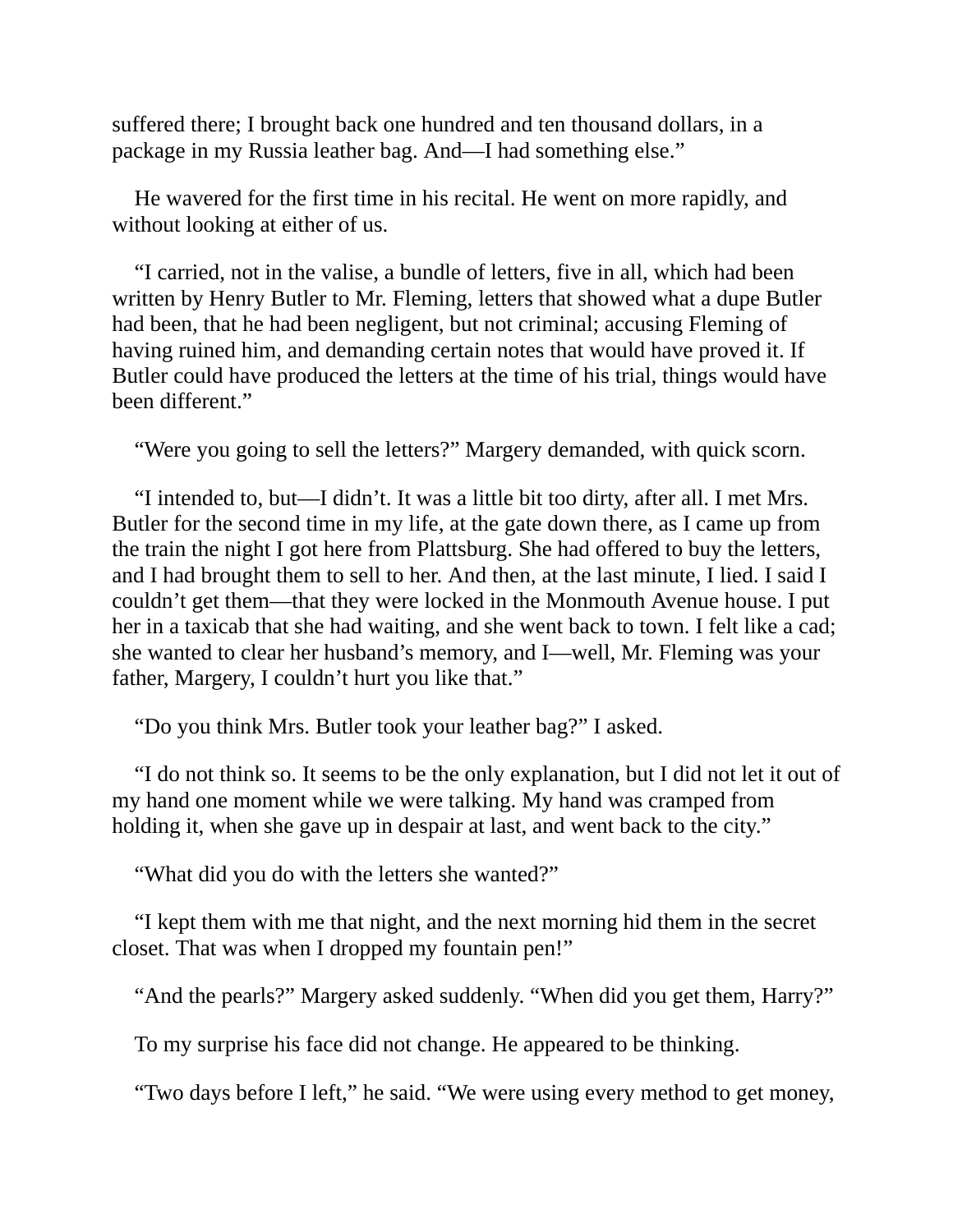and your father said to sacrifice them, if necessary."

"My father!"

He wheeled on us both.

"Did you think I stole them?" he demanded. And I confess that I was ashamed to say I had thought precisely that.

"Your father gave me nine unmounted pearls to sell," he reiterated. "I got about a thousand dollars for them—eleven hundred and something, I believe."

Margery looked at me. I think she was fairly stunned. To learn that her father had married again, that he had been the keystone in an arch of villainy that, with him gone, was now about to fall, and to associate him with so small and mean a thing as the theft of a handful of pearls—she was fairly stunned.

"Then," I said, to bring Wardrop back to his story, "you found you had been robbed of the money, and you went in to tell Mr. Fleming. You had some words, didn't you?"

"He thought what you all thought," Wardrop said bitterly. "He accused me of stealing the money. I felt worse than a thief. He was desperate, and I took his revolver from him."

Margery had put her hands over her eyes. It was a terrible strain for her, but when I suggested that she wait for the rest of the story she refused vehemently.

"I came back here to Bellwood, and the first thing I learned was about Miss Jane. When I saw the blood print on the stair rail, I thought she was murdered, and I had more than I could stand. I took the letters out of the secret closet, before I could show it to you and Hunter, and later I put them in the leather bag I gave you, and locked it. You have it, haven't you, Knox?"

I nodded.

"As for that night at the club, I told the truth then, but not all the truth. I suppose I am a coward, but I was afraid to. If you knew Schwartz, you would understand."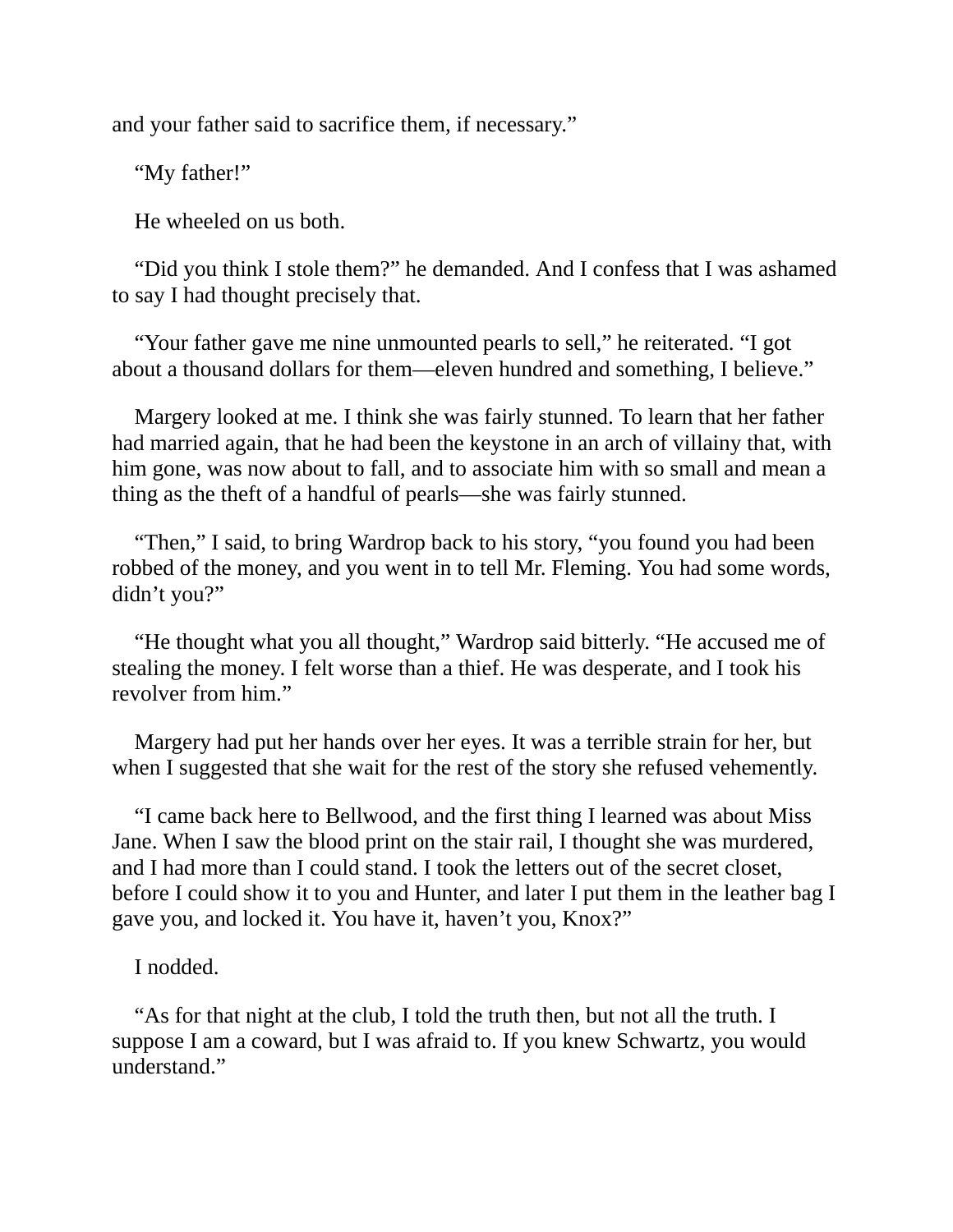With the memory of his huge figure and the heavy under-shot face that I had seen the night before, I could understand very well, knowing Wardrop.

"I went to that room at the White Cat that night, because I was afraid not to go. Fleming might kill himself or some one else. I went up the stairs, slowly, and I heard no shot. At the door I hesitated, then opened it quietly. The door into the built-in staircase was just closing. It must have taken me only an instant to realize what had happened. Fleming was swaying forward as I caught him. I jumped to the staircase and looked down, but I was too late. The door below had closed. I knew in another minute who had been there, and escaped. It was raining, you remember, and Schwartz had forgotten to take his umbrella with his name on the handle!"

#### "Schwartz!"

"Now do you understand why I was being followed?" he demanded. "I have been under surveillance every minute since that night. There's probably some one hanging around the gate now. Anyhow, I was frantic. I saw how it looked for me, and if I had brought Schwartz into it, I would have been knifed in forty-eight hours. I hardly remember what I did. I know I ran for a doctor, and I took the umbrella with me and left it in the vestibule of the first house I saw with a doctor's sign. I rang the bell like a crazy man, and then Hunter came along and said to go back; Doctor Gray was at the club.

"That is all I know. I'm not proud of it, Margery, but it might have been worse, and it's the truth. It clears up something, but not all. It doesn't tell where Aunt Jane is, or who has the hundred thousand. But it does show who killed your father. And if you know what is good for you, Knox, you will let it go at that. You can't fight the police and the courts single-handed. Look how the whole thing was dropped, and the most cold-blooded kind of murder turned into suicide. Suicide without a weapon! Bah!"

"I am not so sure about Schwartz," I said thoughtfully. "We haven't yet learned about eleven twenty-two C."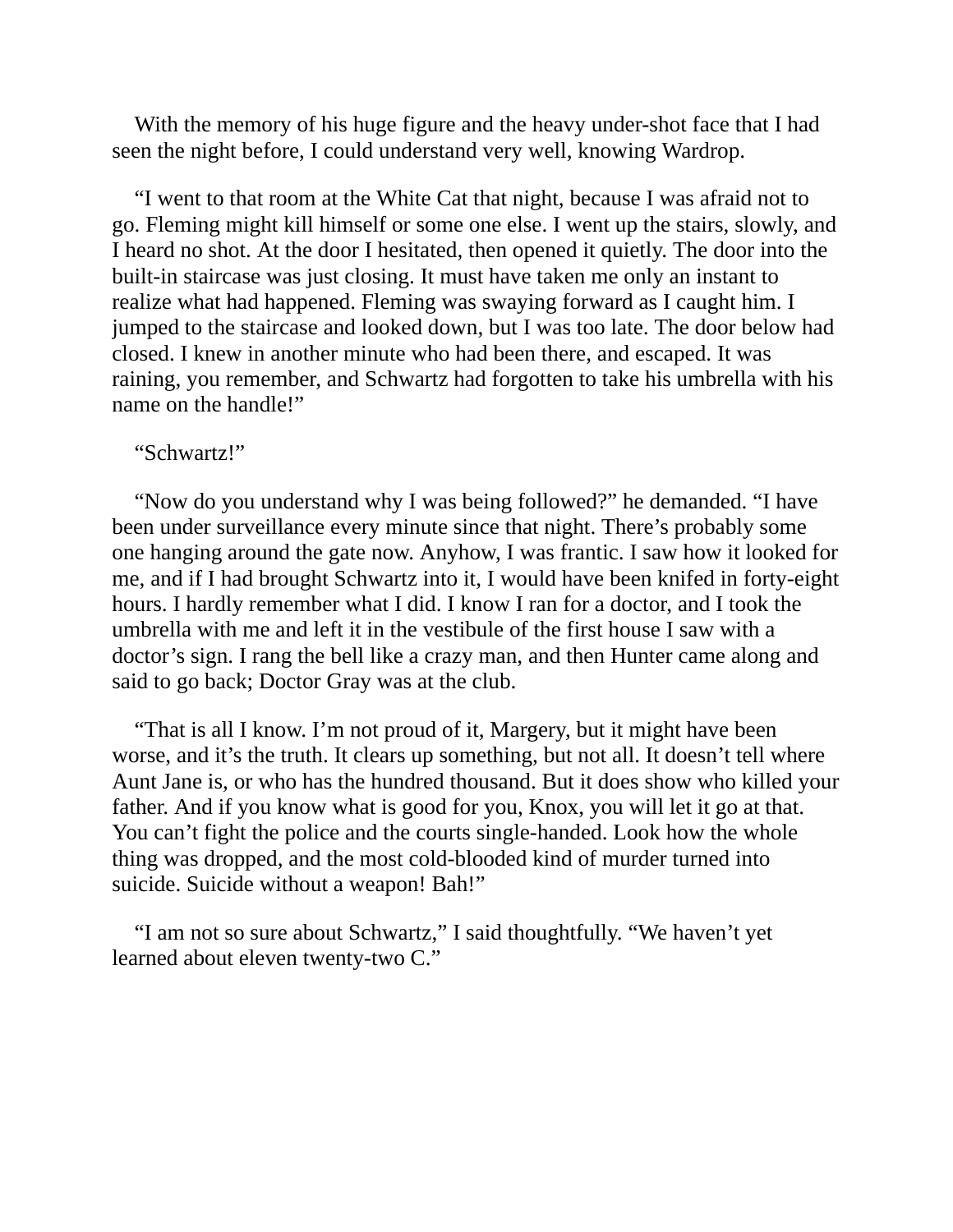# **CHAPTER XXV**

#### **MEASURE FOR MEASURE**

MISS JANE MAITLAND had been missing for ten days. In that time not, one word had come from her. The reporter from the *Eagle* had located her in a dozen places, and was growing thin and haggard following little old ladies along the street—and being sent about his business tartly when he tried to make inquiries.

Some things puzzled me more than ever in the light of Wardrop's story. For the third time I asked myself why Miss Letitia denied the loss of the pearls. There was nothing in what we had learned, either, to tell why Miss Jane had gone away—to ascribe a motive.

How she had gone, in view of Wardrop's story of the cab, was clear. She had gone by street-car, walking the three miles to Wynton alone at two o'clock in the morning, although she had never stirred around the house at night without a candle, and was privately known to sleep with a light when Miss Letitia went to bed first, and could not see it through the transom.

The theory I had formed seemed absurd at first, but as I thought it over, its probabilities grew on me. I took dinner at Bellwood and started for town almost immediately after.

Margery had gone to Miss Letitia's room, and Wardrop was pacing up and down the veranda, smoking. He looked dejected and anxious, and he welcomed my suggestion that he walk down to the station with me. As we went, a man emerged from the trees across and came slowly after us.

"You see, I am only nominally a free agent," he said morosely. "They'll poison me yet; I know too much."

We said little on the way to the train. Just before it came thundering along, however, he spoke again.

"I am going away, Knox. There isn't anything in this political game for me, and the law is too long. I have a chum in Mexico, and he wants me to go down there."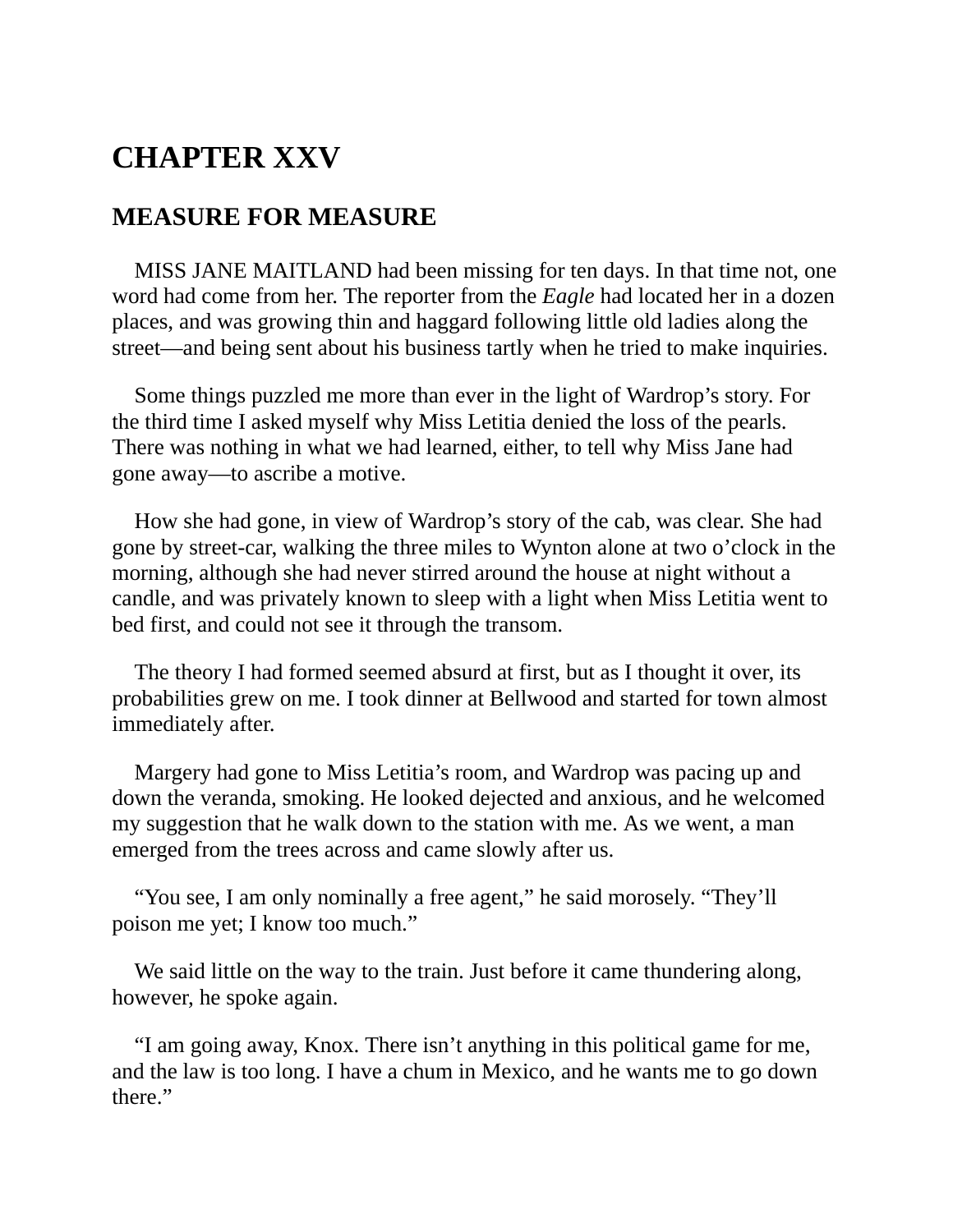"Permanently?"

"Yes. There's nothing to hold me here now," he said.

I turned and faced him in the glare of the station lights.

"What do you mean?" I demanded.

"I mean that there isn't any longer a reason why one part of the earth is better than another. Mexico or Alaska, it's all the same to me."

He turned on his heel and left me. I watched him swing up the path, with his head down; I saw the shadowy figure of the other man fall into line behind him. Then I caught the platform of the last car as it passed, and that short ride into town was a triumphal procession with the wheels beating time and singing: "It's all the same—the same—to me—to me."

I called Burton by telephone, and was lucky enough to find him at the office. He said he had just got in, and, as usual, he wanted something to eat. We arranged to meet at a little Chinese restaurant, where at that hour, nine o'clock, we would be almost alone. Later on, after the theater, I knew that the place would be full of people, and conversation impossible.

Burton knew the place well, as he did every restaurant in the city.

"Hello, Mike," he said to the unctuous Chinaman who admitted us. And "Mike" smiled a slant-eyed welcome. The room was empty; it was an unpretentious affair, with lace curtains at the windows and small, very clean tables. At one corner a cable and slide communicated through a hole in the ceiling with the floor above, and through the aperture, Burton's order for chicken and rice, and the inevitable tea, was barked.

Burton listened attentively to Wardrop's story, as I repeated it.

"So Schwartz did it, after all!" he said regretfully, when I finished. "It's a tame ending. It had all the elements of the unusual, and it resolves itself into an ordinary, every-day, man-to-man feud. I'm disappointed; we can't touch Schwartz."

"I thought the *Times-Post* was hot after him."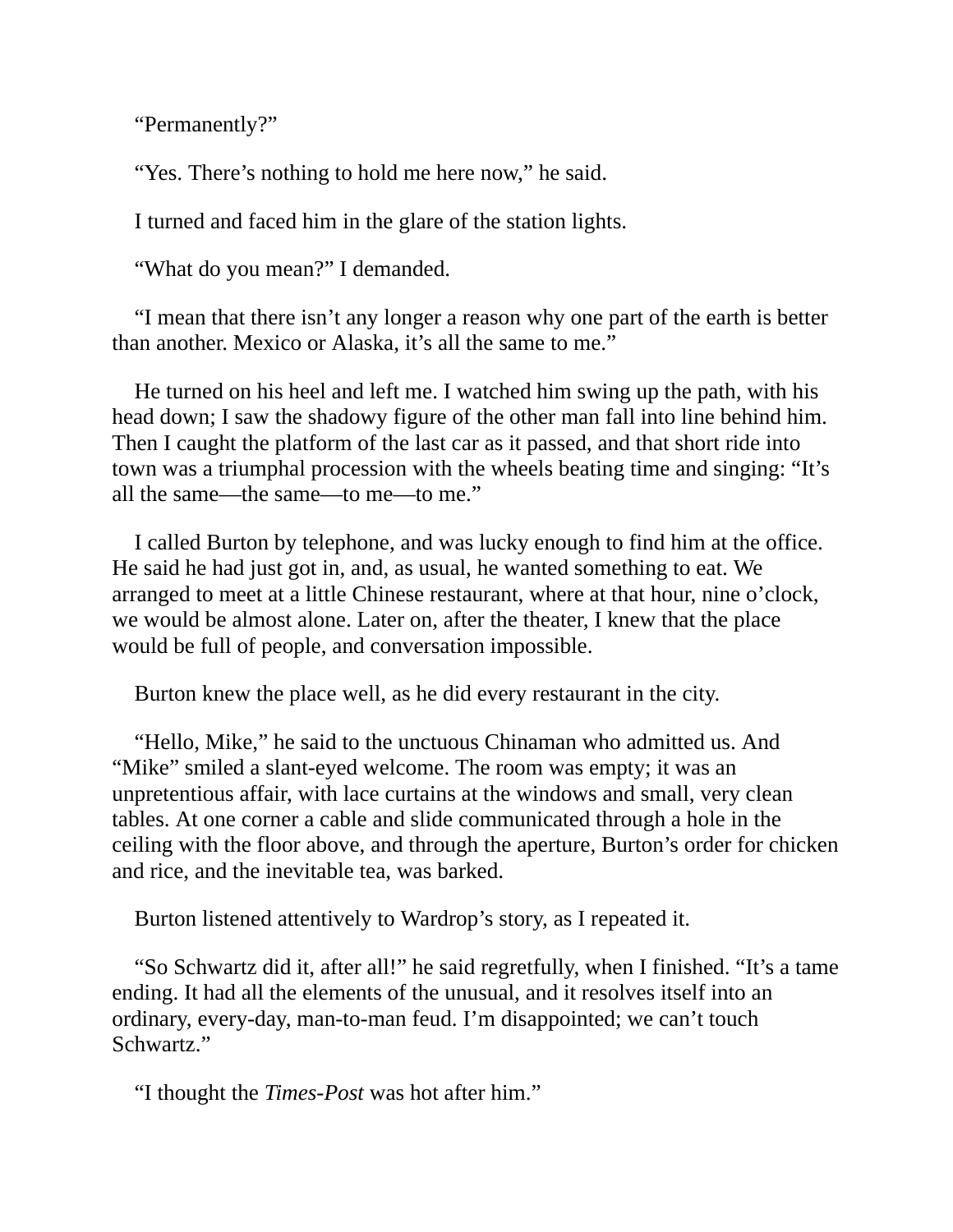"Schwartz bought the *Times-Post* at three o'clock this afternoon," Burton said, with repressed rage. "I'm called off. To-morrow we run a photograph of Schwartzwold, his place at Plattsburg, and the next day we eulogize the administration. I'm going down the river on an excursion boat, and write up the pig-killing contest at the union butchers' picnic."

"How is Mrs. Butler?" I asked, as his rage subsided to mere rumbling in his throat.

"Delirious"—shortly. "She's going to croak, Wardrop's going to Mexico, Schwartz will be next governor, and Miss Maitland's body will be found in a cistern. The whole thing has petered out. What's the use of finding the murderer if he's coated with asbestos and lined with money? Mike, I want some more tea to drown my troubles."

We called up the hospital about ten-thirty, and learned that Mrs. Butler was sinking. Fred was there, and without much hope of getting anything, we went over. I took Burton in as a nephew of the dying woman, and I was glad I had done it. She was quite conscious, but very weak. She told the story to Fred and myself, and in a corner Burton took it down in shorthand. We got her to sign it about daylight sometime, and she died very quietly shortly after Edith arrived at eight.

To give her story as she gave it would be impossible; the ramblings of a sick mind, the terrible pathos of it all, is impossible to repeat. She lay there, her long, thin body practically dead, fighting the death rattle in her throat. There were pauses when for five minutes she would lie in a stupor, only to rouse and go forward from the very word where she had stopped.

She began with her married life, and to understand the beauty of it is to understand the things that came after. She was perfectly, ideally, illogically happy. Then one day Henry Butler accepted the nomination for state treasurer, and with that things changed. During his term in office he altered greatly; his wife could only guess that things were wrong, for he refused to talk.

The crash came, after all, with terrible suddenness. There had been an allnight conference at the Butler home, and Mr. Butler, in a frenzy at finding himself a dupe, had called the butler from bed and forcibly ejected Fleming and Schwartz from the house. Ellen Butler had been horrified, sickened by what she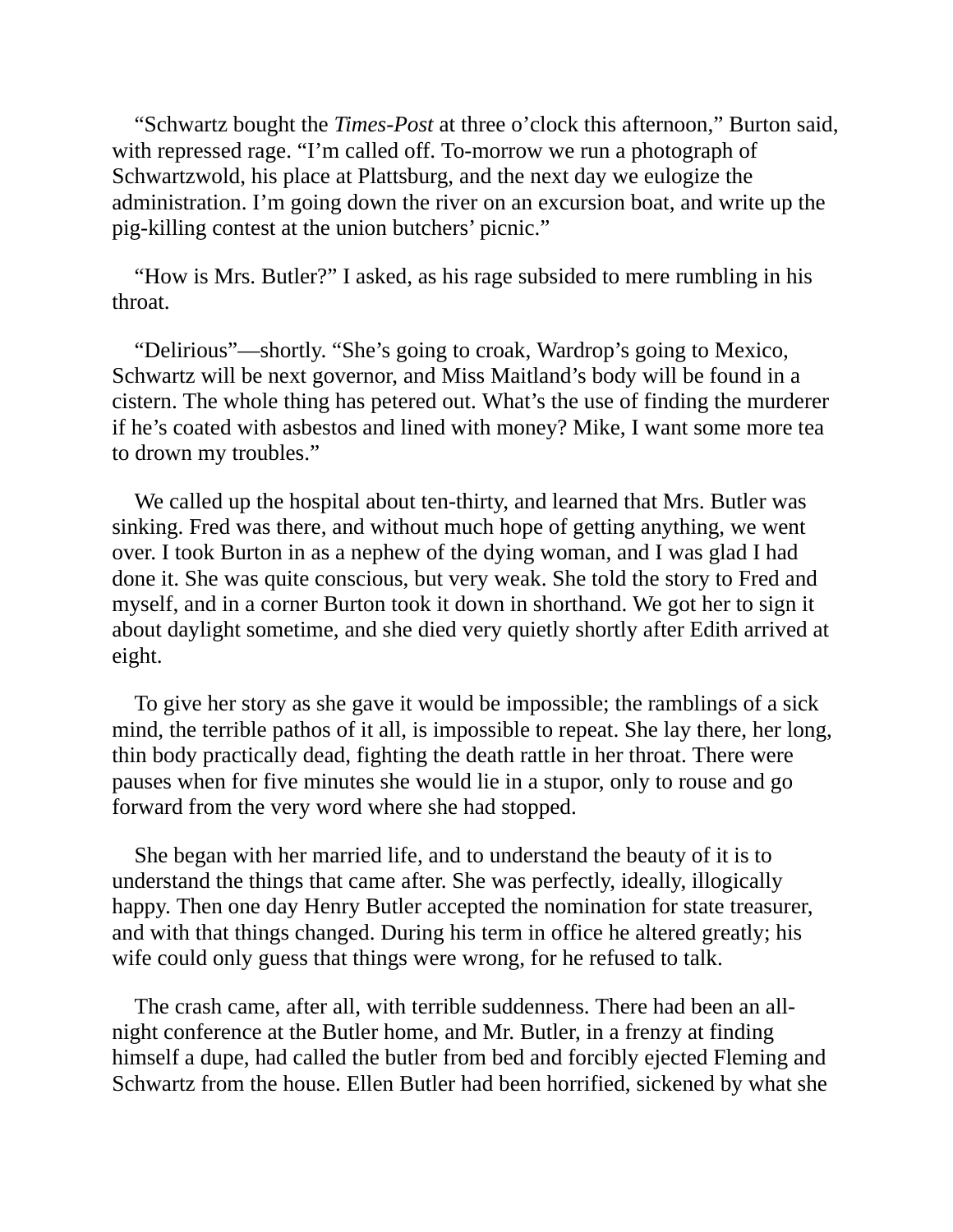regarded as the vulgarity of the occurrence. But her loyalty to her husband never wavered.

Butler was one honest man against a complete organization of unscrupulous ones. His disgrace, imprisonment and suicide at the White Cat had followed in rapid succession. With his death, all that was worth while in his wife died. Her health was destroyed; she became one of the wretched army of neurasthenics, with only one idea: to retaliate, to pay back in measure full and running over, her wrecked life, her dead husband, her grief and her shame.

She laid her plans with the caution and absolute recklessness of a diseased mentality. Normally a shrinking, nervous woman, she became cold, passionless, deliberate in her revenge. To disgrace Schwartz and Fleming was her original intention. But she could not get the papers.

She resorted to hounding Fleming, meaning to drive him to suicide. And she chose a method that had more nearly driven him to madness. Wherever he turned he found the figures eleven twenty-two C. Sometimes just the number, without the letter. It had been Henry Butler's cell number during his imprisonment, and if they were graven on his wife's soul, they burned themselves in lines of fire on Fleming's brain. For over a year she pursued this course—sometimes through the mail, at other times in the most unexpected places, wherever she could bribe a messenger to carry the paper. Sane? No, hardly sane, but inevitable as fate.

The time came when other things went badly with Fleming, as I had already heard from Wardrop. He fled to the White Cat, and for a week Ellen Butler hunted him vainly. She had decided to kill him, and on the night Margery Fleming had found the paper on the pillow, she had been in the house. She was not the only intruder in the house that night. Some one—presumably Fleming himself—had been there before her. She found a ladies' desk broken open and a small drawer empty. Evidently Fleming, unable to draw a check while in hiding, had needed ready money. As to the jewels that had been disturbed in Margery's boudoir, I could only surmise the impulse that, after prompting him to take them, had failed at the sight of his dead wife's jewels. Surprised by the girl's appearance, she had crept to the upper floor and concealed herself in an empty bedroom. It had been almost dawn before she got out. No doubt this was the room belonging to the butler, Carter, which Margery had reported as locked that night.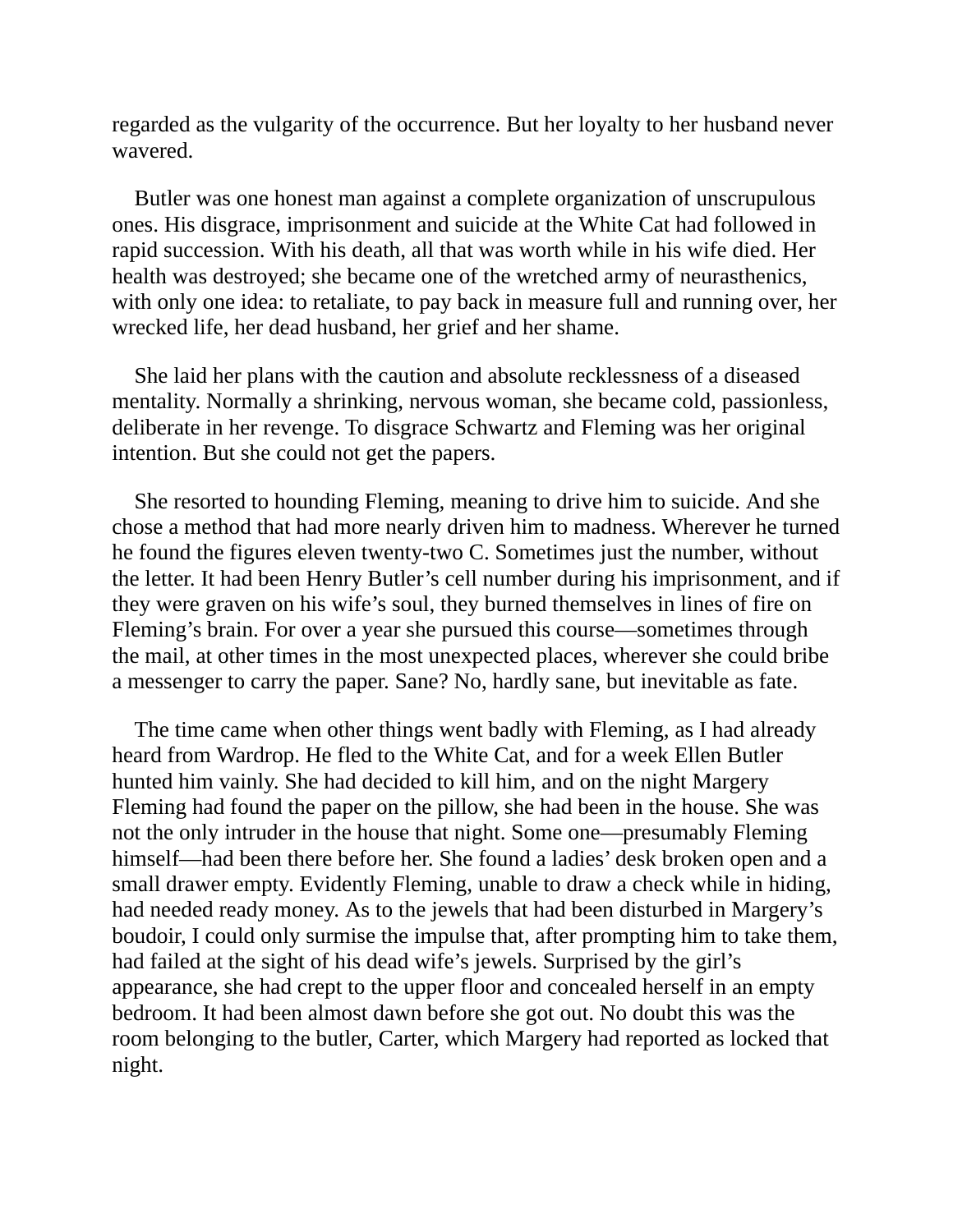She took a key from the door of a side entrance, and locked the door behind her when she left. Within a couple of nights she had learned that Wardrop was coming home from Plattsburg, and she met him at Bellwood. We already knew the nature of that meeting. She drove back to town, half maddened by her failure to secure the letters that would have cleared her husband's memory, but the wiser by one thing: Wardrop had inadvertently told her where Fleming was hiding.

The next night she went to the White Cat and tried to get in. She knew from her husband of the secret staircase, for many a political meeting of the deepest significance had been possible by its use. But the door was locked, and she had no key.

Above her the warehouse raised its empty height, and it was not long before she decided to see what she could learn from its upper windows. She went in at the gate and felt her way, through the rain, to the windows. At that moment the gate opened suddenly, and a man muttered something in the darkness. The shock was terrible.

I had no idea, that night, of what my innocent stumbling into the warehouse yard had meant to a half-crazed woman just beyond my range of vision. After a little she got her courage again, and she pried up an unlocked window.

The rest of her progress must have been much as ours had been, a few nights later. She found a window that commanded the club, and with three possibilities that she would lose, and would see the wrong room, she won the fourth. The room lay directly before her, distinct in every outline, with Fleming seated at the table, facing her and sorting some papers.

She rested her revolver on the sill and took absolutely deliberate aim. Her hands were cold, and she even rubbed them together, to make them steady. Then she fired, and a crash of thunder at the very instant covered the sound.

Fleming sat for a moment before he swayed forward. On that instant she realized that there was some one else in the room—a man who took an uncertain step or two forward into view, threw up his hands and disappeared as silently as he had come. It was Schwartz. Then she saw the door into the hall open, saw Wardrop come slowly in and close it, watched his sickening realization of what had occurred; then a sudden panic seized her. Arms seemed to stretch out from the darkness behind her, to draw her into it She tried to get away, to run, even to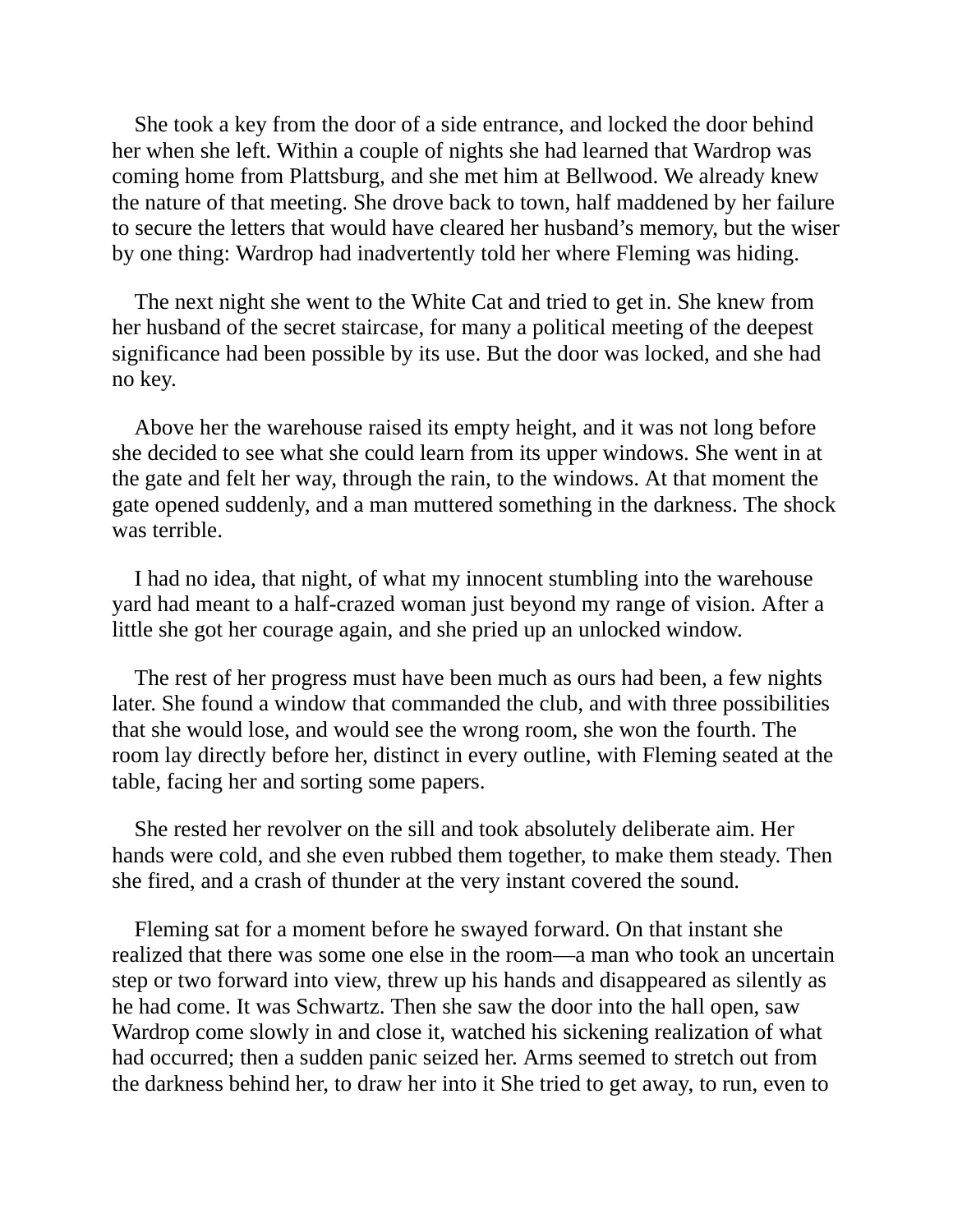scream—then she fainted. It was gray dawn when she recovered her senses and got back to the hotel room she had taken under an assumed name.

By night she was quieter. She read the news of Fleming's death in the papers, and she gloated over it. But there was more to be done; she was only beginning. She meant to ruin Schwartz, to kill his credit, to fell him with the club of public disfavor. Wardrop had told her that her husband's letters were with other papers at the Monmouth Avenue house, where he could not get them.

Fleming's body was taken home that day, Saturday, but she had gone too far to stop. She wanted the papers before Lightfoot could get at them and destroy the incriminating ones. That night she got into the Fleming house, using the key she had taken. She ransacked the library, finding, not the letters that Wardrop had said were there, but others, equally or more incriminating, canceled notes, private accounts, that would have ruined Schwartz for ever.

It was then that I saw the light and went downstairs. My unlucky stumble gave her warning enough to turn out the light. For the rest, the chase through the back hall, the dining-room and the pantry, had culminated in her escape up the back stairs, while I had fallen down the dumbwaiter shaft. She had run into Bella on the upper floor, Bella, who had almost fainted, and who knew her and kept her until morning, petting her and soothing her, and finally getting her into a troubled sleep.

That day she realized that she was being followed. When Edith's invitation came she accepted it at once, for the sake of losing herself and her papers, until she was ready to use them. It had disconcerted her to find Margery there, but she managed to get along. For several days everything had gone well: she was getting stronger again, ready for the second act of the play, prepared to blackmail Schwartz, and then expose him. She would have killed him later, probably; she wanted her measure full and running over, and so she would disgrace him first.

Then—Schwartz must have learned of the loss of the papers from the Fleming house, and guessed the rest. She felt sure he had known from the first who had killed Fleming. However that might be, he had had her room entered, Margery chloroformed in the connecting room, and her papers were taken from under her pillow while she was pretending an $\bigcirc$   $\bigcirc$  sthesia. She had followed the two men through the house and out the kitchen door, where she had fainted on the grass.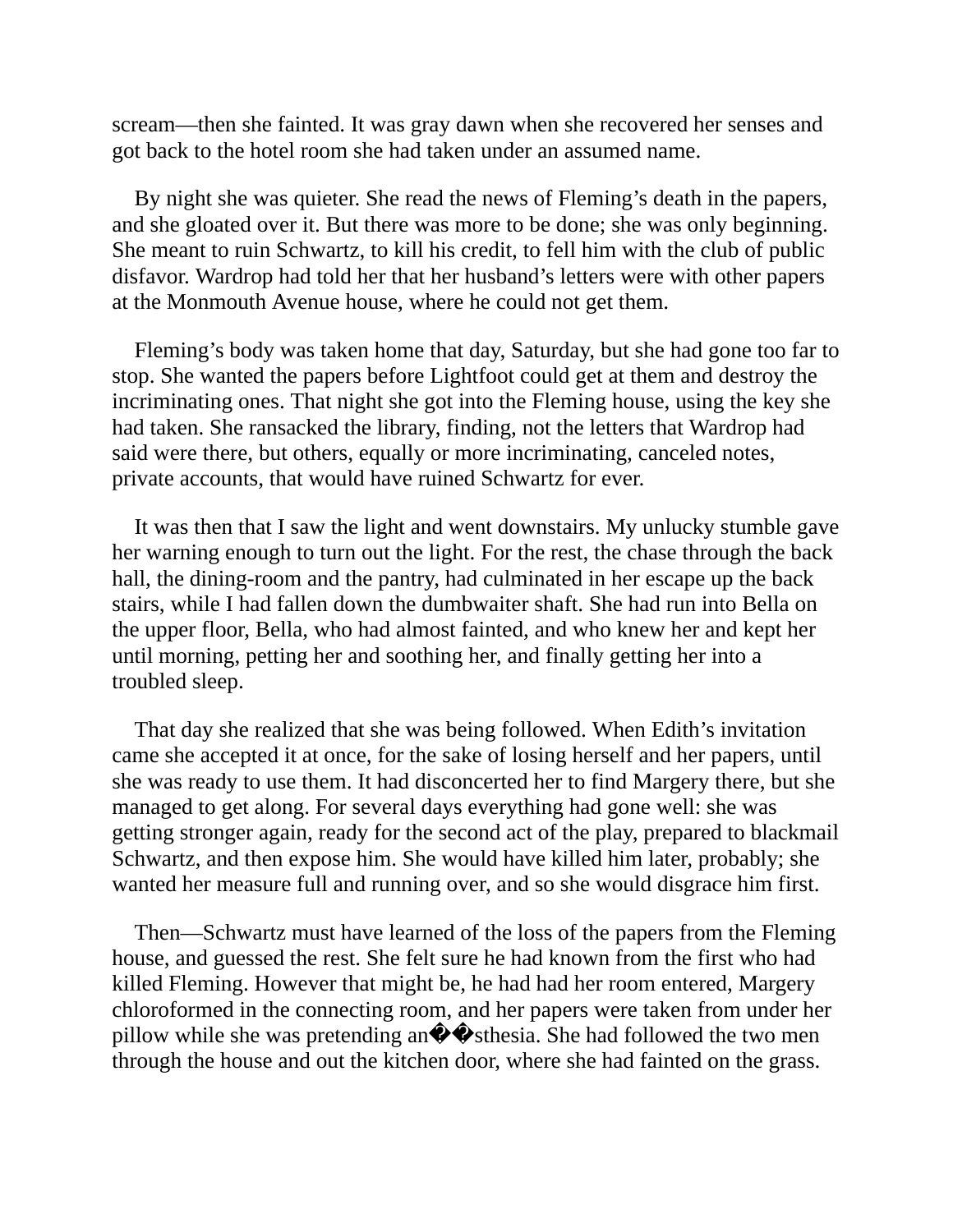The next night, when she had retired early, leaving Margery and me downstairs, it had been an excuse to slip out of the house. How she found that Schwartz was at the White Cat, how she got through the side entrance, we never knew. He had burned the papers before she got there, and when she tried to kill him, he had struck her hand aside.

When we were out in the cheerful light of day again, Burton turned his shrewd, blue eyes on me.

"Awful story, isn't it?" he said. "Those are primitive emotions, if you like. Do you know, Knox, there is only one explanation we haven't worked on for the rest of this mystery—I believe in my soul you carried off the old lady and the Russia leather bag yourself!"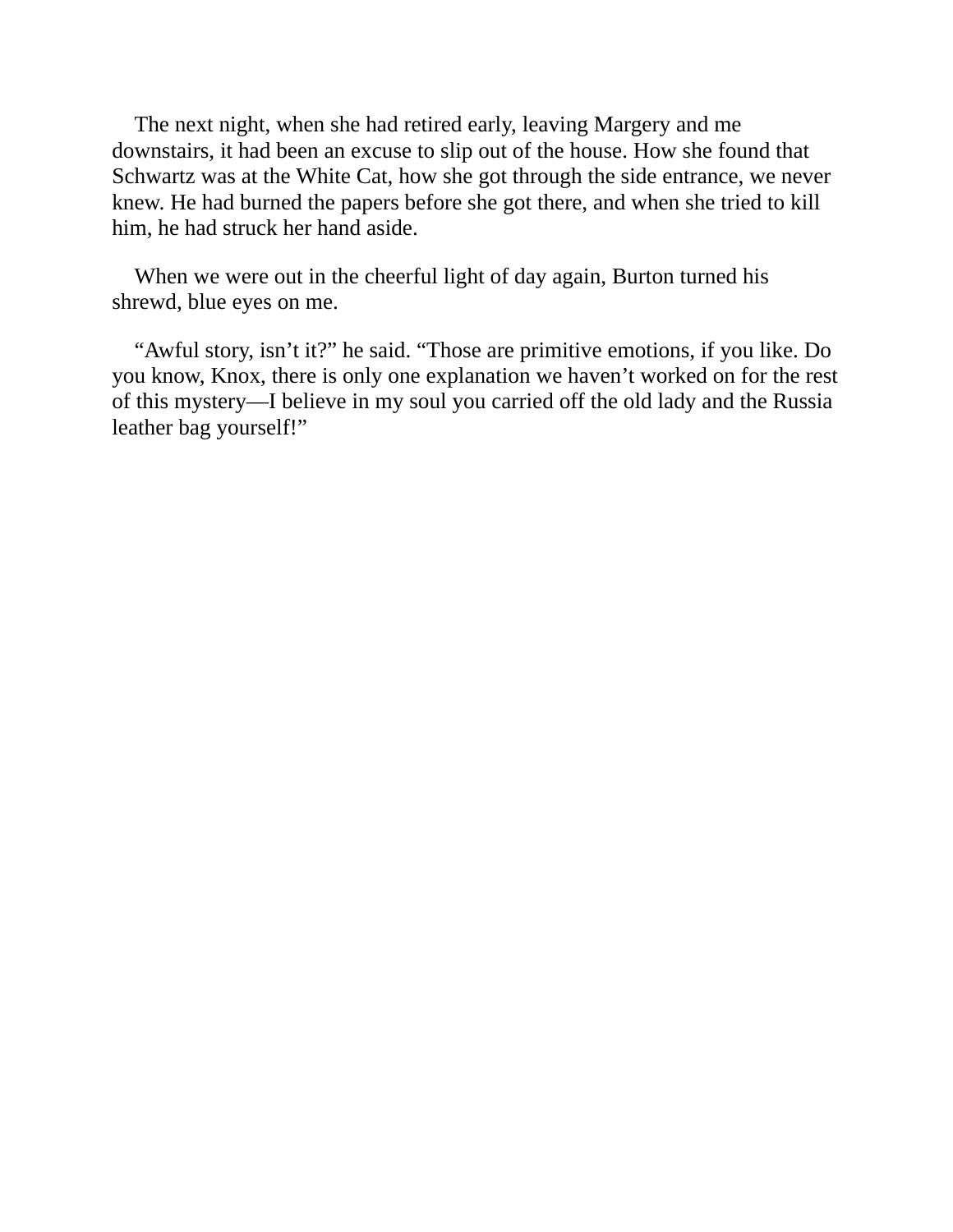## **CHAPTER XXVI**

### **LOVERS AND A LETTER**

AT noon that day I telephoned to Margery.

"Come up," I said, "and bring the keys to the Monmouth Avenue house. I have some things to tell you, and—some things to ask you."

I met her at the station with Lady Gray and the trap. My plans for that afternoon were comprehensive; they included what I hoped to be the solution of the Aunt Jane mystery; also, they included a little drive through the park and a well, I shall tell about that, all I am going to tell, at the proper time.

To play propriety, Edith met us at the house. It was still closed, and even in the short time that had elapsed it smelled close and musty.

At the door into the drawing-room I stopped them.

"Now this is going to be a sort of game," I explained. "It's a sort of button, button, who's got the button, without the button. We are looking for a drawer, receptacle or closet, which shall contain, bunched together, and without regard to whether they should be there or not, a small revolver, two military brushes and a clothes brush, two or three soft bosomed shirts, perhaps a half-dozen collars, and a suit of underwear. Also a small flat package about eight inches long and three wide."

"What in the world are you talking about?" Edith asked.

"I am not talking, I am theorizing," I explained. "I have a theory, and according to it the things should be here. If they are not, it is my misfortune, not my fault."

I think Margery caught my idea at once, and as Edith was ready for anything, we commenced the search. Edith took the top floor, being accustomed, she said, to finding unexpected things in the servants' quarters; Margery took the lower floor, and for certain reasons I took the second.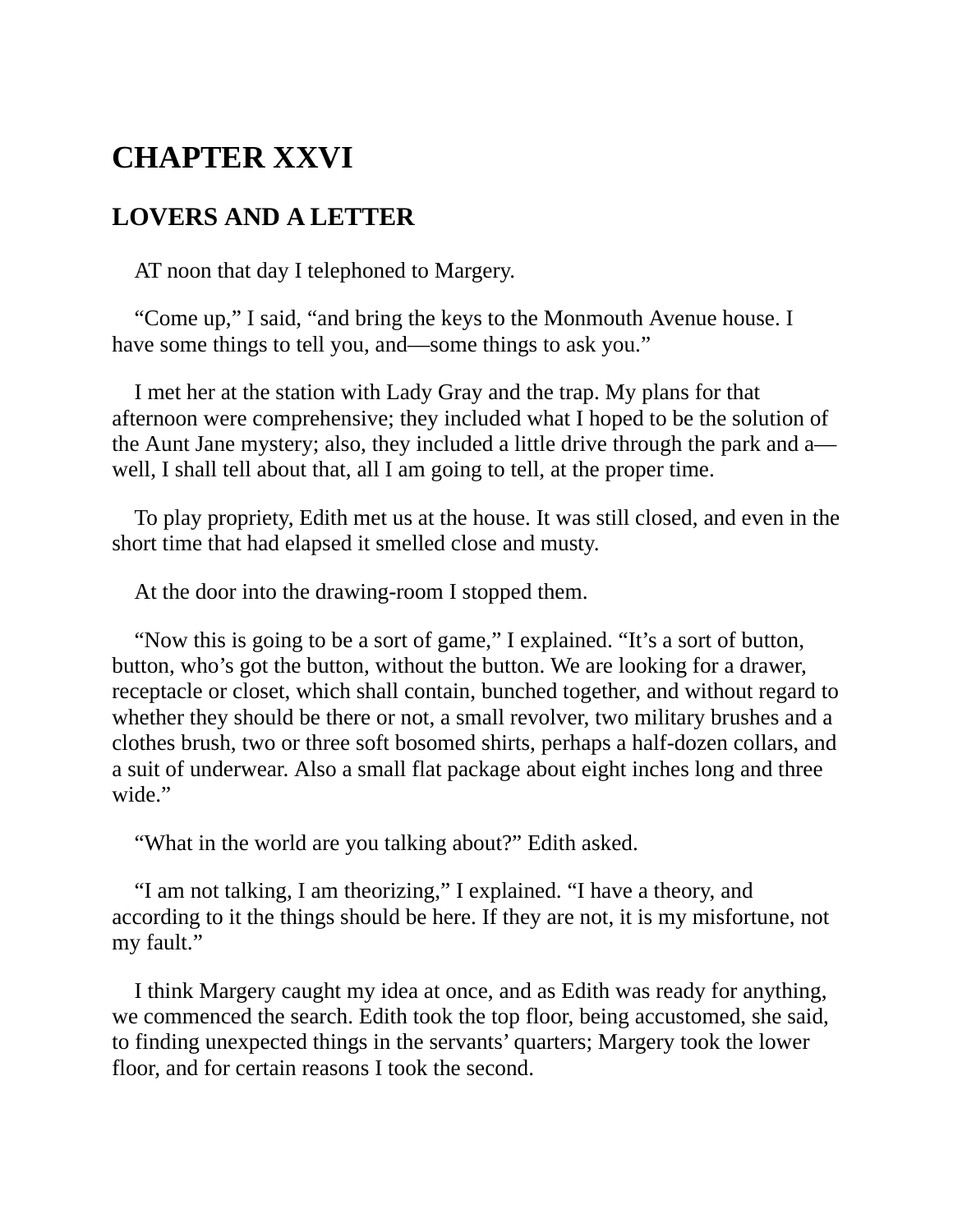For ten minutes there was no result. At the end of that time I had finished two rooms, and commenced on the blue boudoir. And here, on the top shelf of a three-cornered Empire cupboard, with glass doors and spindle legs, I found what I was looking for. Every article was there. I stuffed a small package into my pocket, and called the two girls.

"The lost is found," I stated calmly, when we were all together in the library.

"When did you lose anything?" Edith demanded. "Do you mean to say, Jack Knox, that you brought us here to help you find a suit of gaudy pajamas and a pair of military brushes?"

"I brought you here to find Aunt Jane," I said soberly, taking a letter and the flat package out of my pocket. "You see, my theory worked out. *Here* is Aunt Jane, and *there* is the money from the Russia leather bag."

I laid the packet in Margery's lap, and without ceremony opened the letter. It began:

#### MY DEAREST NIECE:

"I am writing to you, because I can not think what to say to Sister Letitia. I am running away! I—am—running—away! My dear, it scares me even to write it, all alone in this empty house. I have had a cup of tea out of one of your lovely cups, and a nap on your pretty couch, and just as soon as it is dark I am going to take the train for Boston. When you get this, I will be on the ocean, the ocean, my dear, that I have read about, and dreamed about, and never seen.

"I am going to realize a dream of forty years—more than twice as long as you have lived. Your dear mother saw the continent before she died, but the things I have wanted have always been denied me. I have been of those that have eyes to see and see not. So—I have run away. I am going to London and Paris, and even to Italy, if the money your father gave me for the pearls will hold out. For a year now I have been getting steamship circulars, and I have taken a little French through a correspondence school. That was why I always made you sing French songs, dearie: I wanted to learn the accent. I think I should do very well if I could only sing my French instead of speaking it.

"I am afraid that Sister Letitia discovered that I had taken some of the pearls. But—half of them were mine, from our mother, and although I had wanted a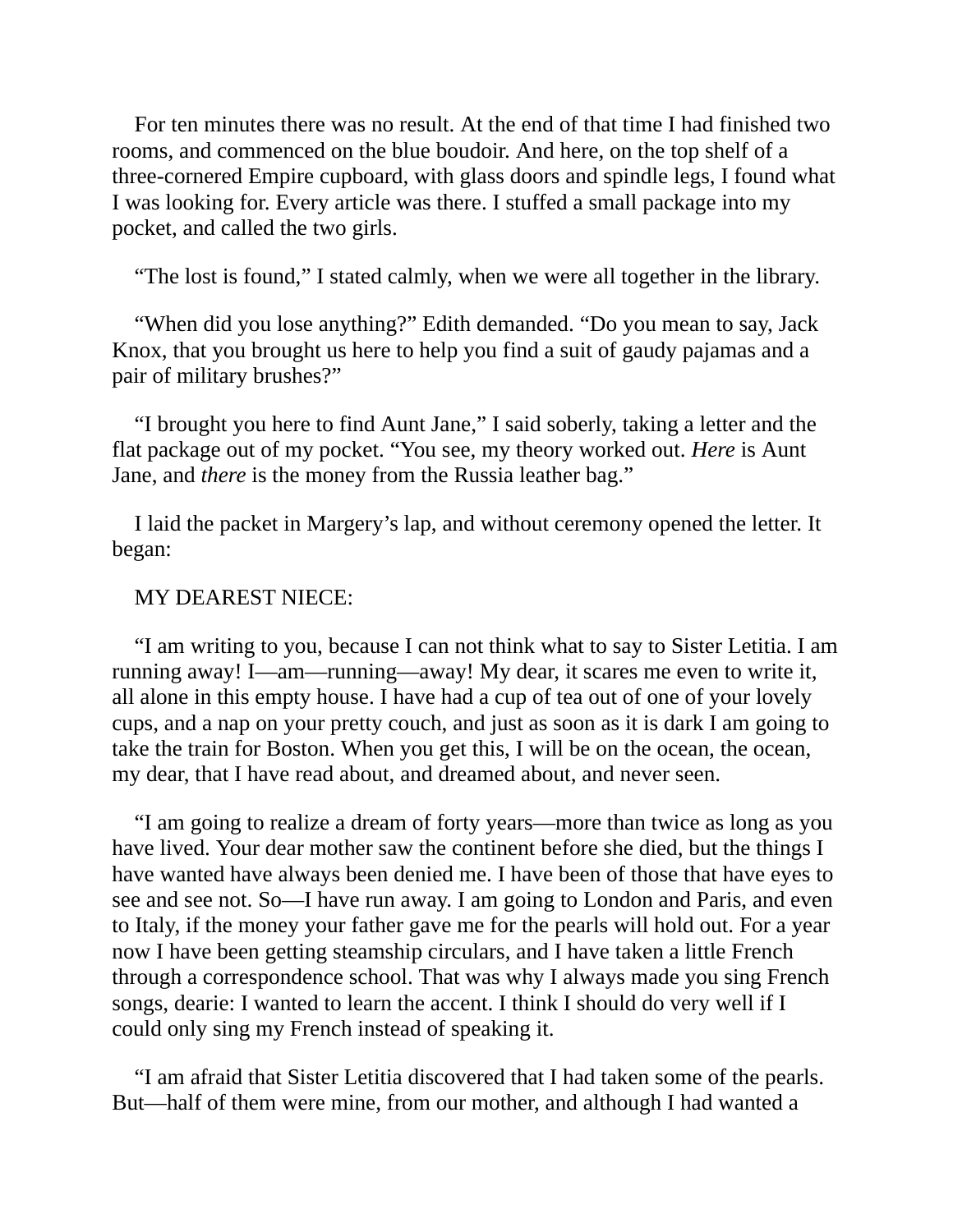pearl ring all my life, I have never had one. I am going to buy me a hat, instead of a bonnet, and clothes, and pretty things underneath, and a switch; Margery, I have wanted a switch for thirty years.

"I suppose Letitia will never want me back. Perhaps I shall not want to come. I tried to write to her when I was leaving, but I had cut my hand in the attic, where I had hidden away my clothes, and it bled on the paper. I have been worried since for fear your Aunt Letitia would find the paper in the basket, and be alarmed at the stains. I wanted to leave things in order—please tell Letitia but I was so nervous, and in such a hurry. I walked three miles to Wynton and took a street-car. I just made up my mind I was going to do it. I am sixty-five, and it is time I have a chance to do the things I like.

"I came in on the car, and came directly here. I got in with the second key on your key-ring. Did you miss it? And I did the strangest thing at Bellwood. I got down the stairs very quietly and out on to the porch. I set down my empty traveling bag—I was going to buy everything new in the city—to close the door behind me. Then I was sure I heard some one at the side of the house, and I picked it up and ran down the path in the dark.

"You can imagine my surprise when I opened the bag this morning to find I had picked up Harry's. I am emptying it and taking it with me, for he has mine.

"If you find this right away, please don't tell Sister Letitia for a day or two. You know how firm your Aunt Letitia is. I shall send her a present from Boston to pacify her, and perhaps when I come back in three or four months, she will be over the worst.

"I am not quite comfortable about your father, Margery. He is not like himself. The last time I saw him he gave me a little piece of paper with a number on it and he said they followed him everywhere, and were driving him crazy. Try to have him see a doctor. And I left a bottle of complexion cream in the little closet over my mantel, where I had hidden my hat and shoes that I wore. Please destroy it before your Aunt Letitia sees it.

"Good-by, my dear niece. I suppose I am growing frivolous in my old age, but I am going to have silk linings in my clothes before I die.

"YOUR LOVING AUNT JANE."